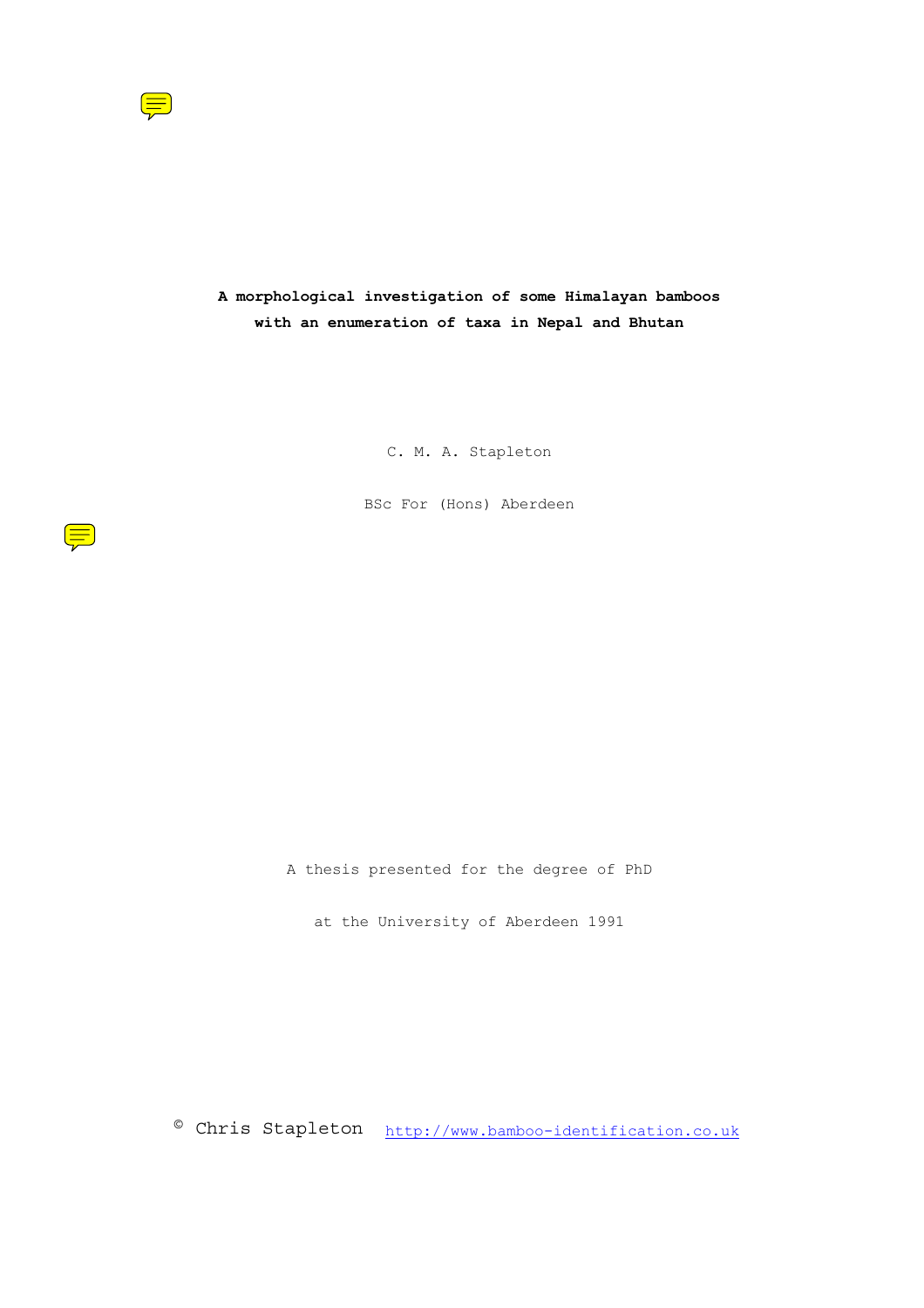This thesis has been composed by the author, and has not been submitted in any previous application for a degree. The work of which it is a record has been undertaken by the author, and specific reference has been made to the sources of all information.

#### **Acknowledgements**

The Department of Forest of His Majesty's Government of Nepal and the Forestry Department of the Royal Government of Bhutan kindly allowed their bamboos to be studied. Mr A N Das of Nepal's Forest Research Division and Mr Sonam Tsering of Bhutan's Forest Research Division were particularly helpful. The Director and staff of the Royal Botanic Gardens at Kew allowed their collections and literature to be studied. Many helpful comments were made by Drs D Clayton, S Renvoize and S Dransfield of Kew, Dr J Campbell of the University of Kentucky and Dr C Wilcock of Aberdeen University, and Drs D Long and H Noltie of the Royal Botanic Gardens, Edinburgh. I am grateful for the encouragement of my supervisors, Dr I Brown, Mr M Philip, and Professor Hugh Miller.

The work was funded through the ODA Postgraduate Training Award Scheme and ODA Research Scheme grants R4195 and R4195A.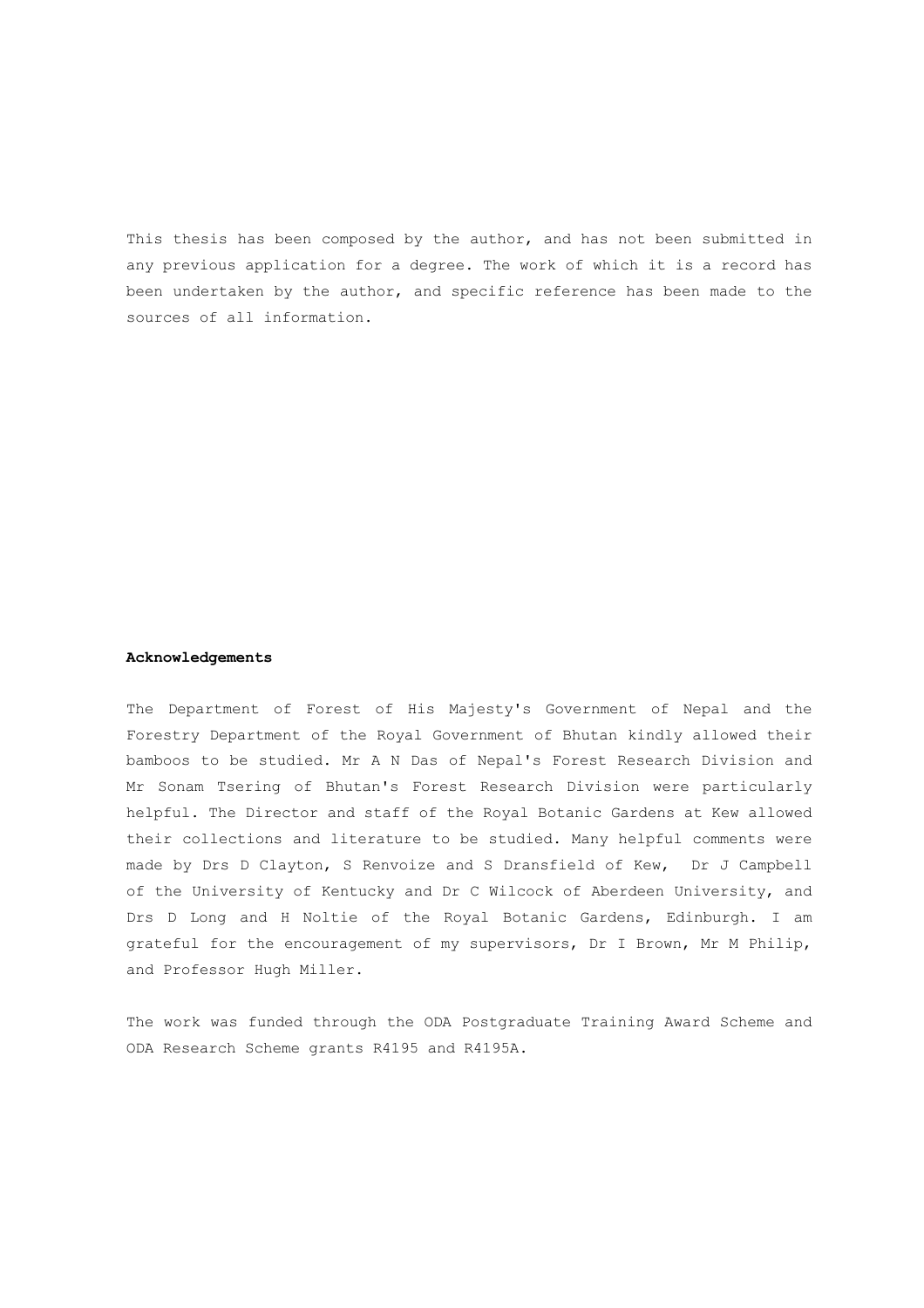#### **Summary**

 The taxonomy of Himalayan bamboos has been neglected in the past because of their unpredictable flowering as well as their geographic and political inaccessibility. Recent awareness of the fragility of the Himalayan ecosystem, and the potential economic and conservational role of bamboos has highlighted this neglect. The introduction of various programs by the governments of Nepal and Bhutan to address their environmental problems has allowed the detailed study of many of their bamboos, in order to provide information of use to those implementing such programs. The opportunity to study live plants in their natural environments has allowed detailed morphological investigations to be undertaken, as well as the collection of much new herbarium material.

*Bambusa* and *Dendrocalamus* are the principal genera of large stature bamboos found at lower altitudes in the Himalayas. In classic treatments of the bamboos, they were considered to represent two different subtribes. Recent reorganisations within the bamboos have shown the inconsistencies in the characters used to distinguish between those two subtribes, and have highlighted the close similarities between *Bambusa* and *Dendrocalamus*. Despite this the adopted criteria for separation of the two genera have remained subjective and imprecise, with poor agreement between floral and vegetative characteristics.

 The young inflorescences of four species representing a wide range of variation within the two genera were analysed to compare branching patterns and prophyll keeling. *Dendrocalamus hamiltonii* was seen to have singlekeeled prophylls throughout the inflorescence, while *Bambusa tulda* had twin-keeled prophylls throughout. The other two species had both singlekeeled and twin-keeled prophylls at different orders of branching.

 All the Asian species of *Bambusa* and *Dendrocalamus* represented at Kew were inspected to broaden the relevance of the studies. It was found that the use of a simple and precise criterion, the number of keels on the prophyll enclosing the inflorescence, allowed accurate distinction between the two genera. All nineteen *Bambusa* species had twin-keeled prophylls, while twelve out of thirteen *Dendrocalamus* species had single-keeled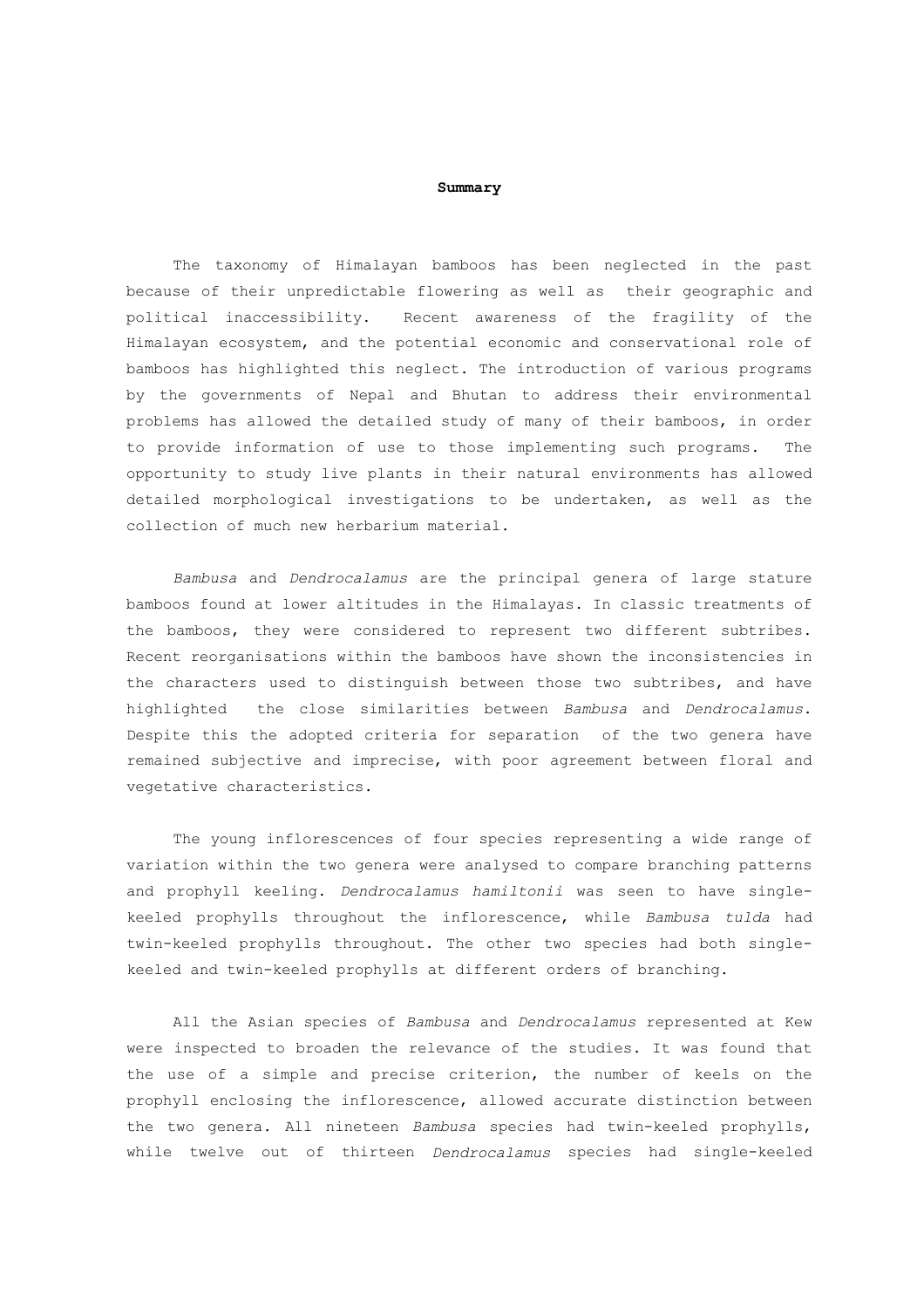prophylls. When this character is combined with other floral characters such as rhachilla length and disarticulation, and several vegetative characters, especially thickness of culm wax and presence of aerial roots, there does seem to be sufficient discontinuity for separation of the genus *Dendrocalamus* from the large genus *Bambusa*, although the gap between them is small.

 While the prophylls at different orders of branching allow the boundary between the two genera to be drawn at different points, it is suggested that representatives of the genera *Bambusa* and *Dendrocalamus* should be separated by the number of keels on the prophyll enclosing the whole inflorescence, as this allows easy field identification, and necessitates the minimum number of new combinations. With the boundary between the genera clarified, it became possible to place two new Himalayan species, which are on the borderline between the two genera in several characteristics, into the most appropriate genus, *Bambusa*.

 At higher elevations in the Himalayas smaller stature bamboos become more common. These bamboos, which were at one time all placed in *Arundinaria* Michaux, come from several controversial and disputed genera, most of which can be considered to fall in the subtribe *Thamnocalaminae* Keng, interpreted in a broad sense. Many of the species in this subtribe have not been collected or studied in the field at all for over a century, and different taxonomists consider them to represent between two and eight genera. A recent revision, (Chao & Renvoize, 1989), places them in the three genera *Thamnocalamus*, *Sinarundinaria*, and *Racemobambos*.

 Comprehensive collections of fresh material were made in Nepal and Bhutan so that the vegetative prophylls and branching patterns from a range of species could be compared in detail. Considerable variation was found in mid-culm prophylls, bud scales at the bases of culms, and degree of replication of the lateral branch axes.

 These characters allowed separation of seven different groups, which agreed well with the genera *Thamnocalamus* Munro, *Ampelocalamus* Chen Wen, & Sheng, *Fargesia* Franchet, *Yushania* Keng, *Drepanostachyum* Keng, *Himalayacalamus* Keng, and *Neomicrocalamus* Keng. Parallels between their vegetative and floral morphology seem to support the recognition of these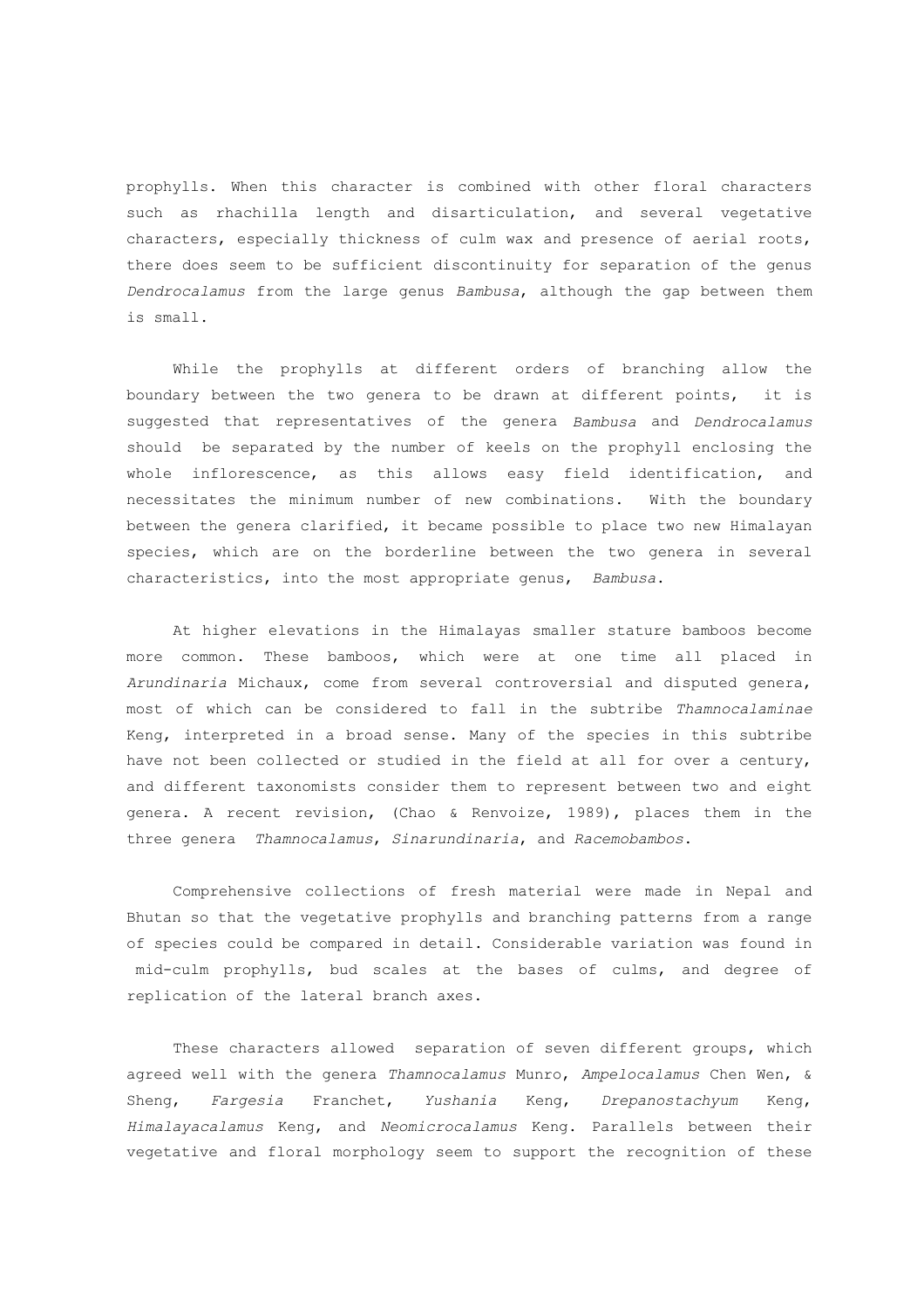seven genera, although further studies need to be undertaken. From the point of view of the users of bamboo nomenclature in the field these genera are all highly practical and helpful, agreeing well with ecological habitats, different growth forms, utilisation characteristics, and management requirements. *Sinarundinaria* Nakai now seems most likely to be a synonym of *Fargesia* Franchet, but the flowers of the type species, *Sinarundinaria nitida*, are not well known.

 After investigating the boundaries between the Himalayan genera, it was possible to enumerate the species more effectively. The bamboos encountered in the field constitute a large increase in known Himalayan bamboo taxa. In the enumeration of the flowering plants of Nepal, (Hara, Stearn & Williams, 1980), ten species were recorded, from four broadly interpreted genera. No enumeration of Bhutanese bamboos has previously been undertaken. In this work fifty four taxa from fifteen genera are included from within or close to Nepal and Bhutan. Because many taxa are represented by very few collections, which are often sterile, it is difficult to decide upon the claims of some of them to separate specific status, but it would appear that a surprisingly large number of new species have been encountered. This could be explained by the inaccessibility of the countries concerned, the poor availability of fertile material in these periodically flowering plants, and previously inadequate knowledge of bamboo morphology.

 The enumeration includes thirty species from Nepal, and twenty eight species from Bhutan, with a total of 42 species collected within the two countries. Of the forty two species encountered, only twenty eight seem to have published names. There would seem to be fourteen new species. Several other taxa can be satisfactorily placed within well-known species, but it is felt necessary to distinguish them as they differ substantially from the type specimens of those species, and are consequently very difficult to identify. Therefore it is also considered necessary to describe four new subspecies and three new varieties. In addition rationalisation of the genera results in nine new combinations.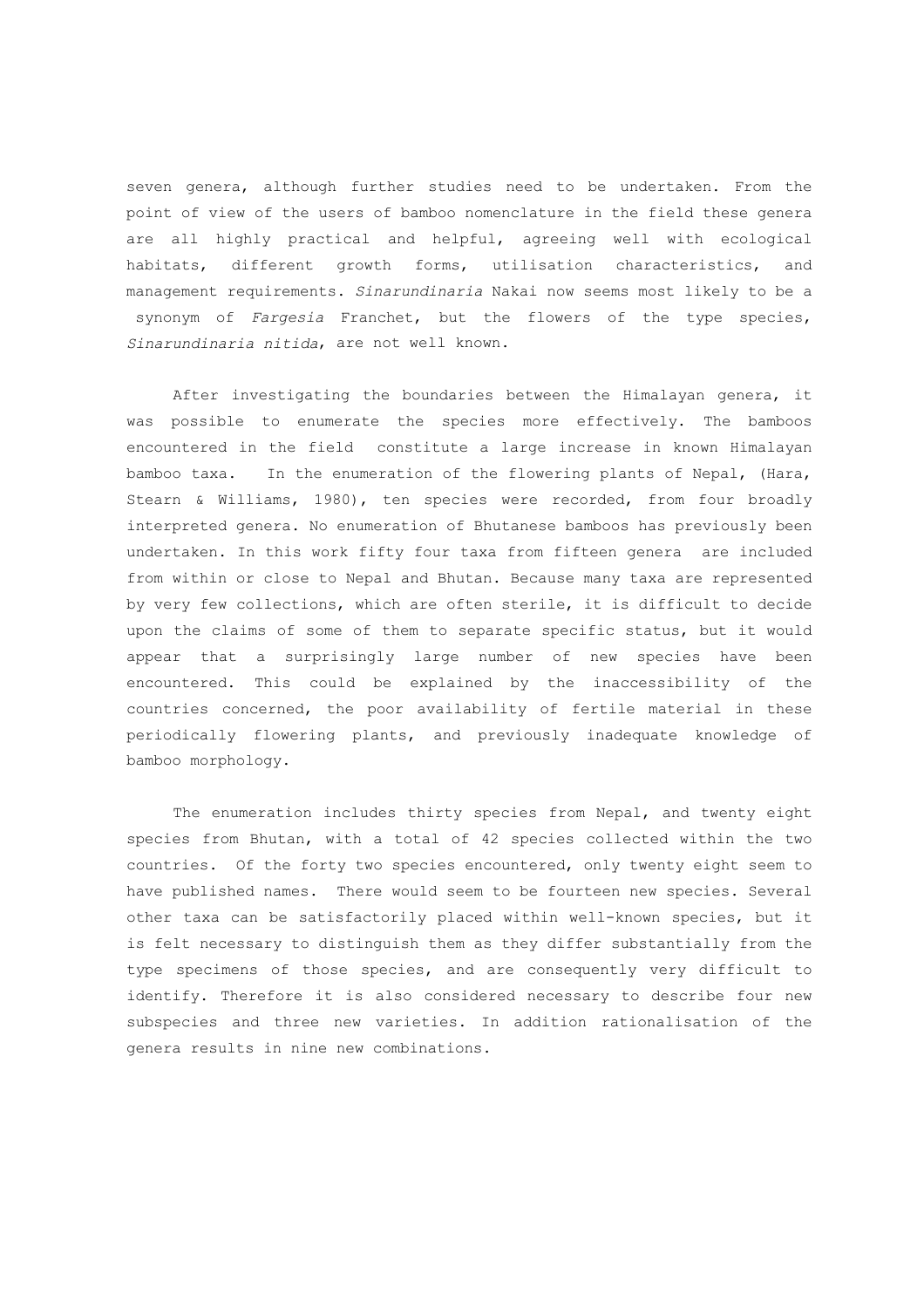# **Contents**

| 1. Introduction                           | 1  |
|-------------------------------------------|----|
| 1.1 Himalayan land-use                    | 1  |
| 1.1.1 Countries, landforms, and climates  | 1  |
| 1.1.2 Economics and development           | 3  |
| 1.2 Plant enumeration in the Himalayas    | 6  |
| 1.2.1 Historic activities                 | 6  |
| 1.2.2 Present activities                  | 7  |
| 1.3 Bamboo taxonomy                       | 8  |
| 1.3.1 Historic treatments                 | 8  |
| 1.3.2 Recent developments                 | 9  |
| 1.3.3 Aims objectives of the present work | 10 |
| 1.4 Usage of nomenclatural categories     | 11 |
| 1.4.1 Species delimitation                | 11 |
| 1.4.2 Infra-specific variation            | 13 |
| 1.4.3 The genus concept                   | 14 |
| 2. Materials and methods                  | 18 |
| General methodology<br>2.1                | 18 |
| 2.1.1<br>Collecting procedure             | 18 |
| 2.1.2<br>Examination of collections       | 19 |
| 2.1.3<br>Dissection technique             | 20 |

2.2 Examination of inflorescences in the *Bambusinae* 22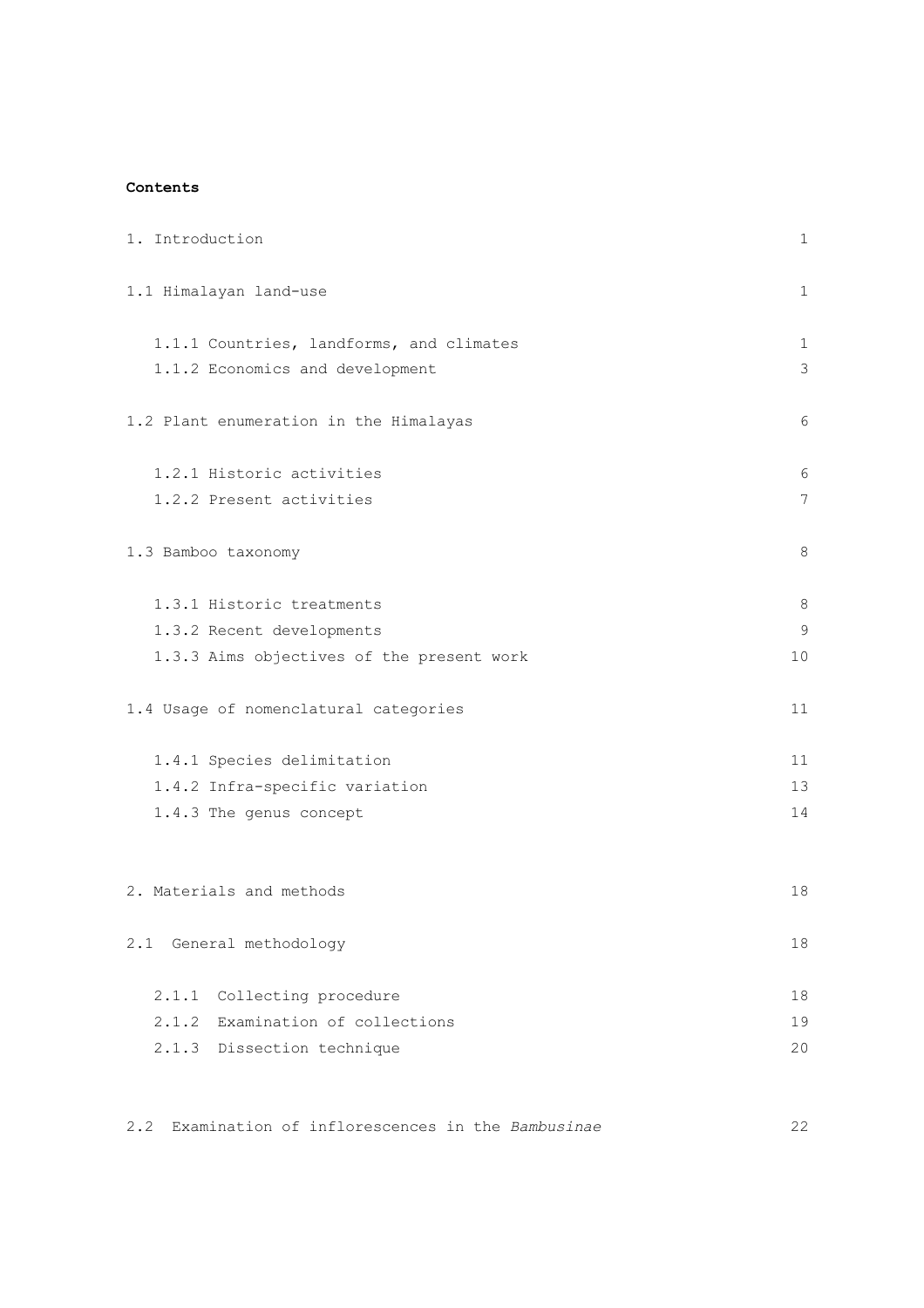| 2.2.1 Further studies |  |
|-----------------------|--|
|-----------------------|--|

| 2.3 Vegetative branching in the Thamnocalaminae                 | 22. |
|-----------------------------------------------------------------|-----|
| 3. Bambusa and Dendrocalamus: Inflorescence branching patterns  |     |
| 3.1 Background                                                  | 24  |
| 3.1.1<br>The importance of the distinction between the genera   | 24  |
| 3.1.2<br>Classic distinctions between the genera:               |     |
| subtribes Eubambuseae and Dendrocalameae                        | 24  |
| 3.1.3<br>Modern distinctions between the genera                 | 26  |
| 3.1.4<br>Difficulties arising from present distinctions         | 27  |
| 3.1.5<br>New characters of potential use at the generic level:  |     |
| inflorescence branching patterns, prophylls, and                |     |
| flowering mechanisms                                            | 27  |
| 3.1.6 Past studies on inflorescence branching in the Bambusinae | 29  |
| 3.2. Investigations undertaken                                  | 30  |
| 3.2.1 General objectives                                        | 30  |
| 3.3 Results                                                     | 31  |
| 3.3.1 Bambusa sp. B21 Tharu bans (Kathmandu, Nepal)             | 31  |
| 3.3.1.1 Branching pattern                                       | 31  |
| 3.3.1.2 Prophylls and adjacent bracts                           | 32  |
| 3.3.1.3 Prophylls within the lateral pseudospikelet             | 33  |
| 3.3.1.4 Summary33                                               |     |
| 3.3.2 Intermediate species Bambusa balcooa<br>D <sub>23</sub>   |     |
| (Tansen, West Nepal)                                            | 33  |
| 3.3.2.1 Inflorescence branching pattern                         | 34  |
| 3.3.2.2 Prophylls and adjacent bracts                           | 34  |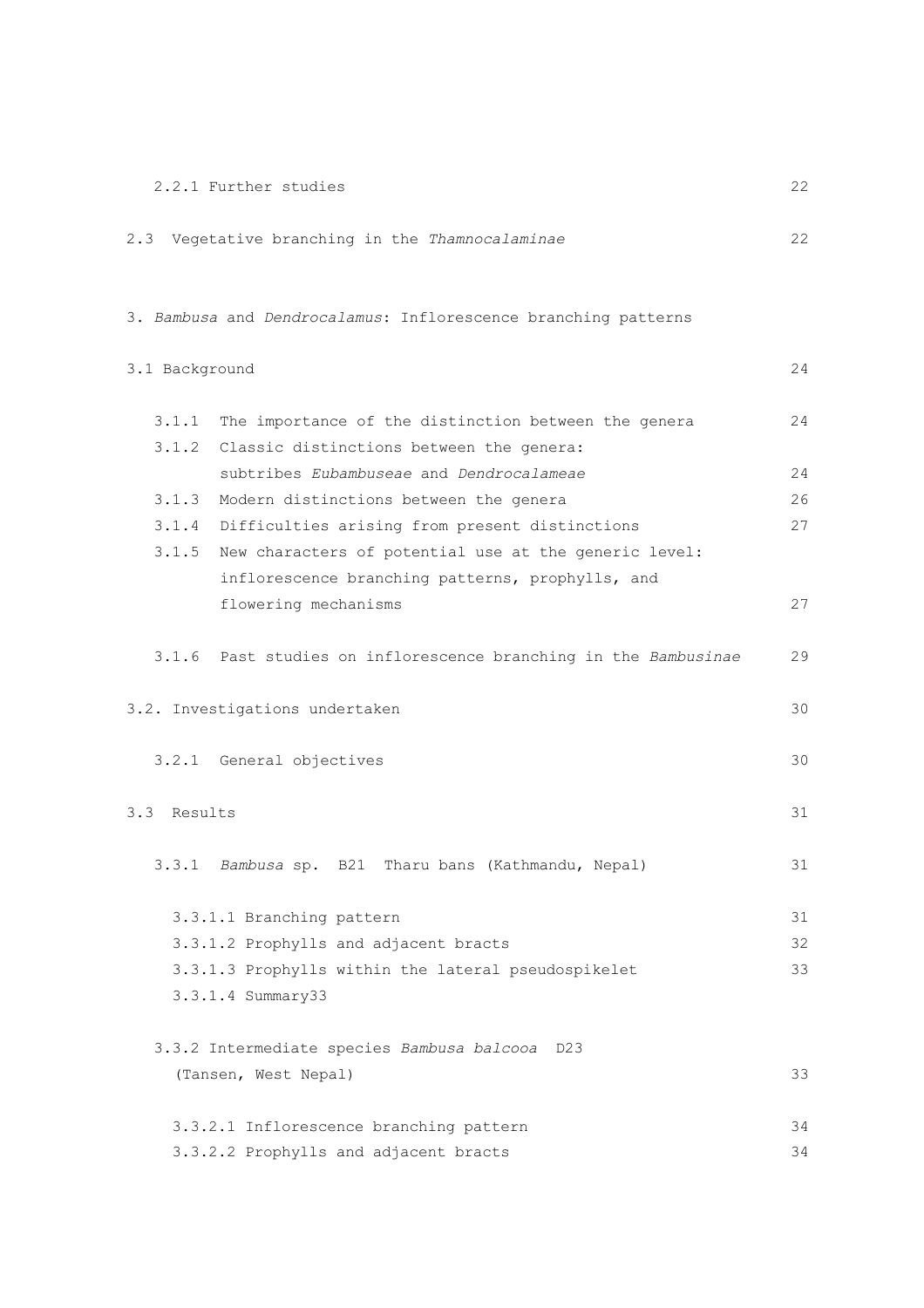| 3.3.2.3 Prophylls within the pseudospikelet                    | 35 |
|----------------------------------------------------------------|----|
| 3.3.2.4 Summary                                                | 35 |
| 3.3.3 D21 Intermediate species Tama bans (Kathmandu, Nepal)    | 35 |
| 3.3.3.1 Inflorescence branching pattern                        | 36 |
| 3.3.3.2 Prophylls and adjacent bracts                          | 36 |
| 3.3.3.3 Prophylls in the pseudospikelet                        | 36 |
| 3.3.3.4 Summary                                                | 37 |
| 3.3.4 Dendrocalamus hamiltonii D4 Tama bans (Kathmandu, Nepal) | 37 |
| 3.3.4.1<br>Inflorescence branching pattern                     | 37 |
| 3.3.4.2<br>Prophylls and adjacent bracts                       | 38 |
| 3.3.4.3<br>Prophylls in the pseudospikelet                     | 39 |
| $3.3.4.4$ Summary                                              | 39 |
|                                                                |    |
| 3.3.5 Further Dendrocalamus species                            | 40 |
| 3.3.6 Further Bambusa species                                  | 40 |
| 3.3.7 Further genera                                           | 41 |
| Summary of results<br>3.4                                      | 43 |
| 3.4.1 Comparison of the four species studied in depth          | 43 |
| 3.4.1.1 Branching pattern                                      | 43 |
| 3.4.1.2. Prophylls and following bracts                        | 43 |
| First-order of branching (bud scales)<br>3.4.1.2.1             | 44 |
| 3.4.1.2.2<br>Intermediate orders of branching                  | 44 |
| 3.4.1.2.3<br>Prophylls basal to the lateral pseudospikelets    | 45 |
| 3.4.1.2.4<br>Paleae                                            | 45 |
|                                                                |    |

3.4.2 Further species 45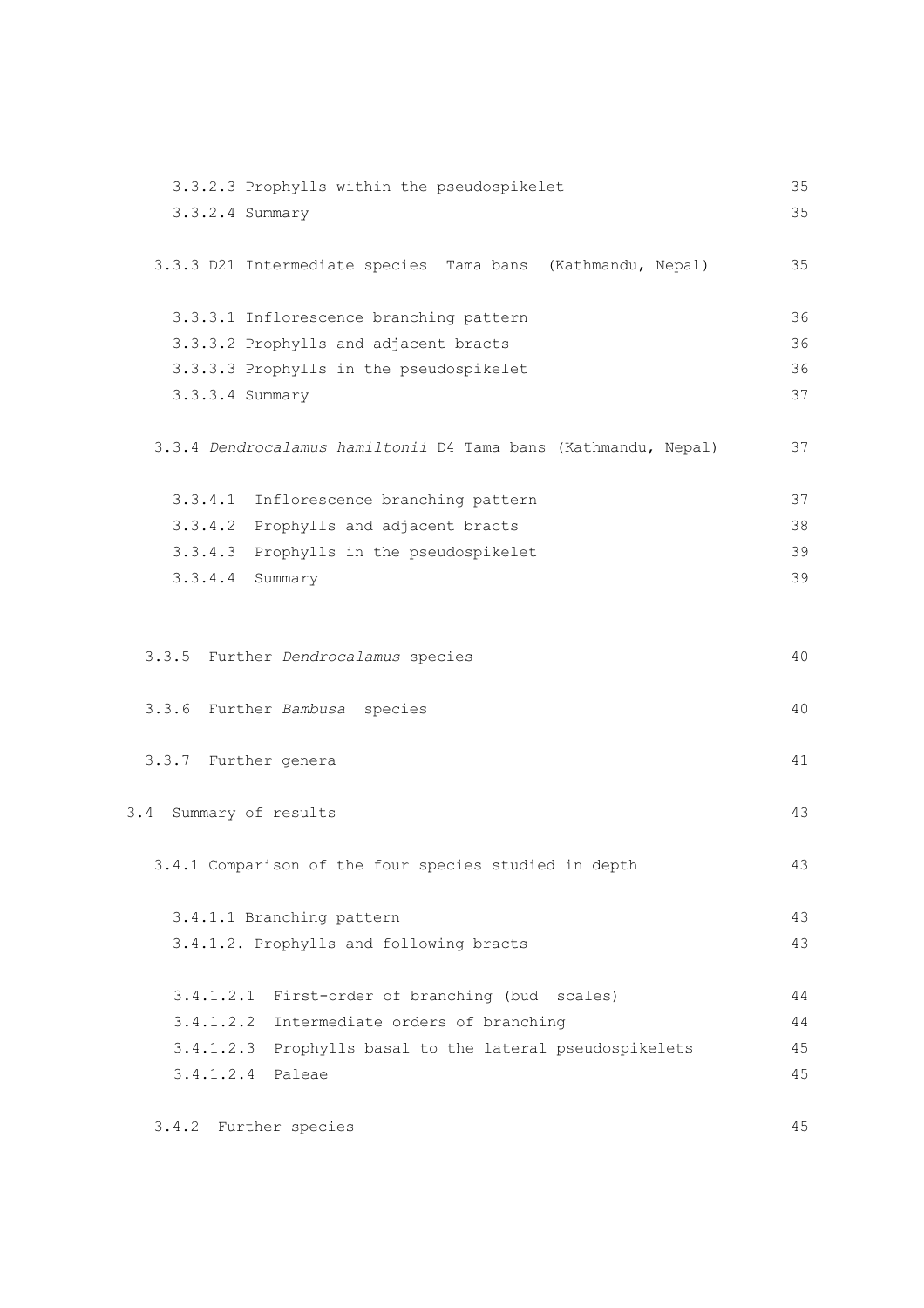| 3.5 | Discussion                                                         | 46  |
|-----|--------------------------------------------------------------------|-----|
|     | 3.5.1 Implications for delineation of the genera Dendrocalamus and | 46  |
|     | Bambusa                                                            |     |
|     |                                                                    |     |
|     | 3.5.1.1 Branching pattern                                          | 46  |
|     | 3.5.1.2 Nature of the prophylls                                    | 46  |
|     | 3.5.1.3. Agreement with vegetative characteristics                 | 50  |
|     |                                                                    |     |
|     |                                                                    |     |
|     | 3.5.2<br>Implications for related genera                           | 51  |
|     |                                                                    |     |
|     | 3.6 Conclusions                                                    | 52  |
|     |                                                                    |     |
| 3.7 | Summary                                                            | 53  |
|     |                                                                    |     |
| 4   | Subtribe Thamnocalaminae Keng : Vegetative branching patterns      | and |
|     | prophylls in the delineation of the Himalayan genera               | 54  |
|     |                                                                    |     |
| 4.1 | Introduction54                                                     |     |
|     |                                                                    |     |
|     | 4.1.1 The scope of the subtribe                                    | 54  |
|     | Evolution and taxonomy within the bamboos<br>4.1.2                 | 55  |
|     |                                                                    |     |
| 4.2 | The principal genera                                               | 55  |
|     |                                                                    |     |
|     | 4.2.1 Arundinaria Michaux                                          | 56  |
|     | 4.2.2 Thamnocalamus Munro                                          | 56  |
|     | 4.2.3 Fargesia Franchet                                            | 56  |
|     | 4.2.4 Sinarundinaria Nakai                                         | 56  |
|     | 4.2.5 Yushania Keng f                                              | 57  |
|     | 4.2.6 Drepanostachyum Keng f                                       | 58  |
|     | 4.2.7 Summary                                                      | 58  |
|     |                                                                    |     |
| 4.3 | New characters of potential taxonomic value at the generic         |     |
|     | level                                                              | 59  |
|     |                                                                    |     |
|     | 4.3.1 The importance of branching patterns and prophylls           | 59  |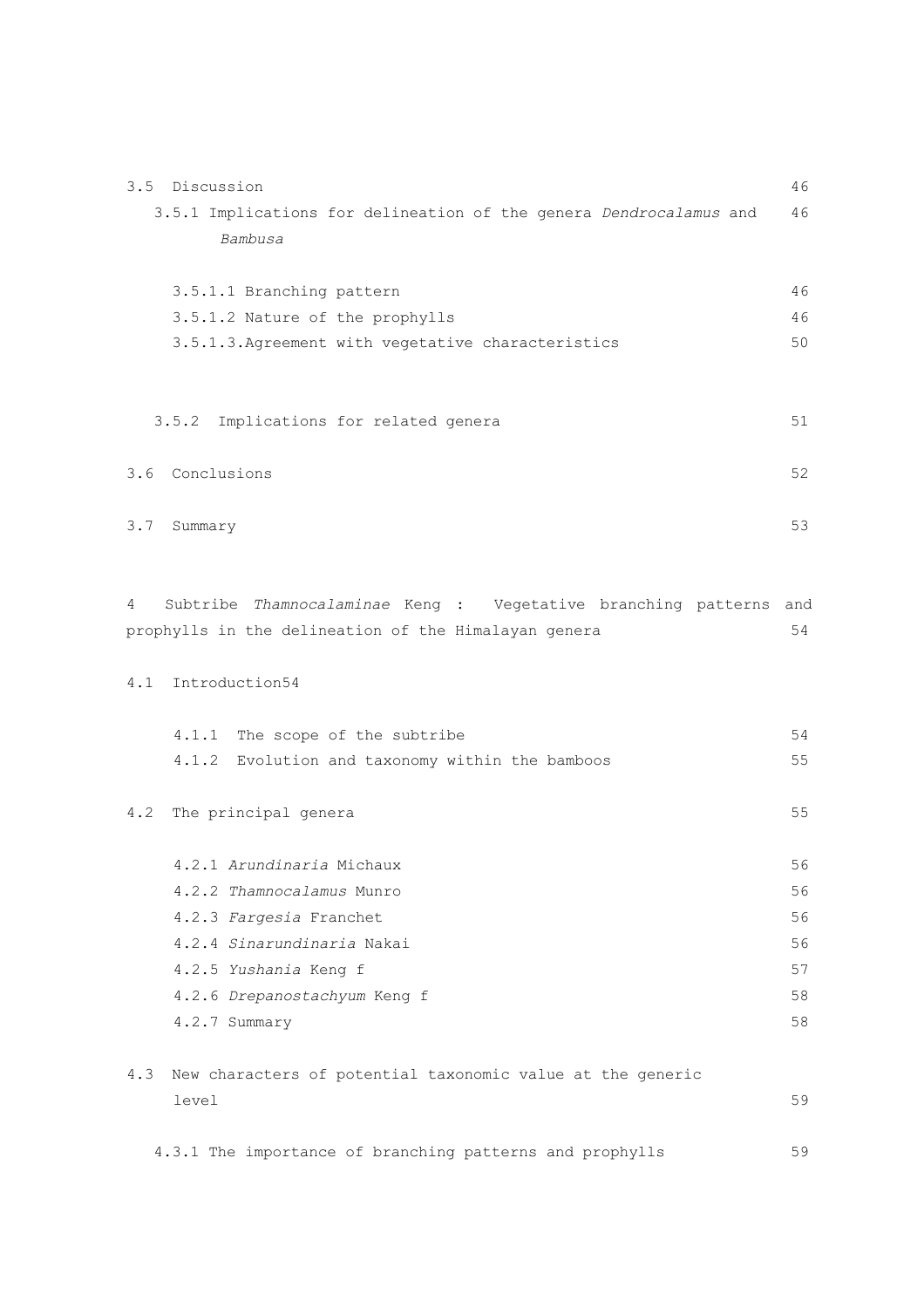| The foundations of branching systems<br>4.4                           | 60 |
|-----------------------------------------------------------------------|----|
| 4.4.1 Background                                                      | 60 |
| 4.4.2 Basic components of bamboo architecture                         | 60 |
|                                                                       |    |
| 4.5<br>Results: Analysis of vegetative branching in representatives   | 62 |
| of the Himalayan genera                                               |    |
| 4.5.1 Material examined                                               | 62 |
| 4.5.2 Group 1 Temperate clump-forming (short-necked pachymorph)       |    |
| species                                                               | 64 |
|                                                                       |    |
| 4.5.2.1<br>T44<br>Thamnocalamus aristatus (Gamble) Camus              | 64 |
| $4.5.2.2$ T43<br>Fargesia grossa Yi affinis                           | 66 |
| 4.5.2.3 Fargesia murielae (Gamble) Yi                                 | 67 |
| 4.5.2.4 Sinarundinaria nitida (Mitford) Nakai                         | 68 |
| 4.5.3 Group 2 Temperate running (long-necked pachymorph) species      | 69 |
| 4.5.3.1<br>T41 Arundinaria hirsuta Munro                              | 69 |
| $4.5.3.2$ T50<br>Arundinaria microphylla Munro                        | 70 |
| 4.5.3.3<br>T53<br>Arundinaria maling Gamble                           | 71 |
| 4.5.4 Group 3 Subtropical clump-forming (short-necked pachymorph)     |    |
| species                                                               | 72 |
|                                                                       |    |
| 4.5.4.1 T49 Drepanostachyum khasianum (Munro) Keng                    | 72 |
| $4.5.4.2$ T1<br>Drepanostachyum intermedium (Munro) Keng              | 73 |
| 4.5.4.3 T27 Himalayacalamus falconeri (Hooker f ex Munro) Keng        | 73 |
| 4.5.4.4 T52 Himalayacalamus falconeri (Hooker f ex Munro) Keng        | 75 |
| $4.5.4.5$ T3<br>Dendrocalamus patellaris Gamble                       | 75 |
| Group 4 Subtropical running (long-necked pachymorph) species<br>4.5.5 | 77 |
| Neomicrocalamus prainii (Gamble) Keng f<br>4.5.5.1<br>S41             | 77 |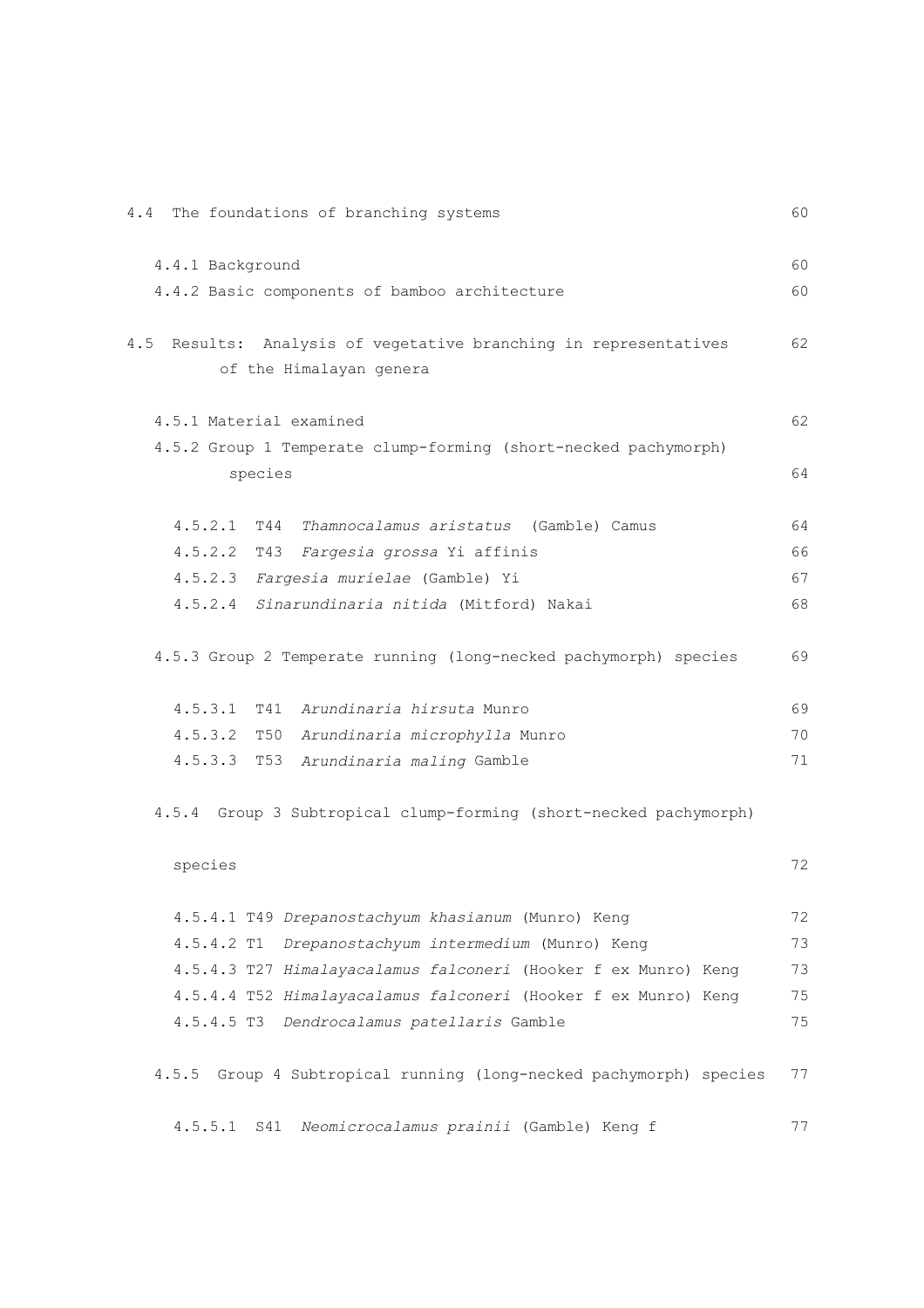| 4.5.6 Summary of results                                                                | 78  |
|-----------------------------------------------------------------------------------------|-----|
| 4.5.7 Additional herbarium material                                                     | 80  |
| Discussion<br>4.6                                                                       | 82  |
| 4.6.1 Taxonomic value of branching patterns and prophyll                                |     |
| characteristics in the Thamnocalaminae                                                  | 84  |
| 4.6.2 Relationships to other bamboo branching patterns                                  | 86  |
| 4.6.2.1 Bambusa pattern                                                                 | 86  |
| 4.6.2.2 Phyllostachys pattern                                                           | 87  |
| 4.6.2.3 Chusquea pattern                                                                | 88  |
| 4.6.2.4 Racemobambos pattern                                                            | 89  |
| 4.6.2.5 Conclusions on relations to other branching patterns                            | 90  |
| 4.6.3 Possible origins of the derived forms of branching seen<br>in the Thamnocalaminae | 90  |
| 4.6.4 Agreement between groupings on vegetative and<br>floral characteristics           | 92  |
| 4.7 Conclusions                                                                         | 94  |
| $4.8\,$<br>Summary                                                                      | 95  |
| Enumeration of Himalayan genera and species<br>5.                                       | 98  |
| Introduction<br>5.1                                                                     | 98  |
| 5.2<br>Bambusa                                                                          | 101 |
| 5.2.1 Generic status and separation                                                     |     |
| 5.2.2 Species encountered in Nepal, Bhutan and West Bengal                              | 102 |
| 5.2.3 Enumeration of species in Nepal, Bhutan and part                                  | 106 |
| of West Bengal                                                                          |     |
|                                                                                         |     |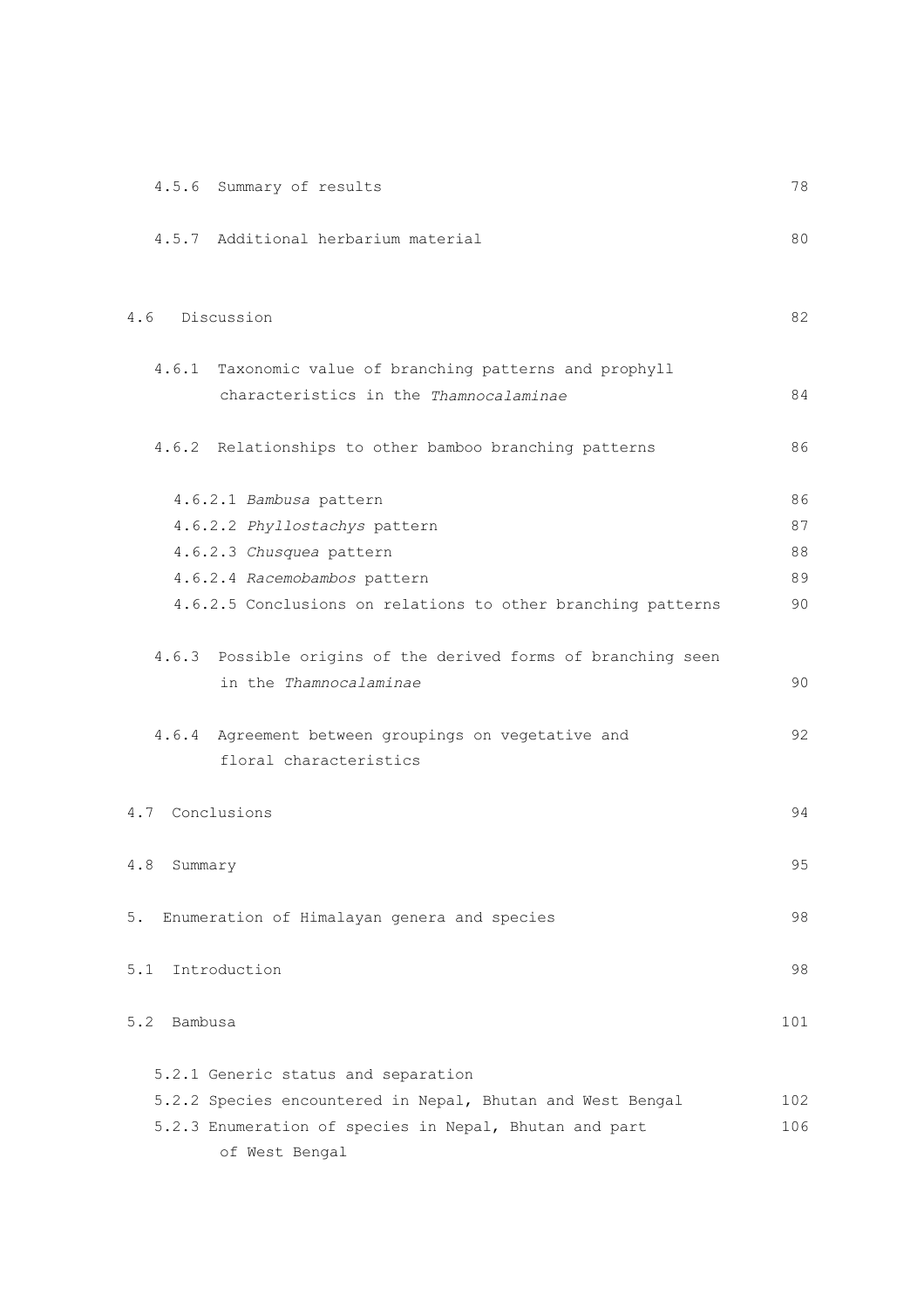|       | 5.3 Dendrocalamus                                              | 112 |
|-------|----------------------------------------------------------------|-----|
|       | 5.3.1 Generic status and separation                            | 112 |
|       | 5.3.2 Species and varieties encountered in Nepal, Bhutan,      |     |
|       | & West Bengal                                                  | 113 |
|       | 5.3.3 Enumeration of species and important varieties in Nepal, |     |
|       | Bhutan & part of West Bengal                                   | 116 |
| 5.4   | Fargesia                                                       | 119 |
|       | 5.4.1 Generic status and separation                            | 119 |
|       | 5.4.2 Previously described species                             | 120 |
|       | 5.4.3 Species encountered in Nepal and Bhutan                  | 123 |
|       | 5.4.4 Enumeration of species known from Nepal and Bhutan       | 126 |
| 5.5   | Cephalostachyum                                                | 128 |
|       | 5.5.1 Generic status                                           | 128 |
|       | 5.5.2 Species encountered in Nepal and Bhutan                  | 129 |
|       | 5.5.3 Enumeration of species in Nepal and Bhutan               | 130 |
| 5.6   | Teinostachyum                                                  | 130 |
|       | 5.6.1 Generic status                                           | 130 |
|       | 5.6.2 Species encountered in Nepal and Bhutan                  | 131 |
|       | 5.6.3 Enumeration of species in Nepal and Bhutan               | 131 |
|       | 5.7 Ampelocalamus                                              | 132 |
|       | 5.7.1 Generic status                                           | 132 |
| 5.7.2 | Species encountered in Nepal and Bhutan                        | 132 |
|       | 5.7.3 Enumeration of species in Nepal and Bhutan               | 132 |
| 5.8   | Thamnocalamus                                                  | 135 |
| 5.8.1 | Status of the genus                                            | 135 |
|       | 5.8.2 Species described in the literature                      | 136 |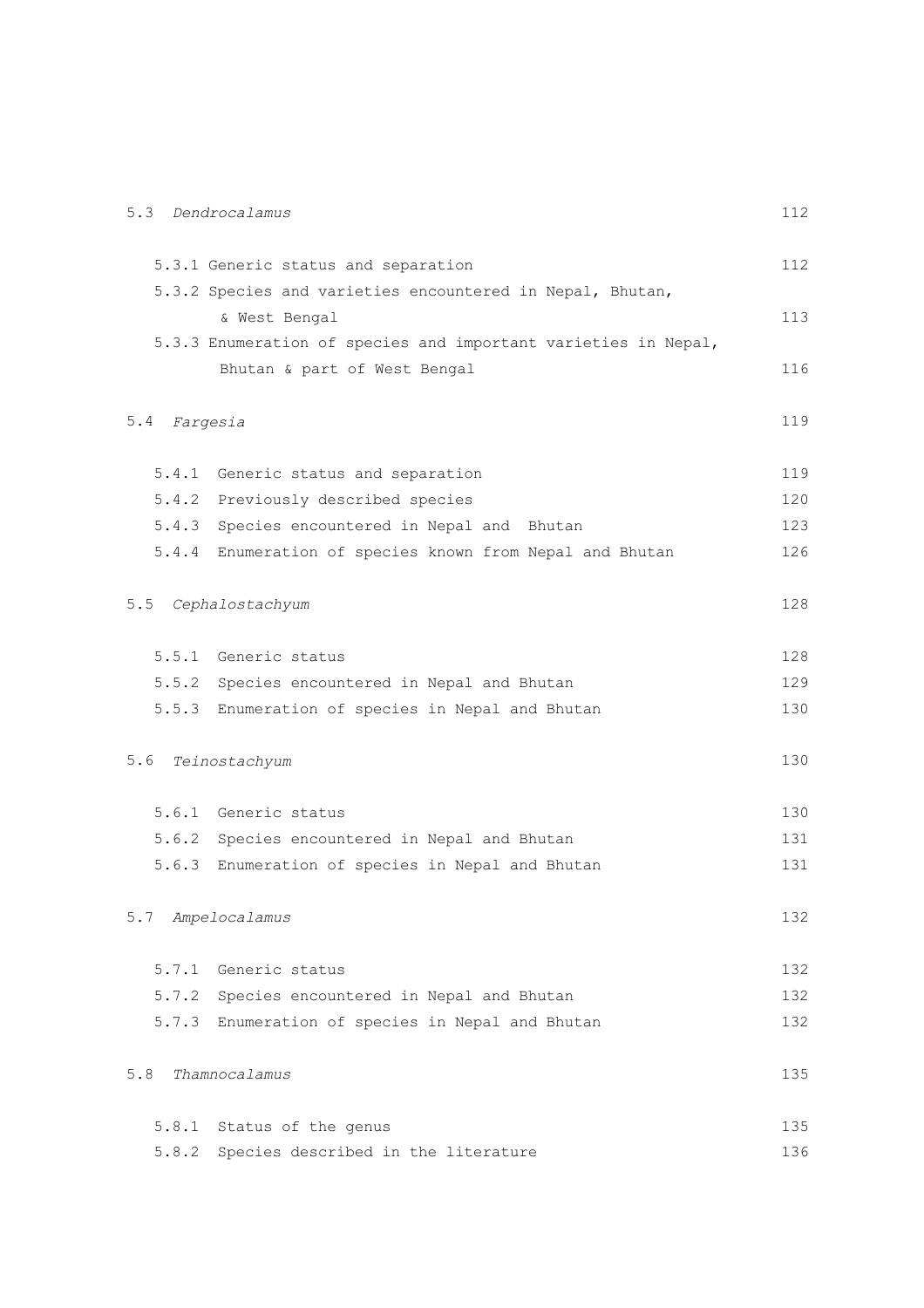| 5.8.2.1 Himalayan species                                     | 136 |
|---------------------------------------------------------------|-----|
| 5.8.2.2 Non-Himalayan species                                 | 137 |
| 5.8.3 Variation seen in the Himalayas                         | 140 |
| 5.8.4 Enumeration of the Himalayan taxa                       | 145 |
| 5.9<br>Drepanostachyum                                        | 148 |
| 5.9.1 Generic status and separation                           | 148 |
| 5.9.2 Species encountered in Nepal and Bhutan                 | 150 |
| 5.9.3 Enumeration of principal species from Nepal and Bhutan  | 152 |
| 5.10<br>Himalayacalamus                                       | 154 |
| 5.10.1 Generic status and separation                          | 154 |
| 5.10.2 Taxa encountered in Nepal and Bhutan                   | 156 |
| 5.10.3 Enumeration of the species known from Nepal and Bhutan | 158 |
| 5.11 Chimonobambusa                                           | 164 |
| 5.11.1 Generic status                                         | 164 |
| 5.11.2 Species encountered                                    | 165 |
| 5.11.3 Enumeration of species                                 | 165 |
| 5.12 Melocanna                                                | 166 |
| 5.12.1 Generic status                                         | 166 |
| 5.12.2 Species encountered                                    | 166 |
| 5.12.3 Enumeration of species                                 | 166 |
| 5.13<br>Pseudostachyum                                        | 167 |
| 5.13.1 Generic status                                         | 167 |
| 5.13.2 Species encountered                                    | 167 |
| 5.13.3 Enumeration of species                                 | 168 |
| 5.14<br>Neomicrocalamus                                       | 168 |
| 5.14.1 Generic status                                         | 168 |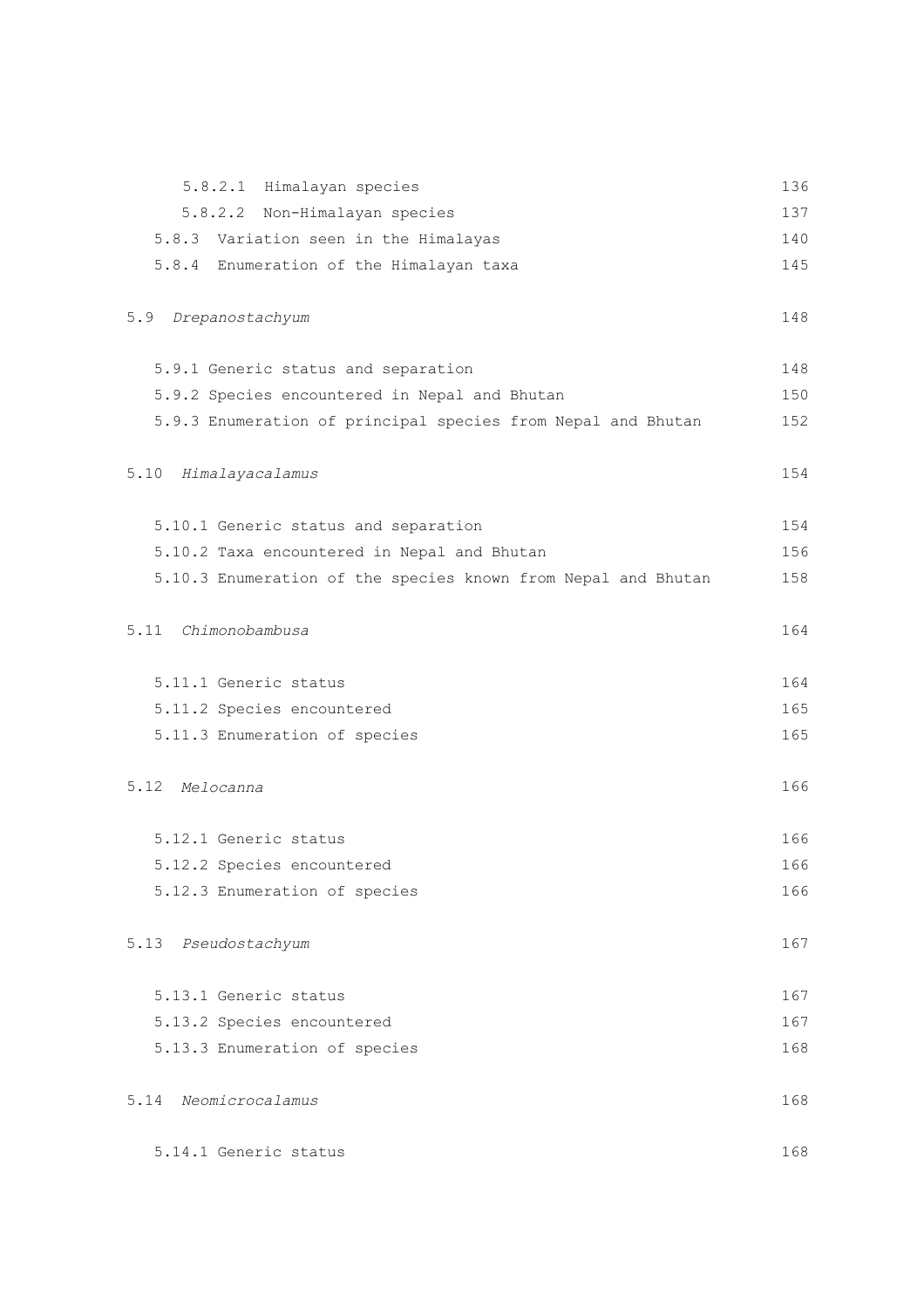| 5.14.2 Species described                | 168 |
|-----------------------------------------|-----|
| 5.14.3 Himalayan representatives        | 169 |
| 5.14.4 Enumeration of Himalayan species | 169 |

# 5.15 *Yushania* 171

| 5.15.1 Generic status                                       | 171 |
|-------------------------------------------------------------|-----|
| 5.15.2 Himalayan species described                          | 172 |
| 5.15.3 Variation encountered in Nepal and Bhutan            | 172 |
| 5.15.4 Enumeration of the species known in Nepal and Bhutan | 176 |
|                                                             |     |

# 5.16 *Arundinaria* 178

| 5.16.1 Generic status                               |  | 178 |
|-----------------------------------------------------|--|-----|
| 5.16.2 Enumeration of species from Nepal and Bhutan |  | 178 |

# List of tables

| table 1  | Keeling of prophylls in a wide range of Dendrocalamus,    | 42  |
|----------|-----------------------------------------------------------|-----|
|          | Bambusa and Sinocalamus species                           |     |
| table 2  | Number of keels on prophylls at different orders of       | 49  |
|          | branching of inflorescences for the four different        |     |
|          | species studied                                           |     |
| table 3  | Vegetative characteristics of the four species studied    | 49  |
| table 4  | Four groups of bamboos within the Thamnocalaminae and     | 63  |
|          | generic names associated with them                        |     |
| table 5  | Comparison of diagnostically useful characteristics of    | 81  |
|          | the species studied                                       |     |
| table 6  | Branching and prophyll characteristics of the type        | 82  |
|          | specimens of the type species of the genera studied       |     |
| table 7  | Inflorescence features of representatives of the genera   | 93  |
|          | studied                                                   |     |
| table 8  | Species studied with genus considered most appropriate    | 97  |
| table 9  | List of bamboos enumerated                                | 100 |
| table 10 | Ten species described by Yi (1983) as species of Fargesia | 121 |
|          | Franchet                                                  |     |
| table 11 | Eight Himalayan taxa considered to belong in Fargesia     | 124 |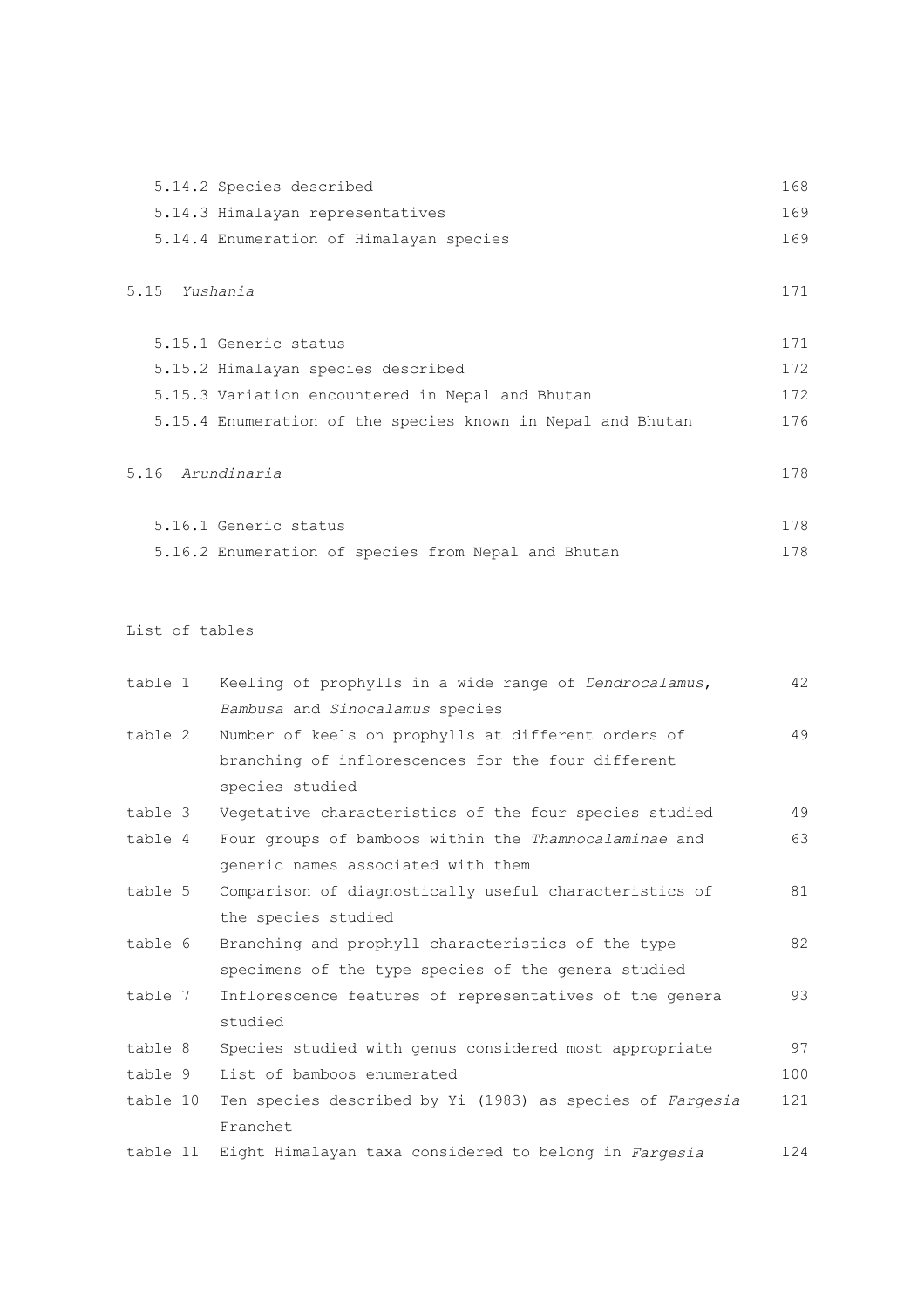Franchet

| table 12 Comparison of Himalayan Thamnocalamus species from the     | 138   |
|---------------------------------------------------------------------|-------|
| literature                                                          |       |
| table 13 Details of Thamnocalamus flowers from examination of       | 141   |
| field and herbarium material                                        |       |
| table 14 Variation in vegetative characters of Thamnocalamus        | 142   |
| collections with latitude                                           |       |
| table 15 Main difference in vegetative characteristics of published | 173   |
| species of Yushania from around Bhutan from their original          |       |
| descriptions                                                        |       |
| talela 10 Main differenzaza in manatatima abanatanistian batunan    | 1 7 2 |

table 16 Main differences in vegetative characteristics between 173 Yushania collections species encountered in Nepal and Bhutan

List of figures

| fiq 1         | Young flowering material required for detailed investigations             |
|---------------|---------------------------------------------------------------------------|
| fig $2$       | Contents of young inflorescence bud from Bambusa tulda B21                |
| fig 3         | Simplified plan of sheaths from lower orders of branching in B21          |
| $fi \sigma 4$ | Branching pattern and sheaths interpreted from B21 bud contents           |
| fiq 5         | B21 bud scale, prophyll $0$ , (1) enclosing the inflorescence             |
| fig 6         | Prophyll 0,1, (1) on major lateral inflorescence axis in B21 with         |
|               | following bract $0,1$ , $(2)$ bearing short partially ciliate keel        |
| fig 7         | Contents of young inflorescence bud from Bambusa balcooa D23              |
| fig 8         | Simplified plan of sheaths from lower orders of branching in D23          |
| fig 9         | Branching pattern and sheaths interpreted from D23 bud contents           |
|               | fig 10 Ambiguous bud-scale from intermediate species D23                  |
|               | fig 11 Bud-scale from D23 in which splitting stopped above line of        |
|               | insertion                                                                 |
|               | fig 12 Single-keeled prophyll 0,3, (1) with single-keeled following bract |
|               | 0,3, (2) on lateral inflorescence branch in D23                           |
|               | fig 13 Reflection of contents of D23 inflorescence bud for comparison     |
|               | with other species                                                        |
|               | fig 14 Contents of young inflorescence bud from intermediate species D21  |
|               | fig 15 Simplified plan of sheaths from lower orders of branching in D21   |
|               | fig 16 Branching pattern and sheath insertion from D21 bud contents       |
|               | fig 17 Single-keeled prophyll and following sheath from intermediate      |
|               | order of branching in D21                                                 |
|               |                                                                           |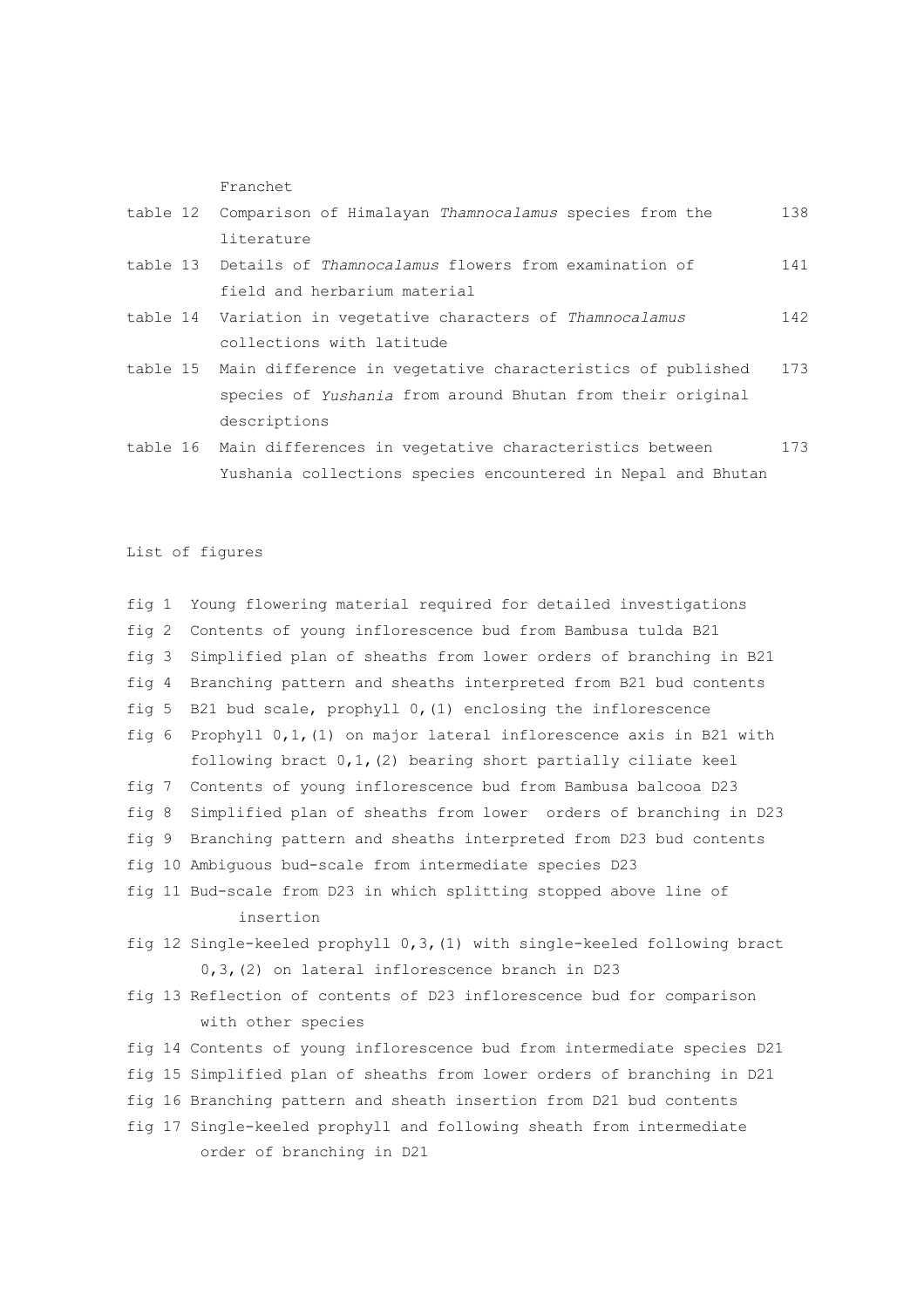- fig 18 Contents of section of inflorescence bud in *Dendrocalamus hamiltonii*
- fig 19 Simplified plan of major sheaths in section of *Dendrocalamus hamiltonii* bud
- fig 20 Branching pattern and sheath insertion in section of *Dendrocalamus hamiltonii* bud
- fig 21 Duplicated axis 0,1a represented by rudimentary ciliate strand in a *Dendrocalamus hamiltonii* inflorescence, between a narrow single keeled prophyll and ciliate following bract
- fig 22 Section of *Dendrocalamus hamiltonii* inflorescence with duplication of second order branching
- fig 23 *Dendrocalamus hamiltonii* inflorescence with no duplication of axes except for a rudimentary 0,1a strand on one side
- fig 24 Major sheaths in *Dendrocalamus hamiltonii* inflorescence with minimal duplication
- fig 25 D46 *Dendrocalamus hamiltonii* var edulis pseudospikelet with plan of contents and branching pattern
- fig 26 (i) Basic unit, (ii) alternate distichous insertion of 2 successive units before and after intercalary growth, (iii) diagrammatic cross-section
- fig 27 Insertion of branch buds in sheath axils and diagrammatic cross section
- fig 28 Branching of axis 0,2 from axis 0 with filling of gaps by (i) 2 keels on prophyll when sheaths are broad, (ii) 1 keel on prophyll and one on following sheath when sheaths are narrow. Appearance of sheaths, diagrammatic cross-section, and branching pattern.
- fig 29 Contents of mid-culm branch bud from *Thamnocalamus aristatus* T44
- fig 30 Branching pattern and sheaths interpreted from T44 bud contents
- fig 31 Appearance of *Thamnocalamus aristatus* T44 mid-culm branch complement
- fig 32 Horizontal arrangement of typical mid-culm complement in T44
- fig 33 Contents of mid-culm branch bud from *Fargesia* species T43
- fig 34 Branching pattern and sheaths interpreted from T43 bud contents
- fig 35 Appearance of mid-culm branch complement in *Fargesia* species T43
- fig 36 Horizontal arrangement of first year mid-culm complement in T43
- fig 37 Examples of bud contents at lower culm nodes in *Fargesia* and *Yushania* species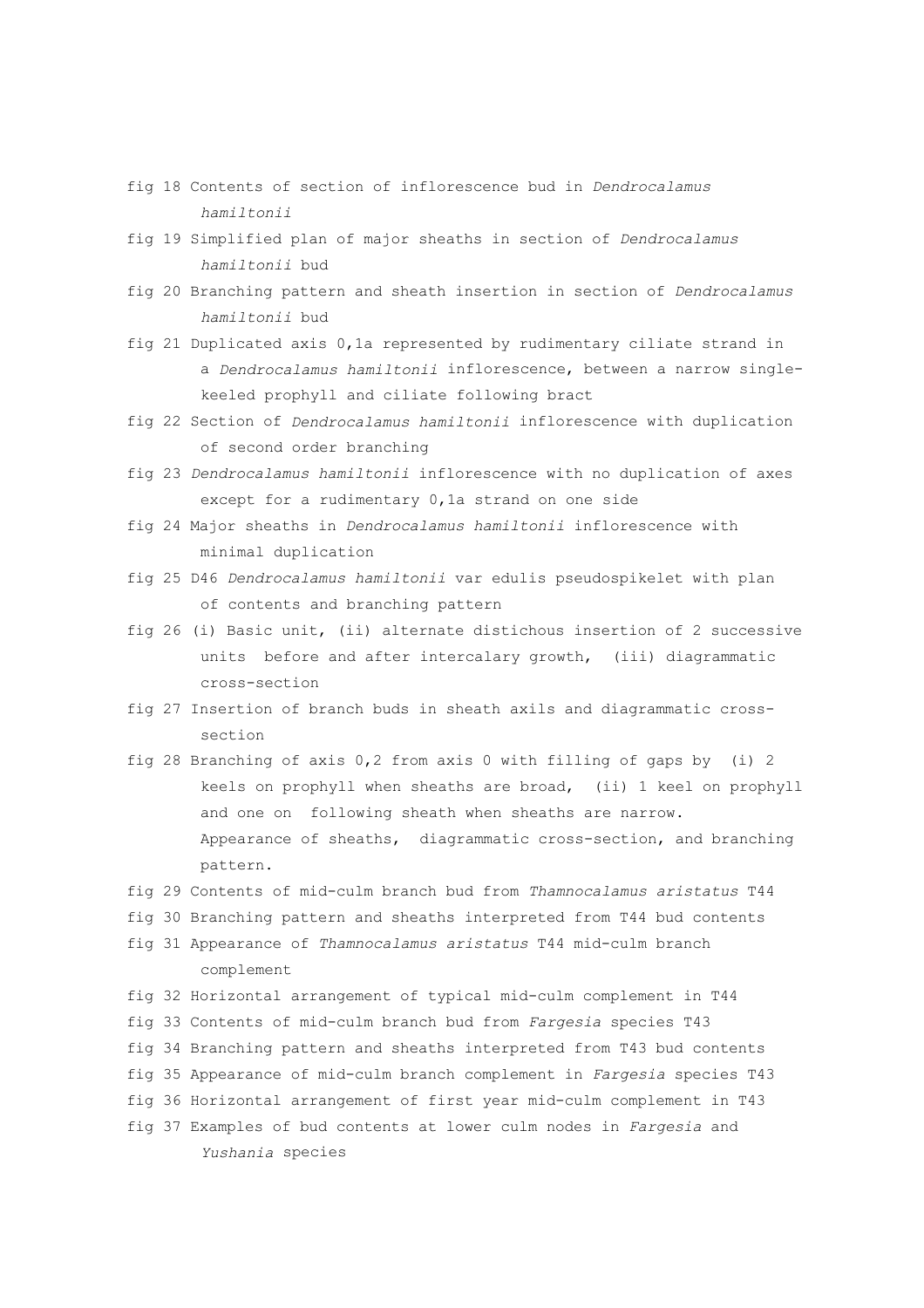fig 38 Contents of mid-culm branch bud from *Fargesia murielae* fig 39 Contents of mid-culm branch bud from *Sinarundinaria nitida* fig 40 Contents of mid-culm branch bud from *Arundinaria hirsuta* T41 fig 41 Branching pattern and sheaths interpreted from T41 bud contents fig 42 Appearance of mid-culm branch complement *Arundinaria hirsuta* T41 fig 44 Contents of upper culm branch bud from *Arundinaria microphylla* T50 fig 45 Contents of mid-culm branch bud from *Arundinaria maling* T53 fig 46 Contents of mid-culm branch bud of *Drepanostachyum* species T49 fig 47 Branching pattern and sheaths interpreted from T49 bud contents fig 48 Appearance of mid-culm bud in *Drepanostachyum* species T49 fig 49 Horizontal arrangement of typical mid-culm branch complement in  $T49$ fig 50 Contents of mid-culm branch bud from *Himalayacalamus falconeri* fig 51 Appearance of lower mid-culm bud in *Himalayacalamus falconeri* T27 fig 52 Contents of mid-culm branch bud of *Himalayacalamus falconeri* T52 fig 53 Contents of a lower mid-culm bud of *Dendrocalamus patellaris* T3 fig 54 Appearance of a lower mid-culm bud of *Dendrocalamus patellaris* T3 with bud scale removed fig 55 Contents of a mid-culm bud of *Neomicrocalamus* species S41 fig 55a Branch complements in four bamboo subtribes, portrayed as bud cross-sections, suggesting different avenues of development fig 56 Branch complement sheath layout from culm tip of *Chusquea culeou* fig 57 (i) (upper layer) Expansion of vestigial keels from from fig 56 on both sides with sheath  $0$ , (3) added in centre (ii) (both layers) Figs 56 and 57 (i) combined, giving sheath layout similar to that of *Fargesia nitida*, as shown in fig 39 fig 58 Branch complement of *Racemobambos hepburnii* fig 59 Approximate distribution of *Bambusa* species with large auricles fig 60 Approximate distribution of *Bambusa* species without large auricles and the dwarf species *B alamii*. fig 61 Approximate main distribution of *Dendrocalamus hamiltonii* varieties fig 62 Approximate distribution of *Dendrocalamus* species other than D *hamiltonii* fig 63 Locations of collections of *Thamnocalamus spathiflorus*, *T aristatus*, and *Fargesia crassinoda* fig 64 Approximate distribution of *Thamnocalamus* species and subspecies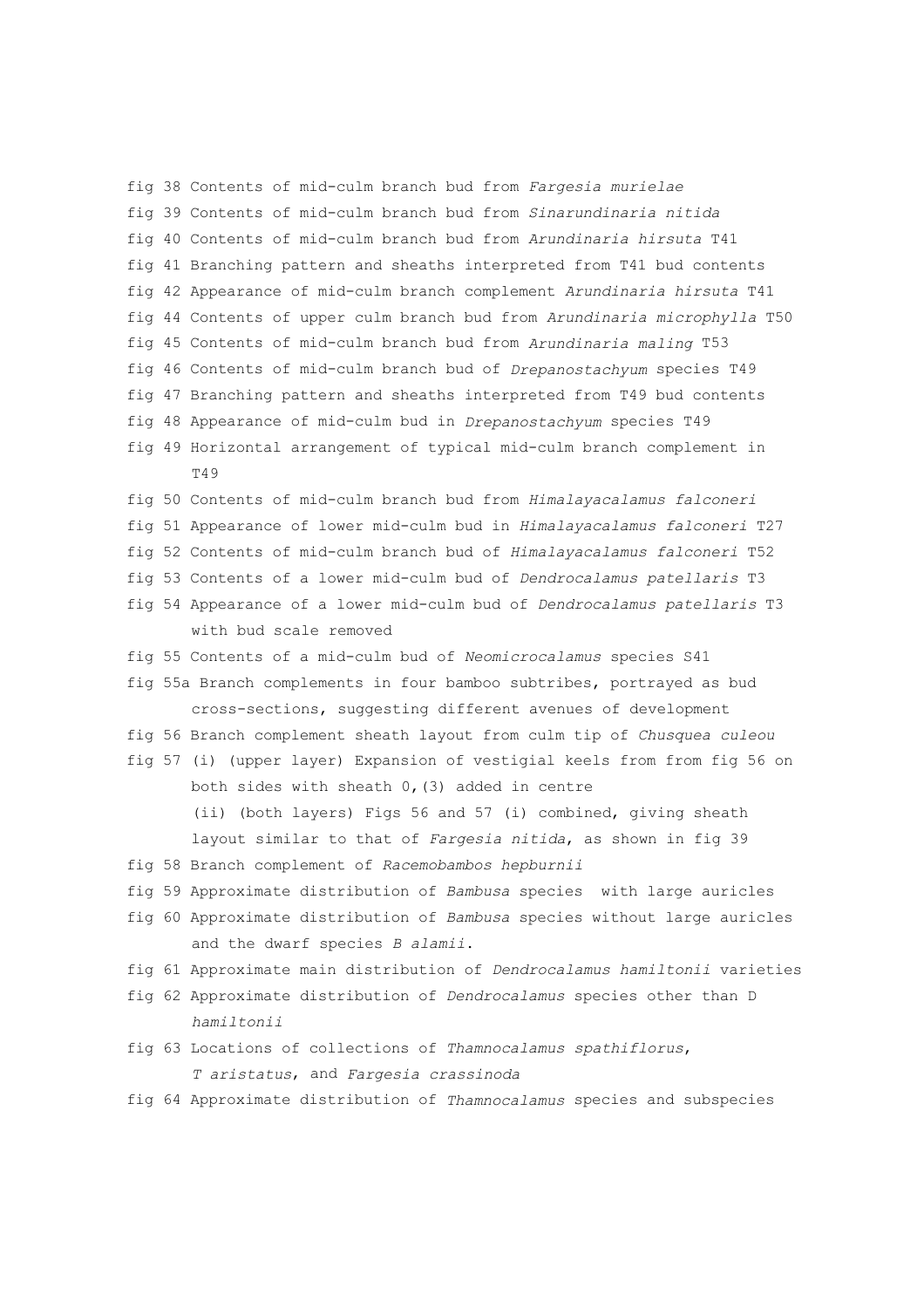Appendix 1 Descriptions of new taxa

- 1.1 *Bambusa tulda* subsp *tharu*
- 1.2 *Bambusa* nuta*n*s subsp *malbans*
- 1.3 *Bambusa alamii*
- 1.4 *Bambusa nepalensis*
- 1.5 *Bambusa clavata*
- 1.6 *Dendrocalamus hamiltonii* var *undulatus*
- 1.7 *Fargesia chigar*
- 1.8 *Fargesia emeryi*
- 1.9 *Fargesia geduensis*
- 1.10 *Fargesia bhutanensis*
- 1.11 *Thamnocalamus spathiflorus* subsp *occidentalis*
- 1.12 *Thamnocalamus aristatus* subsp *bhutanensis*
- 1.13 *Drepanostachyum annulatum*
- 1.14 *Himalayacalamus falconeri* var *cupreiciliatus*
- 1.15 *Himalayacalamus falconeri* var *geduensis*
- 1.16 *Himalayacalamus brevinodus*
- 1.17 *Himalayacalamus porcatus*
- 1.18 *Himalayacalamus asper*
- 1.19 *Himalayacalamus aequatus*
- 1.20 *Himalayacalamus fimbriatus*
- 1.21 *Neomicrocalamus ringshu*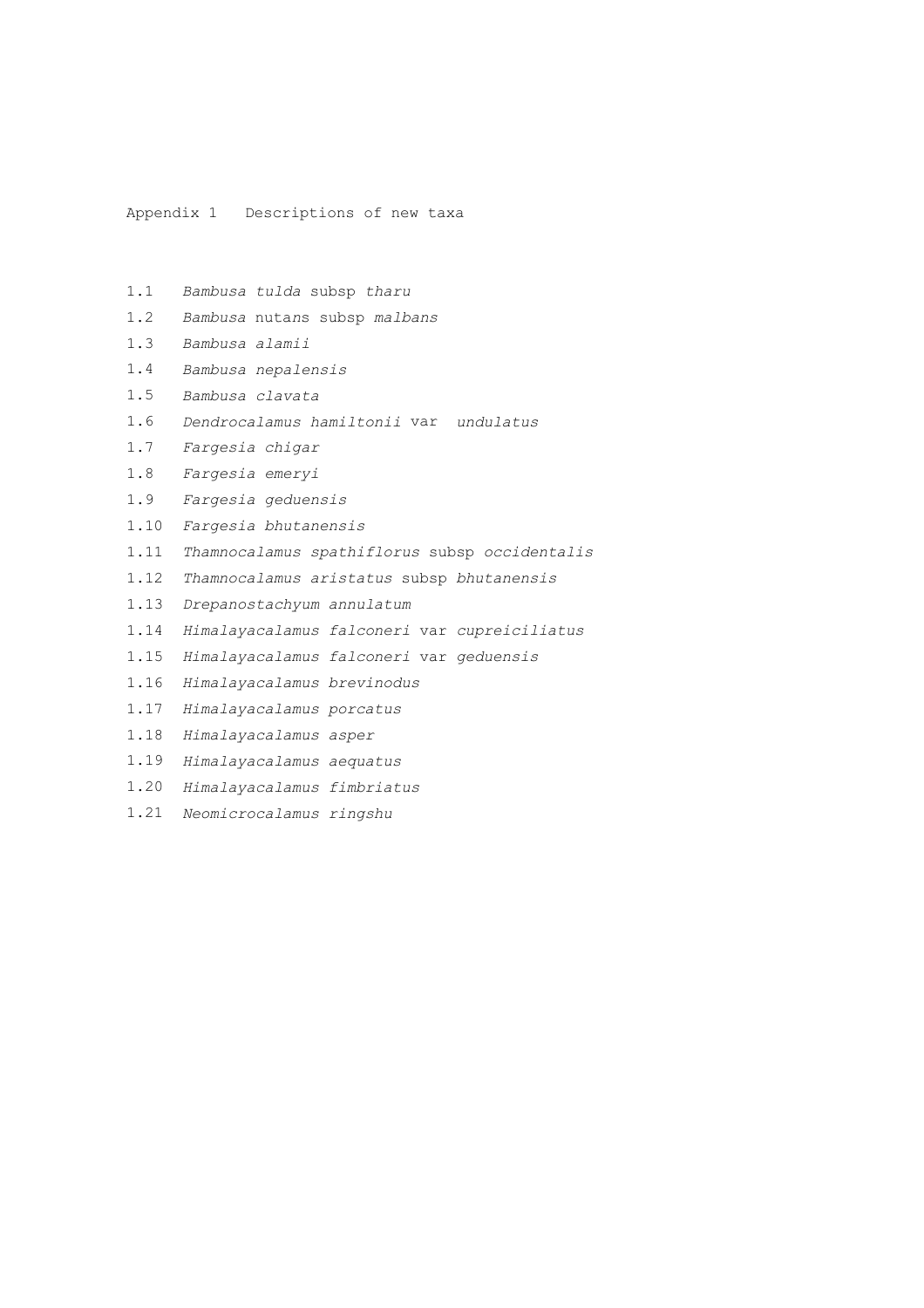### **1. Introduction**

## **1.1 Himalayan land-use**

#### **1.1.1 Countries, landforms and climates**

 The countries of the Himalayas are outlined in fig 64 , but reference to an atlas, eg Philip's University Atlas pages 94, 95 & 98 will reveal the relief and locations much better. The Himalayas have always been a physical, cultural, and climatic barrier between the states of India to the south and the area of Chinese and Tibeto-Burman ethnic groups to the north. In the mountains the two groups of people have mixed, giving different ethnic groups with the full range of intermediate cultures and characters, many as different from those to the north and south as the terrain in which they live. This is reflected in the independent or partly autonomous states established along the mountain chain. Plant communities follow similar patterns, with altitudinally banded habitats following narrow ribbons along the slopes of the mountains.

 The great variation of landforms reflects the enormous altitudinal difference between the low plains of India and the high Tibetan plateau. It occurs over a relatively short distance, with continuing tectonic uplift in a climate with seasonally heavy rainfall. This leads to enormous natural erosion and deposition from mass wastage on the scale of the entire mountain system. This is increased by man-made surface erosion, although Carson (1987) showed the man-made element to be relatively insignificant, and in no way responsible for flooding in the plains below, although it is certainly disastrous in the hills through loss of fertility.

 A useful generalisation widely used in Nepal divides the country into three landforms, the plains, the middle hills, and the high mountains. Various attempts to define these generalisations altitudinally have not been very satisfactory. A more useful distinction is based upon the nature of cultivated land. In the plains this is all basically flat. In the middle hills cultivation of whole intricately terraced hillsides is

 $\sim$  1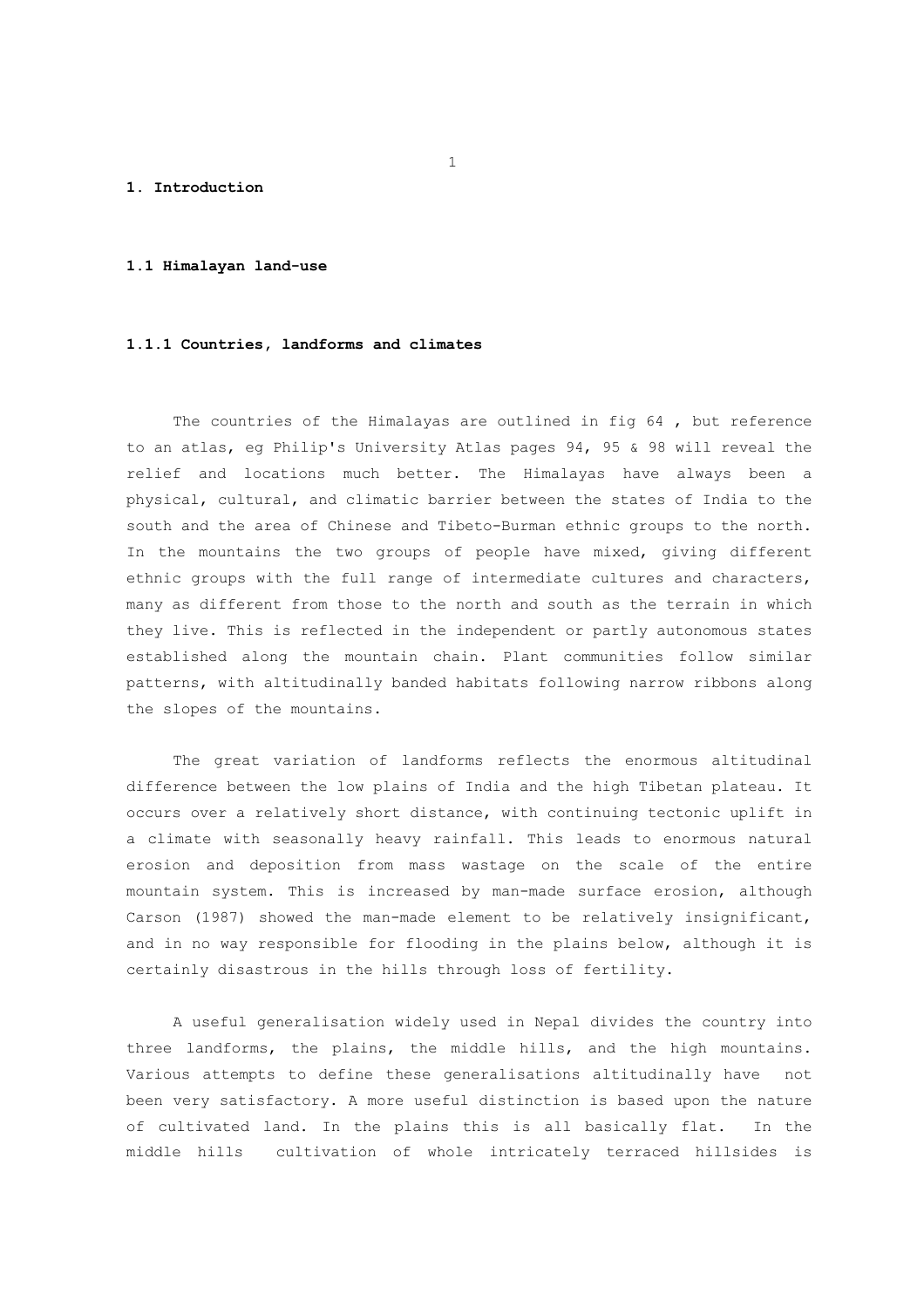common, while in the high mountains permanent cultivation is largely restricted to the valley floor, and the lower slopes on each side.

 The plains below the mountains are a mosaic of fertile alluvial areas and areas of infertile conglomerates, gravels and sands, crossed by large rivers with enormous sediment loads which change course frequently, changing the fertility of large tracts of land as they do so. The wet lowlying areas predominating in Nepal are known as *terai*, while drier areas to the east are known as *duar*.

 Rising from the plains are recently uplifted soft sandstones and conglomerates, forming the severely eroded hills of the *bhabar* zone, which merge into the first substantial but unconsolidated mountains, known as the Churia or Siwalik hills, which reach 800 to 1,800 m. Between these and the more consolidated and uplifted foothills are some large river valleys known as *dun* valleys, such as Dehra Dun and Hetauda.

 The next mountain range is known in Nepal and India as the Mahabharat Lekh. From the top of this ridge at 1,500 to 2,800m, progressively higher ridges rise up to the main mountain ranges, with large rivers cutting down into deep valleys at 300 to 600 m, often flowing in an east-west orientation in Nepal, before turning to the south. The height of the ridges in the Mahabharat Lekh and the middle hills depends upon the degree of metamorphism of the rock. In Nepal fragile rocks such as shales, schists, and quartzites are very common throughout the middle hills well into the interior of the country. These have been deeply eroded, even under complete forest cover, to give fairly uniform slopes from ridge-tops at  $1,600 - 2,500$ m to rivers at 300 - 1,000m, and the erosion continues, regardless of man's activities. Such slopes contain large contiguous belts of terraced and cultivated land, supporting the majority of the population, who effectively ride on a permanently changing topography.

 The high mountains have a lower population, concentrated in the valleys between higher ridges of stronger rocks such as granites and gneiss. Erosion is intrinsically slower, because the rocks are harder, and because rainfall is lower in such rain-shadow valleys . In Bhutan the relatively greater degree of metamorphism of most of the rocks in the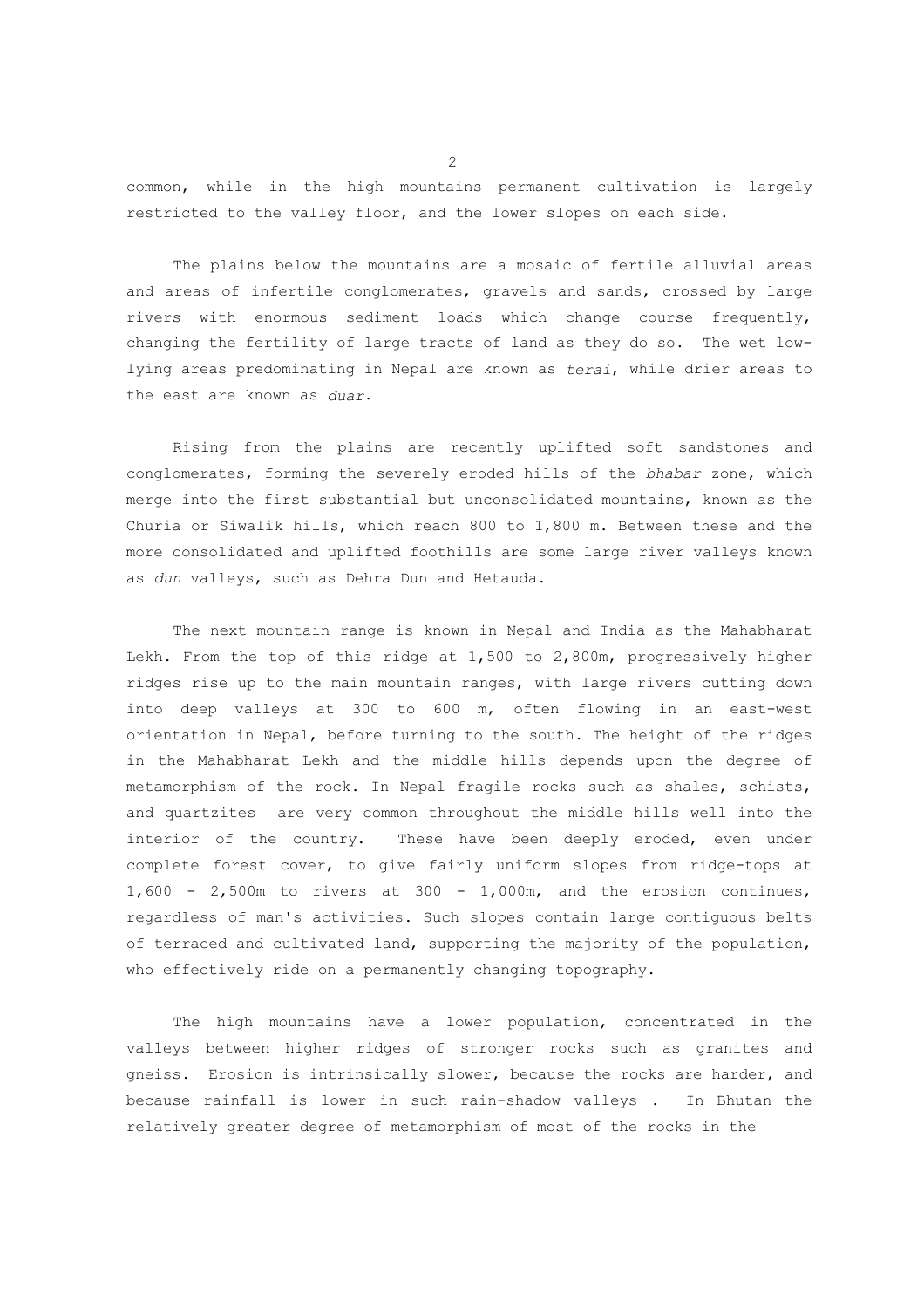country leads to high mountain landforms closer to the plains, with much less middle-hill terrain, and cultivatable land generally restricted to valley bottoms and separated pockets on the slopes. These landforms are similar to those of south-east Tibet, and the more mountainous regions of western Nepal, rather than the middle hills of central and eastern Nepal, so that in Bhutan the people, their culture, and also many of the habitats and their plants, have more in common with Tibet than India or much of Nepal. Thus over-population and erosion in Bhutan are effectively limited by the geology, as well as any deliberate actions of man.

 Climatic data for Nepal were presented in detail in Jackson, (1987). The mountain chain increases precipitation on its southern flanks throughout the year. Summer rainfall is highest at the eastern end of the Himalayas, falling off gradually to the west. Winter rainfall is highest in the west, with a severe reduction eastwards from western Nepal, so that snowfall is neither a physical threat to plants, nor does it contribute greatly to reducing water stress in the following spring drought. From eastern Nepal across Bhutan, however, winter cloud and mist is very important in reducing evapotranspiration above 1,800m, so that plants which cannot survive in central Nepal can be found, even though the rainfall does not increase significantly with altitude, Howell (1991). This trend increases across Bhutan where the first mountain ranges are also much taller, so that cloud forest is predominant surprisingly close to the plains, and the reduction in water stress allows some very demanding plants to grow. Five genera of bamboos not known in Nepal thrive in these cloud forest areas. Beyond the high mountains and in deep valleys rainfall is dramatically reduced, giving semi-arid environments, where frost and high winds may make the habitats even more inhospitable.

#### **1.1.2 Economies and development**

 The landforms control which areas are most habitable, and the economies of the districts concerned. In cultivatable middle-hill areas, such as those which support most of the Nepalese population, the large tracts of heavily dissected but fertile hill slopes in subtropical climates have led to high population densities. The intractable communication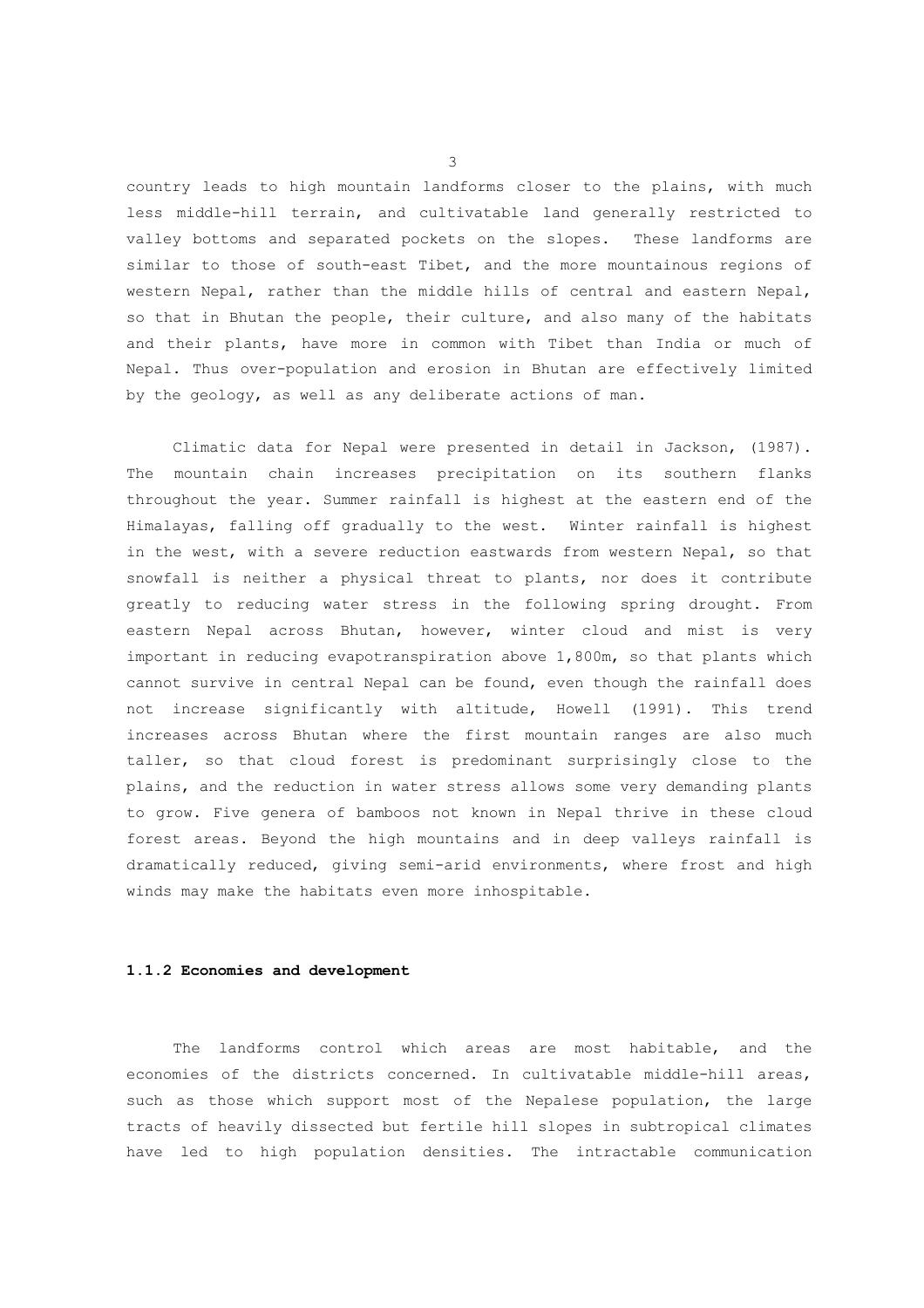problems have resulted in self-sufficiency rather than production of cash crops for trading. The high population densities, often with radically different ethnic groups co-existing close together, have caused social as well as environmental problems. Hopes of transforming economies dramatically in such districts have now largely been abandoned, and the emphasis is upon stabilising a self-sufficient population by improved health, education and land-use. A vast array of other development activities are underway, including agriculturally based industries, hydroelectric power generation, mining, tourism etc, but these are localised, and the stabilisation of the rural economies is seen as the greatest priority, as 95% of the population still derive their income directly from the land, and international trade is difficult for landlocked countries.

 Both agriculture and forestry are strongly emphasised in Nepal's development plans, with both private and communally managed multipurpose mixed tree crops being advocated at all levels of development work, to provide the day-to-day needs for firewood and animal fodder, as well as construction materials, fruit and agricultural fertilisers. The management of trees, bushes, hedges, live fences, bamboos and grasses are all heavily interwoven with agricultural crops, livestock, and soil conservation in an intricate farming system which defies economic analysis, but sustains a very high population density in a very fertile but also very unstable environment. The number of plants which farmers grow is enormous, but each plant may have its own propagation and cultivation requirements, as well as its own particular role in land-use.

 Development work based upon improving such a system requires detailed knowledge of the plants, and taxonomy is the corner-stone of such knowledge. Investigations into improved propagation techniques for widely used bamboos have shown that optimum techniques are different for different species. Several species flower frequently, but only one species can be relied upon to produce good seed each year, (Stapleton, 1987, 1990). Many other species can be propagated from culm cuttings, (Stapleton, 1985a, 1986), but others will not respond well to this technique and still require more traditional methods, (Stapleton & Tamrakar 1983a). Aspects of management also require sound identification. Shoot borers damage some bamboo species, while other species can resist attack by producing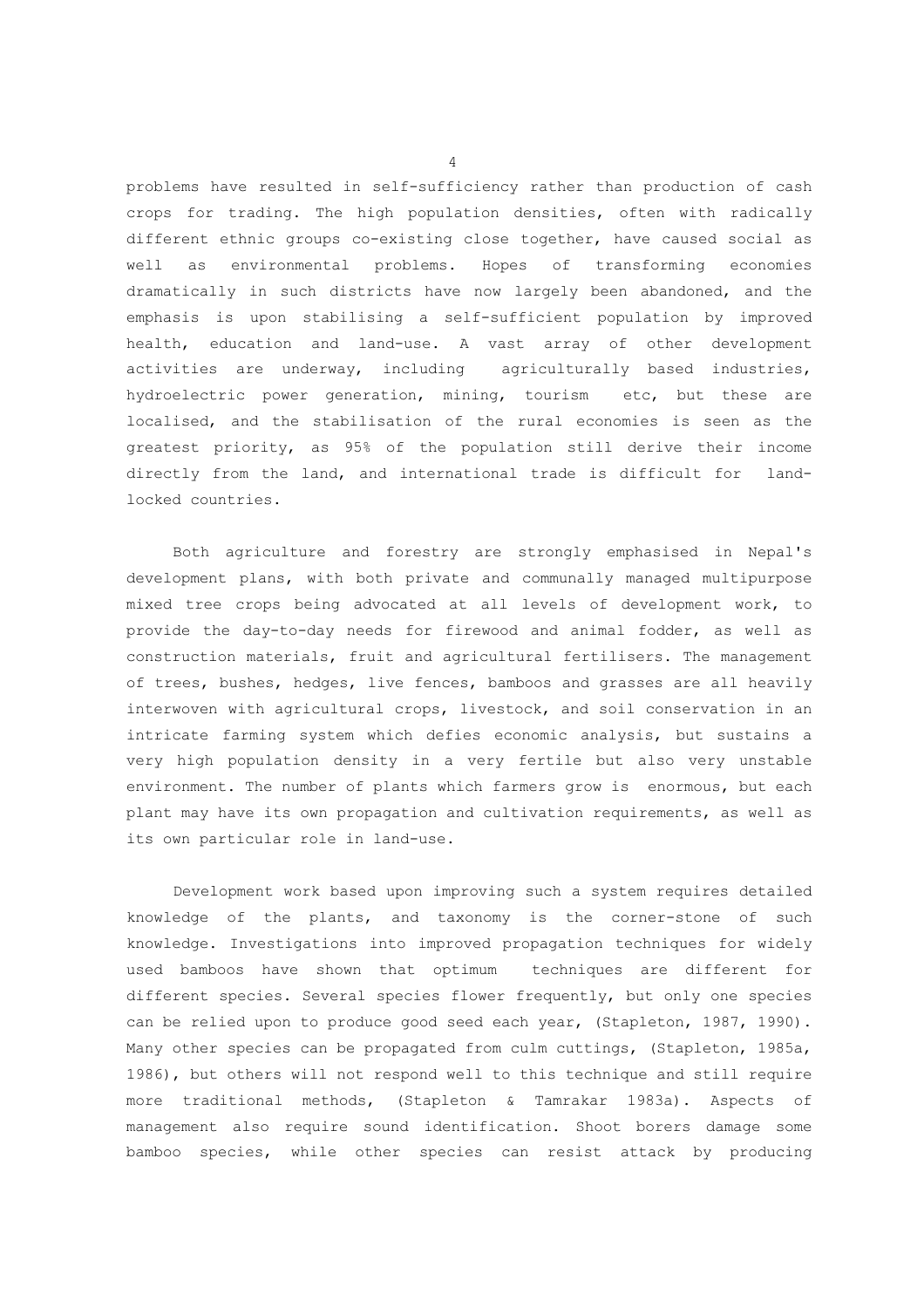secretions which discourage them, (Stapleton, 1985b). Thus sound plant identification seems a pre-requisite of good land-use.

 In the high mountain areas such as northern and western Nepal as well as much of Bhutan, population densities are necessarily much lower, as cultivatable land is much scarcer. Economies have diversified where this is possible: trading, animal-breeding, and mercenary activities have supplemented a mainly pastoral economy in the past. Tourism in Nepal has brought in a new source of income there. Fruit production is important in Bhutan and in areas of Nepal where roads allow export. Diversification is easier where transport is possible.

 Bhutan benefits from greater metamorphosis of its rocks by having more stable road alignments deep into high mountain areas. A small population the size of only one of Nepal's districts, good relations with India, and good communications have allowed much greater diversification. The forest resource is cautiously being opened up, primarily for the country's domestic requirements, (the highest per capita for the whole of Asia), but ultimately as an important export crop, within the constraints of wildlife conservation and the unwillingness of rural populations to change from an agricultural and pastoral lifestyle to a forestry-based one. Export of hydro-electric power to India, and international aid, provide per capita resources in the order of 10 to 20 times the per capita amount available to Nepal, (UNDP, 1985), and the administration has only to cope with a population one fortieth the size of the population of Nepal, or one twohundredth that of Bangladesh.

 In the high mountains the agricultural economy is still very important, but it tends to be more strongly linked to the environment as a whole. The fragility of temperate ecosystems allows greater potential for disaster if delicate balances are altered. As plant growth rates and yields are low, management techniques are less intensive, often involving extensive grazing of livestock in forest areas, and in some areas also involving shifting agriculture and burning of forest. There is often widespread harvesting of minor forest products and medicinal plants.

 Activities such as forestry and livestock improvement have to be undertaken with great care. Forest regeneration and wildlife conservation

 $\sim$  5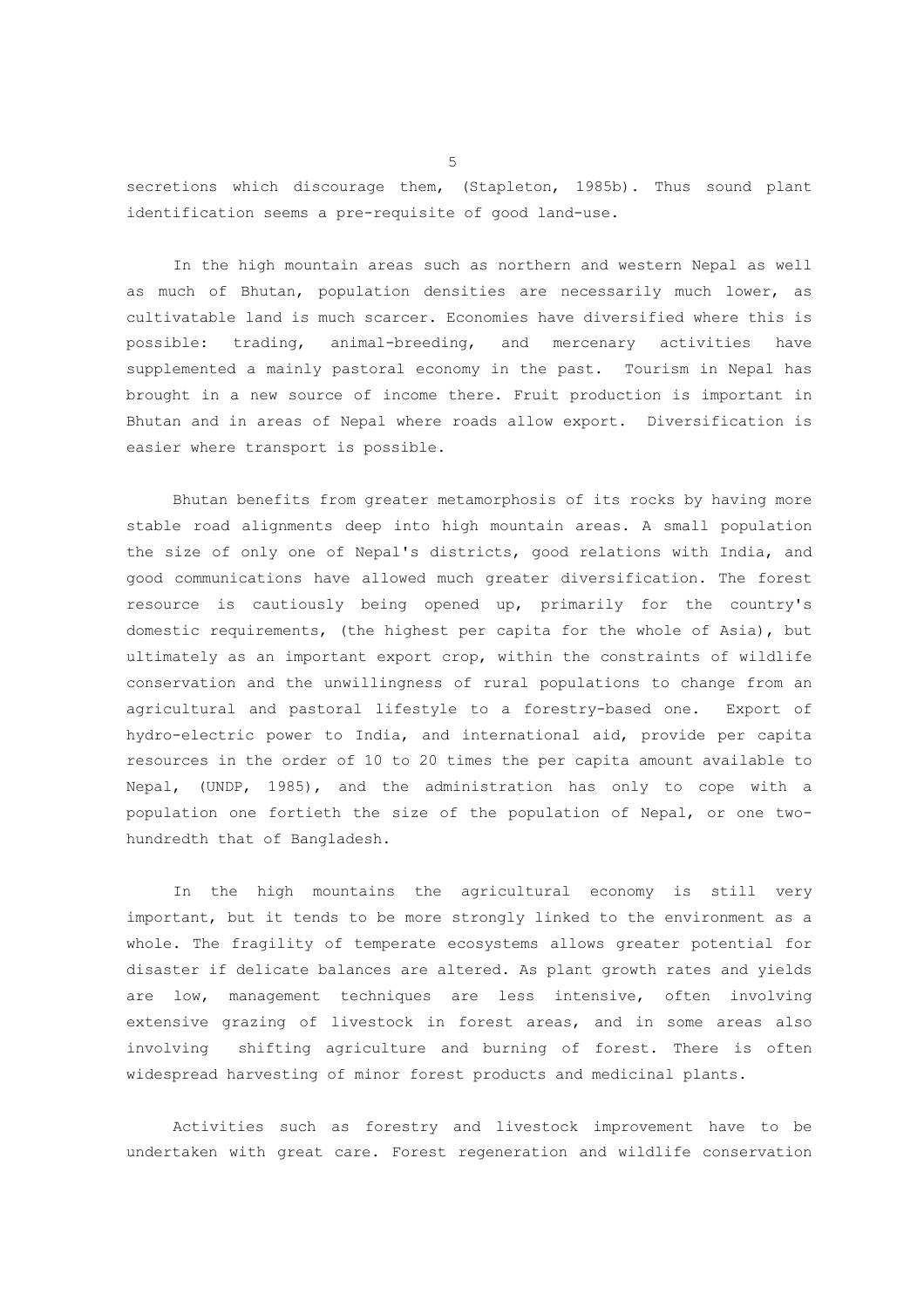require understanding of plant communities and the ability to identify many local plants. For example, some bamboos will prevent natural regeneration of timber trees if the canopy is removed too quickly, while others will not. Clearcutting systems would necessitate expensive replanting where certain bamboo species are present, so that shelterwood systems of management are more appropriate, even though extraction is less economical. Similarly some bamboos provide better shelter and food for wildlife, having more open clumps or more palatable shoots, (Stapleton & Tamrakar, 1983b). In many other situations detailed knowledge of local ecosystems is needed to assess the impact of development activities upon the environment and upon other enterprises.

## **1.2 Plant enumeration in the Himalayas**

#### **1.2.1 Historic activities**

 The Himalayas were the hunting grounds of many famous taxonomists of the last few centuries, such as J D Hooker, Wallich, Roxburgh & King. Areas now part of India such as Sikkim, Kashmir, Himachal Pradesh and Uttar Pradesh were readily accessible and frequently visited. Their work enabled the construction of the present day classification systems, and the plants of the more accessible areas were covered quite comprehensively by large numbers of botanists. Local institutions such as the Royal Botanic Gardens in Calcutta took an interest in the whole range of the flora, and worked on a systematic and long term basis.

 Other parts of the Himalayas, together forming the majority of the range, were visited by a restricted number of more pioneering collectors, such as Griffith, Cooper, & Kingdon-Ward. Despite their great knowledge and diligence, they could not cover the whole flora adequately. They were often funded by private horticultural companies and concentrated their attention upon groups of plants which would be successful and popular in European gardens. Cooper actually made extensive collections of less horticulturally important plants which were later abandoned or ignored by others, (Long, 1979). Nepal and Bhutan were both largely closed to

 $\sim$  6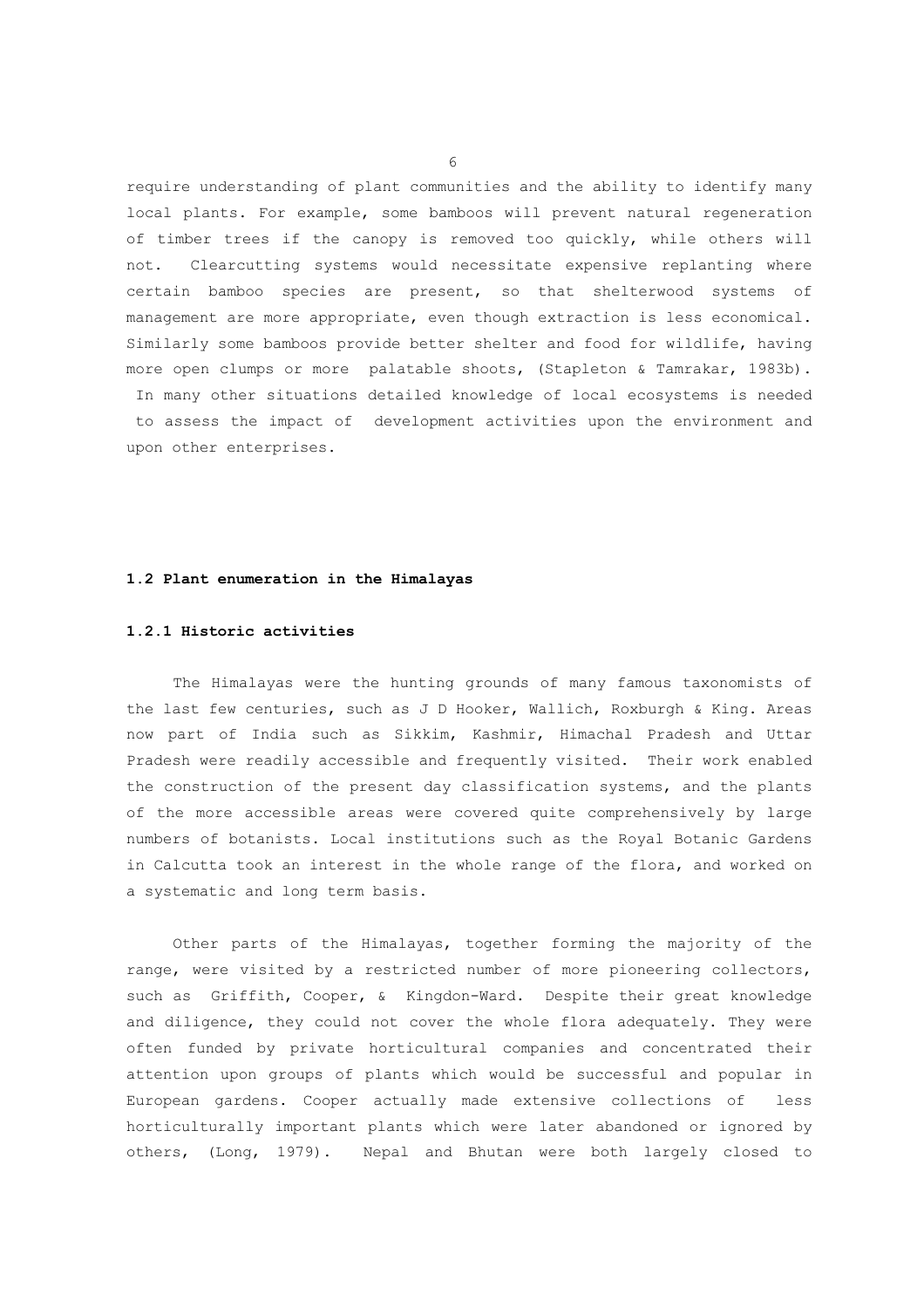foreigners until the middle of this century, although more collectors managed to get into Nepal than into Bhutan. Tibet and the north-eastern Indian state of Arunachal Pradesh were, and still are, even more difficult for foreign botanists to visit.

 Cultivated plants have usually been neglected by ordinary plant collectors, although they are often the most important plants to local inhabitants. Plants which were not in flower were also paid less attention. Consequently non-flowering cultivated bamboos were not usually the first priority of plant collectors. Concerted efforts to remedy this situation were made by the Indian Forest Service, but correlation between isolated flowering specimens collected by itinerant collectors and the widespread stands of bamboo in vegetative growth have not generally been very satisfactory.

#### **1.2.2 Present activities**

 Since the middle of this century the number of botanical expeditions to Nepal and Bhutan has increased greatly, while access to parts of India has become much more difficult for foreigners. At the same time the endeavours of nationals of all the states and countries in the Himalayas have increased, often using facilities originally established by the British, but they are hampered by the location of most type specimens in western herbaria. In addition, the Japanese have organised several expeditions, and much material is now stored in Japan.

 Private collectors and foreign institutions have continued the tradition of concentrating upon the collection of plants which could be horticulturally important in the west, and books concentrating upon the identification of temperate wild flowers have been privately produced. The British Museum produced a broader basic enumeration of the flowering plants known from Nepal in collaboration with Japanese collectors and the Royal Botanic Gardens at Godawari, (Hara, Stearn & Williams, 1978, 1979). The Royal Botanic Gardens in Edinburgh started a much more ambitious Flora of Bhutan in the 1970s, but restrictions on collecting by foreigners limit its coverage. Decision makers in Bhutan were apparently concerned that the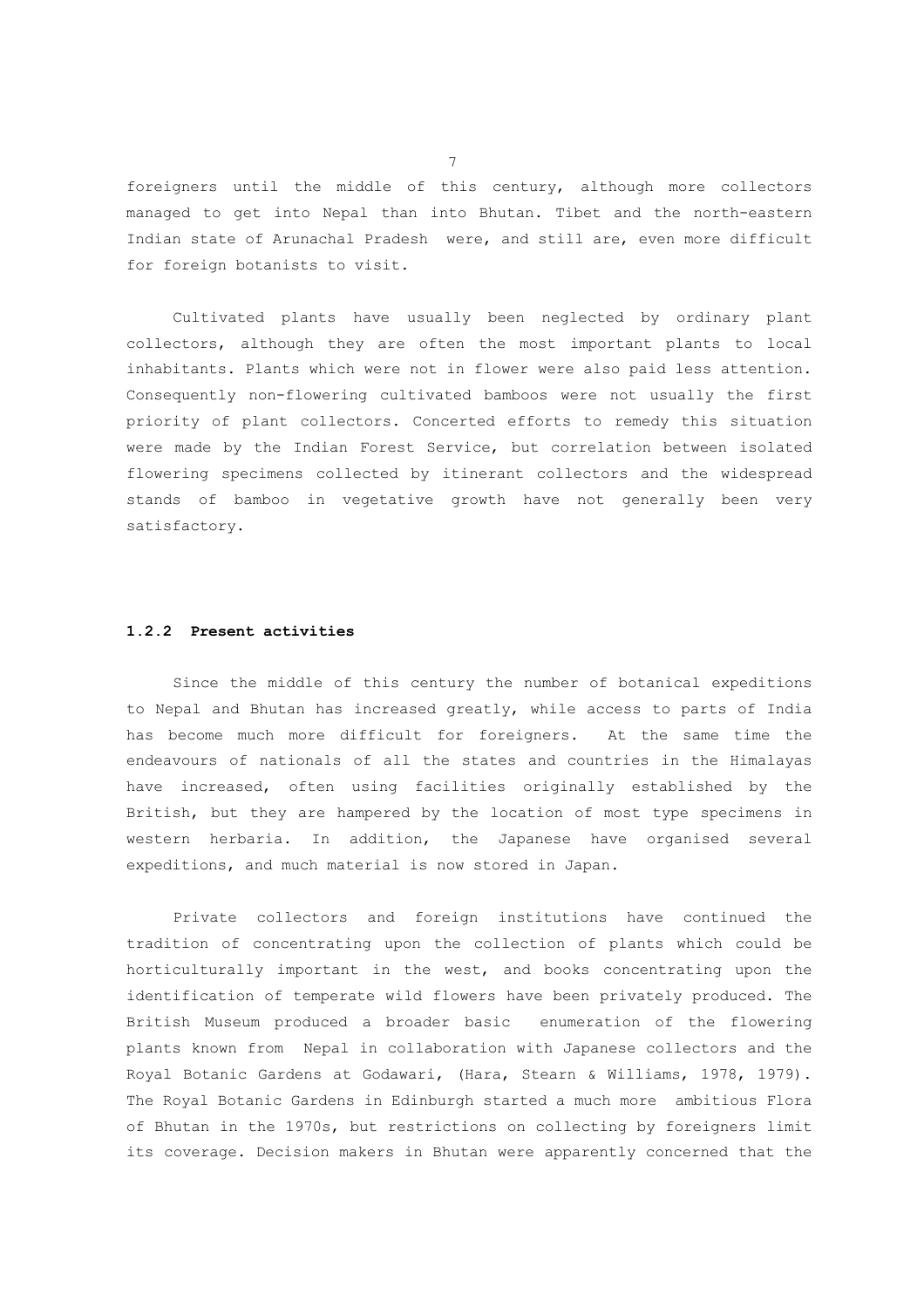project could encourage illegal extraction of Bhutan's plants, many of which are of actual or potential medicinal or horticultural importance. They may have underestimated the enormity of the task they were setting their own botanists, the degree of specialisation of modern-day taxonomists, and the vast amount of effort which has gone into establishing present-day botanical knowledge and classification systems from which the whole world can freely benefit. It is worth noting that practically all of the agricultural and horticultural crops grown in Bhutan today originated in other parts of the world.

 The importance of plant identification to aid projects in many programs in the natural resources sector throughout the Himalayas has recently become more apparent to international agencies. However, the conflicting priorities of foreign plant collectors, national institutions in undeveloped countries, the various line agencies within their governments, and those of international agencies assisting them, have yet to be reconciled. An atmosphere of misunderstanding and mistrust still persists, undermining the activities of all those who try to make a contribution to our knowledge of Himalayan plants.

## **1.3 Bamboo taxonomy**

# **1.3.1 Historic treatments**

 The development of early bamboo classification systems has been fully described, (Soderstrom & Calderón, 1979). Several Indian genera were known by the middle of the last century, and Munro added more in his monograph of 1868. He divided the bamboos into subtribes which were widely recognised for a while, but have not stood the test of time. Gamble (1896) added many further species in his monograph of the Indian bamboos, including several new ones from the Sikkim and Darjeeling areas. The number of genera decreased with increasing altitude at that time because of the relative inaccessibility of most of the Himalayas, Gamble placing all subtropical and temperate bamboos in one genus, *Arundinaria*. Camus, (1913), incorporated the work of Munro & Gamble into a monograph of all the known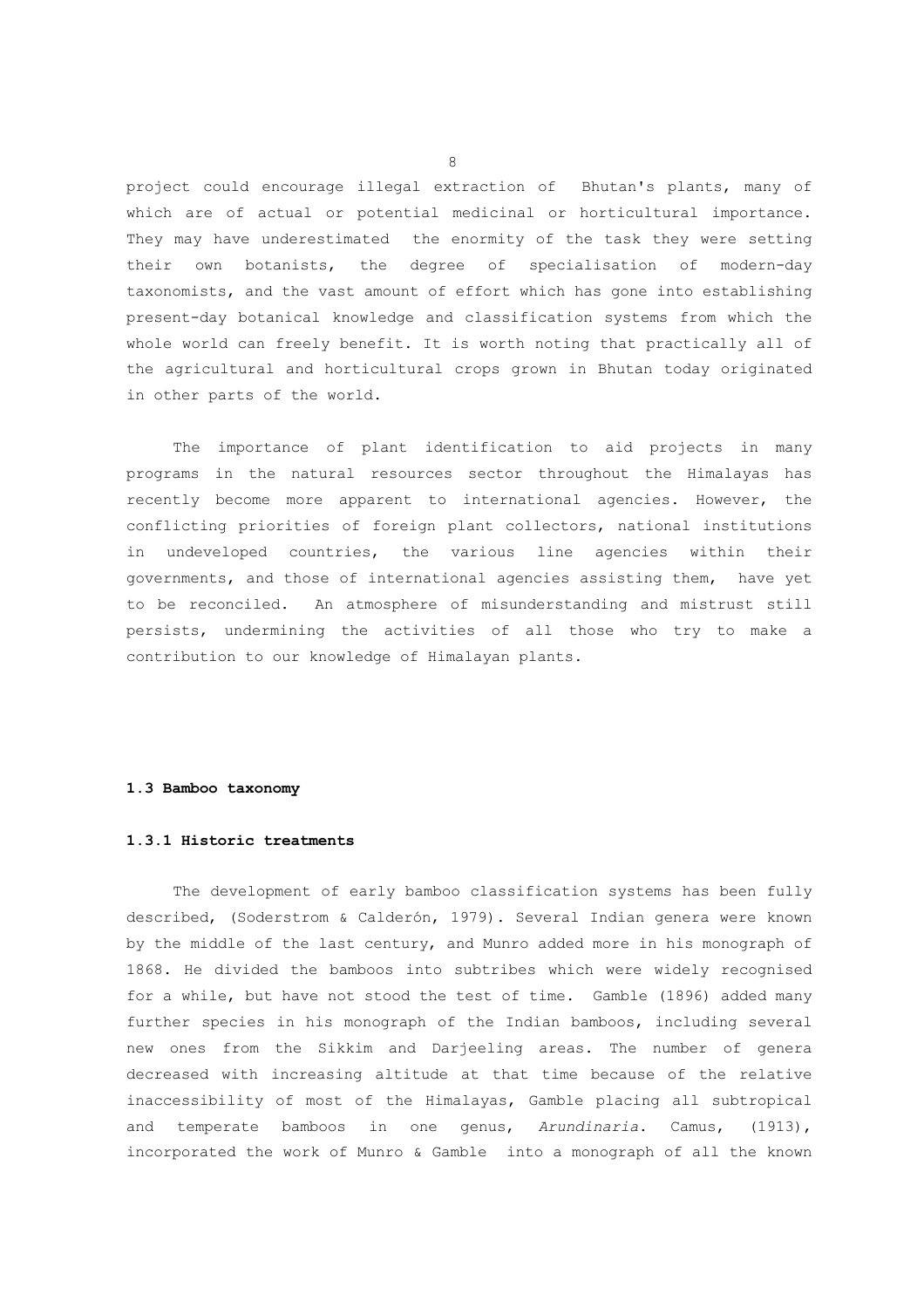bamboos, with little modification of previous treatments of Himalayan bamboos.

#### **1.3.2 Recent developments**

 Eastern taxonomists began to contribute to the study of bamboos at the same time as the European studies declined around the end of the nineteenth century, and they have continued to dominate bamboo taxonomy in quantitative terms ever since. Japanese taxonomists studied vegetative characteristics as well as the floral details which westerners had concentrated upon, and soon separated their own temperate genera from *Arundinaria*, (Makino 1901, 1914, Nakai 1925). Chinese taxonomists also studied their bamboos more closely and have steadily increased the number of Chinese genera and species, making important contributions to the genera which spread into the Himalayas from the Chinese side.

 Morphological studies have more recently thrown light upon new characters specifically important to bamboo classification. Studies of inflorescence structure attempted to describe and correlate tropical and temperate bamboos, e.g. Holttum (1956a), McClure (1966). Studies on vegetative morphology and anatomy attempted to provide new characters for identification, such as branch complement structure, (Usui, 1957), rhizome growth patterns, (McClure, 1966), vascular bundle composition, (Grosse & Liese, 1973), and leaf anatomy, (e.g. Soderstrom & Ellis, 1982). McClure attempted to bring floral and vegetative characters together for the South American bamboos, (1973), and Keng attempted a revision of all the known genera, (1982-3), including a greatly modified but still somewhat tentative system of subtribes.

 American studies of leaf anatomy attempted to place the bamboos in a broad system of grass classification, (Soderstrom & Ellis, 1988). Clayton & Renvoize, (1986) attempted an interpretation of the bamboo inflorescence as a highly sophisticated development of the basic grass pattern, and rejected much of the work undertaken by Chinese taxonomists in their revision of the genera. Campbell (1988), Öhnberger et al (1985, etc), and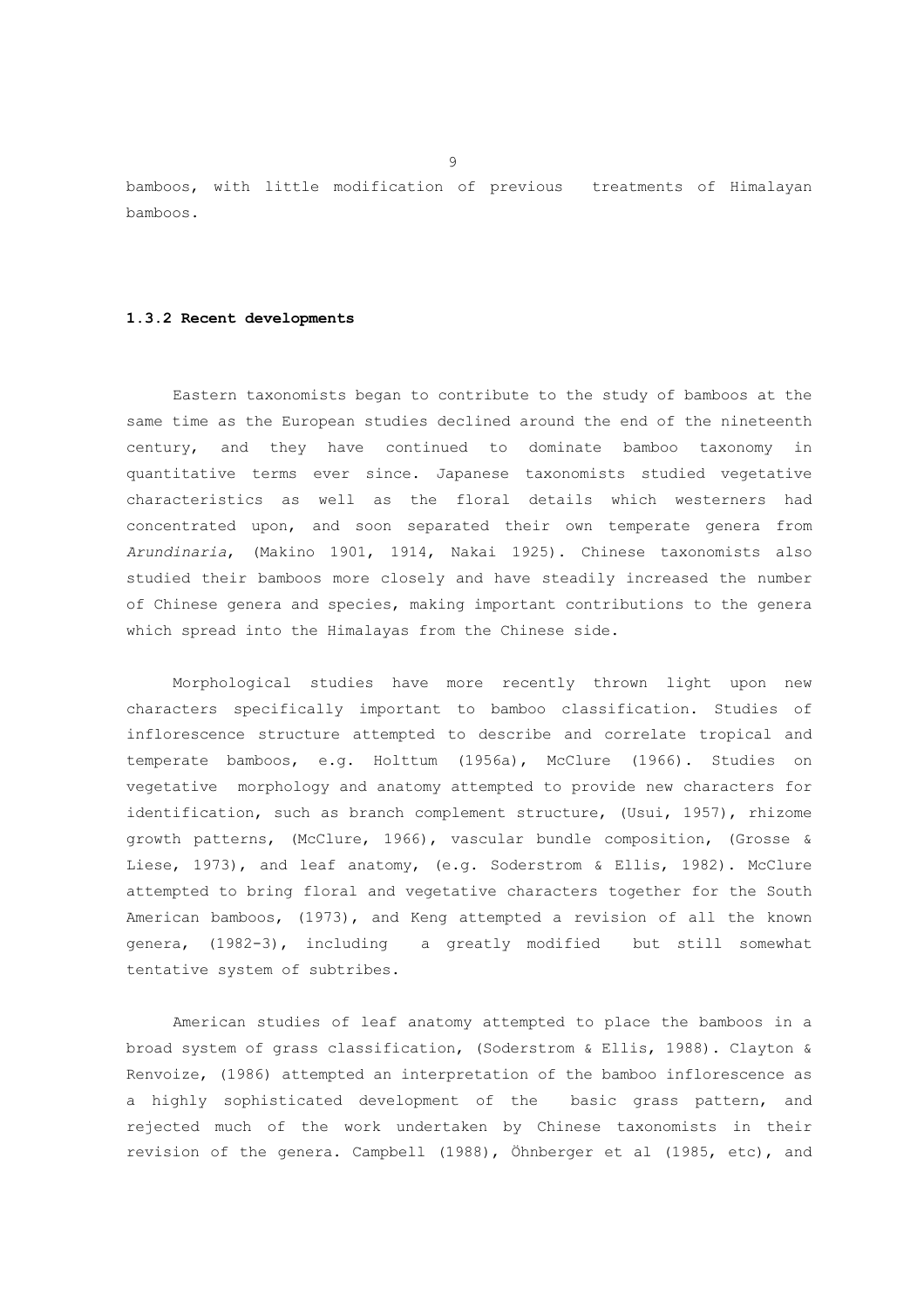others have since given more informal western support to the genera proposed by the Chinese.

# **1.3.3 Aims, objectives, and constraints involved in the present work**

 The principal aim of the project was to catalogue the Himalayan bamboos, to allow the identification of the most important Nepalese and Bhutanese species in the field during vegetative growth, by professional and technical staff of projects in the natural resources sector, adhering to present standards in the fields of systematics and nomenclature.

 To achieve this the first objective became the clarification of the boundaries between the genera, and reconciliation of the enormous discrepancies between genera recognised in Europe and China. The second aim was to enumerate previously described species found in Nepal and Bhutan, and the third was to provide names for the many unnamed taxa. A further objective was to describe the vegetative characters which are important in distinguishing between known and new taxa in the field, whether they are genera, species or below species level. Many descriptions of Himalayan taxa have been very sketchy, and in several cases the location in which the type specimen was collected is unknown. Many type specimens are of flowering material only, with no vegetative material to relate the type to non-flowering living plants, and one species has no type material at all.

 Practical considerations placed many constraints upon the work. Collections in western herbaria are scanty and inadequate for either morphological investigations or comprehensive enumeration. Access to many parts of the Himalayas is politically restricted and physically problematic. The funding agency, ODA, required that the main output resulting from this work ought to be a field guide with information allowing the recognition of different genera and species in the field, from vegetative characteristics alone. In Nepal and Bhutan the Forestry Departments required user-friendly research findings, with simple terminology, sufficient illustrations, and keys. In Bhutan a royal directive had recently forbidden study of the Bhutanese flora or fauna by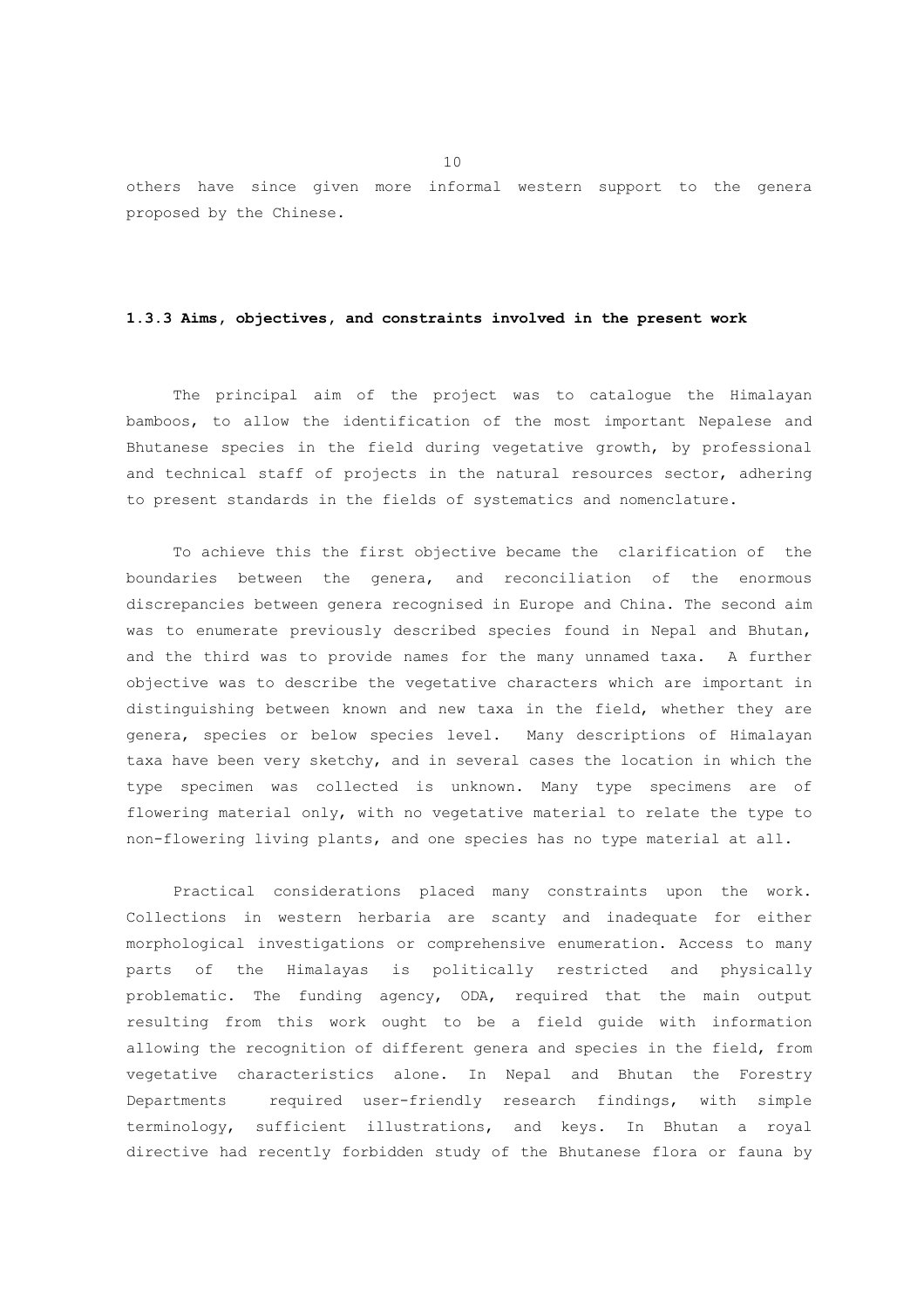non-nationals, but the Forestry Department had made a special case for bamboos because of the present difficulties in their identification. These objectives and constraints were rather difficult to reconcile in the time allocated for the project. It is hoped that about three-quarters of the species from Nepal and Bhutan have now been included.

## **1.4 Usage of nomenclatural categories**

## **1.4.1 Species delimitation**

 Although the species has always been the basic unit of taxonomic systems it has been defined in many different ways, and there are several different species concepts which are applicable in particular sub-disciplines. Radford (1986) listed five different species concepts, based upon logic, evolution, biology, taxonomy, and morphology, but it would seem that the two most important concepts arise primarily from morphological and biological considerations. Davis and Heywood (1963) portrayed the use of a "dualistic approach whereby morphological evidence is used to recognise species which are defined in genetic terms." The importance of breeding barriers to the establishment and maintenance of distinct populations is fundamental to the biological species concept. However, biological considerations can be kept in perspective, and Davis and Heywood have stated (1963) that:-

"The ability to cross can only be considered as a further taxonomic character, which must be assessed as any other single character."

 Wagner (1984) expressed the difficulties faced by those favouring biological concepts:-

"After a number of decades of contributions from biosystematics we still have the problem of expressing them taxonomically. Perhaps ..... we should merely report our findings and leave classification alone."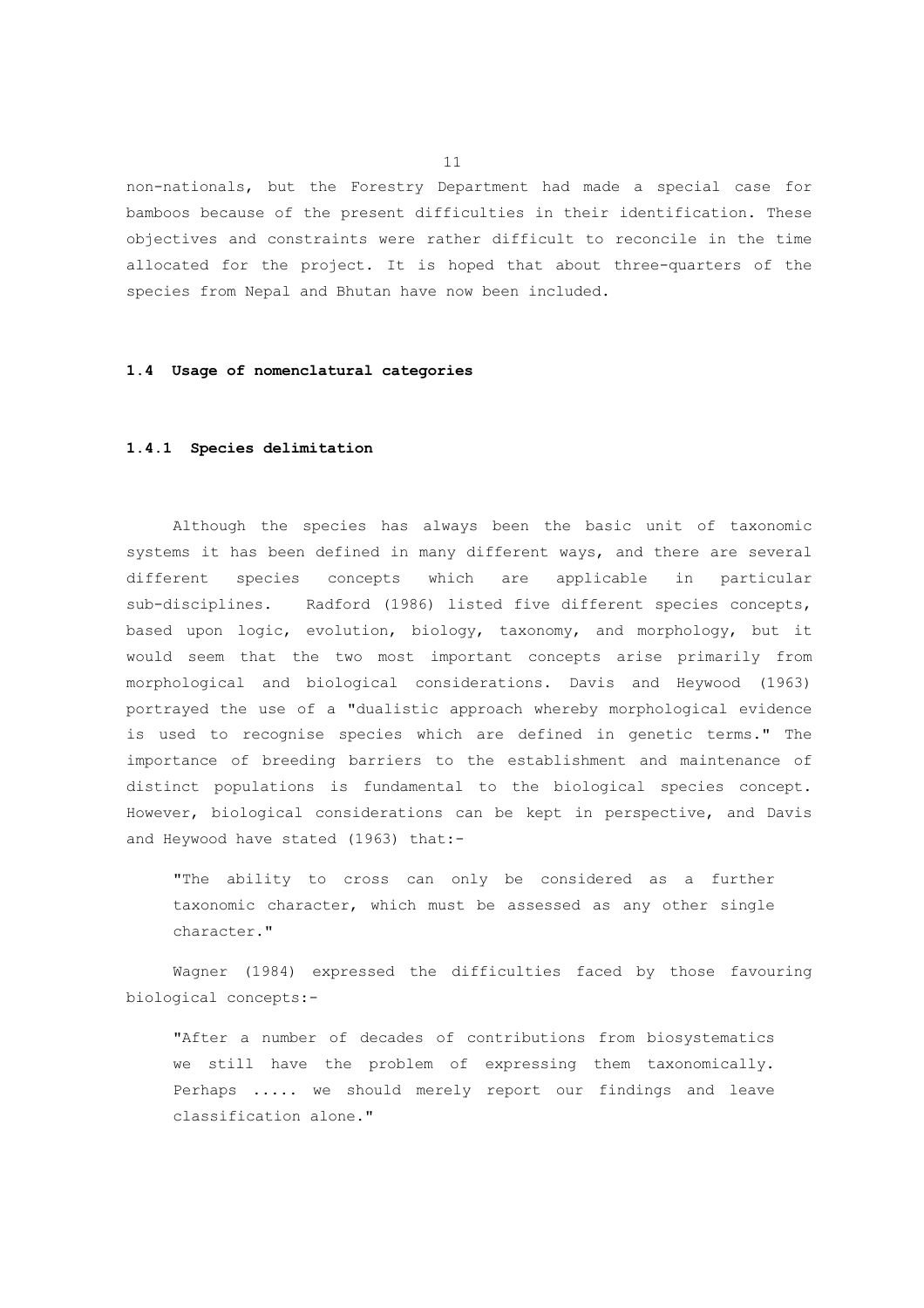Davis and Heywood (1963) reported that morpho-geographical and biological species frequently co-incide in sexual outbreeding groups. Nevertheless they did imply a degree of conflict stating that :-

"the impracticality of defining species in genetic terms is now widely acknowledged", adding "to abandon the practical, almost universal use of the term species in a primarily morphological-geographical sense for orthodox classification in favour of a restricted usage for impractical largely theoretical units in terms of gene pools and reproductive barriers, would surely be short sighted and unrealistic."

 Apart from their importance in systematics, morphological characters have other uses which justify concentrating investigations upon them, especially in the pioneer stage of taxonomy. Once species delimitation has produced taxonomic species, the nomenclature has to be applied in species identification. This is usually effected through the use of keys, often applied in the field, using the minimum number of characters possible. Simple morphological characters are by far the most useful. Biosystematic evidence and other endomorphic characters such as details of anatomy, phytochemistry, or cytology can be difficult to incorporate into popular keys, however valid discontinuities in these characters may be, unless there is agreement between those characters and more readily assessable morphological ones.

 Although the biological species concept is readily applicable in animals, it seems less so in most plants, and the periodic flowering habit of bamboos makes data on their reproductive isolation particularly hard to obtain. Therefore, it would seem that a simple morpho-geographical species concept is quite suitable for most bamboos at the present time.

 Periodic flowering also means that field identification must rely upon sterile material for up to a hundred years or more in some species. Moreover, once flowering has started (when most collections are made), vegetative material is usually not available, as flowering bamboos drop most of their leaves and culm sheaths. Therefore, to facilitate identification of species at any time in their life, it is very useful to find parallel morphological gaps in floral and vegetative organs.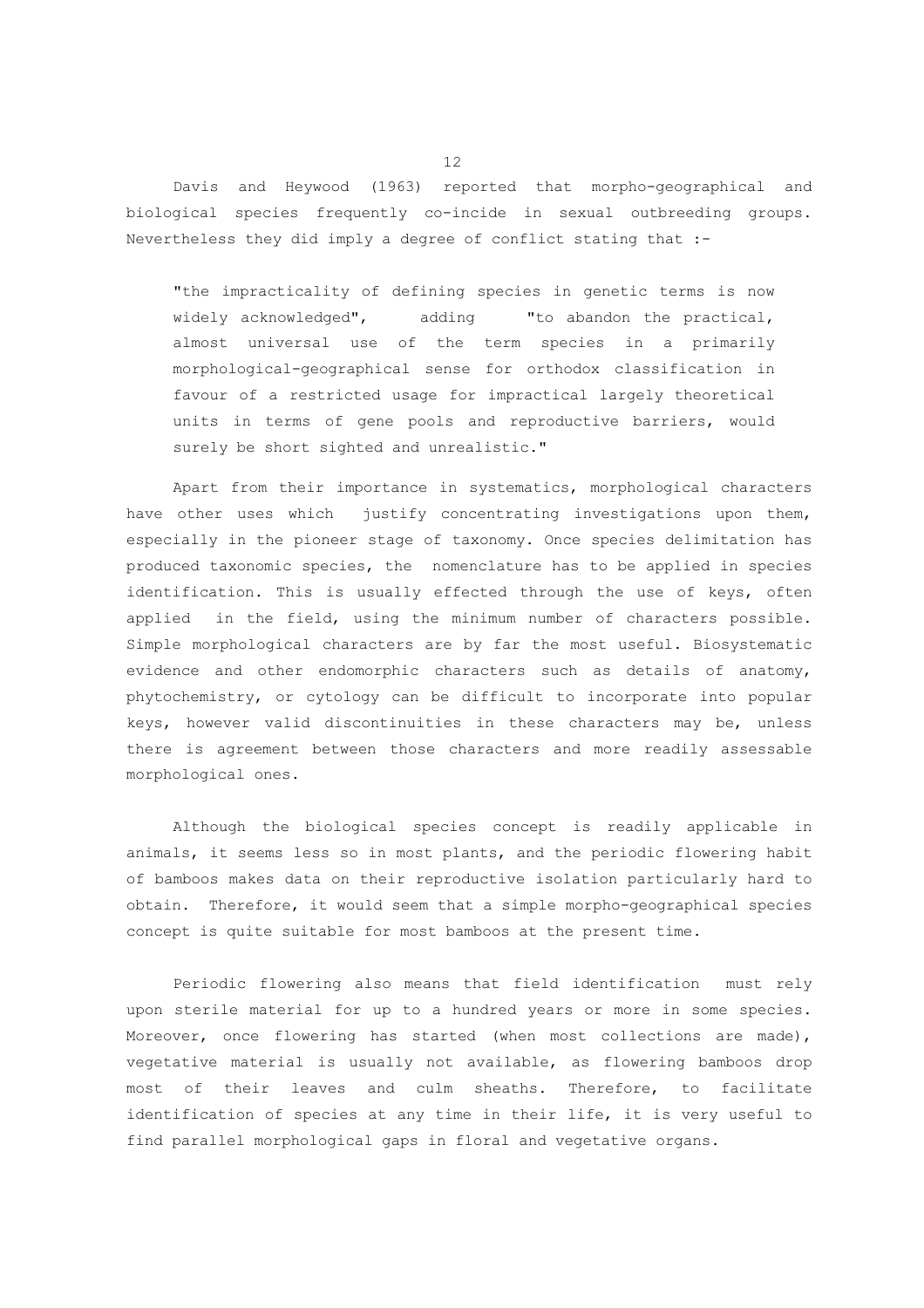#### **1.4.2 Infra-specific variation**

 Biosystematic principles are of particular relevance below species level, where most theories concerning speciation developed. Classic Neo-Darwinist adaptive radiation and selection are still fundamental to our analysis of much infra-specific variation, although their limitations have been shown by knowledge of different systems of reproductive biology.

 The earliest biological approaches to infra-specific variation in plants such as the investigations of Turesson (1922, 1925) appeared to promise clarification of the basis for the different categories of subspecies and variety. Unfortunately later investigations and refinements of concepts such as the ecotype, ecospecies, and microspecies have made it more difficult to translate biological findings into meaningful nomenclature at this level. This may be because the biological concepts are not inherently hierarchical, as suggested by Wagner (1984).

 The categories of subspecies and variety have often been defined in a rather biological manner. Davis and Heywood (1963) reported a tendency to regard subspecies as evolutionarily incipient species, adding that they may also represent originally distinct species in an early stage of fusion. However, their usage seems to follow a morpho-geographical approach, using the criterion of geographical range to assign either sub-specific or varietal status. This practice is followed in the enumeration given here, with populations which can be clearly distinguished on either floral or vegetative morphology, but not both, being given sub-specific status if their distribution is known to cover a broad geographical area, or varietal status if they seem more localised. The description of subspecies usually implies reasonably extensive knowledge of the species concerned. It seems that inadequately known taxa are often initially described as separate species, even though that may seem to suggest a somewhat narrow species concept in some cases.

#### **1.4.3 The genus concept**

 Stebbins (1974) illustrated at length how the characters which are used to separate genera and families in certain groups of plants are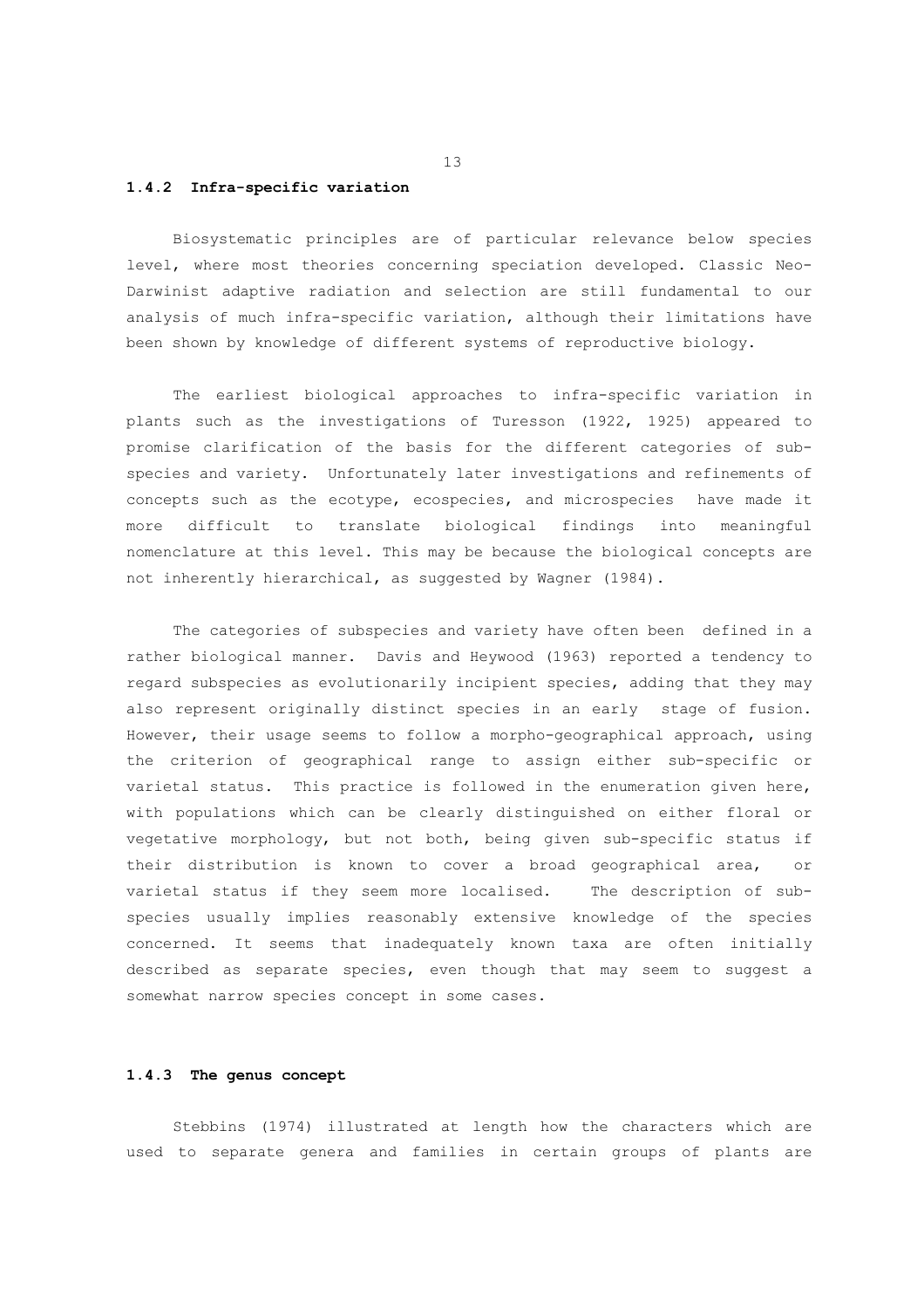invariably found to delimit species or populations elsewhere. He used this precept to propose the idea that a single character alone could not define a genus or family. Instead he proposed the concept of canalisation, whereby a suite of common characters would occur in closely related species as complex initially adaptive structures retained long after they had been of selective value. These would form the foundations upon which the recognition of higher categories could be based. He also pointed out the great disparity in size between different genera, emphasizing that the genus concept cannot be defined in terms of size.

 This is essentially in agreement with the assertion by van Steenis (1969) that the Darwinian concept of survival of only totally adapted individuals is rather simplistic at best, and that nature's 'morphological caprices' can thrive, especially in benign environments with low selection pressures, leading to rather erratic unpredictable evolution. However, there does seem to be conflict between the gentle evolutionary model for the origins of higher characters described by Stebbins (1974), in which characters separating races develop in time to separate future genera and families, and mechanisms such as the saltatory processes described by van Steenis (1969). What is generally agreed upon is the need to delimit genera and families by a combination of several different characters.

 The pioneer phase of taxonomy often involved the adoption of a single character for the delimitation of genera. Estes & Tyrl (1987) described this as a reversion from sounder Aristotelian principles to a Platonic dichotomous concept. Some later treatments have responded to the inconsistency of a single character by the merger of genera into larger groups. However, this practice can lead to polyphyletic groupings, such as those resulting from Hackel's treatment of genera in the Andropogoneae, where sub-generic combinations became widely used, (Clayton, 1987).

 The importance of phylogeny becomes much more apparent at the generic level. Davis & Heywood (1963) stated that naturalness is the cornerstone of the modern genus concept. Modern techniques of multi-variate analysis have become valuable tools for phenetic and phylogenetic studies at this level. Cladistic analyses can often break larger groupings into monophyletic units. Barkworth & Everett recently undertook such an investigation in the Stipeae (1987). In their opinion current generic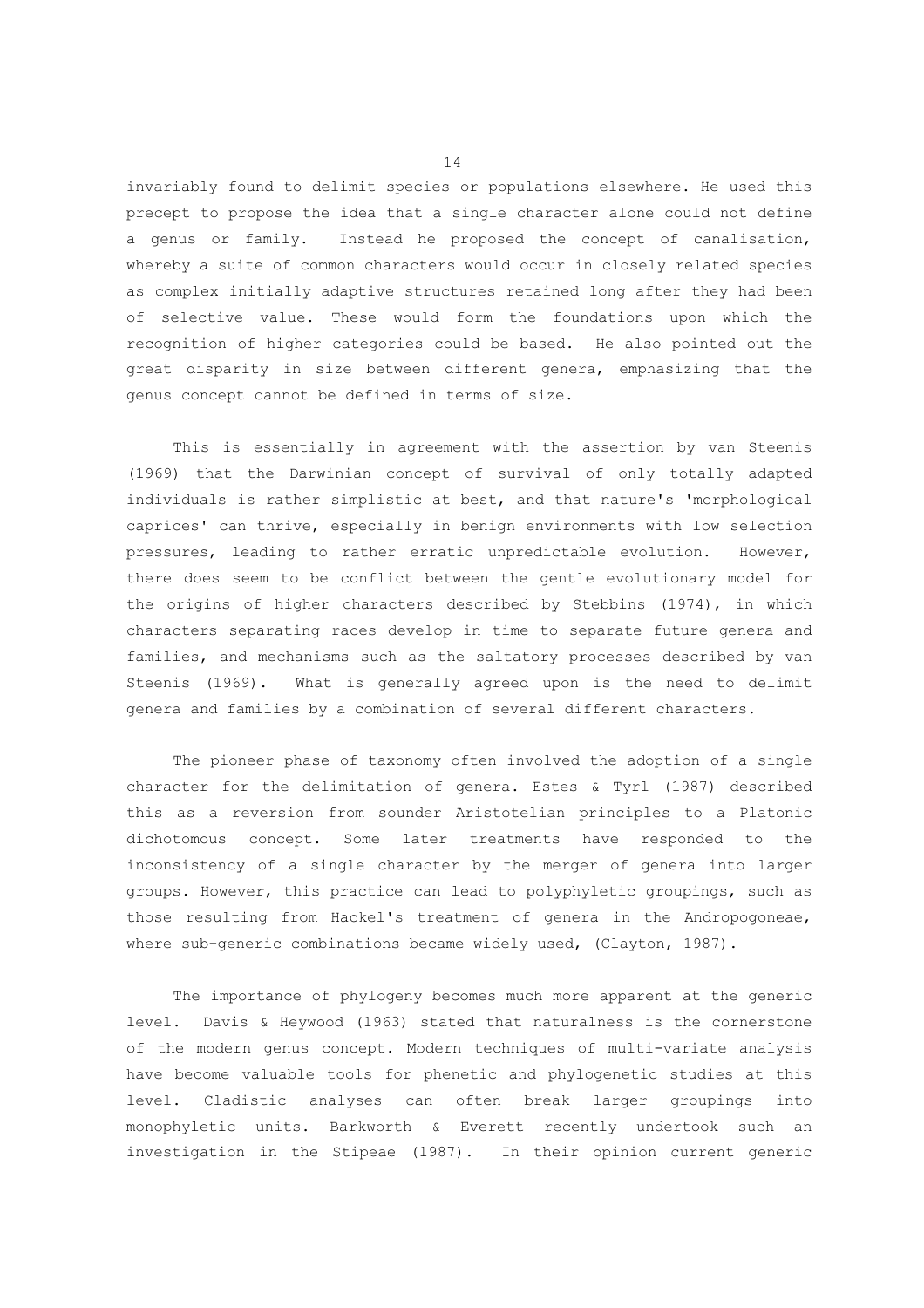concepts in that family are too artificial, stemming from an over-reliance upon floret morphology, a situation which is also prevalent in the bamboos. They found that different cytological, morphological, and anatomical characters were all useful in distinguishing genera, but that the usefulness of particular characters varied in different parts of the tribe. They managed to produce monophyletic groupings, but were reluctant to ascribe any taxonomic category to them.

 Both numerical phenetic systems and cladistic systems may require a large amount of information on a range of different characters. This information is generally unavailable in more neglected groups of plants such as the bamboos. Where monophyletic groupings are based upon characters which are relatively difficult to determine, such as those of anatomy, cytology, palynology, or embryology, such groupings may be hard to recognise in the field. Moreover, phylogenetic and cladistic systems rely on some assumptions as to which characters are ancestral and which are derived. There is considerable disagreement concerning the evolutionary pathways which have led to present-day bamboos, and such uncertainty could make it rather dangerous to use a cladistic approach.

 The appropriate breadth of the genus concept is also controversial. McFarlane, in his treatment of the subfamily Pooideae (1987), accepted that generic concepts always will vary widely, but he considered there to be a need to represent the range of variation fully, a need which broad concepts of genera often fail to meet. He contrasted broad concepts of genera in the Triticeae, such as those of Bentham, who recognised 6 genera (1883), with the recognition of 38 genera by Löve (1982, 1984), and compromises such as that of Watson (1985), recognising 20 genera.

 Davis & Heywood (1963) described four considerations which should be taken into account in the decision of whether to ascribe generic or subgeneric rank to a group. The technical criteria cover the degree and consistency of its identifying characteristics relative to overall variation within the family, and the size of the morphological gap separating groups relative to the size of the groups. They also included a practical consideration close to the hearts of users of nomenclature: the desirability of stabilising binary names in common usage. They also pointed out the unsatisfactory situation whereby concepts tended to be narrower in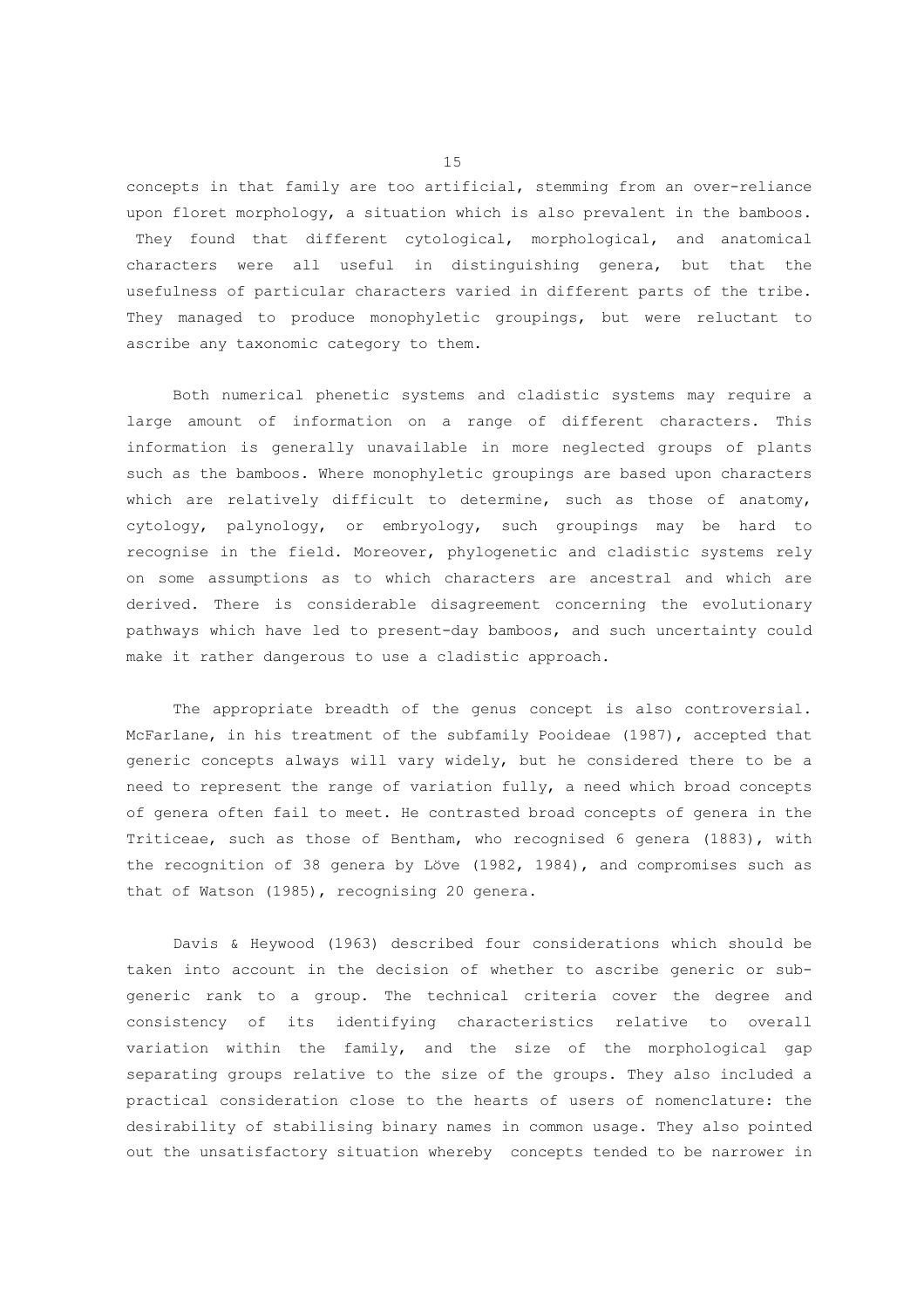groups with showy flowers. They are often broader in those with obscure or less well known flowers.

 From the point of view of those who must identify plants it can seem very convenient for nomenclature to incorporate a narrow concept of the genus whenever discontinuities can be demonstrated. On the other hand it can become much more difficult to define such genera, and there are many cases of bamboo genera being described with grossly inadequate delineation from 'other' genera. This form of splitting can be a hindrance to identification rather than a help. In addition, in the bamboos discontinuities which justify separation of different genera should ideally be founded upon both floral and vegetative morphology, so that the genus of a bamboo can be established both in the field during the long vegetative component of its life cycle, and in the herbarium from fertile collections. Rejection of small bamboo genera by later authorities has usually been based upon their authors relying upon either floral or vegetative characters alone, and this principle is followed here, several smaller genera being treated as synonyms in the enumeration.

 McClure (1966) made valuable contributions to our bamboo genus concept by thoroughly reviewing many characters of both vegetative and floral morphology which had previously been misunderstood or under-valued. He later brought together many morphological characters from rhizome, bud, branch, inflorescence, and floret to delimit the genera of bamboos in the new world, (McClure 1973), using a practical and consistent genus concept, which differed from previous concepts in that importance was placed upon vegetative characters. Most Chinese taxonomists have adopted a similar concept, also using a wide range of readily determinable morphological characters, eg Keng (1982-3), giving vegetative and floral morphology equal status. Dransfield has shown a similar genus concept in her treatments of Malesian bamboos (1982, 1989), but with emphasis placed upon floret morphology in a more traditional style, backed up by details of vegetative morphology including growth habit and culm sheaths characteristics, as well as embryology and vegetative branching when enough information is available.

 Clark (1989), in a revision of part of the South American bamboo genus *Chusquea*, used a similar concept implying the need for consistently and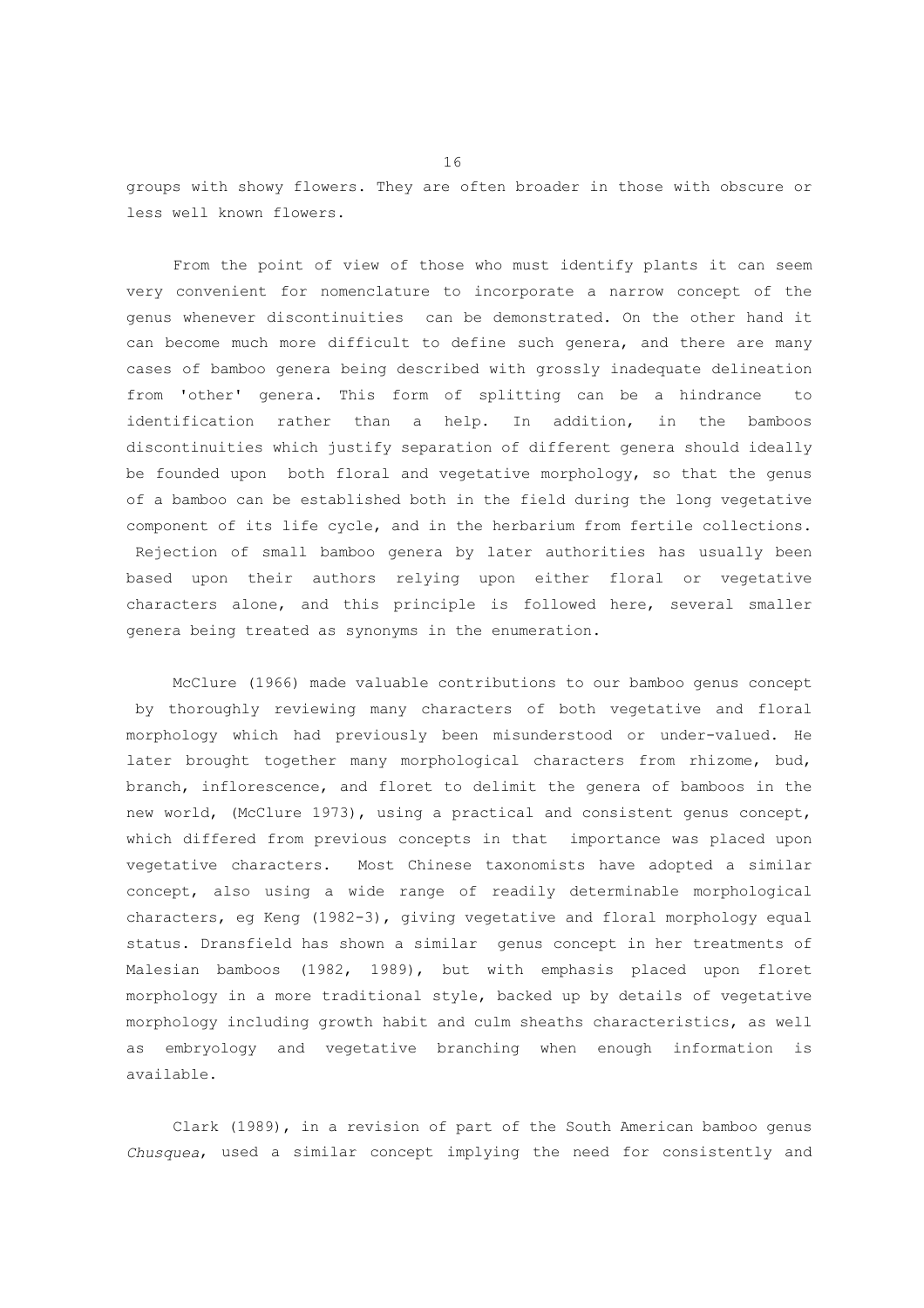readily distinguishable differences in both floral and vegetative morphology. She decided to treat *Swallenochloa* McClure as a section of *Chusquea* on the grounds of strong similarities in spikelet structure, as well as inconsistencies in the vegetative distinctions described by McClure (1973). Soderstrom and Calderon (1978) had previously considered the status of *Swallenochloa* at length. They had decided that the differences in branch insertion, angle, and size, as well as culm sheath persistence, leaf characters, and ecological habitat were together sufficient for separation from *Chusquea*, but it seems that they had worked with a narrower range of available information. In a review of higher categories in the bamboos in which they listed all the genera which they recognised, Soderstrom and Ellis (1988) revealed a similar concept of the bamboo genus, also close to that of McClure and many Chinese taxonomists.

 In marked contrast Clayton & Renvoize (1986) seemed to adopt a very much broader generic concept in the bamboos, although they stressed that their treatment was rather speculative. Because of the great importance of their publication this has distorted perceptions of the accepted breadth of the genus concept in the bamboos considerably. Their broad interpretation of many temperate genera may have followed phylogenetic considerations arising from their interpretation of the iterauctant bamboo inflorescence as a highly derived structure, developed through a complicated series of expansions and reductions from the standard grass inflorescence. This interpretation was speculative and is not universally accepted. In addition, because vegetative morphology is poorly documented in the bamboos, they gave it relatively little weighting. Chao & Renvoize (1989) followed the categorisation of Clayton & Renvoize (1986) closely, with a very broad treatment of many temperate bamboos in a single poorly circumscribed genus, *Sinarundinaria* Nakai.

 Thus although very broad and very narrow generic concepts have been used in the bamboos by a few authors, there does seem to be a general consensus as to the appropriate breadth, and the grounds necessary for recognition of genera, although some of the recent publications from Kew retain a much broader concept, albeit with the clear proviso of provisional status.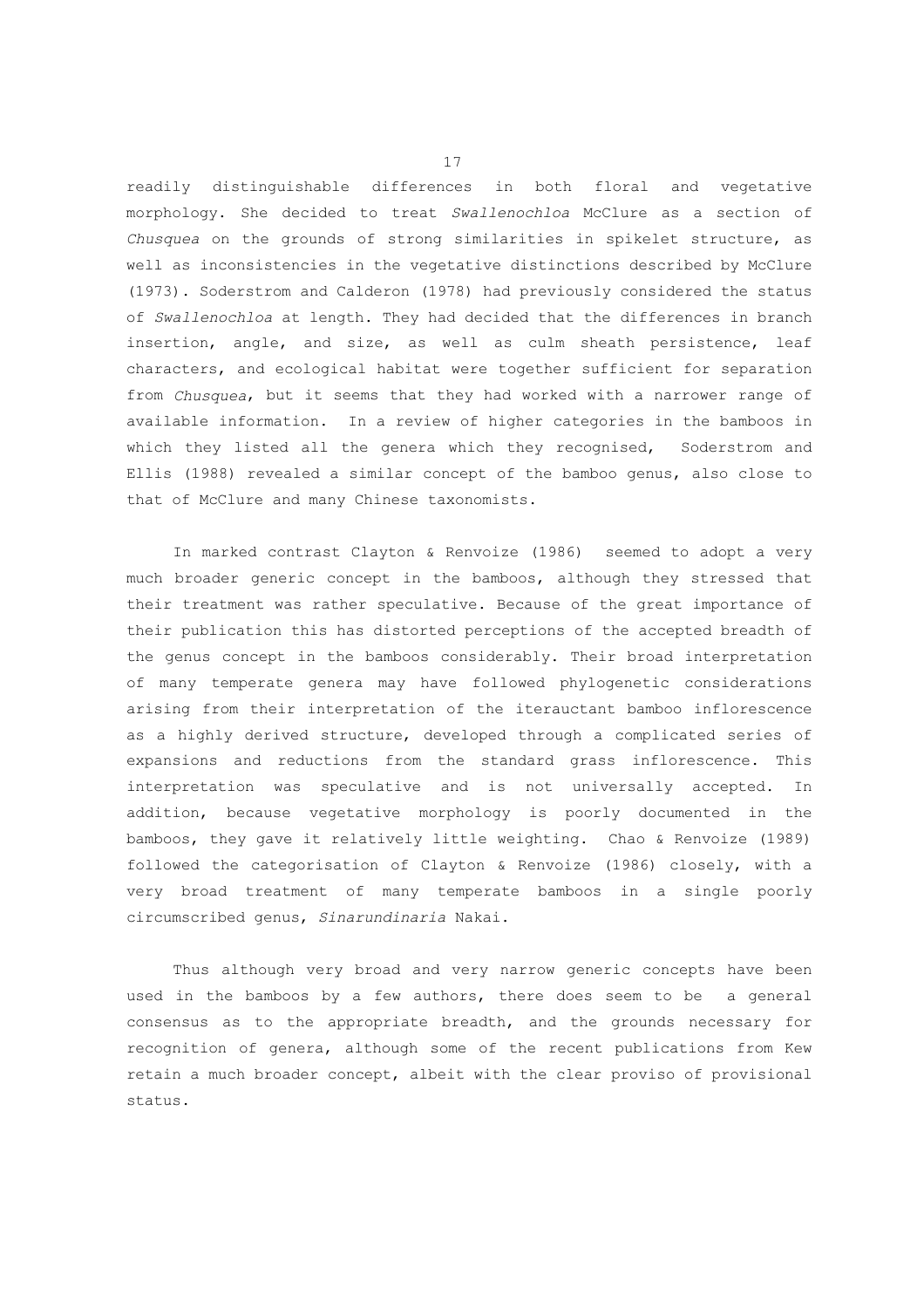#### **2. MATERIALS AND METHODS**

## **2.1 General methodology**

#### **2.1.1 Collecting procedure**

 Bamboo material in western herbaria is generally inadequate for detailed morphological examinations or for any realistic attempt at enumeration, both in qualitative and quantitative terms. Therefore, the investigations had to be based mainly upon newly collected material.

 Collections were made over several years of residence in Nepal and Bhutan, during which time involvement with forestry projects allowed repeated travel between western Nepal and eastern Bhutan. Most travel was undertaken by road, most collections being made at the road-side. Only a few of the more remote areas could be visited, as broad coverage of the two countries and the many genera concerned was a high priority, concentrating upon the more common and accessible bamboo species presently of economic importance. Many roads are quite new, and pass through relatively undisturbed forest in Bhutan. Transport by road or on foot was accompanied by the usual adminstrative, political, climatic and mechanical problems, which served to restrict the depth of coverage.

 All collections were documented and packaged in a manner suitable for such bulky but delicate material. Preservation of fragile parts such as culm sheath auricles and oral setae preclude simple pressing. Collections included rhizomes, sections of young and old culms, immature and mature branch complements, leaves of different sizes and ages, culm sheaths, and inflorescences in different stages of development. It was found that these were best packaged as a tight cylinder inside the culm sheaths, which when inserted inside each other protect the appendages and surface coverings. They were then transported back to Forestry Department research buildings for analysis. A proportion of the material collected was mounted for herbarium use, to represent the taxa investigated and enumerated adequately. Most Nepalese material was eventually brought back to the UK, where it is being deposited in the Royal Botanic Gardens in Edinburgh. The small size of the Forestry Department herbarium in Bhutan and the absence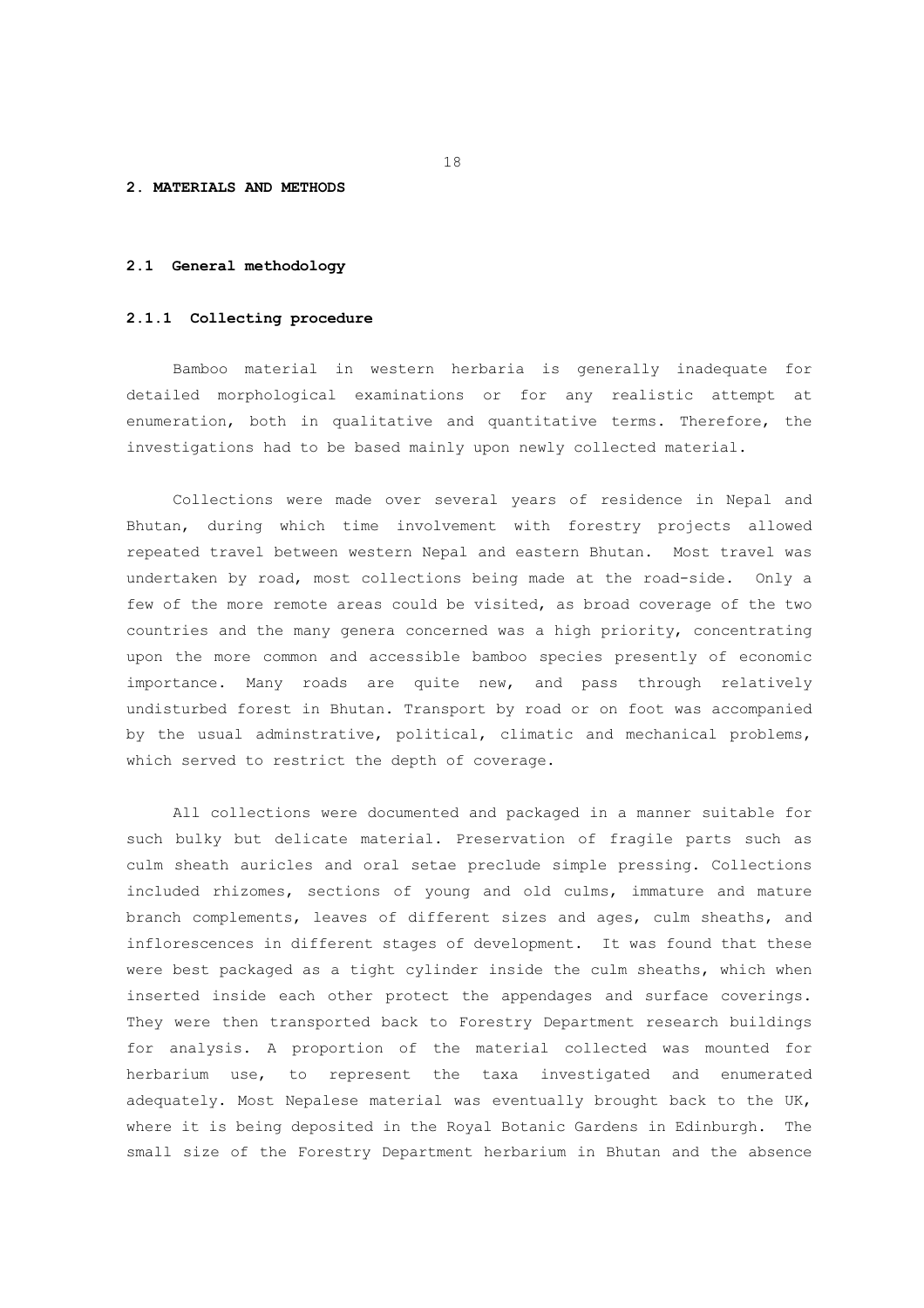of a national herbarium, along with severe restrictions on collection of material meant that only a small amount of material could be deposited in Bhutan, and duplicates could not be lodged in UK herbaria. Photographs and drawings compensate for this lack of deposited material to some extent.

## **2.1.2 Examination of collections**

 Material was examined in the research offices in Nepal and Bhutan using a hand lens or low power binocular microscope. As past descriptions of bamboos have often defied comparison because of the inconsistencies in terminology and range of characters studied, a standardised format was developed to list the characters of different collections in as consistent a manner as possible. Different formats were used for the subtribes *Bambusinae* and *Thamnocalaminae*, as different characters are most useful in separating species in different subtribes. Terminology used which is specific to the bamboos followed McClure's 1973 glossary.

 Because of the confused state of generic nomenclature in these bamboos, and the possibility of new species being encountered, the bamboos were provisionally separated on approximate morpho-geographical grounds, with a consecutive numbering system initially identifying taxa. They are listed here according to this system as well as the names resulting from later nomenclatural investigations. After suitable material for generic morphological studies had been collected it was compared to a range of other collections to ensure that it truly represented the taxon under investigation. Details of collection locations are given in the enumeration, with reference to voucher specimens where appropriate.

 To relate the newly collected material to existing nomenclature the collections at Kew and the British Museum were then examined in detail. Type material for nearly all the Himalayan bamboo species is available at Kew, much of it brought back at the time of Indian independence. A request for the loan of type material of several recently described Tibetan species was made to the Forestry School of Sichuan Province in China, but no reply was received. Fortunately those species are very well described and well illustrated in the literature.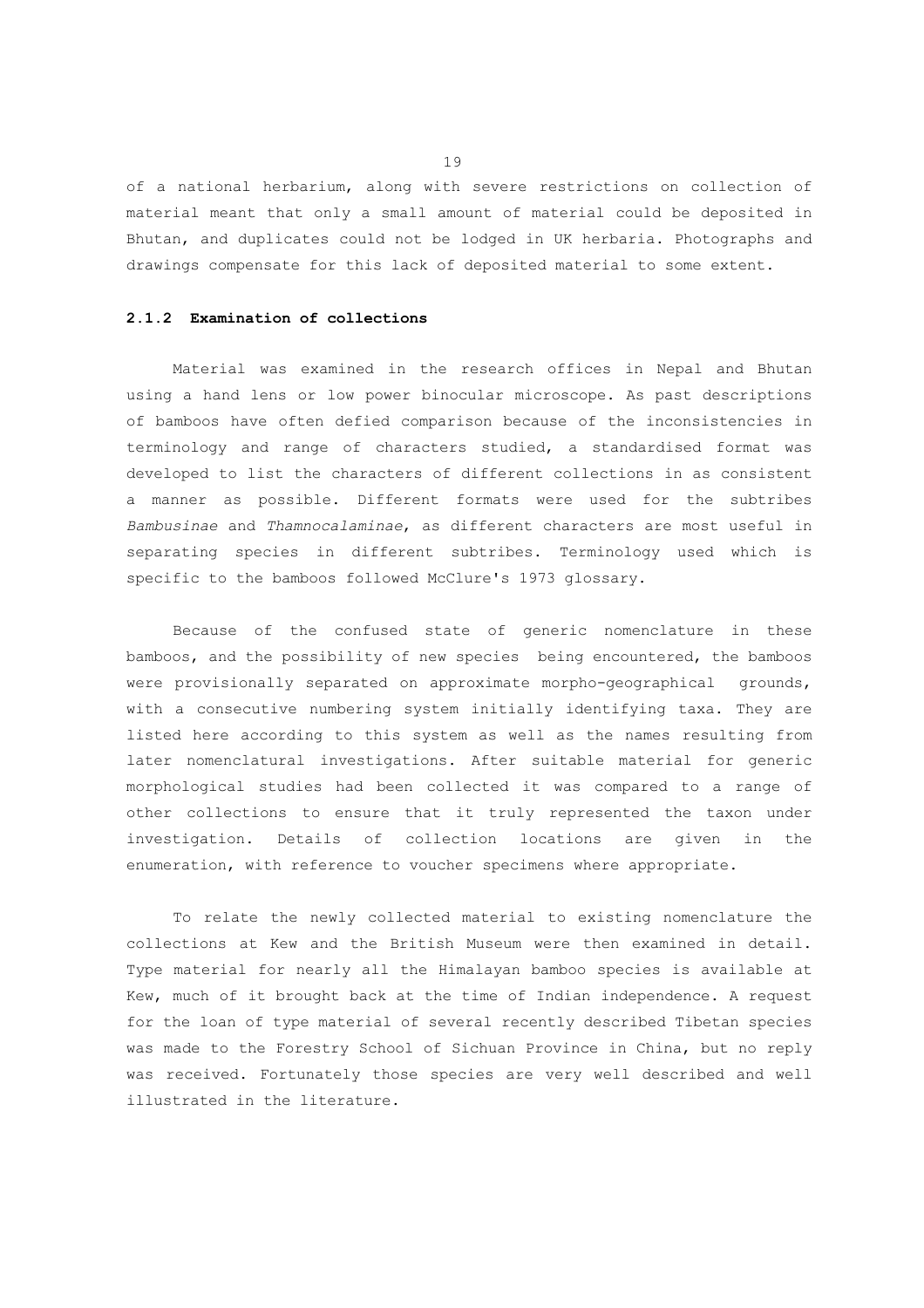# **2.1.3 Dissection technique**

 Facilities for undertaking detailed morphological examinations in Nepal and Bhutan were limited. Erratic electricity supply and absence of sophisticated laboratory equipment necessitated the use of the most basic dissecting microscopes, which still suffered from persistent condensation and fungal problems in the absence of a controlled environment or maintenance procedures. Drawing was also a problem under erratic temperature and humidity conditions.

 A hand-lens on a stand was used for some dissections, while simple binocular microscopes with a magnification of x 10 and x 20 were also used as available, with simple battery-powered incident lighting. Razor blades and needles were used to prepare and explore the bud contents, which were examined in as fresh a state as possible.

 Under the extremely difficult conditions for collecting and analysing material it was only possible to examine a relatively small number of samples from each taxon, and the results have to be interpreted bearing in mind this shortcoming. It can only be considered a preliminary study using the most elementary of techniques under arduous conditions with a refractory and neglected group of plants. Further studies are necessary to validate the results obtained so far.

#### **2.2 Examination of inflorescences in the** *Bambusinae*

 Material from four species from the *Bambusa-Dendrocalamus* group was collected, in an attempt to cover the full range of variation in vegetative and floral characteristics in the genera. Their vegetative characteristics are given in table 16. The inflorescences were dissected and drawn, and translated into 2-dimensional branching pattern diagrams with organs borne upon the axes classified by position for comparison.

 A *Bambusa* species (B21, *Tharu bans)* from Kathmandu, later identified as a new subspecies of *Bambusa tulda*, and a *Dendrocalamus* species, *D.*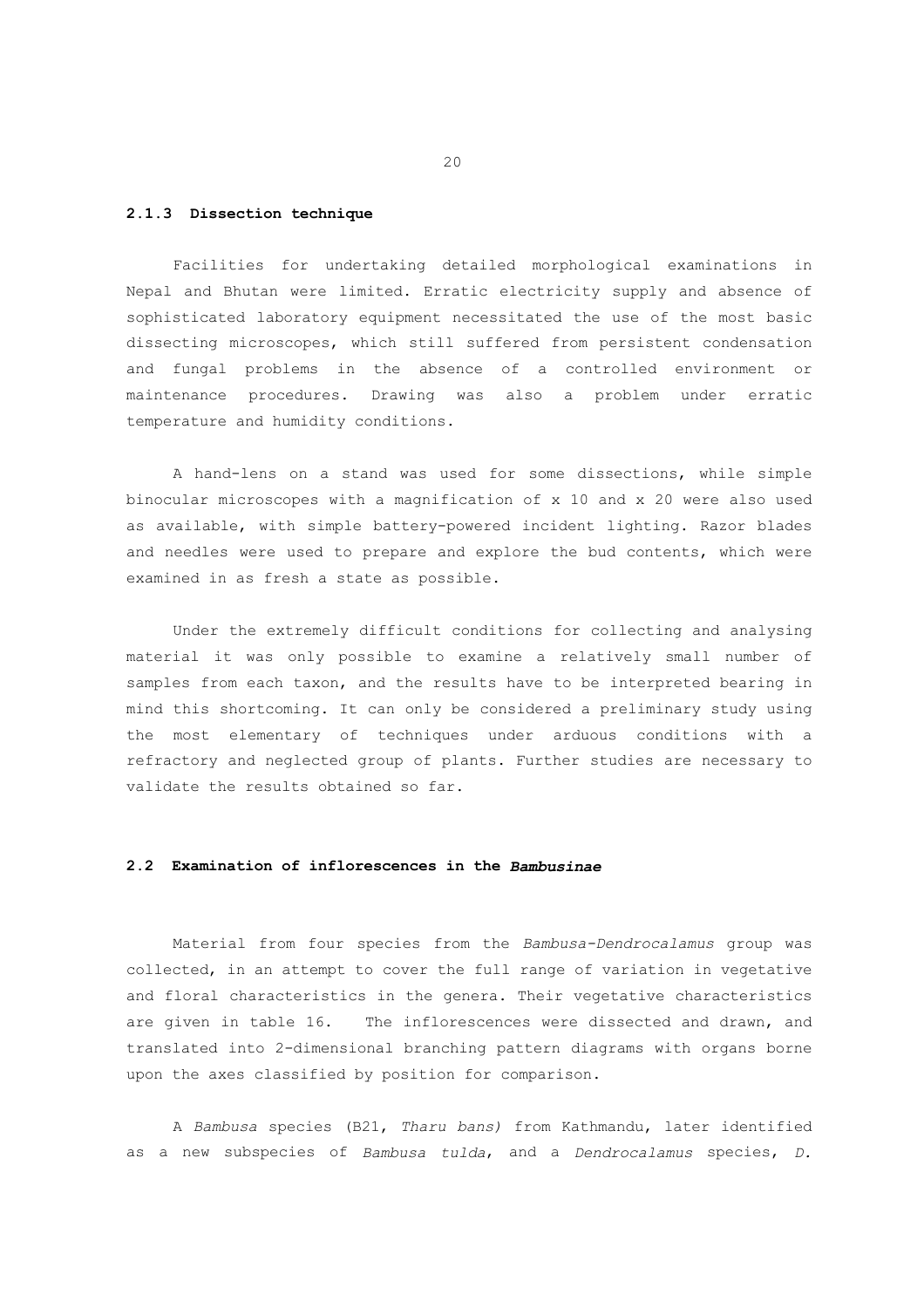*hamiltonii* (D4 *Choya bans)* were used to represent the two extremes of the range of variation. They were complemented by two further species which are intermediate in many characters, *Bambusa balcooa* (D23 *Dhanu bans*, which is more closely allied to *Bambusa*), and a new species (D21 *Tama bans* from Kathmandu), which seems a little closer to *Dendrocalamus*.

 The iterauctant nature of flowering in these genera results in prolific and complex branching patterns. The compression of the flowering axes and the lateral forces associated with their geometric increase make investigations in any but the youngest material extremely difficult and interpretation becomes increasingly unreliable. Most herbarium material was too old for accurate interpretation at the time of collection and has since deteriorated. Quantities of flowering material are usually too small to allow destructive dissection anyway. Therefore young inflorescences were sought in the field to allow investigation of lower order branching, although older material was of use for examination of higher orders of branching including the pseudospikelet level. Lower and higher orders could eventually be combined to give a more complete picture.

 An example of the younger material required is given in fig 1 . The shoot would have borne functional leaves at all nodes if flowering had not been initiated. However, progressive acropetal reduction in leaf blades has taken place, so that the terminal sheaths still attached have reduced nonfunctional leaf blades. Such young axes are found before the general dehiscence of leaves which attracts attention to the clump, and are rarely collected.

 At this stage of development the contents of the smaller buds have not emerged completely from the bud-scales. They would normally expand by repeated branching to form the capitate inflorescences commonly observed and collected. At this stage however, the relationships of all branches, bracts, and sheaths in a single inflorescence cluster from one bud can be plotted after careful dissection, and then translated into a branching pattern diagram for clarity and ease of interpretation. A classification system had to be devised for all the elements of the branching network so that they could be referred to in an unambiguous fashion for comparison between different inflorescences.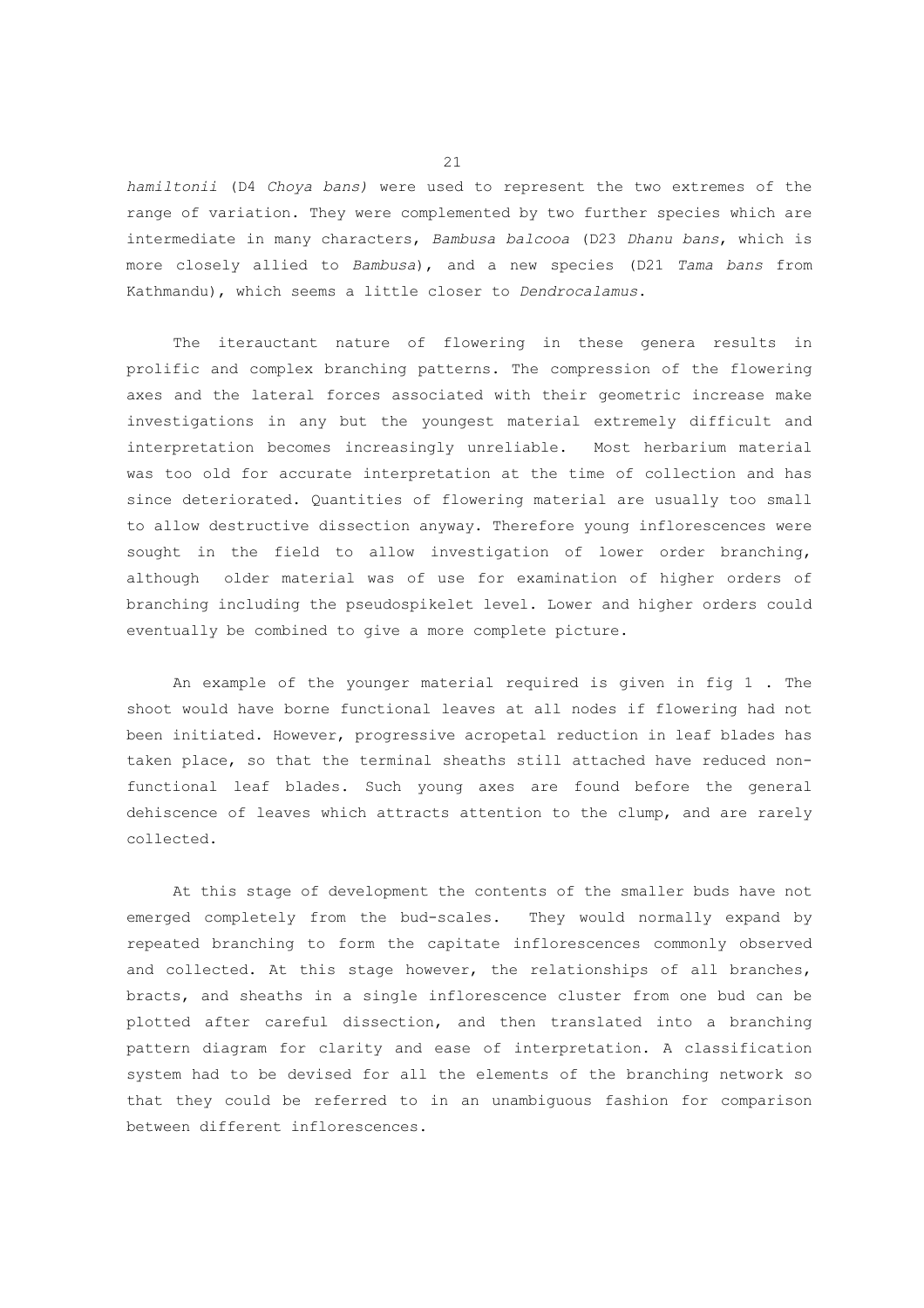# **2.2.1 Further studies**

 Ambiguities in the branching patterns and nature of organs were followed up by further studies and collection of slightly different material.

 Splitting of bracts under lateral pressure occurred in the densest of inflorescences, particularly those of the type variety of *Dendrocalamus hamiltonii* from Nepal. Less congested inflorescences from a similar bamboo, *Dendrocalamus hamiltonii* var *edulis* from Bhutan, were collected and dissected when the type variety from Nepal proved too ambiguous. This provided insight into the true situation in that bamboo, interpretation of which could then continue.

 To corroborate findings up to ten inflorescences of each species were dissected and the patterns depicted were sometimes built up from several different collections. In *D. hamiltonii* var *hamiltonii* samples were taken several hundred miles apart to determine whether the interesting duplication of axes was widespread, or a freak phenomenon.

 Once experience had been gained in the dissection of these species it became possible to interpret structures on older herbarium material to a certain degree without dissection so that a wider range of species could be sampled at a more superficial level.

## **2.3 Vegetative branching in the** *Thamnocalaminae*

 The initial detailed dissections were undertaken using large quantities of fresh branch material collected in Nepal and Bhutan. For detailed dissections newly developing mid-culm branch complements on young culms were examined first. These were then compared to complements further up and down the culm, undeveloped culm buds, and buds on the rhizomes. Midculm branch complements were found to be the most useful for showing distinctions between the genera, therefore most of the illustrations which follow relate to mid-culm characteristics.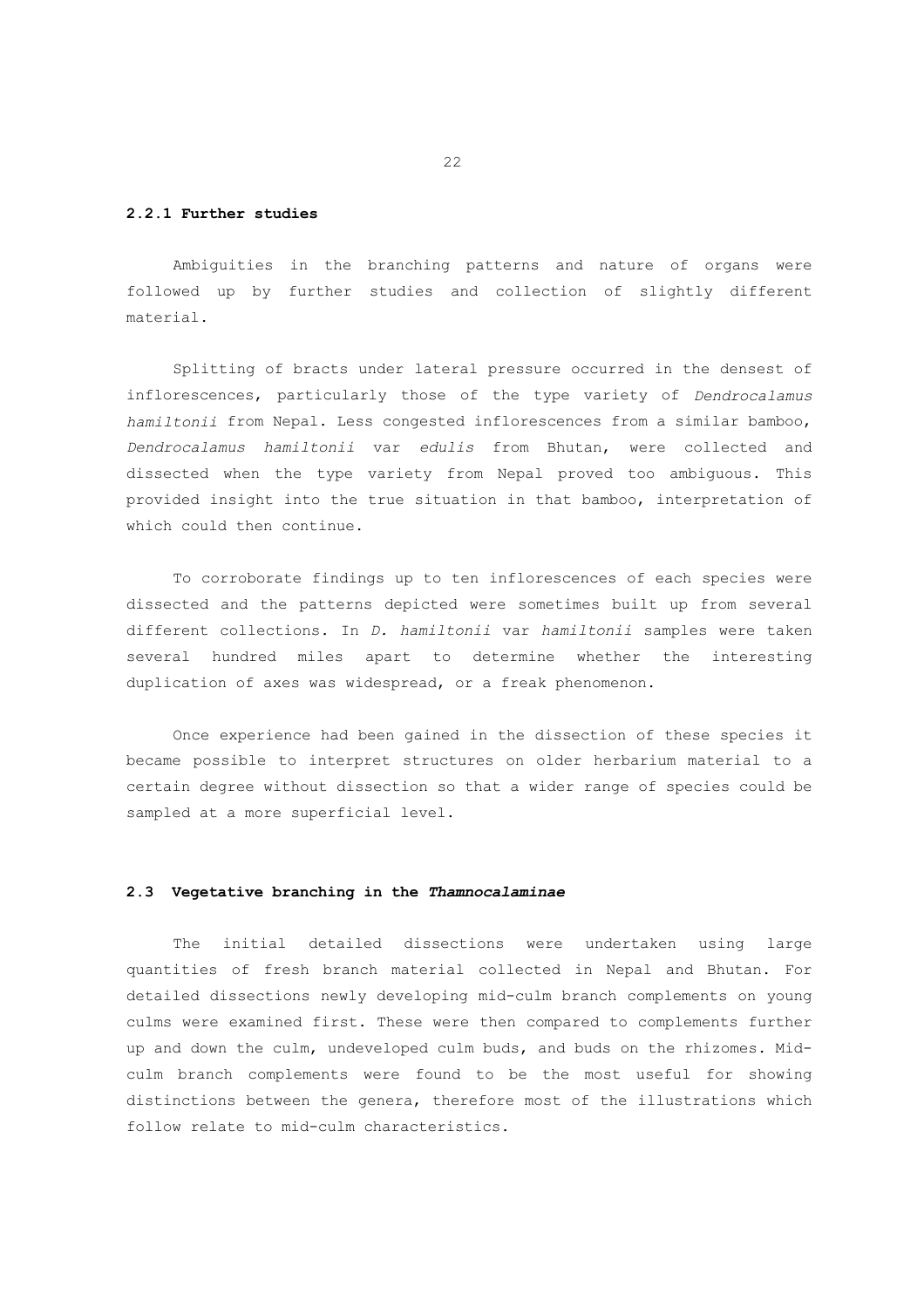A wide range of proposed genera was studied to explore the full range of variation in the subtribe, initially only using a small sample of species for each genus. This small sample was obviously insufficient for any conclusions to be drawn, so the investigations were backed up by examination of the available herbarium material, including the type collections of the type species of the genera concerned. It was found that once knowledge of the different branching patterns had been obtained from detailed dissections of fresh material, it was possible to recognise the different patterns from more superficial non-destructive examination of herbarium material.

 The full range of variation within the subtribe *Thamnocalaminae* was covered, *Thamnocalamus* and *Drepanostachyum* representing two extremes. Representatives of *Ampelocalamus, Fargesia*, *Sinarundinaria*, and *Yushania* are essentially intermediate, although they have their own peculiarities.

 It was at first difficult to relate the variation in branching seen in the field to the different genera, as the nomenclatural situation was so poor that it was often not possible to assign species other than the type species to a particular genus with any confidence, even when flowers were available. It was necessary, therefore, to start with a partially subjective impression of different groups, according to their ecological habitats and growth forms, and to relate these groups to the type species of the published genera at a later stage.

 Because of the tentative affiliation of several of the field species the type species of *Sinarundinaria* and *Fargesia* were also collected in the UK, where they are widely cultivated as ornamental plants. *Arundinaria nitida* Mitford is the type species of *Sinarundinaria* Nakai, and *Arundinaria murielae* is considered a synonym of *Fargesia spathacea* Franchet, (Campbell 1988), which is the type species of *Fargesia*.

 After examination of representatives of the subtribe *Thamnocalaminae*, some other well-known genera from different subtribes were briefly examined to put the results from Himalayan bamboos into a broader context.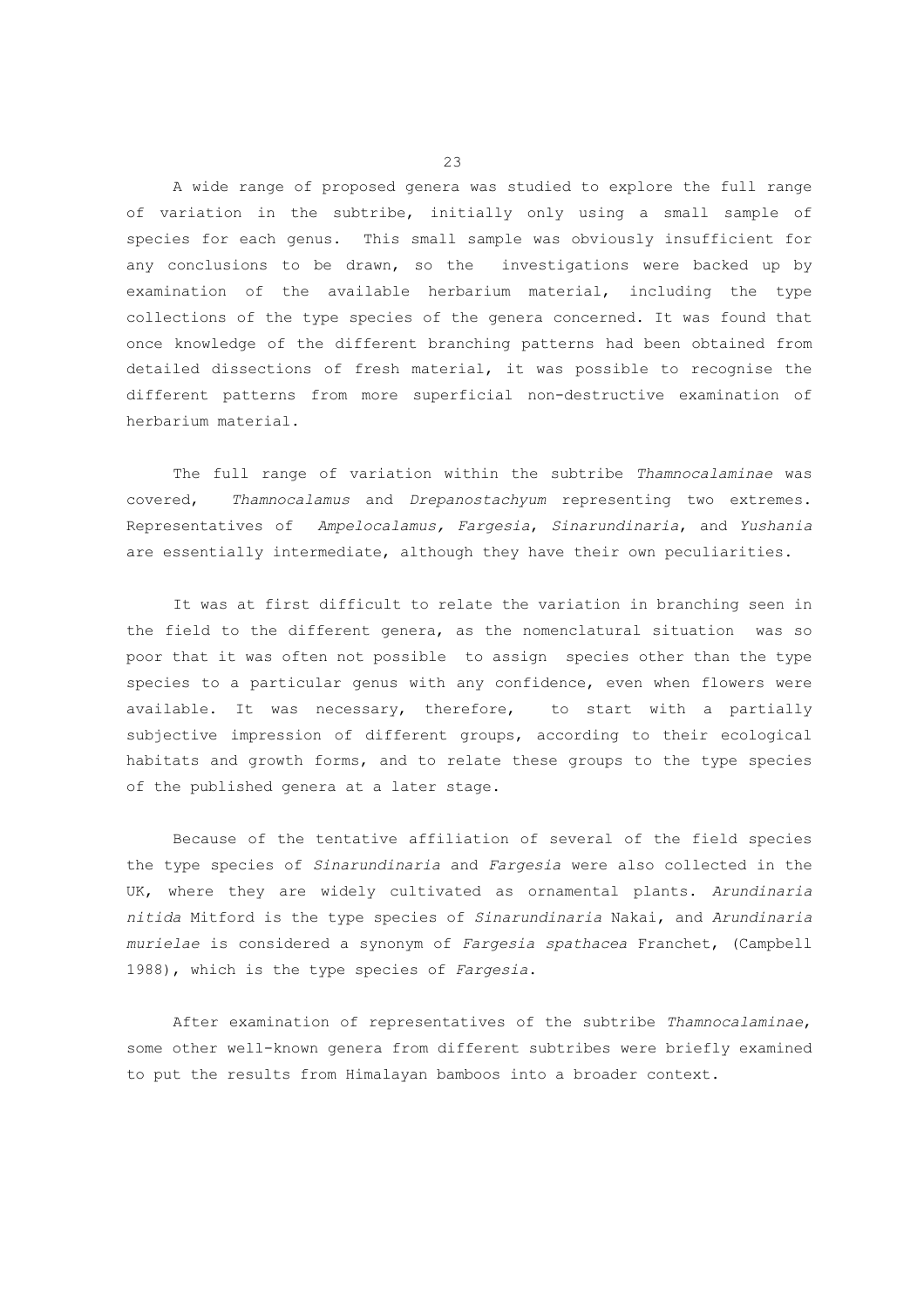# **3.** *Bambusa* **and** *Dendrocalamus***: Inflorescence branching patterns and the value of prophylls in the delineation of the genera**

#### **3.1 Background**

## **3.1.1 The importance of the distinction between the genera**

 The genera *Bambusa* and *Dendrocalamus* are of considerable importance in rural economies and as an export crop throughout the densely populated areas of South and South-east Asia.

*Bambusa* species are well known and widely distributed, occurring naturally throughout Asia and in parts of South America, and being cultivated in Africa and North America. *Dendrocalamus* species are less well known as they are concentrated in the hills of the Himalayan and Malayan regions, where they have received little scientific attention. As well as providing a profusion of rural requirements, they also form the basis of the expanding canned shoot industry. Several new species have been brought to light during enumeration, and natural forest stands of potential value for edible shoot production await identification. The present ambiguous distinctions between the genera cause great difficulties in field identification. This makes rational species selection very difficult, whether it be for community forestry or industrial-scale shoot production.

# **3.1.2 Classic distinctions between the genera: subtribes** *Eubambuseae* **and** *Dendrocalameae*

 The consequences of the poor availability of bamboo flowers for taxonomic investigations are nowhere more apparent than in the continued reliance upon the severely flawed classic separation of the genera *Dendrocalamus* and *Bambusa.*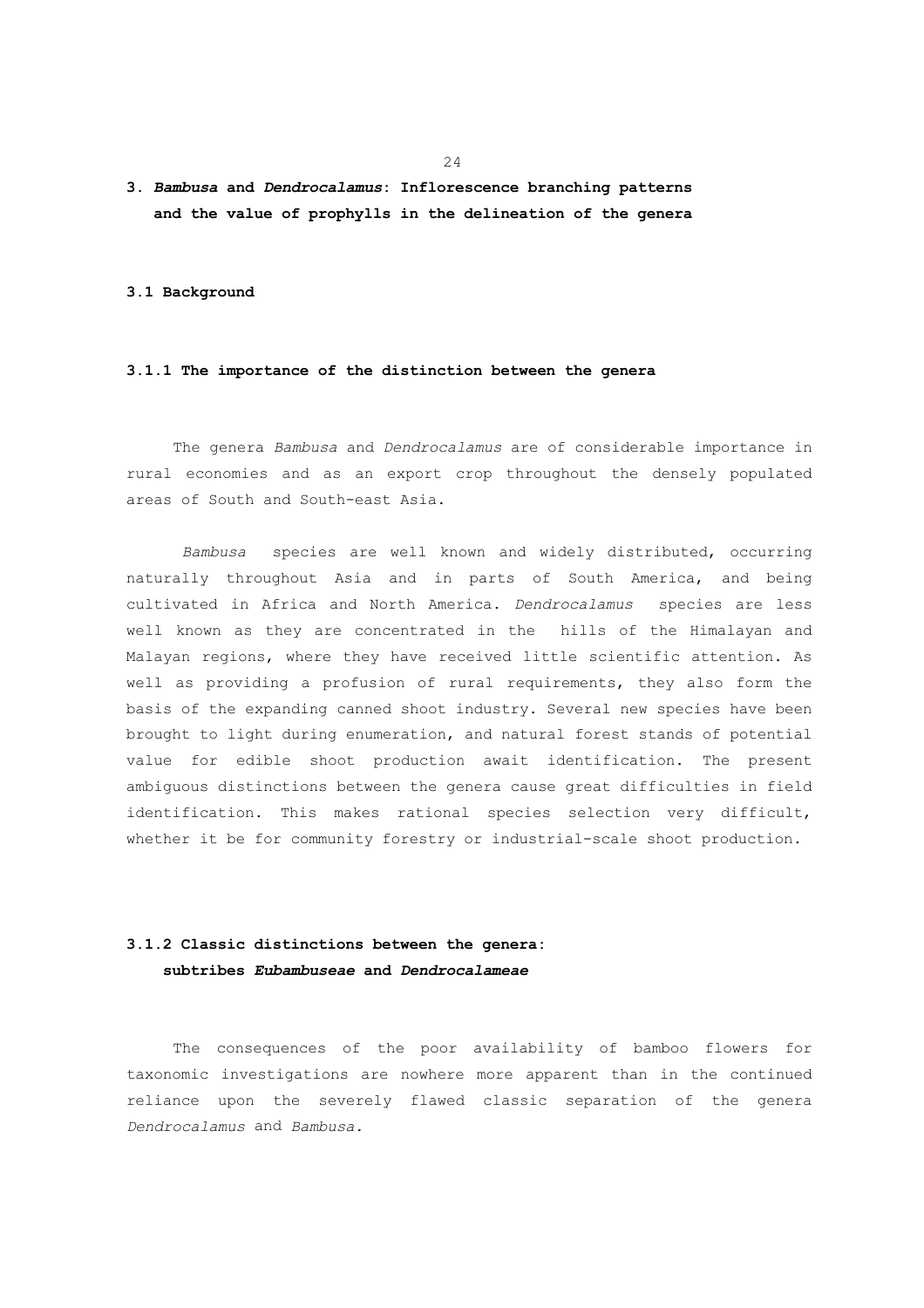These genera were placed in separate divisions of the *Bambusaceae* by Munro, (1868), with *Dendrocalamus* in the "berry-bearing bamboos" of *Bacciferae* Munro, while *Bambusa* was placed in *Bambuseae verae* Nees. This separation was maintained by Bentham, (1883), although he modified these two divisions into three subtribes, with *Bambusa* in his *Eubambuseae* and *Dendrocalamus* in his *Dendrocalameae*, the former having a thin pericarp, and the latter having a fleshy or crustaceous pericarp separable from the seed.

 Neither Munro nor Bentham had examined a sufficiently wide range of species to make these distinctions, (Holttum, 1956a), both basing their investigations on *Dendrocalamus strictus*, a species in which Munro could not discern the location of the embryo as it has a rigid (though hardly fleshy or crustaceous) pericarp. Although this is the type species, this characteristic is atypical of the genus, most other species having clearly visible embryos. These subtribes were adopted by Gamble, (1896) and subsequent authorities, but rejected by Clayton and Renvoize, (1986).

 Holttum later studied a wide range of Malaysian genera, (1956a), and found the use of fruit structure highly unsatisfactory for delineating subtribes. He found important differences in ovary characteristics, however, and proposed the replacement of Bentham's system with a system based on the structure of the ovary and the style. He could not find any consistent distinction between Malaysian representatives of *Bambusa* and *Dendrocalamus* in either fruit or ovary structure, and considered them to be very closely related, a radical departure from the wide separation given to them by previous authorities. Grosse and Liese (1973) studying vascular bundle anatomy substantiated Holttum's findings, arriving at proposed groupings which agreed well with Holttum's own, *Bambusa* and *Dendrocalamus* again being placed together.

 Clayton and Renvoize (1986) were the first authorities to reject Munro's system in a monographic work. They adopted a modification of Holttum's system, with the two genera together in the subtribe *Bambusinae*, attributed to Agardh, (1823). Soderstrom and Ellis, (1988) agreed with this arrangement in their review of the bamboo subtribes, which unfortunately marked the culmination of Soderstrom's career in bamboo taxonomy.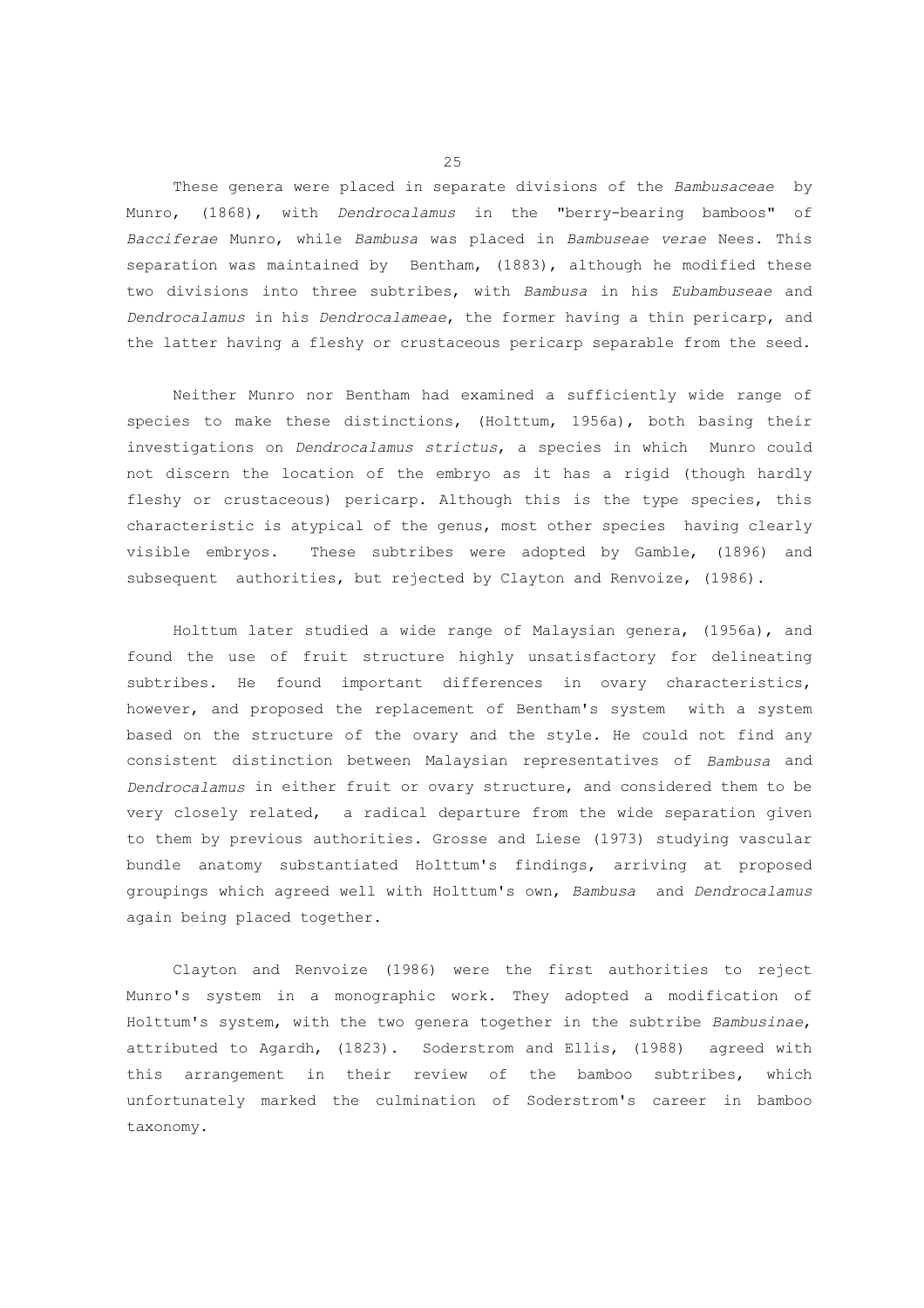# **3.1.3 Modern distinctions between the genera**

 Having rejected the classic distinction taxonomists have fallen back upon inconsistent characters within the pseudospikelet to separate the genera. The most recent advances in bamboo taxonomy have been restricted to highly complex details of leaf anatomy as most herbarium collections consist largely of leaves.

 Holttum (1956a) proposed the separation of *Dendrocalamus* from *Bambusa* on the basis of a feature of the inflorescence structure, its nonelongated and non-jointed rhachilla, a distinction which he used in his description of the Malaysian bamboos, (1958). McClure, (1966) used the same distinction for American species. This characteristic is rather subjective and unreliable in intermediate species. A progressive elongation occurs during development of the rhachilla, so that, in some species, samples collected at different stages of development can be identified as different genera.

 Clayton and Renvoize (1986) followed this distinction adding the universal presence of 2-keeled uppermost paleas in the Bambusa inflorescence, and also the universal absence of lodicules in *Dendrocalamus*. The latter, however, does not hold true for Himalayan species.

 Lin (1978) in the flora of Taiwan used the more accurate scarcity or absence of lodicules in *Dendrocalamus*. This feature had been noted in Gamble's description of the genus, although he did not use it in his keys (1896). Lin also used the short style with 3 stigmas in *Bambusa* contrasted with the longer style with a single feathery stigma found in *Dendrocalamus*. The single stigma may hold true for the three species in Taiwan, but that also is not consistent throughout the genus, *Dendrocalamus hamiltonii* and other species often having 1, 2, or 3 stigmas.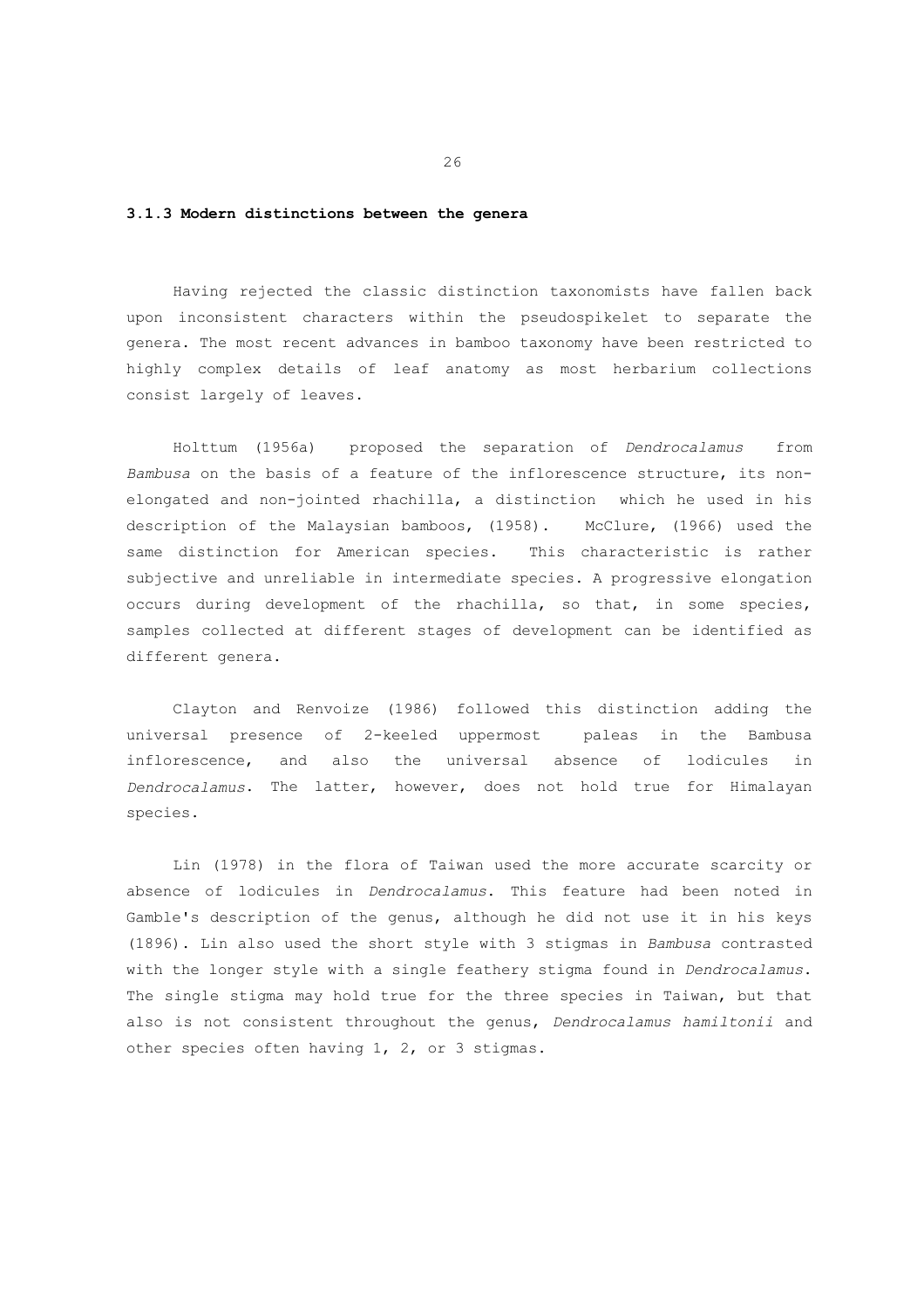# **3.1.4 Difficulties arising from present distinctions**

 The present distinctions between the two genera based upon rhachilla extension and disarticulation are not adequate for field recognition of the two genera from vegetative features, nor do they even allow accurate, precise, or consistent delimitation of the genera when floral material is available.

 In addition a group of bamboos are intermediate in most of the distinguishing features making their classification highly subjective and their recognition extremely difficult. This group includes new Himalayan species which have yet to be assigned to genus. McClure recognised the occurrence of this group (1940) and proposed a new genus *Sinocalamus* to cover species with intermediate characteristics from China. He gradually came to reject this genus later, (1966), as he could not define it accurately.

 When followed rigorously the present distinctions are not only ambiguous, they also conflict with the classic delineation which was probably based largely upon vegetative features because of the unworkable distinction in caryopses, which were largely unavailable anyway. Therefore following them requires new combinations, and also a change in the traditional concept of the genera in vegetative terms.

 Soderstrom and Ellis, (1988), in their attempt to revise the family remarked upon the need for new characters to distinguish between these two genera more satisfactorily.

# **3.1.5 New characters of potential use at the generic level: inflorescence branching patterns, prophylls, and flowering mechanisms**

 There is no accepted underlying evolutionary trend in bamboo inflorescence development upon which a natural taxonomy can be based. Inflorescence branching characters have not been investigated properly in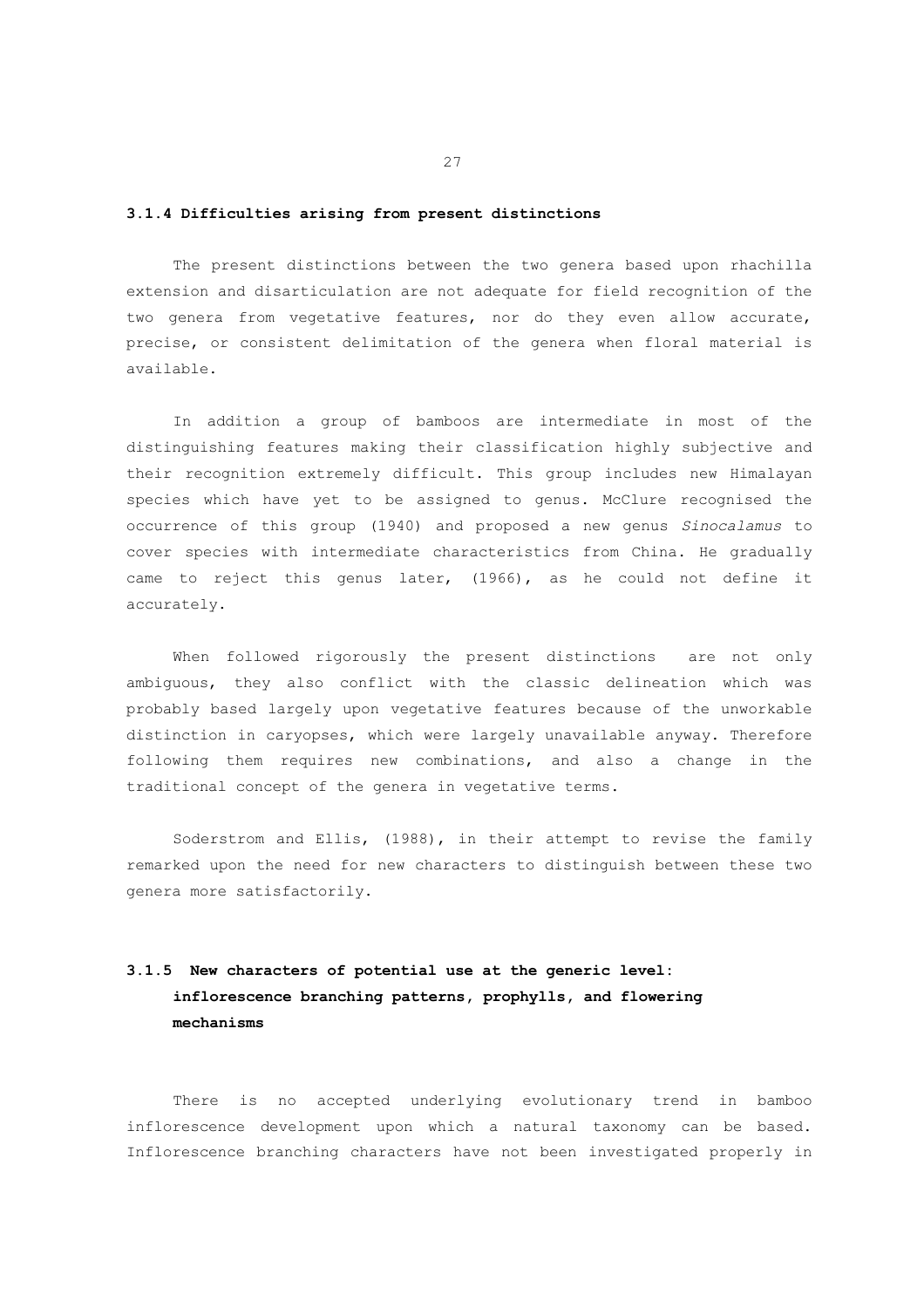the bamboos, although it is felt that they probably hold the greatest potential for rationalizing bamboo taxonomy.

 As shown by Holttum, (1956a) classic characters such as fruit structure are largely unreliable, and new characteristics such as ovary structure, leaf structure, and vascular bundle anatomy, only seem to be useful at the subtribe level. Details of components of the florets are of great value at the specific level, but generalisations of these between the genera are not reliable. Therefore it was felt necessary to investigate the possibility of finding other features to delineate the boundary between the genera more satisfactorily if *Dendrocalamus* is to be upheld as a separate genus from *Bambusa*.

 Inflorescence branching patterns have been widely used in the taxonomy of other grasses. However, understanding of the structure of the bamboo inflorescence has been less than satisfactory and its compressed nature in the *Bambusinae* has deterred close examination.

While the work of McClure, (1934, 1966), and others has greatly increased our knowledge of bamboo inflorescence structure, there is still no consensus of opinion upon the homologies between different bamboo inflorescences, nor between bamboo inflorescences and those of other grasses. This is not surprising given the reluctance of bamboos to flower and their relatively remote environments, but it is surprising that there is still little agreement upon the relationships between the inflorescences of grasses and those of other monocots, or even between monocots and dicots. Without such fundamental knowledge it is hard to see how any taxonomic system can claim to be natural.

 Closely associated with the branching pattern in many bamboo inflorescences are prophylls and bracts with varying degrees of blade development. The homologies of these organs is as poorly understood as the branching patterns themselves. Consequently they have largely been ignored and when mentioned given ambiguous names or names which assume hypothetical and unproven homologies, especially within the floret.

 The degree to which they are retained in bamboo genera varies greatly and is a valuable taxonomic tool, even when their origins remain obscure. A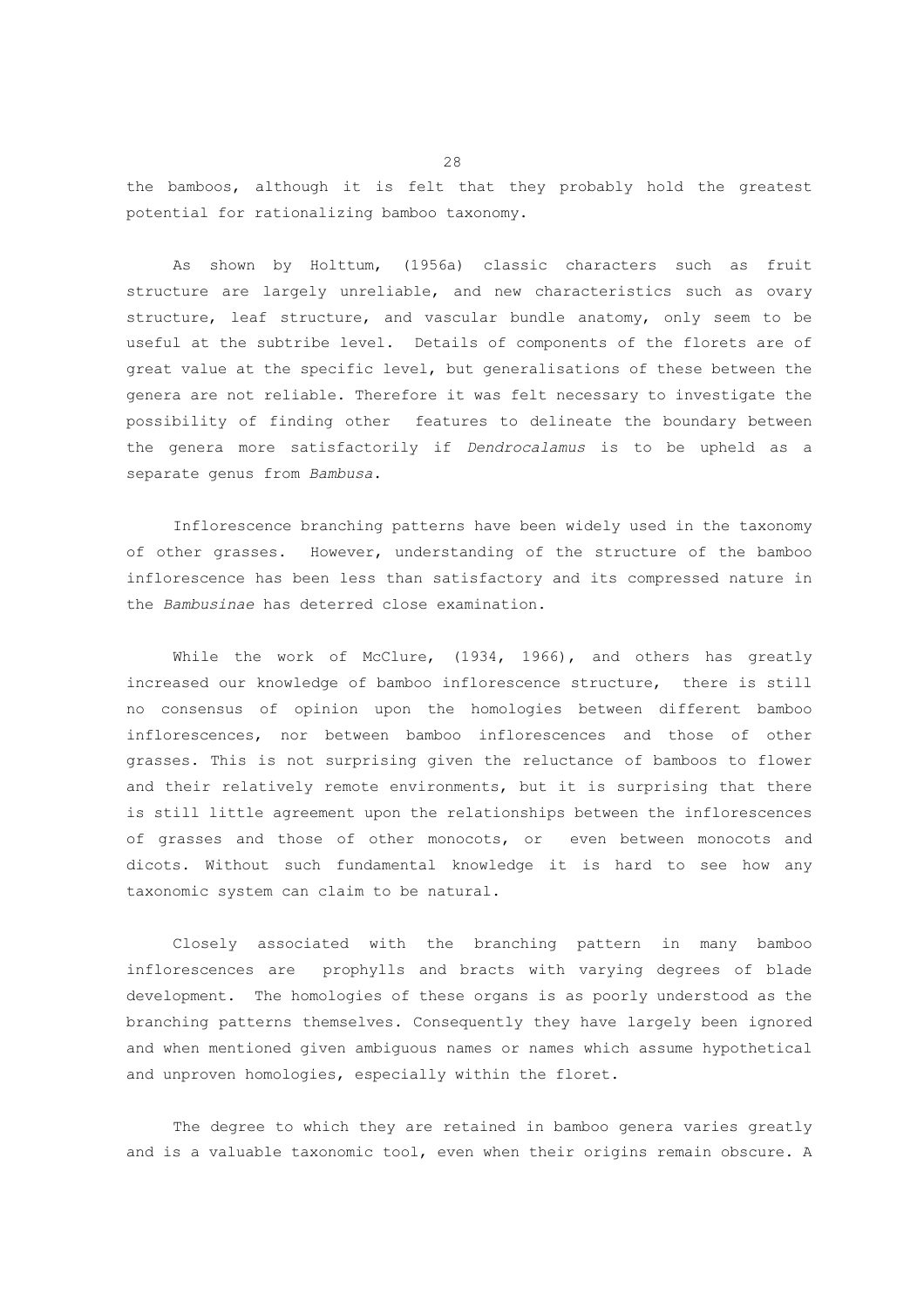sound understanding of branching patterns probably depends upon a sound understanding of what these various bracts represent. Their interpretation has been moulded by preconceived relationships between axes upon which they are borne in the past, rather than using them to formulate the relationships in the first place.

 It is suspected that further information on the relationships between these genera could also be found by studying their behaviour during flowering and fruit production. There are different mechanisms involved during anthesis, and this may also be the case with pollination and fertilisation.

 Thus the areas of inflorescence branching, prophyll presence and nature, and flowering mechanisms all hold potential clues to the natural relationships between the species in these groups. Comparative studies to elucidate evolutionary trends within monocot, grass, and bamboo inflorescences, and detailed studies of inflorescence structure within all the bamboo families seem to be prerequisites of a sound taxonomic system. Flowering studies are of course greatly hindered by the reluctance of bamboos to flower, and comparative studies require much broader knowledge than has been acquired so far by either bamboo or grass experts.

 In the short term it is felt that a good contribution can be made by detailed studies of the inflorescence branching patterns and the insertion of bracts, using descriptive terminology which avoids classifications based upon preconceived homologies.

## **3.1.6 Past studies on inflorescence branching in the** *Bambusinae*

 Detailed studies in the *Bambusinae* have concentrated upon inflorescences of *Bambusa* species, assuming that *Dendrocalamus* species will be the same. Variations in the nature of the prophylls do not seem to have been recorded.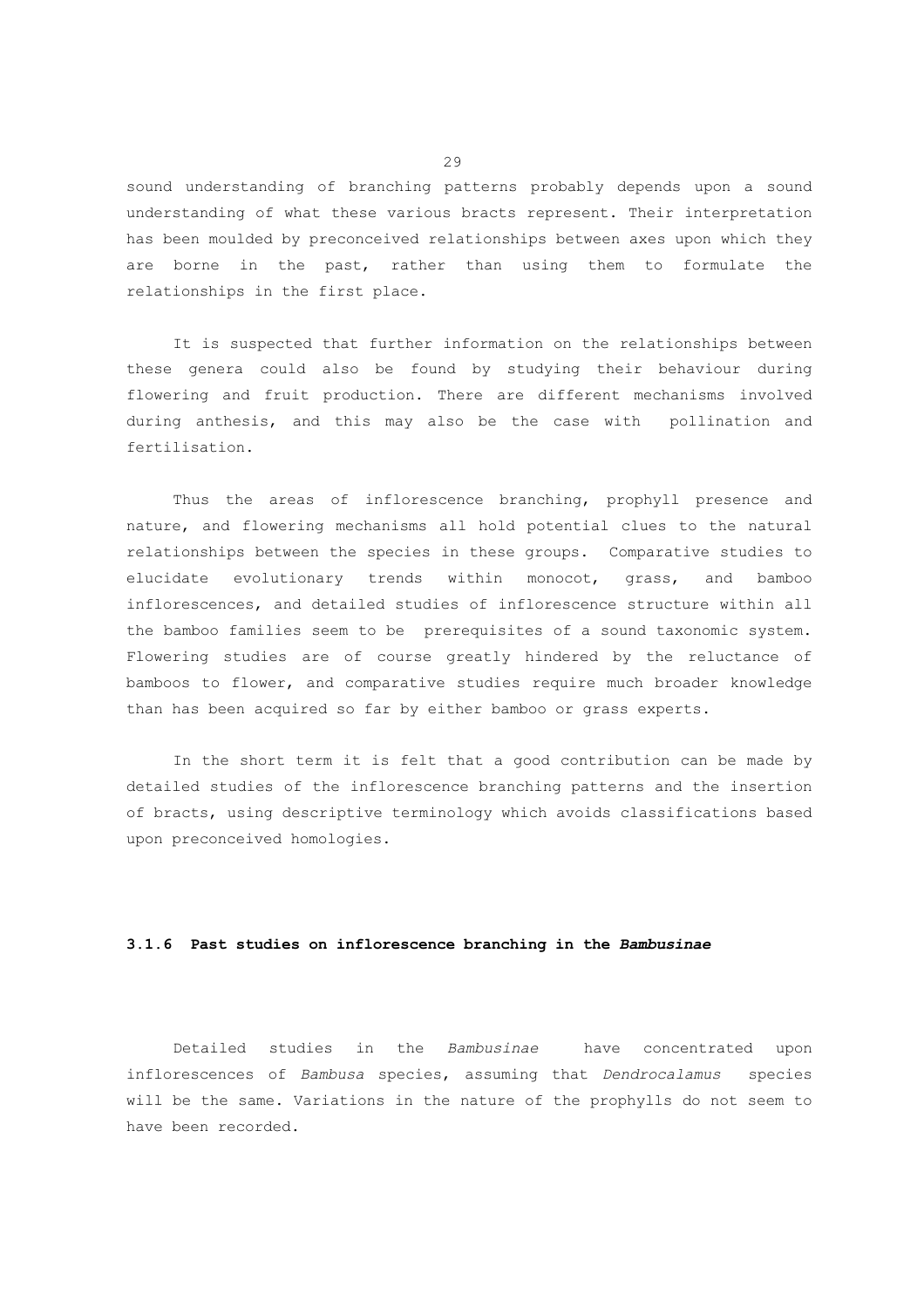McClure investigated the flowers of *Bambusa* species while in China but when writing up his theories, (1966), he described indeterminate (iterauctant) inflorescences on the basis of close examination of the only flowering specimens to hand in America, *Bambusa multiplex*, which is highly atypical of the genus, having a simple branching pattern. He then depicted a poor specimen of a pseudospikelet of *Dendrocalamus sikkimensis* crediting the prophyll with characteristics far from visible in the illustration, and which do not seem to hold true.

 Holttum (1958) described the inflorescence of another species with a simple branching system, *Bambusa heterostachya*. Earlier (1956) he had declared that, "It would be almost impossible to observe accurately the complex series of branching in one of the very dense tufts of *Dendrocalamus* spikelets, but the essentials of the process are clear and I have tried to show them in a simplified diagram..", but the diagram is labelled *Bambusa*.

#### **3.2 Investigations undertaken**

## **3.2.1 General objectives**

 The objectives of the studies were to describe and compare the branching patterns and the characteristics of bracts and if possible to explain variation found in terms of bamboo inflorescence development patterns.

 Accurate and unambiguous documentation of variation in branching patterns and bracts borne on the axes of the inflorescences required detailed dissections. As discreet differences between prophylls had been noted during casual inspections it was felt necessary to pursue these differences in terms of between species and within species variation despite the time-consuming nature of such work.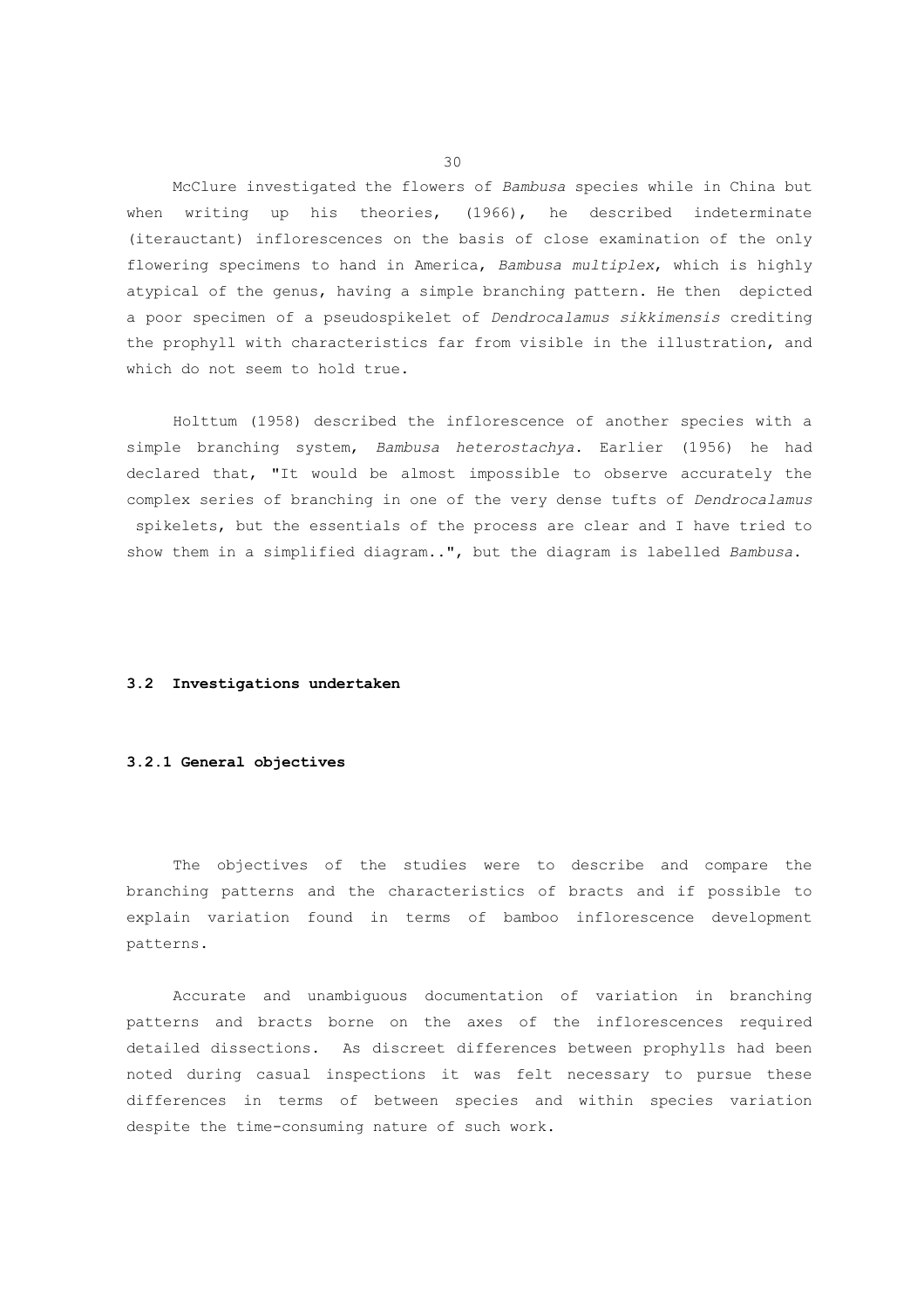Because of the vacuum in understanding of relationships between different inflorescences, and between organs borne upon the axes of the inflorescences, it was also considered justifiable to analyse in sufficient depth to consider the functional significance of the variation found, in the hope of gleaning some insight into those relationships. While the evidence gained from an in depth study of a restricted range of species would be of little use on its own, it was hoped that it would be complemented by further studies of different genera at a later date.

#### **3.3 Results**

## **3.3.1** *Bambusa sp.* **B21 Tharu bans (Kathmandu, Nepal)**

 This bamboo was later identified as a new subspecies of *Bambusa tulda*, named subsp *tharu*. It is the commonest bamboo of the Kathmandu valley. The flowering material was collected from sporadically flowering culms at Bansbari, 5 km north of Kathmandu, 27°44'N 85°20'E. Stapleton 912 (E) represents this subspecies.

### **3.3.1.1 Branching pattern**

 A plan of the visible contents of a young inflorescence is given in fig 2 . This approximates to a cross-section through the contents of one bud such as those in fig 1 . Sheaths are depicted according to their dimensions near their bases as though they were all inserted at the same level. In this way extension of the bud contents and narrowing of sheaths above their bases does not complicate the pattern, as would be the case in a true cross-section.

 The bud scale is represented by the outermost encircling line. It has two keels which back onto the axis which bears it. These are depicted as two black triangles. This symbolism is repeated inside the bud scale, some sheaths having black triangles indicating keels. The insertion of a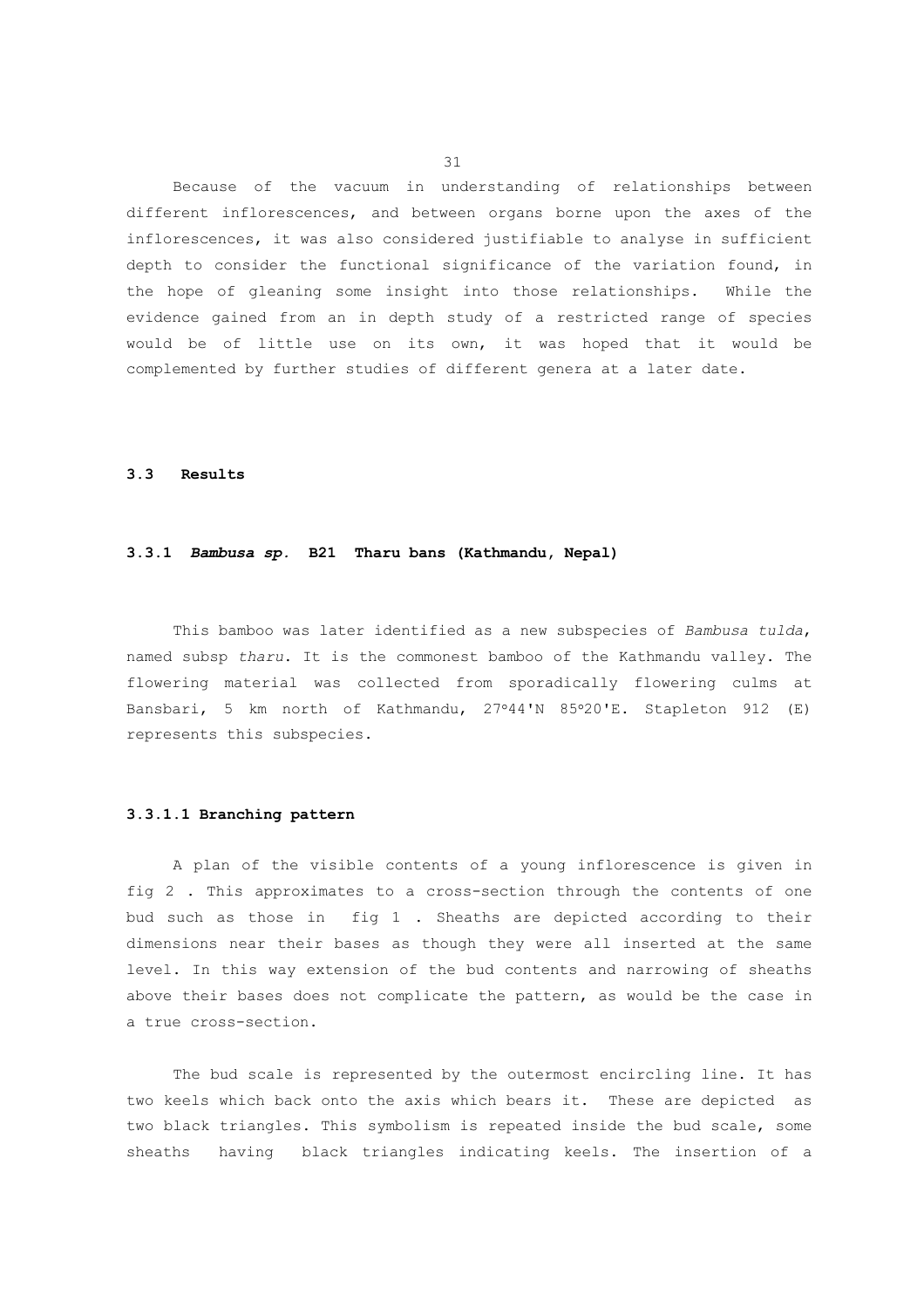prominently keeled prophyll is taken to mark a point of branching. The orientation of the keels indicate which axis it has branched from. For ease of interpretation the sheaths accompanying the major higher orders of branching are depicted in fig 3. They are numbered acropetally along the axis upon which they are borne, so that  $0$ , (1) is the first sheathing organ on axis 0 , etc.

 The pattern of axes which is implied by the relative position of these sheaths is given in fig 4. Five orders of branching are present, typified by axis  $0, 2, x$ is  $0, 1, 1, x$  axis  $0, 1, 1, 1, 1, x$  and axis  $0, 1, 1, 1, 1, 1$ . Axis 0 is borne at a node of the last axis which had fully extended internodes. In the two major lateral sections of the inflorescence borne on axes 0,1 and 0,2 the fifth order of branching, e.g. axis 0,1,1,1,1, represents the rhachilla, as do all higher orders represented at that time by partially differentiated primordial masses.

 New axes are initially at right angles to their parent axes, becoming more variable at higher orders of branching. Insertion of successive branches on the same axis can be distichous and alternate or considerably trimerous.

# **3.3.1.2 Prophylls and adjacent bracts**

 The first sheathing appendage on all axes is a prophyll. Bracts on particular axes were numbered sequentially, the first bract on the first axis, axis  $0$ , being named  $0$ ,  $(1)$ , etc. The first prophyll encountered, 0,(1), encloses the bud. This is depicted in fig 5 . Two strong ciliate keels are evident with well developed margins beyond the keels. The prophyll is asymmetrical with one margin larger than the other.

Following this on axis  $0$  is a symmetrical mucronate bract  $0$ , (2) with no keel, terminating in a hard short point. Lying in the axil of the prophyll  $0$ , (1) is a further prophyll,  $0,1$ , (1). This is depicted in fig 6. It is essentially the same as 0,(1). Following this on the axis 0,1 is a further mucronate bract, 0,1,(2). This differs slightly from 0,(2) in having a few ciliae on a short slightly keel-like structure half way up its back.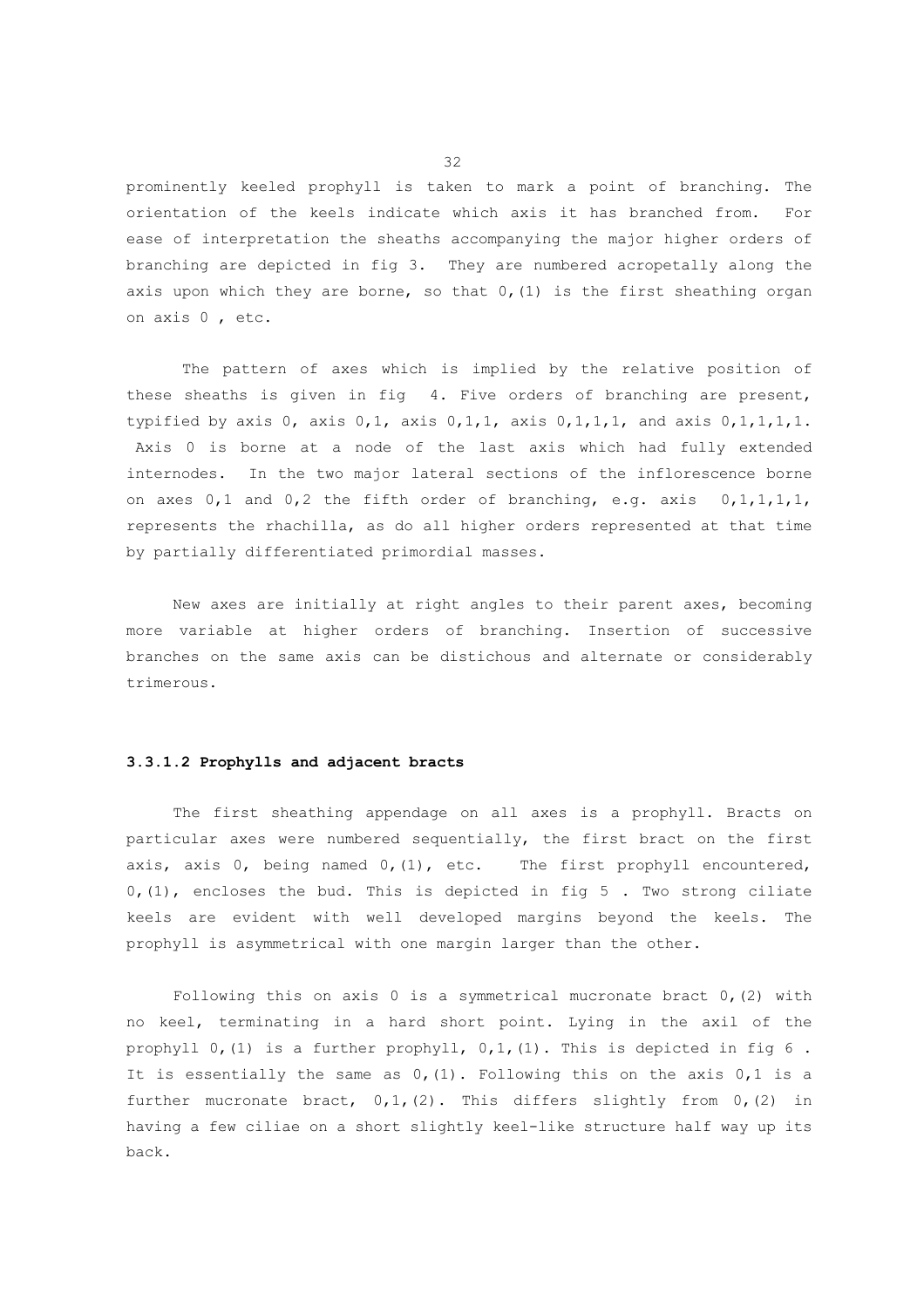This pattern is repeated for three more orders, with little difference in the prophylls  $0,1,1, (1)$ , and  $0,1,1,1, (1)$  while  $0,1,1,1,1, (1)$  is probably a palea. Similarly the bracts following the prophylls  $0, 1, 1, (2)$ ,  $0,1,1,1, (2)$ , and  $0,1,1,1,1, (2)$  are essentially the same as  $0, (2)$ , without any further recurrence of partly keel-like structures.  $0, 1, 1, 1, 1, 2$  is probably a transitional glume in the basal region of the pseudospikelet.

#### **3.3.1.3 Prophylls within the lateral pseudospikelet**

 Dissection of mature inflorescences showed there to be prophyllate buds in the axils of the prophylls at the base of the pseudospikelet and the following one or two transitional glumes preceding the fertile lemmas. The prophylls enclosing these buds and the axes they represent were again two-keeled and identical to the prophylls seen at lower orders, enclosing further prophyllate buds and mucronate sheaths.

### **3.3.1.4 Summary**

 The pattern and nature of branching and bracts followed the descriptions of McClure (1966) and Holttum (1958). All possible axes below the pseudospikelets were developed and all axes bore a two-keeled prophyll as the first sheathing organ. The second sheathing organ on all axes was symmetrical, and only rarely bore ciliae on a poorly defined keel, see fig 6.

# **3.3.2 Intermediate species** *Bambusa balcooa* **D23 (Tansen, West Nepal)**

 This well known slightly thorny species is found throughout Nepal. The material collected for this study came from sporadically flowering culms on a clump in Tansen town (TWP guest house), in Palpa district of west Nepal, 27°52'N 83°33'E.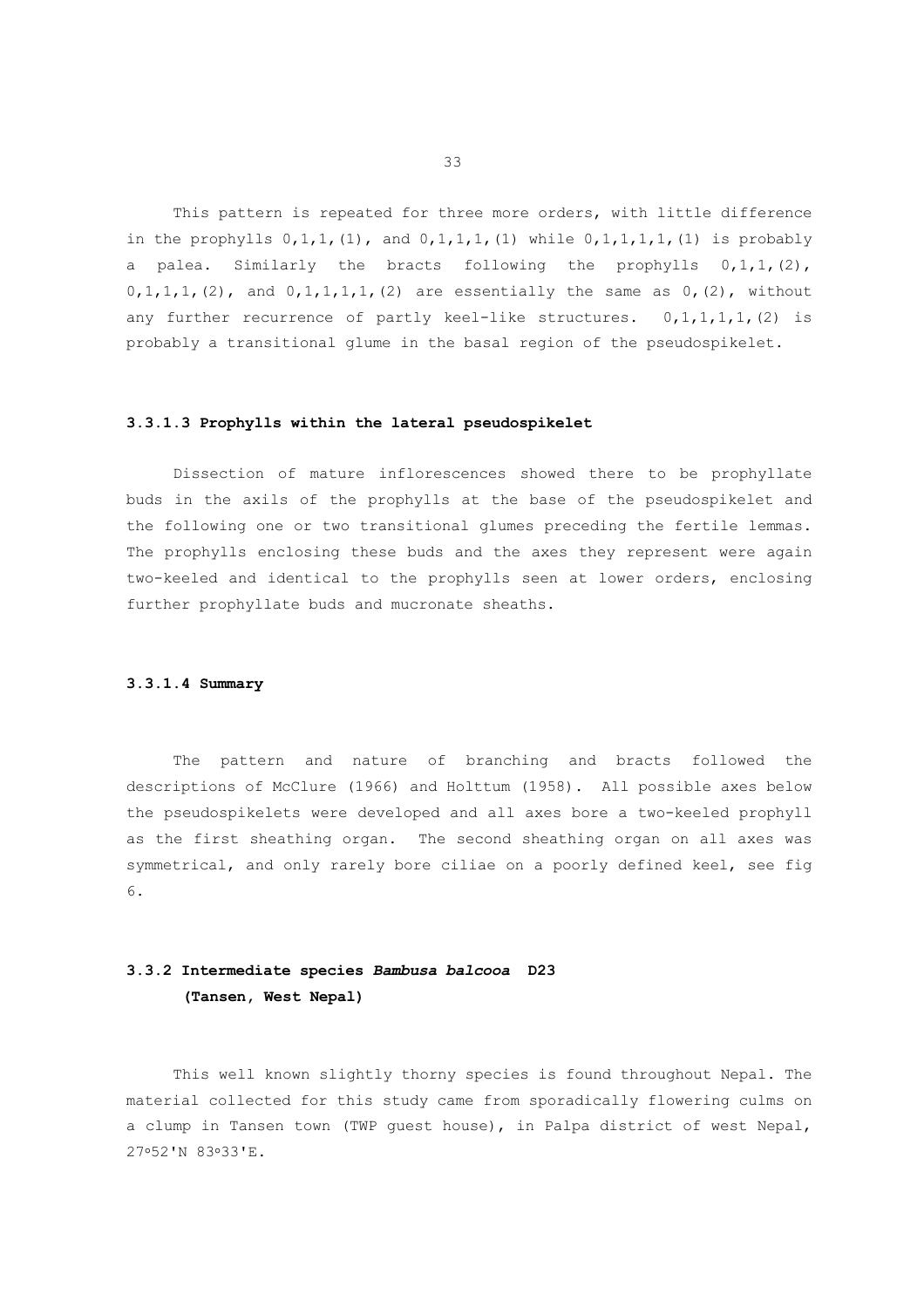### 3.**3.2.1 Inflorescence branching pattern**

 A plan of the contents of a young inflorescence is given in fig 7 . To allow easier appreciation of the insertion and shape of the higher order sheaths, they are outlined in fig 8 , and the branching pattern is interpreted in fig 9 . Five orders of branching are discernible. There are no functional differences between this pattern and the pattern seen in B21.

### **3.3.2.2 Prophylls and adjacent bracts**

 Bracts throughout the inflorescence are appreciably shorter in this species than in B21. This is associated with a reduction in rhachilla internode length, and together with shorter rhachillas, this results in a more compressed and congested inflorescence. As well as making dissection more difficult this leads to lateral pressures during development which cause longitudinal splitting of some bracts. This leads to the possibility of misinterpretation and necessitates careful dissection to the line of insertion to determine whether two apparently discreet consecutive bracts do indeed have separate origins.

 The first prophyll encountered, prophyll 0,(1) is a case in point. Fig 10 shows a situation where the bud scale appears to to be composed of two separate bracts. Fig 11 shows the next node where 0,(1) can be seen to be split almost to the line of insertion. Thus the prophyll  $0, (1)$  is in fact very similar to its counterpart in B21.

 At the next order of branching the prophylls start to differ. Bract  $0,1$ , (1) lacks the second ciliate keel completely.  $0,2$ , (1) is a 2-keeled bract.  $0,3, (1)$  is a further bract with only one keel, see fig 12. At higher orders the prophylls are all 2-keeled, identical to their counterparts in B21.

 The bracts following the prophylls on the same axis follow a similar pattern to the prophylls. The first such bract 0,(2) which lies adjacent to the 2-keeled bract 0,(1) is similar to its B21 counterpart. At the next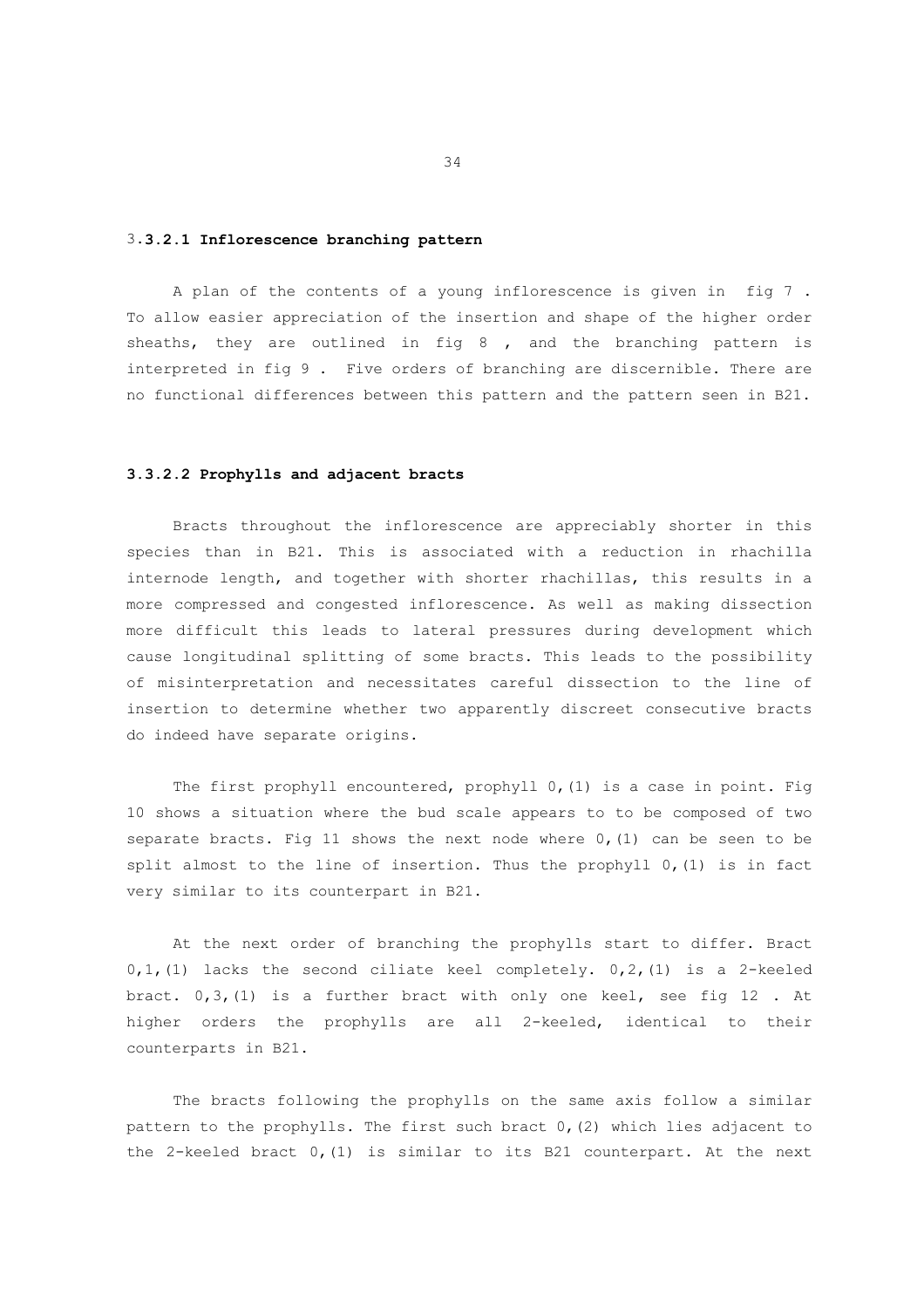order there are differences accompanying the different forms of the prophylls. Bract 0,2,(2), which lies inside the clearly 2-keeled prophyll,  $0, 2$ , (1) is identical to its B21 counterpart. Bract  $0, 3$ , (2), however, which lies inside the single-keeled prophyll 0,3,(1) has a strong ciliate keel. These two bracts are depicted in fig 12.

 Such a combination of a single-keeled prophyll and a single-keeled following bract is never seen in B21. To compare the prophylls and following bracts in this species with those in B21 accurately it is necessary to reflect the cross-section, as in fig 13 for comparison with fig 3. It can also be seen from this comparison that the regular distichous insertion of sheaths and branches is not so clearly manifested in this species.

 At higher orders the prophylls and following bracts were all identical to their counterparts in B21.

### **3.3.2.3 Prophylls within the pseudospikelet**

There were no differences between these and the prophylls in B21.

# **3.3.2.4 Summary**

 The branching pattern was fundamentally identical to that seen in the previous *Bambusa* species B21. The prophylls and the following bracts were similar to those of B21 at the lowest and highest orders of branching. At one intermediate order of branching however, they were often radically different, both being asymmetrical, and both bearing a single ciliate keel, see fig 12.

# **3.3.3 D21 Intermediate species Tama bans (Kathmandu, Nepal)**

 This bamboo was later described as a new species, *Bambusa nepalensis*. It is the second commonest bamboo in the Kathmandu valley. Material for this examination came from sporadically flowering culms on clumps in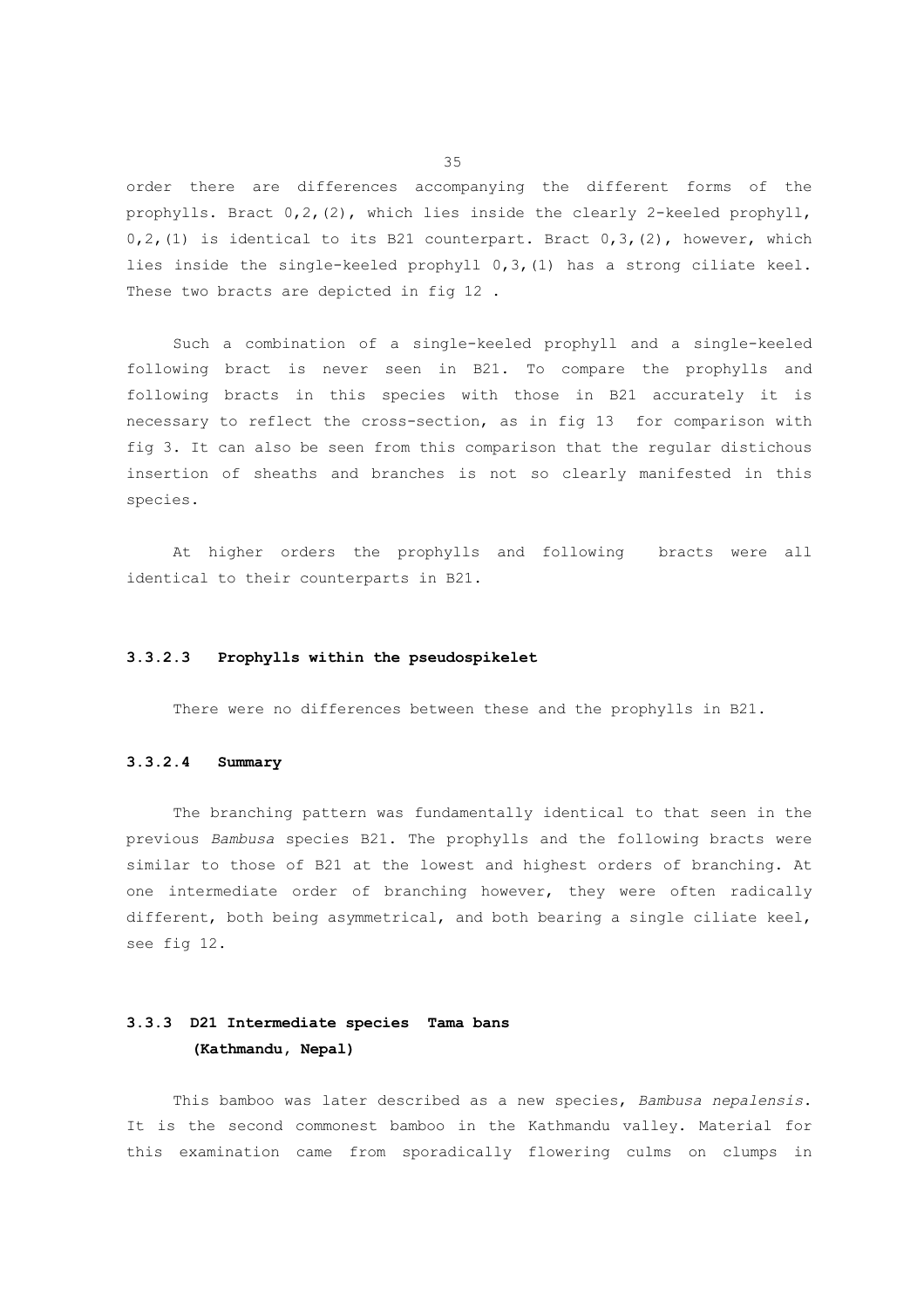Bansbari, 5 km north of Kathmandu, 27°44'N 85°20'E. It is represented by Stapleton 719 and 920 (E.).

## **3.3.3.1 Inflorescence branching pattern**

 The layout of bracts in a young cluster is depicted in fig 14 . This is simplified for comparison with figs 3 and 13 in fig 15 and interpreted in a functional branching pattern in fig 16 , which shows that there is no significant difference from B21 and D23.

# **3.3.3.2 Prophylls and adjacent bracts**

The first prophyll, 0, (1) is identical to its counterparts in B21 and D23. At the next two orders of branching prophylls  $0,1, (1)$ ,  $0,2, (1)$ ,  $0,1,1$ , (1), etc are different from their counterparts in D23 in that they are consistent, each having only one well-defined keel, and also being narrower, so that they do not enclose their contents to the same degree. Thus the discrepancies found in D23 when comparing the prophylls to those of the classic *Bambusa* pattern are present to a more marked degree in this species.

 At higher orders the prophylls are all two-keeled and do not differ from their counterparts in B21 or D23.

The nature of the bracts following the prophylls is more consistent. There are cases where the bract is paired with a prophyll, both having single ciliate keels, see fig 15 , but this is not generally the case, most bracts being non-keeled.

## **3.3.3.3 Prophylls in the pseudospikelet**

 There are no differences between the prophylls in the pseudospikelets of this species and those of D23 or B21.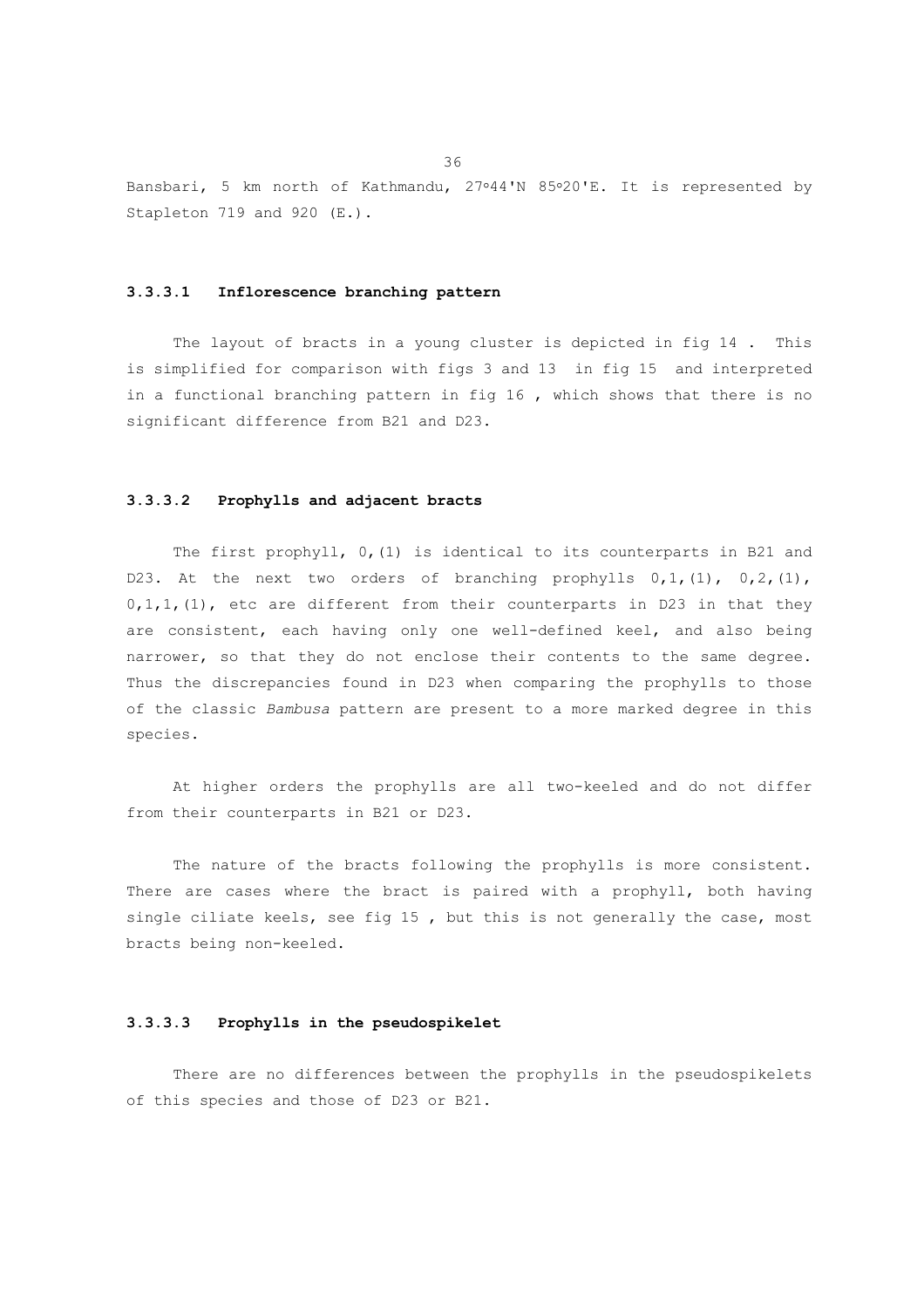## **3.3.3.4 Summary**

 The branching pattern was fundamentally the same as that of the previous two species. The prophylls and following sheaths were again the same as those of the *Bambusa* species B21 at the lowest and highest orders of branching. At two intermediate orders of branching, however they consistently differed from the form described by McClure (1966) and Holttum (1958). At these orders of branching the prophylls were all single-keeled and some of the following bracts bore ciliate keels, see fig 17.

# **3.3.4** *Dendrocalamus hamiltonii* **D4 Tama bans (Kathmandu, Nepal)**

 This well known species extends along most of the Himalayas, but is quite variable. The material examined here came from sporadically flowering culms on a clump of the type variety at Bansbari, 5 km north of Kathmandu, 27°44'N 85°20'E, from which seedlings were raised in Chalnakhel nursery, 15 km south of Kathmandu.

## **3.3.4.1 Inflorescence branching pattern**

 The pattern of sheaths in this species is much more complicated. A section of a young inflorescence is portrayed in fig 18 . Understanding of even this small section first required a thorough consideration of the nature and relationships of the prophylls and associated bracts. Without the examination of intermediate species D21 and D23 it would have been extremely difficult to correlate the branching pattern with that of *Bambusa* species B21.

 It was eventually realised that a fundamental difference in branching pattern was present in this species. Fig 19 is a simplification of this cross-section and fig 20 shows the corresponding branching pattern. There is a duplication of branching of the axis 0,1 without an intervening sheath. These two axes were given the names 0,1a and 0,1b. Axis 0,2 is also duplicated. The stronger of these duplicated axes bears further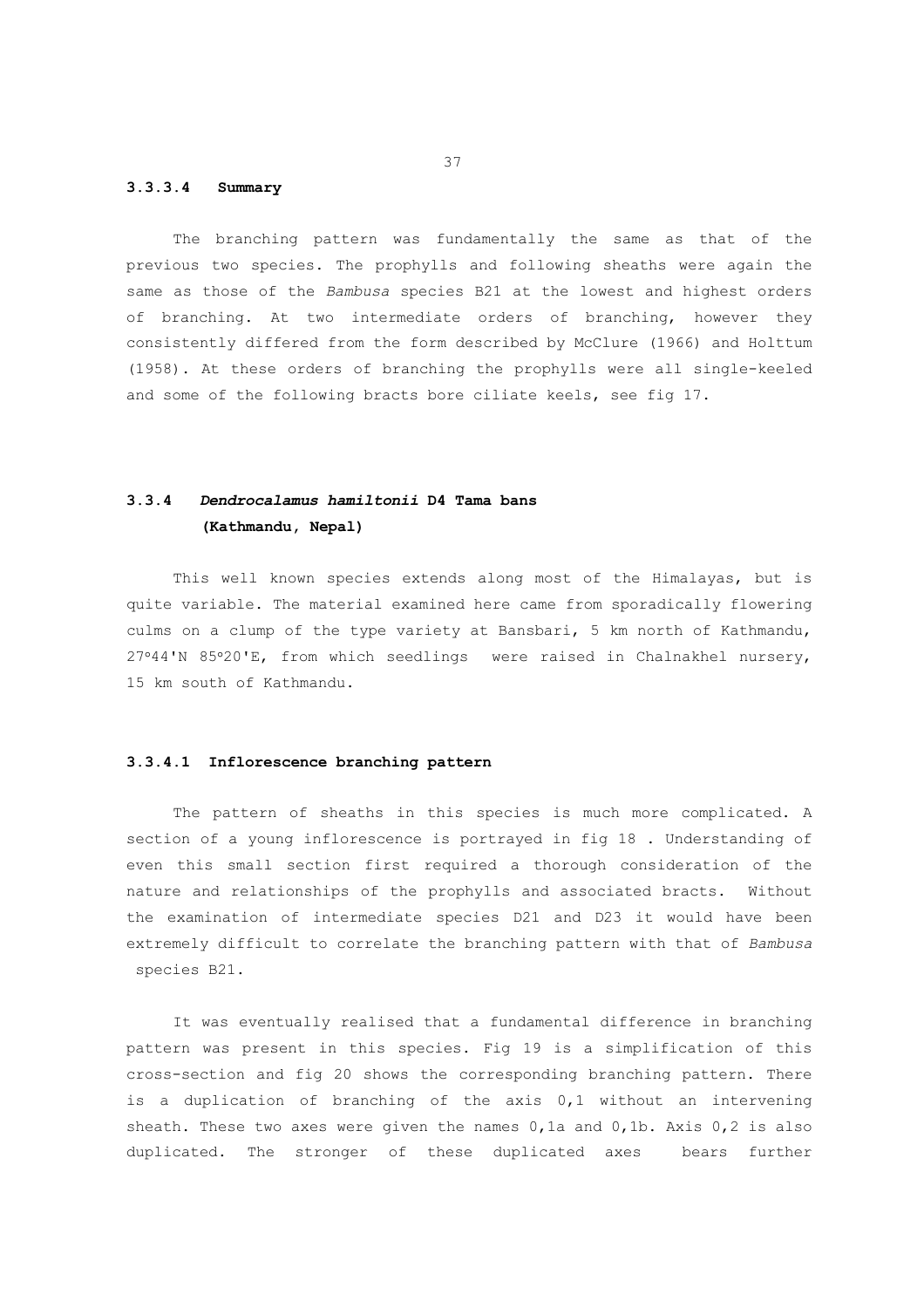duplication at a higher order, giving axes 0,1b,1a, 0,1b,1b, 0,2b,1a and 0,2b,1b.

 Examination of further inflorescences from this plant showed that this duplication did not always take place, and also that axis 0,1a was sometimes represented by a thin ciliate strand as depicted in fig 21 .

 Examination of young inflorescences from a gregariously flowering clumps of the same variety from the Teesta river 10 km north-east of Siliguri, West Bengal, India, showed the same pattern, with the duplication present to varying degrees in different inflorescences. Seedlings from this stand are in cultivation in Kew. A section of an inflorescence with duplication of only the second order of branching is shown in fig 22 . An inflorescence with no duplication except a rudiment of 0,1a is shown in fig 23 and simplified in fig 24 for comparison with figs 3, 13 and 15.

 Where no duplication was present the branching pattern was again fundamentally the same as in the preceding species, B21, D21, and D23.

## **3.3.4.2 Prophylls and adjacent bracts**

 The prophylls were seen to be consistent at all orders, bearing only one ciliate keel, and being so narrow as to barely enclose half their contents.

 Bracts following the prophylls on all axes were similar to the prophylls, all bearing a single ciliate keel, developed to varying degrees. These two adjacent narrow bracts together enclosing the axis are shown in fig 21.

 One possible explanation of this pattern would be that a single bract has split under the lateral pressure exerted by the rapid ramification inside the bract. Material of a very similar bamboo, D46 from Shemgang in Eastern Bhutan, later identified as *Dendrocalamus hamiltonii* var *edulis* Munro, was collected and examined to gain insight into the effects of splitting. This species differed from *Dendrocalamus hamiltonii* from Kathmandu and Siliguri in having longer bracts throughout the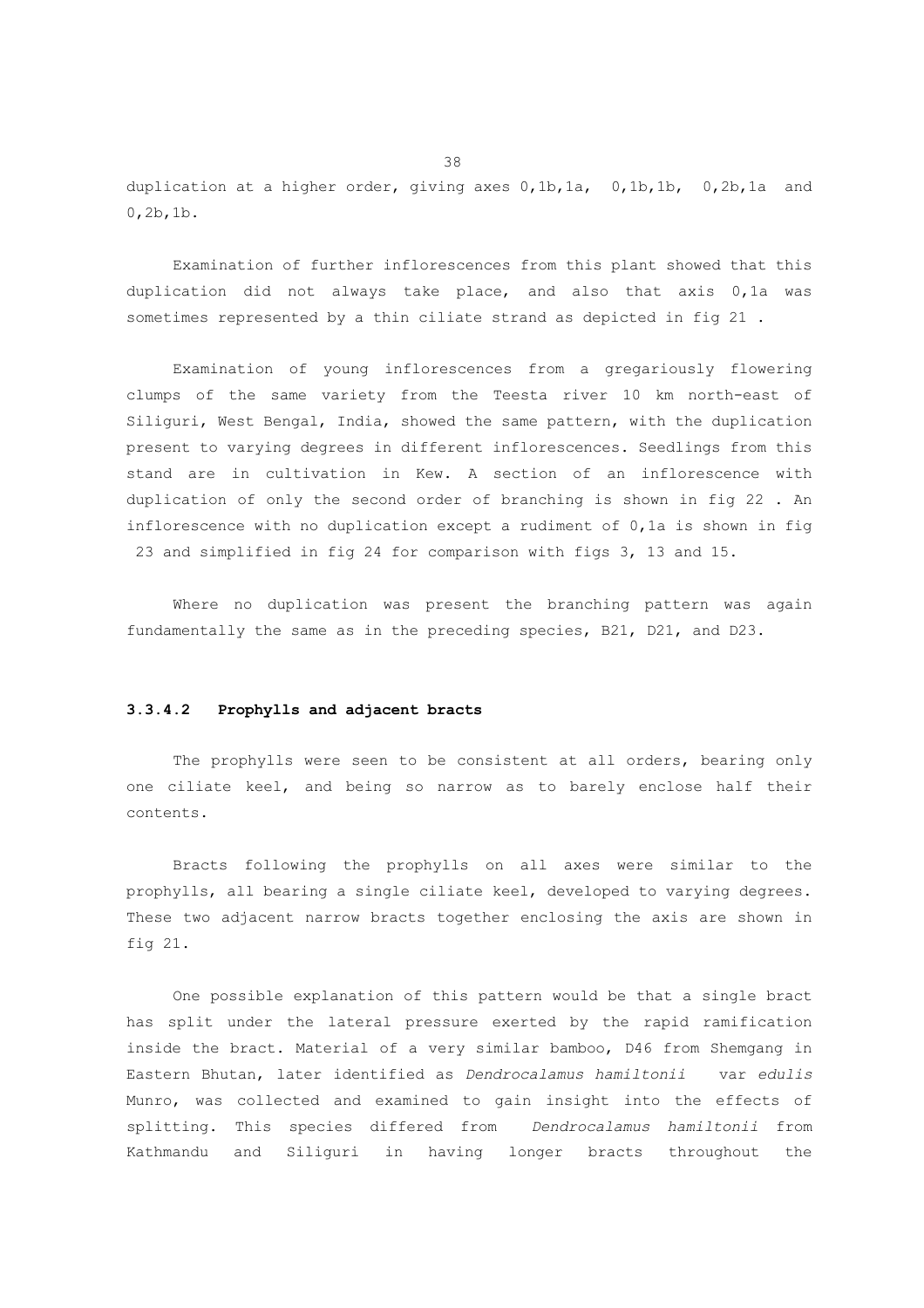inflorescence. This results in less lateral expansion and splitting so that it is easier to compare split and unsplit bracts. The universal presence of two single-keeled bracts was so clearly apparent in this species that any doubts as to their nature in the type variety of *Dendrocalamus hamiltonii*  were totally dispelled. *D hamiltonii* var *edulis* is represented by Grierson & Long 1344 (E.) as well as the more fragmentary type material from Sikkim at Kew.

This pattern is most evident in the first prophyll 0, (1), enclosing the whole inflorescence. At the back the two bracts may overlap for the entire distance between the keels. Where there is no overlap it is extremely difficult to ascertain the separate insertion of the two sheaths, giving an appearance similar to that in fig 10. However, the edges of the bracts were straight and membraneous, while in situations where there had been splitting the edges had been jagged and thick. In addition inspection of the sheaths immediately underneath the bud scale or scales shows that there is no following sheath  $0$ , (2) separating it/them from the prophylls marking axes  $0,1$  and  $0,2$ . Therefore  $0, (2)$  must have been present as a single-keeled bract matching the single-keeled prophyll. The margin of bract  $0, (2)$  plunges inside  $0, 1, (1)$ , see figs 24. If the edge of this bract was in fact the edge of  $0, (1)$  it would pass over  $0, 1, (1)$  instead.

# **3.3.4.3. Prophylls in the pseudospikelet**

 In the absence of mature flowers of the type variety of *Dendrocalamus hamiltonii* those of var *edulis* from Eastern Bhutan were examined. A specimen is portrayed in fig 25. As at lower orders of branching, the prophyll bears only one keel and the following bract often has a ciliate keel itself.

## **3.3.4.4 Summary**

 The prophylls and following sheaths were consistently different to those of the *Bambusa* species B21 at all orders of branching, both being narrow structures bearing a single ciliate keel, see fig 21.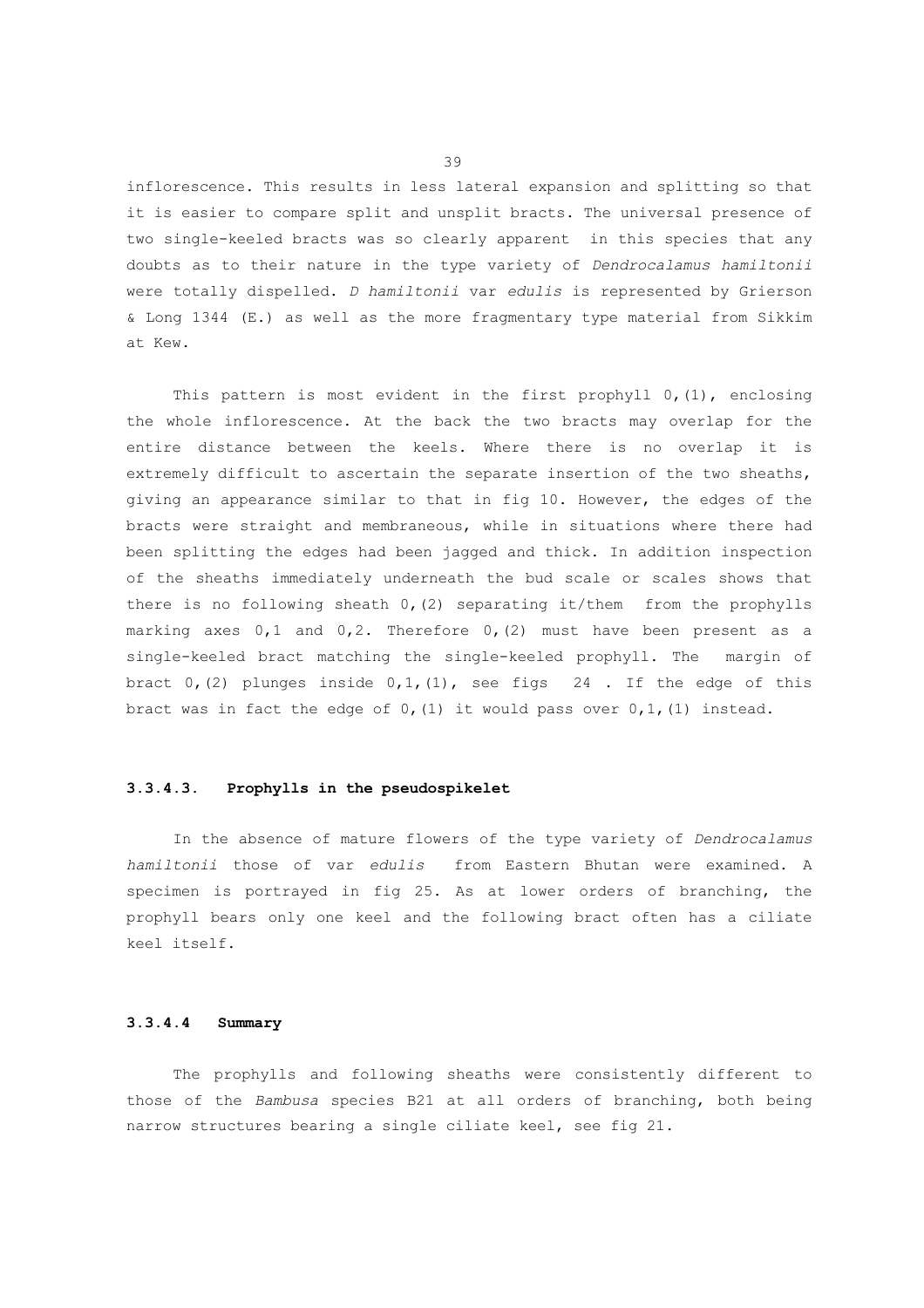The branching pattern was fundamentally different to the patterns seen before. The lowest orders of branching were often duplicated, two branches being inserted in the axil of a single prophyll. In addition, at the highest orders of branching within the pseudospikelets a further axis was present, borne in the axil of the prophyll basal to each pseudospikelet.

## **3.3.5 Further** *Dendrocalamus* **species in Kew herbarium**

 Examination of material at Kew revealed single-keeled prophylls throughout the inflorescences of 13 *Dendrocalamus* species with good floral material, see table 1. Two-keeled prophylls were never seen. Flowers of one species, *D colletianus*, were inadequate for a proper examination.

## **3.3.6 Further** *Bambusa* **species in Kew herbarium**

 Inspection of the *Bambusa* material showed that all species with reliable floral material except *B. copelandii* had two-keeled prophylls enclosing the inflorescence buds. Five species had more compressed inflorescences which would disqualify them from *Bambusa* by present criteria : *B. binghami*, *kingiana*, and *copelandii* from the Indian subcontinent; and *B. beechyana* and *oldhami* from China. Of these the latter three had been placed in the genus proposed for intermediate species, *Sinocalamus*. *B. binghami* and *oldhami* had two-keeled prophylls at all orders of branching while *B. kingiana* had single-keeled prophylls at intermediate orders, and *Bambusa copelandii* had single-keeled prophylls throughout. It was not possible to inspect *B. beechyana* thoroughly but bud scales were two-keeled. *B. affinis* did not have enough suitable material for examination, while the collections for *B. khasiana* and *B. vulgaris* were too confused.

 Thus from material available it seems that only three species at present in *Bambusa* have any single-keeled prophylls in their inflorescences. These are *B. balcooa, B. copelandii,* and *B. kingiana*.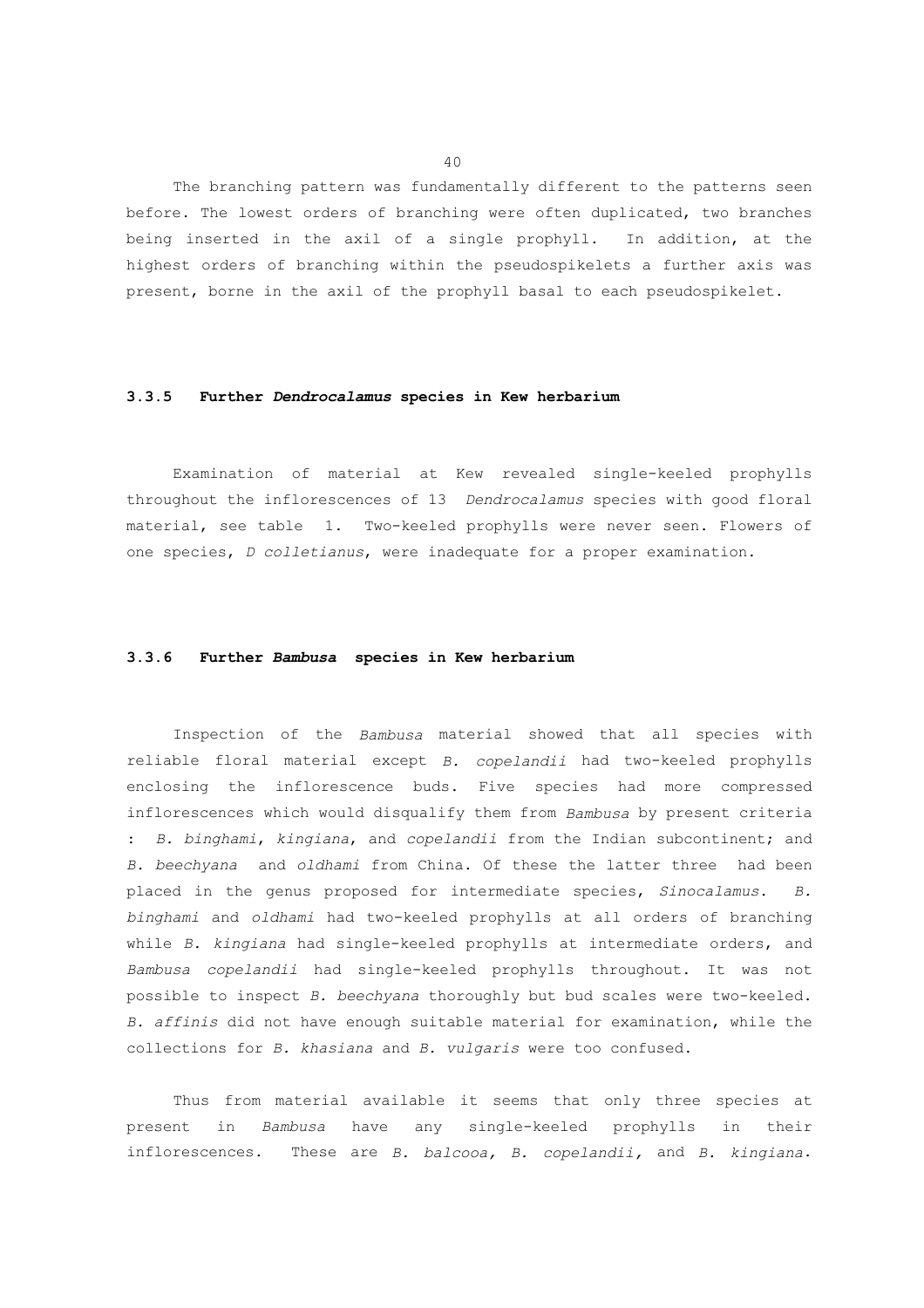None of these satisfy the current interpretation of *Bambusa* species as those having elongated disarticulating rhachilla sections.

#### **3.3.7 Further genera**

 Superficial examination of other genera in the *Bambusinae* at Kew indicated that single-keeled prophylls were also found in the compressed inflorescences of Asian representatives of *Oxytenanthera*, (which are now commonly combined with *Dendrocalamus*), and in *Gigantochloa*, while the genus *Melocalamus* had two-keeled prophylls throughout its highly compressed inflorescences.

 In the *Melocanninae, Cephalostachyum* and *Melocanna* had some singlekeeled prophylls while *Schizostachyum*, *Teinostachyum*, *Pseudostachyum* and *Thyrsostachys* seemed to have two-keeled prophylls throughout their inflorescences.

 Thus the characteristics of prophylls may also be of use in distinguishing between other genera with iterauctant inflorescences.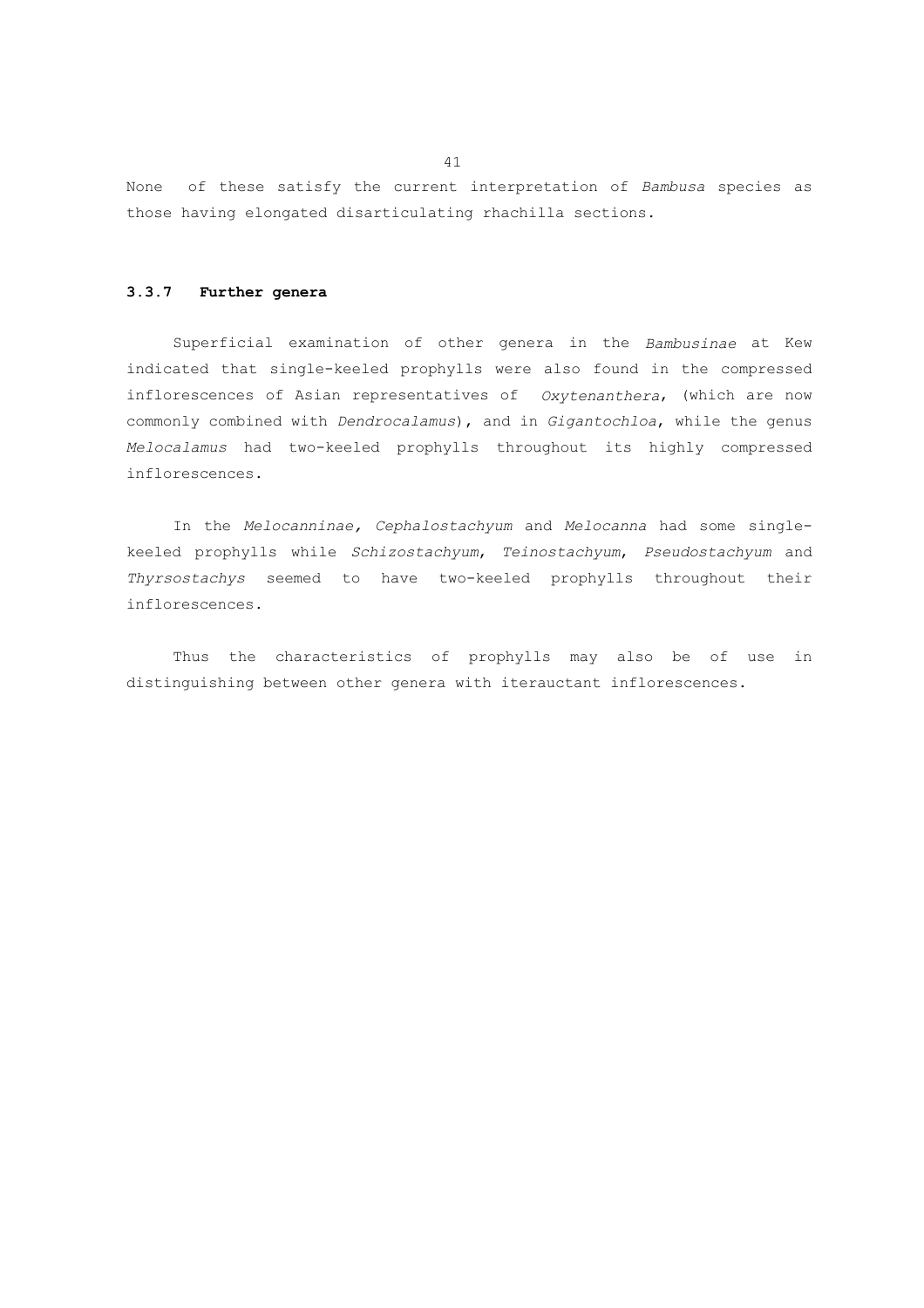**prophylls single-keeled single-keeled and prophylls apparently throughout inflorescence twin-keeled prophylls all two-keeled** 

 *D. strictus B. balcooa B. tulda D. sericeus B. kingiana B. nutans D. membranaceous B. teres D. sikkimensis B. burmanica D. hookeri B. polymorpha D. hamiltonii B. pallida D. giganteus B. affinis*?  *D. calostachys B. khasiana*?  *D. latiflorus B. glaucescens D. longispathus B. vulgaris*?  *D. brandisii B. oliveriana D. longfimbriatus B. binghami D. parishii B. lineata B. schizostachyoides B. griffithiana B. copelandii B. arundinacea B. longispiculata B. oldhami Sinocalamus latiflorus Sinocalamus oldhami Sinocalamus copelandii Sinocalamus beechyana* 

# **table 1 Keeling of prophylls in a wide range of** *Dendrocalamus, Bambusa***, and** *Sinocalamus* **species.**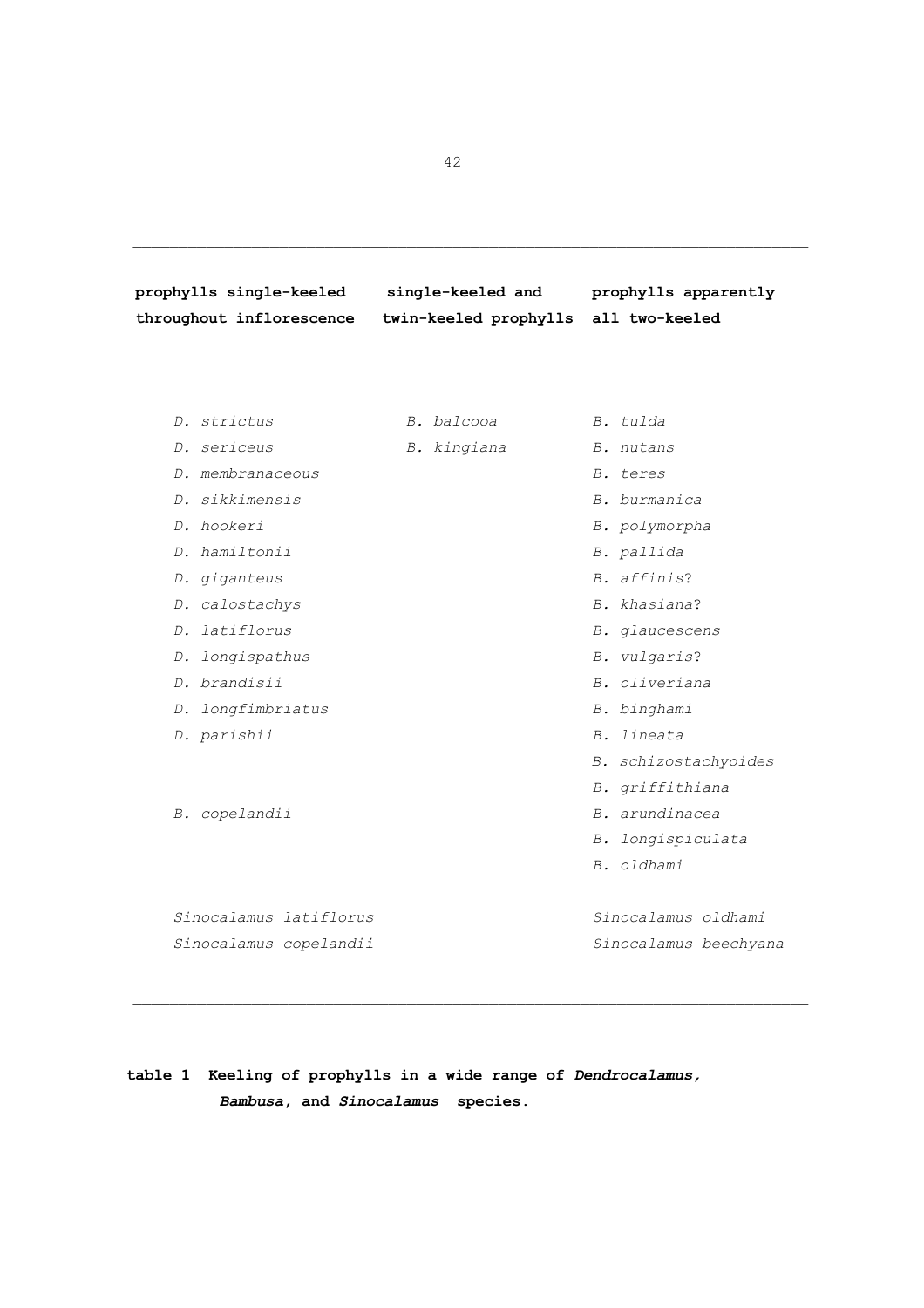## **3.4 Summary of results**

#### **3.4.1 Comparison of the four species studied in depth**

## **3.4.1.1 Branching pattern**

 The fundamental branching pattern did not vary consistently between the species. This shows how closely related they are. *Dendrocalamus hamiltonii* sporadically duplicated part of the pattern with double insertion of major axes at nodes of the rhachis without intervening sheaths, showing an apparently aberrant branching pattern which was clearly distinguishable from the pattern seen in the other species. A wider range of *Dendrocalamus* species would have to be examined in detail before any conclusions could be drawn concerning the taxonomic value of this phenomenon. Its sporadic nature suggests that it may not be of much use, however.

 The insertion of successive branches and orders of branches in the inflorescences showed a largely distichous pattern in B21, with successive orders of branching approximately at right angles to each other. There was less regularity in the intermediate species, D21 and D23, and least regularity of all in D4, *Dendrocalamus hamiltonii*, in which the large number of branches are forced into a much more convoluted, though consistent, pattern.

## **3.4.1.2 Prophylls and following bracts**

 A progressive alteration in the shape and ornamentation of the prophylls and the following bracts was seen in the four species sampled. Different progressive alteration patterns were discernible at three different levels of branching. This is summarised in table 2 , and detailed below.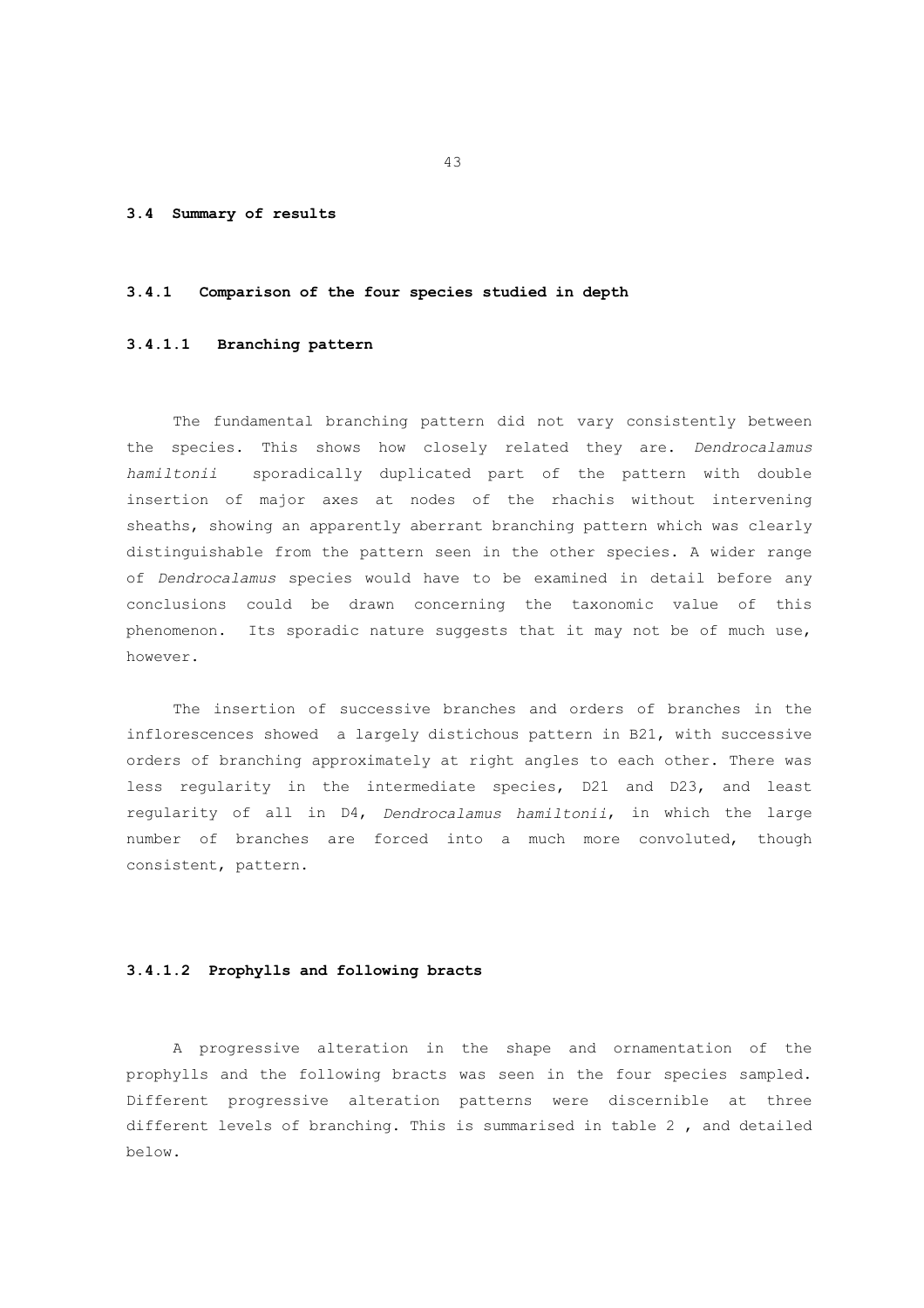### **3.4.1.2.1 First-order of branching (bud scales)**

 In *Bambusa* species B21 the prophyll at the first order of branching, 0,(1), completely encloses the bud and has two strongly developed ciliate keels. The following bract 0,(2) completely encloses its contents at the base and does not have a ciliate keel. This is the standard pattern as described by McClure, (1966).

 In the two intermediate species D21 and D23 the prophyll 0,(1) is fundamentally the same although a little shorter and less ciliate. The following bract 0,(2) is similar to its B21 counterpart in that it does not have a ciliate keel, but differs slightly in that it does not completely enclose its contents at the base.

 At the first order of branching in *Dendrocalamus hamiltonii* D4, however, it appears that the prophyll, 0,(1) has only one keel and encloses only half the bud. It also appears that the following bract  $0$ , (2) matches the prophyll almost exactly, having a strongly ciliate keel, and enclosing the other half. Thus there is a discreet difference between the first order prophylls and following sheaths of *Dendrocalamus hamiltonii* and the other three species.

# **3.4.1.2.2 Intermediate orders of branching**

 The second order of branching shows the best progressive change in the nature of the prophylls and the following bracts. In *Bambusa* species B21 we see two-keeled prophylls 0,1,(1) and 0,2,(1), with non-ciliate following bracts completely enclosing their contents. In the intermediate species D23 and D21 we normally see single-keeled prophylls 0,1,(1) and 0,2,(1) with following bracts with non-ciliate keels which do not enclose their contents. In *Dendrocalamus hamiltonii* the prophylls and following bracts are all single-keeled and ciliate.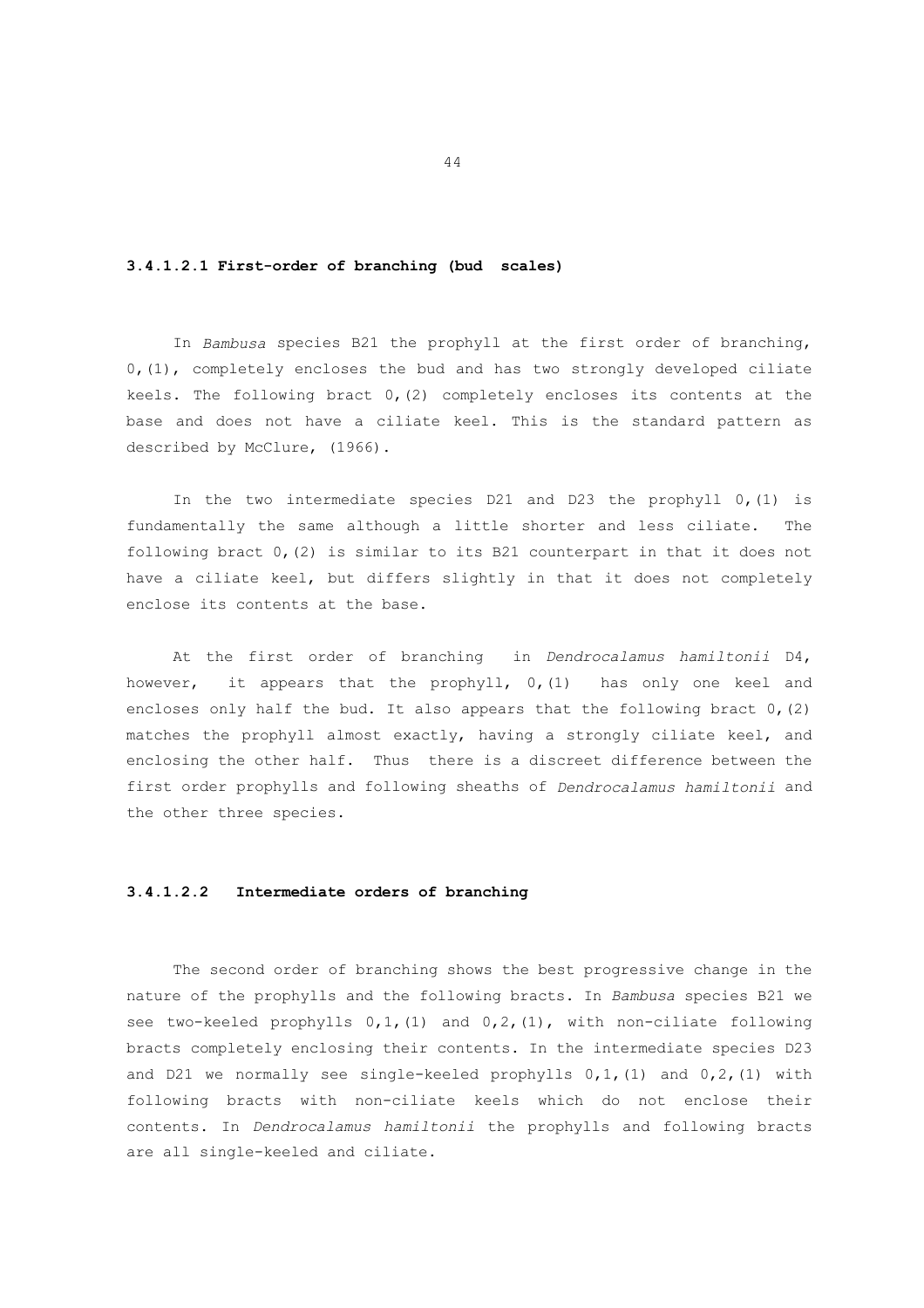# **3.4.1.2.3 Prophylls basal to the lateral pseudospikelets**

 McClure (1966) contrasted the terminal pseudospikelet with lateral pseudospikelets, pointing out the different location of the prophyll, and taking the lateral pseudospikelet as being predominant and a more characteristic manifestation of the iterauctant process.

 Therefore descriptions of pseudospikelets here apply to lateral pseudospikelets which have their origins in other pseudospikelets, rather than as lower orders of branching in the inflorescence. His distinction is rather simplistic as there is no clear distinction, the prophyll basal to the pseudospikelet merely becoming further away with lower orders of branching.

 The prophylls basal to the pseudospikelets at the highest orders of branching followed the pattern seen in the first order prophylls. All those in *Dendrocalamus hamiltonii* were single-keeled, followed by a single-keeled bract, while all those in the other three species were two-keeled followed by a non-keeled bract.

# **3.4.1.2.4 Paleae**

 All paleae which backed onto an axis of appreciable size had two keels. As Holttum, (1956a), pointed out, the presence or absence of a terminal rudiment in the pseudospikelet influences the nature of keels at the apex of the pseudospikelet. Therefore discrepancies between species at this point were not taken into account.

# **3.4.2 Further species**

 The distinction between species with single-keeled and those with twin-keeled prophylls matched the present classification into *Dendrocalamus*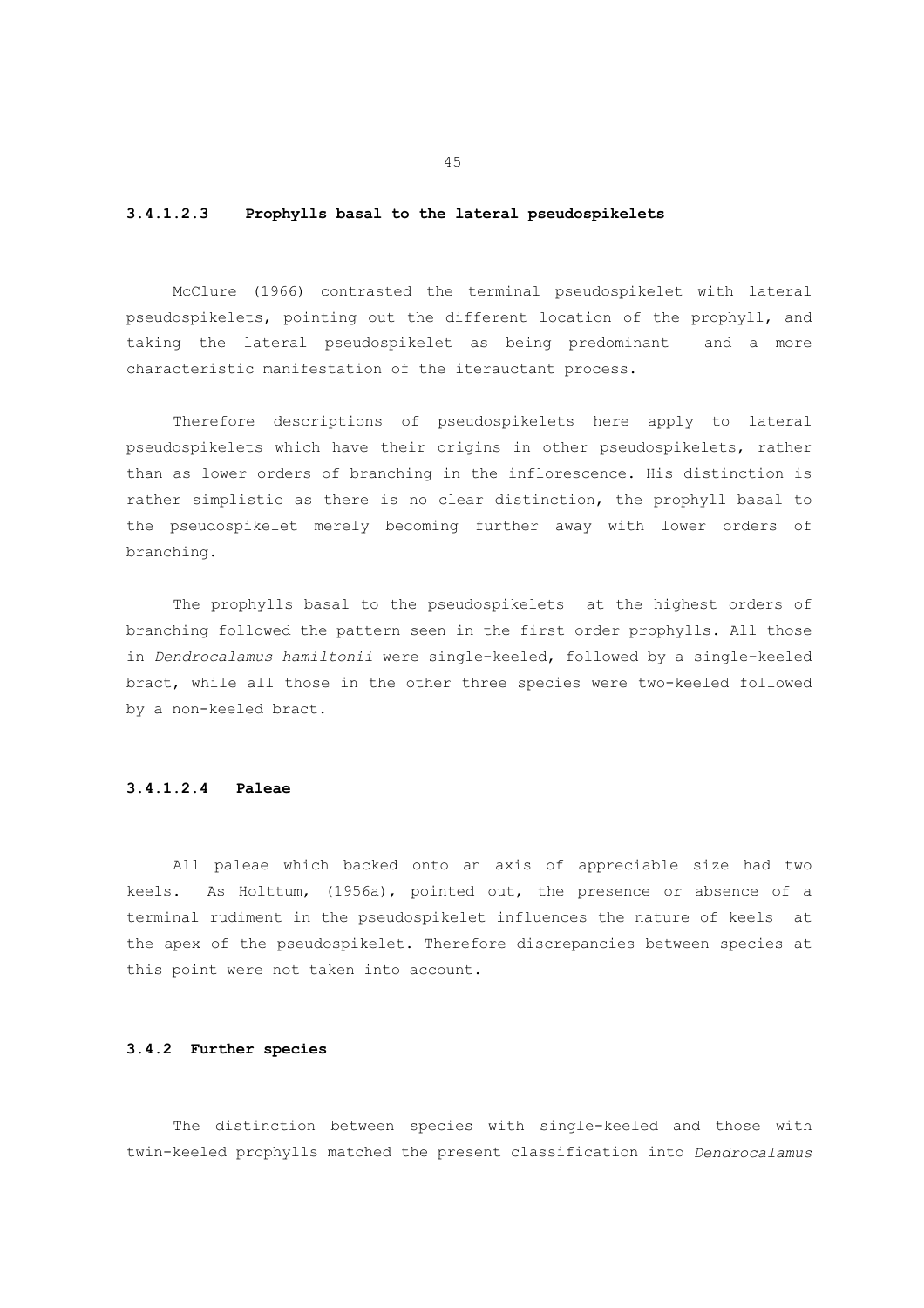and *Bambusa* species almost exactly.

 A brief examination of all the *Dendrocalamus* and *Bambusa* species at Kew showed that nearly all of them fell quite clearly into the patterns described for *Bambusa* species B21 and *Dendrocalamus hamiltonii* D4, see table 1.

 Of those species which had intermediate inflorescences which could be interpreted as either *Dendrocalamus* or *Bambusa* on the basis of rhachilla extension, only *Bambusa kingiana* seemed to have single-keeled prophylls at intermediate orders of branching. The others seemed to have twin-keeled prophylls throughout, but this could not be conclusively ascertained without undue damage to the specimens.

 The representatives of *Sinocalamus* McClure spanned the division, two members having single-keeled prophylls throughout and two members having twin-keeled prophylls.

# **3.5 Discussion**

### **3.5.1 Implications for delineation of the genera** *Dendrocalamus* **and** *Bambusa*

## **3.5.1.1 Branching pattern**

 As the fundamental pattern is the same there seems little scope for it being used to delineate the genera, although the duplication of axes in *Dendrocalamus hamiltonii* could be more promising if it occurs in more species.

 The larger number of branch axes in *Dendrocalamus hamiltonii* might be of use, were it not for the difficulty of quantifying it consistently.

## **3.5.1.2 Nature of the prophylls**

The occurrence of single-keeled as opposed to double-keeled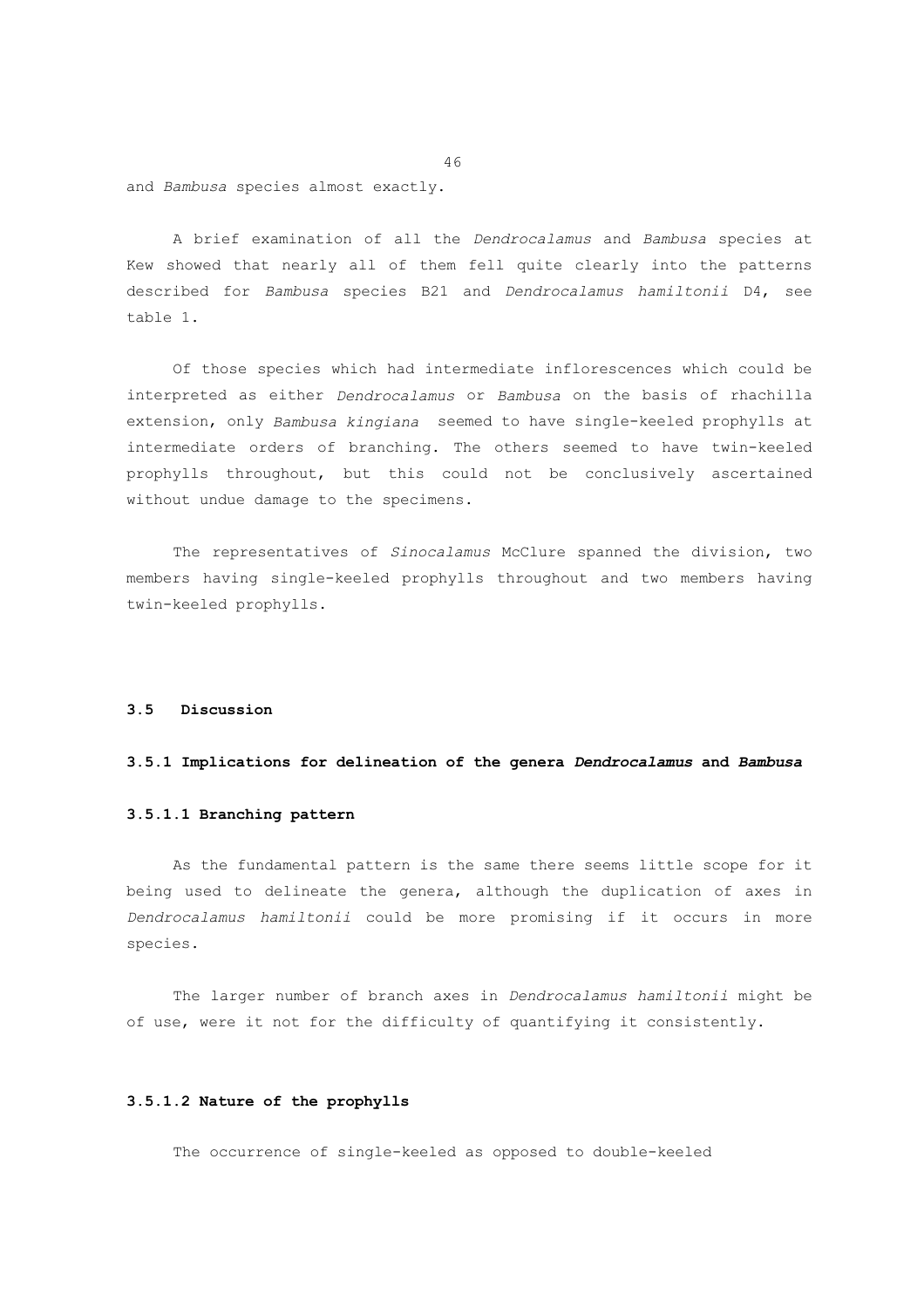prophylls gives a clear and finite distinction. This is more precise than the relative and variable characters: rhachilla internode length, and readiness of disarticulation of separate florets. As the possession of single-keeled prophylls varies within some species at different orders of branching, there is potential for some flexibility in where the genera are delimited.

 Table 2 shows the variation in prophyll keeling at different orders of branching in these four species. From the table it appears that the genera could be defined in two ways, uniting the intermediate species with either *Dendrocalamus* or *Bambusa*.

 Emulating the present distinction based upon rhachilla extension and disarticulation would result in the line being drawn somewhere between D23 and B21, i.e. combining intermediate species with *Dendrocalamus*. This definition would be very hard to interpret in terms of prophyll characteristics. It also does not reflect the present position of several species, which have non-elongated rhachilla internodes but are still found in *Bambusa*. A definition based upon prophyll details to correspond to the rhachilla distinction would be:-

1 Prophylls with 1 keel present in the inflorescence *Dendrocalamus* 1a Prophylls with 2 keels throughout the inflorescence *Bambusa*

 As one-keeled prophylls are found at obscure intermediate orders of branching in inflorescences which which are otherwise two-keeled, to ascertain the correct identification of a species would require thorough dissection of several samples, which necessitates both access to ample material and considerable understanding of iterauctant inflorescences.

 The alternative would be to include all the intermediate species in Bambusa. This retains the status of those intermediate species, but necessitates the rejection of rhachilla features as definitive tools. The thorough definition would then be:-

1 Prophylls with 2 keels present in inflorescence *Bambusa* 1a Prophylls with 1 keel throughout inflorescence *Dendrocalamus*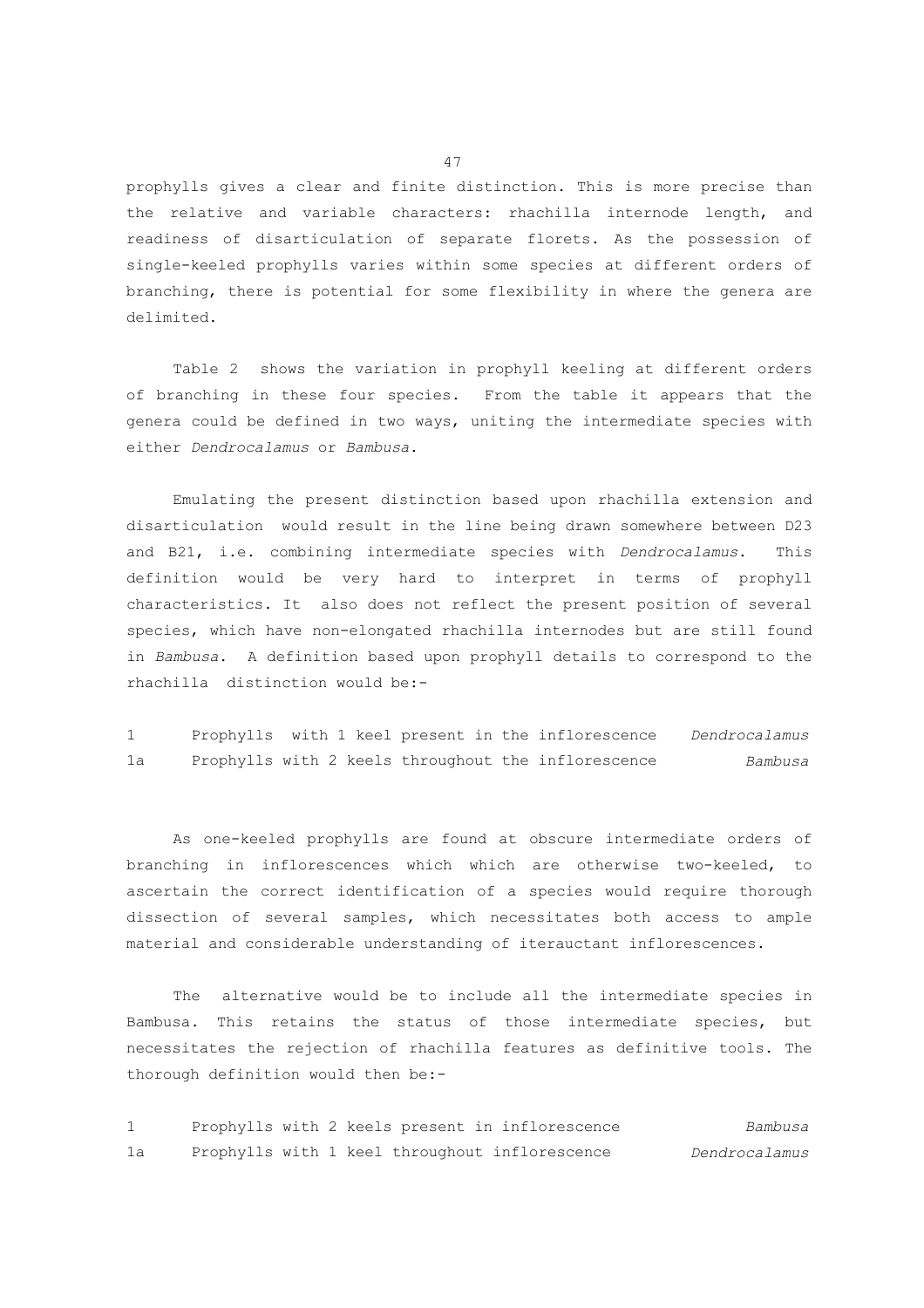The investigations undertaken indicate that it is not necessary in this case to ascertain details of prophylls at intermediate orders of branching. All inflorescences with two-keeled prophylls present anywhere had two-keeled prophylls enclosing the inflorescence as bud-scales. Therefore examination of the bud-enclosing prophyll alone is sufficient:-

1 Single two-keeled bract enclosing the inflorescence bud *Bambusa* 1a Inflorescence bud enclosed by 2 single-keeled bracts *Dendrocalamus*

 With reasonable material to hand, this distinction is by far the easiest to use, and when a flowering clump is encountered in the field it is very easy to quickly inspect the back of a few inflorescences without even removing them. With poor quality older deteriorating material it is not so easy, however. As material ages, successive orders of pseudospikelets fall off, and the prophylls basal to them are visible, although this requires a hand lens or microscope.

 It is also possible to distinguish between the same two clearly separated groups using the number of keels on such prophylls basal to the pseudospikelets, strengthening the case for drawing the dividing line to include intermediate species in *Bambusa*. All inflorescences studied which had two-keeled prophylls enclosing the inflorescence bud also had these at the base of lateral pseudospikelets. Therefore examination of these alone would also be sufficient:-

- 1 Buds at base of pseudospikelet enclosed by single-keeled prophylls *Dendrocalamus*
- 1a Buds at base of pseudospikelet enclosed by two-keeled prophylls *Bambusa*

 Therefore it seems more appropriate from the full range of species at Kew that the intermediate species are put into *Bambusa*, and that only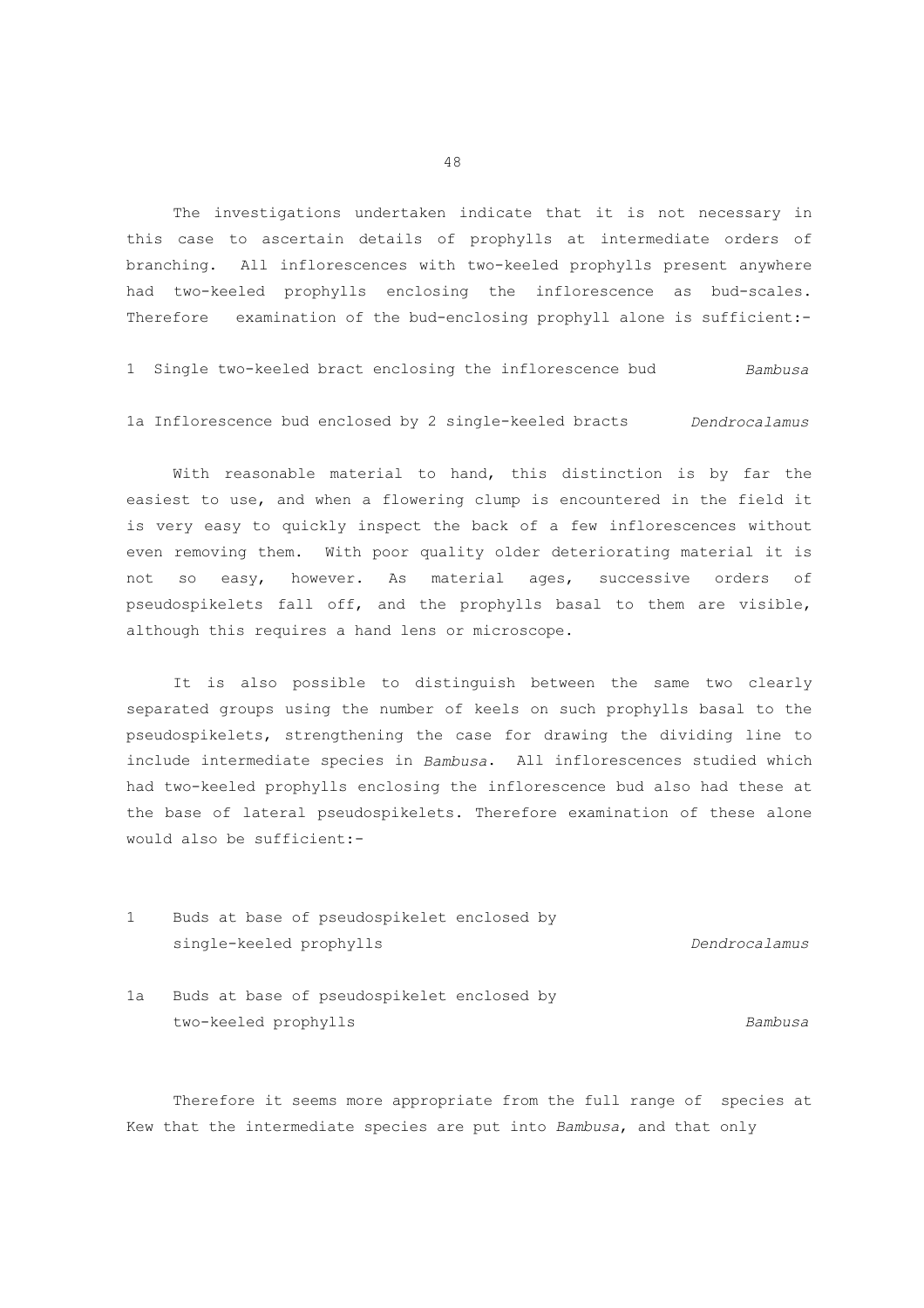|                                                    |            | 49              |                |              |
|----------------------------------------------------|------------|-----------------|----------------|--------------|
| prophylls                                          | <b>B21</b> | D <sub>23</sub> | D21            | D4           |
| bud enclosing<br>bract $0, (1)$                    | 2          | 2               | $\mathcal{L}$  | $\mathbf{1}$ |
| major branches<br>0, 1, (1) 0, 2, (1)<br>0, 3, (1) | 2          | 1 or 2 1        |                | $\mathbf{1}$ |
| minor branches<br>$0, 1, 1, 1, (1)$ etc            | 2          | 2               | $\overline{2}$ | $\mathbf{1}$ |
| basal buds<br>in lateral<br>pseudospikelet         | 2          | $\overline{2}$  | $\mathcal{L}$  | $\mathbf{1}$ |

## **table 2 Number of keels on prophylls at different orders of branching of inflorescences for the four different species**

|                                                   | <b>B21</b> | D <sub>23</sub> | D21    | D4       |
|---------------------------------------------------|------------|-----------------|--------|----------|
| diameter of central<br>mid-culm branches $cm < 3$ | <8         | < 8             | <8     | <8       |
| culm wax                                          | absent     | dense           | dense  | v.dense  |
| culm sheath<br>auricles                           | v.large    | absent          | small  | small1   |
| leaf size cm                                      | $<$ 30     | < 50            | 50     | < 50     |
| aerial rooting                                    | rare       | common          | common | prolific |
| wall thickness cm                                 | < 2.5      | < 2.5           | <      | <        |
| basal branching                                   | dense      | dense           | absent | variable |

**table 3 Vegetative characteristics of the four species**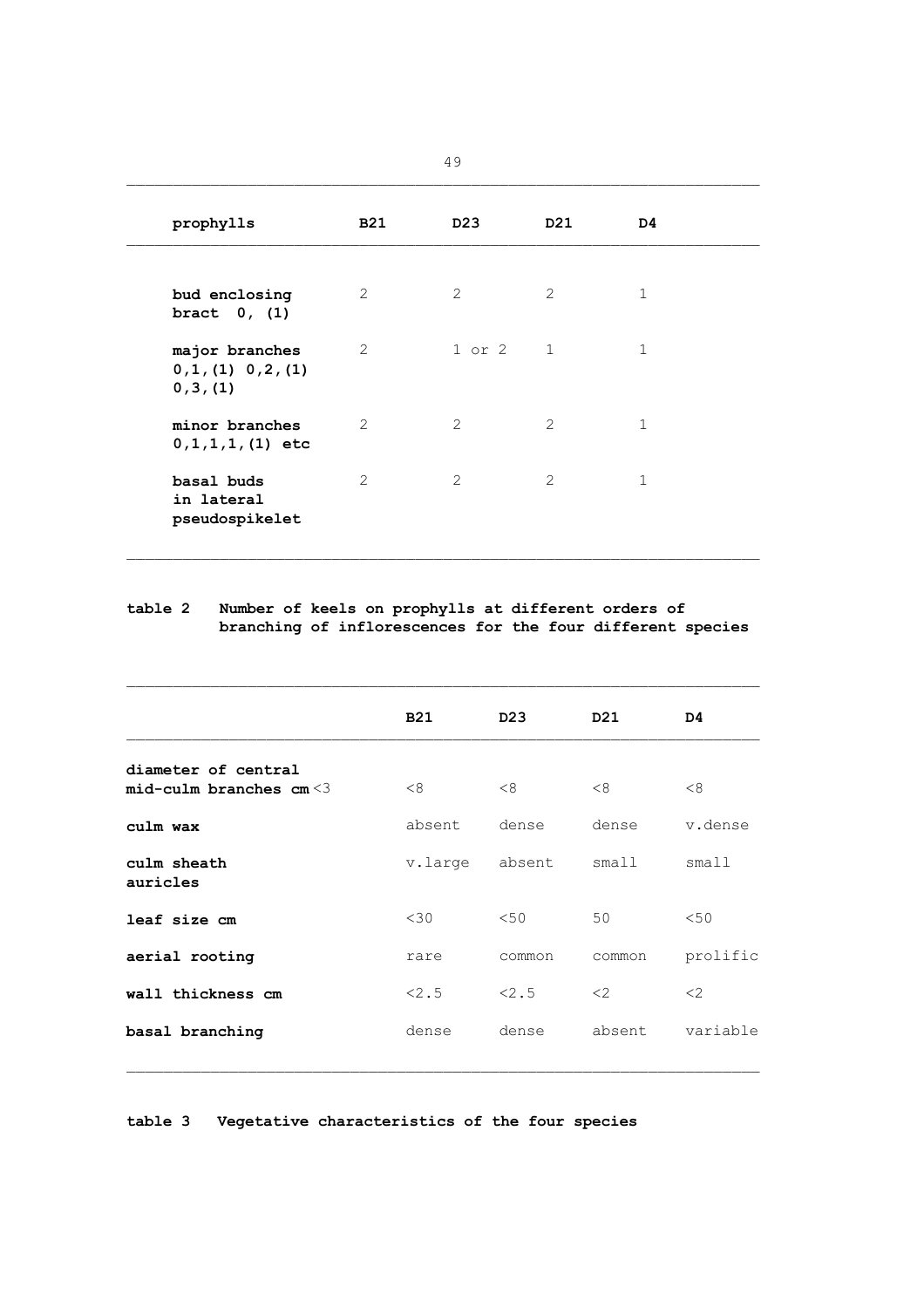those species with single-keeled prophylls at all orders of branching are included in *Dendrocalamus*.

#### **3.5.1.3. Agreement between floral and vegetative characteristics**

 Table 3 compares several important vegetative characteristics in the four species. It is apparent from the table that the intermediate species have vegetative characteristics in common with both *Dendrocalamus* species D4 and *Bambusa* species B21.

 There are several vegetative characteristics in which considerable variation is found in these two genera. It does not seem possible to distinguish between them consistently using a suite of characters, but a largely subjective boundary has become accepted by bamboo taxonomists. As *Bambusa* was the first of the two genera to be described the general process over the last century and a half has been to remove those species with definite affinities to *Dendrocalamus* from *Bambusa*. This has left intermediate species in the latter genus, and has engendered a broader concept of *Bambusa* than *Dendrocalamus* from vegetative features.

 The need for good agreement between floral distinctions between the genera, and currently accepted vegetative distinctions supports the inclusion of intermediate species in *Bambusa*. To that end rhachilla extension is not an ideal characteristic for distinguishing between the genera, while the number of keels on the bud-enclosing prophyll of the inflorescence does allow a close agreement between accepted vegetative and floral distinctions.

 The absence of a consistently definable suite of vegetative characters distinguishing these two genera could be considered sufficient grounds for merging the two genera. However, having two genera serves a useful function in the identification of all but a small number of intermediate species, and allows generalisations to be made concerning the management and propagation of these two groups of bamboos, which have markedly different uses, site requirements, pests, propagation techniques, and possibly also different flowering mechanisms.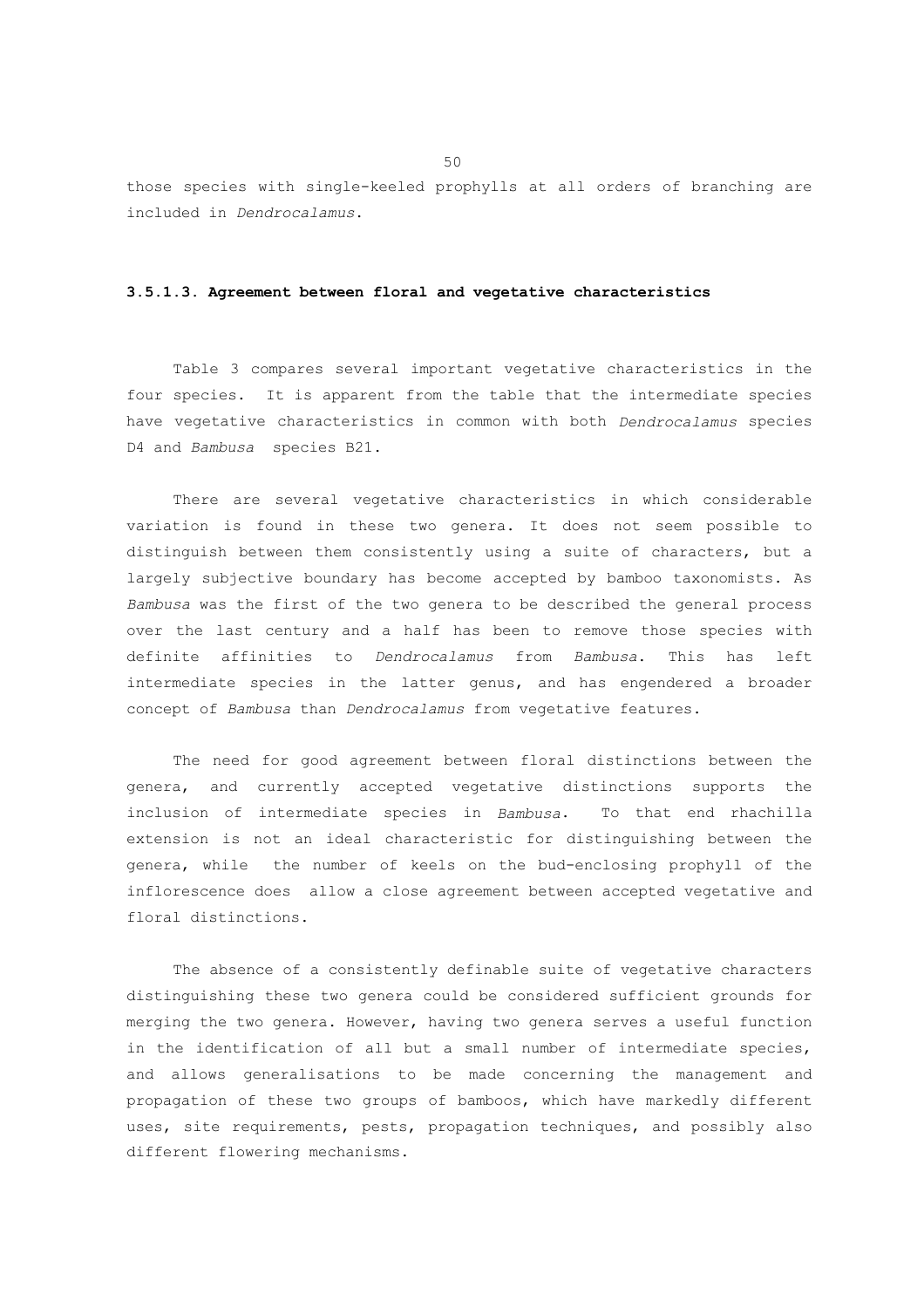It was hoped that the nature of the floral prophylls would be paralleled in their vegetative counterparts, the bud enclosing bracts on leaf-bearing axes. This would have given further useful distinctions in vegetative as well as floral morphology. Unfortunately this is not the case. All vegetative bud scales examined from the four species were similar to the *Bambusa* pattern prophyll, all being broad with two keels and margins fused together at the front. The long dormancy of many such buds and the relatively demanding subtropical conditions could preclude any reduction of the prophyll. Prophylls from higher orders of branching within the bud were scarce and extremely small. They also had two keels.

## **3.5.2 Implications for related genera**

 The similarity of the prophylls in *Gigantochloa* and Asian *Oxytenanthera* species to those in *Dendrocalamus* supports the contention that they should be merged with *Dendrocalamus*. On the other hand they still have either a different spikelet termination or connate filaments and so can be separated satisfactorily. As they do not extend into the Himalayas they are not considered further.

 The genera *Cephalostachyum*, *Teinostachyum*, *Schizostachyum*, and *Pseudostachyum* in the *Melocanninae* have been upheld as different genera, (Dransfield, 1980), or combined under *Schizostachyum*, (Clayton & Renvoize, 1986). Brief inspection of some representatives has shown that both single-keeled and two-keeled prophylls can be found in their inflorescences. If a wider range of young flowering material were available it might be possible to shed some further light upon these genera through similar investigations to those described here.

 In genera of the *Thamnocalaminae* distinctions between prophyll keeling are observable in vegetative growth, allowing easier examination of a wider range of material and simplifying field identification.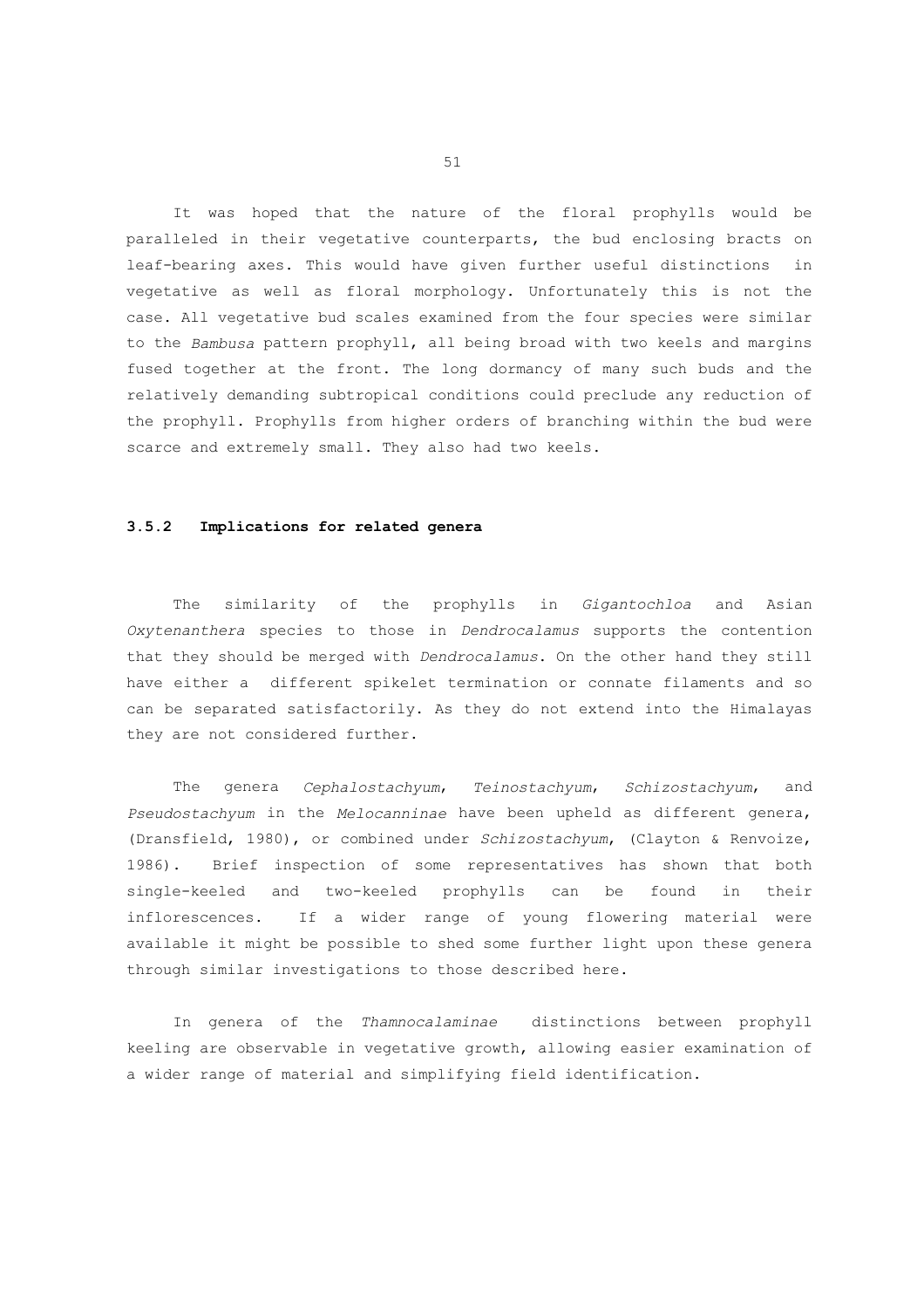# **3.6 Conclusions**

 Examination of four species in depth and a brief inspection of a further thirty four species has shown that even though the classic distinction made by Munro (1868) has been totally rejected it is still possible to distinguish between the two genera *Bambusa* and *Dendrocalamus*.

 The criteria for separating *Dendrocalamus* species from *Bambusa* species proposed by Holttum, (1958), and adopted by McClure,(1966) and Clayton & Renvoize, (1986) are difficult to apply consistently and objectively. They also conflict with the present position of several intermediate species, and their adoption requires the transfer of all such species from *Bambusa* into *Dendrocalamus*.

 A distinction based upon the numbers of keels on the prophylls enclosing the inflorescences is much more objective and requires only one new combination. It is therefore proposed that the following distinction is used in the separation of the genera on a floral basis:-

- 1 Single two-keeled prophyll enclosing the inflorescence bud ..................... *Bambusa*
- 1a Inflorescence bud enclosed by two single-keeled bracts ............. *Dendrocalamus*

 If the prophyll surrounding the inflorescence is not available for inspection, while older pseudospikelets are available, the buds at the base of the pseudospikelet can also be used for identification, those of *Dendrocalamus* species being enclosed by prophylls with one keel, while those of *Bambusa* species are enclosed by prophylls with two keels.

 The only new combination required to allow all species from the Indian subcontinent held at Kew to fit into this classification would be *Dendrocalamus copelandii* transferred from *Bambusa copelandii* Gamble (*Sinocalamus copelandii* (Gamble) Raizada).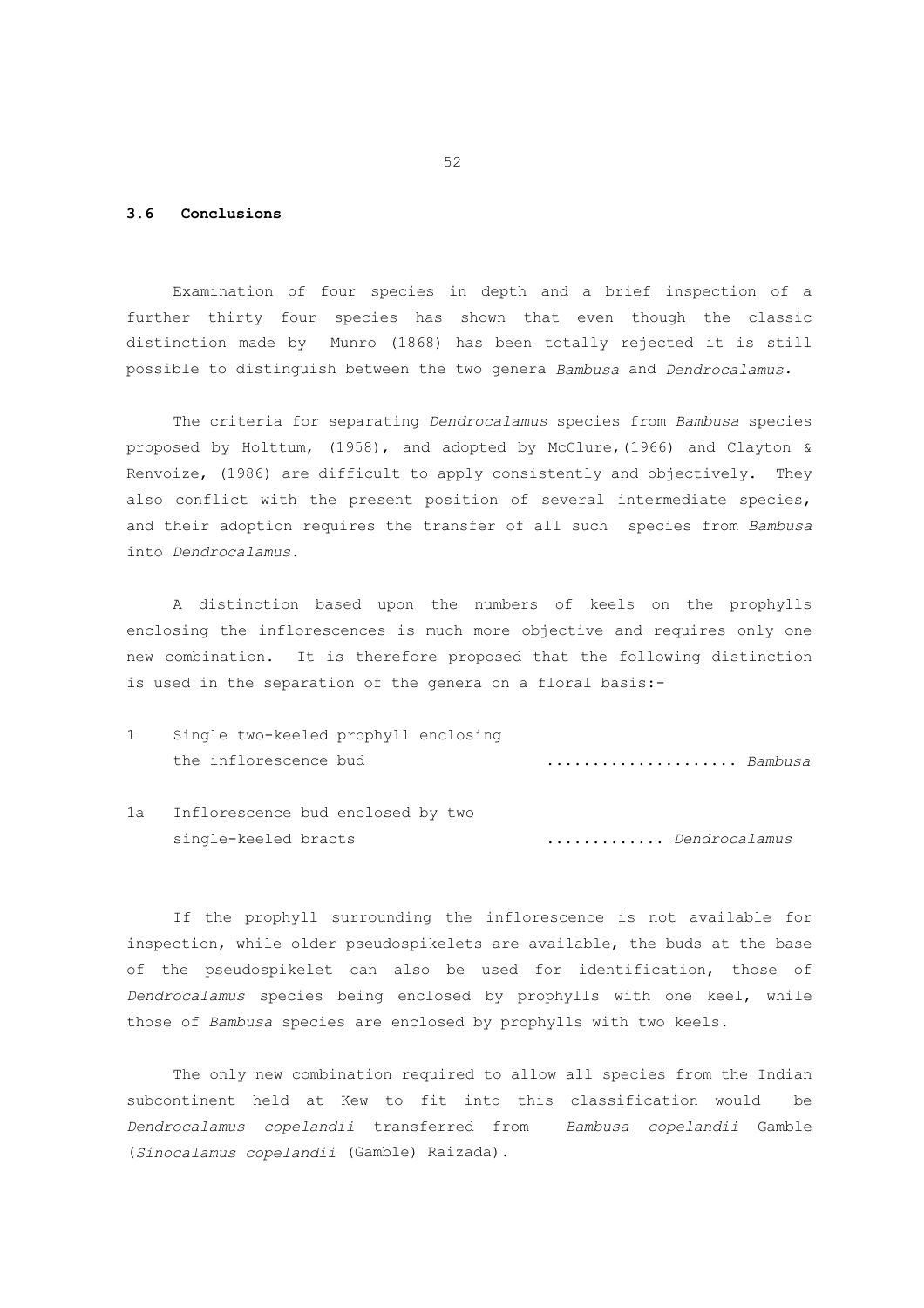Although the absence of clear-cut vegetative distinctions between these two genera makes it possible to make out a case for merging them, retaining the separate genera is felt to be of great value in the practical applications of identification and management. It is possible to separate the genera on a combination of several vegetative characters, and now that an objective and quantifiable criterion exists for distinguishing between the flowers of the two genera, the case for maintaining them is considerably strengthened. The morphological gap between the genera is small, but *Bambusa* is a large genus, so that a small gap would be expected, (Davis & Heywood, 1963).

#### **3.7 Summary**

 Despite recent reorganisations of the bamboo subtribes which reject the classic distinction between these two genera and recognise their close similarities, the adopted criteria for their separation remain subjective and imprecise with poor correlation between floral and vegetative features.

 The young inflorescences of four species representing the full range of variation were analysed to compare branching patterns and prophyll structures. *Dendrocalamus hamiltonii* was seen to have single-keeled prophylls throughout the inflorescence, while a *Bambusa* species had twinkeeled prophylls throughout. The other two species had both single-keeled and twin-keeled prophylls at different orders of branching.

 All the species of *Bambusa* and *Dendrocalamus* at Kew were inspected to broaden the relevance of the studies. It was found that the use of a simple and precise criterion, the number of keels on the prophyll enclosing the inflorescence, allowed an accurate distinction between the genera which correlated well with the existing assignment of species to genus.

 It is suggested that the genera *Bambusa* and *Dendrocalamus* should be separated in terms of prophyll details, rather than by using rhachilla extension and disarticulation.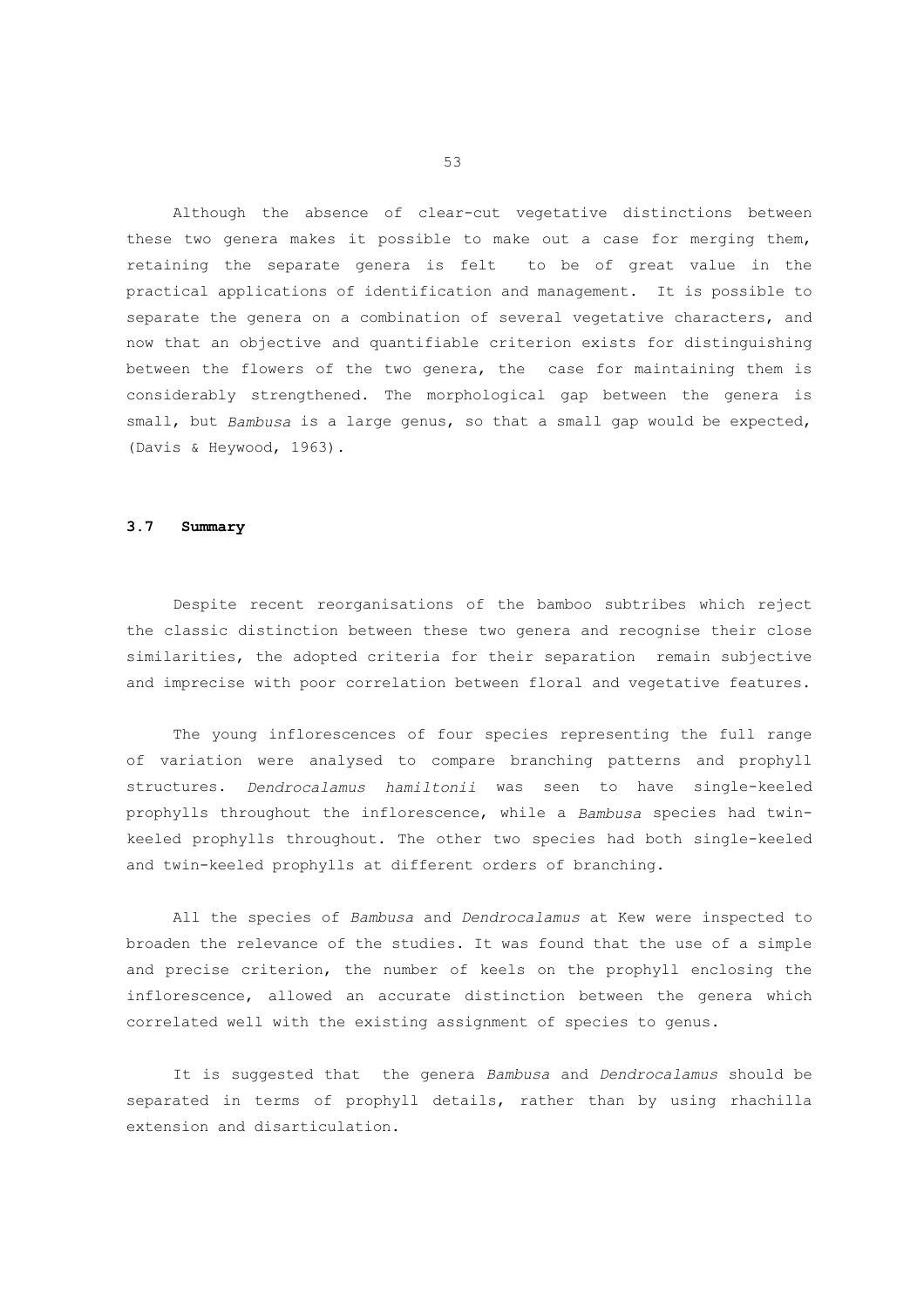**4. Subtribe** *Thamnocalaminae* **Keng : vegetative branching patterns and prophylls in the delineation of the Himalayan genera**

#### **4.1 Introduction**

#### **4.1.1 The scope of the subtribe**

 The subtribe is concentrated in the Himalayas and SW China, but a few species are found in Africa and Indo-China. The boundaries of the subtribe are not clearly defined, and it is interpreted here in a broad sense. Most genera have 3 stamens, semelauctant inflorescences which are not capable of further development from basal buds, and pachymorph rhizomes in which all axes turn upwards to become aerial culms. They constitute an interesting bridge between the tropical bamboos with their simple morphology, and more advanced grass-like bamboos and true grasses. Keng separated out genera with large numbers of branches, such as the South American genus *Chusquea*, and the Himalayan genus *Drepanostachyum*, placing them in the subtribe *Chusqueinae*.

 All but one of the smaller stature bamboo genera in the Himalayas are in this subtribe, with habitats ranging from subtropical to sub-alpine. Although they are not economically as important as the large tropical bamboos which provide building materials and industrial products such as pulp and canned shoots, they are important in montane rural economies, and in the ecology of the temperate forests. They are also planted as ornamentals in Europe and the USA.

 Many genera have been proposed within the subtribe, but there is no consensus as to which should be recognised, and different taxonomists have recognized from two to eight genera. Distinguishing between these genera in the field is almost impossible, and different taxonomists have interpreted them in different ways.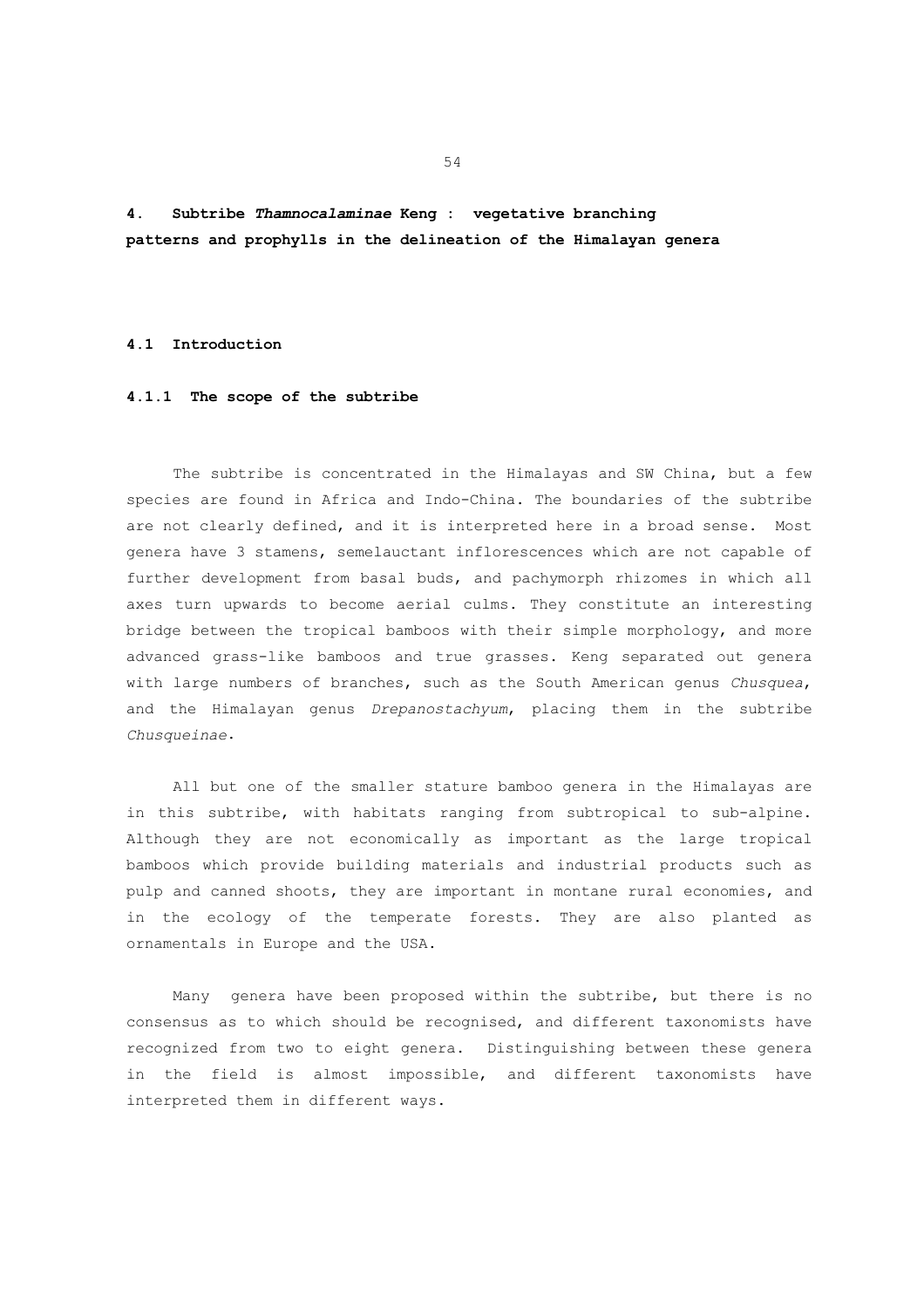# **4.1.2 Evolution and taxonomy within the bamboos**

 Several commentators on the bamboos have pointed out that there is insufficient fundamental knowledge of bamboo morphology for accurate delimitation of genera, eg McClure, (1973), Soderstrom & Calderón, (1979), Calderón & Soderstrom, (1980). There are different theories concerning the relationships between different bamboo inflorescences, and between those of bamboos and other grasses. This makes it difficult to set up evolutionary trends on which to base a natural taxonomic system. These theories are impossible to resolve until paths of evolution within the monocots as a whole have been established. At the moment there is not even a consensus of opinion on evolution within the angiosperms, the Magnoliifloran or Ranalean theory conflicting with the theory of Burger, which puts early monocots as the ancestral angiosperms, (Dahlgren, Clifford, & Yeo, 1985).

The irregular flowering of bamboos compounds this difficulty and, along with the scarcity of taxonomically useful floral features, leads to a need to emphasise vegetative features a little more strongly, even if only to assist identification in the field. Taking a pragmatic approach it seems sensible to use whatever characters seem of use at the generic level, rather than placing absolute faith in a few potentially flawed assumptions about the evolution of inflorescences.

# **4.2 The principal genera**

 Among the many genera proposed several are important because they have chronological precedence or have become recognised by several authorities. These genera were usually not all that well described when first published, because of insufficient knowledge or understanding at the time, so that it is quite difficult to define their boundaries accurately. The importance of some of them lies to a certain extent in the type species and the publication date as much as the diagnosis or description originally given.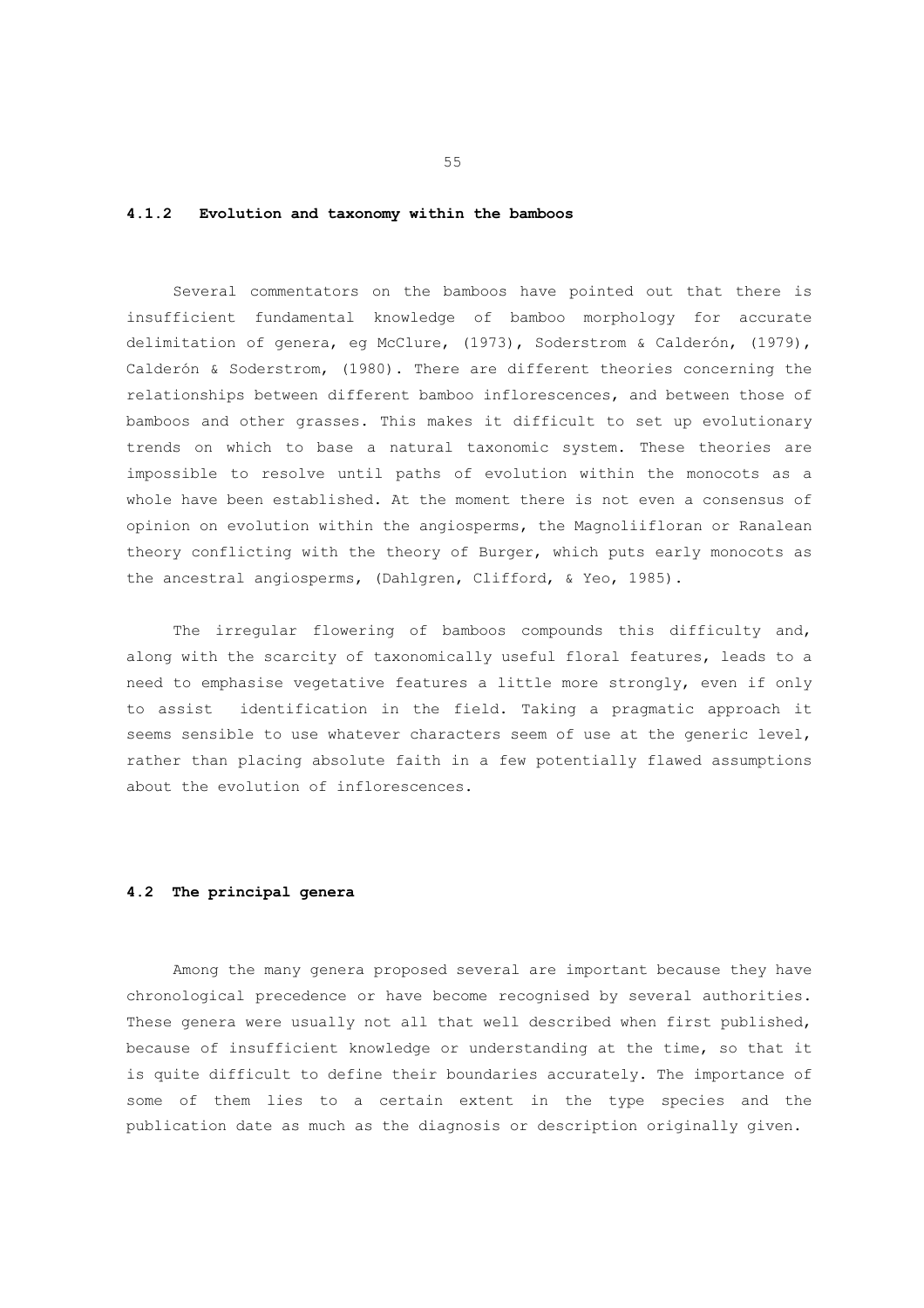## **4.2.1** *Arundinaria* Michaux

 All small bamboos were initially placed in *Arundinaria*. It has since been realised that this genus should contain only those species with leptomorph rhizomes, (in which the rhizomes usually continue underground indefinitely sending branches upwards as aerial culms). The type species is North American, and although over 450 binomials have been published, some authorities consider it to be a monotypic genus.

## **4.2.2** *Thamnocalamus* Munro

 Munro proposed the new genus *Thamnocalamus* for two temperate Himalayan species *Thamnocalamus spathiflorus* and *T falconeri* in 1868. This differed from *Arundinaria* in having large spathes around the inflorescences, and distinct bracts at the points of branching within the inflorescence. This genus was recombined with *Arundinaria* by several authorities until it became clear that its rhizomes were substantially different.

#### **4.2.3** *Fargesia* Franchet

 Farges found another species with spathes around the flowers in China, and Franchet later named it *Fargesia spathacea*, (1893), apparently unaware of Munro's *Thamnocalamus spathiflorus*. He also noted a somewhat unilateral disposition of the spikelets in the inflorescence. This genus has often been combined with *Thamnocalamus*, on the grounds that they both have compressed inflorescences enclosed by spathes.

## **4.2.4** *Sinarundinaria* Nakai

 Nakai proposed *Sinarundinaria* in 1935 for the type species *Arundinaria nitida* Mitford, and also *A. murielae* Gamble, realising that these species differed substantially from *Arundinaria*, but he did not know the plants well and mistakenly described them as being monopodial, assuming that they had leptomorph rhizomes. Chao, Chu & Hsiung, (1981) pointed out that Nakai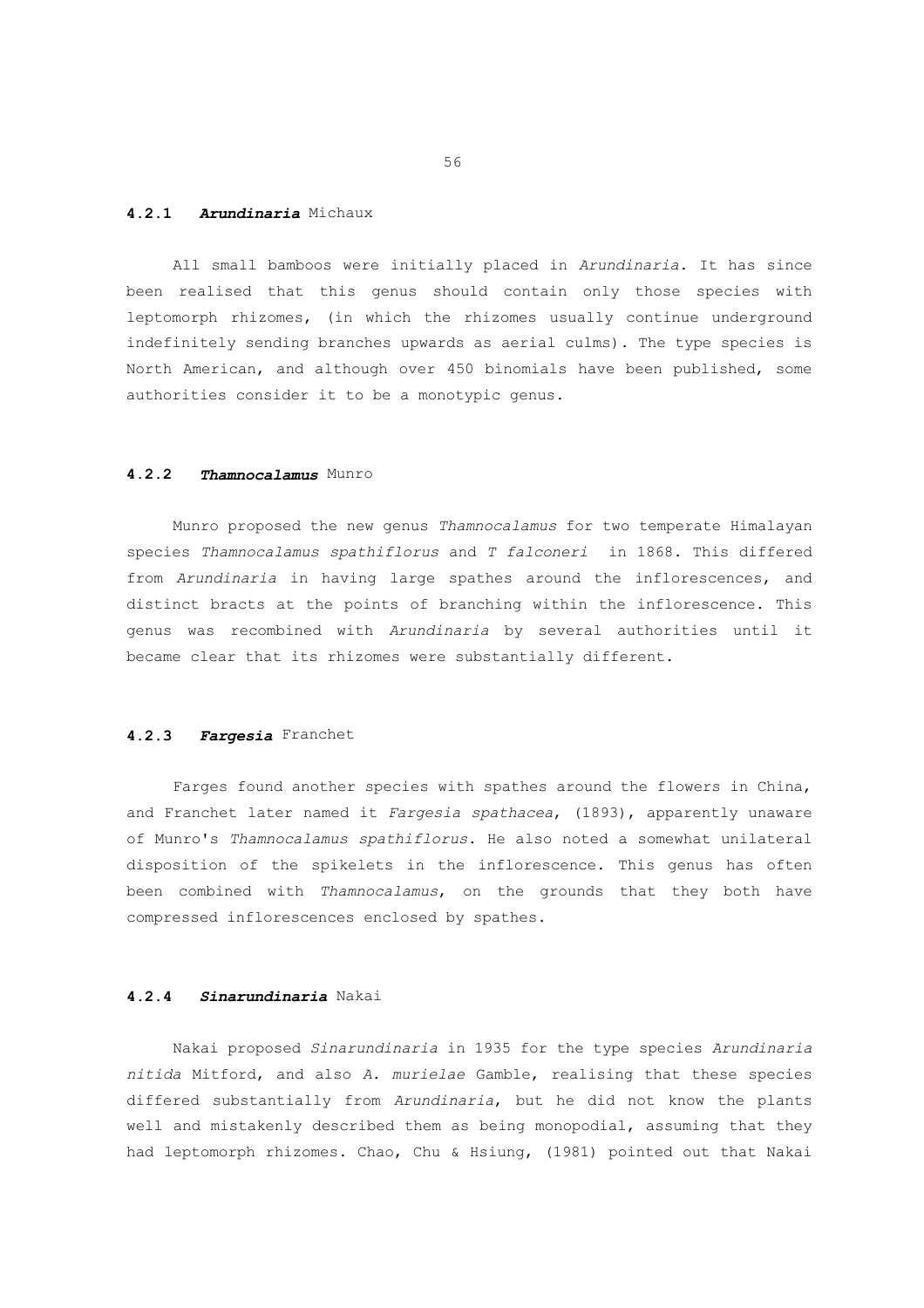had been mistaken about the rhizomes, which are not leptomorph at all, but pachymorph.

 According to Keng, (1987), the generic description was insufficient, without proper details of the reproductive characters. Nevertheless this genus has been widely recognised in the west, and also sometimes in China, because it fills a gap for those bamboos with inflorescences which are open with long pedicels, not compressed inside prominent spathes as in the other recognised pachymorph genus *Thamnocalamus*.

 The problem here is that one of the two species included by Nakai when he first described his genus, *S murielae*, has compressed inflorescences and has consequently been transferred to *Thamnocalamus* as a synonym of *T spathaceus* (Franchet) Soderstrom, (1979). The type species of *Sinarundinaria*, *S nitida*, is very similar indeed to *S murielae*, and presumably also has compressed inflorescences. Therefore it is strange for this generic name to be in use for a group of bamboos which are defined essentially by having open rather than compressed inforescences.

 If *S murielae* is very similar to or synonymous with *Fargesia spathacea*, which is the type species of *Fargesia* Franchet*,* then *Sinarundinaria* should be treated in the first case as a synonym of *Fargesia*. If in addition *Fargesia* is treated as synonymous with *Thamnocalamus*, because the compression of inflorescences is the only characteristic considered important, then *Sinarundinaria* would also have to be considered synonymous with *Thamnocalamus*. That would leave no genus for those subtropical and temperate bamboos with open inflorescences. Either way it does not seem possible to justify *Sinarundinaria* as a separate genus with *S nitida* as its type species.

# **4.2.5** *Yushania* Keng f.

 Keng proposed *Yushania* in 1957, realising that the temperate bamboos with pachymorph rhizomes could be divided into those with short rhizomes which grew in clumps and those with long rhizomes which spread widely. The latter did not fit into any of the above genera, which either had long running leptomorph rhizomes, or short pachymorph rhizomes. He based the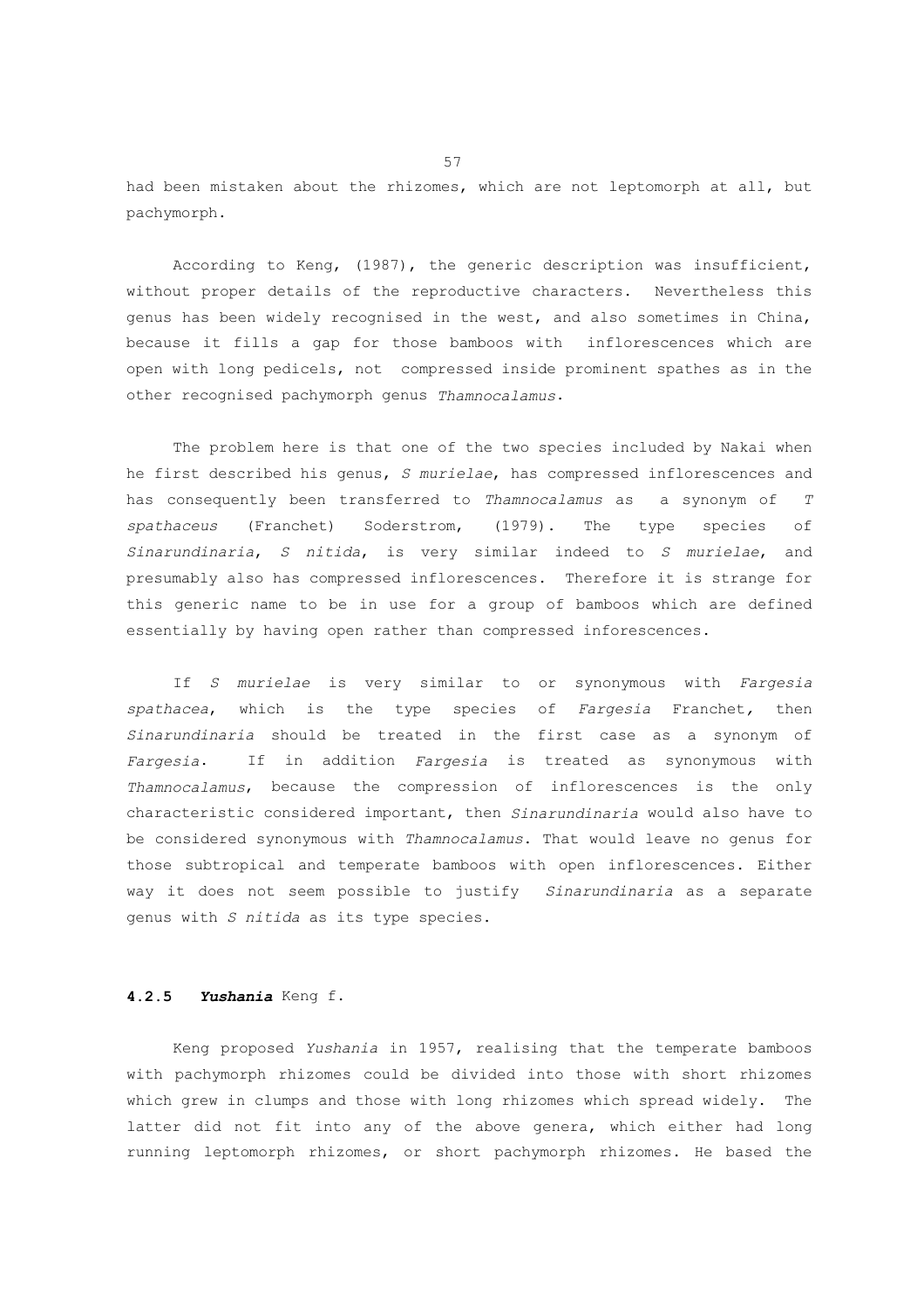genus on the Taiwan species *Y niitakayamensis*.

 This genus has also been considered part of *Sinarundinaria* by western taxonomists and some taxonomists in China, as the inflorescences are open, the spikelets having long pedicels.

# **4.2.6** *Drepanostachyum* Keng f

 Keng established this genus in 1983, for pachymorph clump-forming bamboos similar to those in *Thamnocalamus*, but having open rather than compressed inflorescences. As Franchet before him in his description of the genus *Fargesia* he noted a partially unilateral nature to the inflorescences, which causes them to curve, hence the name. As pointed out by Chao, Chu, and Hsiung, (1981) however such unilateral appearance can be caused by the restriction of growth within a spathe rather than any truly secund nature.

 This genus has also been included in *Sinarundinaria* by many western authors, presumably on the grounds that its inflorescences are open, not compressed.

# **4.2.7 Summary**

 In summary, the temperate pachymorph bamboos can be divided up according to the compression of the inflorescences, the presence of bracts at inflorescence branching, and the length of the rhizomes, but only the first characteristic has been used by western taxonomists, and they have neither defined nor produced an acceptable name for the genus which contains those bamboos with open inflorescences. In addition fertile herbarium specimens usually have no rhizomes, so that although the importance of rhizomes has been appreciated, it has not been possible to correlate inflorescence and rhizome characters.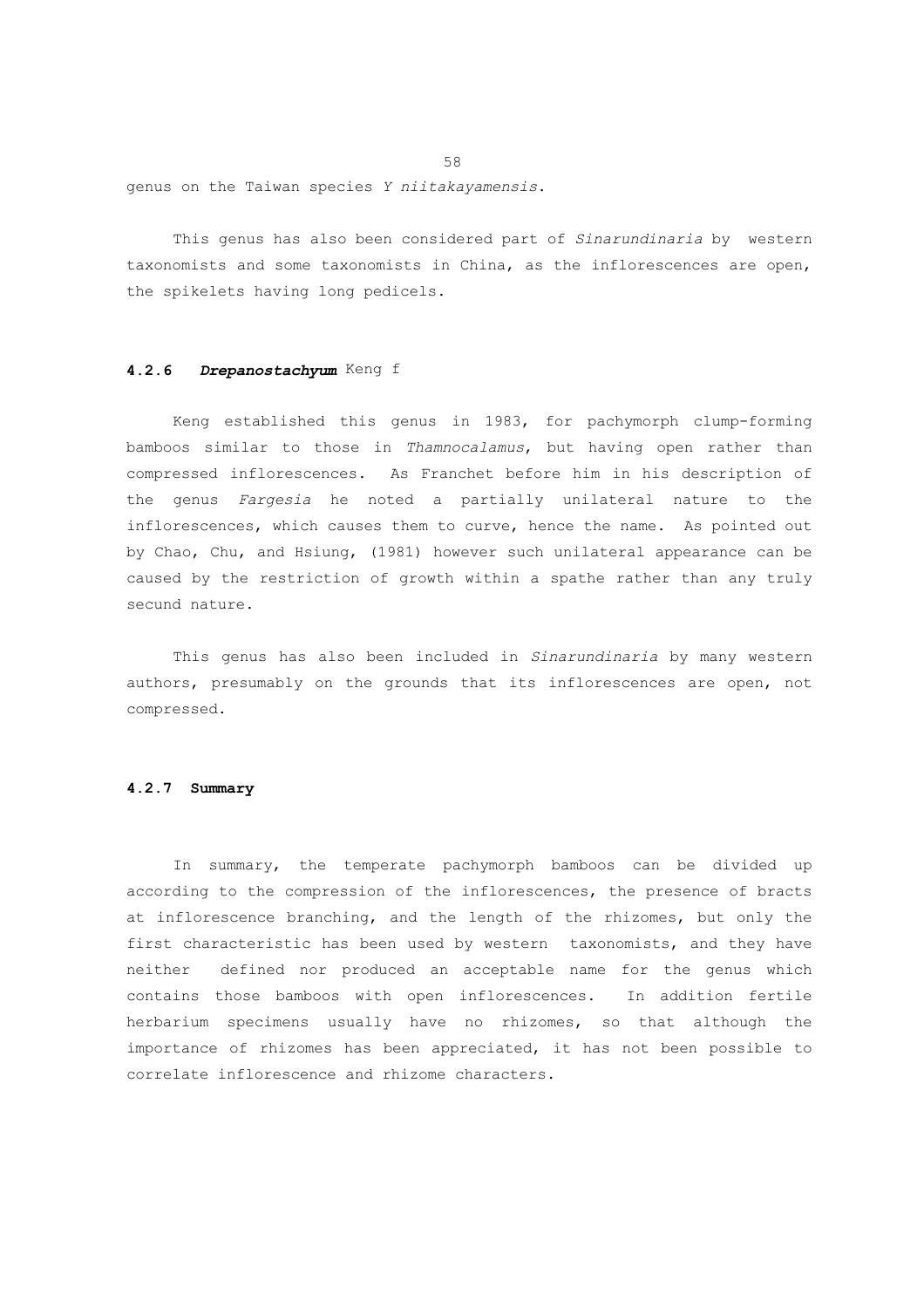#### **4.3 New characters of taxonomic value at the generic level:**

#### **4.3.1 The importance of branching patterns and prophylls**

 Traditional taxonomy has always concentrated upon reproductive characters. Characteristics of inflorescence branching are widely used to distinguish genera in other tribes of the *Gramineae*. Characteristics of vegetative branching have rarely been used however, because, unlike the bamboos, very few grasses in other tribes have well developed branches. Davis & Heywood included branching in their list of neglected morphological characters, (1963).

 The parallels between vegetative and floral branching have often been espoused in the bamboos, (eg Holttum, 1956a). Although there are few detailed studies to back this up, it seems a logical concept, and worth pursuing, given the great variation in vegetative branching in the bamboos, and the lack of flowering material for identification.

 Vegetative branching patterns do not seem to have been studied in any detail until Usui investigated them in the Japanese genera, (1957). McClure (1966) followed up on this adding illustrations of further Asian genera. He tried to analyse the processes involved in the production of different forms of branch complement, and established some basic terminology, which he was to start to refine later after studying South American bamboos, but his death interrupted this work, and some of his illustrations of branching are still clearly inaccurate. More recent studies, (Hsiung et al 1987, Usui 1987) have not been sufficiently comprehensive to show generic distinctions, and have not touched the subtribe *Thamnocalaminae* at all.

 Branching in bamboos is often accompanied and detectable at an early stage by the presence of morphologically distinct prophylls. Although McClure pioneered the study of prophylls in floral branching patterns he did not pay much attention to vegetative prophylls, except when they covered buds. The potential value of variation in the characteristics of prophylls at the points of inflorescence branching has been shown in the *Bambusinae* (see section 3 page 24), where *Dendrocalamus* can be separated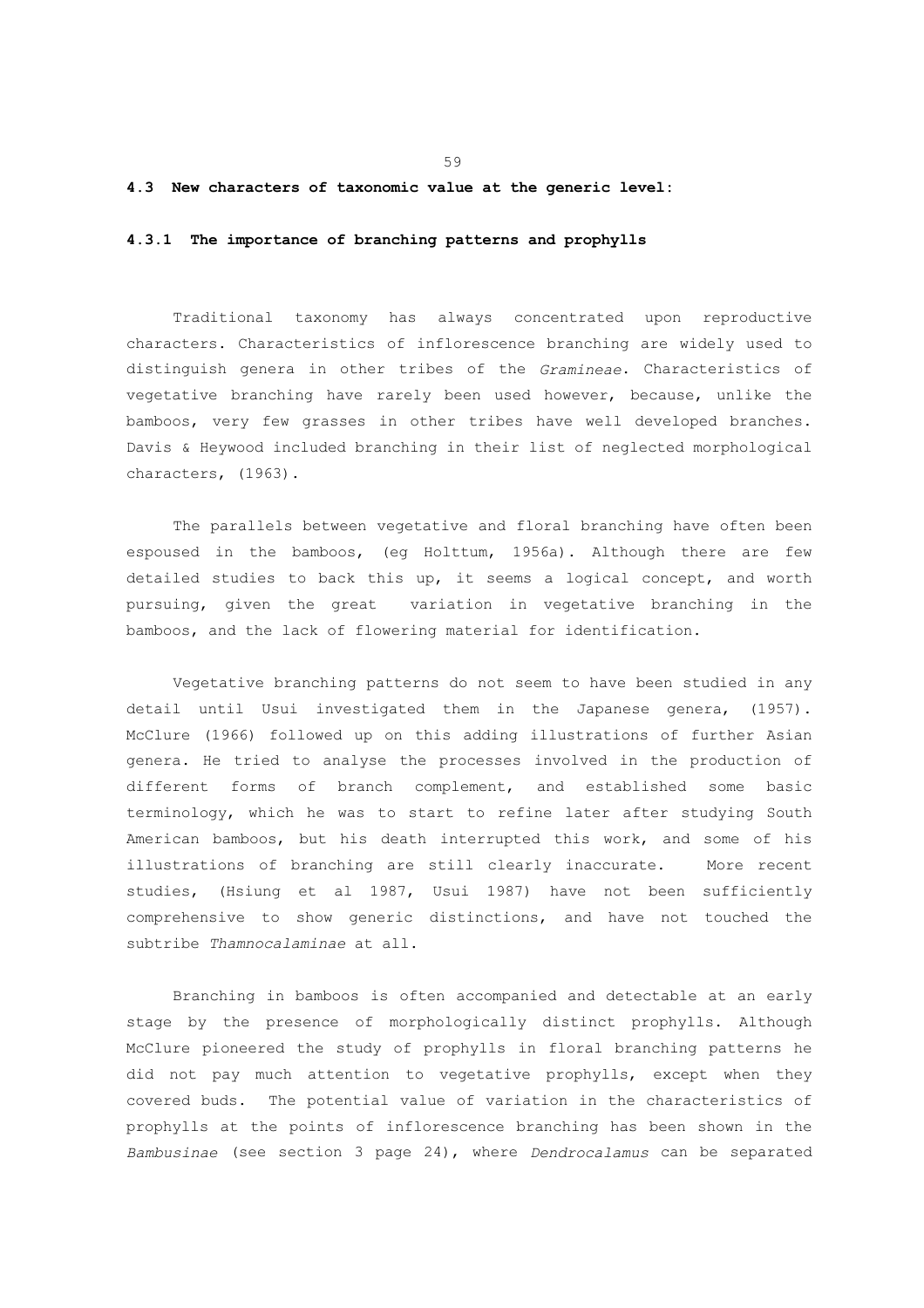from *Bambusa* by the presence of single-keeled rather than 2-keeled prophylls. However, the prophylls and branching patterns were too similar to be of diagnostic value during vegetative growth .

 Within the subtribe *Thamnocalaminae*, however, the variation in vegetative branching and prophyll characteristics is much greater than in the *Bambusinae*. Using this variation it is possible to distinguish several different groups of bamboos which correspond well to most of the genera proposed.

## **4.4 The foundations of branching systems**

#### **4.4.1 Background**

 Floral diagrams have long been used to portray reproductive branching systems by the spatial relationships of the components. Arber compared bamboo flowers to those of other grasses using such diagrams, (1934). Vegetative branch buds in the bamboos have also been portrayed in this pseudo-cross-sectional manner, and branching systems extrapolated from them, (eg Usui, 1957), but comparisons have been hindered by the lack of an understanding of the fundamental units, and by the lack of a nomenclatural system to describe them unambiguously.

 Studies on the floral anatomy in the Himalayan *Bambusinae* have allowed the development of a nomenclatural system for naming all the axes and sheaths even in a highly complex iterauctant floral branching system, (see section 3 page 24), and such in-depth studies have allowed a clearer view of the fundamental units, the significance of their spatial relationships, and how different patterns relate to each other. This understanding can be transferred directly from inflorescence branching in the *Bambusinae* to vegetative branching in the *Thamnocalaminae*.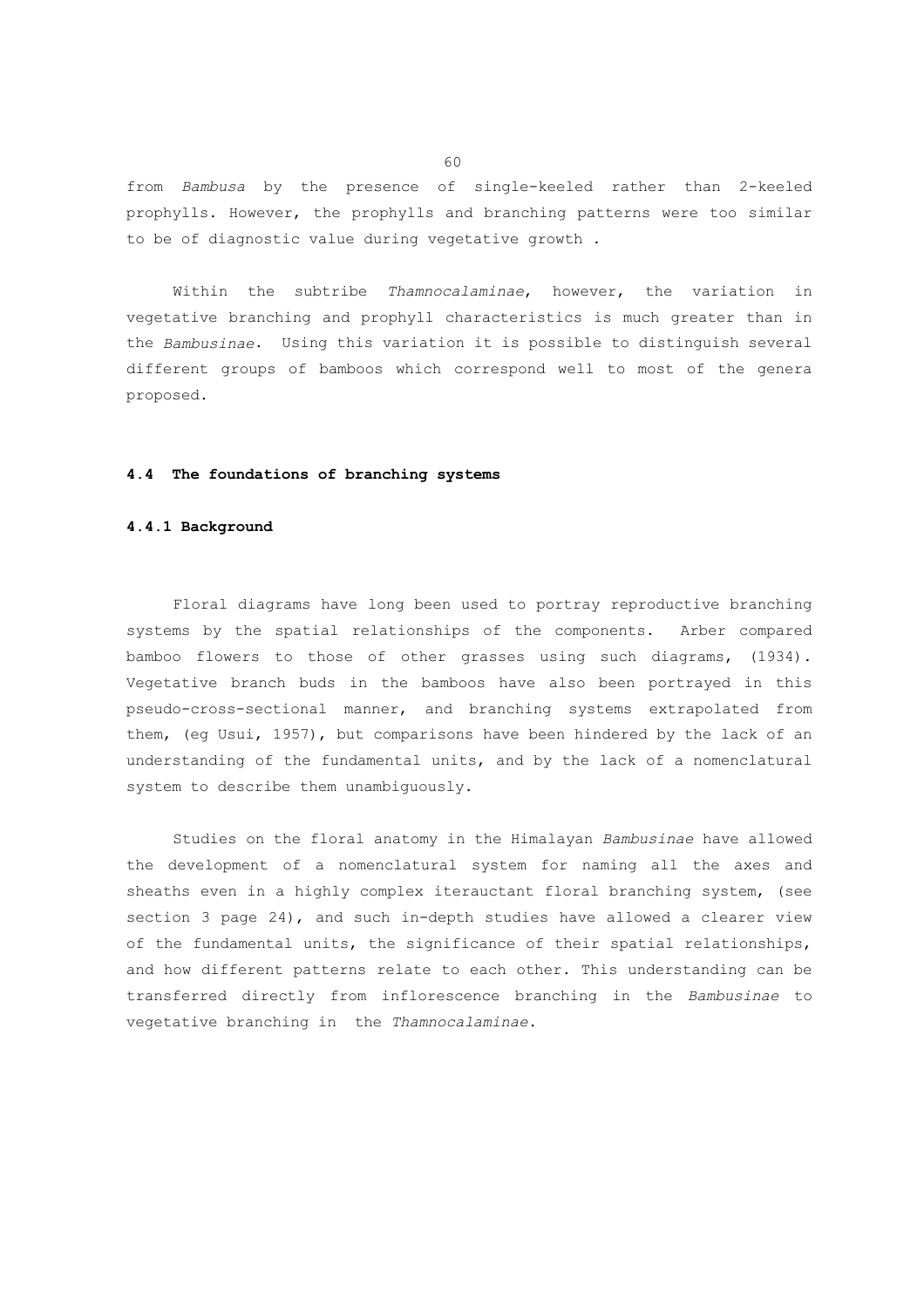#### **4.4.2 Basic components of bamboo architecture**

 Diagrams and descriptions of branching in the bamboos have usually relied upon preconceived ideas for their interpretation, and this has caused problems when comparing different patterns. However, it is possible to break the bamboo structures down into the most basic units, and to describe them in a simple manner to allow accurate comparisons which are not coloured by too much interpretation. For example terms such as prophyll mean different things to different people and have to be treated very carefully. The first sheath on an axis is a much more accurate way of describing a structure.

 One basic unit of any axis in the bamboos consists essentially of a node bearing a sheath and a meristematic region which produces the internode by intercalary growth. Successive sheaths are alternate and distichous, distal sheaths being located inside proximal sheaths until intercalary growth separates them, see fig 26 . Successive sheaths can be numbered, so that an axis called axis  $0$ , has sheaths  $0$ ,  $(1)$  0,  $(2)$  0,  $(3)$ etc along the axis and inside each other in the bud.

 The meristematic regions also give rise to branch axes in the axils of the sheaths which subtend them, and other structures such as roots. The branch axes are more or less perpendicular to their mother axis, and like the sheaths, are alternate and distichous. Branching leads to different blocks of sheaths within the bud. The successive axes can be numbered according to which sheath they are axillary to, so that the axis arising from a bud in the axil of sheath  $0(2)$  can be called axis  $0,2$  and the first sheath on it can be called  $0, 2, (1)$ , see fig  $27$ .

 Using this terminology the term prophyll is restricted to the first sheath on any axis, such as  $0, (1)$  on axis 0 or  $0, 2, (1)$  on axis  $0, 2$ . Blocks representing branch axes are often rectangular with rounded corners. Branching of new axes causes new blocks to lie in different orientations. In addition the rounded corners leave gaps. These gaps are usually filled by thickenings on adjacent sheaths on the new axis, presumably to prevent passage of pathogenic agents. In this way the first sheath on the axis will have two keels if it is wide. If it is narrow it will have one sheath, and the second gap will be filled by a thickening on the second sheath.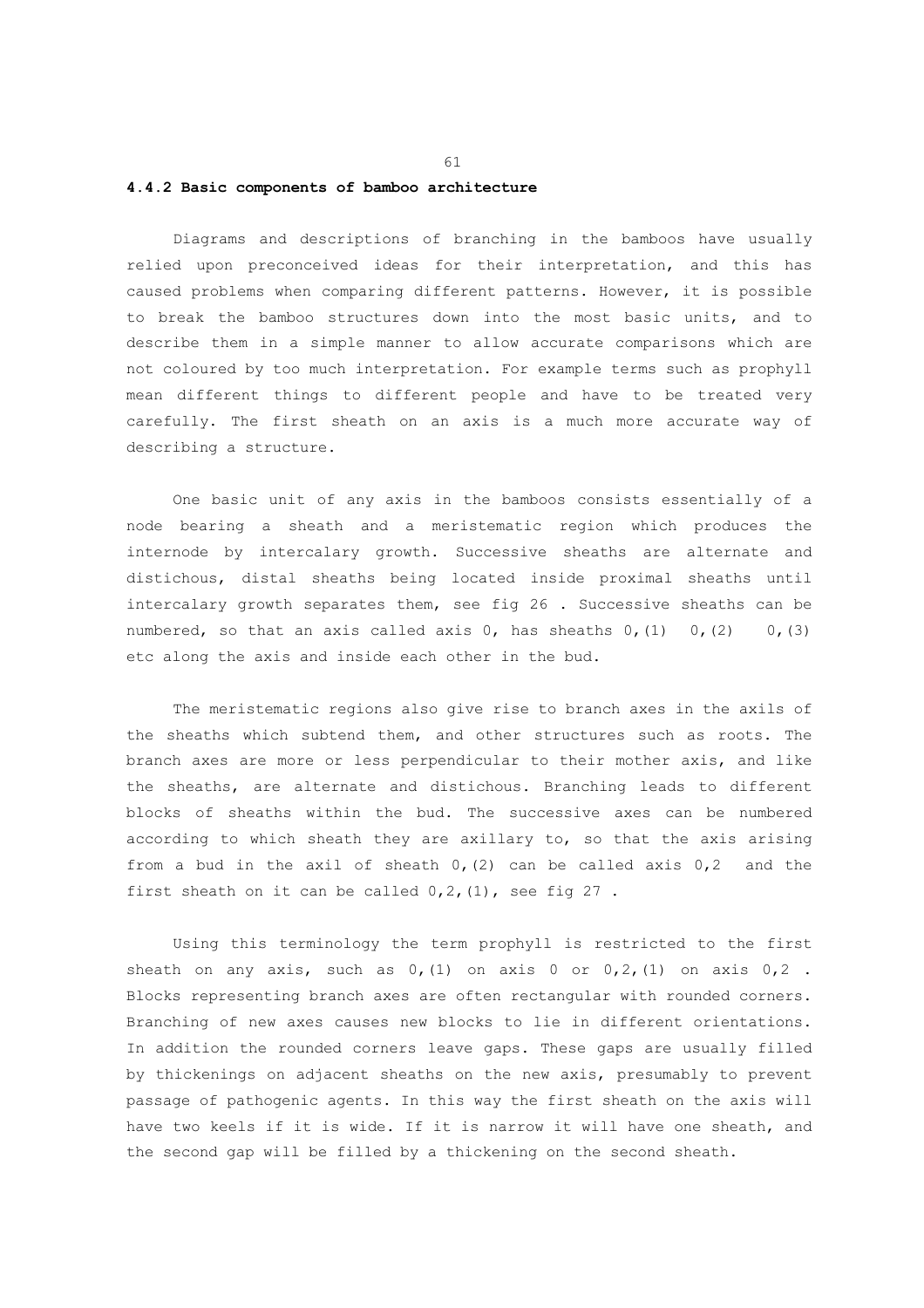In this way sheaths associated with branching can be recognised not only by their orientation, but also by thickenings, which are often ciliate, known as keels. When the sheaths are wide they can fill two gaps by having two keels. When they are narrow two successive sheaths have a single keel, fig 28 . Alterations to the basic pattern can occur through replication, reduction, or through fusion of originally separate parts. The greatest alteration occurs in the outermost sheaths, which can develop in many ways into structures which protect their contents better, and are best known as bud scales.

 In the Himalayan *Thamnocalaminae* all branching structures can be broken down into these units. Processes such as reduction, replication, and fusion can be witnessed. There is considerable room for speculation as to how the different structures have developed, and thus how closely different groups of bamboos are related. What is more important is that it is also clearly possible to define different groups of bamboos which share certain features in their branching patterns and prophylls, and to put this into use for field recognition.

# **4.5 Results: Analysis of vegetative branching in representatives of the Himalayan genera**

## **4.5.1 Material examined**

 Because of the present confusion concerning the characteristics of the genera in the *Thamnocalaminae*, and the uncertain generic affinities of many Himalayan species, it was necessary to start with a partially subjective impression of different groups of species, according to their natural habitats and growth habits as shown in table 4 , and to begin by examining the branching in representatives of these groups. It was possible to relate these groups to the published genera at a later stage, by investigating the type species of each genus.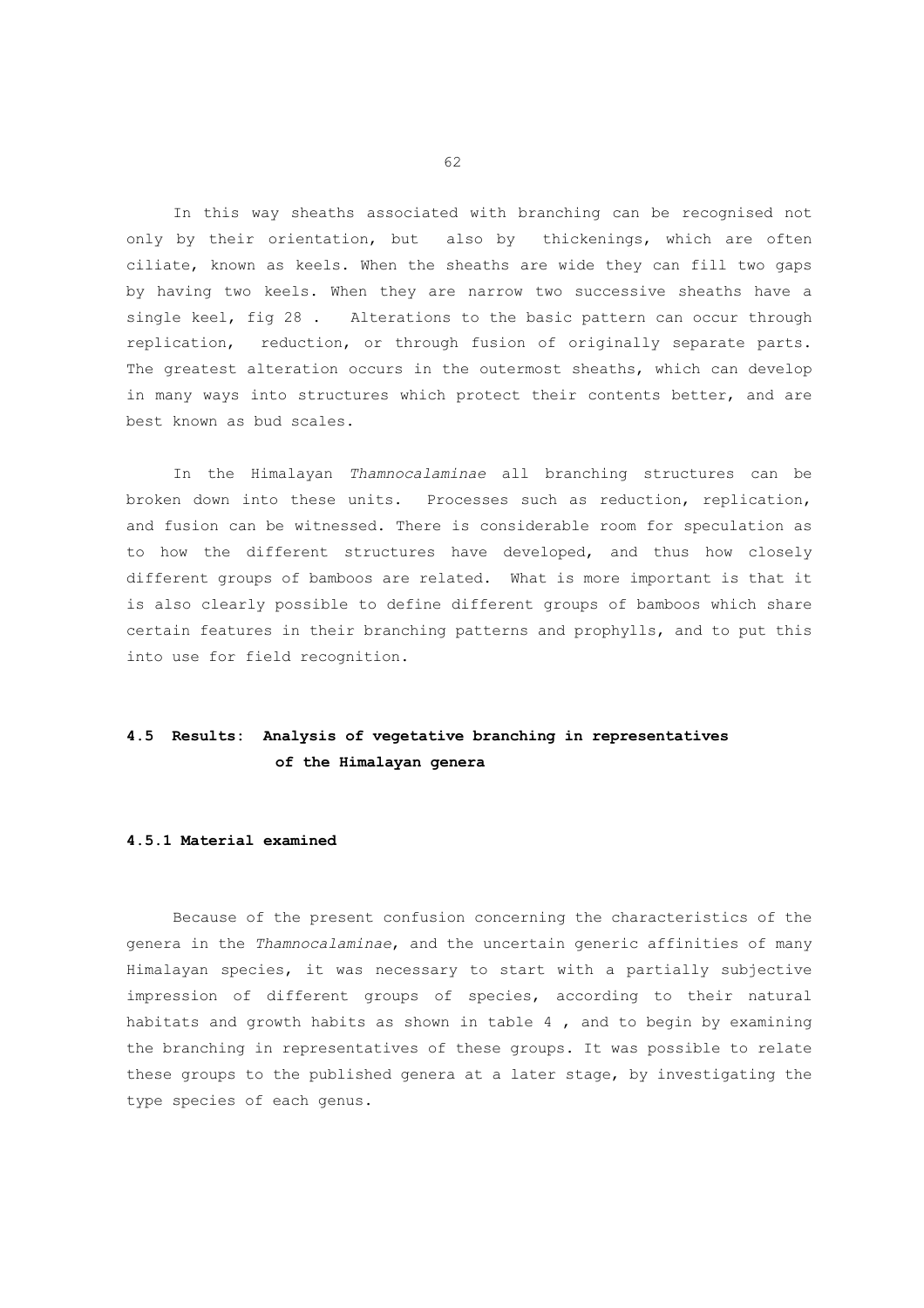|                  | clump-forming                                       | running                    |
|------------------|-----------------------------------------------------|----------------------------|
|                  |                                                     |                            |
| temperate        | Group 1                                             | Group 2                    |
| (tessellate)     | Thamnocalamus<br>Fargesia                           | Sinarundinaria<br>Yushania |
| subtropical      | Group 3                                             | Group 4                    |
| (non-tessellate) | Drepanostachyum<br>Himalayacalamus<br>Ampelocalamus | Neomicrocalamus            |

 **table 4 Four groups of bamboos within the** *Thamnocalaminae*  **and generic names associated with them**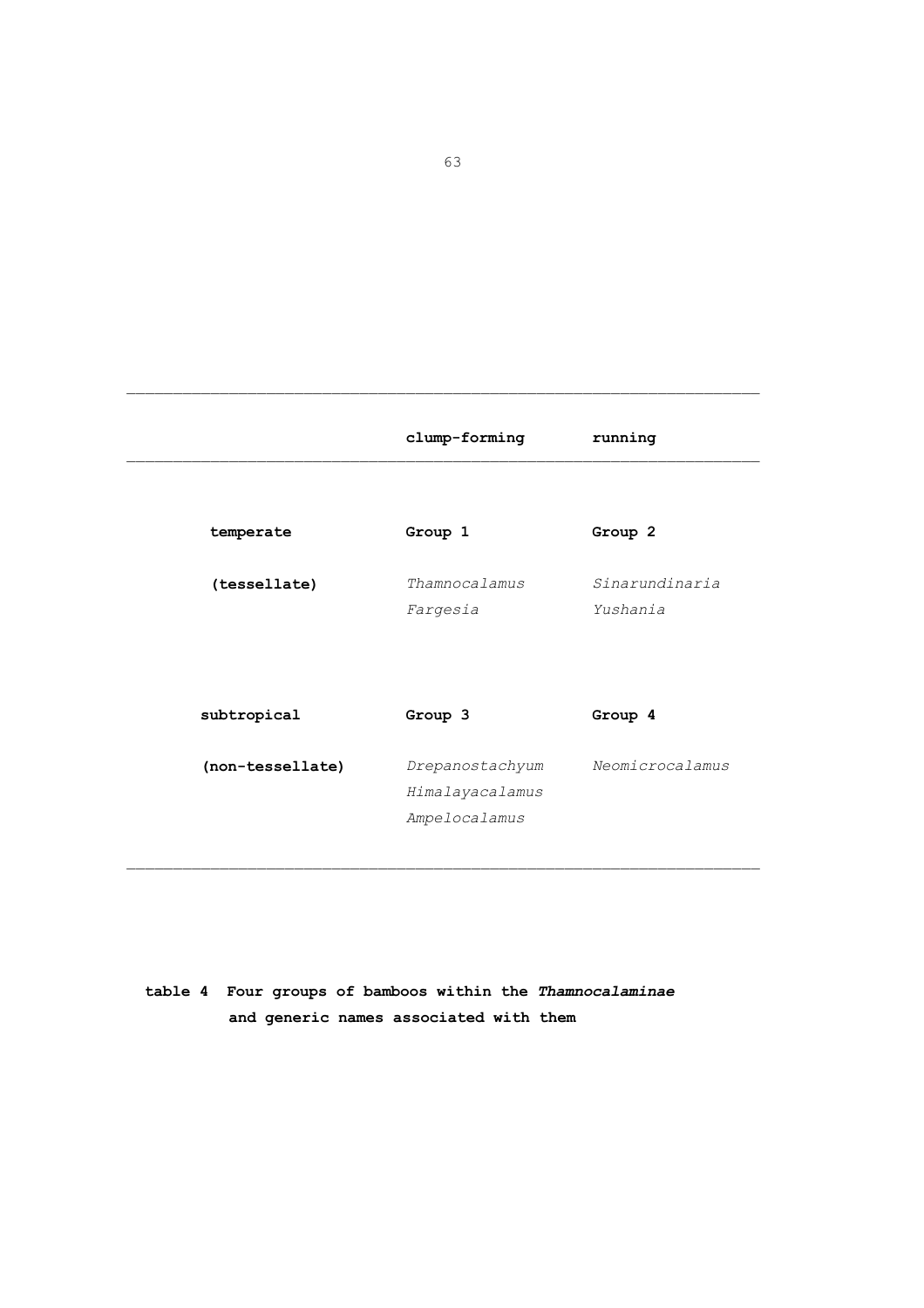# **4.5.2 Group 1 Temperate clump-forming (short-necked pachymorph) species**

#### **4.5.2.1 T44** *Thamnocalamus aristatus* **(Gamble) Camus**

 This species has compressed inflorescences which do not extend far beyond the sheaths which subtend them. The ultimate branches of the inflorescences are usually also subtended by well developed sheaths, and there are prominent vestigial buds in the axils of the two transitional glumes basal to the spikelet, which are particularly well developed in this subspecies. These characteristics seem to set the genus off from all others in the subtribe. Relationships between different forms of inflorescence and different branching patterns are discussed later, section 4.6.4 .

 This bamboo was later given the name *Thamnocalamus aristatus* subsp *bhutanensis*. Material studied came from Pele La (west side)

 The contents of a bud which would have developed into a typical branch complement from the mid-culm region are shown in fig 29 . The bud-scale surrounding the bud has two prominent keels, shown by black triangles. Within this there are five main blocks, each representing one of the five major branches in the mid-culm complement. The branching pattern which is represented is mapped in fig 30 .

 The main central branch, axis 0, is in the centre of fig 30 . The budscale is the first sheath on this axis, labelled 0, (1). It is a prophyll with two keels. Subtended in the axil of this prophyll is a branch, axis 0,1 . The first sheath on that branch is another two-keeled prophyll  $0,1$ , (1). This prophyll encloses a block which contains all the sheaths and branches borne on axis  $0,1$ . The rest of the bud contents are enclosed by the second sheath on the main axis, sheath  $0$ ,  $(2)$ . Prophyll  $0$ ,  $2$ ,  $(1)$  and the third sheath on the main axis,  $0$ , (3) are inside sheath  $0$ , (2). This pattern continues to show that the branch complement consists of the main branch axis, called axis  $0$ , and four lateral axes called  $0,1$   $0,2$   $0,3$  and  $0,4$ , which arise in the axils of the first four sheaths on the axis 0 called sheaths  $0, (1)$   $0, (2)$   $0, (3)$  and  $0, (4)$  respectively. This seems to be a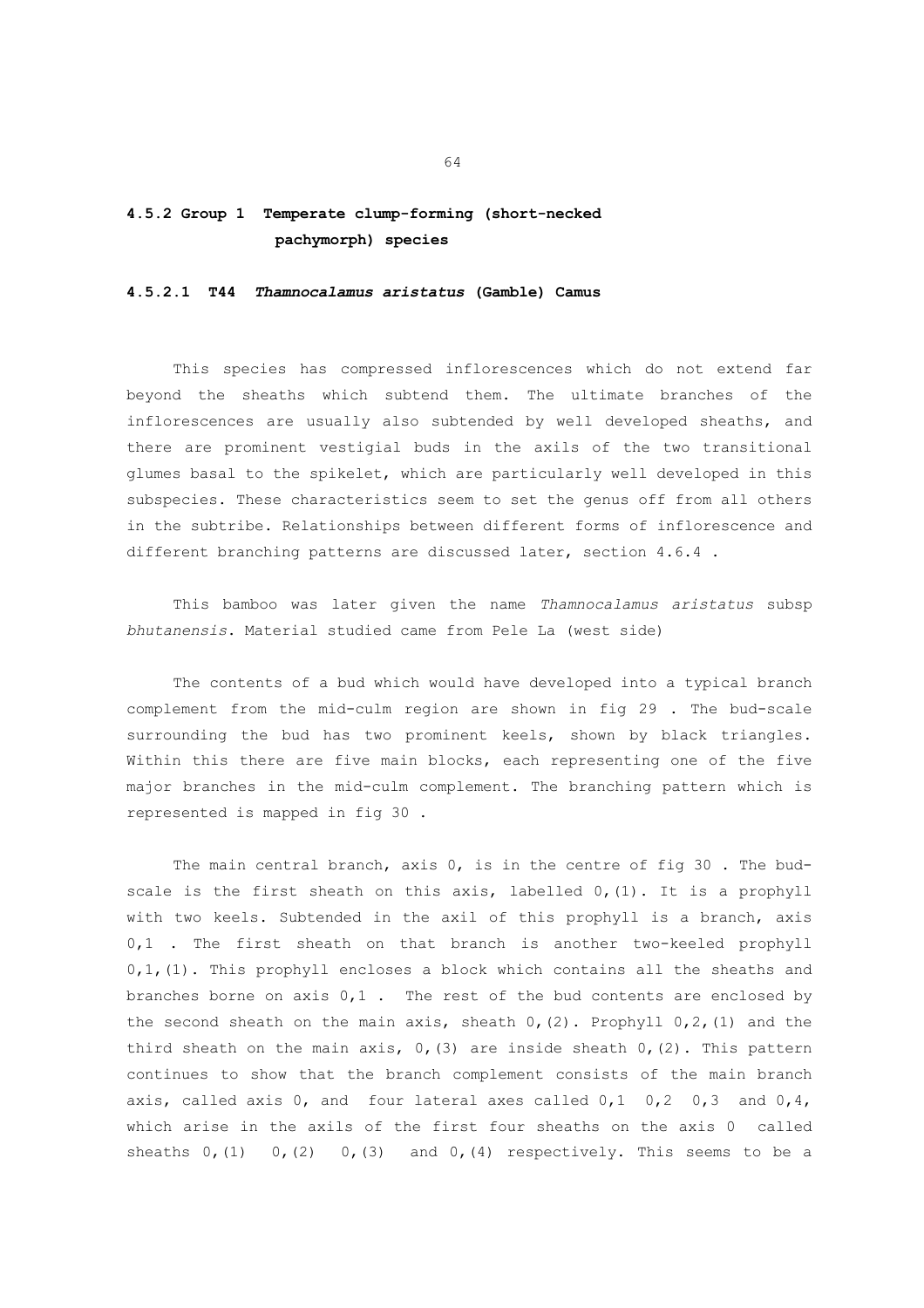fairly complete manifestation of a fundamental branching pattern. All branching axes are subtended by sheaths, although several sheaths, such as  $0,1$ , (1) and  $0,1$ , (2) do not have axillary branch axes.

 The appearance of the branch complement viewed from the front is illustrated in fig 31 . This is how an old branch complement would appear, most of the sheaths falling off to leave only a basal scar to show their locus of insertion. The fronts of the sheaths on the principal axis,  $0, (1)$ ,  $0, (2)$ ,  $0, (3)$ , and  $0, (4)$ , have been removed to allow the prophylls of axes which they subtend to be seen. The basal scars of the sheaths are still visible. The horizontal spread of the branches is illustrated in fig 32 .

 It can be seen that there are usually five main axes in the branch complement in the first year, a central branch and up to four laterals arising from unextended internodes at the base of the central branch. Development of further orders of branching can occur in later years from basal buds. In this way small branches such as axes  $0,1,4$  and  $0,2,4$  can extend behind the culm from the second year on. All expected sheaths are present on the principal axis, axis 0. The four laterals arising from it to give the branches  $0,1$ ,  $0,2$ ,  $0,3$ , and  $0,4$  are separated by sheaths  $0$ ,  $(2)$ , 0,(3), and 0(4). The branching pattern is regular and fairly uniform over several mid-culm nodes, with the number of branch axes greatest in the midculm region, diminishing towards the base or apex of the culm.

 All prophylls in the branching system had two prominent keels which were usually ciliate, and were usually substantially taller than their breadth between the keels. The two-keeled bud-scale which is the prophyll 0,(1) encircles the bud, but it remains open at the front, even in the lowest bud on the culm. During development of the bud contents the prophyll often splits down the back, but this can readily be determined by the margins of the two halves which are jagged and torn and never ciliate.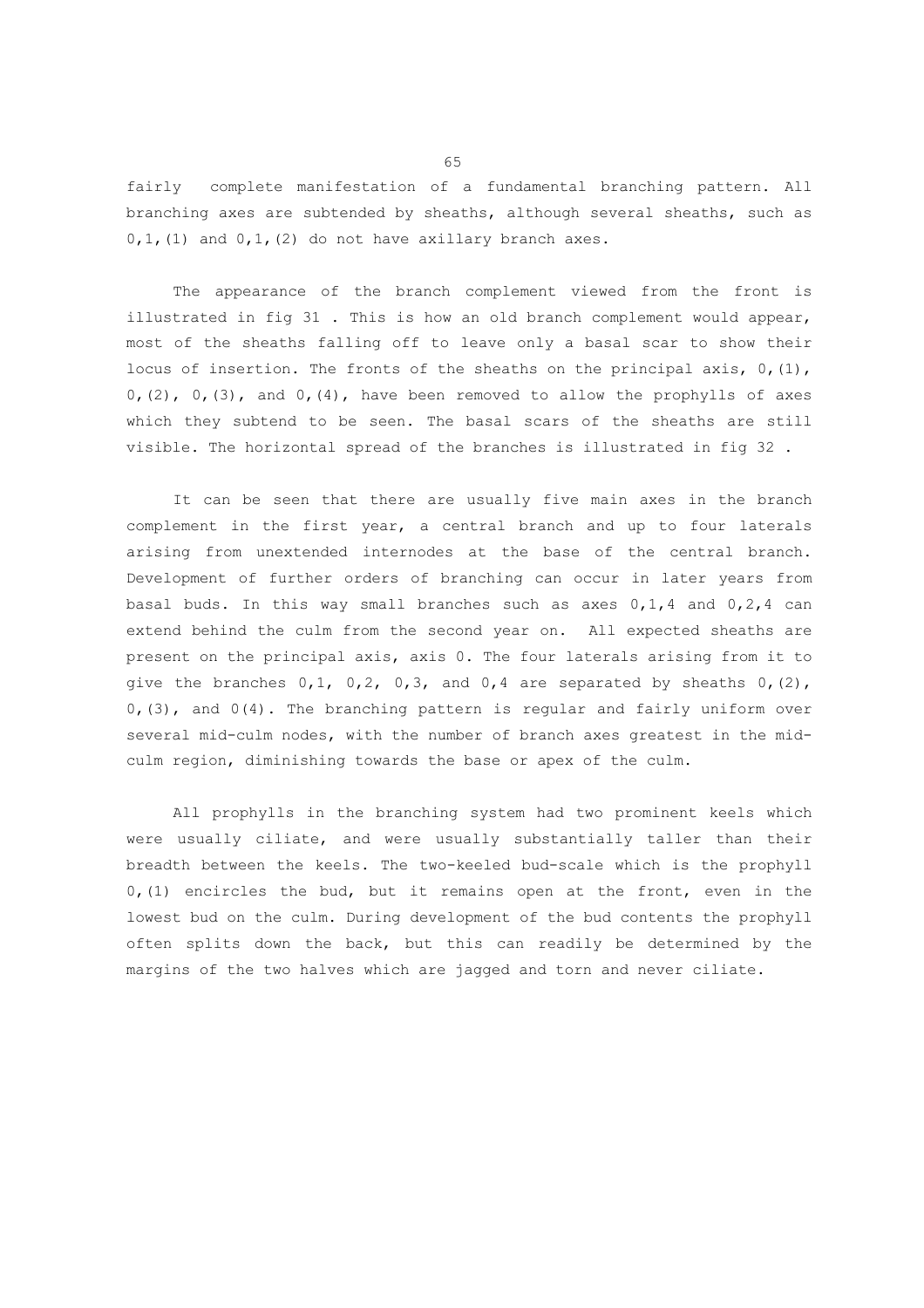#### **4.5.2.2 T43** *Fargesia grossa* Yi affinis

 This species is considered to bear strong resemblances to certain species described as species of *Fargesia* in China, a genus which is included in *Thamnocalamus* Munro by Clayton and Renvoize, 1986, and Chao and Renvoize, 1989. It differs from the description of *Fargesia grossa* Yi in several ways and seems to be a new species. The inflorescence is distinct from that of *Thamnocalamus* in having fewer bracts subtending ultimate branches, only rings of hairs, and very few vestigial buds in the axils of the two transitional glumes basal to the spikelet. There are some pulvini. The inflorescence is a panicle with quite long pedicels, extending well beyond the enclosing spathes. The name *Fargesia bhutanensis* was later given to this species.

 Branching in this species was found to be substantially more complex than the branching seen in *Thamnocalamus aristatus*, with different prophyll characteristics and a different relationship between lateral branches and subtending sheaths on the main branch axis. See figs 33 and 34 and compare to figs 29 and 30 for *Thamnocalamus aristatus*.

 It appeared that the two principal lateral axes 0,1 and 0,2 of the fundamental pattern as seen in *Thamnocalamus* were often complemented by further axes of an unknown origin replicated beside them.

 The lateral axes 0,1 and 0,2 are duplicated twice on each side, giving three similar lateral branches on each side, termed 0,1, 0,1a, 0,1b, and 0,2, 0,2a, and 0,2b, giving a total of seven main axes in the mid-culm region. This meant that the appearance of the branch complement was very different, see fig 35 . After removal of the bud-scales, marked 0,(1) base and  $0, (2)$  base, three lateral branches were immediately visible on each side of the central branch, each enclosed in a prophyll with a prominent ciliate keel. In *Thamnocalamus* species T44 after removal of the bud-scale, only one lateral axis had been visible. Others were hidden inside the sheaths 0, (2), 0, (3), and 0, (4), see fig 31.

 Prophylls classified as 0,(1) were narrow and single-keeled from about the seventh bud upwards, but symmetrical two-keeled bud scales were found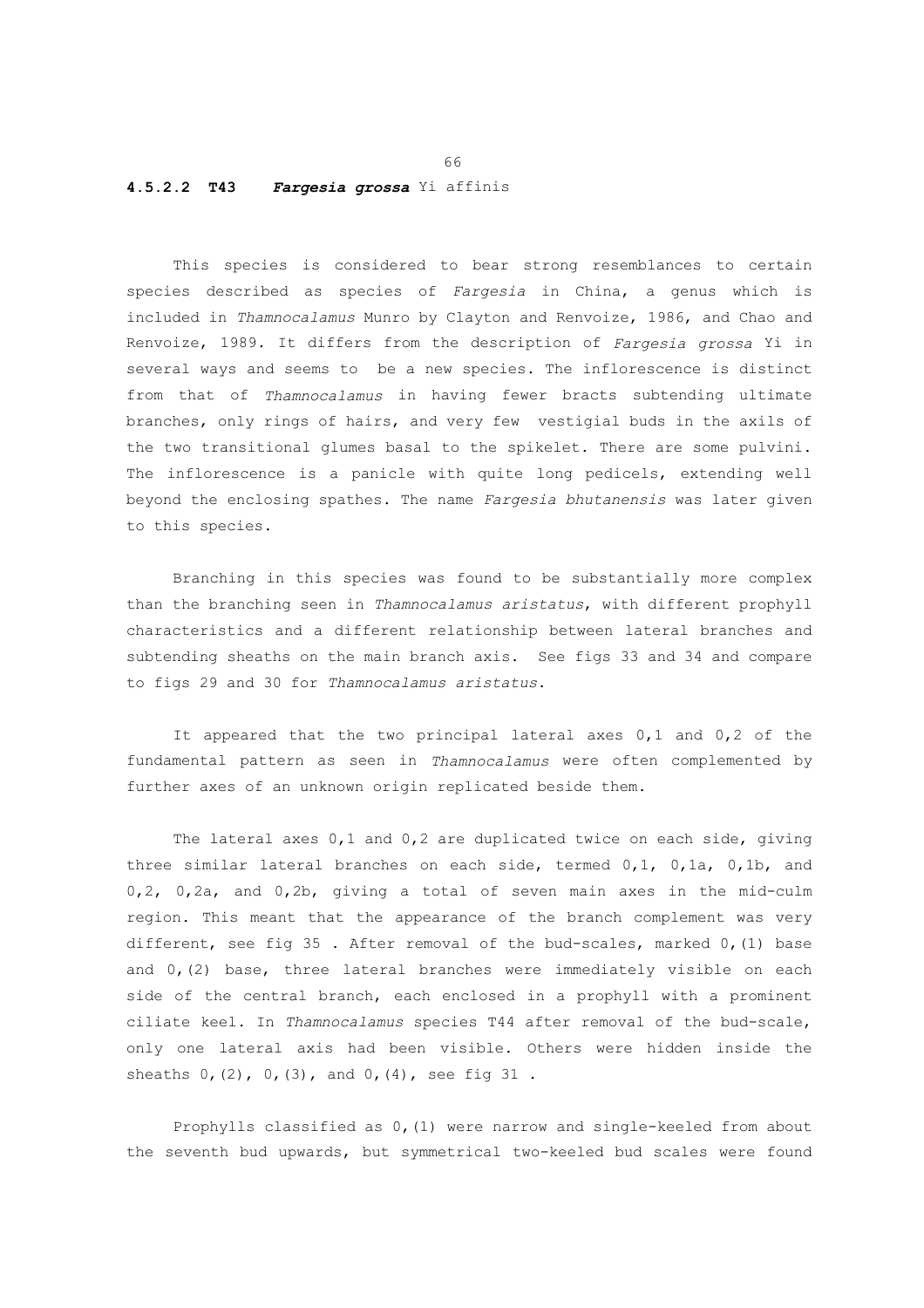below this, as depicted in fig 37 (iii). When two-keeled the symmetrical nature of the bud scale, and the absence of a further sheath in the expected location of sheath 0,(2) suggested that it represents prophyll  $0, (1)$  and sheath  $0, (2)$  fused together to form a single bud-scale. The presence of intermediate forms of prophyll a little higher up with various degrees of deep cleavage at the back support this contention further. It is possible that sheath  $0, (2)$  has become reduced and disappeared altogether, although this does seem unlikely from the material examined here.

The prophylls at higher orders of branching were all broad, with margins which overlapped and completely enclosed their contents. Prophylls 0,1,(1) and 0,2,(1) only had one well developed keel in this species however, sheath 0,(3) bearing strong keels instead.

 At the lowest node of the culm bud-scales were always closed at the front as well as the back, as in fig  $37$ , (i). For a few nodes above this, patterns (i), (ii), and (iii) in fig 37 were all visible.

 The replicated lateral axes, 0,1a, 01b, 0,2a and 0,2b not only increased the number of branches, but also extended the horizontal branch spread behind the culm in the first year of growth, see fig 36 . In *Thamnocalamus* species T44 this was only possible in the second year of growth.

## **4.5.2.3** *Fargesia murielae* (Gamble) Yi

 This species is one of the most widely cultivated bamboos in Europe. It is considered by Soderstrom, (1979), and Campbell, (1988), to be synonymous with the type species of *Fargesia* Franchet, *Fargesia spathacea*. This material was collected in Cruikshank Botanic Gardens Aberdeen, but the clump has now been moved to the old fishing buildings below the Brig o' Balgownie at nearby Bridge of Don.

 Dissection of a mid-culm bud showed that it was essentially the same as T43 in terms of branching and prophyll details, although a larger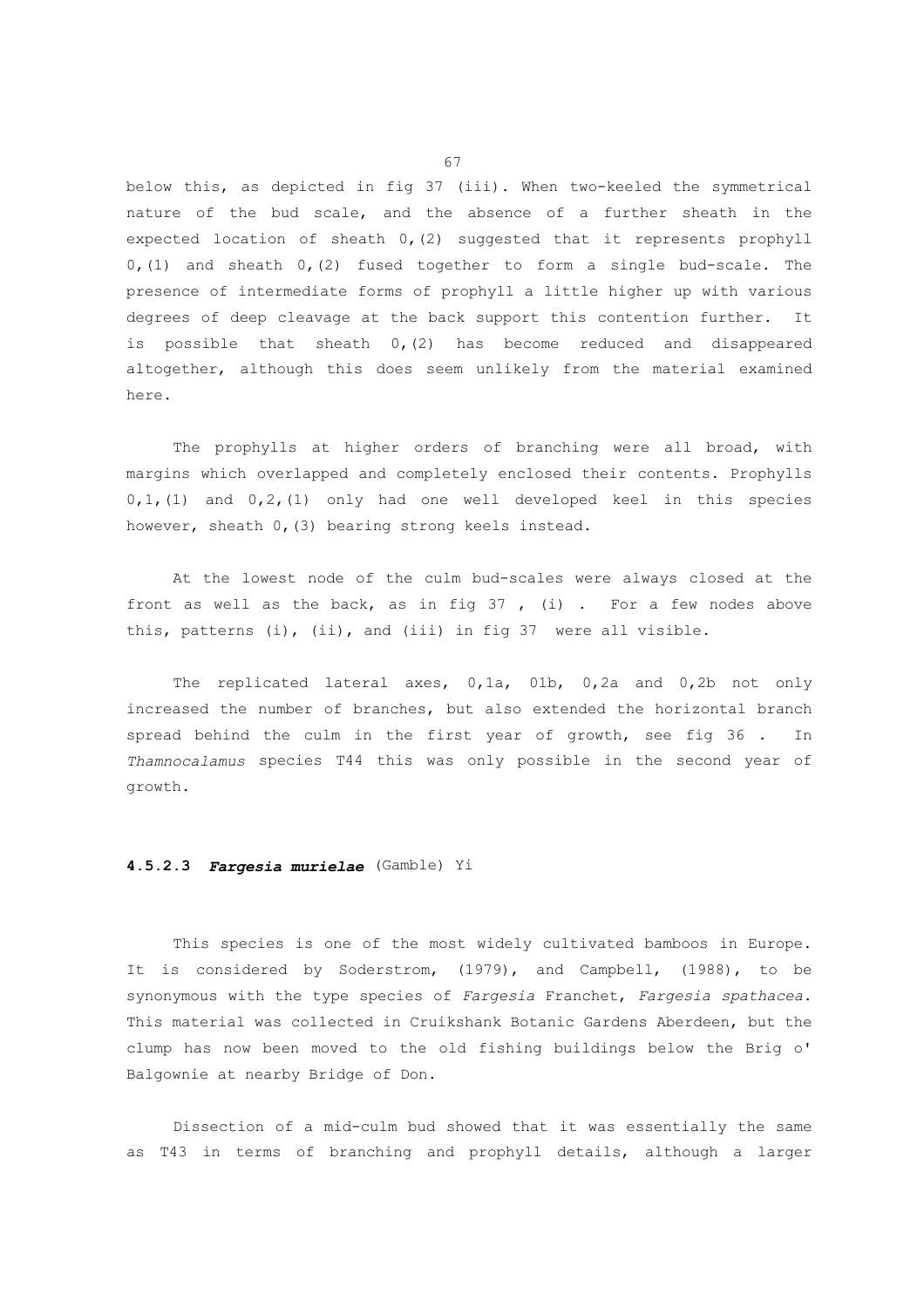proportion of bud-scales were 2-keeled with suggested fused origins, single-keeled prophylls only being found from the 10th bud upwards. The basal bud of every culm was closed at the front, as in fig 37 , (i). Rhizome buds were all open at the front.

 Inflorescences of this species are similar to those of T43 in having few sheaths at ultimate points of branching, very few vestigial buds in the axils of glumes basal to the spikelet, and no pulvini, but they are smaller, composed of racemes with short pedicels, so that they appear enclosed in their spathes, superficially similar to those of *Thamnocalamus*.

 Lateral branches were only duplicated once, see fig 38 , giving five branches, but the clumps were growing in unnaturally harsh conditions in Aberdeen, which may have stunted their growth, and reduced the number of laterals.

#### **4.5.2.4** *Sinarundinaria nitida* (Mitford) Nakai

 This species is important as the type species of *Sinarundinaria* Nakai. Although the rhizomes are only about 15cm long in Sussex and less than 10 cm in Aberdeen, so that its clump habit is similar to that of the preceding three species, Chao, Chu & Hsiung (1981) reported that much more extension of the rhizome neck is found in its native environment in China. They considered this to justify the existence of a spreading genus, *Sinarundinaria* Nakai, separate from *Fargesia* or *Thamnocalamus*, but taking precedence over Keng's spreading genus *Yushania*. However it seems that there is considerable confusion between this species, *Arundinaria nitida* Mitford, which is the type species of *Sinarundinaria* Nakai, described from cultivated plants in the UK, and a different species *Arundinaria nitida* Mitford ex Stapf, which is now known as *Yushania confusus* in China, (T.P. Yi, 1983). Nakai was being highly speculative when he created *Sinarundinaria*, and his description of the new genus is wildly inaccurate with regard even to its type species. *S nitida* cultivated in the UK has not flowered, but T.P. Yi collected flowers from what he considers to be *Sinarundinaria nitida* Mitford at Nanpin in Sichuan Province (Yi 84137) and a photograph of these clearly shows their close similarity to the well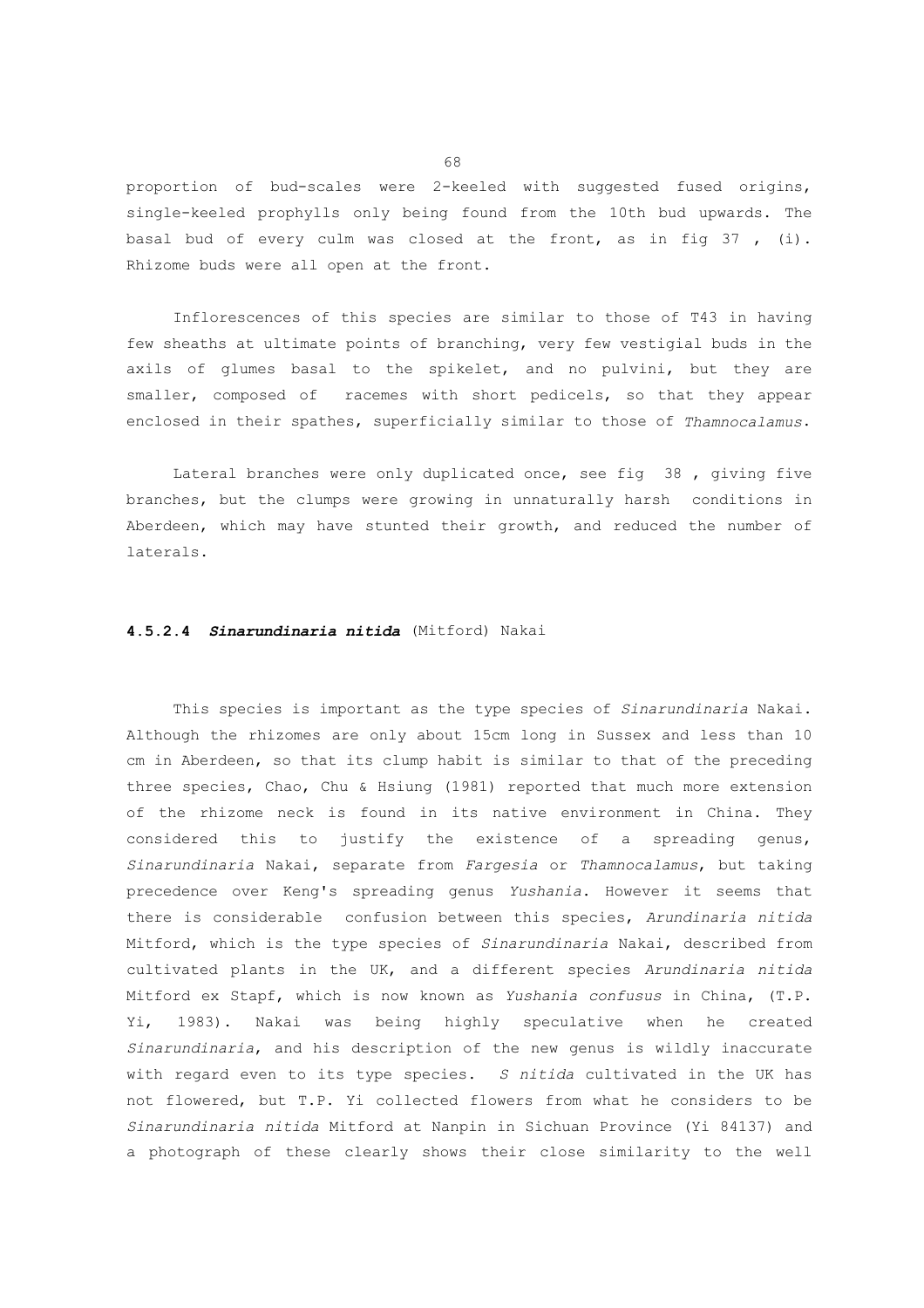known inflorescence of *Sinarundinaria murielae*.

 This material was collected in Cruikshank Botanic Gardens Aberdeen, but the clump has now also been moved to the old fishing buildings below the Brig o' Balgownie at nearby Bridge of Don.

 Branching was also essentially the same as in T43 above, with singlekeeled prophyll and matching single-keeled following sheath 0,(2) from the fourth bud upwards, merged into a two-keeled prophyll at the lowest nodes. There was extensive duplication of the two lateral axes, see fig 39 . The lowest bud on the culm had a bud scale which again was always closed at the front, as in fig 37 (i). Rhizome buds were all open at the front.

# **4.5.3 Group 2 Temperate running (long-necked pachymorph) species**

### **4.5.3.1 T41** *Arundinaria hirsuta* **Munro**

 This species from Thimphu district of Central Bhutan seems to be close to the running species known as *A jaunsarensis* in NW India, which may be synonymous with *A anceps* as commonly cultivated in the UK, (Blatter 1929, cited in Chao & Renvoize 1989). The inflorescence of *A pantlingi* Gamble, which is very similar to this species, is semelauctant with the sheaths subtending ultimate branches reduced to tufts of hairs, no vestigial buds subtended by the transitional glumes, long pedicels, and frequent pulvini, thus being essentially very similar to the bractless inflorescence common in non-bambusoid grasses.

 Mid-culm branching in this species was again found to be more complex than in *Thamnocalamus* with the two principal lateral axes 0,1 and 0,2 duplicated as in the *Fargesia/Sinarundinaria* species described above, see figs 40 and 41 for plan of bud contents and branching pattern suggested by the spatial relationships of the sheaths. Fig 42 relates these to the physical appearance of the branch complement and fig 43 gives its horizontal layout.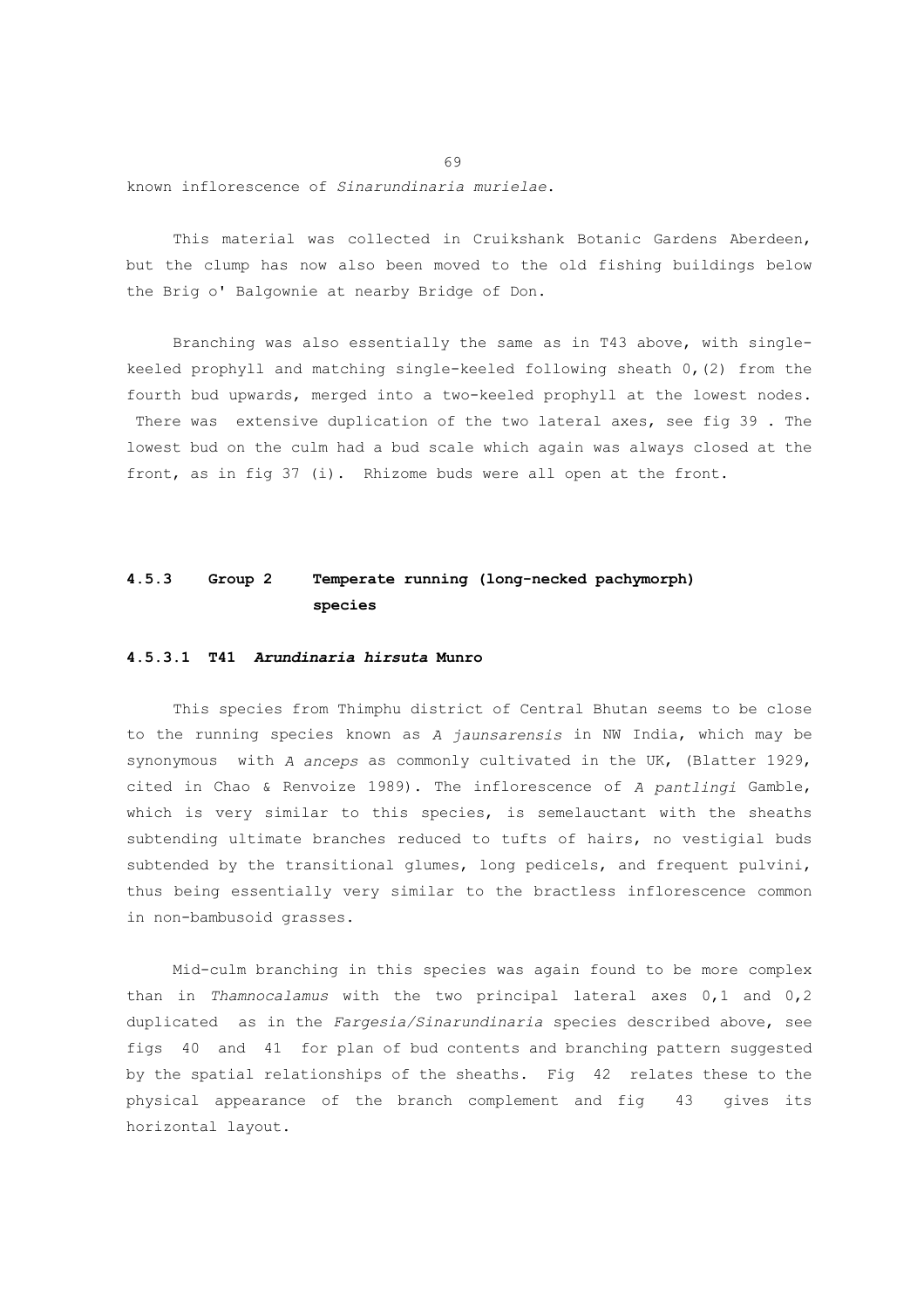The duplicated axes 0,1a and 0,2a were smaller than their counterparts in the previous species, and were located further back, thus not being immediately visible from the front of the bud.

The prophylls  $0, (1)$ , and following sheaths  $0, (2)$  were usually narrow and single-keeled, from bud 3-7 upwards. The absence of an additional following sheath in the normal position for  $0$ , (2) again confirmed the 2keeled bud-scale to have developed from two separate fused single-keeled bracts as in *Fargesia* species T43 above.

 The lowest bud on all culms had bud scales which were open at the front, as in fig 37 , (iii), unlike those of the preceding two species *S murielae* and *S nitida*. Rhizome buds were also open at the front.

 The duplicated lateral axes 0,1a and 0,2a extended behind the culm in the first year of growth, as in T43, *nitida* and *murielae*, see fig 43. The central branch was well developed, especially towards the base of the culm, where it was often similar in diameter to the culm.

 Thus the branching and prophylls were not greatly different from those seen in the 3 *Fargesia/Sinarundinaria* species described above, the main differences being the degree of replication of lateral axes, and the open front to the basal buds.

## **4.5.3.2 T50** *Arundinaria microphylla* **Munro**

 This species from Thimphu district, Central Bhutan, is identified as *Arundinaria microphylla* Munro, which is a similar species to *Arundinaria maling* Gamble, but has hollow rhizomes, a different culm surface, and different leaf margins. The flowers are not known. It is much smaller in overall stature than T41.

 The contents of a well developed bud are given in fig 44 . The prophyll and following sheath 0,(2) were narrow and single-keeled as in T41, from the fourth bud upwards. Lateral axes 0,1 and 0,2 were again duplicated, although this variety, from Changkaphug regeneration plots, has a more dominant central branch, axis 0, in the mid-culm region, and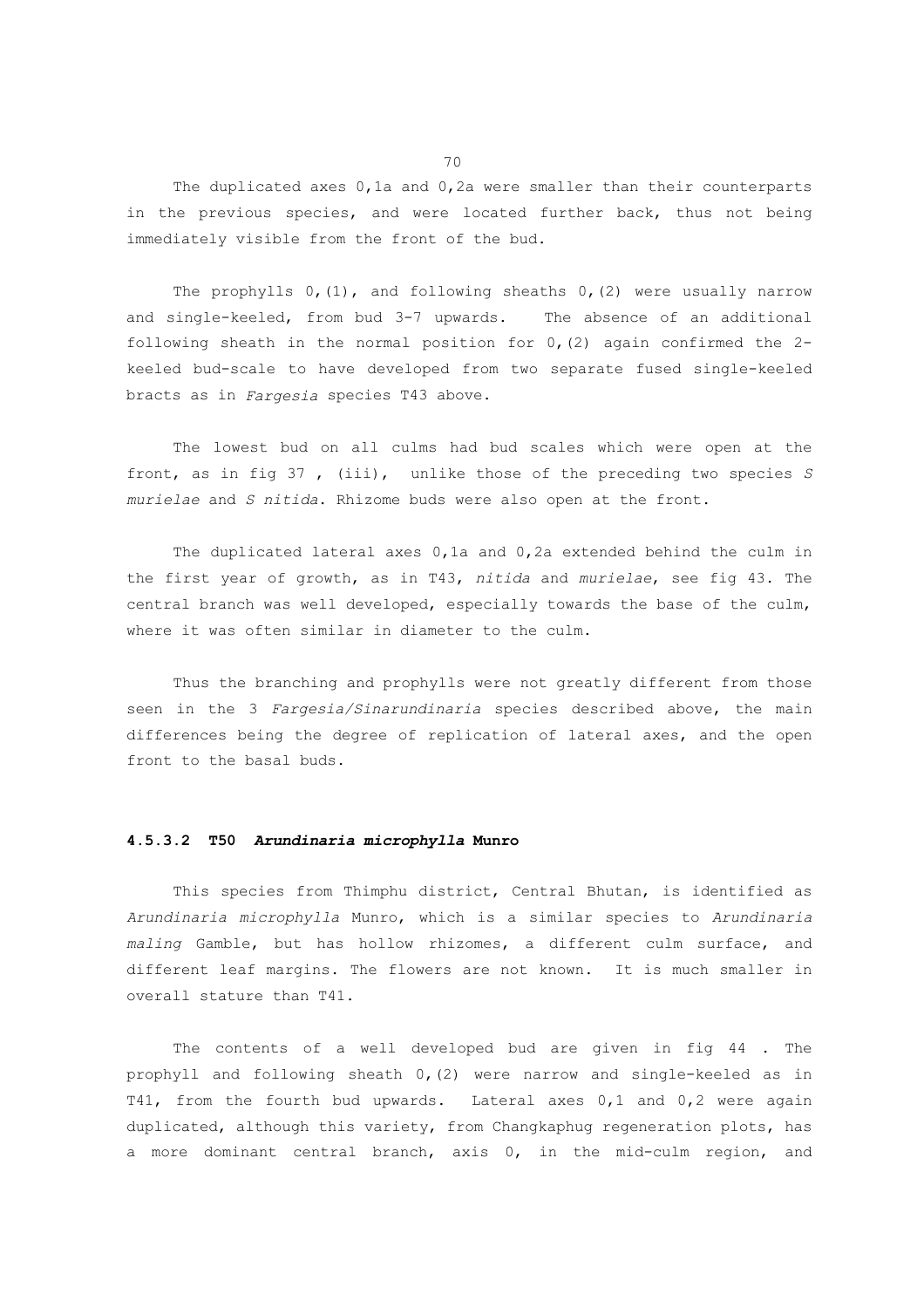replicated axes were not well developed until higher up the culm. At the base of the culm the bud scales were two-keeled, but still sometimes subtended two prophyllate axes, and thus are again considered to be the result of the merging of two sheaths,  $0$ , (1) and  $0$ , (2). The basal bud scales and those on the rhizome were all open at the front, as in fig 37 (iii).

#### **4.5.3.3 T53** *Arundinaria maling* **Gamble**

 This small bamboo from Chukka district of southern Bhutan is similar to *Arundinaria maling* but may be a separate taxon. It differs in having no auricles or setae on the leaf sheath, a ciliate leaf sheath edge, less scabrous new culms and culm sheaths, and very thin culm walls. Its inflorescence is not known.

 Later fieldwork showed this bamboo could not be consistently separated from *A maling* Gamble, and it was included in that species.

 The appearance of the mid-culm bud and branch complement was very similar to T41, and the contents of a mid-culm bud are portrayed in fig 45. As in T50 the axes 0,1a and 0,2a were not very extensively developed until higher up the culm. The essential characteristics of prophylls and branching were as described for the previous two species.

# **4.5.4 Group 3 Subtropical clump-forming species (short-necked pachymorph**)

#### **4.5.4.1 T49** *Drepanostachyum khasianum* **(Munro) Keng**

 Five or more species in the group called *Drepanostachyum* Keng are well known and several others await description. They differ substantially from all the species in the previous three groups in the appearance of their buds and branch complements, and they are adapted to drier, warmer conditions, in subtropical rather than temperate climatic zones. This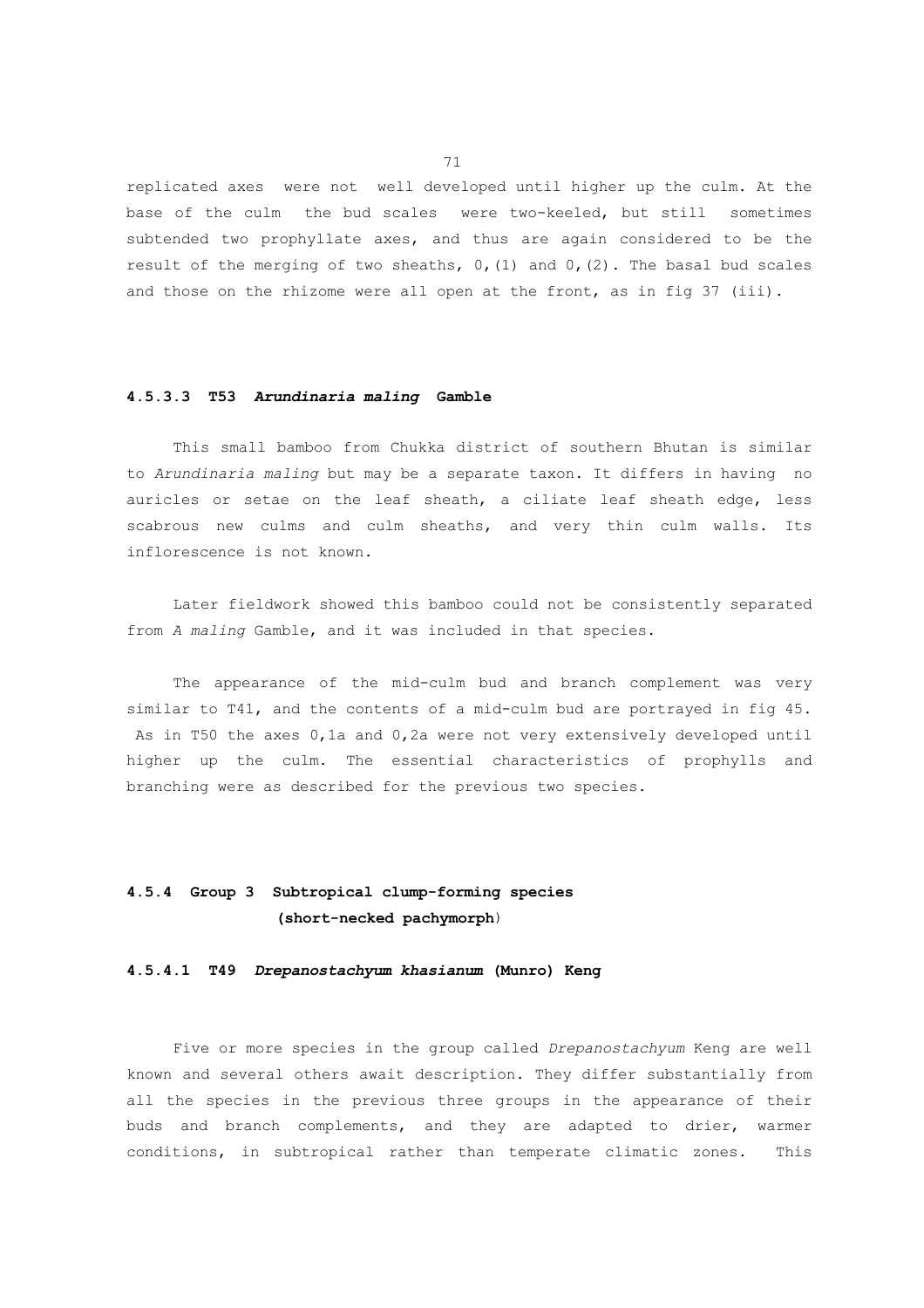species is sometimes considered synonymous with the type species, *Drepanostachyum falcatum* (Munro) Keng, (Chao & Renvoize, 1989). This material came from Thinleygang, near Wangdi, C Bhutan.

 The inflorescences are open with long pedicels and only a few vestigial sheaths or tufts of hair at the ultimate points of branching, and no pulvini. The glumes basal to the spikelet are empty, and differ from those in all previous species by being membraneous and rapidly disintegrating. The inflorescence is a panicle, often composed of several different orders of branching, but the first internodes of the central branch axes are compressed, so that the panicle branches are strongly fasciculated. Some species show a reduction in the number of branches in each fascicle, leaving empty sheaths with no subtended axes at the base of the inflorescence. The flowers of this species are not known.

 The content and branching pattern of a typical mid-culm bud of T49 are shown in figs 46 and 47 .

It can be seen that a more complicated branching pattern is involved, with a much greater degree of replication of the lateral axes, giving rise to four or more main lateral axes on each side, 0,1, 0,1a, 0,1b, 0,1c, and 0,1d etc, and a total of nine or more subequal branches in the top row, even on small culms. The replication of axes continues into higher orders of branching, with axes such as 0,1,1 and 0,2,1 duplicated by axes 0,1,1a and 0,2,1a.

 The bud is short, broad, and very open, with most of its contents visible from the front. First-year branch development is much more prolific than in any of the previously described species, with all axes shown in fig 46 developing together to give not only the 16 branches labelled in fig 46 but also the smaller axes such as 0,1,1a (fig 47), to give a total of 30 or more subequal branchlets.

 These branchlets quickly obscure their prophylls, therefore the appearance of a typical mid-culm bud is given in fig 48 for comparison with prophylls in complements of previous species. The approximate horizontal layout of a complement in its first year is given in fig 49. Six or more of the main laterals extend behind the culm in the first year, along with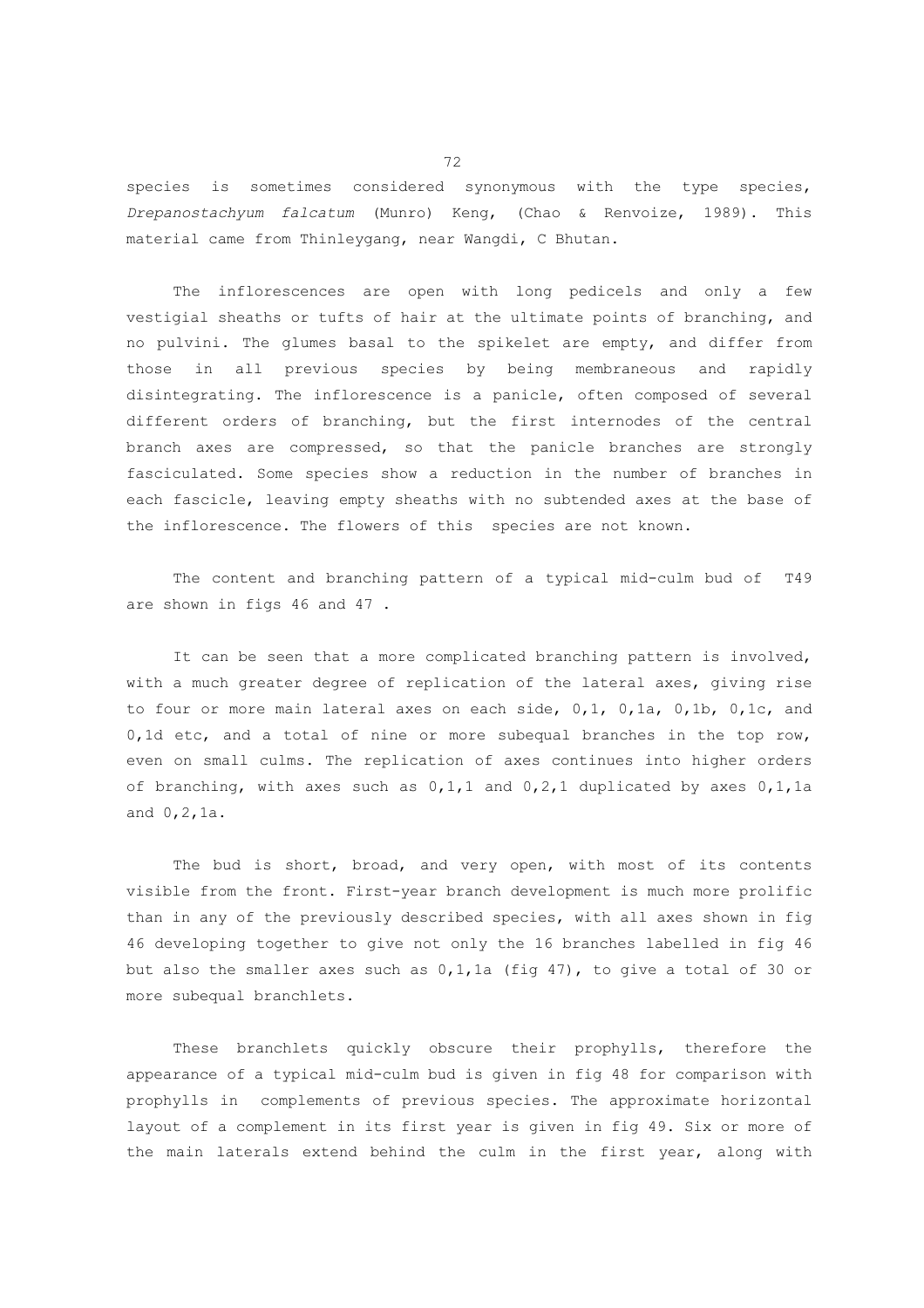several minor branches, thus giving the best horizontal spread of foliage of all the groups.

 The mid-culm prophylls 0,(1) were all single-keeled. At the lowest nodes they were similar to those in the previous three species, merged at the back with the following sheath  $0(2)$  to give a 2-keeled sheath, but still open at the front. The prophyll  $0$ , (1) and the sheath  $0$ , (2) are short and narrow and allow the bud contents to be seen clearly. All the prophylls are short, in clear distinction to the long prophylls of the previous groups. The two-keeled prophylls such as  $0,1, (1)$  are very short and they do not obscure their contents in the same way. Thus not only the rank of central branch and replicated laterals is visible, but also a lower rank of shoots, secondary to the upper rank, see fig 48 , with prophylls such as  $0,2,1$ , (1) visible behind their enclosing prophylls such as  $0,2$ , (1), which are only about half the height of prophyll 0, (1).

### **4.5.4.2 T1** *Drepanostachyum intermedium* **(Munro) Keng**

 This species is well known and clearly distinguishable from the type species *D falcatum*, and from *D khasianum*, by its densely pubescent leaf sheaths and persistent strongly ciliate falcate leaf sheath auricles. The inflorescence shows no reduction in branching or floret numbers.

 The layout of sheaths in a mid-culm branch complement of this species was almost exactly as depicted for T49 in fig 46, with three replications of the lateral branches on each side. The buds and prophylls were very similar to those of *Drepanostachyum khasianum*. This material came from Dhankuta district of East Nepal, (PAC).

### **4.5.4.3 T27** *Himalayacalamus falconeri* **(Hooker f ex Munro) Keng**

 Several clump-forming bamboos grow at a slightly higher altitude than species of Keng's *Drepanostachyum*, but not as high as species of *Fargesia* and *Thamnocalamus*. In winter they are readily distinguishable from species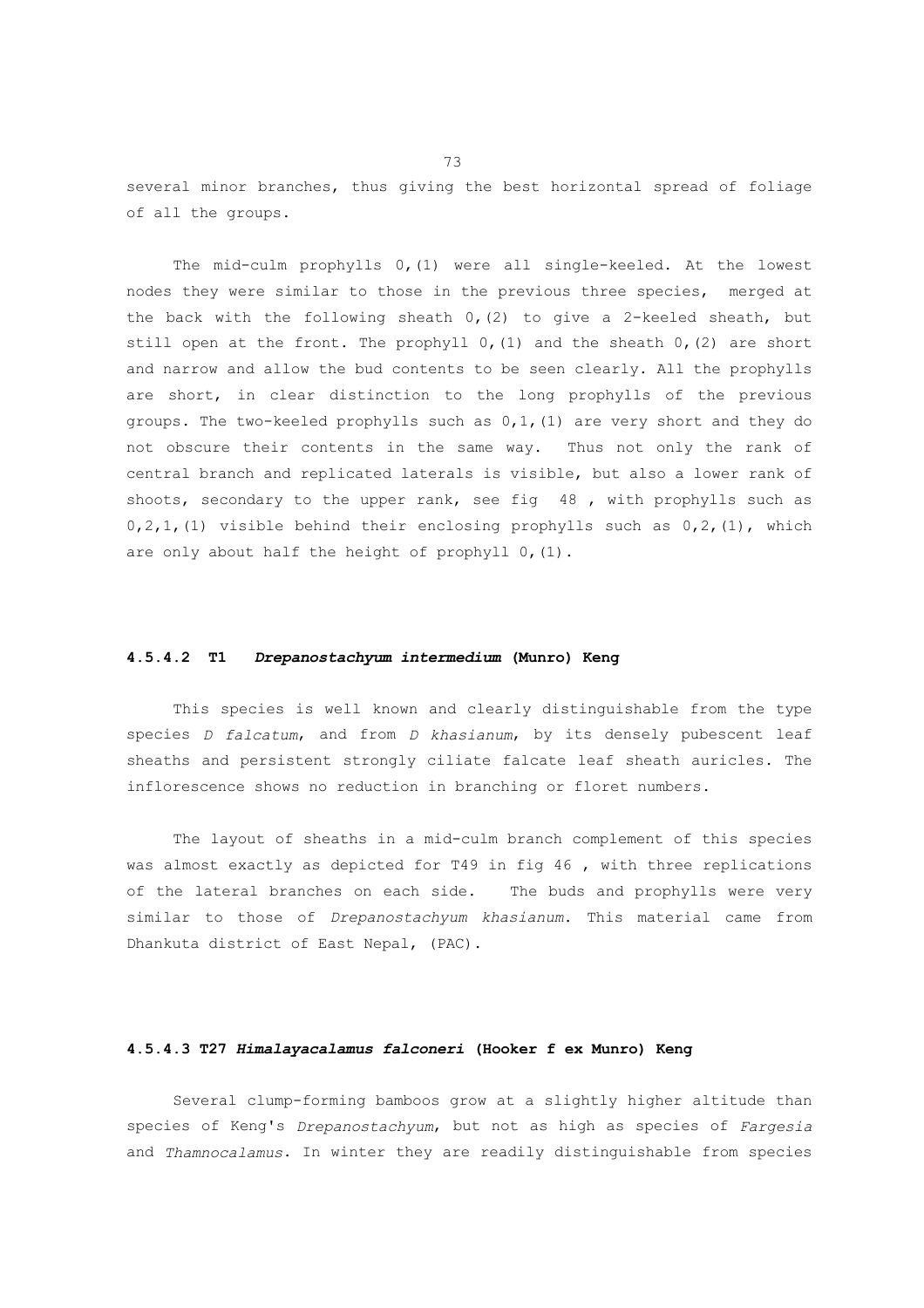of *Drepanostachyum* in the same sites as their leaves are still green, and one even has discernable tessellation. Differences in culms and culm sheaths are also apparent. The branching is simpler, often with a dominant central branch which may bear roots.

 Inflorescences are semelauctant, with only tufts of hairs at the ultimate points of branching, and no buds in the axils of transitional glumes. The trend described in *Drepanostachyum* for the fascicled panicle branchlets to be suppressed, leaving sheaths with no subtended axes on the main lateral axes of the inflorescence, and for spikelets to have reduced numbers of florets is taken further, *Himalayacalamus* species having more racemose inflorescences, with only one floret per spikelet.

 This collection from Phulchowki, Kathmandu, has flowers which seem identical to those of the holotype, and the location is very close to that of the holotype (Shivapuri, Kathmandu).

The contents of a typical mid-culm node are portrayed in fig 50. It can be seen that there is replication of laterals to give three main branches on each side of the central branch, as seen in *Fargesia* species T43. There also can be duplication of higher orders of branches, as seen in *Drepanostachyum* species T49 and T1, to give axes such as 0,1,1a and 0,2,1a etc. As in *Drepanostachyum* several orders of branching arise in the first year, with all the elements in such a complement as fig 50 developing together to give up to about 20 branches. These are very different in size, however, with 3 to 5 strong branches and a further fifteen or so in a lower rank of much smaller branches. Three small branches together at the front on each side, such as nos 9, 10 and 11 in fig 50, are very distinctive in this species.

 The prophylls were short, and similar to those seen in *Drepanostachyum*, although prophyll 0,(1) was sometimes fused with sheath 0,(2) at the front as well as the back at the very base of the culm, fig 37 (i) & (iii). In addition, the prophylls of the laterals such as  $0,1, (1)$ were similar in height to  $0$ ,  $(1)$  and were always tall enough to hide prophylls of higher orders, so that only one rank of prophylls is visible in the bud, see fig 51 , and this distinguishes them easily from buds of *Drepanostachyum*.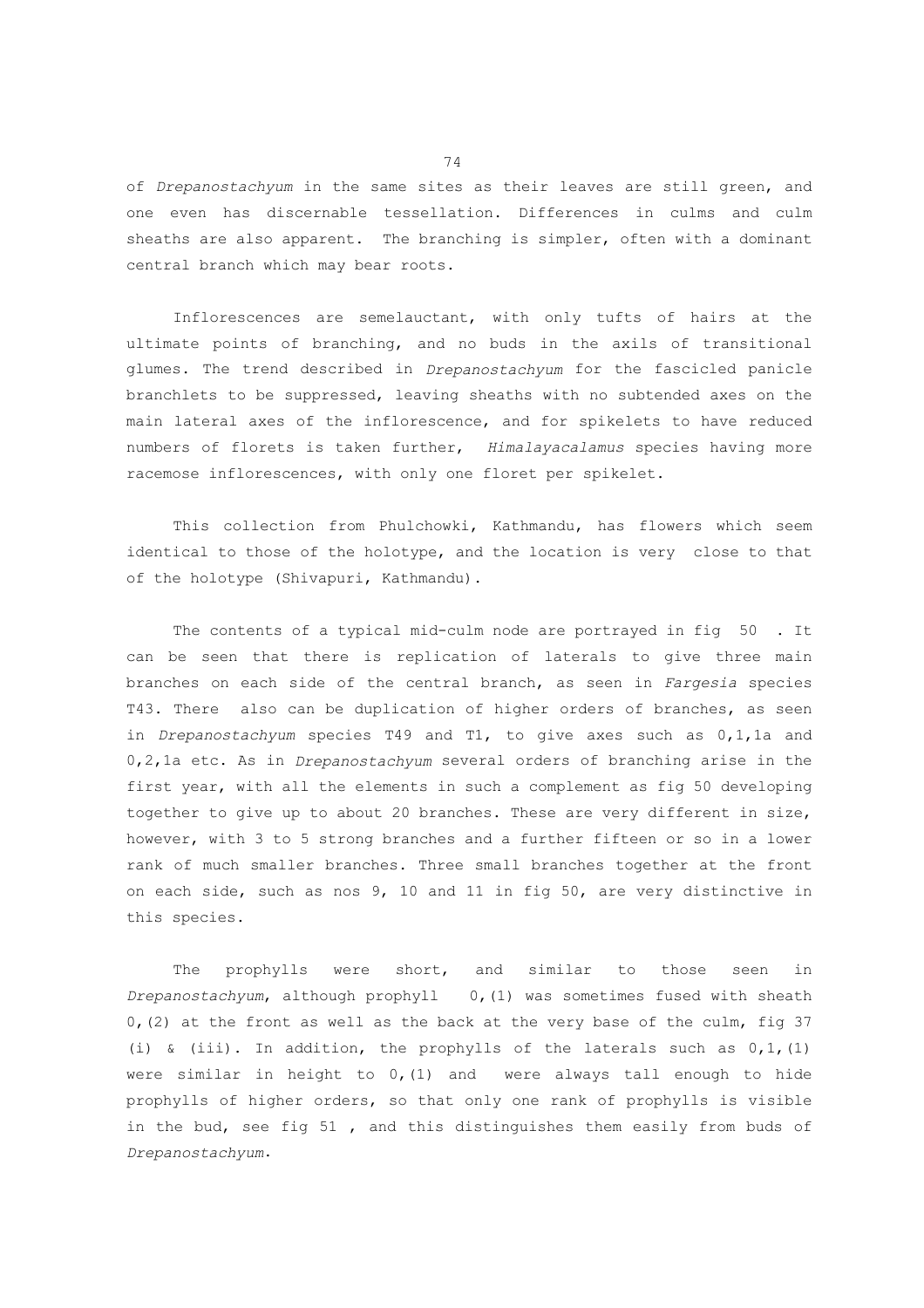Thus the branching pattern is closest to that of *Fargesia* in number of laterals, but similar to *Drepanostachyum* in replication of higher orders, while the prophylls are closest to those of *Drepanostachyum* in height although they did sometimes fuse with sheath  $0, (2)$  at the front as in *Fargesia* and their greater height made it impossible to see higher orders of branching in the bud.

## **4.5.4.4 T52** *Himalayacalamus falconeri* **(Hooker f. ex Munro) Keng**

 This species is similar to T27 in its vegetative and floral characteristics, but has a smaller central branch. This variety was collected in southern central Bhutan. The contents of a bud are given in fig 52 . It can be seen that there are strong similarities to T27, with the same replication of lateral axes, higher order axes, and single-keeled open prophyll 0,(1). The prophylls were short, similar to those of T27 in fig 51, but prophylls  $0,1(1)$  and  $0,2$ , (1) had only one keel, figs 50 & 52.

# **4.5.4.5 T3** *Dendrocalamus patellaris* **Gamble**

 This species was incorrectly named as a *Dendrocalamus* species when Gamble was given flowers of *D hamiltonii* in conjunction with vegetative material from this species by one of his collectors. It shares several characteristics with a group named *Ampelocalamus* in China by Chen, Wen and Sheng (1981), and this species seems to be similar to or synonymous with *Ampelocalamus scandens*, as described by Hsueh and Yi, (1985), although that species is described from Yunnan.

 The inflorescence retains some primitive characters, having bracts at most points of branching and vestigial remains in the axils of upper glumes basal to the spikelet. It has fascicled branchlets and long pedicels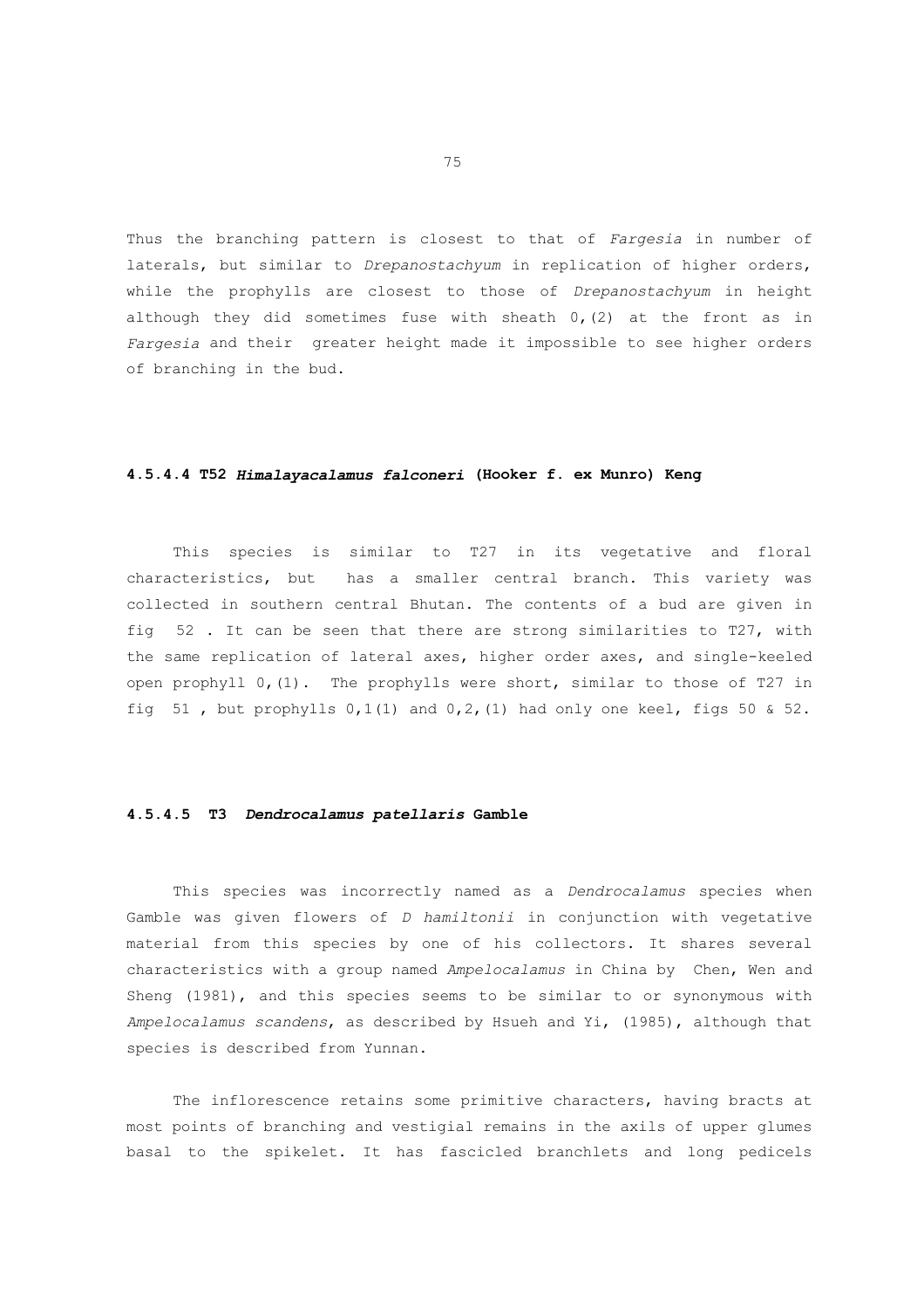similar to those of *Drepanostachyum*, rather than the open inflorescence with pulvini of *Yushania*.

 The contents of a lower mid-culm node are depicted in fig 53 . The lateral axes on both sides were clearly duplicated as in the *Fargesia, Sinarundinaria* and *Yushania* species described previously, to give axes 0,1a and 0,1b , 0,2a and 0,2b . There was also some duplication of higher orders of branching, as seen in *Drepanostachyum* and *Himalayacalamus*, giving axes such as 0,2,1a. There is substantial reduction of some sheaths, such as 0,(3), while others sometimes merge together or become fused. In some buds the pattern is more irregular with confusing reduction and fusion, irregular shapes and extended keels. In the first year up to twelve subequal axes develop, with up to seven branches in the top row.

 The appearance of the contents of a simpler bud with the bud-scale removed, are depicted in fig 54 . As in *Drepanostachyum* and *Himalayacalamus* the prophylls were short, with their width similar to their height. The absence of a sheath  $0$ , (2) after the bud-scale and replication of the lateral axis on the right can clearly be seen.

 Fig 53 shows a bud completely enclosed by a two-keeled bud scale which is closed at the front as well as the back. This bud-scale is identified as the prophyll  $0$ , (1) fused with the sheath  $0$ , (2) as there does not seem to be a sheath  $0$ , (2) between it and the sheath  $0$ , (3), but as this bud-scale is never composed of two single-keeled sheaths as seen in species of *Fargesia* etc it is more difficult to ascertain its origin. As the same replication of axes is seen in this species as in *Fargesia* etc, it is assumed that the bud-scale has developed in the same way.

The absence of a separate sheath  $0, (2)$ , sets this species off from *Thamnocalamus*, and the fusion of the front of this bud-scale in the midculm region distinguishes it from all the previous species.

 This genus is the only one known with both semelauctant inflorescences and fully closed bud-scales.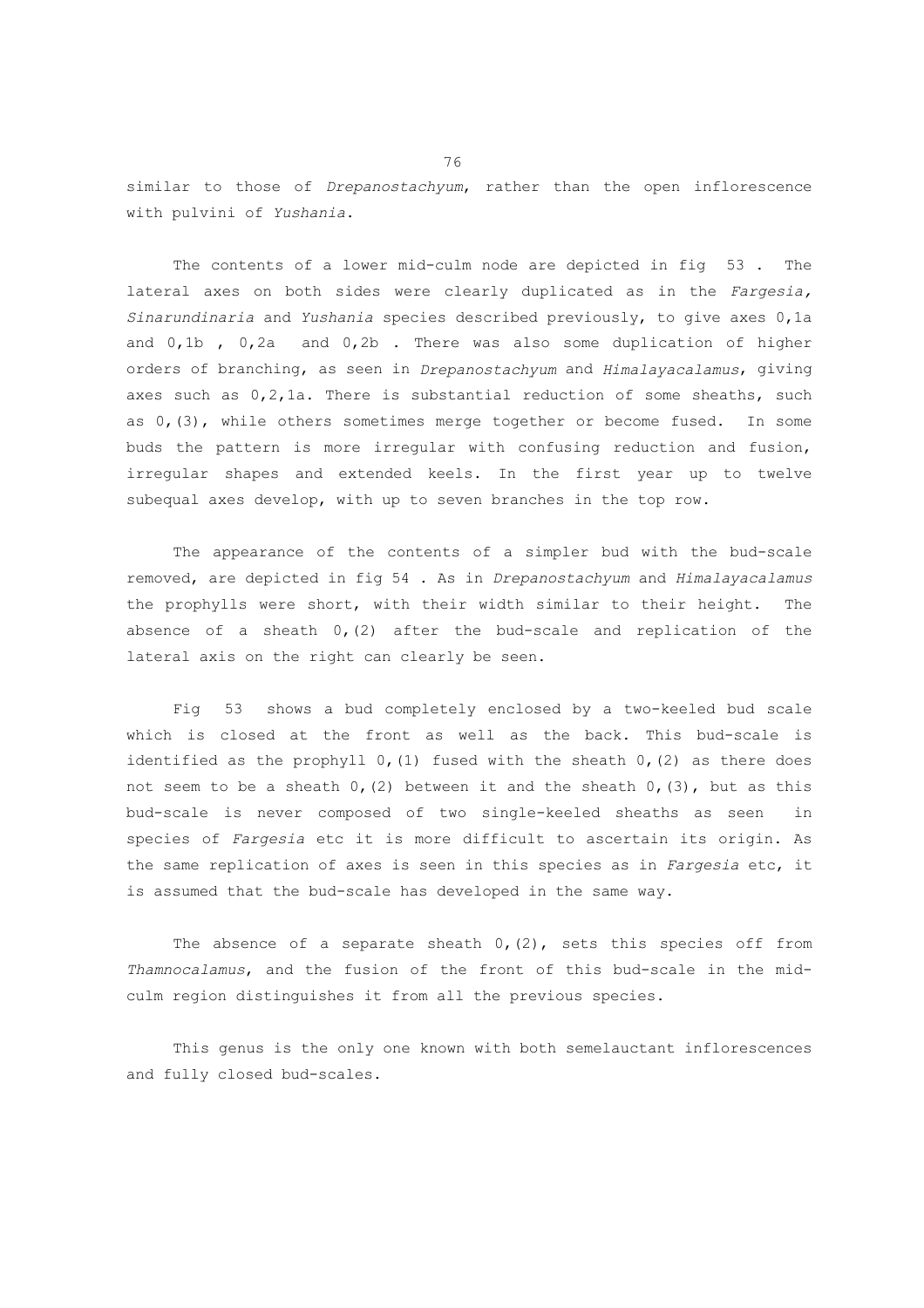# **4.5.5 Group 4 Subtropical running (long-necked pachymorph) species**

## **4.5.5.1 S41** *Neomicrocalamus prainii* **(Gamble) Keng f**

 This species differs from all the previous species in having six stamens instead of three. It is a scandent bamboo with strongly developed central branches, narrow culms, long internodes, and long rhizome necks. It has leaves without tessellation, but is only found in the coolest of subtropical areas just below the frost-line, probably because it requires lower evapotranspiration rates.

 This species has been collected from the Naga hills in Assam, but was included in the species *Arundinaria prainii* Gamble, which is now considered to be a species of either *Racemobambos* Holttum or *Neomicrocalamus* Keng, according to whether the latter genus is recognised. It differs from *N prainii* in having hollow culms, largely glabrous culm sheaths, and swollen geniculate branchlet nodes, and was later named *Neomicrocalamus ringshu*.

 A plan of the sheaths in a mid-culm branch complement is given in fig 55 . It can be seen that there are no missing or reduced sheaths, and no replicated lateral axes. The prophyll 0,(1) is two-keeled, although it often splits as the large complement develops, and it is always open at the front. Some higher order prophylls such as  $0,1, (1)$  are narrower, and single-keeled. When there are more branches in the complement, a greater number have such single-keeled prophylls.

 Thus the branching is simple, with no reduction, replication, or fusion of sheaths. Looking at the front of the branch complement the sheaths 0,(2), 0,(3), etc hide the lateral branches as in *Thamnocalamus*.

 It is essentially the same as the pattern in the *Bambusinae* and *Melocanninae*, as described above for *Thamnocalamus aristatus*. As in *Thamnocalamus* the open fronts of the mid-culm bud prophylls 0,(1) distinguish this from *Bambusinae* and *Melocanninae*, but other characteristics of the branch complement are more similar to those of *Bambusa* than *Thamnocalamus*. Examples of these are the width of sheaths, the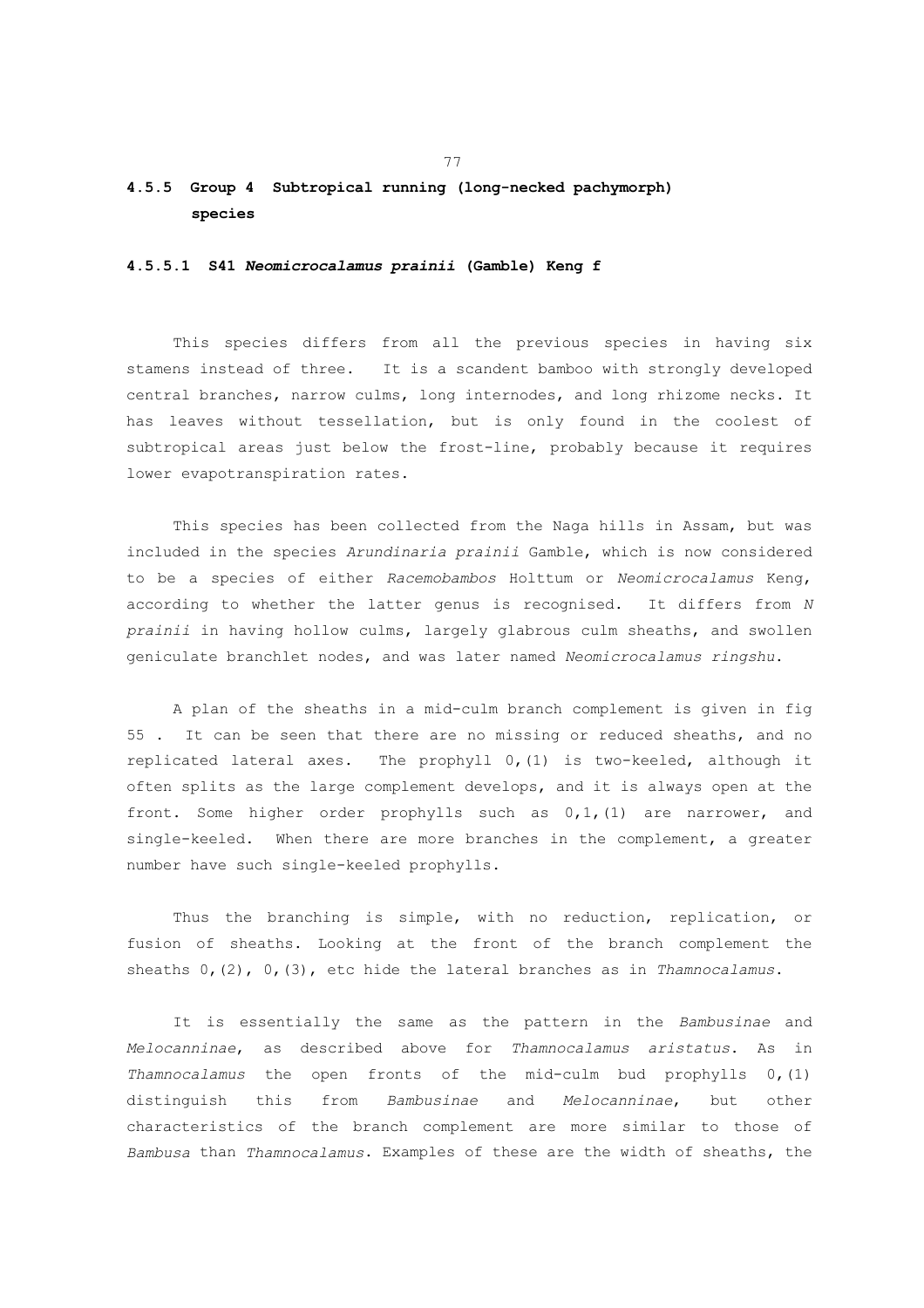dominance of the central branch, and especially the rapid proliferation of large numbers of higher orders of branches.

 These characteristics, along with the presence of six stamens instead of three, suggest that *Neomicrocalamus* is as closely related to *Bambusa* as it is to any members of *Thamnocalaminae* Keng.

#### **4.5.6 Summary of results**

 The most important differences in prophyll and branching characteristics found in this sample of species have been summarised in table 5 . Six different patterns could be separated, A to F indicated by the dotted lines.

 Pattern A featured the simplest and most complete patterns of branching, and no reduction in the width or keeling of the prophylls. *Thamnocalamus aristatus* and *Neomicrocalamus sp* S41 both followed this pattern. They differed from all the other species studied in having twokeeled mid-culm bud-scales which were derived from a prophyll 0,(1) alone. Lateral branches were not replicated, all branch axes being subtended by a sheath.

 All other patterns had two separate narrow single-keeled bracts identifiable as reduced prophyll  $0, (1)$  and sheath  $0, (2)$ , or seemingly compound two-keeled bud-scales apparently incorporating both sheaths 0,(1) and  $0, (2)$  fused at the back or front or both. Various degrees of replication of lateral branch axes were seen, the replicated axes having no subtending sheaths.

 Pattern B included the clump-forming temperate bamboos associated with the genera *Fargesia* and *Sinarundinaria*, *F grossa aff., S nitida* and *F murielae*. They all had tall narrow single-keeled prophylls, matched by tall narrow single-keeled 0,(2) sheaths. Buds at the base of the culm were surrounded by 2-keeled bud-scales which seem most likely to represent the prophyll and following sheath 0,(2) fused together at the back. The most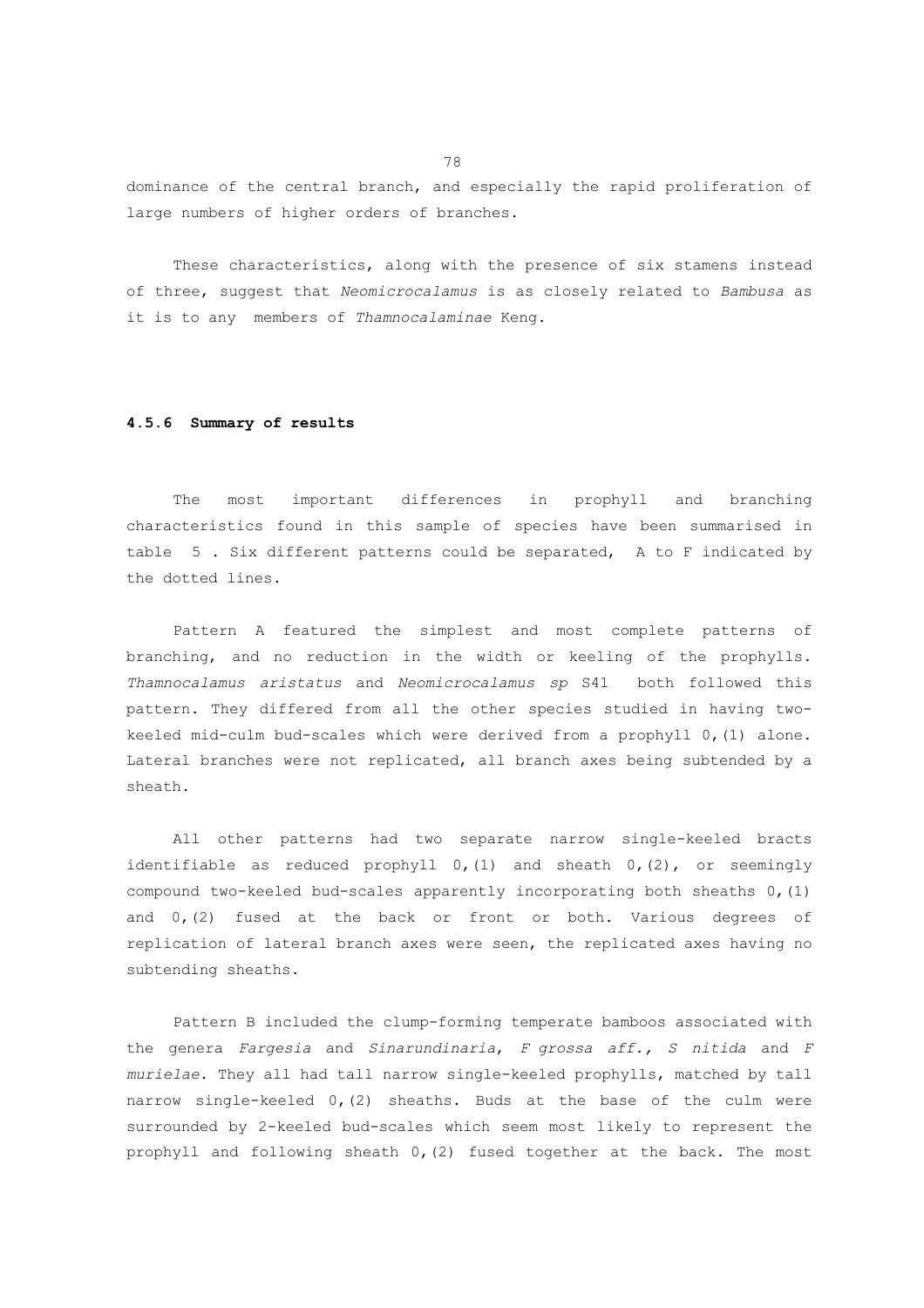basal bud was also closed at the front by fusion of the front margins. Lateral branch axes were replicated once or twice on each side.

 Pattern C included the spreading temperate species with much longer rhizome necks associated with the genus *Yushania*: *A hirsuta, A microphylla*, and *A maling.* They all had tall prophylls and a limited degree of replication of axes. Compared to the clump-forming species of pattern B they had less replication of branch axes over the culm as a whole, and they also had basal bud-scales which were open at the front without fusion of the front margins. It was hoped that the closure of the front of the basal buds might be associated with closure of rhizome buds, but when rhizome buds were examined, they were open in all these species of both patterns B and C.

 Subtropical clump-forming species all had shorter prophylls and buds. The width of the buds was similar to or greater than their height. Three further patterns were distinguishable.

 Pattern D consisted of two species associated with the genus *Drepanostachyum*. They had very short and narrow bud-scale sheaths behind which many more subequal initials could be seen from the front of the bud, representing several higher orders of branching, arising from a much greater degree of replication of branch axes than seen in any other pattern, with up to five replications on each side.

 Pattern E included the bamboos allied to *A falconeri* and the genus *Himalayacalamus*. The buds had slightly taller prophylls than those in pattern D and there were fewer initials visible. The lateral axes were only replicated once or twice, resulting in fewer branches which included a larger and more dominant central branch.

 Pattern F seems to represented by only one species in the Himalayas, *Dendrocalamus patellaris*, which seems to be a member of genus *Ampelocalamus* rather than *Dendrocalamus*. It could be distinguished from all the others by the complete closure of the front of all bud-scales, and also by the fusion of several sheaths and keels inside the bud, along with two replications of each lateral branch axis.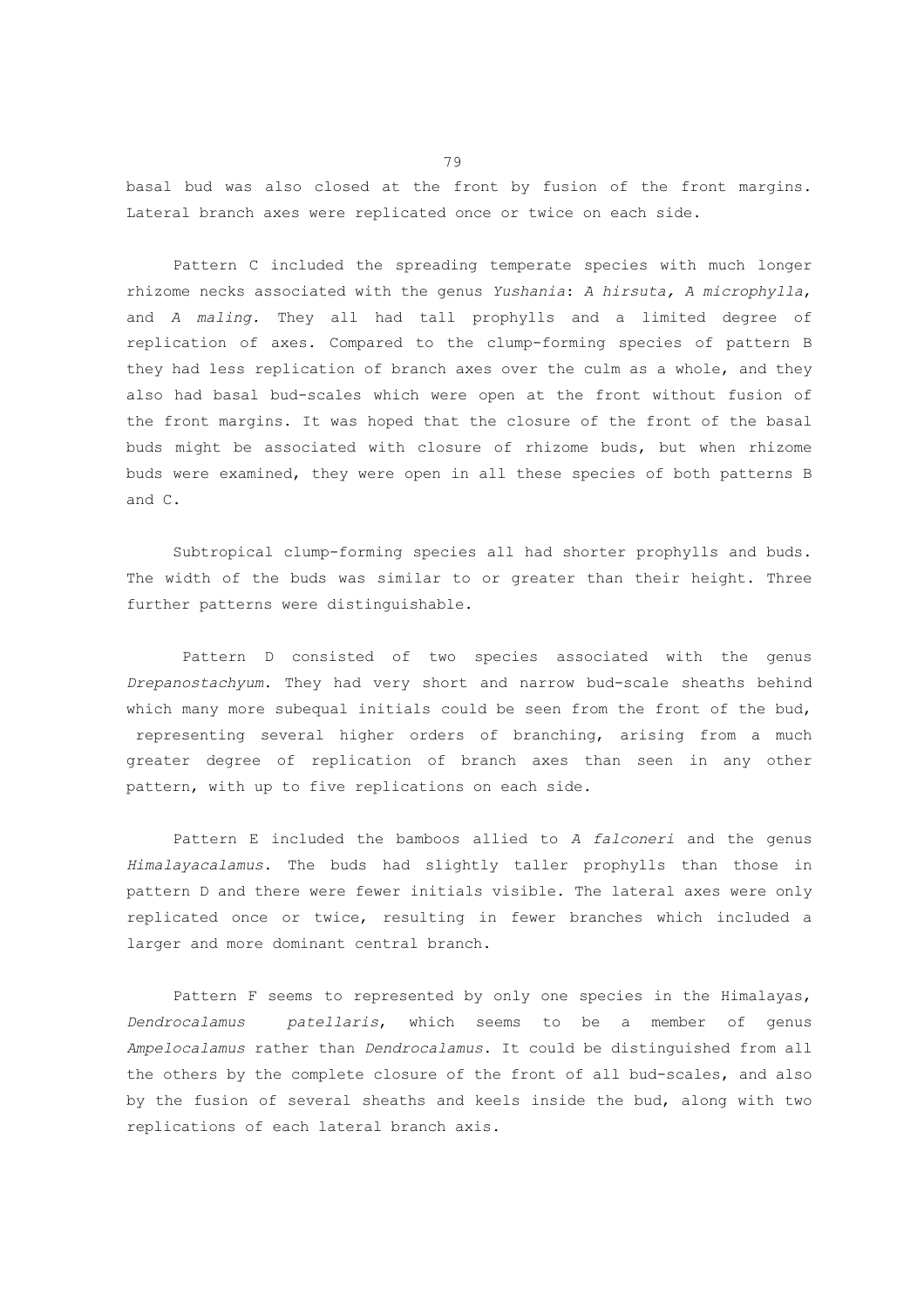#### **4.5.7 Additional herbarium material**

 It is possible to determine some of the characteristics in table 5 from herbarium material without dissection. The number of keels on the sheath  $0$ , (1) can be deduced from the appearance of the  $0$ , (1) and  $0$ , (2) sheath scars at the front of the branch complement. The height of prophylls is usually observable even at a minor point of branching, and the replication of lateral branches can also usually be observed as long as the collection includes a point of branching on a culm or reasonably large subsidiary branch. Whether culm base buds are open or closed at front and back is not assessable as culm bases are rarely to be found in herbarium collections.

 Thus it is possible to distinguish between most of the patterns from reasonable herbarium collections by branch and prophyll characteristics alone, although separating patterns B and C is not possible, nor can patterns D and E be distinguished without good branch complements.

 The type collections of the type species of the genera *Thamnocalamus* Munro, *Fargesia* Franchet, *Drepanostachyum* Keng, *Himalayacalamus* Keng and *Ampelocalamus* Chen, Wen & Sheng were examined. Vegetative material from the type collection of the type species of *Yushania* Keng was not available, but a good specimen of the type species from the same mountain in Taiwan was available, determined by a respected Taiwanese bamboo expert. The characteristics of these specimens are given in table 6 . It was obviously not possible to make full and detailed dissections.

 It can be seen that even this superficial examination clearly supports some of the principal differences in branching. It verifies the distinctions between pattern A (*Thamnocalamus* and *Neomicrocalamus*), patterns B and C (*Fargesia* and *Yushania*), and patterns D, E and F (*Drepanostachyum*, *Himalayacalamus,* and *Ampelocalamus*).

 Other less quantifiable branching characteristics allow further division of such material with experience. The spreading branches of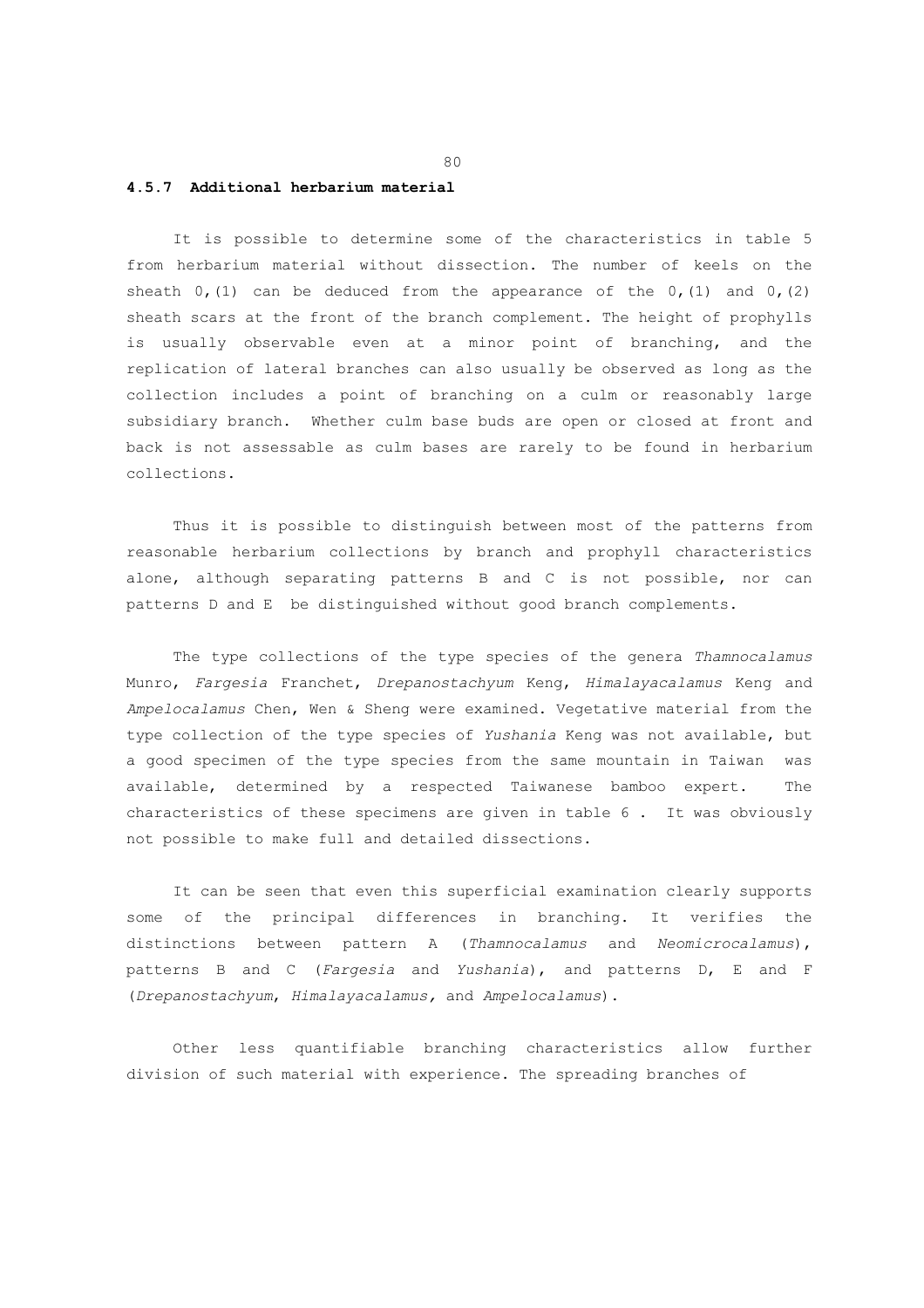| species                | 0, (1) keels<br>mid-culm) | front & rear | of culm base bud | front of<br>mid-culm bud | prophylls<br>(2-keeled) | lateral branch<br>replications |
|------------------------|---------------------------|--------------|------------------|--------------------------|-------------------------|--------------------------------|
|                        |                           |              |                  |                          |                         |                                |
| PATTERN A              |                           |              |                  |                          |                         |                                |
| T44 aristatus          | $\overline{c}$            | open         | closed           | open                     | tall                    | 0                              |
| S41 <i>prainii aff</i> | 2                         | open         | closed           | open                     | tall                    | 0                              |
| PATTERN B              |                           |              |                  |                          |                         |                                |
| T43 grossa aff         | -1                        | closed       | closed           | open                     | tall                    | $1 - 2$                        |
| nitida                 | 1                         | closed       | closed           | open                     | tall                    | $1 - 2$                        |
| murielae               | 1                         | closed       | closed           | open                     | tall                    | $1 - 2$                        |
| PATTERN C              |                           |              |                  |                          |                         |                                |
| T41 hirsuta            | 1                         | open         | closed           | open                     | tall                    | $0 - 1$                        |
| T50 microphylla        | 1                         | open         | closed           | open                     | tall                    | $0 - 1$                        |
| T53 maling aff         | 1                         | open         | closed           | open                     | tall                    | $0 - 1$                        |
| PATTERN D              |                           |              |                  |                          |                         |                                |
| T49 khasianum          | 1                         | open         | closed           | open                     | v short                 | $3 - 5$                        |
| T1 intermedium         | 1                         | open         | closed           | open                     | v short                 | 3                              |
| PATTERN E              |                           |              |                  |                          |                         |                                |
| T27 falconeri          | 1                         | op/cl        | closed           | open                     | short                   | $1 - 2$                        |
| T52 falconeri aff      | $\overline{1}$            | $\ddot{?}$   | $\ddot{?}$       | open                     | short                   | $1 - 2$                        |
| PATTERN F              |                           |              |                  |                          |                         |                                |
| T3 patellaris          | -1                        | closed       | closed           | closed                   | short                   | 2                              |

? not conclusively established

**table 5 comparison of diagnostically useful species characteristics**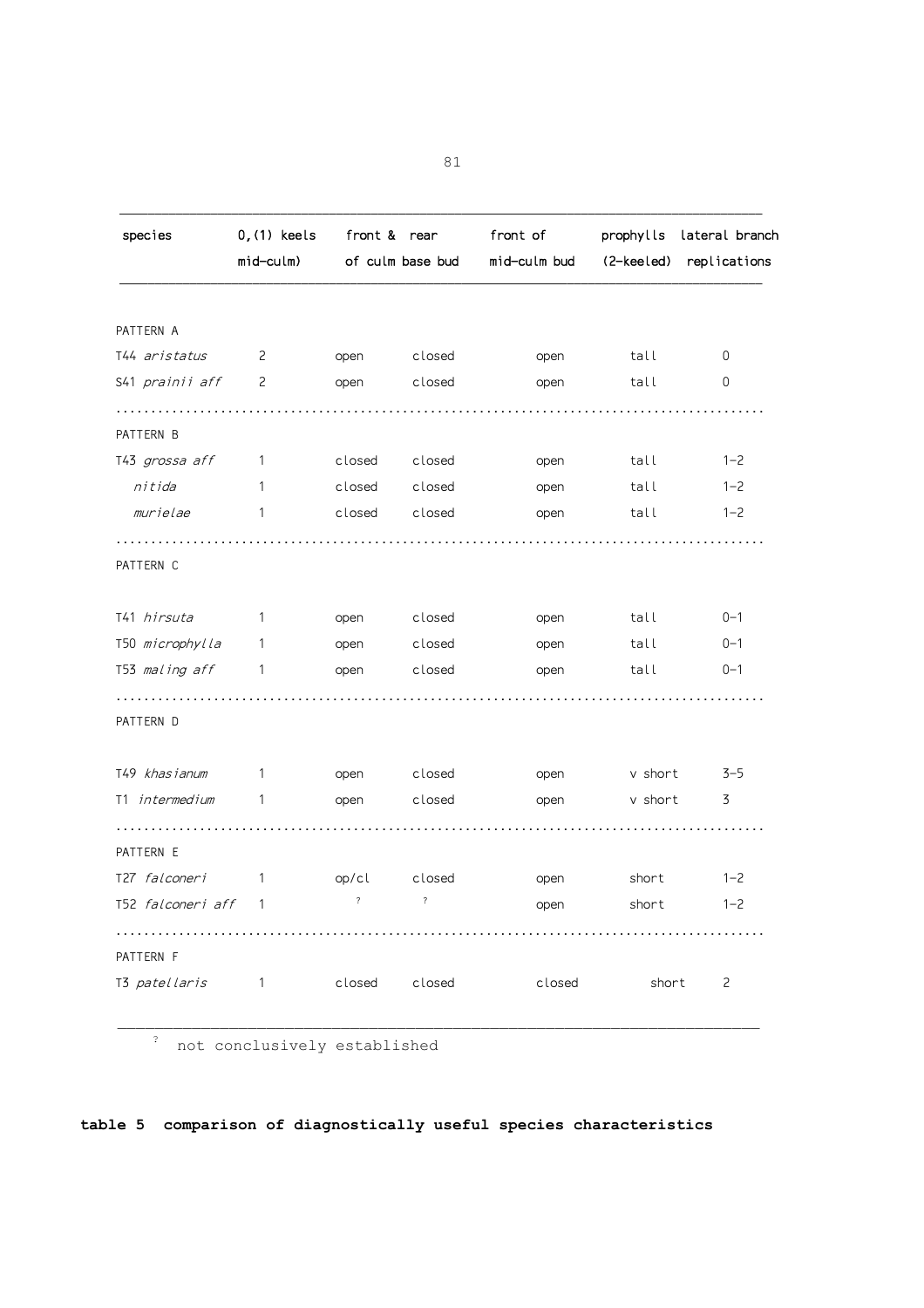| Genus           | Type species                 | no of $keels1$<br>on $0, (1)$ | prophyll <sup>2</sup><br>height | branch<br>replications <sup>3</sup> |
|-----------------|------------------------------|-------------------------------|---------------------------------|-------------------------------------|
|                 |                              |                               |                                 |                                     |
| Thamnocalamus   | spathiflorus                 | 2                             | tall                            | $\Omega$                            |
| Neomicrocalamus | prainii                      | 2                             | tall                            | $\Omega$                            |
| Fargesia        | spathacea                    | 1                             | tall                            | 1                                   |
| Yushania        | niitakayamensis <sup>4</sup> | $\mathbf{1}$                  | tall                            | 0?                                  |
| Drepanostachyum | falcatum                     | 1                             | v short                         | 3?                                  |
| Himalayacalamus | falconeri                    | 1                             | short                           | 2?                                  |
| Ampelocalamus   | actinotrichus                | 1                             | short                           | $\overline{c}$                      |

 $^{\rm 1}$  no. of keels on the mid-culm branch prophyll

- $2$  relative height of the mid-culm branch prophyll
- $3$  no. of replications of the lateral branch axes on each side of the central branch at mid-culm height
- $^4$  not type specimen, but from same locality, reliably determined

# **table 6 Branching and prophyll characteristics of the type specimens of the type species of the genera studied**

82

 $\mathcal{L}_\text{max}$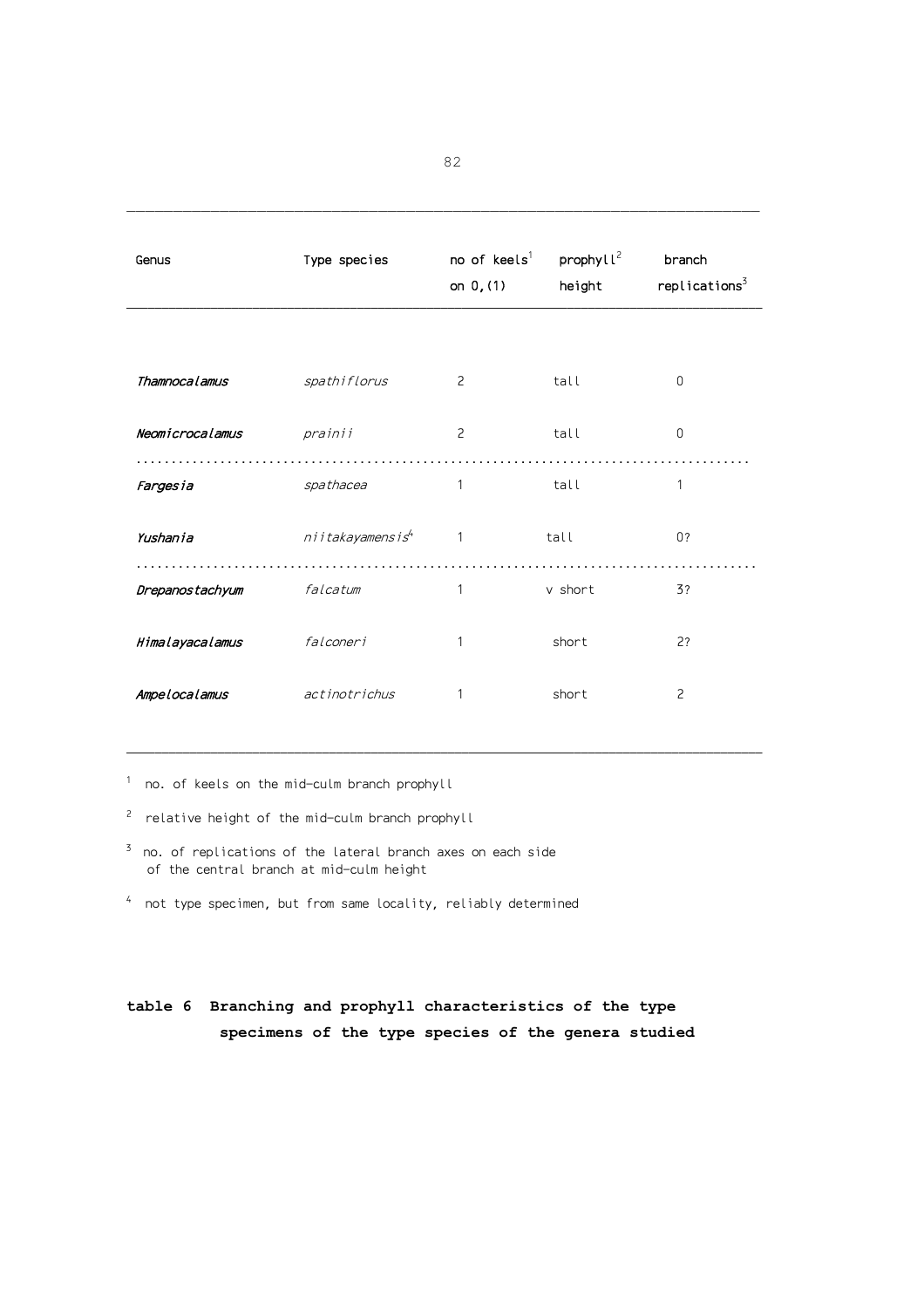*Neomicrocalamus* species are distinct from the upright branches in *Thamnocalamus*. The geniculate branchlets in *Ampelocalamus* are distinct from those of either *Drepanostachyum* or *Himalayacalamus*, which can themselves be separated by discrepancy in branch size.

 Thus the different branching and prophyll patterns seen in the material collected in the Himalayas are recognisable in the type collections of the type species of the genera concerned. A key to separate them by their bud and branching characteristics is given below, summarising the results of this section.

1 Broad mid-culm bud-scales with two keels, and all branch axes subtended by sheaths

| 2 Branches all arising at an acute angle to the culm<br>2a Branches arising at acute and obtuse angles to culm                                                                                                                                                      | Thamnocalamus<br>Neomicrocalamus |
|---------------------------------------------------------------------------------------------------------------------------------------------------------------------------------------------------------------------------------------------------------------------|----------------------------------|
| 1a Mid-culm bud surrounded by separate one-keeled bracts, often with lateral branch axes<br>replicated side by side without subtending sheaths                                                                                                                      |                                  |
| Front of mid-culm bud-scale closed by fusion of margins<br>3<br>3a Front of mid-culm bud-scale open with free margins                                                                                                                                               | <i>Ampelocalamus</i>             |
| 4 Height of mid-culm buds similar to breadth of bud; > 10 branches in the first year                                                                                                                                                                                |                                  |
| Two rows of branch initials visible in bud, developing<br>5<br>into up to 70 subequal branchlets<br>5a One row of initials visible in bud, developing into up<br>to 30 branches, strongly dissimilar in size, diameter                                              | Drepanostachyum                  |
| of central branch up to 4 times that of smallest branchlets                                                                                                                                                                                                         | Himalayacalamus                  |
| 4a Height of mid-culm buds more than twice breadth; $\leq$ 10 branches in the first year                                                                                                                                                                            |                                  |
| Basal culm buds closed at the front by fusion of margins,<br>6<br>rhizomes solid, up to 30 cm long; culms with erect bases<br>in dense clumps or with culm bases curving outwards in<br>more open clumps<br>6a Basal culm buds open at the front with margins free; | Fargesia                         |
| rhizomes solid or hollow, up to 2 m long, widely spreading<br>bamboos; culm bases always erect                                                                                                                                                                      | <i>Yushania</i>                  |
|                                                                                                                                                                                                                                                                     |                                  |

Key to genera studied, relying mainly upon characteristics of vegetative buds and branching, based upon examination of Himalayan representatives of the genera, and type collections available at Kew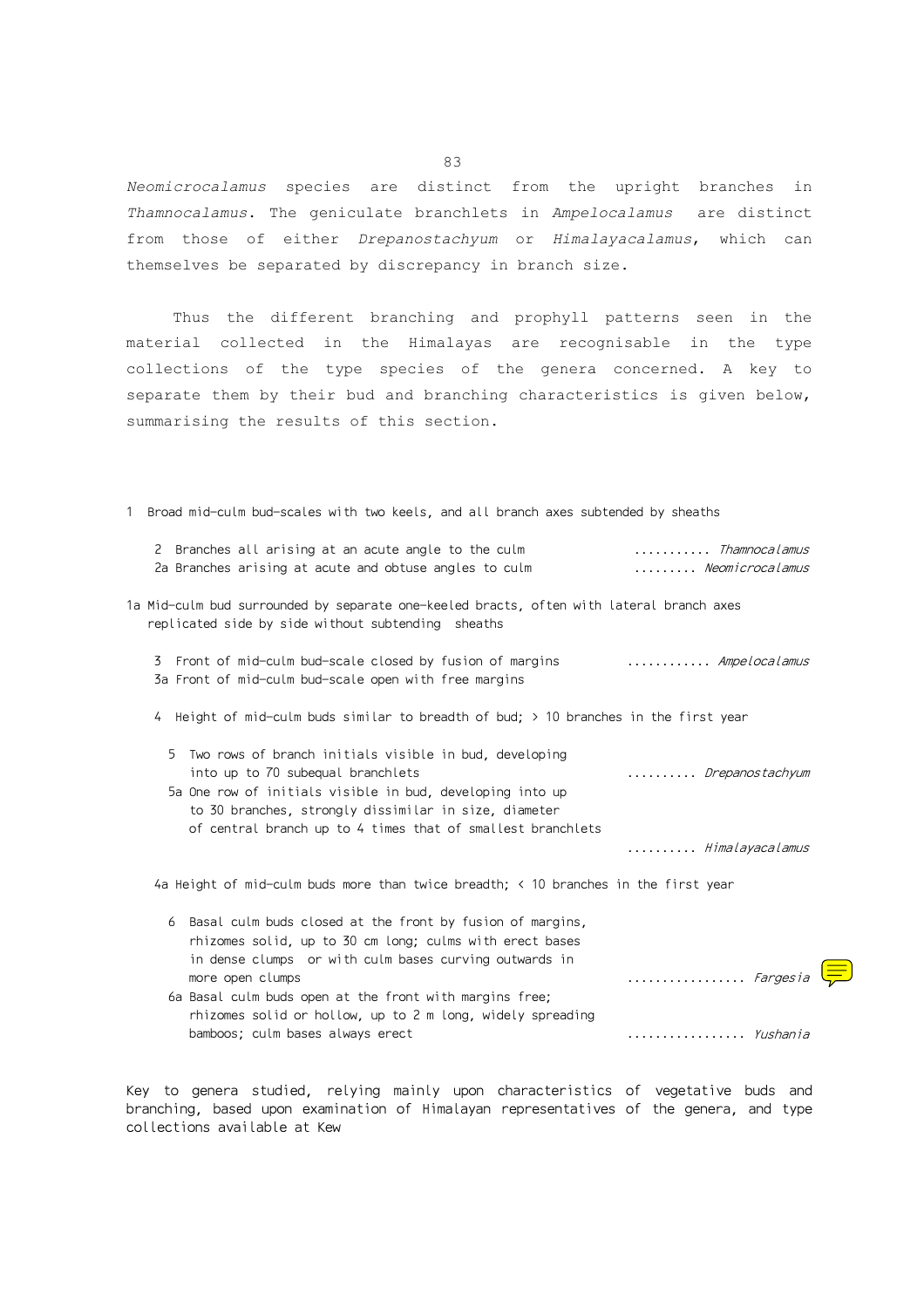## **4.6 Discussion**

# **4.6.1 Taxonomic value of branching patterns and prophyll characteristics in the** *Thamnocalaminae*

 These branching and prophyll characteristics allow separation of groups of species which were not separable at all in the past without flowering material. Analysis of these characteristics from a plan of the complement layout is a powerful tool. The layouts are quite distinctive and often provide a form of fingerprint which allows recognition of groups of species or even separate species.

 It can be seen quite clearly from table 5 that these characteristics have the potential for rapid and decisive division of the Eastern Himalayan representatives of this subtribe into six different groups of species which seem well related to the genera proposed in China. It is obvious that this limited range of species is not sufficient for reliable generic descriptions to be made, but it seems likely that several of these characters at least may be consistent throughout the genera. The examinations of herbarium material of the type species suggests a wider applicability, but fresh material from a wider range of species would be required to prove this, and such material is hard to obtain.

The distinctions between some of the groups are very clear-cut, while others are a little harder to assess, especially from poor herbarium material, and consequently they are not so useful, although they do throw some light upon the less well known genera, such as *Ampelocalamus* and *Neomicrocalamus*.

 The most consistent and useful distinction is based upon the presence of narrow single-keeled prophylls rather than the more usual broad twokeeled prophyll. This also seems to be associated with the presence of replicated lateral branch axes without subtending sheaths. It very clearly separates *Thamnocalamus* and *Neomicrocalamus* from the other genera, and can often be determined from old or fragmentary herbarium material. *Thamnocalamus* and *Neomicrocalamus* seem to retain what is presumably an ancestral condition, with a simple and almost complete pattern of sheaths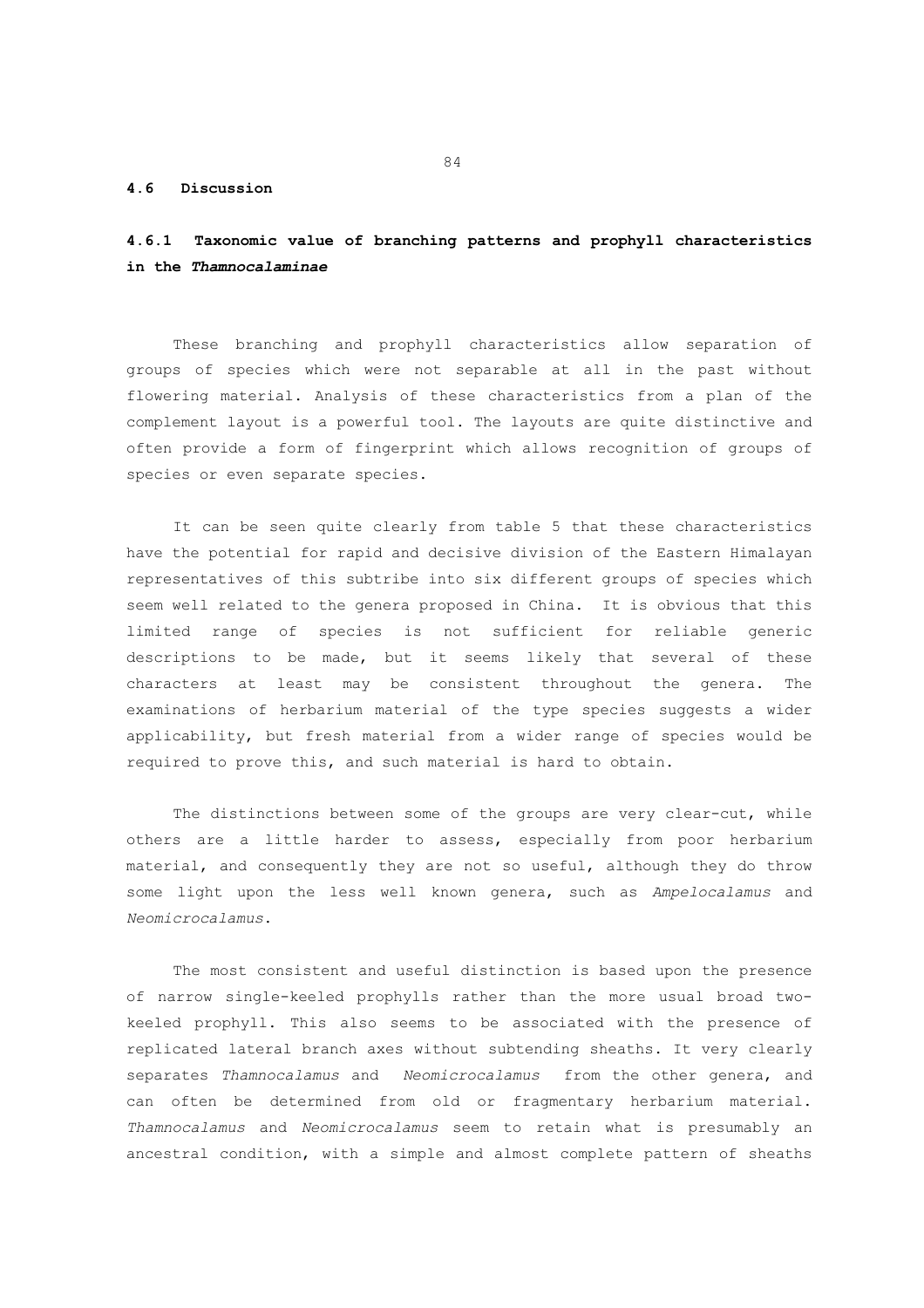and branch axes, and no reduction of their prophylls, which remain broad and two-keeled.

 *Neomicrocalamus* also has what is presumably a more ancestral inflorescence, with six stamens instead of three and prominent bracts at points of branching. The presence in this subtribe of a bamboo with such a different inflorescence to the semelauctant three-stamened versions seen in all the other genera is very unsatisfactory, and placing this genus in the subtribe *Bambusinae* would seem more appropriate. It is interesting, however, that its branching is so similar to that of *Thamnocalamus*, as this would suggest that *Thamnocalamus* might be retaining more ancestral characteristics than any other genus in the subtribe.

 This is important as it strengthens the distinction between *Thamnocalamus* and the other genera in the subtribe, including *Fargesia* Franchet. *Fargesia has been included in Thamnocalamus* on the grounds of its compressed inflorescence, which is partially enclosed by a spathe in a similar manner to that seen in *Thamnocalamus*, (see 4.6.4). The differences in vegetative branching and prophyll form shown here suggest that *Fargesia* is actually substantially different from *Thamnocalamus* Munro, with several more derived characteristics. Therefore it would seem reasonable to recognise *Fargesia* as a separate genus on these grounds.

 The status of the genus *Sinarundinaria* Nakai is determined by the status of *Fargesia* Franchet. As shown here, (4.5.2.3 & 4.5.2.4), the type species of *Fargesia*, *F. spathacea* (represented by synonym *F. murielae*), and that of *Sinarundinaria*, *S. nitida*, share the same vegetative branching pattern, and they also seem to have very similar inflorescences. The evidence seems to suggest that the type species of the two genera are congeneric, and that one of the genera should be considered a synonym of the other. *Fargesia*, described by Franchet in 1893, clearly has precedence over *Sinarundinaria* Nakai, which was not described until 1935. Therefore *Fargesia* would appear to be the appropriate genus in which to place these species, which are the most commonly planted bamboos in the UK and most of Europe.

experience of the state of the state of the state of the state of the state of the state of the state of the s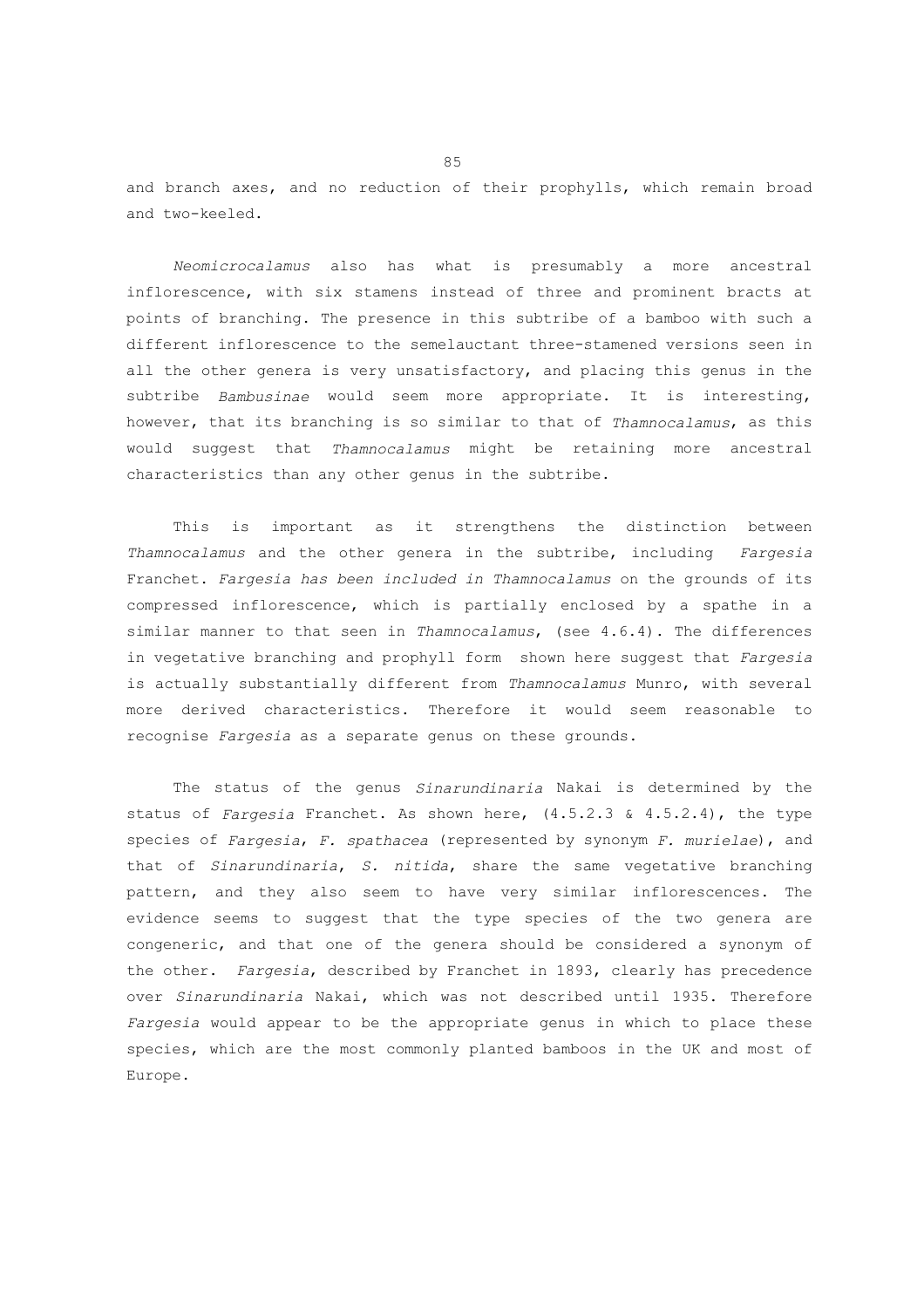Other differences in branching pattern and prophyll characteristics are less profound, but still of taxonomic value. Closure of the dormant bud-scale in the mid-culm region, and at the culm base, are also very useful, although new shoots are required to use these distinctions. They help to separate groups of species such as those put into *Yushania* and *Ampelocalamus* in China from *Fargesia*. This was not possible before without flowers and rhizomes. Similarly bud-scale height and appearance of branch initials can separate species of *Drepanostachyum* from those *Himalayacalamus*. The elucidation of further details of the less well known genera such as these serves to reinforce their claims to recognition as separate genera.

 The real taxonomic significance of these branching characteristics should only be assessed when considered in the light of other branching patterns in the bamboos, as well as avenues of inflorescence development.

## **4.6.2 Relationships to other bamboo branching patterns.**

 The range of branching patterns seen here seems to extend from two forms of a complete basic pattern, to what appears to be a substantially derived form. Different avenues of development can be seen in other bamboo subtribes, see fig 55a. In the *Bambusinae* typified by *Bambusa* the pattern is similar to that seen in *Thamnocalamus* but has more compression. *Racemobambos* can be seen as a development of this. In the *Shibataeinae* typified by *Phyllostachys* the pattern is similar to that seen in *Thamnocalamus*, but with less compression. The genus *Shibataea* can be seen as a refinement of that pattern. In the *Chusqueinae* of South America the pattern is similar to that described for the most advanced genera of *Thamnocalaminae*, but even more advanced.

### **4.6.2.1** *Bambusa* **pattern**

 This is another basic pattern, similar to that seen in *Thamnocalamus* or *Neomicrocalamus*. It differs from the pattern in those two genera in that the prophyll 0,(1) forming the bud-scale is thickened and closed at the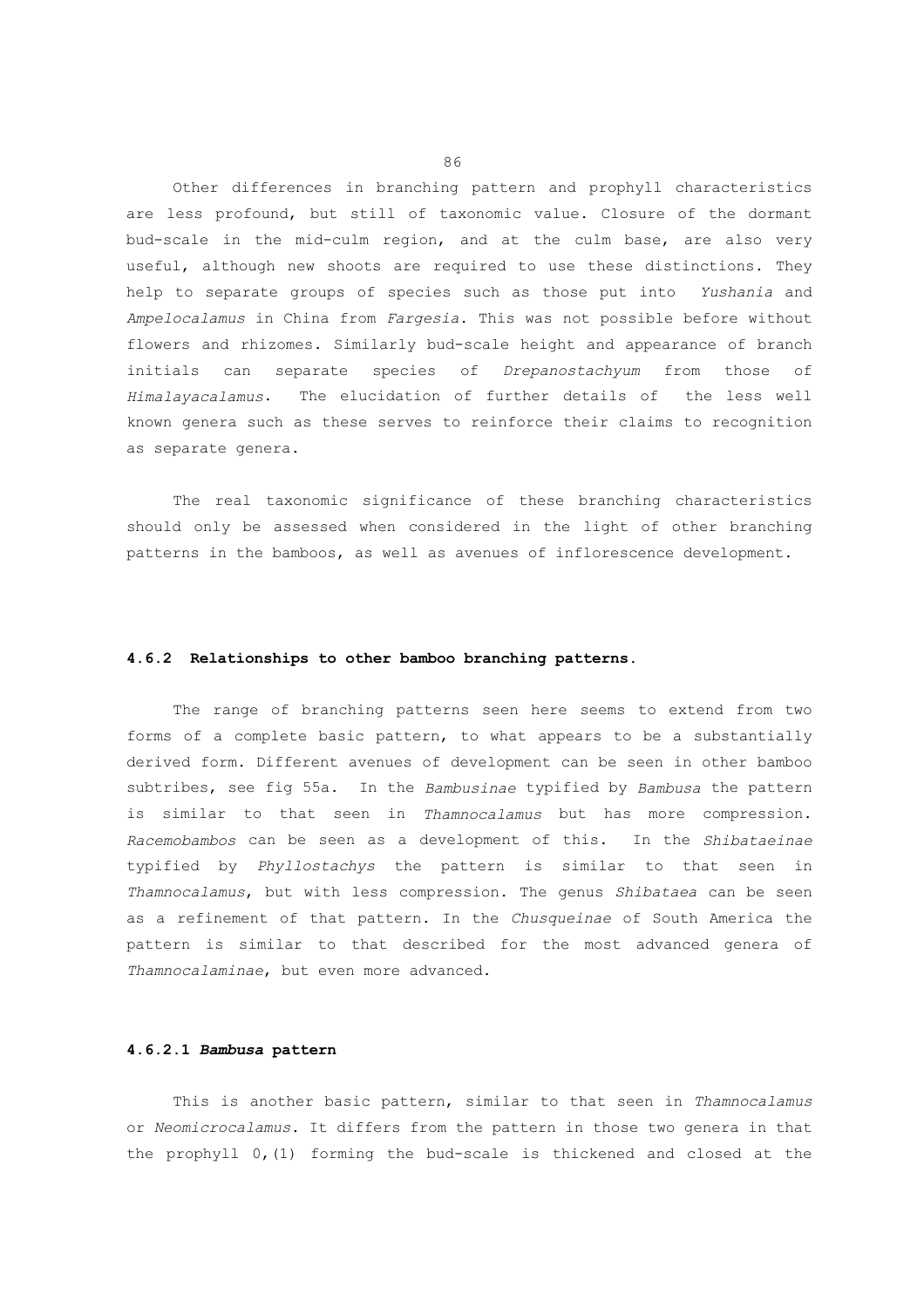front, and the insertion of buds on the central axis is interrupted. At the base of the *Bambusa* central branch there are buds on the first two nodes which give rise to a precocious first phase of branching, developing as the central branch develops.

 Further up the branch at the top of the compressed section there are further buds, such as those enclosing axes 0,6, 0,7, and 0,8. These remain dormant in the first year, only developing in subsequent years. This pattern of interrupted bud insertion with two basal buds developing precociously also occurs on several orders of progressively smaller branches, so that in the first phase each branch has two smaller branches arising from its base, positioned at 4-o-clock and 8-o-clock.

 Thus the branch complement seems more derived than that of *Thamnocalamus*. It features compression of a larger number of nodes, interrupted bud insertion, and a clear dichotomy between non-dormant and dormant buds, which leads to more distinct phases of branching. It is the presence of large dormant buds on the base of the central branch which allows vegetative propagation from branch and culm cuttings in these genera. The absence of such buds explains why such techniques consistently fail in bamboos from those subtribes.

# **4.6.2.2** *Phyllostachys* **pattern**

 The origins and relationships of the branching patterns in the *Shibataeinae* of China and Japan have been described well by Usui, (1957). A reduction in the number of branches can be seen in several genera, *Chimonobambusa* species having only three branches, while *Phyllostachys* species have only two. The pattern of sheath insertion remains unmodified, but there are no unextended internodes at all so that the complement and the sheath layout are as simple as they can possibly be. This trend is exemplified in the subtribe *Shibataeinae* by species of *Phyllostachys*, while species of the genus *Shibataea* are described by Usui as having singlekeeled prophylls, while having no replication of lateral branches. The pattern seen in *Phyllostachys* is simpler than that of *Thamnocalamus* while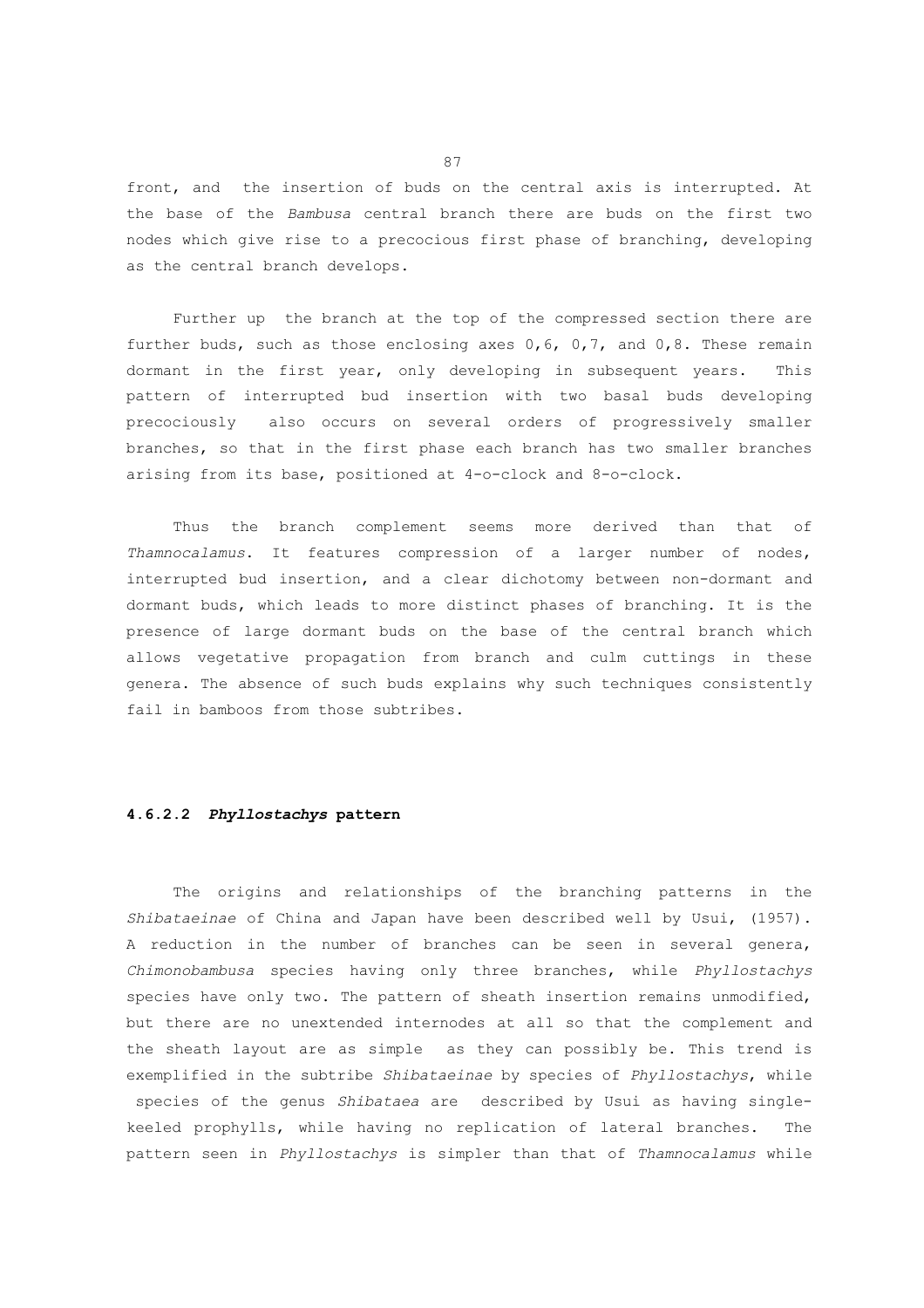that of *Shibataea* seems to be more advanced in having reduced prophylls with single keels.

 The *Phyllostachys* pattern seems to be a development running in a very different direction to that seen in the species studied here, leading to a reduction in branch number, rather than fasciculation. This may be related to the more spreading rhizome habit, and the greater stature which reduces browsing pressure.

# **4.6.2.3** *Chusquea* **pattern**

 In the *Chusqueinae* of South America the pattern of reduced prophylls and replicated axes as described above for genera *Fargesia*, *Yushania* etc has progressed considerably further. The presence of large numbers of separate initials apparently arising simultaneously in level bands or sweeping curves without an enclosing bud-scale is difficult to explain. McClure, (1973) described it as the result of multiple insertion of buds, for which he coined the term pleioclade. He envisaged the duplication of entire branch complements many times over from adventitious buds. Clark, (1985, 1989), supported this view.

 The explanation for these patterns is probably much simpler. Fig 56 shows the layout of a small branch complement from the tip of a culm of *Chusquea culeou*. Mid-culm branch complements are much larger but presumably remain fundamentally the same. As well as the eight initials there are thick strands of hardened tissue which look suspiciously like vestigial remains of reduced prophyll keels.

 If the pattern portrayed here is compared to the sheath layout in a mid-culm complement of *Fargesia nitida* as depicted in fig 39 , there are strong similarities. If the vestigial keels are expanded to complete sheath  $0, (2)$  and two prophylls,  $0, 1, (1)$  and  $0, 1$ a,  $(1)$ , and their counterparts on the other side are also added,  $0, (1)$ ,  $0, 2, (1)$ , and  $0, 2a$ , (1), and sheath  $0$ , (3) is placed in the centre,, as depicted in fig 57 (i), and these are superimposed on top of the *Chusquea* pattern, as in fig 57 (ii), the result is almost identical to the pattern seen in *Fargesia nitida*, fig 39 .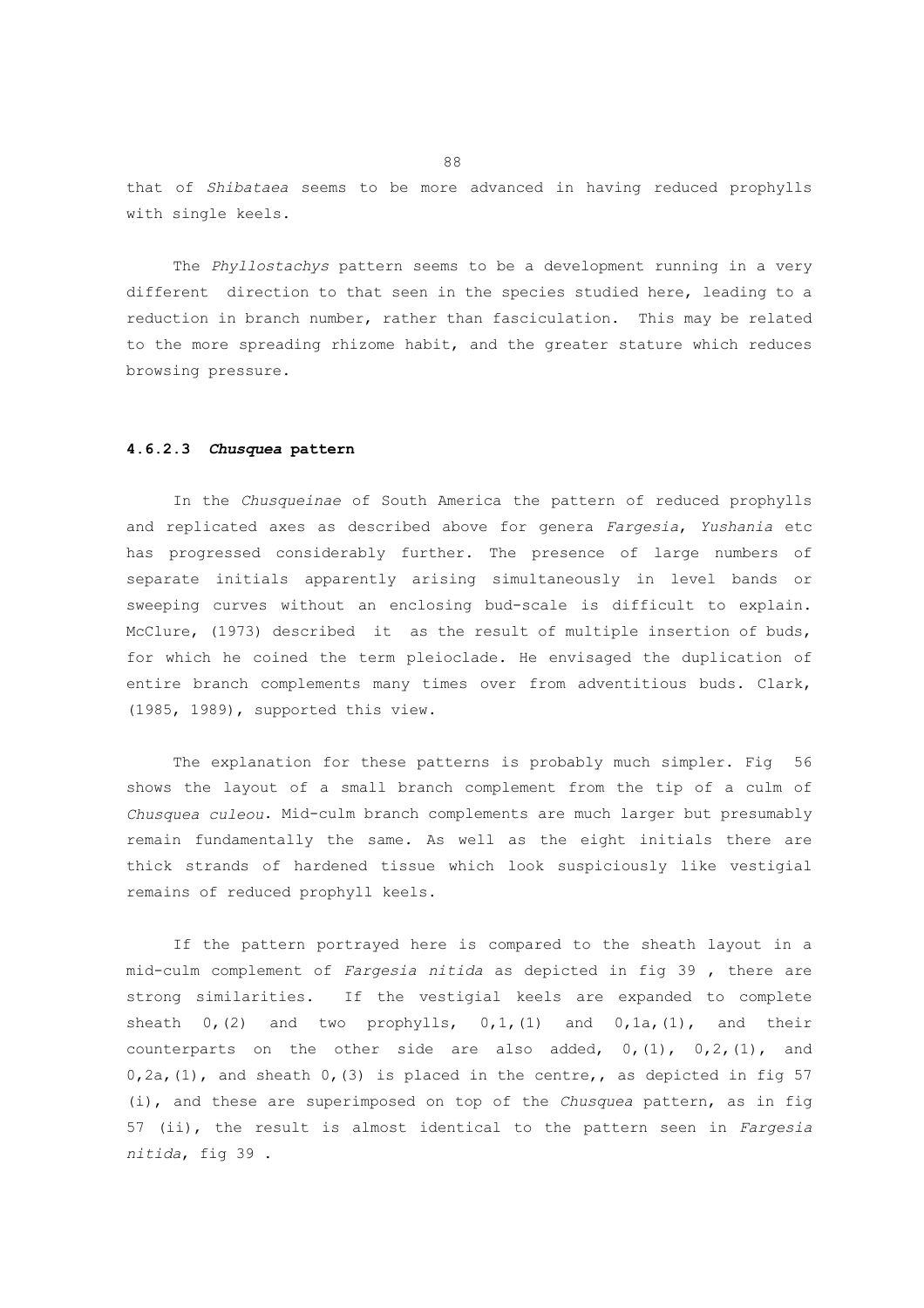If this explanation of the origins of the complements described by McClure as pleioclade is correct, then the term pleioclade is not helpful, as it seems to imply a different process entirely. More accurate terminology should describe four processes, reduction of the bud-scale prophyll 0,(1) to a one-keeled structure, replication of branch laterals, loss of the bud-scale 0,(1) altogether, and loss of other sheaths within the complement.

## **4.6.2.4** *Racemobambos* **pattern**

 In the Malaysian genus *Racemobambos* the branch complement appears similar to that seen in *Chusquea*, because of the large number of small axes on each side of the central branch. Fig 58 shows a complement of *R hepburnii* from Sabah, collection number S Dransfield 718, with the principle sheathing on the central axis and the pattern of tiny subordinate branches on both sides. It differs from the pattern seen in *Neomicrocalamus* species S41 in having much narrower sheaths throughout the complement. This is expressed in the presence of two narrow unkeeled sheaths enclosing the bud, prophyll  $0$ ,  $(1)$  and sheath  $0$ ,  $(2)$ .

 In addition the dominance of the central branch is more pronounced, and the rest of the complement arises from only the first two branches off the central branch, axes  $0,1$  and  $0,2$  , whereas in S41 several branches from the main axis ( seven in fig 55 ) gave rise to the lateral portions of the complement. The many subordinate branchlets on each side seem to represent repeated ramification of the two axes, 0,1 and 0,2, the different orders becoming surprisingly equal in size, and many sheaths being reduced to very narrow almost vestigial sheaths to accommodate this. There seems to be no replication, but analysis of a smaller complement is necessary to confirm this. Whether there is replication or not, the pattern is substantially different from that described for *Neomicrocalamus* species S41, reinforcing the differences in inflorescences and spikelets which seem to justify recognition of two different genera.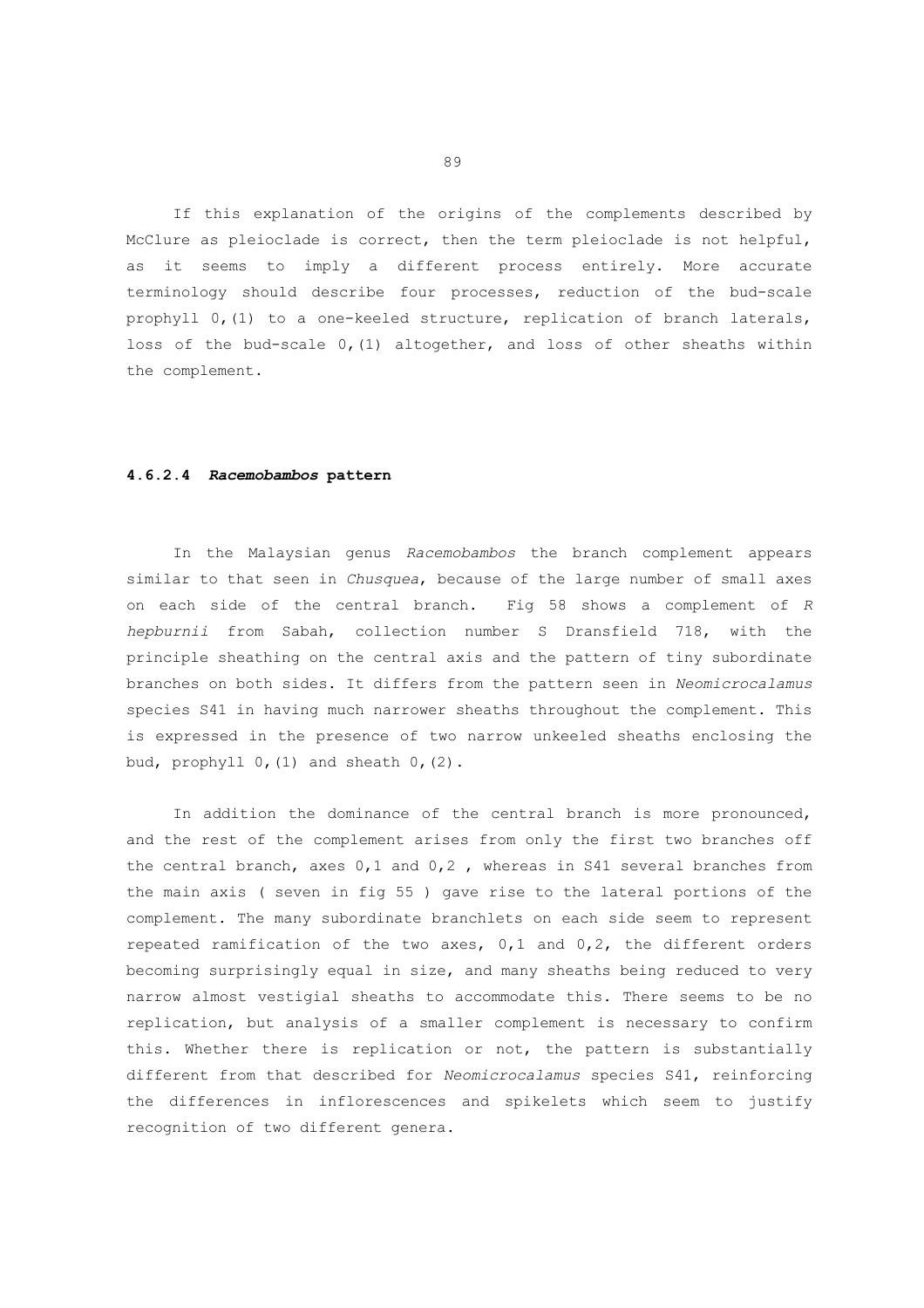The combination of single-keeled prophylls and no replication of laterals was also described for *Shibataea*, although these two genera do not seem closely related.

#### **4.6.2.5 Conclusions on relations to other branching patterns**

 It seems that the 3-stamened genera in the *Thamnocalaminae* represent ancestral to substantially derived forms of branching. The most advanced of these are well separated from three other paths taken in the bamboos, the simple branching of *Phyllostachys*, the 2-phase branching of *Bambusa* and the highly unequal but regular branching of *Racemobambos*, but they could lead on directly to the more derived patterns seen in *Chusquea*. The 6 stamened genus *Neomicrocalamus* has a simple branch pattern close to that of *Thamnocalamus*, but seems to lie on a different path of branch development to the other genera in this subtribe, leading to *Racemobambos* types of branching rather than *Fargesia* types.

# **4.6.3 Possible origins of the derived forms of branching seen in the** *Thamnocalaminae*

 The replication of similar lateral axes beside each other without intervening sheaths, as witnessed here in the bamboos of the genera *Fargesia*, *Yushania*, *Drepanostachyum*, and *Himalayacalamus* could be explained in different ways.

 One explanation would be a process of reduction, whereby the intervening sheaths become reduced in size and then disappear altogether. This would mean that axes called  $0,1a$ ,  $0,2a$ ,  $0,1$ , and  $0,2$  would really represent axes 0,1 , 0,2 , 0,3 , and 0,4 respectively, sheaths 0,(3) and  $0, (4)$  having disappeared. This seems to be the explanation suggested by Hsiung et al, (1987) for more complex branching patterns found in some leptomorph bamboos.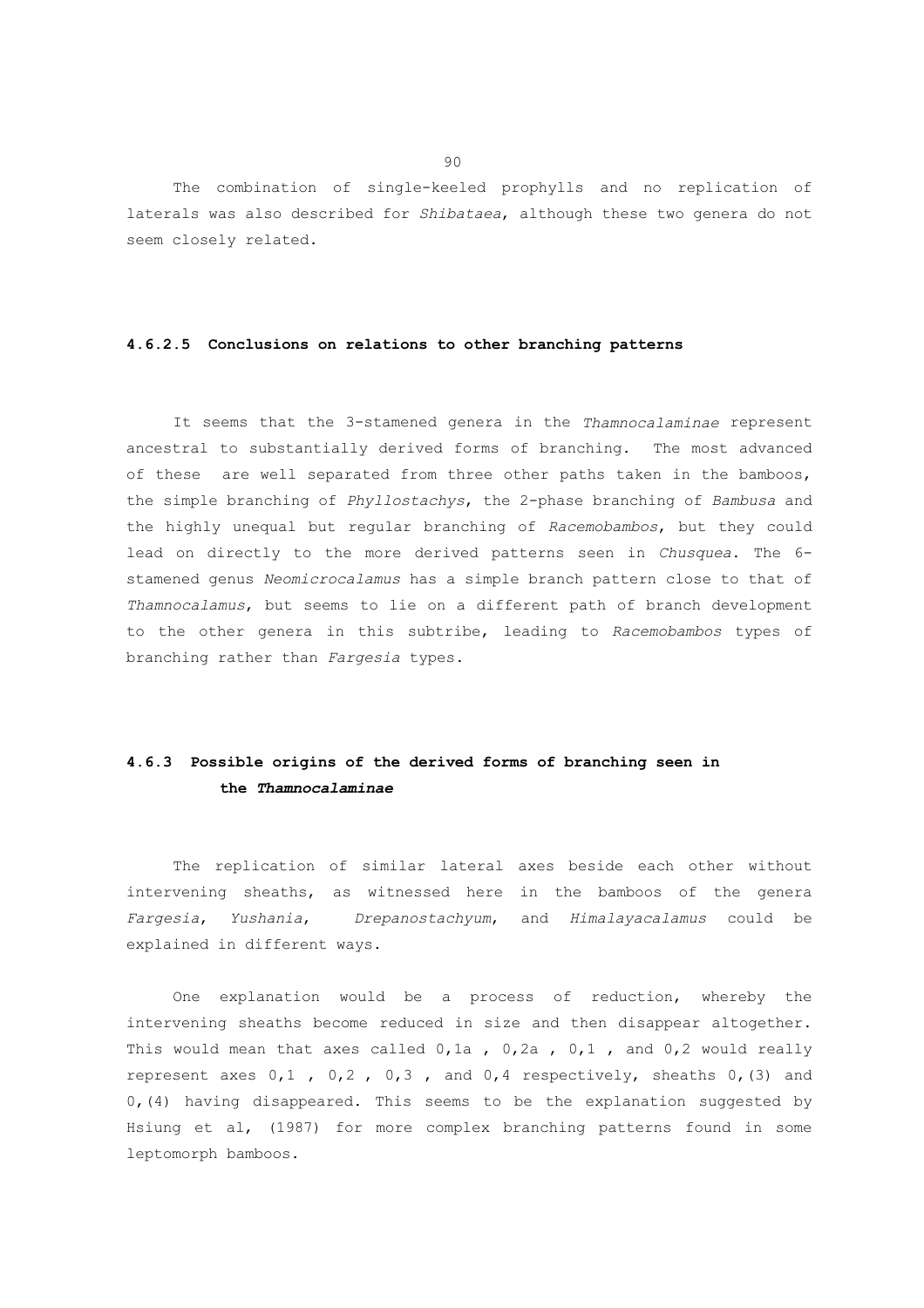The other explanation for the replication of axes would be a precocious division of the young lateral axis primordium, that is some form of originally aberrent development rather than a process of reduction.

 It is very difficult to say which process is more likely to be the correct explanation. Anatomical studies of vascular bundles in the complement might be able to show that sheaths were once present if reduction has occurred. One consideration in the argument could be the apparent absence of intermediate forms with vestigial remnants of reduced sheaths as seen in *Chusquea culeou*. These were not encountered at all during these investigations, and this would seem to argue against reduction being the explanation.

 While its explanation remains obscure, the manifestation of the process is clearly very useful. It is clearly an advancement, showing some bamboos to be ancestral in this morphological character, while others are relatively derived, and it shows clear-cut distinctions between different groups of species, which are very useful in the recognition and separation of different taxa.

 The functional value of this advancement lies in the increased number of branch axes which are produced, and the improved horizontal area which branches can exploit at each node by extending all around the culm. This probably enables much faster domination and suppression of other plants competing for the light, along with improved ability to regrow new leaves and branches after browsing, drought, or fire. The large central branch seen in spreading temperate species such as *Arundinaria hirsuta* may be a further adaptation to allow rapid re-establishment of foliage after browsing. These species also have rapidly proliferating branches and are commonly found in flatter more heavily browsed and more open areas than clump-forming species, which are commoner on slopes under heavier shade. These functional and ecological considerations strengthen the argument that the replication of branch axes described here is a relatively derived characteristic, and also support the separation of different genera.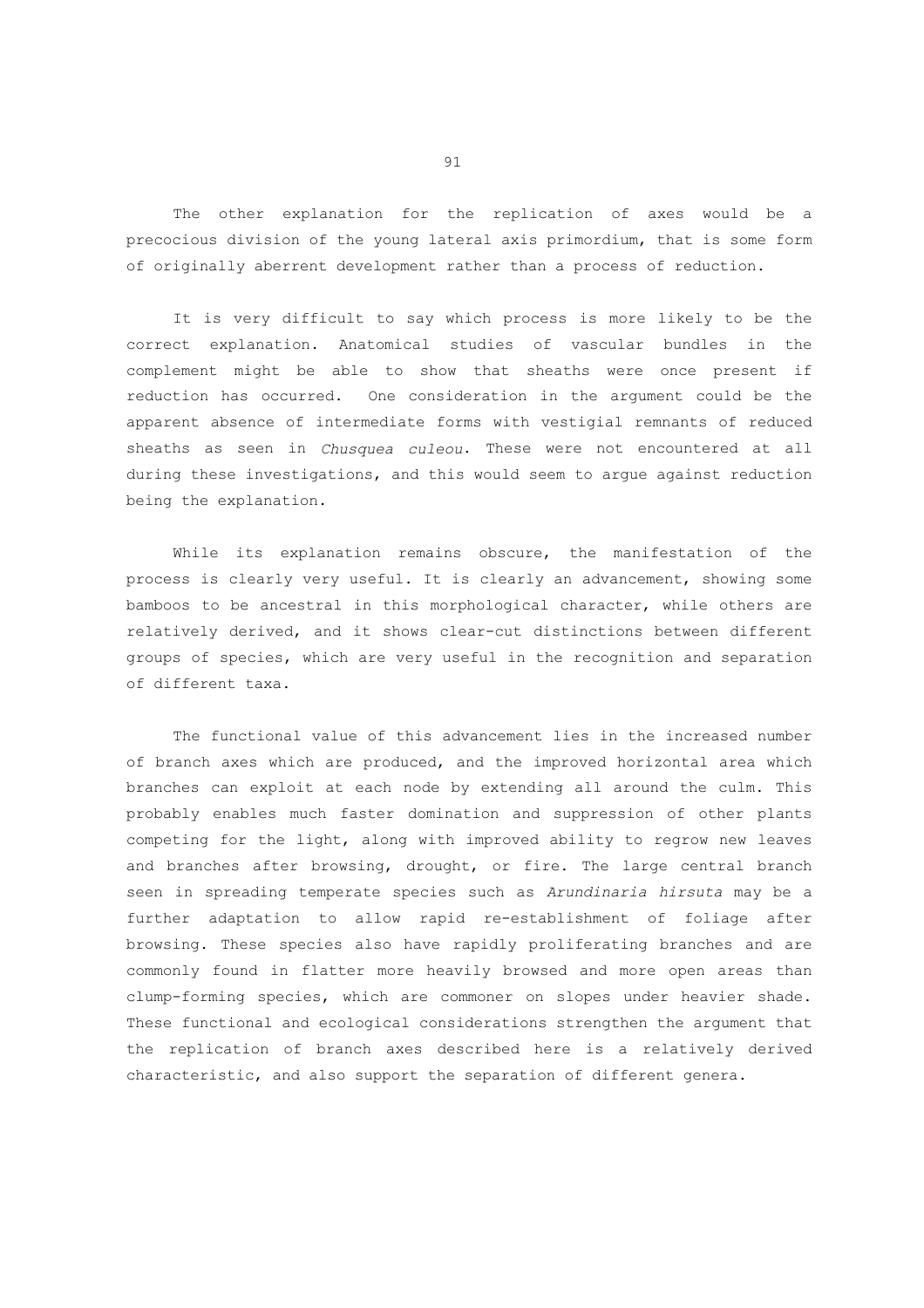## **4.6.4 Agreement between groupings on vegetative and floral characteristics**

 Any groupings on vegetative grounds must bear in mind parallel trends in inflorescence structure if they are to be taken seriously. In a natural system there should be good agreement between the two.

 As stated earlier knowledge of inflorescence structure and patterns of evolution are rather inadequate, and also controversial. The accepted view of bamboo inflorescence evolution among many agrostologists, as described by Clayton & Renvoize (1986), is that inflorescences with 6 stamens such as those of *Bambusa* are derived, while those with 3 stamens such as those of *Yushania* or *Drepanostachyum* are ancestral. This results from the assumption that bamboos have developed from grasses, most grasses having 3 stamens, and that inflorescences with bracts have arisen by reduction of bractless panicles onto supporting vegetative bract-bearing axes.

 The pattern of branch development described here seems to run from simple branching in *Thamnocalamus* to relatively derived branching patterns with replication and reduction in *Yushania* and *Drepanostachyum*.

 The characteristics of the inflorescences in the species studied here, or species close to them, are listed in table 7 . It would appear that there is a clear trend of reduced occurrence of bracts from *Thamnocalamus* to *Drepanostachyum* and *Yushania*. This is accompanied by a reduction in the presence of bud-like structures in the axils of glumes, an overall expansion from compressed inflorescences to open ones, and the occurrence of specialised features such as fasciculation and pulvini, which are more typical of non-bambusoid grass inflorescences.

 Therefore, if we consider that bract-bearing compressed inflorescences are derived from bractless open ones, as suggested by Clayton and Renvoize, (1986), then the pattern of branch development seems to run contrary to the perceived direction of inflorescence development within this subtribe.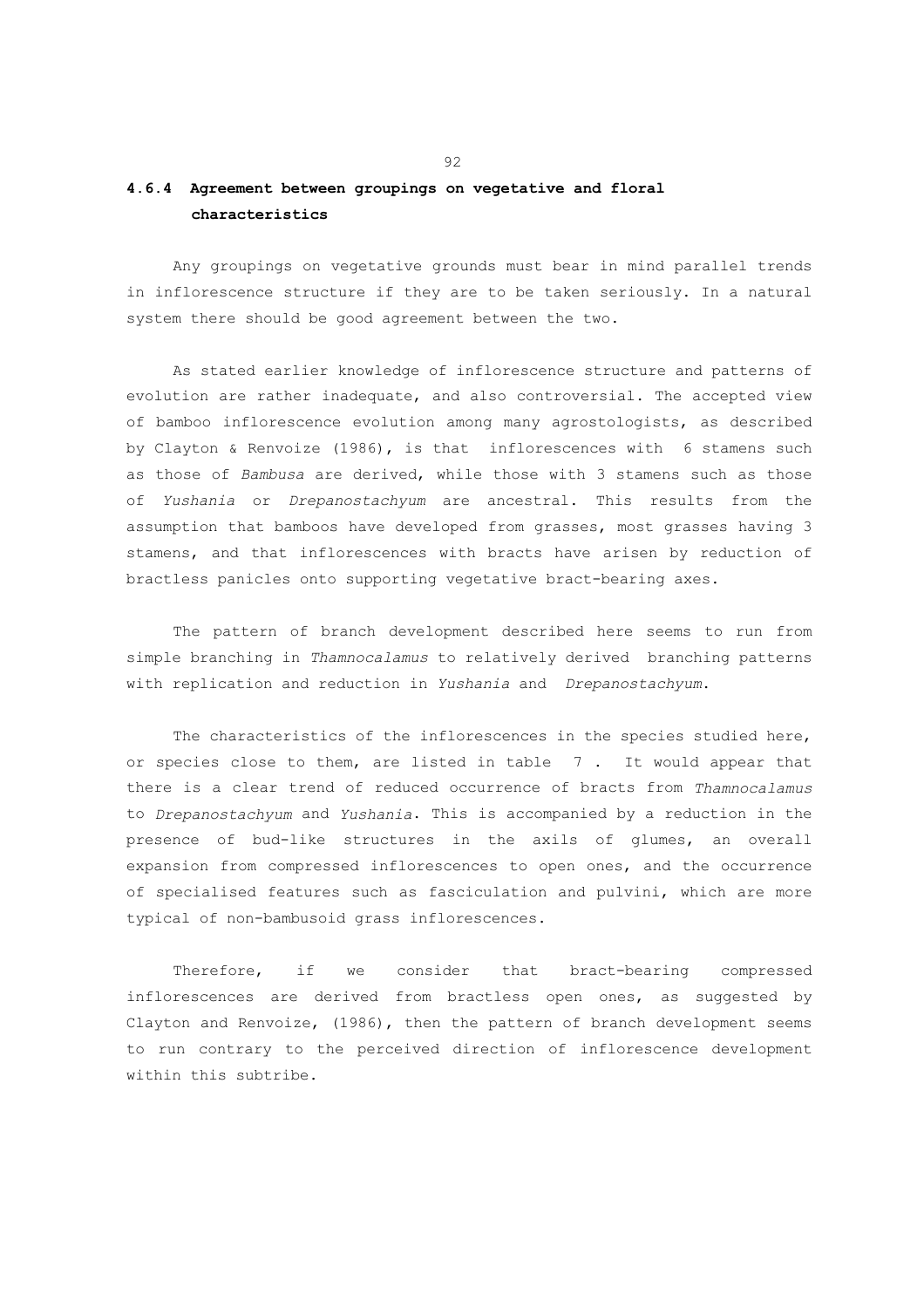|  | species             |     | glume buds<br>bracts |       | fasciculation | pulvini | florets   |
|--|---------------------|-----|----------------------|-------|---------------|---------|-----------|
|  |                     |     |                      |       |               |         |           |
|  | Thamnocalamus T44   |     | common               | usual | none          | no      | many      |
|  | Ampelocalamus T3    |     | common               | often | yes           | no      | many      |
|  | Fargesia            | T43 | rare                 | few   | no            | few     | many      |
|  | Yushania            | T41 | none                 | none  | no            | many    | many      |
|  | Drepanostachyum T1  |     | none                 | none  | yes           | no      | 2-several |
|  | Himalayacalamus T27 |     | none                 | none  | reduced       | no      | 1         |

# **table 7 Features of the inflorescences of representatives of the genera studied**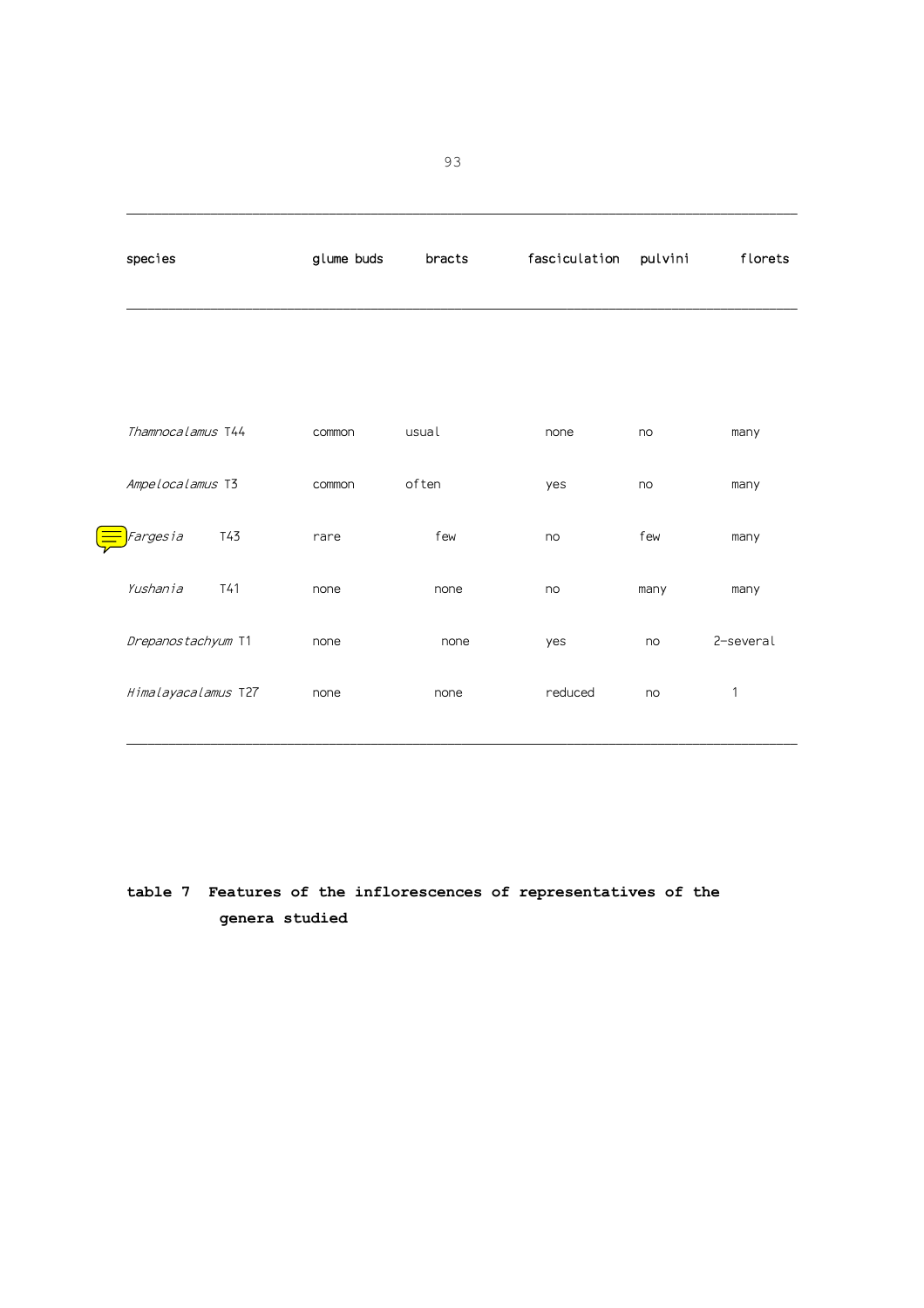If we want inflorescence development to complement branching pattern development rather than to contradict it, the inflorescences would have to be viewed in a slightly different manner. The trend would essentially be from primitive inflorescences with vestigial buds in the transitional glumes and bracts at points of inflorescence branching derived from pseudospikelets as seen in the *Bambusinae* with 6 stamens and 3 lodicules, towards more open inflorescences without buds or bracts, as seen in the non-bambusoid grasses, with 3 stamens and 2 lodicules.

 It we take this view, then from inflorescences similar to those seen in *Thamnocalamus* it would appear that three different pathways have been taken, leading to characteristics expressed most strongly in inflorescences of *Yushania*, *Ampelocalamus* and *Himalayacalamus*. These are similar to the pathways suggested by the branching patterns and prophyll characteristics.

 While it is possible to look at overall trends, the detailed parallels between floral and branching distinctions separating the individual genera are difficult to determine, because of the lack of material. There are clear distinctions between the inflorescences of the species sampled here for each genus, but it is not known how consistent these characters are within the genera. If such characters are consistent, then the ability to separate the genera on such clear floral characteristics would serve to strengthen the importance of vegetative distinctions such as those described. Floral and branching characteristics of the closer genera may agree as well as those of the more distantly related however. *Yushania* and *Fargesia* may overlap, as may *Drepanostachyum* and *Himalayacalamus.*

## **4.7 Conclusions**

 It is concluded that there is sufficient variation in prophyll and branching characteristics for the separation of several groups of species from the Himalayan representatives of the subtribe *Thamnocalaminae* Keng. The selection of inflorescences available suggests that these groups also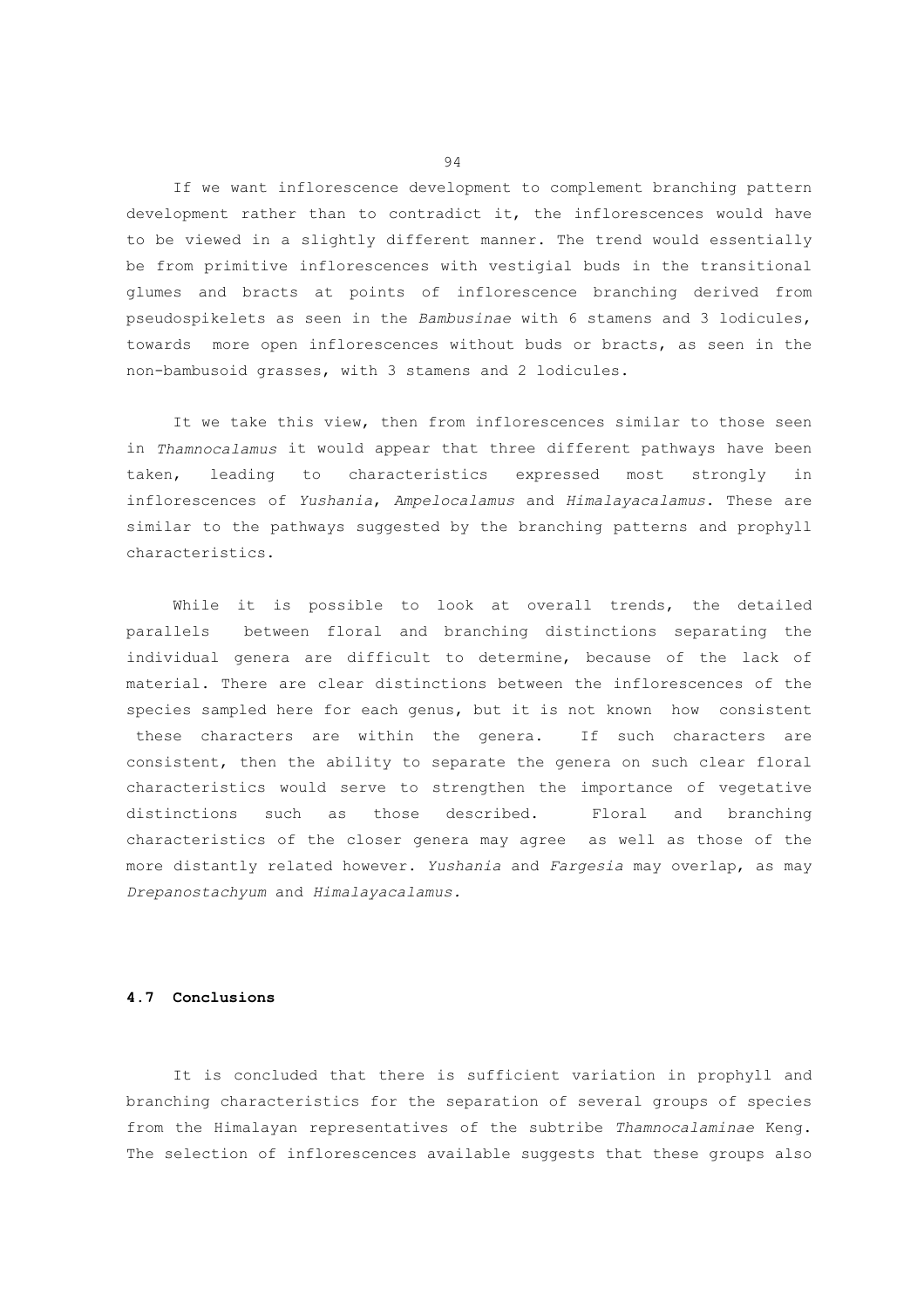show sufficient differences in inflorescence structure for them to be considered separate genera, as proposed by several Chinese bamboo taxonomists.

 The branching and prophyll characteristics, if proven consistent throughout all species in the genera concerned, wouldallow separation of the genera without flowers, and thus greatly assist in field identification of the smaller stature Himalayan bamboos.

 These results suggest that *Thamnocalamus* Munro, *Ampelocalamus* Chen Wen & Sheng, *Fargesia* Franchet, *Yushania* Keng, *Himalayacalamus* Keng and *Drepanostachyum* Keng should be recognised for bamboos in the subtribe *Thamnocalaminae* Keng from the Himalayas. *Sinarundinaria* Nakai seems to be reduced to a synonym of *Fargesia* Franchet, and many species transferred to it are more appropriately placed in other genera. *Butania* Keng is synonymous with *Yushania* Keng. *Chimonocalamus* Hsueh & Yi has not yet been encountered in the Himalayas, and the six-stamened genus *Neomicrocalamus*, which has different branching and prophyll characteristics from species of the genus *Racemobambos*, should not be in the subtribe *Thamnocalaminae*.

 The generic names considered appropriate for the species studied here are listed in table 5 . On the grounds of these results and considerations it is considered necessary to make a few new combinations for some of these species studied, as well as other Himalayan species.

#### **4.8 Summary**

 This subtribe, treated broadly, contains most of the small stature Himalayan bamboos. They have not been studied in the field for over a century, and different taxonomists consider them to represent between two and eight genera. The latest revision, (Chao & Renvoize, 1989), places them in the genera *Thamnocalamus*, *Sinarundinaria*, and *Racemobambos*, except for one species which remains misplaced in *Dendrocalamus*. Their identification is very difficult because of infrequent flowering, poor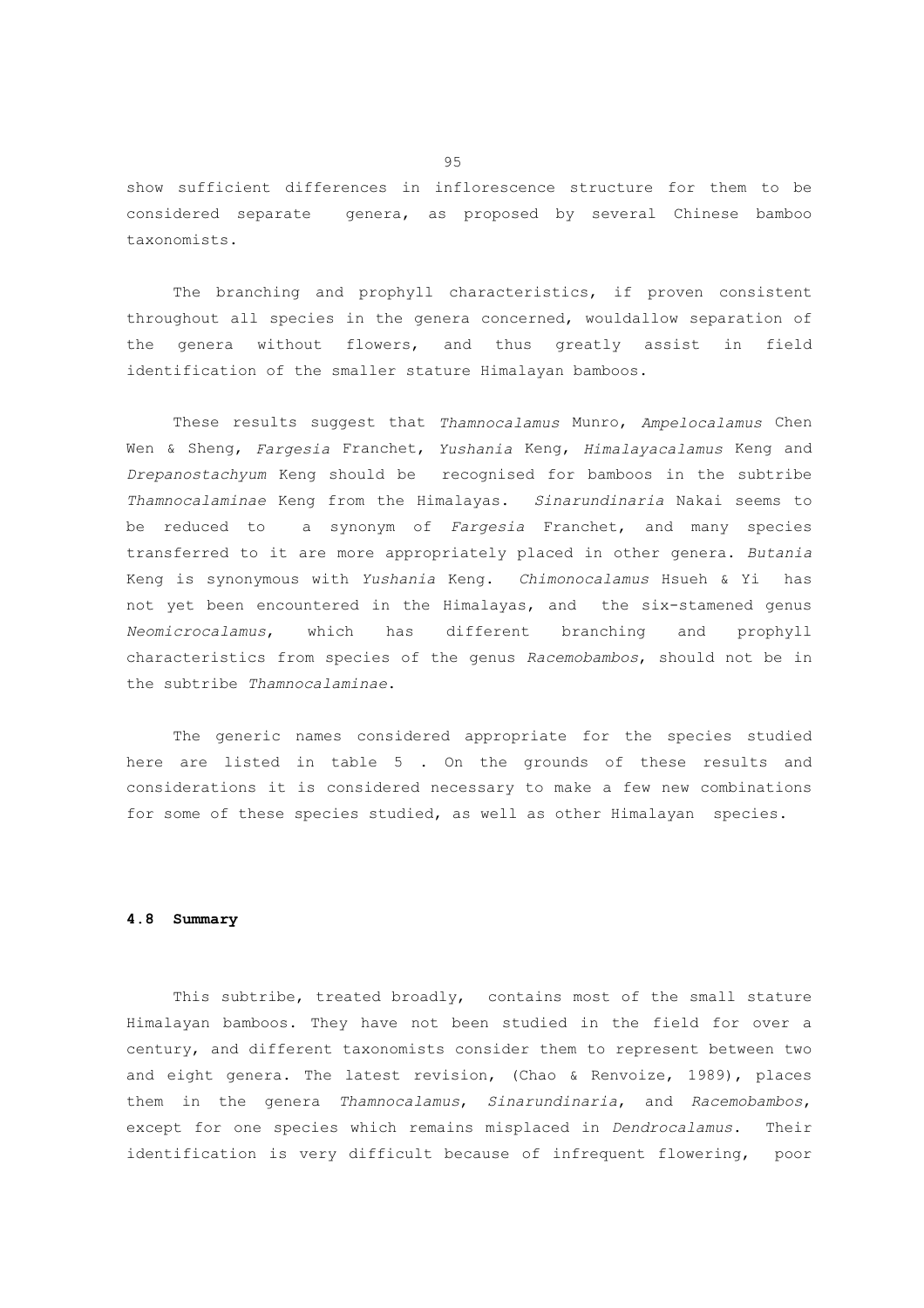knowledge of the vegetative characteristics of species named from flowers alone, and their general inaccessibility.

 Material was collected in Nepal and Bhutan so that the prophylls and branching patterns from a small range of species could be compared in detail. Considerable variation was found in mid-culm prophylls, bud scales at the bases of culms, and degree of replication of the lateral branch axes.

 Numbers of samples taken were small, the range of species studied was not extensive, and the number of characters studied was limited. Further information on leaf morphology, cytology, vascular structure, and flowering mechanisms are required before sound conclusions on the generic affinities of these bamboos can be reached, but this work has shed light upon some new characters which can be readily assessed in the field and so are of particular value for recognition of these plants by the endusers of any taxonomic systems.

These characters allowed separation of seven different groups, which related well to the genera *Thamnocalamus* Munro, *Ampelocalamus* Chen Wen, & Sheng, *Fargesia* Franchet, *Yushania* Keng, *Drepanostachyum* Keng, *Himalayacalamus* Keng, and *Neomicrocalamus* Keng. Parallels between these vegetative characters and different forms of inflorescence, along with considerations of avenues of branch development in the bamboos as a whole and their functional significance, seem to strengthen their significance. They support the recognition of seven genera, proposed in France and China. It is concluded that *Sinarundinaria* Nakai is probably a synonym of *Fargesia* Franchet, and that several new combinations are required.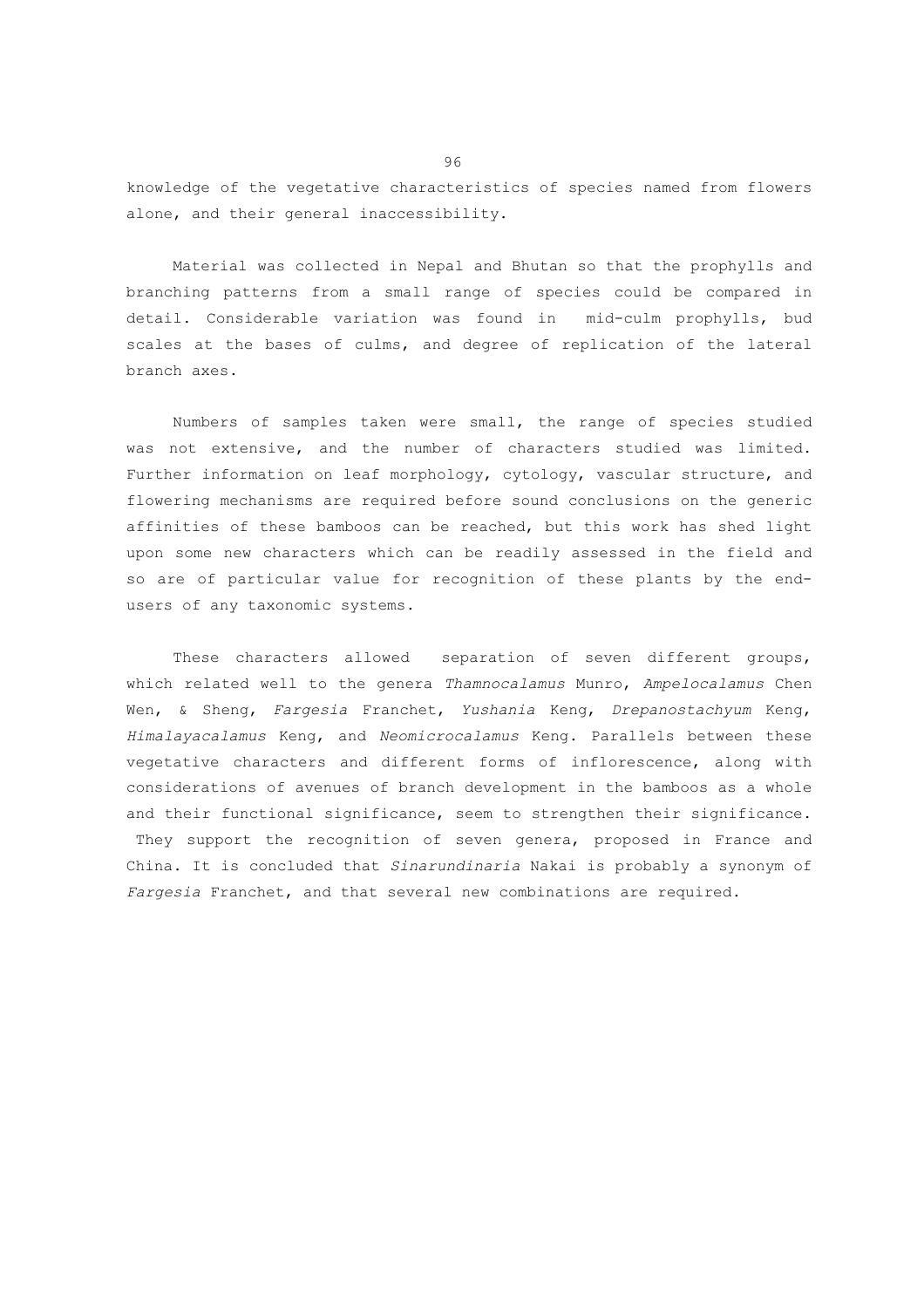| species   | most recently |    | closest   | most        |
|-----------|---------------|----|-----------|-------------|
| reference | published     | Оr | published | appropriate |
| code      | name          |    | species   | genus       |

| T44             | Thamnocalamus aristatus     |                            | Thamnocalamus   |  |  |
|-----------------|-----------------------------|----------------------------|-----------------|--|--|
| T43             |                             | Fargesia<br>grossa         | Fargesia        |  |  |
|                 | Fargesia murielae           |                            | Fargesia        |  |  |
|                 | Sinarundinaria nitida       |                            | Fargesia        |  |  |
| T41             | Sinarundinaria hirsuta      |                            | Yushania        |  |  |
| <b>T50</b>      | Sinarundinaria microphylla  |                            | Yushania        |  |  |
| T <sub>53</sub> |                             | Arundinaria<br>maling      | Yushania        |  |  |
| T49             | Drepanostachyum khasianum   |                            | Drepanostachyum |  |  |
| T1              | Drepanostachyum intermedium |                            | Drepanostachyum |  |  |
| T27             | Himalayacalamus falconeri   |                            | Himalayacalamus |  |  |
| T <sub>52</sub> | Himalayacalamus falconeri   |                            | Himalayacalamus |  |  |
| T3              | Dendrocalamus patellaris    |                            | Ampelocalamus   |  |  |
| S41             |                             | Neomicrocalamus<br>prainii | Neomicrocalamus |  |  |

# **table 8 Species studied with the genus considered most appropriate**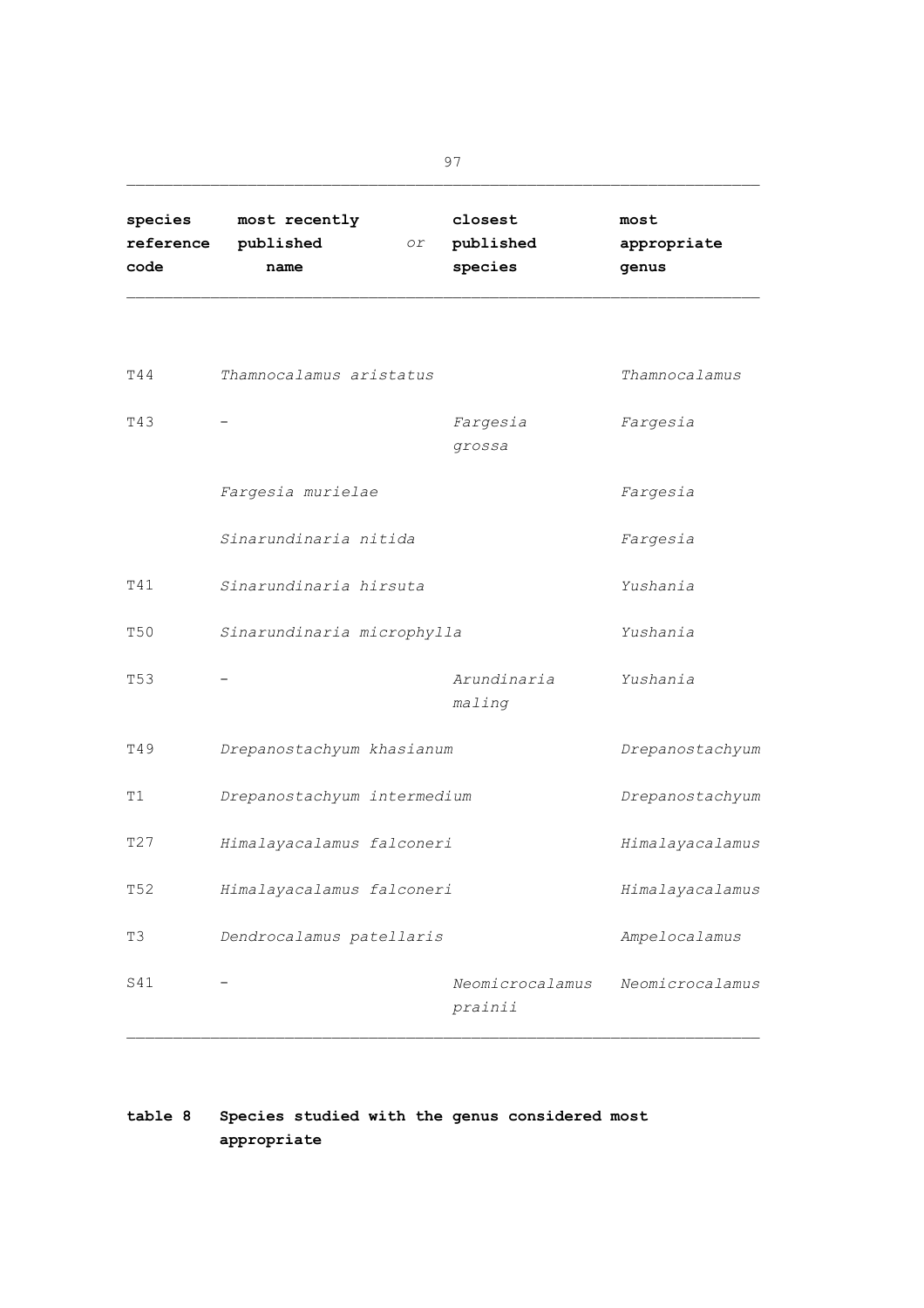

98

## **5. Enumeration of Himalayan genera and species**

## **5.1 Introduction**

 As described in section 1.2.1, most botanists working in the Himalayas concentrated their studies in the more accessible regions, such as the areas around the Indian hill stations, now in the states of Himachal Pradesh, Uttar Pradesh, West Bengal and Sikkim. This was especially the case in the nineteenth century and the first half of the twentieth century, when the independent countries of Nepal, Bhutan, and Tibet all tried to isolate themselves from the rest of the world as much as possible. These three countries received relatively few collectors, and their floras are poorly represented in the world's herbaria.

 In addition to the poor coverage of Nepalese and Bhutanese plants in general, the bamboos are particularly poorly represented because their flowers are difficult to find unless a gregarious flowering is in progress, and the periods between gregarious flowerings may be up to 150 years in some species. Even when flowers have been found, they may still be of limited value. During gregarious flowerings bamboos usually lose all normal leaves and culm sheaths, so that it can be impossible to relate flowers collected on their own to the plants in vegetative growth.

 Since Nepal and Bhutan established closer ties with the rest of the world it has been possible for foreigners not only to visit the countries, but also to live there for long periods of time, assisting in development activities through bilateral or multilateral aid. The initiation of forestry programs has involved the propagation and management of many forest species, including the bamboos. This has allowed the development of much greater familiarity with Nepalese and Bhutanese bamboos, and the collection of flowers from the sporadically flowering clumps which can occasionally be encountered in between the gregarious flowerings if a substantial time is spent in the area. These collections are particularly important because they allow collection of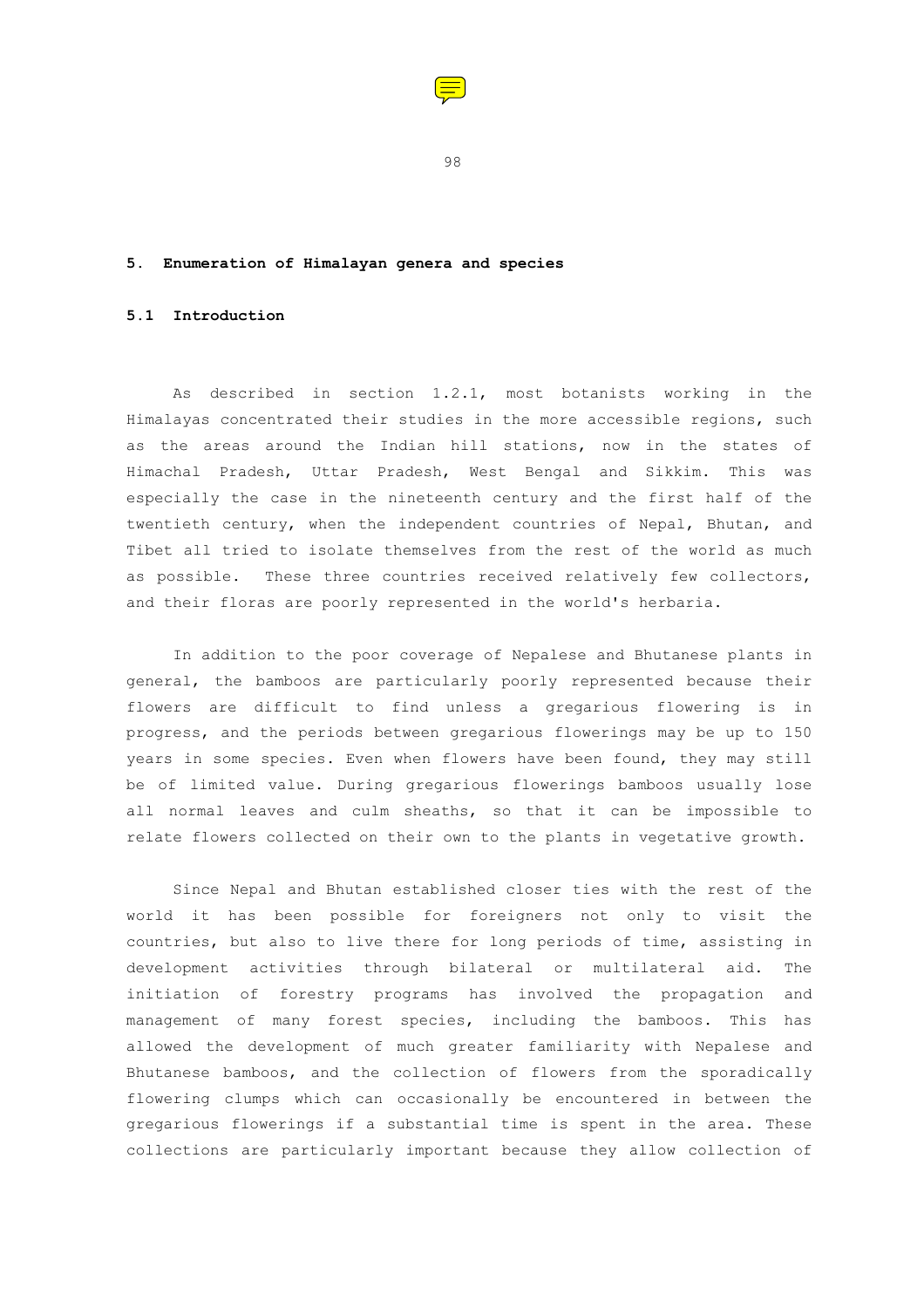both flowering and vegetative material, as bamboos often do not drop all their leaves and die as a result of sporadic flowering.

 During this enumeration many districts of Nepal and Bhutan were visited in connection with development projects involving bamboo propagation or management. The enumeration primarily covers bamboos encountered during such fieldwork, and thus concentrates upon those which are presently of economic or ecological importance in Nepal or Bhutan. In addition extra coverage is given to hardy bamboos which are cultivated in temperate regions as ornamental plants, as their nomenclature has become confusing for horticulturalists.

 Thus for several reasons the bamboos of Nepal and Bhutan have been severely neglected in the past, and a relatively large proportion of new taxa is included in this treatment. The opportunities to study the bamboos in more depth arising from the recent development efforts made in the two countries has allowed more taxa to be included.

 The bamboos enumerated constitute a large increase in the number of bamboo taxa known. In the enumeration of the flowering plants of Nepal, (Hara, Stearn & Williams, 1980), 10 species were recorded from five genera, but one genus, *Semiarundinaria*, and one species, *Arundinaria pantlingi*, seem to have been incorrectly identified, and do not seem to have been found in Nepal so far. No enumeration of Bhutanese bamboos had previously been undertaken. In this work 54 taxa from 15 genera have been included from within or close to Nepal and Bhutan, see table 9. These include 30 species for Nepal, and 28 species for Bhutan, with a total of 42 species collected within the two countries.

 Of the 54 taxa encountered, only 24 seem to have satisfactory published names (44%). Among the others it is considered that there are fourteen new species, four new subspecies, and three new varieties. In addition rationalisation of genera following the investigations described in the previous two sections results in nine new combinations. Despite this significant increase in numbers of taxa, it is suspected that many more species remain undiscovered in areas of Nepal and Bhutan which were not visited, and the enumeration still cannot be considered complete.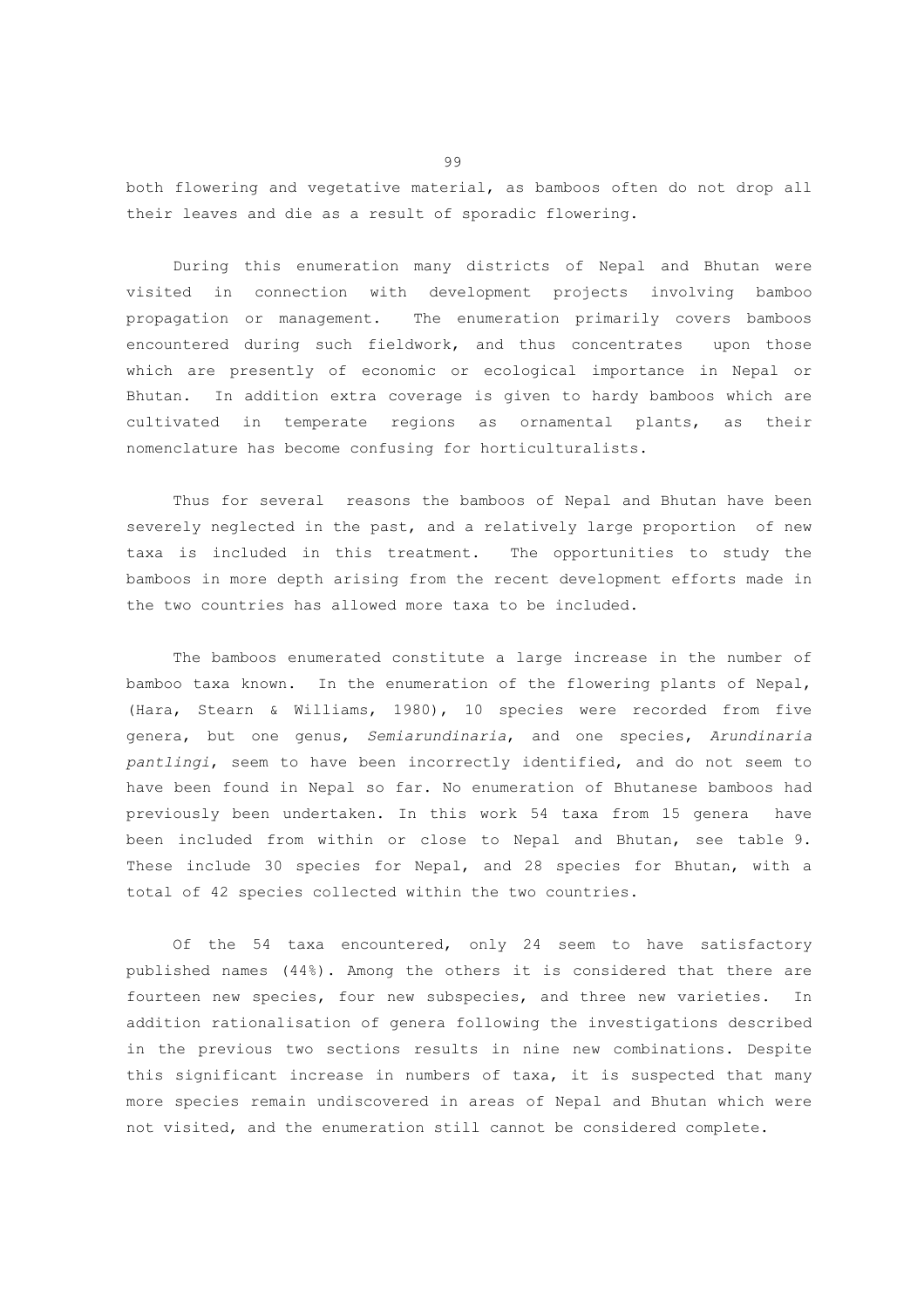

| 100<br>- - - |
|--------------|
|              |

|                             |                                                                                                                                                                                                                                                                                                                                                                                                                                                                                   | status                                                                             |   |                                      | distn.                          |        |                                                                                                                              |
|-----------------------------|-----------------------------------------------------------------------------------------------------------------------------------------------------------------------------------------------------------------------------------------------------------------------------------------------------------------------------------------------------------------------------------------------------------------------------------------------------------------------------------|------------------------------------------------------------------------------------|---|--------------------------------------|---------------------------------|--------|------------------------------------------------------------------------------------------------------------------------------|
| 1<br>3<br>4<br>5<br>6<br>7. | Dendrocalamus hamiltonii Nees & Arn ex Munro var hamiltonii<br>2 Dendrocalamus hamiltonii Nees & Arn ex Munro var undulatus Stapleton<br>Dendrocalamus hamiltonii Nees & Arn ex Munro var edulis Munro<br>Dendrocalamus hookeri Munro<br>Dendrocalamus sikkimensis Gamble<br>Dendrocalamus giganteus Munro<br>Dendrocalamus strictus Nees                                                                                                                                         | var nov                                                                            |   | N<br>N<br>N<br>N<br>N                | в<br>В<br>B<br>B                | W      | D4<br>D6<br>D46<br>D1<br>D48<br>D30<br>D <sub>18</sub>                                                                       |
| 8                           | Bambusa arundinacea (Retz) Willd<br>9 Bambusa vulgaris Schrader ex Wendl<br>10 Bambusa glaucescens (Willd) Sieb ex Munro<br>11 Bambusa polymorpha Munro<br>12 Bambusa balcooa Roxb<br>13 Bambusa tulda Roxb subsp tulda<br>14 Bambusa tulda Roxb subsp tharu Stapleton<br>15 Bambusa nutans Wall ex Munro subsp malbans Stapleton<br><b>16</b> Bambusa alamii Stapleton<br><b>17</b> Bambusa nepalensis Stapleton<br><b>18</b> Bambusa clavata Stapleton                          | subsp nov<br>subsp nov<br>sp nov<br>sp nov<br>sp nov                               |   | N<br>N<br>N<br>N<br>N<br>N<br>N      | B<br>B<br>в<br>B<br>в<br>B<br>B | W<br>W | <b>B49</b><br><b>B22</b><br><b>B23</b><br><b>B50</b><br>D <sub>23</sub><br>B2<br>B21<br>B1.<br>B42<br>D <sub>13</sub><br>D41 |
|                             | <b>19 Fargesia chigar Stapleton</b><br>20 Fargesia emeryi Stapleton<br>21 Fargesia geduensis Stapleton<br>22 Fargesia bhutanensis Stapleton                                                                                                                                                                                                                                                                                                                                       | sp nov<br>sp nov<br>sp nov<br>sp nov                                               |   | N<br>N                               | В<br>в                          |        | T25<br>T59<br>T57<br>T43                                                                                                     |
|                             | 23 Cephalostachyum fuchsianum Gamble                                                                                                                                                                                                                                                                                                                                                                                                                                              |                                                                                    |   |                                      | в                               |        | U43                                                                                                                          |
|                             | 24 Teinostachyum dullooa Gamble                                                                                                                                                                                                                                                                                                                                                                                                                                                   |                                                                                    |   |                                      | B                               |        | U42                                                                                                                          |
|                             | 25 Ampelocalamus patellaris (Gamble) Stapleton                                                                                                                                                                                                                                                                                                                                                                                                                                    | comb nov                                                                           |   | N                                    |                                 | W      | T3                                                                                                                           |
|                             | 26 Thamnocalamus spathiflorus (Trin) Munro subsp spathiflorus<br>27 Thamnocalamus spathiflorus (Trin) Munro subsp occidentalis Stapleton<br>28 Thamnocalamus aristatus (Gamble) Camus subsp aristatus<br>29 Thamnocalamus aristatus (Gamble) Camus subsp bhutanensis Stapleton<br><b>30</b> Thamnocalamus crassinodus (Yi) Stapleton                                                                                                                                              | subsp nov<br>subsp nov<br>comb nov                                                 | U | N<br>N<br>N                          | в<br>B                          |        | T <sub>26</sub><br>T31<br>T44<br>T <sub>30</sub>                                                                             |
|                             | 31 Drepanostachyum intermedium (Munro) Keng<br>32 Drepanostachyum falcatum (Nees) Keng<br>33 Drepanostachyum khasianum (Nees) Keng<br>34 Drepanostachyum annulatum Stapleton                                                                                                                                                                                                                                                                                                      | sp nov                                                                             |   | N<br>N                               | В<br>В<br>B                     |        | T1<br>T <sub>22</sub><br>T49<br>T47                                                                                          |
|                             | 35 Himalayacalamus falconeri (Hook) Keng var falconeri<br><b>36</b> Himalayacalamus falconeri (Hook) Keng var cupreiciliatus Stapleton<br>37 Himalayacalamus falconeri (Hook) Keng var geduensis Stapleton<br>38 Himalayacalamus brevinodus Stapleton<br>39 Himalayacalamus porcatus Stapleton<br>40 Himalayacalamus gyirongensis (Yi)Stapleton<br>41 Himalayacalamus asper Stapleton<br>42 Himalayacalamus hookerianus (Munro)Stapleton<br>43 Himalayacalamus aequatus Stapleton | var nov<br>var nov<br>sp nov<br>sp nov<br>comb nov<br>sp nov<br>comb nov<br>sp nov |   | N<br>N<br>N<br>N<br>т<br>N<br>N<br>N | в<br>в                          |        | T27<br>T24<br>T52<br>T3/2<br>T <sub>39</sub><br>T <sub>23</sub><br>T4<br>T29                                                 |
|                             | 44 Himalayacalamus fimbriatus Stapleton                                                                                                                                                                                                                                                                                                                                                                                                                                           | sp nov                                                                             |   | N                                    |                                 |        | T21                                                                                                                          |
|                             | 45 Chimonobambusa callosa (Munro) Nakai                                                                                                                                                                                                                                                                                                                                                                                                                                           |                                                                                    |   |                                      | в                               |        | A41                                                                                                                          |
|                             | 46 Melocanna bambusoides Trin                                                                                                                                                                                                                                                                                                                                                                                                                                                     |                                                                                    |   | N                                    |                                 | W      | M1                                                                                                                           |
|                             | 47 Pseudostachyum polymorphum Munro                                                                                                                                                                                                                                                                                                                                                                                                                                               |                                                                                    |   |                                      | в                               |        | U44                                                                                                                          |
|                             | 48 Neomicrocalamus ringshu Stapleton<br>49 Neomicrocalamus mannii (Gamble) Stapleton                                                                                                                                                                                                                                                                                                                                                                                              | sp nov<br>comb nov                                                                 |   |                                      | В                               | Α      | S41                                                                                                                          |
|                             | 50 Yushania maling (Gamble) Stapleton<br>51 Yushania microphylla (Gamble) Stapleton<br>52 Yushania pantlingi (Gamble) Stapleton<br>53 Yushania hirsuta (Munro) Stapleton                                                                                                                                                                                                                                                                                                          | comb nov<br>comb nov<br>comb nov<br>comb nov                                       |   | N<br>N                               | B<br>B<br>В<br>В                |        | T9<br>T45<br>T56<br>T41                                                                                                      |
|                             | 54 Arundinaria racemosa Munro                                                                                                                                                                                                                                                                                                                                                                                                                                                     |                                                                                    |   | N                                    | в                               |        | A42                                                                                                                          |

U = Uttar Pradesh T = Tibet N = Nepal B = Bhutan W = W Bengal A = Assam

**table 9** List of bamboos enumerated, identifications at time of thesis submission, for updated identifications, use code in later publications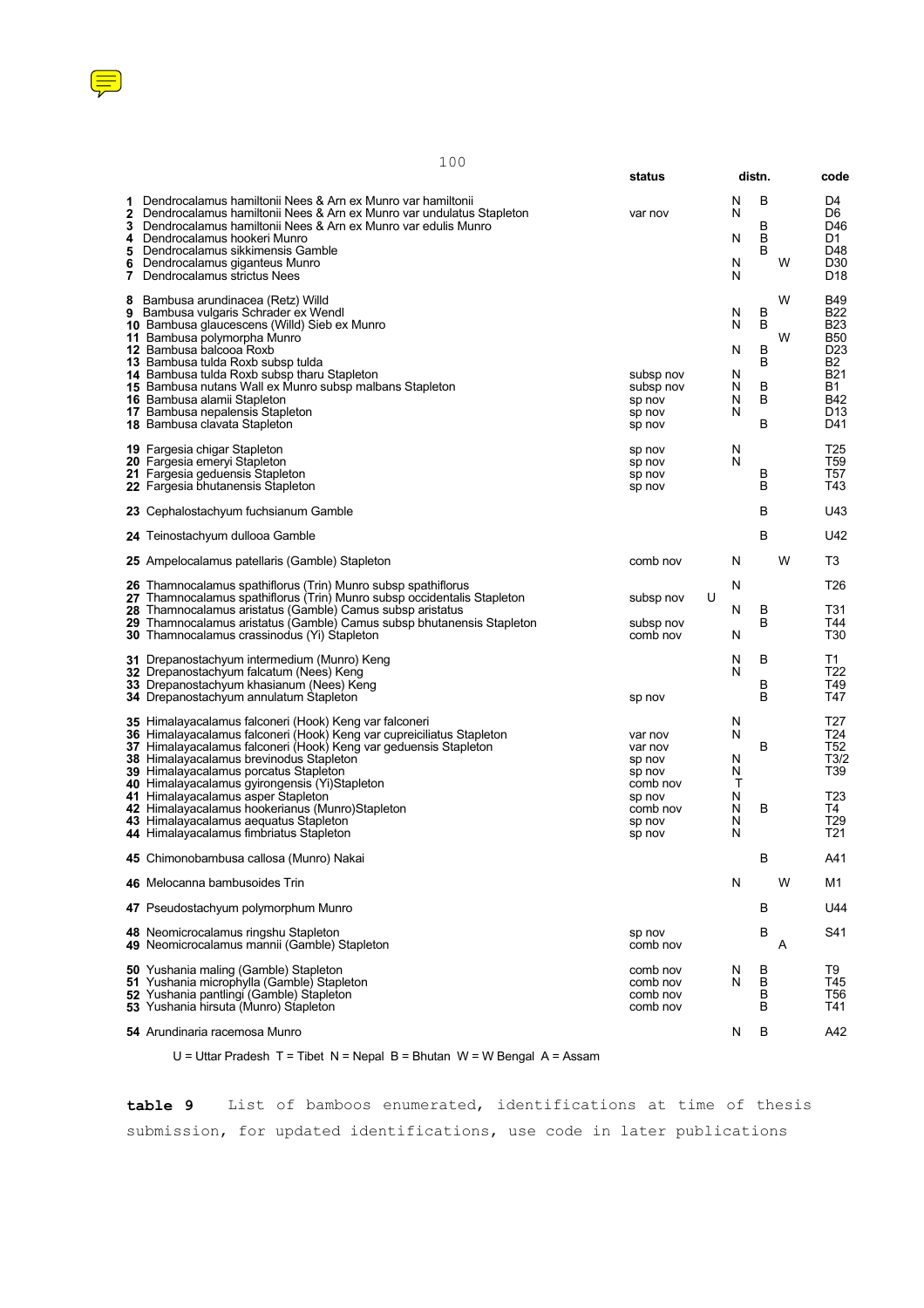#### **5.2** *Bambusa* Schreber in Gen. Pl. : 236 (1789)

Syn, (Clayton & Renvoize, 1986) :

101

 *Bambos* Retz. in Obs. Bot. 5: 24 (1788) *nom rejic Bambusa* Caldas in Seman. Nueva Grenada: 131 (1809)  *Guadua* Kunth in J. Phys. Chim. Hist. Nat. 95: 150 (1822)  *Isurochloa* Buse in Miq., Pl. Jungh.: 389 (1854)  *Bonia* Balansa in J. Bot. Paris 4: 29 (1890)  *Arundarbor* Kuntze in Rev. Gen. Pl. 2: 760 (1891)  *Leleba* Nakai in J. Jap. Bot. 9: 9 (1933)  *Tetragonocalamus* Nakai in J. Jap. Bot. 9: 88 (1933)  *Lingnania* McClure in Lingnan Univ. Sci. Bull. 9: 34 (1940)  *Bambusa* subgen *Dendrocalamopsis* Chia & Fung in Acta Phytotax. Sin. 18: 214 (1980)  *Dendrocalamopsis* (Chia & Fung) Keng in J. Bam. Res. 2: 11 (1983)  *Neosinocalamus* Keng in J. Bam. Res. 2: 148 (1983) *pro parte*

## **5.2.1 Generic status and separation**

 The commonest genus in the Indian subcontinent, also found native as far away as South America, and cultivated in all tropical regions of the world. This genus is very similar to two other genera which occur in or near the Himalayas, *Dendrocalamus* and *Gigantochloa*, neither of which are at all easy to separate from *Bambusa* satisfactorily without flowers.

 *Gigantochloa* species, which occur mainly in Burma and Malaysia, although they have been found in Assam, are easily distinguished when flowering by the termination of their spikelets in a long empty lemma. Their stamens also have filaments fused into a tube, but the spikelet termination is considered a better distinguishing characteristic, (Holttum, 1946).

 *Dendrocalamus* species were originally separated from those of *Bambusa* by seed characters, but these were later shown to be incorrect and misleading, (Holttum, 1956a). The separation and disarticulation of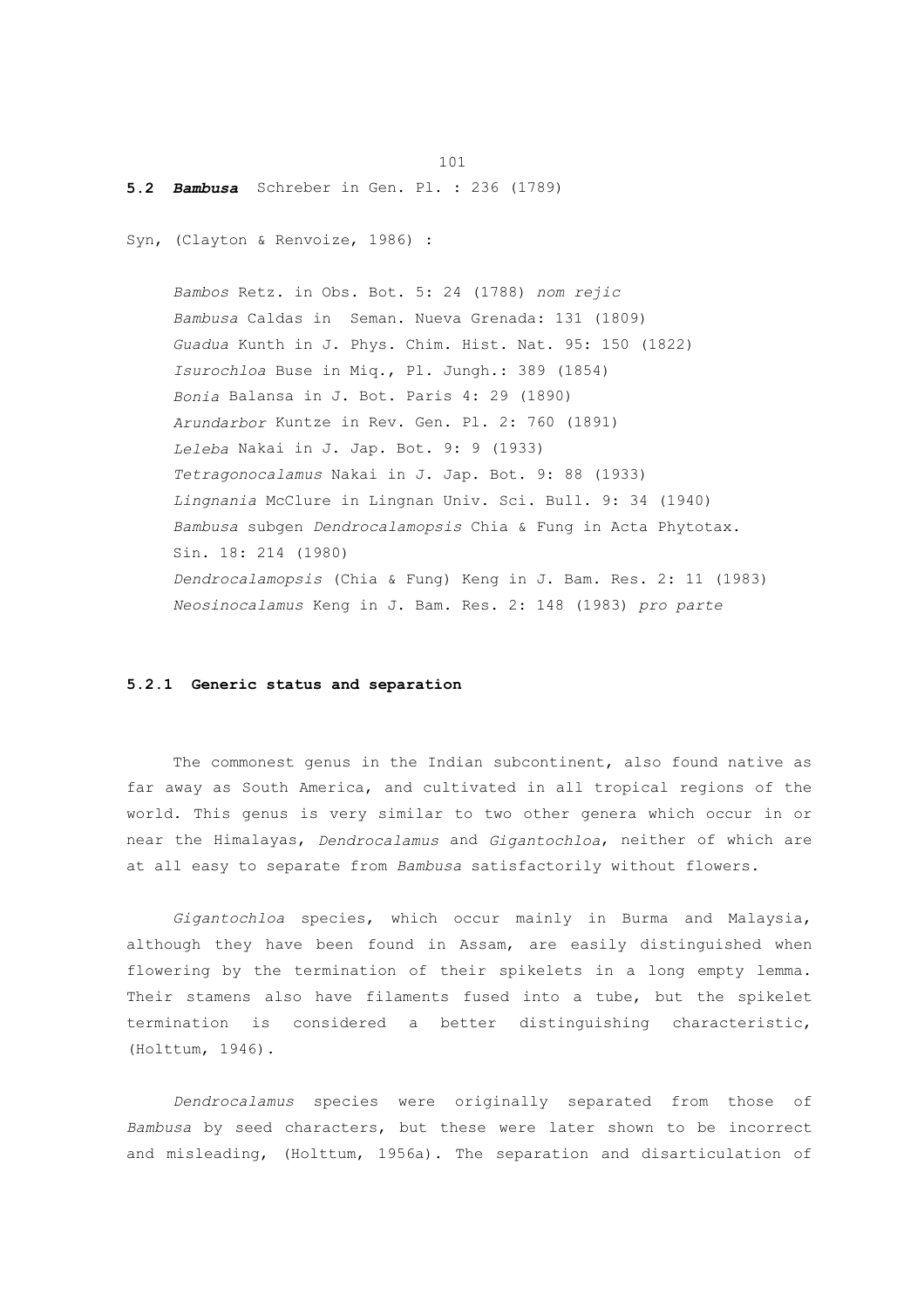rhachilla internodes was later adopted as the best way of distinguishing the genera, but this is unsatisfactory in several intermediate species. Soderstrom & Ellis, (1988), in their preliminary attempt to revise the bamboo genera, remarked upon the need for new characters to distinguish between these two genera more satisfactorily.

 Investigations into the inflorescences of *Bambusa* and *Dendrocalamus* species from the Himalayas reported elsewhere have shown that the number of keels on the prophyll subtending the inflorescence can distinguish between the two genera without ambiguity, all *Bambusa* species having two keels, while all *Dendrocalamus* species have only one. It was also seen that all *Gigantochloa* species at Kew have single-keeled prophylls.

#### **5.2.2 Species encountered in Nepal, Bhutan, and West Bengal**

 This is a large genus, Clayton & Renvoize, (1986), giving 120 as the approximate number of species, but it has not been comprehensively revised since the monograph of Camus in 1913, in which 73 species were given. Considerable variation is found within several species, while the boundaries between other similar taxa remain rather uncertain. Because of the distribution of many *Bambusa* species across the plains of India or Bangladesh away from the Himalayas, and the lack of modern information on the Indian species in particular, it is not possible to give a satisfactory treatment of all the species in Nepal and Bhutan after studying Himalayan representatives alone. Therefore efforts have been concentrated upon those species which are mainly restricted to the hills.

 Several well-distinguished species have been encountered, including the thorny bamboo, *B arundinacea*, the dwarf species *B glaucescens*, with its cultivars, the variegated *B vulgaris*, and the distinctive *B polymorpha* with its falcate auricles, but these are all very limited in extent in the Himalayas. The common Himalayan species are less well known, and a little harder to distinguish.

 The common bamboos with prominent ciliate culm sheath auricles are part of a group of several species which has caused considerable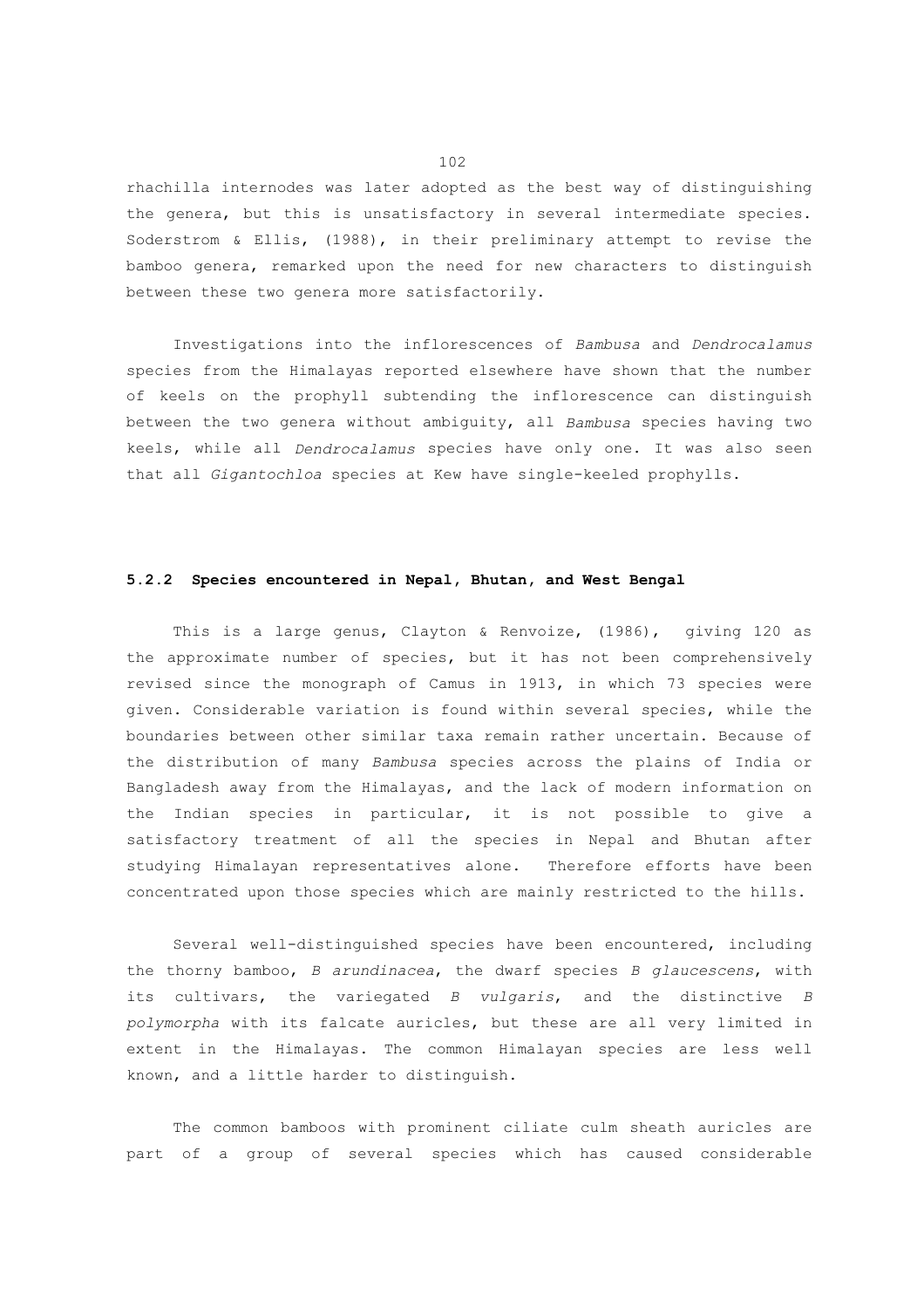confusion in the past, as they are very similar in their vegetative characteristics. In the Himalayas they seem to represent two species, *B nutans* and *B tulda*. In their culm sheaths they are also similar to *B vulgaris*, which is much rarer in the Himalayas, although the taller culms with thinner walls and no stripes readily distinguish them in the field. The approximate distribution of these species and their subspecies is shown in fig 59 .

 The commonest cultivated bamboo of the plains of Assam and northern West Bengal is the typical subspecies of *B tulda* Roxb. It comes right up to the foothills of southern Bhutan next to Assam, but it does not seem common in the Nepalese plains. The commonest species along the eastern foothills and plains of Nepal, and in the Bhutanese foothills as far east as Tashigang district, known as *mal bans* in Nepali, has conventionally been identified in Sikkim and Darjeeling as *B nutans* Wall ex Munro, a species described from material collected in Dehra Dun in N W India. From herbarium culm sheaths and foliage these two populations seem indistinguishable, but there are significant differences in the spikelets which need to be documented, therefore a new subspecies, *malbans,* is described for the eastern representatives. Maintaining the species name is considered desirable until further fieldwork has been undertaken to revise the species in this group found in the four countries and five Indian states concerned.

 *B nutans* is clearly separable from *B tulda* by its cylindrical rather than flattened spikelets, while in vegetative growth *B tulda* has a persistent ring of white pubescence above the node not found in *B nutans*, as well as stronger branching. *B nutans* also has longer rhizomes, giving a more open clump. *B nutans* seems to have been brought down from the hills across the wet plains of Nepal, (terai), accompanying the spread of agriculture after malarial eradication, while in Bhutan *B tulda* has been brought across the cultivated dry plains (duar), to the base of the historically uncultivated hills.

 Further west into the hills of central Nepal *B nutans* is replaced by a different species, which is clearly distinguishable from both *B tulda* var *tuldaa* in the plains of West Bengal and *B nutans* from the eastern hills, having brown rather than black culm sheath pubescence, less cupped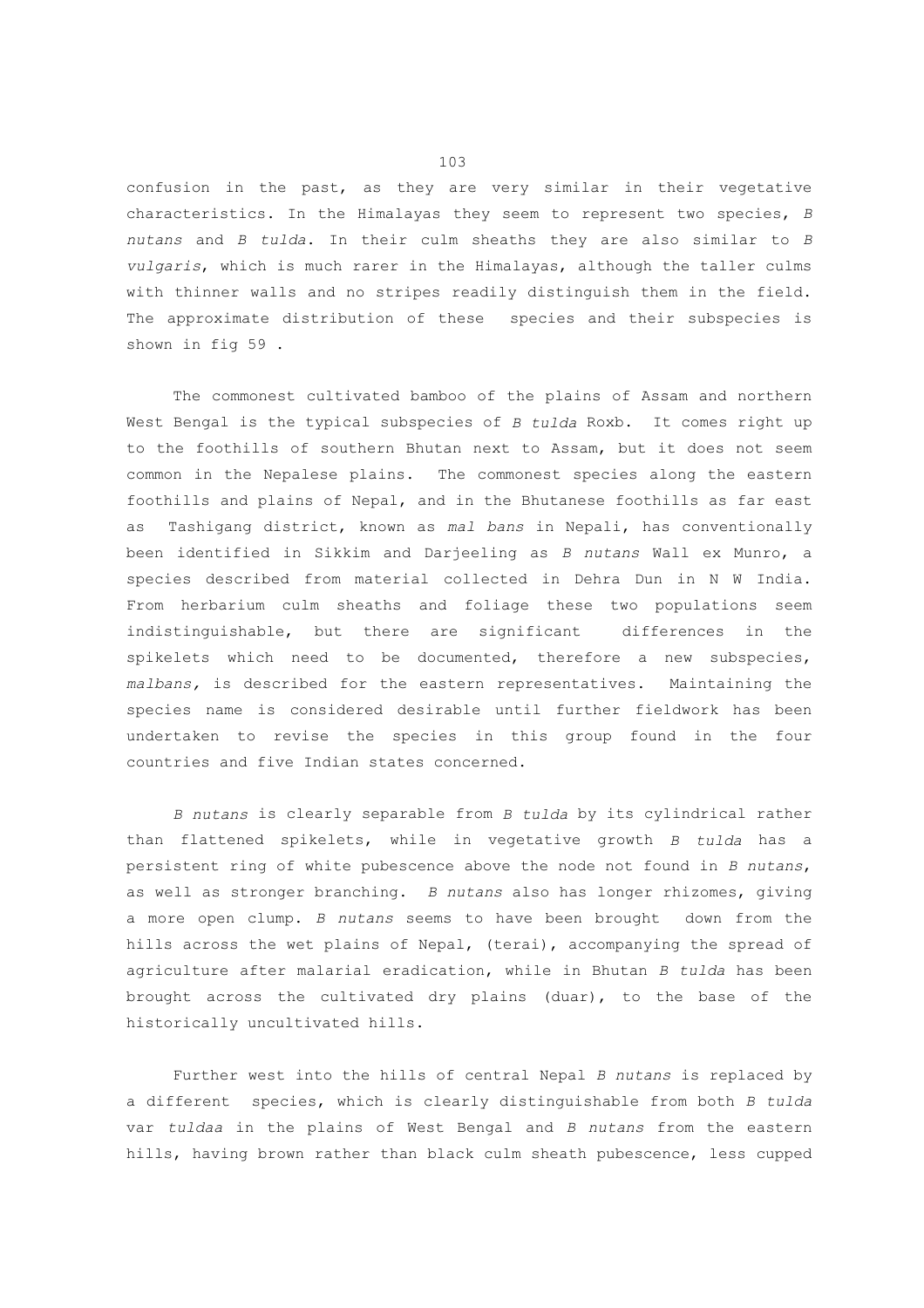culm sheath blades, distinct sulcation on smaller culms, and less of a white pubescent ring above the nodes. Its flowers are essentially the same as those of *B tulda* in West Bengal. It is named here as *B tulda* subsp *tharu* following its local name. The tharu ethnic group live in the terai, but surprisingly this species has not been found there, the commonest terai species being further taxa, locally known as *chab bans* or *than bans*. Their flowers are not known, and the bamboos on the Indian side of the border would have to be studied to decide upon correct nomenclature for the Nepalese species in this area.

 Wild *Bambusa* species of the forests of the Nepalese plains (terai) are *B balcooa,* and *B vulgaris* around Chitwan national park. *B balcooa* is also widely cultivated in the central and western Nepalese terai and hills, as well as West Bengal and Assam. The habitats of any wild *Bambusa* species of the middle hills have largely been terraced for agriculture. However, several cultivated species are restricted to the middle hills, suggesting that they are remnants of the natural vegetation, persisting and cultivated in gulleys and other areas not suitable for field crops. *B balcooa* may also be native in the drier western hills as well as the plains.

 A second dwarf species, similar to *B glaucescens* but with large auricles, is quite common at the eastern end of the Nepalese plains, and has also been encountered near the Assamese border in central Bhutan. This species has been described in Bangladesh without a name, (Alam, 1982), and is named here as *B alamii*. Although at present quite limited in its distribution, it is valuable as one of only two useful small bamboos known to grow in the heat of the terai, and is likely to spread further.

 Species without large prominenent culm sheath auricles are more difficult to distinguish from *Dendrocalamus* species when flowers are not available. Such intermediate species include *B balcooa*, which has no auricles at all, and two species restricted to the hills, which have very small ciliate auricles. The approximate distribution of these species and the dwarf species *B alamii* are shown in fig 60 .

One of the two species with small auricles is common throughout the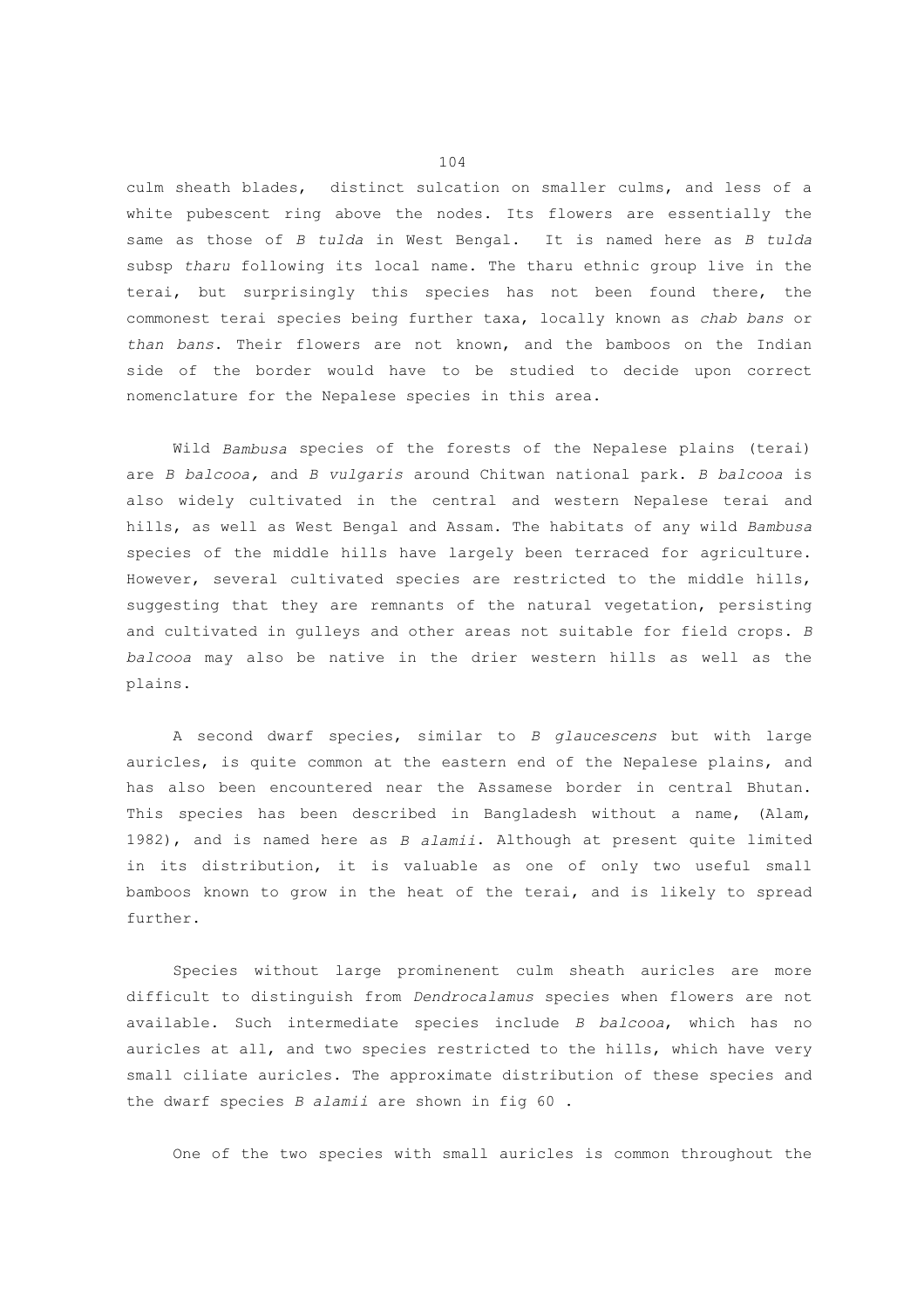hills of central and eastern Nepal, and the other species replaces it in Bhutan. When they were first encountered, it was not possible to assign these species to either *Dendrocalamus* or *Bambusa*, even with flowering material, and this stimulated the search for more characters of diagnostic value at the generic level. After studying the inflorescence branching and sheathing closely in a range of species, it was decided that the number of keels on the prophyll enclosing the inflorescence was the most useful character, (see section 3), and that using this feature, they belonged in *Bambusa* rather than *Dendrocalamus*.

 These species have certain characteristics in common with *Gigantochloa* species from S E Asia as well as *Bambusa* and *Dendrocalamus*. Vegetative appearances are similar, and flowers also have superficial similarities, eg the extraordinarily large spikelets of *B clavata* appear similar to those of *G latispiculata* Gamble. The genera *Sinocalamus* McClure and *Neosinocalamus* Keng have been suggested for such species, but it does not seem to have been possible to define either genus accurately on vegetative or floral characters. Even the genera *Bambusa*, *Dendrocalamus* and *Gigantochloa* are difficult to separate and might not be upheld as separate genera were they not so well established. McClure later decided not to recognise his genus *Sinocalamus*, and Soderstrom & Ellis (1988), and Clayton & Renvoize (1986), followed that decision. The 2-keeled prophylls, variable spikelet termination, and free filaments of these two intermediate species suggest that they are best placed in *Bambusa*, although some Chinese authorities may like to publish new combinations for them in the genera *Sinocalamus* or *Neosinocalamus*.

 The Nepalese intermediate species has no single distinctive character, which is why it has remained obscure for so long. Its distribution justifies the name *B nepalensis*. The Bhutanese species has a distinctive cleavage in its culm sheath ligule when growing vigorously, occurring on alternate sides of the ligule at alternate nodes. This peculiarity explains the name *B clavata*.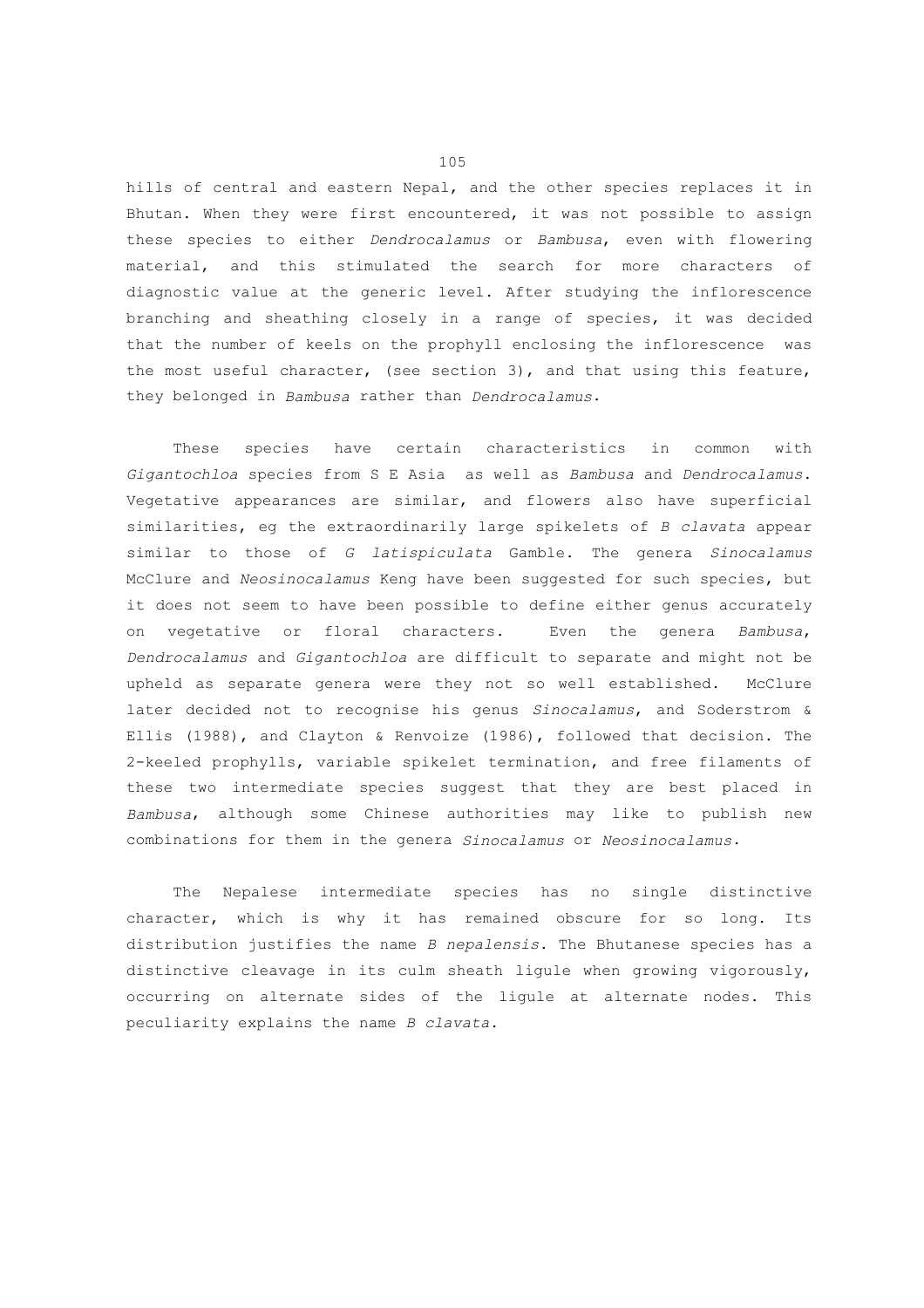## **5.2.3 Enumeration of species in Nepal and Bhutan, and part of West Bengal**

**1. Bambusa arundinacea** (Retz.) Willd in Spec. II : 245 (1799)

Basionym: *Bambos arundinacea* Retz. in Obs. Bot. 5:24 (1788) *nom rejic*

Syn.: *Bambusa spinosa* Roxb. in Hort. Bengal.: 25 (1814)  *Bambusa orientalis* Nees in Linn. ix : 475 (1834)  *Bambusa arundo* Klein ex Nees in Linn. ix : 471 (1834)  *Bambusa neesiana* Arn ex Munro in Trans. Linn. Soc. 26: 105 (1868)  *Bambusa pungens* Blanco in Fl. Filip. I : 270  *Bambos arundinacea* Retz in Obs. v. 24 (1789)  *Arundo bambos* Linn in Sp. Pl. : 81 (1753)

INDIA: West Bengal, Binnaguri, Rajmaha, *Stapleton* 723 (Taba).

Local name *kante bans* (Bengali).

 This species is widespread in central and north-east India and is likely to also occur in S W Bhutan and W Nepal, especially as its seed is widely available. It should only be planted as a live fence as its thorny branches make extraction of culms from the clump almost impossible.

**2. Bambusa vulgaris** Schrader ex Wendl. in Collect. Pl. II : 26, tab 47 (1810)

Syn.: *Bambusa thouarsii* Kunth in Not. Gen. Bambusa in J. Phys.: 148 (1822)  *Bambusa surinamensis* Ruprecht in Act. Acad. Caes. Petrop.: 49 (1840)  *Bambusa sieberi* Griseb. in Fl. Brit. W. Ind. : 528  *Bambusa humilis* Reich ex Ruprecht op. cit : 50 (1840)  *Bambusa arundinacea* Moon in Catal : 26  *Bambusa striata* Loddiges ex Munro in Trans. Linn. Soc. 26: 121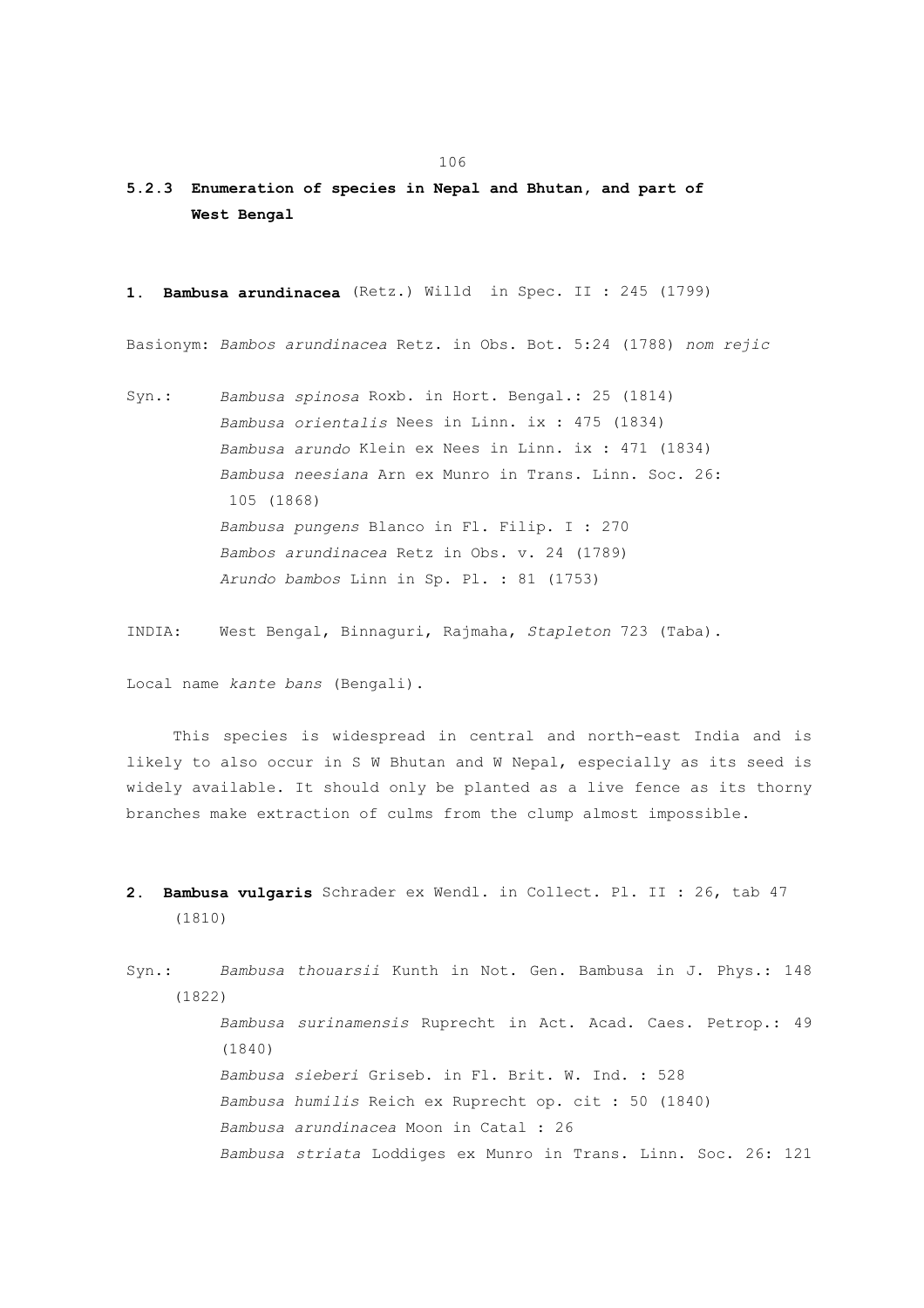(1868)

 *Bambusa auriculata* Kurz ex Houz. de Lehaie non Brandis  *Nastus viviparus* Raspail ex Houz. de Lehaie

BHUTAN: Chirang, Damphu, *Stapleton* 816 (Taba). NEPAL: Chitwan area. Kathmandu, Lazimpat police plantation (exotic).

Local names *singhane bans* (Nepali, Chirang), *kada bans* (Nepali, Kathmandu), *koraincho bans* (Nepali, Chitwan).

 The small size, twisting culms and thick walls make this species most suitable for pulp-production, although its striped culms are sometimes considered ornamental, and the cultivar grown in Chirang seems more useful than most.

- **3. Bambusa glaucescens** (Willd.) Sieb. ex Munro in Trans. Linn. Soc. 26:89 (1868)
- Basionym: *Ludolfia glaucescens* Willd. in Ges. Naturf. Freunde Ber. Mag. 2: 320, (1808)
- Syn.: *Arundinaria glaucescens* Beauv., Essai Agrost. : 144, 152 (1812)  *Bambusa nana* Roxb. in Fl. Ind. 2nd Ed. 2: 199 (1832) *nom subnud Bambusa nana* Roxb. ex Munro in Trans. Linn. Soc. 26 : 89(1868)  *Bambusa multiplex* sensu Backer in Handb. Fl. Java 2: 269,  *non Arundo multiplex* Lour. (1790).

NEPAL: Kathmandu, cultivated in the Royal Botanic Gardens. INDIA: West Bengal, Kalimpong, *Pradhan* s n (Taba).

 The nomenclature of this species is fully discussed in Holttum, 1956c, and 1958. It was apparently introduced from China into Calcutta in 1794, as a fencing plant. Several cultivars with striped culms or small leaves are known.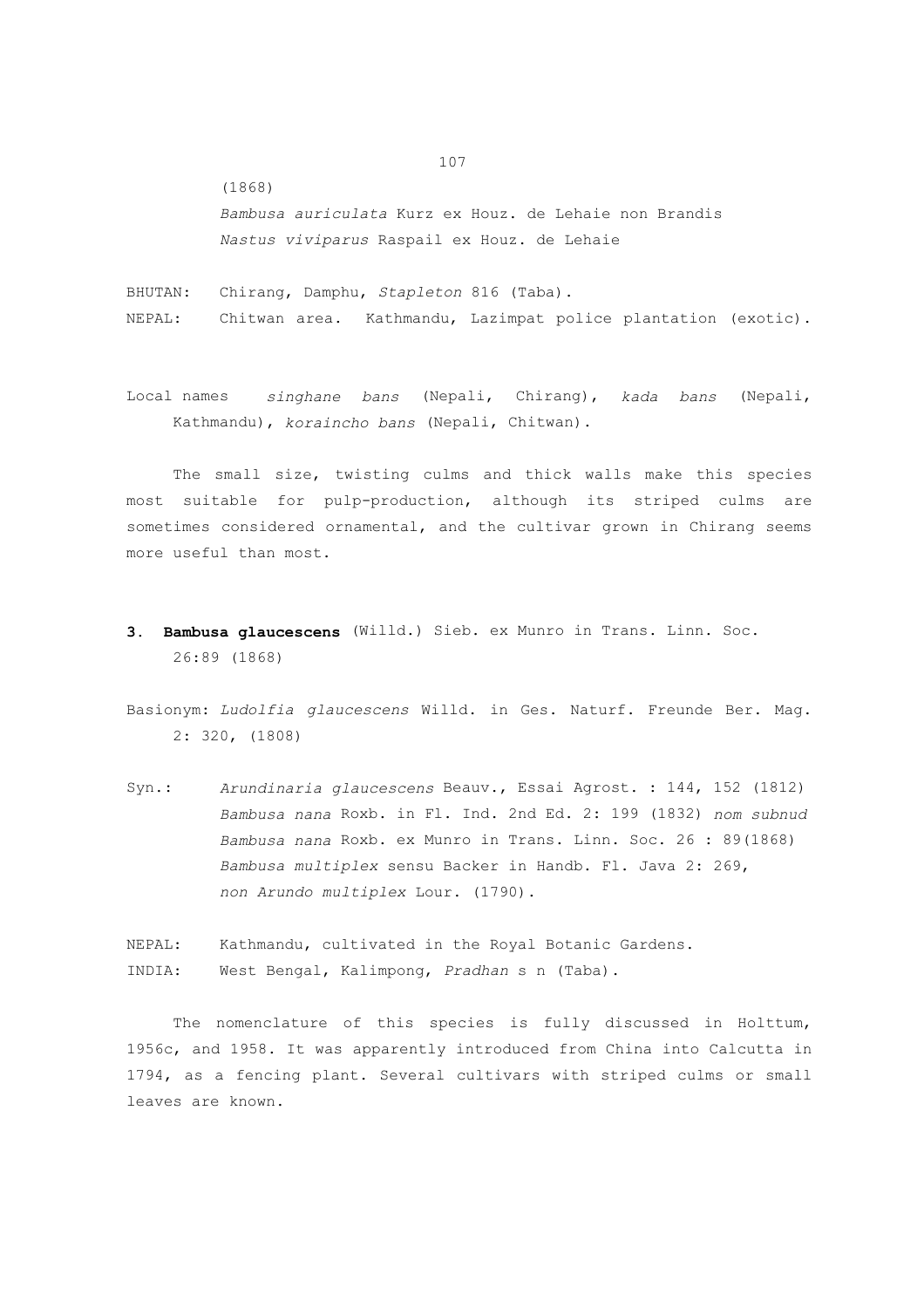# **4. Bambusa polymorpha** Munro in Trans. Lin. Soc. 26: 98 (1868)

INDIA: West Bengal, Binnaguri, Rajmaha, *Stapleton* 724 (Taba).

Local name *teli bans*.

108

 The falcate culm sheath auricles distinguish this species clearly, and it is likely to occur in southern Bhutan.

**5. Bambusa balcooa** Roxb. in Hort. Beng.: 25 (1814)

Syn.: *Bambusa capensis* Ruprecht in Acta Acad. Caes. Petrop. : 54 (1840)

 *Dendrocalamus balcooa* Voigt in Hort. Sub. Calc. : 718

NEPAL: Widespread, cultivated around Royal Palace, Kathmandu. BHUTAN: Gaylegphug. Sarbhang. INDIA: Widespread throughout West Bengal.

Local names *dhanu bans, bhalu bans* (Nepali), *bhalkhu bans* (Maithili).

 The large culms produced in the terai find few uses in Nepal but are highly sought after in India. Intensive management in the western hills reduces its size to more manageable dimensions.

**6. Bambusa tulda** Roxb. in Hort. Bengal: 25 (1814)

Syn: *Bambusa macala* Buch.-Ham. in Wall. Cat. 5026A  *Dendrocalamus tulda* Voigt in Hort. Sub. Calc.: 718

subsp **tulda**

BHUTAN: Gaylegphug, *Stapleton* 811 (Taba).

Local name *tulda bans* (Bengali).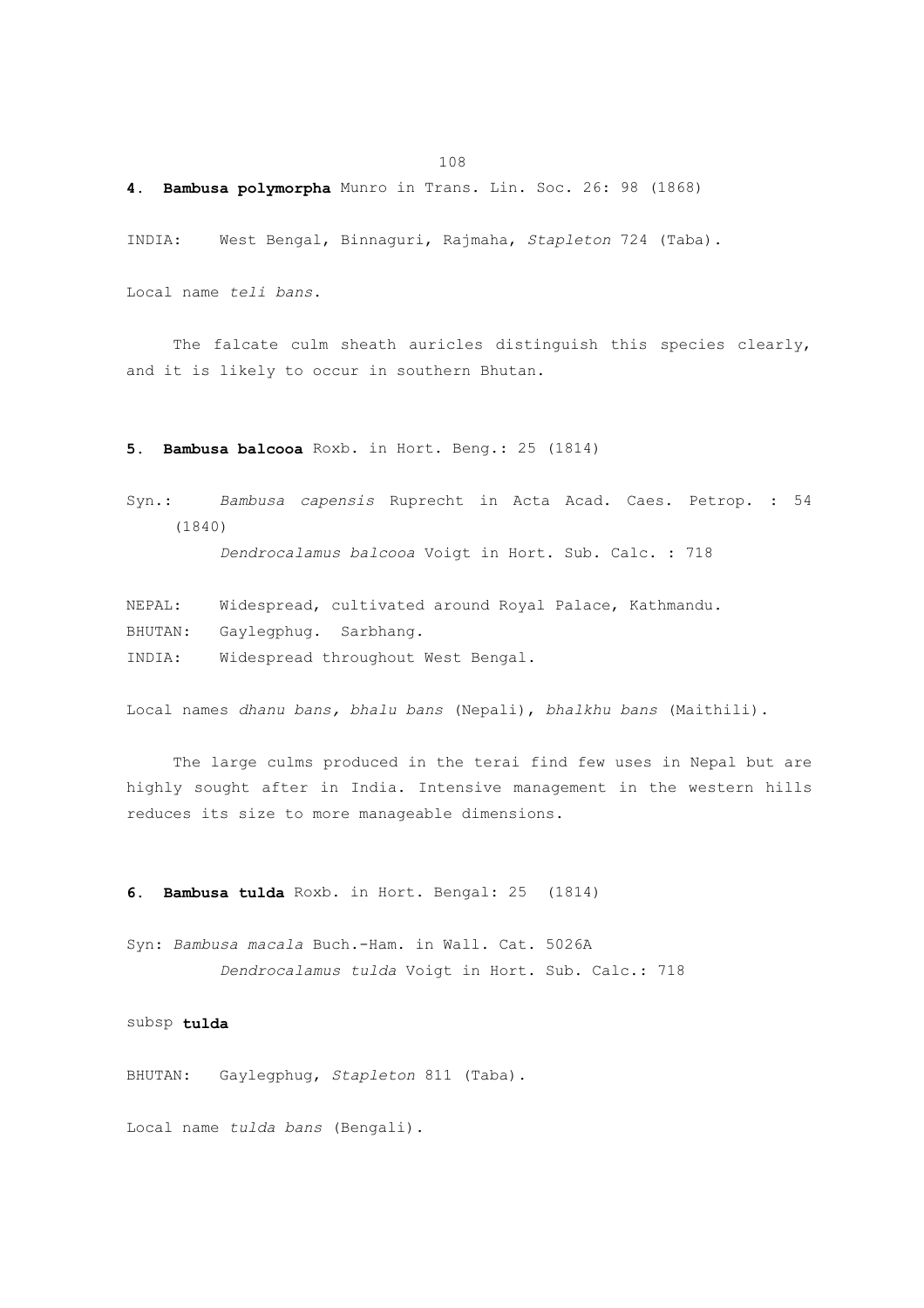Difficult to distinguish from *B nutans* but it grows in denser clumps with stronger branching and has a persistent white ring above the nodes.

#### **7. Bambusa tulda** subsp. **tharu** Stapleton **subsp. nov.**

*Bambusa tulda* Roxb. typica similis, cujus flores habet, sed pilis vaginarum culmorum atro-brunneis, quae in *B tulda* typica et *B nutans* nigrissima sunt, laminis vaginarum culmorum paullo angustioribus differt, a *B nutans* subsp. *malbans* culmis minoris sulcatis distinguitur.

Basionym: *Bambusa tulda* Roxb. in Hort. Bengal: 25 (1814) Syn.: *Bambusa nutans* Type B21 Stapleton **in** Jackson (ed) Manual of Afforestation in Nepal : 208 (1987)

NEPAL: Kathmandu, Bansbari, *Stapleton* 916 (**holo**. E). Pokhara.

Local names *tharu bans* (Kathmandu), *sate bans* (Pokhara).

Similar to typical *Bambusa tulda*, and having the same flowers, but differing in its very dark brown culm sheath hairs, which are blacker in typical *B tulda* and *B nutans*, and somewhat narrower culm sheath blades. It can be distinguished from *B nutans* by the sulcation on smaller culms.

This is the most common bamboo in the Kathmandu valley, also widely planted as far as Dolakha district to the east, and Palpa district in the west, but apparently isolated in the hills and not known in the terai. Spikelets of this subspecies are usually infected with an orange and black crustaceous fungal growth.

# **8. Bambusa nutans** Wall. ex Munro subsp. **malbans** Stapleton  **subsp. nov.**

A *Bambusa nutans* typicis ciliis carinarum palearum brevioribus, antheris bifidis non penicillatis differt.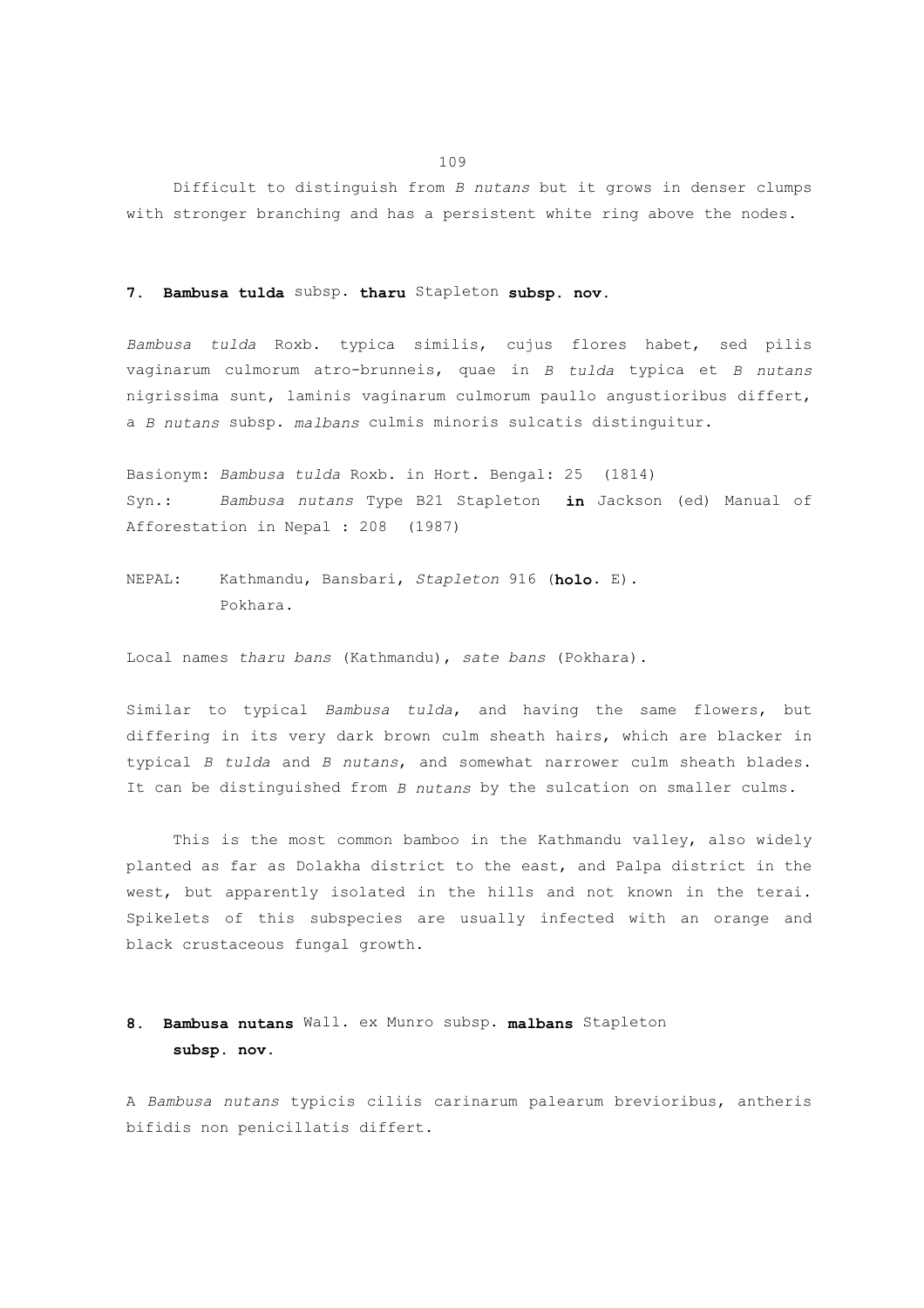Basionym: *Bambusa nutans* Wall. ex Munro in Trans. Linn. Soc. 26: 92 (1868)

Syn.: *Bambusa nutans* Type B1 Stapleton **in** Jackson (ed) Manual of Afforestation in Nepal : 208 (1987)

NEPAL: Sankhuwasabha dist., Khandbari, *Stapleton* 141 (**holo.** E). BHUTAN: Wangdi Phodrang dist., Chirang dist., Tashigang dist.

Local names *mal bans* (Nepali), *jhu shi* (Dzongkha)

It differs from the typical *Bambusa nutans* in its shorter palea keel ciliae and its anthers which are bifid and not penicillate.

 The most common cultivated bamboo of eastern Nepal, extending at least as far as East Bhutan, separated from *B nutans* of Uttar Pradesh by *B tulda* of central and western Nepal.

## **9. Bambusa alamii** Stapleton **sp. nov.**

Species nova *B glaucescens* (Willd.) Sieb ex Munro amplitudine similis, sed auriculis ciliatis vaginarum grandioribus, vaginis culmorum asymmetricis, foliis glabris differt. Inflorescentia ignota.

Syn.: *Bambusa sp.* Alam in A guide to 18 species of bamboos from Bangladesh FRI Chittagong Plant Tax. Bull. 2: 4, 15, fig 8 (1982)

NEPAL: Jhapa district, Damak, *Stapleton* 907 (**holo**. E) BHUTAN: Gaylegphug, *Stapleton* 813 (Taba)

Local names, none in Nepal, *mugi bans* in Gaylegphug.

New species similar in size to *B glaucescens*, but differing in the larger ciliate auricles, asymmetrical culm sheaths, and glabrous leaves. Inflorescence not known.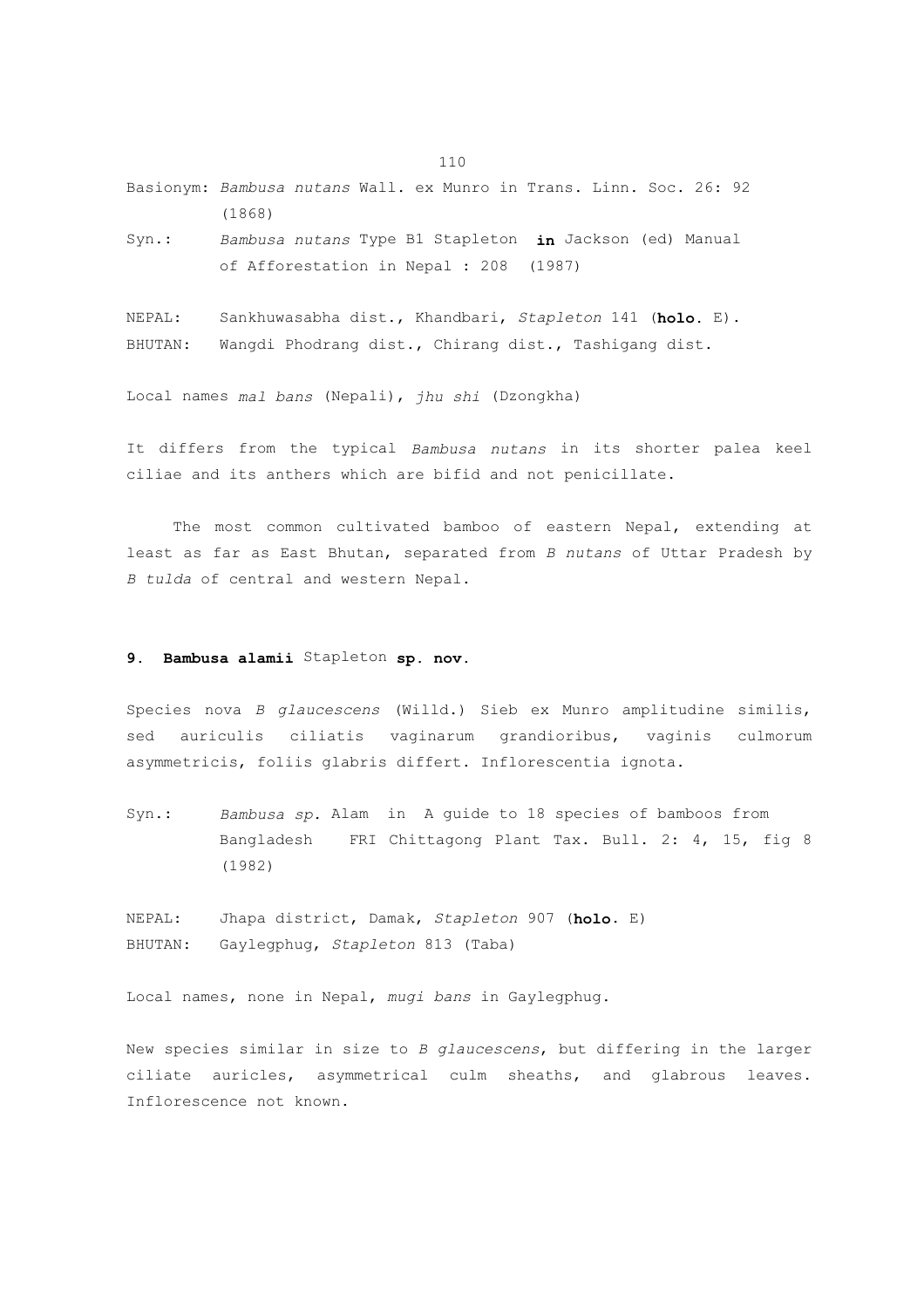This species may be native to the region, or like *B glaucescens*, it may be introduced. It may possibly be the species named *Arundo multiplex* by Loureiro (1790) in the Phillipines, but he neither described that species properly, nor referred to a type specimen.

#### **10. Bambusa nepalensis** Stapleton **sp. nov.**

*Bambusa kingiana* Gamble affinis, sed spiculis minoribus, lemmatis paucioribus (2-3), ciliis carinarum palearum paucioribus, stylis longioribus differt.

NEPAL: Dolakha, Thulopakhar, *Stapleton* 319 (**holo.** E). Dhankuta, Hile *Stapleton* 109, Kathmandu, *Stapleton* 920; 317.

Local names *tama bans* (Kathmandu), *phusre bans*; *khosre bans* (East Nepal)

Related to *B kingiana*, but with smaller spikelets with fewer flowering glumes (2-3), fewer ciliae on the palea keels, and longer styles.

 After *B tulda* subsp. *tharu* the second commonest bamboo in the Kathmandu valley, and widely planted throughout central and eastern Nepal. Usually confused with *D hamiltonii* in the past.

#### **11. Bambusa clavata** Stapleton **sp. nov.**

*Bambusa nepalensis* mihi affinis, sed spiculis majoribus purpuratis, cera culmis albis non nisi sub et super nodis in biannatis insidentibus, et praeterea a species insignis ligulis vaginarum culmorum suis plerumque semel clavatis erosis (fissura in lateris oppositis ad nodos alternantes alternans) differt.

BHUTAN: Gaylegphug, *Stapleton* 814 (**holo.** Herb. For. Dept. Taba)

Local name *chile bans* (Nepali), *pag shi* (Dzongkha).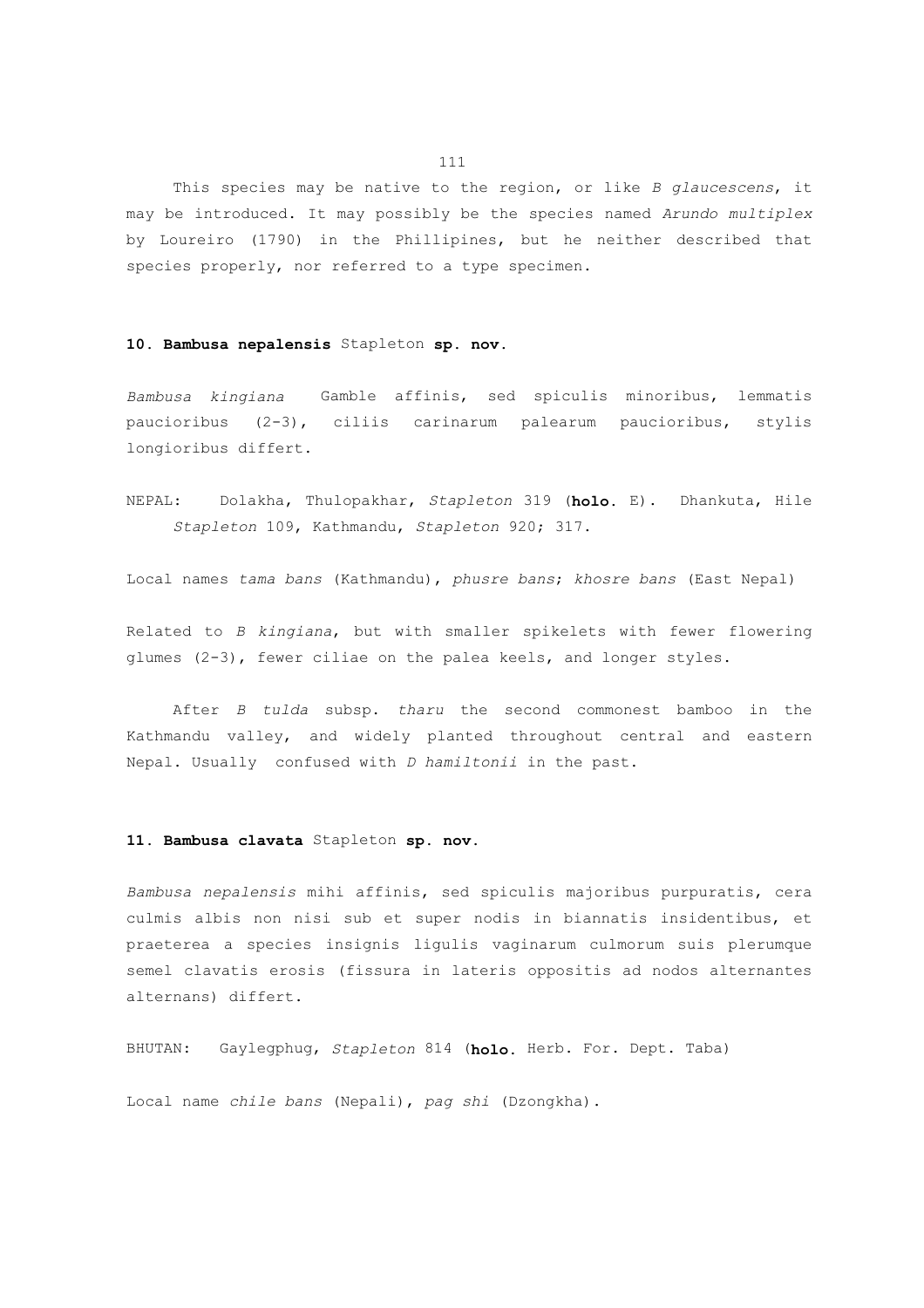Related to my *B nepalensis* but differing in its larger purple spikelets, the white culm wax only located in a double ring above and below the nodes, and differing especially from all known species by the frequent occurrence of a single bite-like cleavage in the culm sheath ligule, which alternates between opposite sides of the ligule at alternate nodes.

Widely cultivated in central and southern Bhutan.

#### **5.3** *Dendrocalamus* Nees in Linnaea 9: 476 (1834)

Syn.: *Klemachloa* Parker in Indian Forester 58: 7 (1932)  *Sinocalamus* McClure in Lingnan Univ. Sci. Bull. 9: 66 (1940)  *pro parte Neosinocalamus* Keng in J. Bamboo Res. 2 (2): 148 (1983)  *pro parte*

## **5.3.1 Generic status and separation**

 As remarked under *Bambusa*, the traditional seed-based separation between *Dendrocalamus* and *Bambusa* has been discredited, but the genus is still universally recognised, although it is now distinguished by rhachilla disarticulation and prophyll keeling. *Dendrocalamus* species have single-keeled prophylls throughout their inflorescences, which are more branched and congested than those of *Bambusa*, and spikelets which dehisce intact without disarticulation of the rhachilla. They also have much scarcer lodicules, these being completely lacking in many species, and long styles.

 The highly congested inflorescences of most *Dendrocalamus* species do not allow for much opening of the florets, so that lodicules become dispensible, and the apical exsertion of stigmas demands a long style. Reduction of prophylls from 2-keeled to narrow single-keeled structures could be another consequence of the extensive branching within the inflorescence. It would allow more physical space for further orders of branching, and concentrate more resources on floret components, while the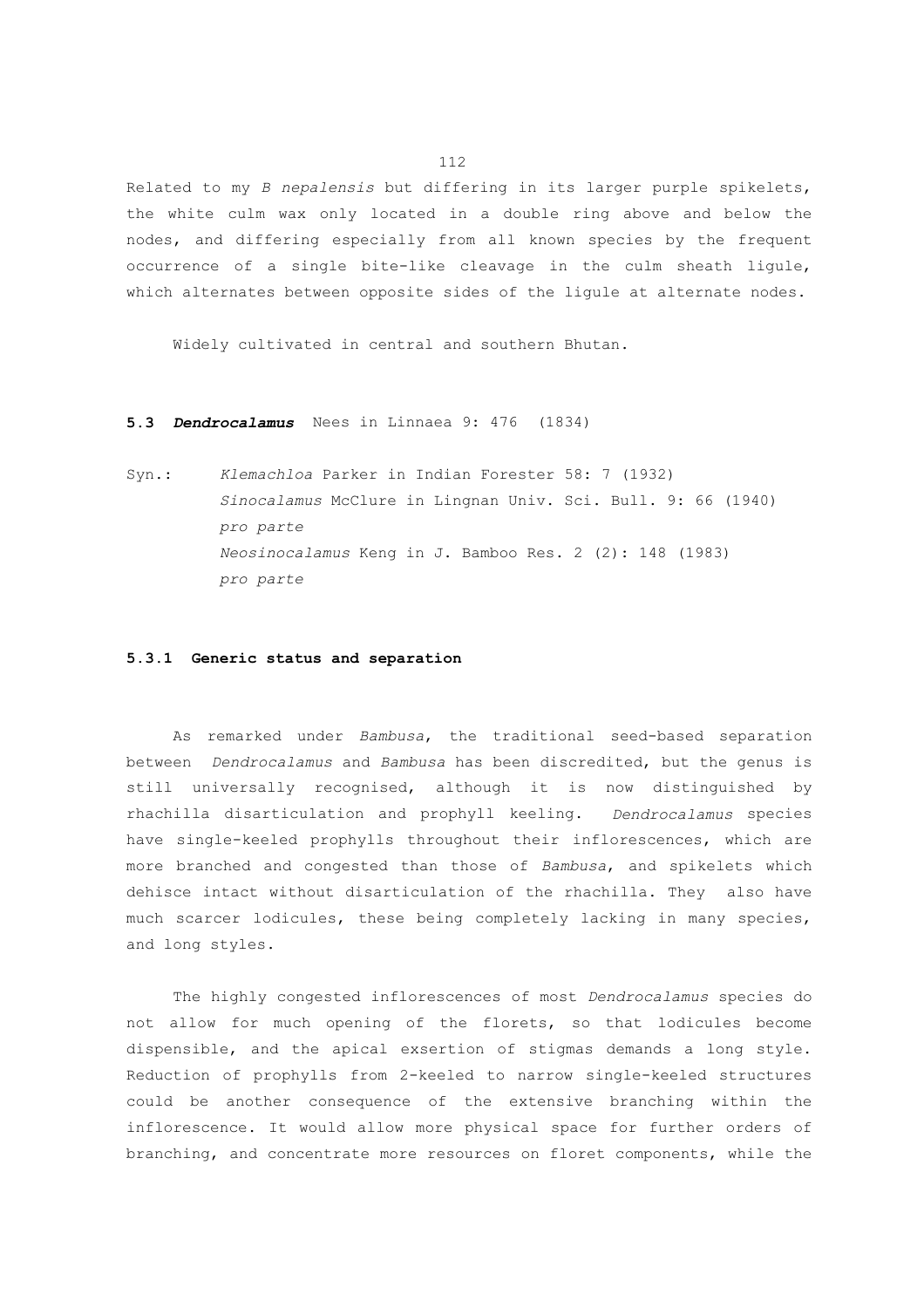close packing of spikelets within the inflorescence would make up for any reduction in protection against insects.

 Highly branched inflorescences allow for greater pollen production, allowing greater chances of cross-pollination in the damp windless understorey and gulley sites in which Himalayan *Dendrocalamus* species are naturally found. *Bambusa* species tend to occur in drier and more open sites which tend to be windier, allowing easier cross-pollination. The scarce occurrence of seed production in more than one floret of each *Dendrocalamus* spikelet supports this contention, and may also explain the lack of rhachilla disarticulation.

 Profuse production of aerial roots on the culm nodes, and on the large rhizomatous branch bases are also characteristic of *Dendrocalamus* species. This may be an adaptation to their damp gulley environments, where rooting of distal portions of fallen culms is an effective means of dispersal. This characteristic, along with thick or dark-coloured culm pubescence, usually distinguishes *Dendrocalamus* species from those of *Bambusa*, although intermediate species such as *B balcooa, B nepalensis,*  and *B clavata* also have aerial roots and thick fur-like bloom on the culms.

## **5.3.2 Species and varieties encountered in Nepal, Bhutan, and West Bengal**

 By far the commonest Himalayan *Dendrocalamus* species is *Dendrocalamus hamiltonii*. This species is apparently found along the entire Himalayan range, where it grows in gulleys in the subtropical forests especially along the outer range of hills, the Siwaliks or Mahabharat Lekh. It is also found further into the hills where it is quite widely planted. It has several distinct varieties, two of which are very common in Nepal or Bhutan, var *edulis* Munro, and a new variety, var *undulatus*, which is found in central and east Nepal. This variety is quite distinct from typical *D hamiltonii*, with much shorter and broader culm internodes which are slightly swollen towards the base, and more crinkled culm sheath blades. Although it is vegetatively quite distinct,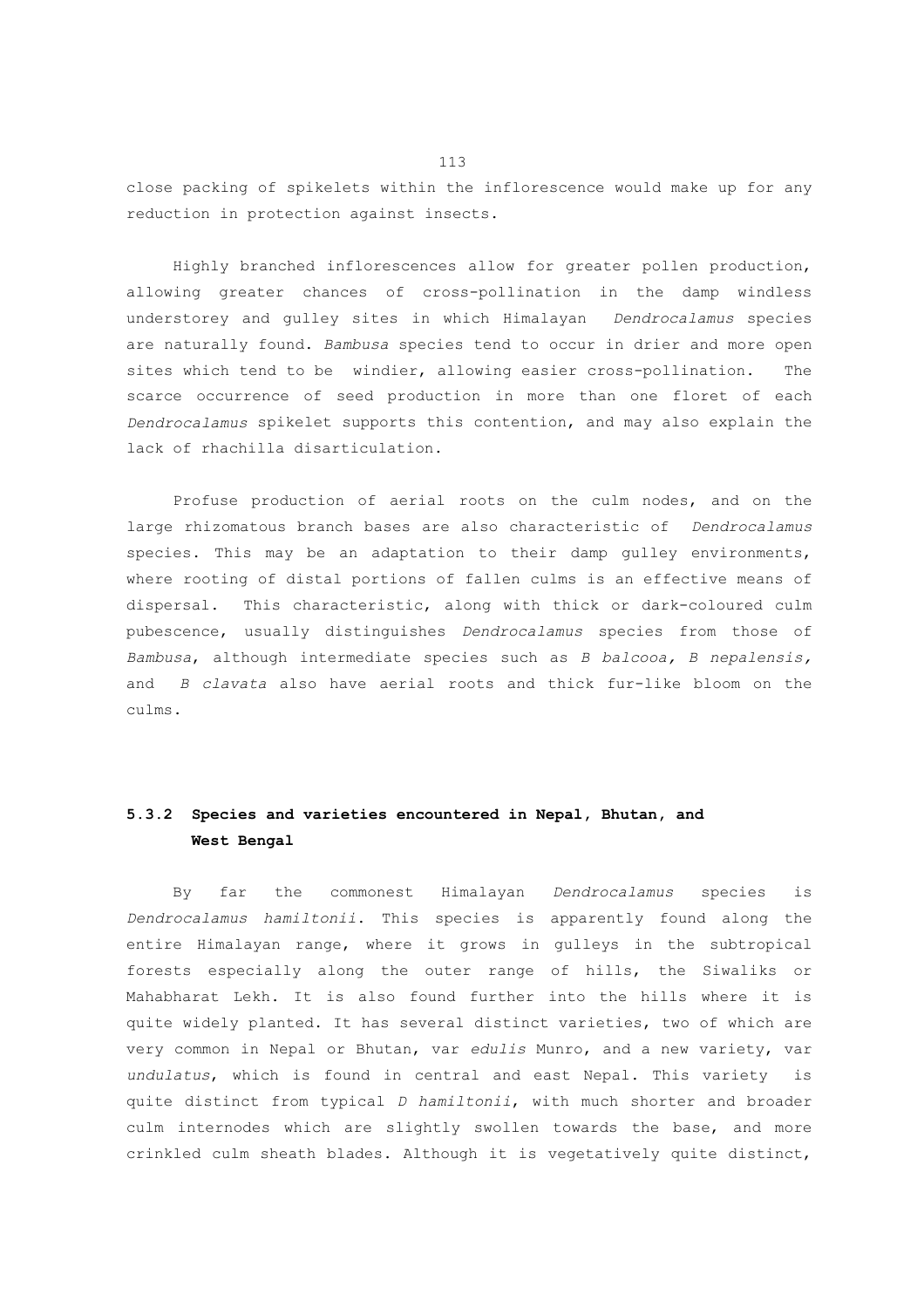the flowers seem indistinguishable from those of typical *D hamiltonii*, and the distribution overlaps, therefore it is named as a variety of *D hamiltonii,* var *undulatus*.

 Central Bhutan has a further variety of *D hamiltonii*, var *edulis* Munro. It is reportedly a better variety for shoot production, called *guliyo tama bans* in Nepali (sweet shoot bamboo). As both Bhutan and Nepal are canning *D hamiltonii* shoots, the distinction between this and other varieties is of obvious importance.

 In contrast to var *undulatus*, this variety is very difficult to separate in vegetative growth, although the flowers are readily distinguishable. Munro described the variety, on the basis of a few collections from Sikkim, as having more flowers in the spikelets, occasional lodicules, larger inflorescences, and broader leaves. The width of the leaves does not seem a reliable characteristic, however, the leaf in the type specimen apparently coming from the apex of a new shoot, which is always uncharacteristic. Comparison of living material in the field has shown that in general form this variety is more pendulous, with fewer small recurved branchlets at lower nodes. In finer detail the culm sheath hairs are a lighter brown, the culm sheath ligule is more evenly dentate, and the leaf sheath ligule is often shorter, but these differences are quite variable within the varieties and within individual clumps or culms, so they need to be used with caution.

 The most useful floral characteristics are the lack of red colouration on the body of the anthers, while their long tips remain dark purple, and the thin texture, length and reduced purple colouration of the flowering glumes. In addition there is often considerable pubescence on the branch bearing the inflorescences, and on both the outside and the inside of the flowering glumes, while the type variety has pubescence limited to the infra-nodal section of the branch, and pubescence restricted to the distal part of the flowering glume interior. Var *edulis* has similar flowers to *D longispathus* Kurz, but its glabrous leaves and leaf sheaths, and thick culm sheaths with erect glabrous blades and no depressed sinus separate it from that species as described by Gamble (1896), and Alam (1982).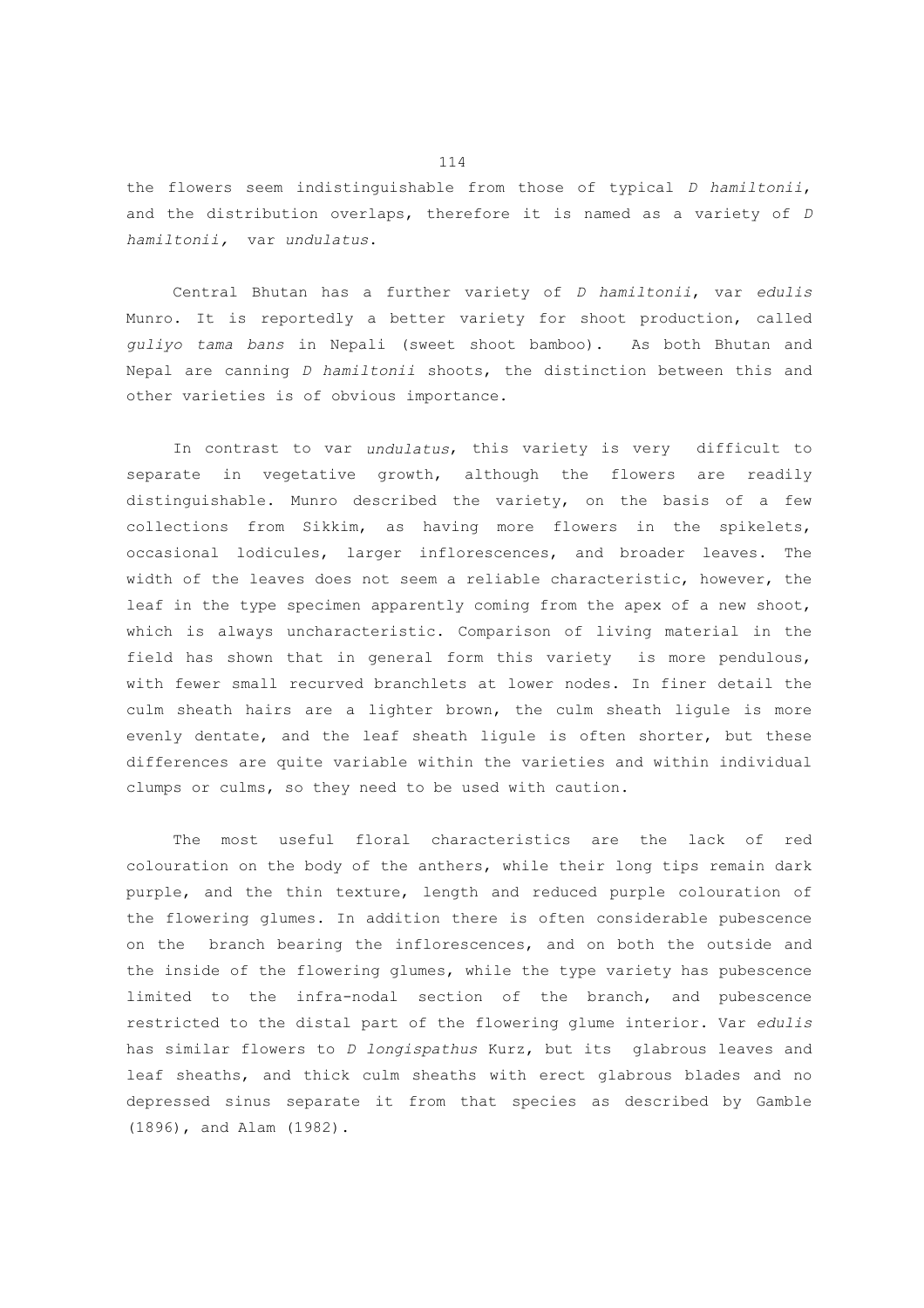Both this variety and the type variety are found in southern Bhutan, but var *edulis* is the commonest variety further into the hills, especially around Shemgang. One collection from Pokhara (*Hawkins* s n) also seems to belong to this variety, and collections have also been made from Assam and Meghalaya. The main distributions of these varieties of *D hamiltonii* are shown in fig 62 . *D hamiltonii* from Dehra Dun in the N W Himalayas also has paler anthers than the type, but they still retain substantial red colouration, and are not as large as those of var *edulis*.

 In comparison with *D hamiltonii*, all other *Dendrocalamus* species are scarce, and usually fairly localised. In the Nepalese terai a smallstature variety of *D strictus* is quite common. The solid knobbly culms are used as truncheons (*latthi*) for controlling herds of animals or demonstrating crowds. The only other species known to occur in the plains of Nepal or West Bengal is *D giganteus*, recognisable from afar by its stature alone. Reaching over 30 m in height this species stands substantially taller than any other bamboo species in the region.

 Into the hills of Bhutan and West Bengal *D sikkimensis*, the largest common species after *D giganteus*, is distinguished by the thick erect velvet-like culm sheath hairs and the long bristles on both culm and leaf sheath auricles. From central Bhutan to central Nepal *D hookeri* also reaches large dimensions, but it is easily distinguished from *D sikkimensis* by its less hairy culm sheaths with appressed hairs, much smaller ciliate auricles, and the absence of oral setae on its leaf sheaths.

 The approximate distribution of these species is shown in fig 61. A further, as yet unidentified, large stature bamboo with characteristics of both *D hookeri* and *D sikkimensis* has been planted in a few sites around Kathmandu, notably Kalikasthan, but has not been seen elsewhere. A second unidentified species of either *Dendrocalamus* or *Bambusa*, locally known as seto bans, occurs near Jaigaon in West Bengal, but this has not been seen elsewhere, and its flowers have not been found.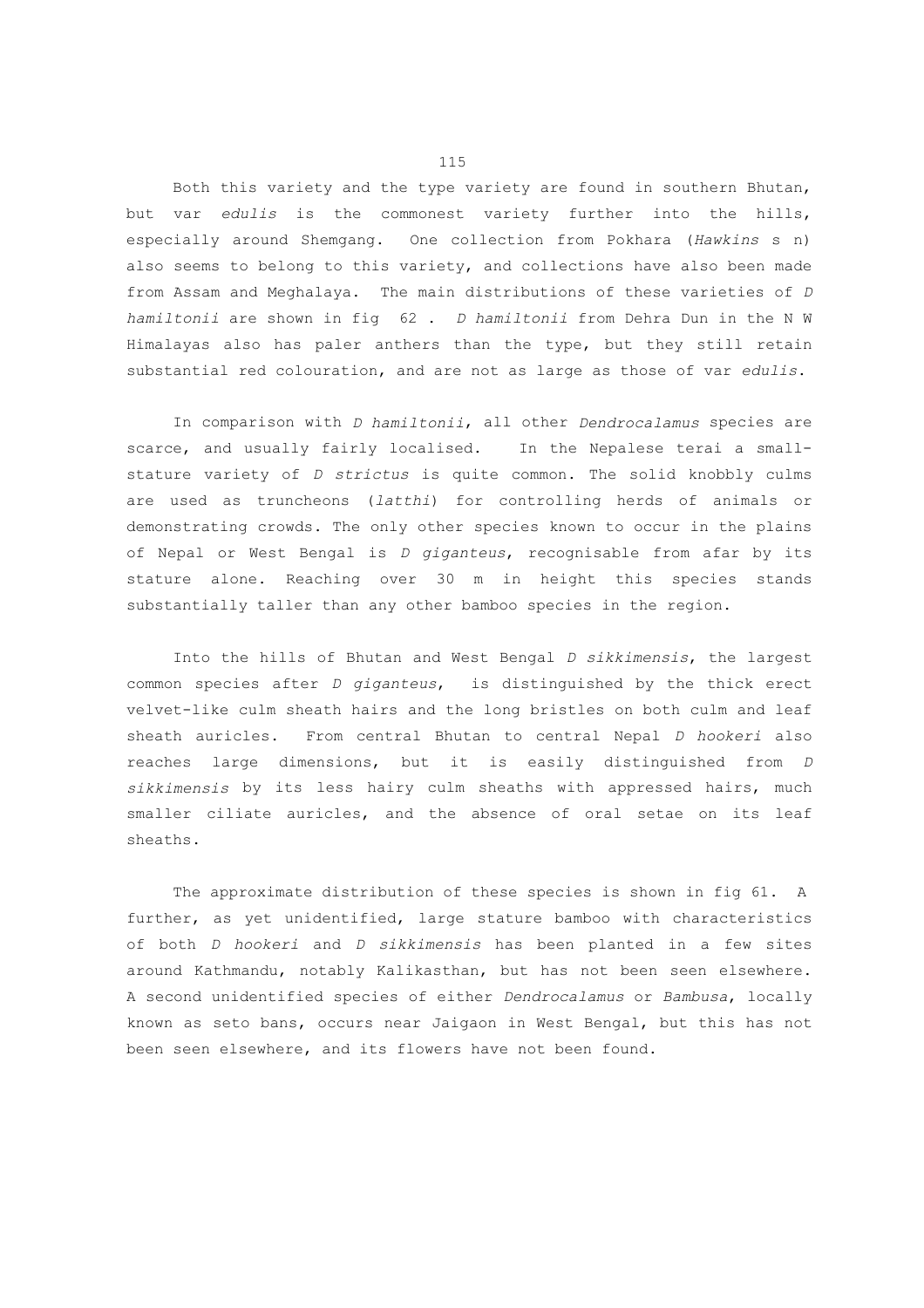- **5.3.3 Enumeration of species & important varieties in Nepal, Bhutan and part of West Bengal**
- **1. Dendrocalamus hamiltonii** Nees & Arn. ex Munro in Trans. Linn. Soc. 26: 84 (1868)
- Syn.: *Bambusa monogyna* Griffith in Notulae: 63, Icon 2  *Bambusa maxima* Buch-Ham in Wall. Cat. 5039  *Bambusa falconeri* Munro in Trans. Linn. Soc. 26: 95 (1868) *pro parte*

## var **hamiltonii**

- BHUTAN: Gaylegphug, Norbuling *Stapleton* 725 (Taba). Chirang, Chhokarna, *Stapleton* 815 (Taba).
- NEPAL: Widespread.
- Local names *tama bans*, *choya bans* (Nepali), *pag shi, pat tsa* (Dzongkha).

## **2. Dendrocalamus hamiltonii** Nees & Arn ex Munro var. **undulatus** Stapleton **var. nov.**

A varieta typica internodis culmorum latioribus leviter irregulariter ventricosis, vaginis culmorum latioribus, laminis vaginarum culmorum undulatis differt. Spiculae illis varietatis typicae minor purpureus.

- Syn.: *Dendrocalamus* sp. Dhungre bans Type D6 Stapleton in Jackson Manual of Afforestation in Nepal : 210 (1987)
- NEPAL: Kathmandu, Balaju, *Stapleton* 456 (**holo.** E);915. Dolakha, Charikot, *Stapleton* 301. Dhankuta, Pakhribas, *Stapleton* 146.

Local name *dhungre bans*.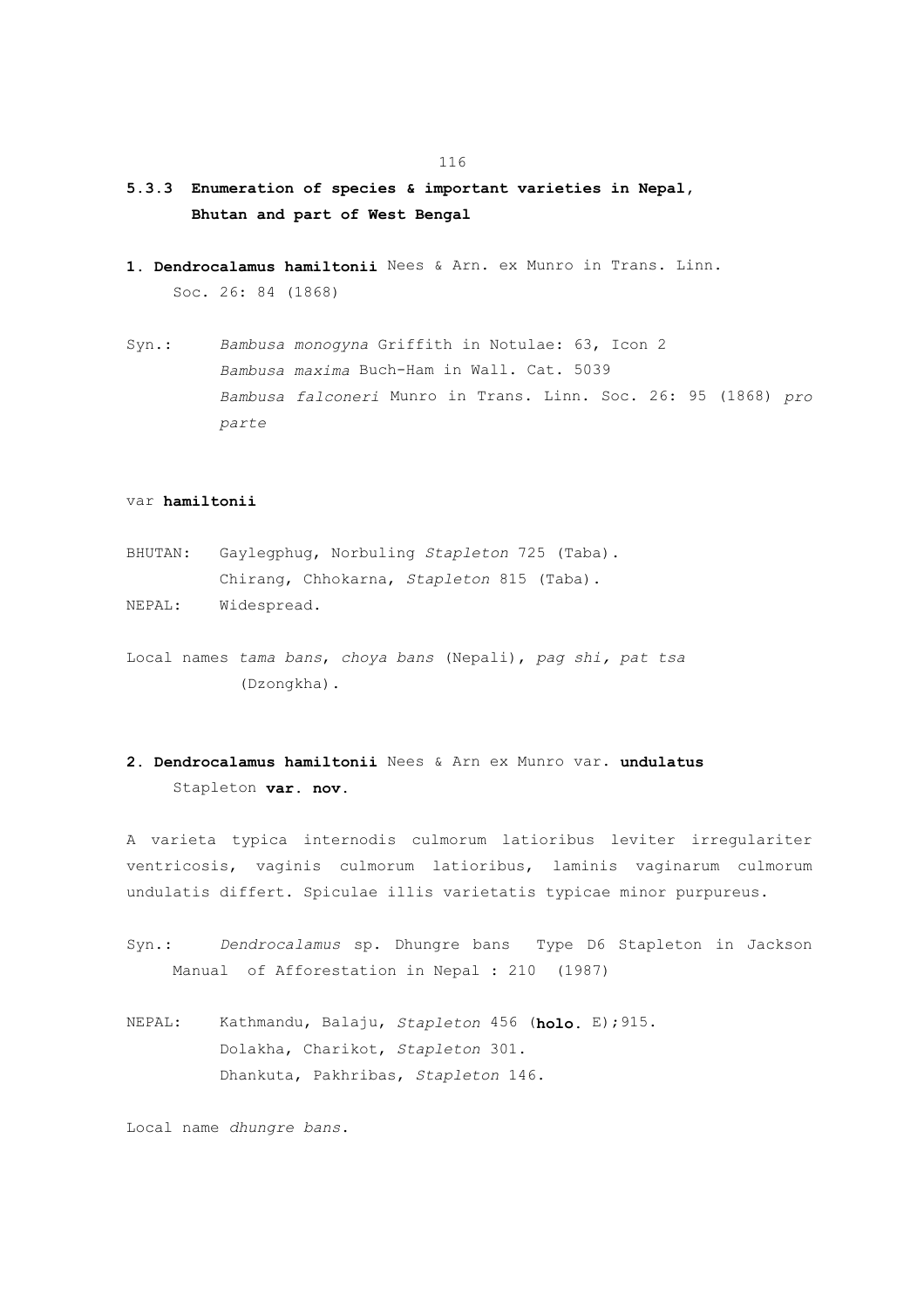Differing from the type variety in its broader culm internodes, which belly out irregularly, and its undulating culm sheath blades on broader culm sheaths. Spikelets less purple than those of the type variety.

 This variety is most common in Dolakha district, central Nepal, where it is found in conjunction with the type variety. It is distinguished locally because of its irregularly shaped culms which are only suitable for making pillars and containers, and not for weaving, so that the culms are often lopped for fodder, and not felled.

**3. Dendrocalamus hamiltonii** Nees & Arn ex Munro var. **edulis** Munro in Trans. Linn. Soc. 26: 84 (1868)

BHUTAN: Shemgang, Tingtibi, *Stapleton* 709 (Herb. For. Dept, Taba).

INDIA: Sikkim, Ramoon & Rato valleys, *Hooker & Thompson* s.n. 1850 (type K). Sikkim, Rilli valley, *Gamble* 8058. Meghalaya, Khasia Hills, Thoyung, *Clarke* 37585. Assam, Kamrup, *Mann* s.n.. Assam, Kangra, Hamirpur, *Parker* 3255.

NEPAL: Pokhara, Mahendra Cave, *Hawkins* s.n. 1983.

Local name *pag shi* (Dzongkha), *guliyo tama bans* (Sikkim nepali).

 This variety is very difficult to separate from the type variety without flowers, but the culms are more pendulous with thinner walls, and there are fewer small recurved branchlets at lower nodes. Its shoots are reputedly more palatable than those of the type.

**4. Dendrocalamus hookeri** Munro in Trans. Linn. Soc. 26: 151 (1868)

BHUTAN: Wangdi Ph, Chhusutsa, *Stapleton* 818 (Taba herbarium). NEPAL: Widespread in Mechi & Koshi zones.

Local names *kalo bans, bhalu bans* (Nepali), *pag shi* (Dzongkha).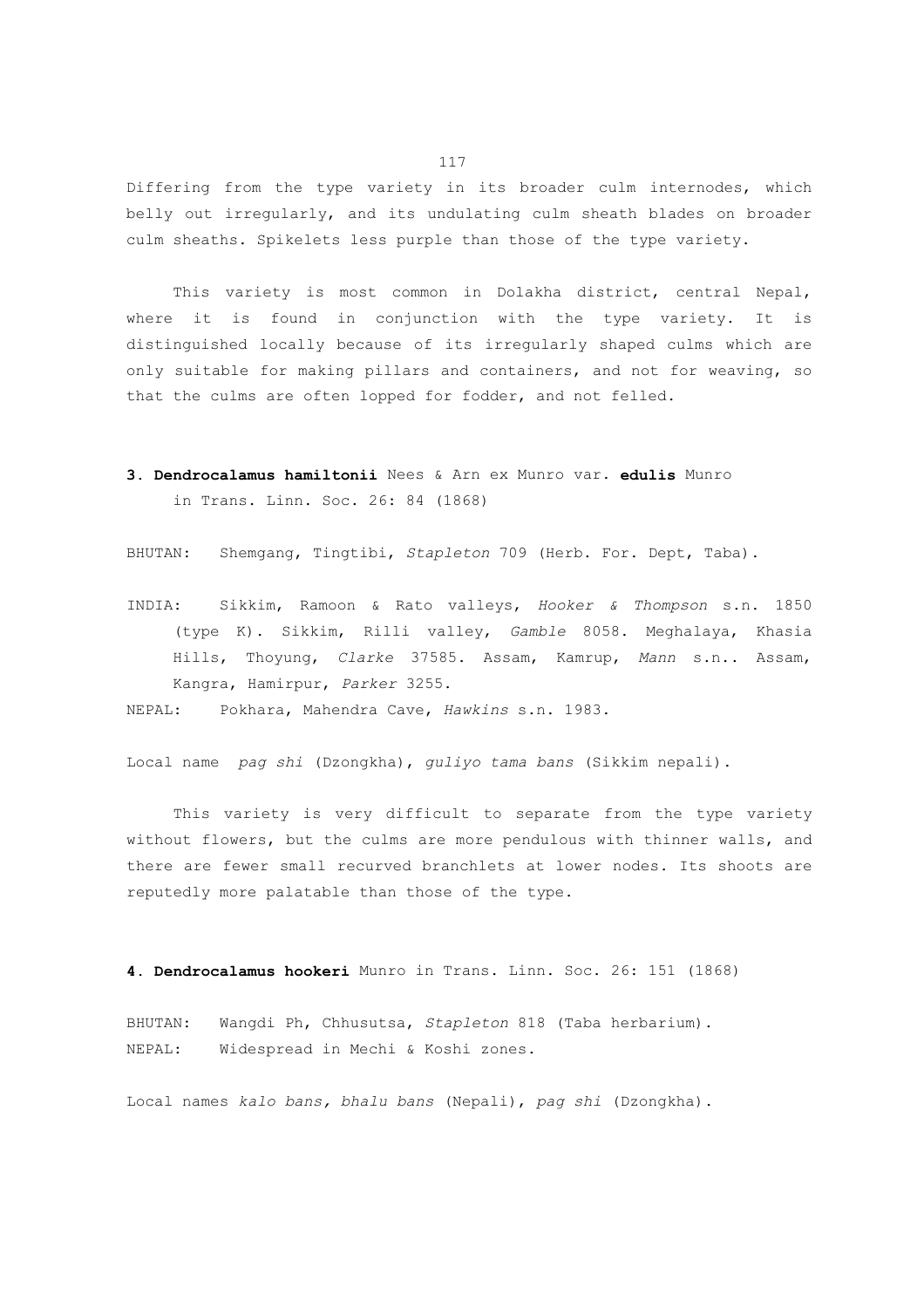**5. Dendrocalamus sikkimensis** Gamble in Hooker's Icon Plant. table 1770

BHUTAN: Shemgang, Tingtibi, *Stapleton* 810 (Taba).

Local name *dem chhering* (East Bhutan).

- **6. Dendrocalamus giganteus** Munro in Trans. Linn. Soc. 26: 150 (1868)
- Syn.: *Bambusa gigantea* Wall. Cat. Bot. Gard. Calc.: 79
- INDIA: West Bengal, Hasimara, *Stapleton* 452. West Bengal, Raniganj, *Stapleton* 906.

Local names *tokla bans* (West Bengal), *rachhasi bans* (East Nepal).

## **7. Dendrocalamus strictus** Nees in Linnaea 9: 146 (1834)

Syn.: *Dendrocalamus monadelphous* Thwaites *? Bambos stricta* Roxb. in Comor.: pl. 1, *non* tab 80  *Bambusa stricta* Roxb. Hort. Beng.: 25 (1814)  *Bambusa pubescens* Lodd. in Lindl., Pennny Cycl.3: 35 (1835)  *Bambusa tanoea* Buch.-Ham. ex Wallich in Wall. Cat. 5038A

NEPAL: Widespread in central and eastern terai.

Local name *latthi bans*.

 Gamble suggested there were two varieties, a large variety from Southern India and Burma, and a small variety from central India and the Siwaliks. The native Nepalese representatives evidently belong to the latter variety. Plants recently raised across the country by the Forestry Department from seed of *D strictus* from India are hopefully from the former variety.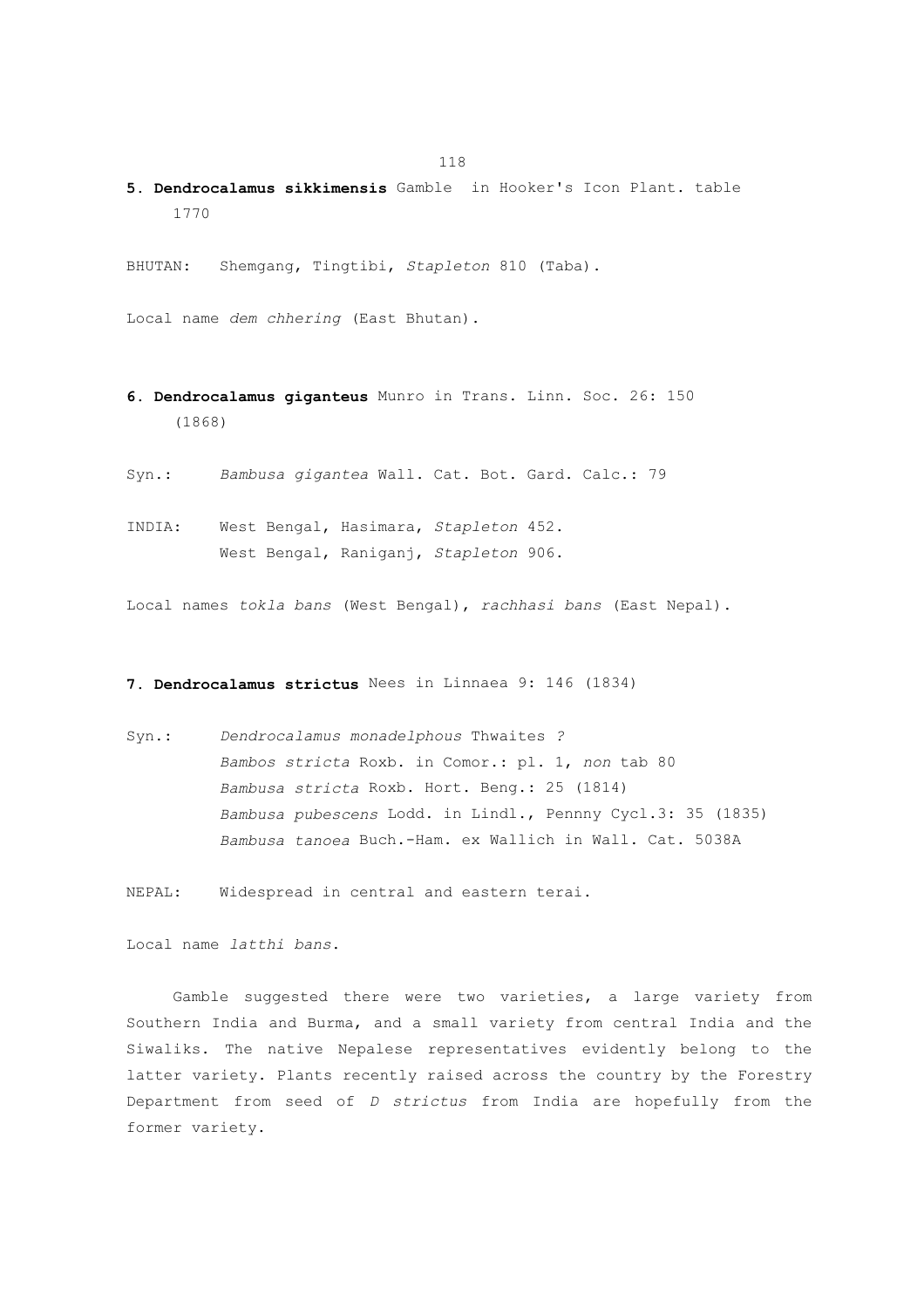**5.4** *Fargesia* **Franchet** in Bull. Soc. Linn. Paris 2: 1067 (1893)

Syn: *Sinarundinaria* Nakai in J. Jap. Bot. 11: 1 (1935)

## **5.4.1 Generic status and separation**

 Clump-forming frost-hardy bamboos with more or less compressed inflorescences have often all been treated as species of *Thamnocalamus* Munro, (Soderstrom 1979, Chao & Renvoize 1989). In China they are usually divided into *Thamnocalamus* Munro and *Fargesia* Franchet, (Keng 1982-3, Yi, 1983b). Other species with more open inflorescences are also included in *Fargesia* in China, (Yi 1983b). Those species would usually be placed in *Sinarundinaria* Nakai by western taxonomists, (Chao & Renvoize 1989, Campbell 1988), who separate *Sinarundinaria* from *Thamnocalamus* on the grounds of lack of compression of the inflorescence alone.

 Studies on vegetative branching have shown that species of *Fargesia* with either compressed or open inflorescences are clearly and unambiguously distinct from *Thamnocalamus* species in branching and prophyll characteristics. Other floral features such as inclusion of bracts, and vestigial buds in glume axils, can be used to separate *Thamnocalamus* and *Fargesia*, regardless of the compression of inflorescences. These characters can be considered less reversible than compression and expansion.

 If *Fargesia* is accepted as a separate genus from *Thamnocalamus* then *Sinarundinaria* Nakai has little meaning as its type species *Sinarundinaria nitida* is clearly very similar to the type species of *Fargesia* Franchet. Thus *Sinarundinaria* can be treated as synonymous with *Fargesia*, at the same time recognising *Yushania* Keng for the widely spreading species put in *Sinarundinaria* by western taxonomists. The open inflorescences of *Fargesia* species differ from those of *Yushania* species in retaining some bracts at points of branching, some vestigial buds in glume axils, and having fewer pulvini. *Fargesia* species have closed culm basal buds and short rhizomes not seen in *Yushania* species.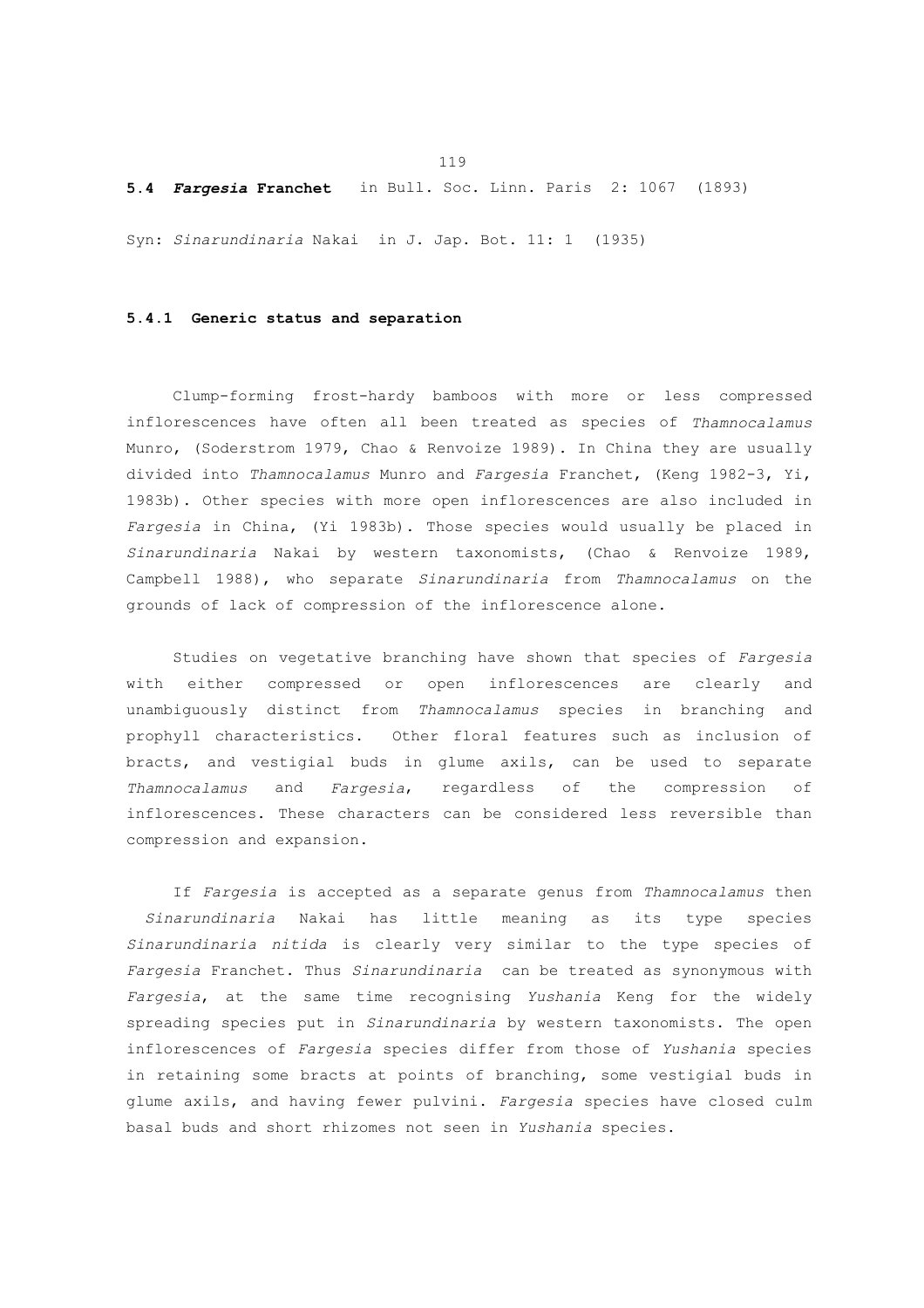It might be considered useful to separate *Fargesia* species with compressed racemose inflorescences from those with open paniculate inflorescences, but it seems impossible to separate these two groups consistently on branching or other vegetative characteristics alone. Yi divided *Fargesia* into sections and series, (1988), but his divisions do not reflect this distinction at all, and he has a very broad view of the genus, some of his divisions being synonymous with other genera. As Franchet, (1893), described *Fargesia* as having compressed inflorescences, only one species being known at the time, it would seem that some modification of the description of the genus would be necessary if it becomes more widely recognised.

### **5.4.2 Previously described species**

 The type species, *F spathacea* Franchet, was collected in Sichuan province of China. This collection was very similar to three species later described on the basis of other Chinese collections or plants brought back from China and cultivated in the UK, i.e. *Arundinaria murielae*, *A. sparsiflora* and *A. nitida*. Several other Chinese species have recently been added.

 Yi described ten more species from Tibet, (1983b). He had previously considered five of these to be *Sinarundinaria* species, and one a *Thamnocalamus* species. He also implied that he considered *Arundinaria racemosa* Munro to be a *Fargesia* species, but he obviously had not seen its rhizomes. These species are listed in table 10. None of the descriptions include flowers. Two of these were collected by Yi himself, the rest being collected by 6 or 7 different collectors, with species citation numbers ranging from 1 to 4 in the herbarium of the Forestry School of Sichuan Province.

 Although many of these collections come from sub-tropical areas of south-east Tibet, none of them have been placed in the subtropical genera, *Drepanostachyum* or *Himalayacalamus*. Two of these species have no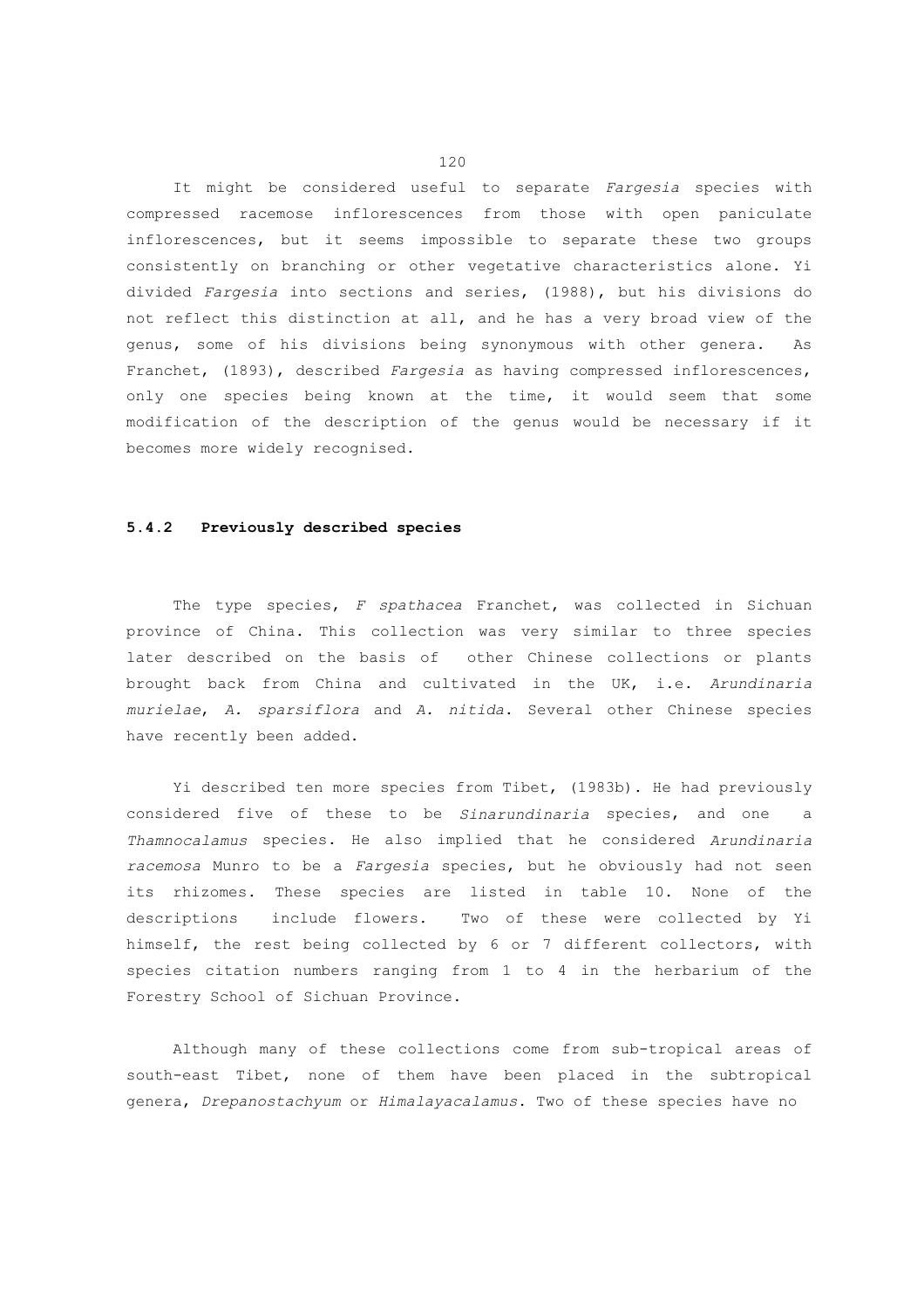| species        | previous<br>genus | genus most<br>appropriate | collection<br>alt (km) | tessellation<br>of leaf veins | location of<br>collection | latitude of<br>collection | species affinis<br>in description |
|----------------|-------------------|---------------------------|------------------------|-------------------------------|---------------------------|---------------------------|-----------------------------------|
|                |                   |                           |                        |                               |                           |                           |                                   |
| ampullaris     |                   | Drepanostachyum           | 2, 2                   | none                          | Zhangmu Xian              | $?$ $^{\circ}$            | spathacea                         |
| collaris       | Thannocalamus     | Himalayacalamus           | $2, 2 - 3, 0$          | obscure                       | Nyalam Xian               | $85^{\circ}$              | melanostachys                     |
| crassinoda     |                   | Thamocalamus              | 2,9                    | evident                       | Gyirong Xian              | 86°                       | murielae                          |
| gyirongensis   |                   | Himalayacalamus           | 2, 5                   | none                          | Gyirong Xian              | 86°                       | ampullaris                        |
| farcta         |                   | Fargesia?                 | 2, 3                   | manifest                      | Cona Xian                 | $92^{\circ}$              | gyirongensis                      |
| glabrifolia    | Sinarundinaria    | Fargesia                  | $3, 1 - 3, 5$          | obscure                       | Cona Xian                 | $92^\circ$                | grossa                            |
| grossa         | Sinarundinaria    | Fargesia                  | 2,6                    | elevated                      | Cona Xian                 | $92^\circ$                | racemosa                          |
| semiorbiculata | Sinarundinaria    | Drepanostachyum           | $2.4 - 2,5$            | obscure                       | Cona Xian                 | $92^{\circ}$              | ampullaris                        |
| extensa        | Sinarundinaria    | Fargesia                  | $2, 2 - 2, 5$          | conspic                       | Medog Xian                | 95°                       | $\overline{\phantom{m}}$          |
| setosa         | Sinarundinaria    | Fargesia                  | $2,7-3,8$              | hidden                        | Bomi Xian                 | 96°                       | ferax                             |

**table 10 Ten Tibetan species described by Yi (1983) as species of** *Fargesia* **Franchet**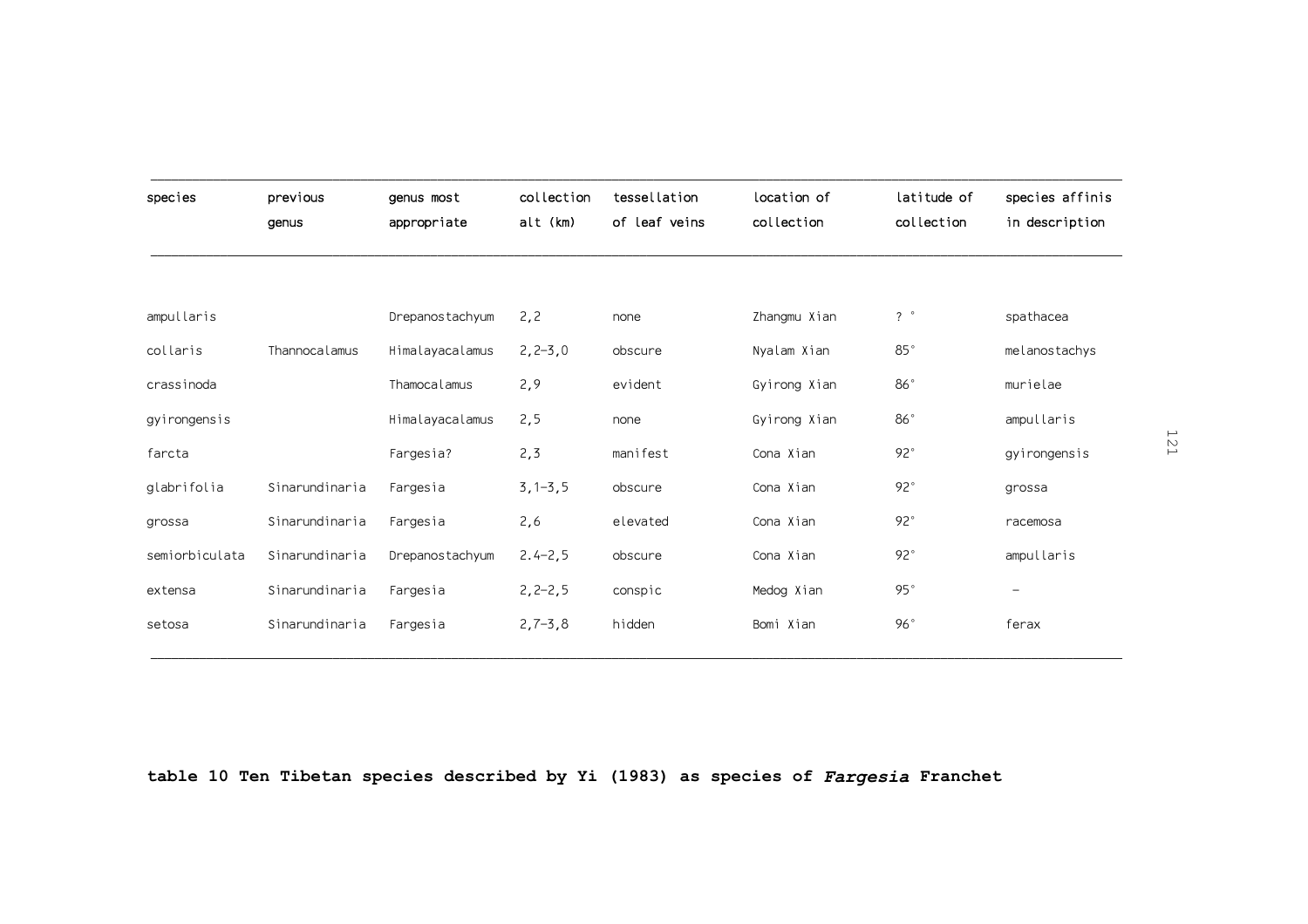tessellation, and, in conjunction with a further two species which are described as having obscure tessellation, possess features strongly characteristic of *Drepanostachyum* and *Himalayacalamus*. *Fargesia ampullaris* has strongly concave attenuation to its culm sheath, a long culm sheath ligule, and two ranks of short initials in the culm buds which are also suggestive of *Drepanostachyum* species. *Fargesia collaris* has culm sheaths highly suggestive of *Himalayacalamus falconeri. Fargesia gyirongensis* appears similar to *Himalayacalamus asper*, but without the ridged culm surface. *Fargesia semiorbiculata* appears similar to *Drepanostachyum* species such as *D khasianum*. Campbell, (1988), also noticed the similarity between *Fargesia collaris* and *Himalayacalamus falconeri*.

 *Fargesia crassinoda* has the erect culm sheath blade and broadly sagittate ligule seen in species of *Thamnocalamus*. It is well known from Nepal and is in cultivation in the UK, and a new combination seems appropriate. *Fargesia farcta* has some characteristics indicative of *Yushania*, but the rhizomes illustrated do have short necks typical of *Fargesia*, rather than *Yushania*.

 After removing five of Yi's species which do not seem appropriate in *Fargesia*, five binomials remain from Tibet. No species have been described from within Nepal, Sikkim, or Bhutan, or from adjacent areas of Tibet, where they could reasonably be expected to occur. No species of *Fargesia* have been reported from outside Tibet and China, although species from South Africa, Sri Lanka, and S E Asia show certain similarities, particularly *Arundinaria tessellata* Nees. Bor included a further Tibetan species, *Arundinaria macclureana*, in the flora of Assam, (1957). This is very similar to species described by Yi from similar areas in Tibet, such as *F grossa* and *F setosa*, (1983b).

 Thus in addition to the type species *F spathacea* Franchet and similar species from China proper such as *F nitida*, six taxa described from Tibet to the north and east of Arunachal Pradesh seem to deserve inclusion in *Fargesia* Franchet, and possibly also other species from further afield. All the species described from Tibet immediately adjacent to Nepal and Bhutan, (Yi, 1983b), seem to be misplaced as *Fargesia* species. New combinations are proposed for these in revisions of the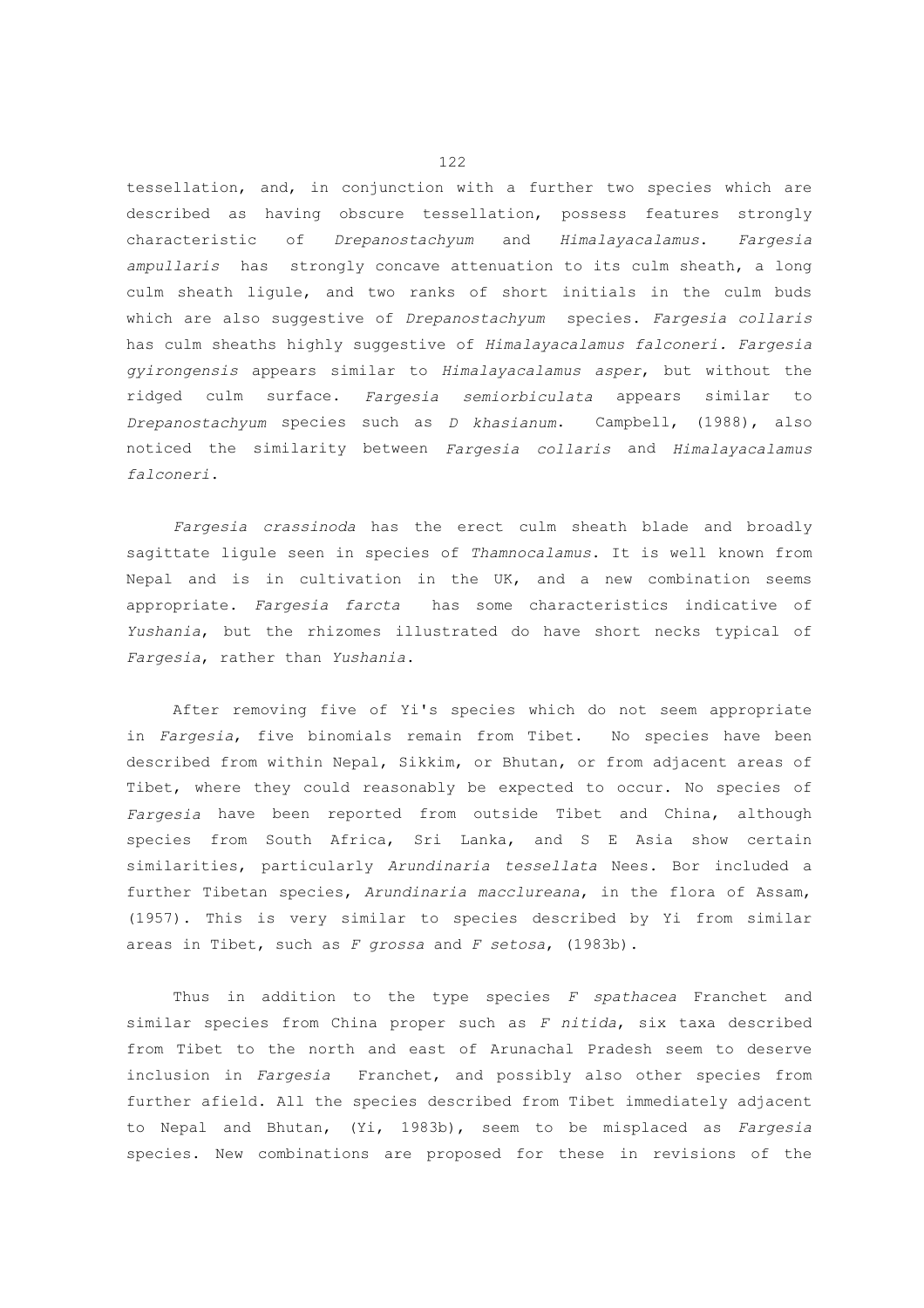appropriate genera, as they are likely to be encountered in Nepal or Bhutan in the future. The distinctions between Yi's five species and Bor's *macclureana* are not clear, although the descriptions seemto justify different species, as far as can be judged without flowers. *F grossa*, *F bhutanensis* and *F glabrifolia* are all quite similar, but the flowers of *F grossa* and *F glabrifolia* are not known. The characters which separate them can be very misleading in old or less comprehensive material.

#### **5.4.3 Species encountered in Nepal and Bhutan**

 No species have been found in Tibet at the same latitude as Nepal or Bhutan, Bor's *macclureana* and Yi's species coming from further east. However, two rare species have been encountered in Nepal, one here named *F chigar* from western Nepal, and another named *F emeryi* from eastern Nepal. A third species, named *F bhutanensis* is common across central Bhutan, and a fourth species, named *F geduensis* has been encountered once in southern Bhutan. The characteristics of these species and the published species considered appropriate in *Fargesia* are given in table 11.

 *F bhutanensis* is found as an understorey element in mixed conifer and hemlock forest types across most of Bhutan, and it is widely harvested in large quantities for roofing and fencing, being one of the most economically important minor forest products. It differs from all the species previously described, being larger than any of them, having attractive glaucous culms with a thick wax layer, densely pubescent undersides to the leaves, and no leaf sheath auricles but erect glabrous setae. The Tibetan species are similar, but *F grossa* has no wax at all and much smaller leaves and *F glabrifolia* has no hairs, while *F setosa* has rough culms with bristles. The only species represented in western herbaria, *A macclureana* Bor, has leaf sheath auricles and densely scabrous setae. Its glumes and paleas are shorter and more pubescent with more ciliate margins and keels, in shorter more flattened spikelets, and the pollen is orange, while it is white in *F bhutanensis*.

 Emery has collected a further species in a remote and unpopulated part of eastern Nepal between the Kasua and Barun valleys on the upper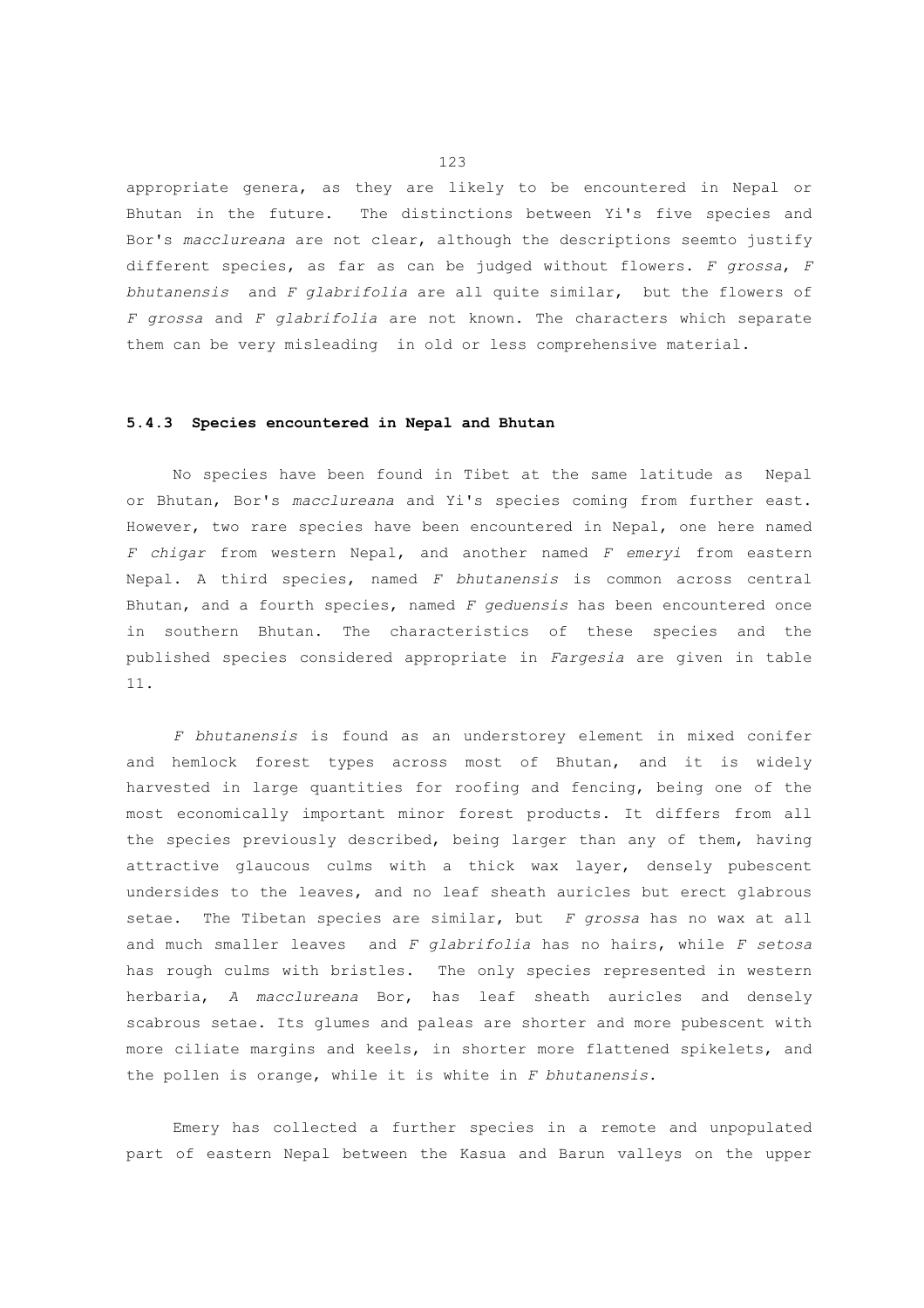|                          | culm<br>wax | leaf<br>abaxial | leaf sheath:-<br>auricles, | setae    | & ligule        | culm<br>setae | culm   | latitude of<br>collection |
|--------------------------|-------------|-----------------|----------------------------|----------|-----------------|---------------|--------|---------------------------|
|                          |             |                 |                            |          |                 |               |        |                           |
| chigar sp. nov.          | yes         | glabrous        | no                         | no       | 5mm             | no            | hollow | $84\,^{\circ}$            |
| emeryi sp. noy.          | yes         | glabrous?       | no?                        | no?      | 1mm             | no            | hollow | 87°                       |
| geduensis sp. nov.       | no          | glabrous        | no                         | scabrous | $2 - 3$ mm      | few           | hollow | 89°                       |
| bhutanensis sp. nov. yes |             | pubescent       | no                         | glabrous | 2.5mm           | no            | hollow | $90^{\circ}$              |
| glabrifolia Yi           | yes         | glabrous        | no                         | yes      | 1mm             | no            | hollow | 92°                       |
| grossa Yi                | no          | pubescent       | no                         | yes      | 1mm             | no            | hollow | $92^{\circ}$              |
| farcta Yi                | light       | pubescent       | no                         | yes      | 1 <sub>mm</sub> | yes           | solid  | $92^{\circ}$              |
| macclureana Bor          | yes         | pubescent       | yes                        | scabrous | 1 <sub>mm</sub> | no            | hollow | $94^{\circ}$              |
| extensa                  | light       | glabrous        | no                         | no       | 2mm             | no            | hollow | $95^{\circ}$              |
| setosa                   | light       | glabrous        | few                        | yes      | 1 <sub>mm</sub> | yes           | hollow | 96°                       |

**table 11 Eight Himalayan taxa considered to belong in Fargesia Franchet**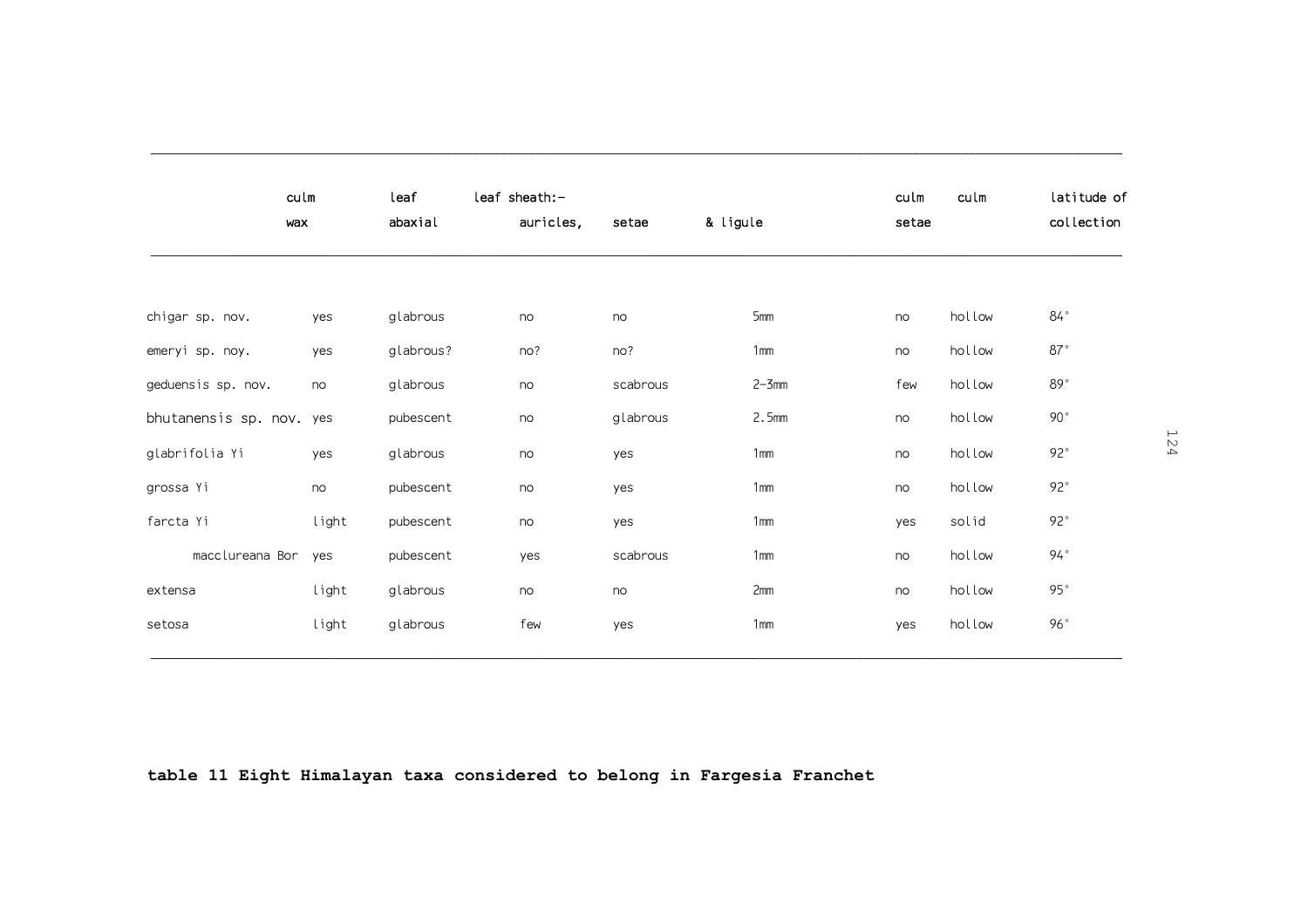Arun (Emery 54 and Emery 10). These collections seem to represent a new species, which differs from the Bhutanese species in having no leaf sheath setae or leaf hairs, and narrower florets with less pubescent flowering glumes and paleas which are more bifid and nearly glabrous between the keels. Old culm sheaths from the area between Chainpur and the Milke Danda may also represent this species, (Emery 111). It does not seem to be very widespread or economically important in Nepal. Better collections are required.

 A further species was found below the site of a proposed pheasant reserve (Pipar) on the mountain Machhapuchhare which lies on the southern flank of the Annapurna massif in western Nepal, (*Stapleton* 315), first mentioned in Stapleton & Tamrakar (1983b). At the time of its collection the importance of buds and branching was not fully appreciated, and the material collected does not allow reliable assignment of this species to the genus *Fargesia*. Study of a similar new species in Bhutan does suggest that it is most likely to belong in this genus, however.

 The Nepalese species is distinctly different from known species of *Fargesia* or of any other genus, having extraordinarily long ligules on the culm and leaf sheaths. They are subulate on culm sheaths, and up to 5mm long on leaf sheaths. The bud characters seem to place it in *Fargesia*, but only very small buds have been seen. It also differs from all the known *Fargesia* species in having culm sheaths without clearly defined blades, very small branches and extremely narrow leaves, as well as the peculiar ligule characteristics. The culms sweep outwards from the ground, and give an open form of clump.

 The rarer of the two Bhutanese species, *F geduensis*, shares some characteristics of *F chigar*, and reinforces its assumed generic affinity. It also has culms which sweep out at the base. The rhizomes are as long as possible for *Fargesia* species, up to c 30 cm, but the sweeping culm bases increase the separation of the culms, giving a very open clump, or more contiguous stands. The culm sheaths are also very thin and brittle. Other culm sheath and leaf sheath details are closer to those of *F bhutanensis* than *F chigar*.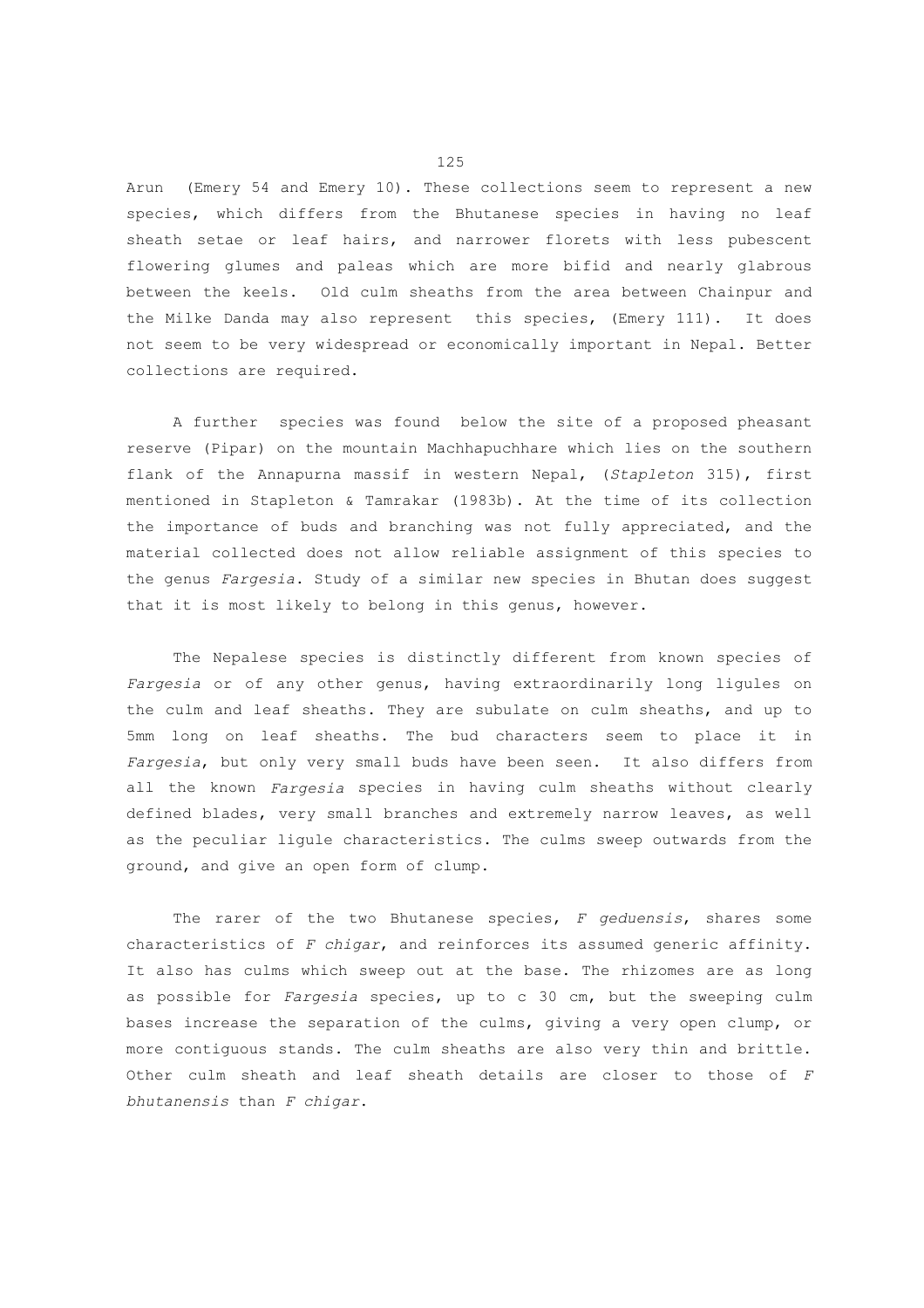## **5.4.4 Enumeration of the species known from Nepal and Bhutan**

### **1. Fargesia chigar** Stapleton **sp. nov.**

Species ligulis longissimis laminis angustis a speciebus nobis notis bene distincta. Culmis ascendentibus, vaginis culmorum tenuis a *F geduensi* mihi similis.

NEPAL : Kaski district, Pipar, *Stapleton* 315 (**holo.** E)

Local name *chigar*.

Well distinguished from all the known species by its very long ligules and its narrow leaves. Similar to *F geduensis* in its curving culms and thin culm sheaths.

## **2. Fargesia emeryi** Stapleton **sp. nov.**

*Fargesia macclureana* (Bor) Stapleton affinis, sed laminis glabris, vaginis foliarum sine setis oralis, lemmatis gracilioribus vel glabris ad marginem breviter pubescentibus differt.

NEPAL : Sankhuwasabha district, Younglay 27-44', 87-12', *Emery* 54 (holo. K). Sankhuwasabha district, Dore 27°43' 87°16'  *Emery* 10.

Local name *kalo nigalo*.

Similar to *Fargesia macclureana* but with glabrous leaves, leaf sheaths without oral setae, and narrower flowering glumes shortly pubescent or glabrous towards their margins.

 This species is not well known and good culm sheaths have not been collected. It had previously been identified as *Arundinaria pantlingii* Gamble, a species which is now better known, having been found to occur widely in Bhutan.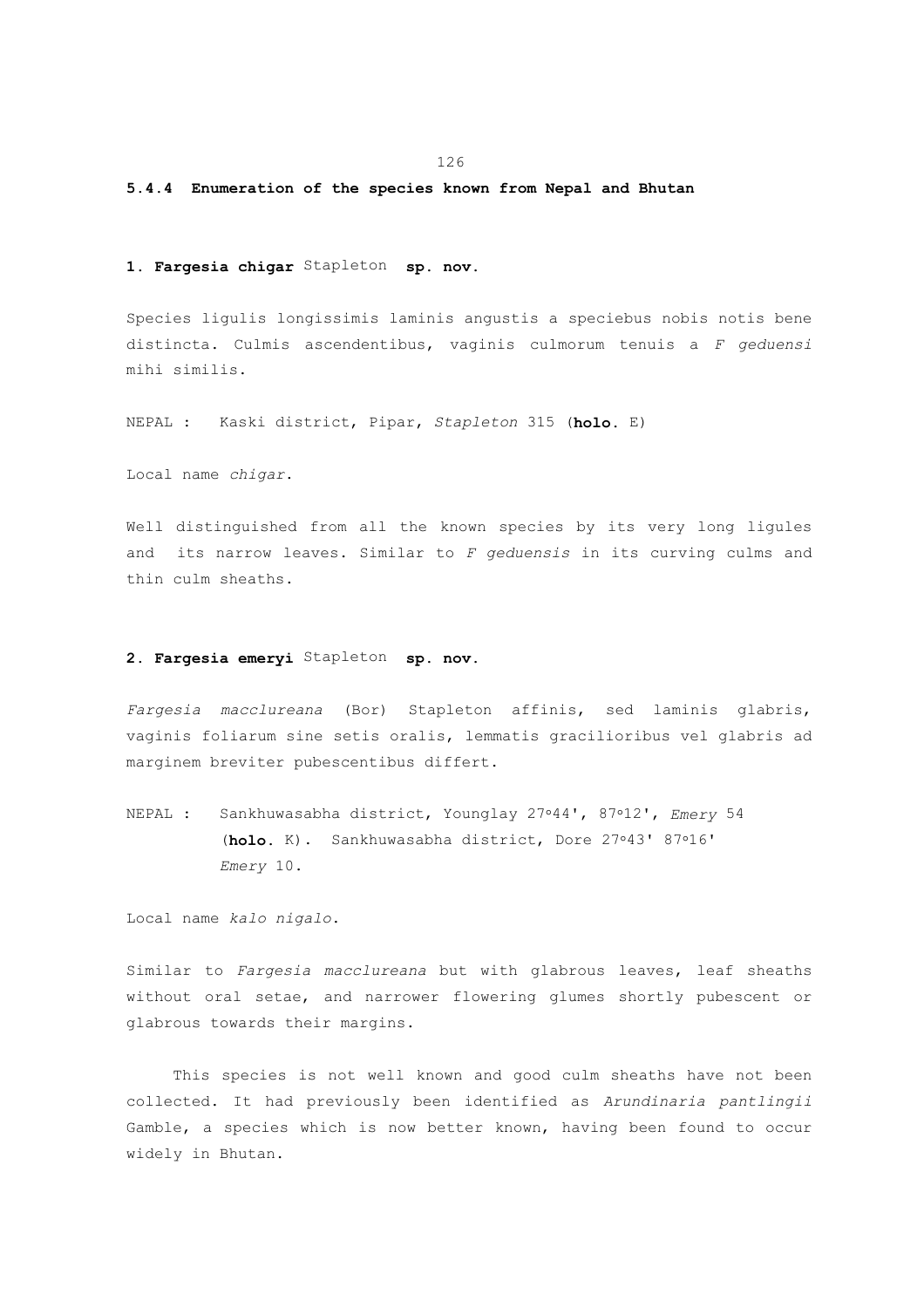#### **3. Fargesia geduensis** Stapleton **sp. nov.**

Basibus culmorum ascendentibus, vaginis culmorum tenuis a *F chigar* mihi similis, sed ligulis brevioribus, laminis foliarum latioribus differt. A *F bhutanensis* mihi laminis glabris, culmis haud farinosis, setis oralis scabrosis differt.

BHUTAN: Chukha, Gedu, *Stapleton* 904 (**holo.** Herb. For. Dept. Taba)

In its upwardly curving culm bases and its thin culm sheaths similar to my *F chigar*, but differing in its shorter ligules and broader leaves. Differing from my *F bhutanensis* in its glabrous leaves, culms without wax, and distinctly scabrous oral setae.

## **4. Fargesia bhutanensis** Stapleton **sp. nov.**

*Fargesia macclureana* (Bor) McClure affinis, sed omnibus partibus grandibus, glumis et lemmatis longioribus brevius pubescentibus, vaginis foliarum haud auriculis, setis oralis vaginarum foliarum glabris differt; a *Fargesia grossa* Yi internodiis farinosis, laminis foliarum longioribus subtis pilosioribus distinguitur.

BHUTAN: Tongsa district, Dorji Gompa *Stapleton* 412 (**holo.** Herb. Forestry Dept. Taba); 854. Tongsa district, Nobding 2700m Stapleton 867 Taba.

Local name *rhui* (Tongsa dialect), *baa* (Dzongkha).

Similar to *Fargesia macclureana* but larger, with longer more shortly pubescent glumes and paleas, leaf sheaths without auricles, glabrous leaf sheath oral setae; distinguished from Yi's *Fargesia grossa* by its waxy internodes and longer leaves which are more hairy underneath.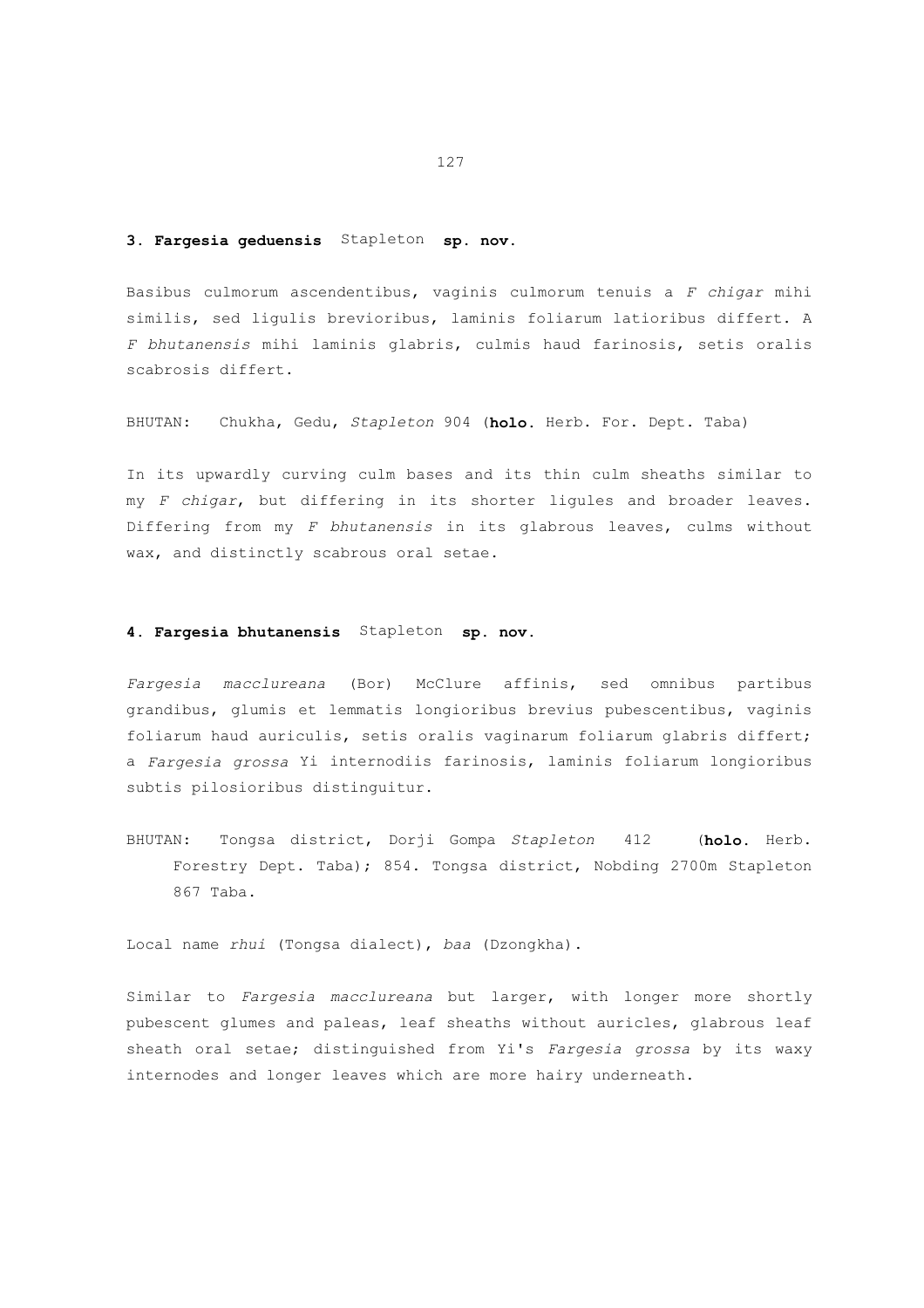## **5.5** *Cephalostachyum* **Munro** in Trans. Linn. Soc. 26: 138 (1868)

## **5.5.1 Generic status**

 Along with two other little known Himalayan genera *Pseudostachyum* Munro, and *Teinostachyum* Munro this genus has received little attention since its description.

 According to Gamble, (1896), Kurz had considered that *Teinostachyum* should be merged with *Cephalostachyum*, but Gamble maintained the separation between the genera in his treatment of the Indian bamboos.

 According to Holttum (1956a), *Cephalostachyum, Teinostachyum,* and *Pseudostachyum* should be merged with the Malaysian genus, *Schizostachyum*. Unfortunately he did not give a detailed explanation for this opinion, but the characteristic used by Munro (1868) to separate *Cephalostachyum* and *Teinostachyum* is the same pericarp feature which he decided was not valid for separating *Bambusa* and *Dendrocalamus* in the same paper. Clayton & Renvoize (1986) followed Holttum's suggestion and merged all four genera into *Schizostachyum* Nees. However, Dransfield (1980) considered that *Cephalostachyum*, *Teinostachyum* and *Pseudostachyum* should be kept separate from *Schizostachyum* and still holds this view (pers. com.), after gaining much experience of S E Asian bamboos.

 McClure (1966) in his generic key separated *Cephalostachyum* with prominent culm sheath auricles and 2 stigmas, from *Schizostachyum* without prominent auricles and with 3 stigmas. It is not clear what he intended for the intermediate genus *Teinostachyum*, species of which have 2-3 stigmas, and different degrees of auricle development.

 From a practical point of view, *Pseudostachyum* with its long rhizomes and very thin-walled culms, and peculiar inflorescences seems to justify separate generic status. *Teinostachyum* is vegetatively very similar to *Cephalostachyum*, but has a much more open inflorescence, and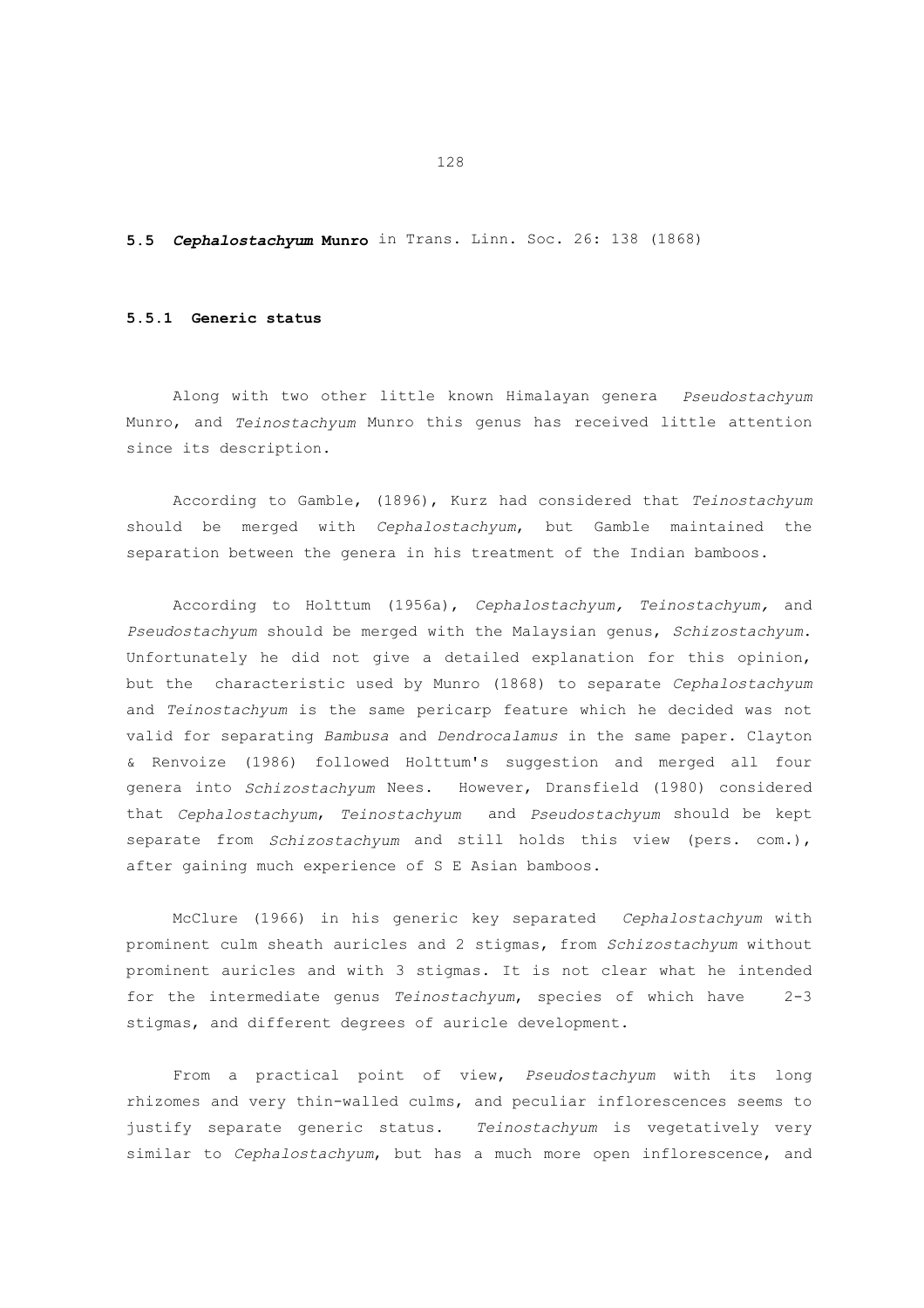seems to occupy a different range of ecological habitats, extending to much lower elevations. *Schizostachyum* seems to have more in common with *Teinostachyum* than with the other genera, but *Schizostachyum* has no representatives in the Himalayas, and has not been considered in this work.

 There are not sufficient species in the Himalayas to allow detailed comparisons of vegetative and floral branching as undertaken in the *Bambusinae* and *Thamnocalaminae*, and flowers of *Teinostachyum* and *Pseudostachyum* have not been found for dissection. Such detailed investigations would be necesary before any new treatment of these genera could be proposed.

# **5.5.2 Species encountered in Nepal and Bhutan**

 No representatives of *Cephalostachyum* or *Teinostachyum* have been encountered in Nepal during this work, although a species of *Cephalostachyum* has been collected once from Phulchowki, near Kathmandu, (Godawari herbarium). This species no longer seems to exist on that mountain, or in the villages around it. The usual local name for these bamboos (ghopi bans) is locally known, but it usually refers to *Dendrocalamus patellaris* Gamble. This suggests that representatives of these genera are very rare indeed in Nepal. Destruction of their natural habitat by cultivation of marginal land and overgrazing of forest may have resulted in their elimination.

 One species is common in wet cool subtropical forests across most of Bhutan. This species is clearly *Cephalostachyum fuchsianum* Gamble. Unfortunately Gamble's *C fuchsianum* is very similar to three of Munro's species from the eastern Himalayas and the hills of Assam, which all have priority over it. It usually has the rounded inflorescences of *C capitatum* Munro, and these are often pale, as in *C pallidum* Munro, when they have not been exposed to the cold which makes them purple-brown in colour. In addition the leaves are often very broad, as in *C latifolium* Munro. The leaf sheaths can be extremely confusing, some branches having sheaths with prominent distinctive fimbriate mouths, while others on the same plant have no oral setae. Gamble used this as one of the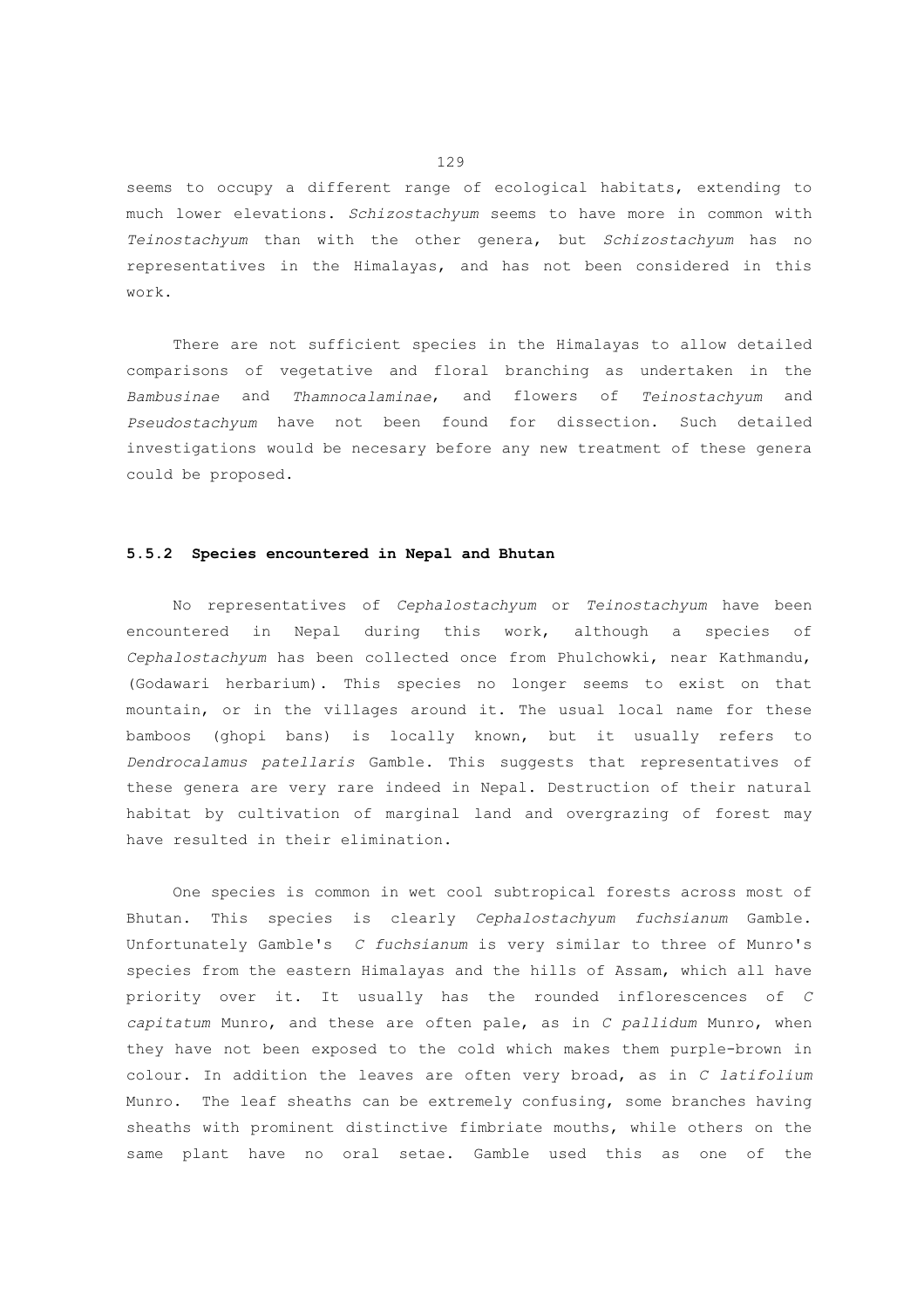characteristics to distinguish between *C latifolium* and his *C fuchsianum*.

 Therefore, while the name *Cephalostachyum fuchsianum* Gamble can be given to the Bhutanese material perfectly accurately, it seems likely that Munro's species such as *C capitatum* are likely to take precedence over that name when enough material has been collected for a full revision to be made.

#### **5.5.3 Enumeration of species in Nepal and Bhutan**

**1. Cephalostachyum fuchsianum** Gamble in Ann. R. B. G. Calcutta 7: 107 (1896)

BHUTAN: Chukha, Gedu. Gaylegphug, 1500-1800m. Punakha, Tashitang. Local names *ghopi bans* (Nepali), *jhi?* (Dzongkha).

# **5.6** *Teinostachyum* **Munro** in Trans. Lin. Soc. 26: 142 (1868)

# **5.6.1 Generic status**

 This genus differs florally from the previous genus in approximately the same manner that *Bambusa* differs from *Dendrocalamus*. The pseudospikelets are longer with extended rhachilla sections, giving a more open panicle than the congested heads found in *Cephalostachyum*. A cursory examination of material at Kew suggested that similar distinctions in prophyll keeling to those shown in *Dendrocalamus* and *Bambusa* may also be present.

 Camus (1922) proposed a genus *Neohouzeoua*, and transferred two species with filaments united in a tube from *Teinostachyum*, including the common Bhutanese species *T. dulloa*. Holttum (1946), however, stated that the presence of a filament tube is not by itself a satisfactory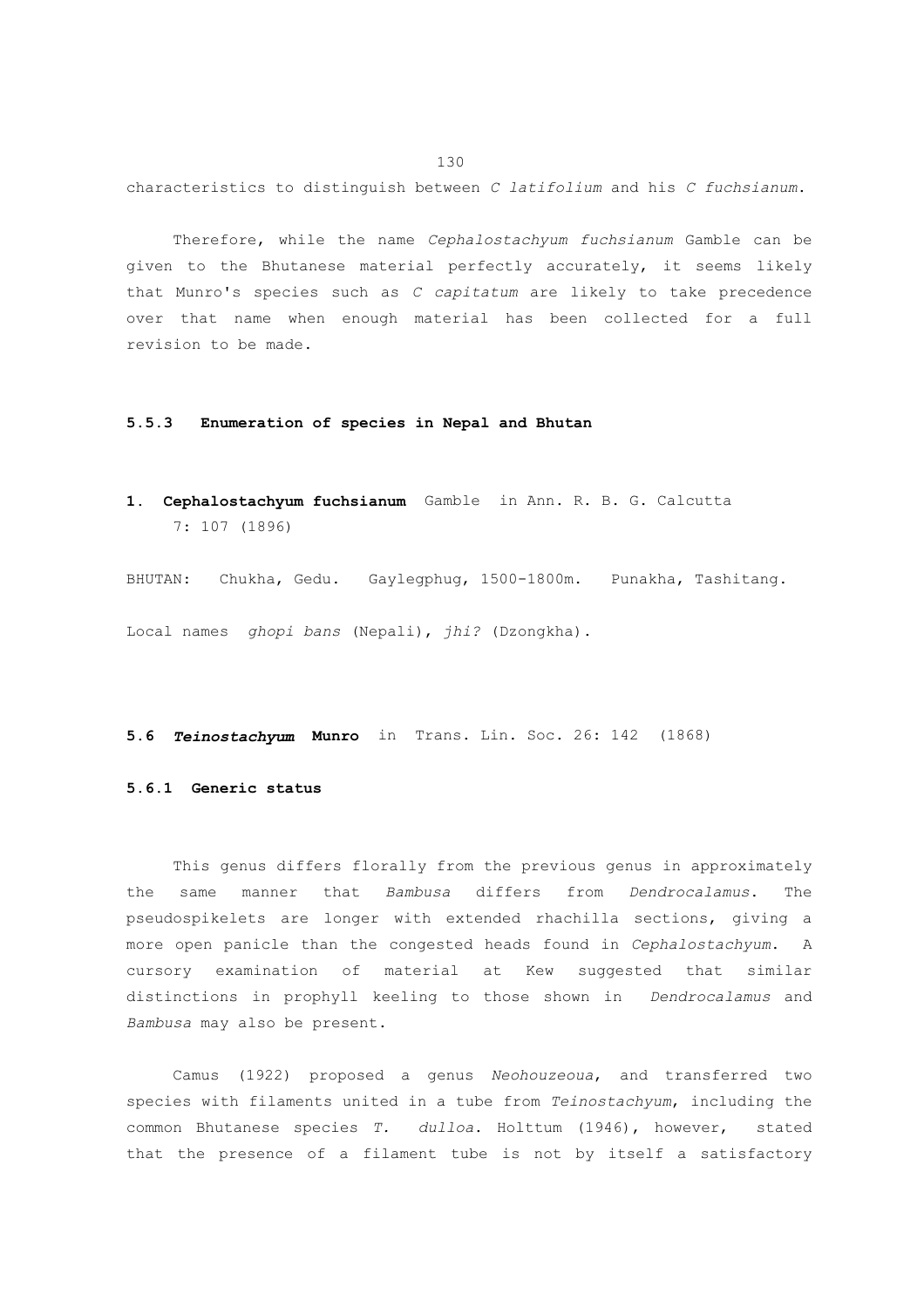character for the distinction of a genus. Although Dransfield (1980) recognised *Neohouzeoua*, Clayton and Renvoize, (1986), Soderstrom and Ellis, (1988), and Campbell, (1988), have not recognised it.

# **5.6.2 Species encountered in Nepal and Bhutan**

 No species have been encountered in Nepal. One species has been found in Bhutan. This species is clearly the species named by Gamble as *T dullooa*, but as in *Cephalostachyum* the distinctions between Gamble's species and the species previously described by Munro, in this case *T helferi* (Munro) Gamble from the Assam hills, are not very clear, so that further synonymy is possible.

 As in *Cephalostachyum* the collections upon which Munro based his species were not entirely satisfactory, so that it is difficult to proceed further until better material has been collected in the Assam hills. Meanwhile the name *Teinostachyum dullooa* Gamble is satisfactory, especially as the local name for this bamboo is *dalu* in Assam and Bangladesh.

# **5.6.3 Enumeration of species**

- **1. Teinostachyum dullooa** Gamble in Ann. R. B. G. Calcutta : 101 (1896)
- Syn.: *Neohouzeaua dullooa* (Gamble) Camus in Bull. Mus. Hist. Nat. 28: 100 (1922)
- BHUTAN: Gaylegphug, 500m. Deothang, Nirpong, 1900m. Punakha, Tashitang 1700m

Local names *tokhre bans* (Nepali), dalu (Assam).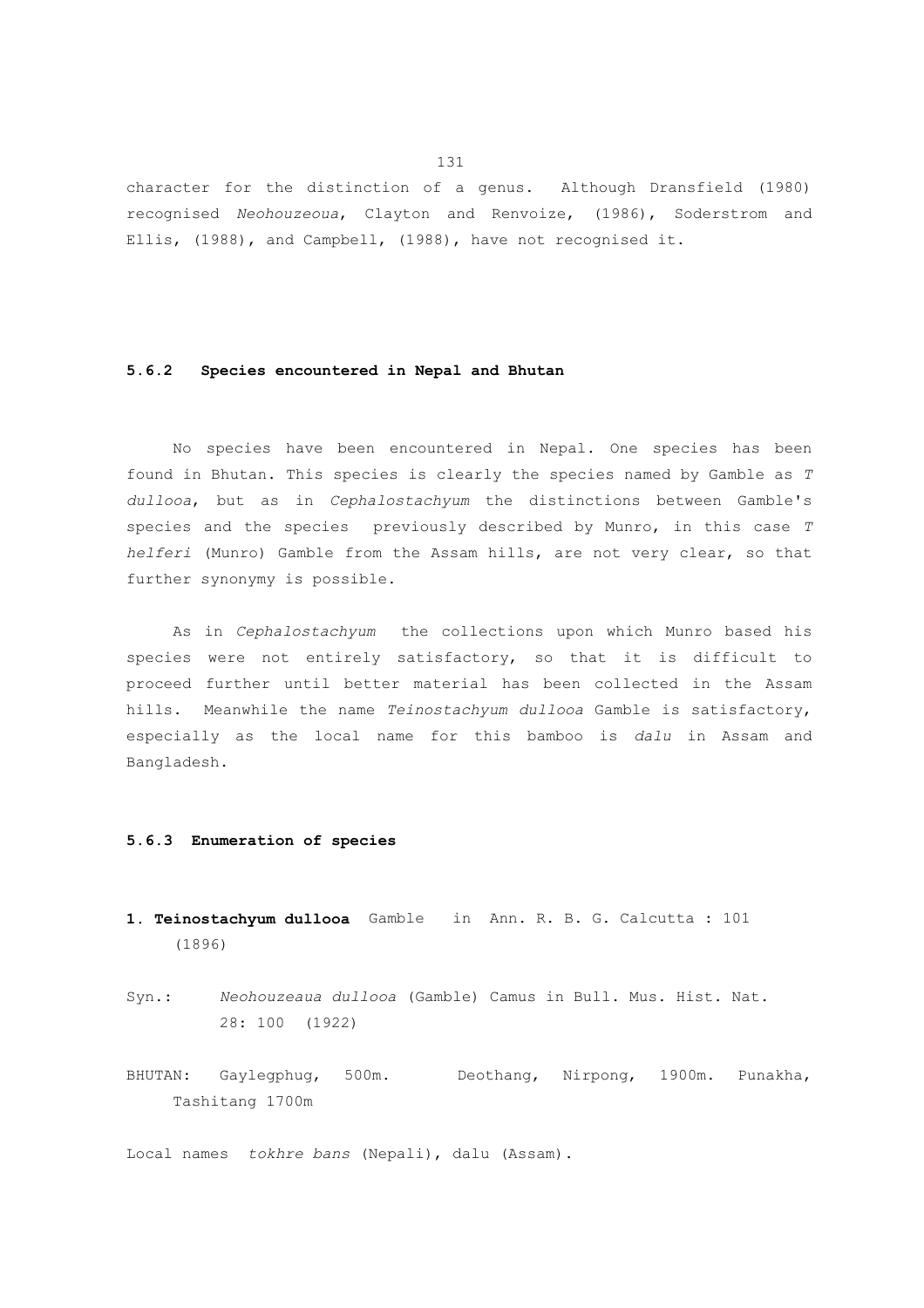**5.7** *Ampelocalamus* Chen, Wen & Sheng in Acta Phytotax. Sinica. 19 (3): 332 (1981)

## **5.7.1 Generic status**

 The semi-scandent habit of these species sets them off from the other genera in the subtribe which are all fully self-supporting. The culm apices are thin and flexible with long internodes, and sometimes reach right down to the ground. In *A patellaris* the culm nodes bear a corky collar, which can assist in supporting the culms on tree branches, as in *Dinochloa* species. Branches are strongly geniculate at nodes close to the culm to facilitate reorientation towards changing sources of light in the tree canopy. Mid-culm branches are initially fewer than in other genera in this subtribe, having aerial roots on the larger branch bases, which can consequently be used for vegetative propagation. All branch buds on the culms are closed at the front, while other genera in the subtribe have open mid-culm buds, although *Fargesia* species have closed buds at the culm base.

 Clayton and Renvoize, (1986) placed these bamboos in their mixed assortment of bamboos included under the genus *Sinarundinaria* Nakai. Soderstrom and Ellis, (1988) and Campbell, (1988) recognised *Ampelocalamus* as a separate genus.

#### **5.7.2 Species encountered in Nepal and Bhutan**

 Chen, Wen and Sheng initially described the genus *Ampelocalamus* with six species restricted to China proper. However there are obvious similarities between the Chinese species described and the Himalayan bamboo *Dendrocalamus patellaris* which was incorrectly included by Gamble (1896) in *Dendrocalamus* on the basis of flowers of *Dendrocalamus hamiltonii* sent to him as flowers of the species to be descibed as *D patellaris* by a Sri Gopal Bannerjee.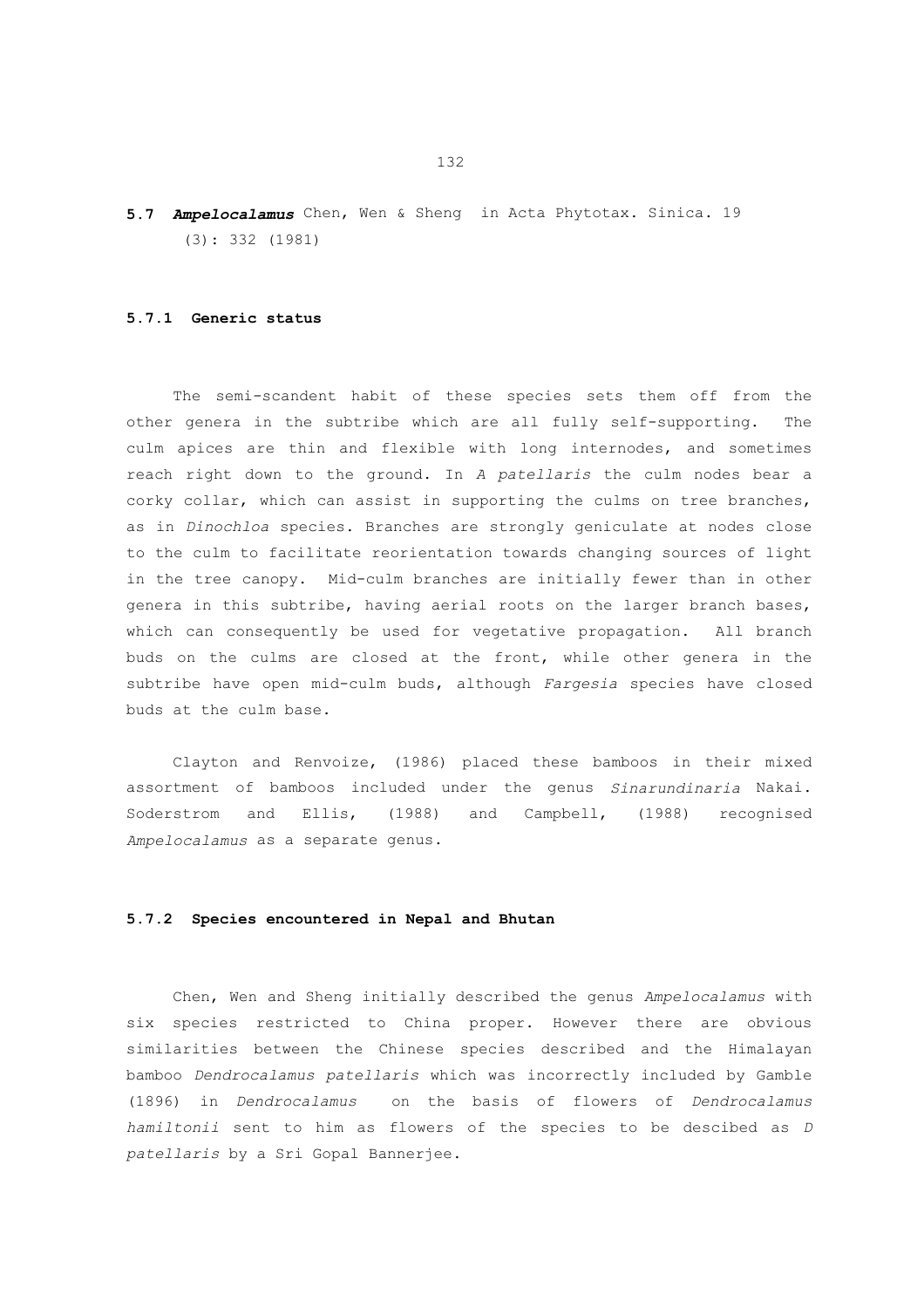The closest species, *A scandens* Hsueh & Yi, comes from Yunnan, and it is surprising to find a species so far away from the rest of the genus. Most of the clumps seen in Nepal are in cultivation, so it may have been brought from China, but if that is the case it must have happened a long time ago as it is quite widespread in Nepal.

 The inflorescence of *A scandens* is not known, so it is not possible to decide whether that species is synonymous with *A patellaris*.

## **5.7.3 Enumeration of species**

## **1. Ampelocalamus patellaris** (Gamble) Stapleton **comb. nov.**

- Basionym: *Dendrocalamus patellaris* Gamble *pro parte*, in Ann. R.B.G. Calcutta 7: 86 (1896) Type: Sikkim, Jungat 4000ft, *Gamble* 10045 (lectotype K, chosen here)
- Syn.: *Bambusa patellaris* Kurz *ined Bambusa annulata* Gamble *ined Arundinaria* sp "Type T3" Stapleton in Bamboo in East Nepal, For. Res. & Info. Centre Kathmandu report: 50,52 (1982)  *Chimonobambusa jainiana* Das & Pal in J. Econ. & Tax. Bot. 4(3):1023 (1983) *syn. nov. Drepanostachyum jainianum* (Das & Paul) Majumder in Bull. Bot. Surv. of India 25:235-238 (1985) *syn. nov. Ampelocalamus scandens* Hsueh & Yi in J. Bamboo Research 4 (2) : 1-8 (1985) *syn. nov.*
- INDIA: Sikkim, Jungat 4000 ft, *Gamble* 10045, Simonbong, *Kurz* s.n. 1868, Ramti, *Gammie* s.n. 1889. Assam, Massang Parbat, Naga Hills, *Mann's collector Sri Gopal Bannerji* 22655(not flowers!) (All Kew). Kalimpong, *Pradhan* s n (Taba)
- NEPAL: Terhathum, 1800m, *Stapleton* 132, Pakhribas, 1750m, *Stapleton* 190, Ilam, *Stapleton* 195.

Local names *nibha* (East Nepal), *ghopi bans* (Pokhara), *lewas bans* (Palpa).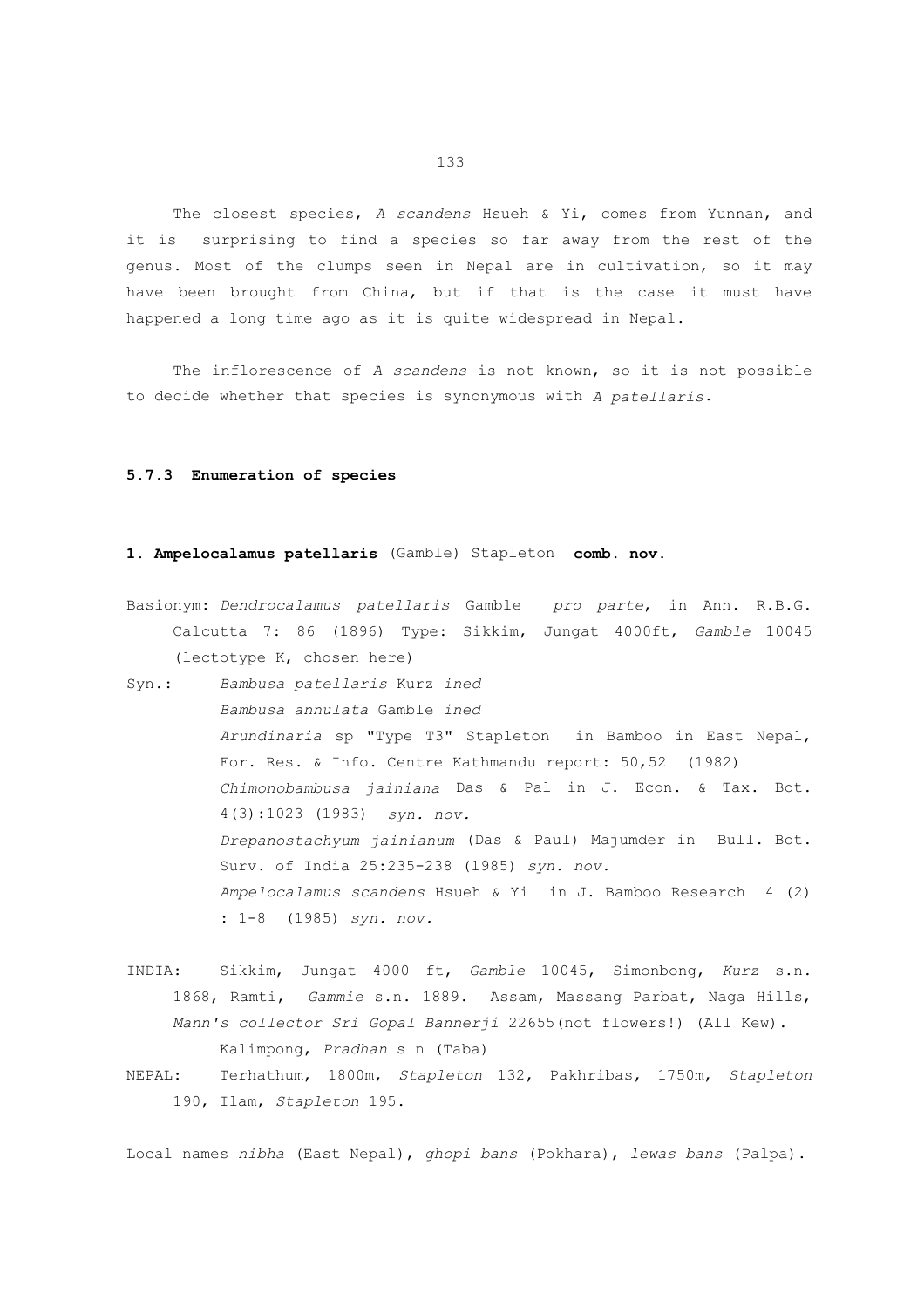A medium-stature bamboo forming clumps with more or less pendulous habit, not truly scandent. Locally common as a cultivated plant, not known wild in Nepal.

 The only flowers known for Gamble's *Dendrocalamus patellaris* (*Sri Gopal Bannerji* 22655) were considered suspect by Mann, who considered them to represent *Dendrocalamus hamiltonii*, but Gamble decided that they differed significantly from those of *D hamiltonii*, and still used them for his description. The correct flowers were found near Tehratum in East Nepal in 1981, and briefly described and illustrated in 1982 as *Arundinaria* sp Type T3. No published genus was appropriate for this species at that time. Meanwhile in India flowers were also found, and a new species was described and placed in *Chimonobambusa* following Nakai's unfortunate treatment of other Himalayan subtropical species, (1925), then transferred to Keng's new genus *Drepanostachyum*. Illustrations of flowers of *Ampelocalamus luodianensis* and culm sheaths of *A scandens* in 1985 drew attention to the similarities between those species and *Dendrocalamus patellaris* Gamble. Comparison with the type collection of *Ampelocalamus actinotrichus* (Merr. & Chun) Chen, Wen, & Sheng at Kew and duplicates of other species kindly sent to Kew from Nanjing showed that *Ampelocalamus* is indeed the correct genus for this species, despite the surprising geographical disparity. *Ampelocalamus scandens* Hsueh & Yi from Yunnan may be synonymous, but its flowers are not known.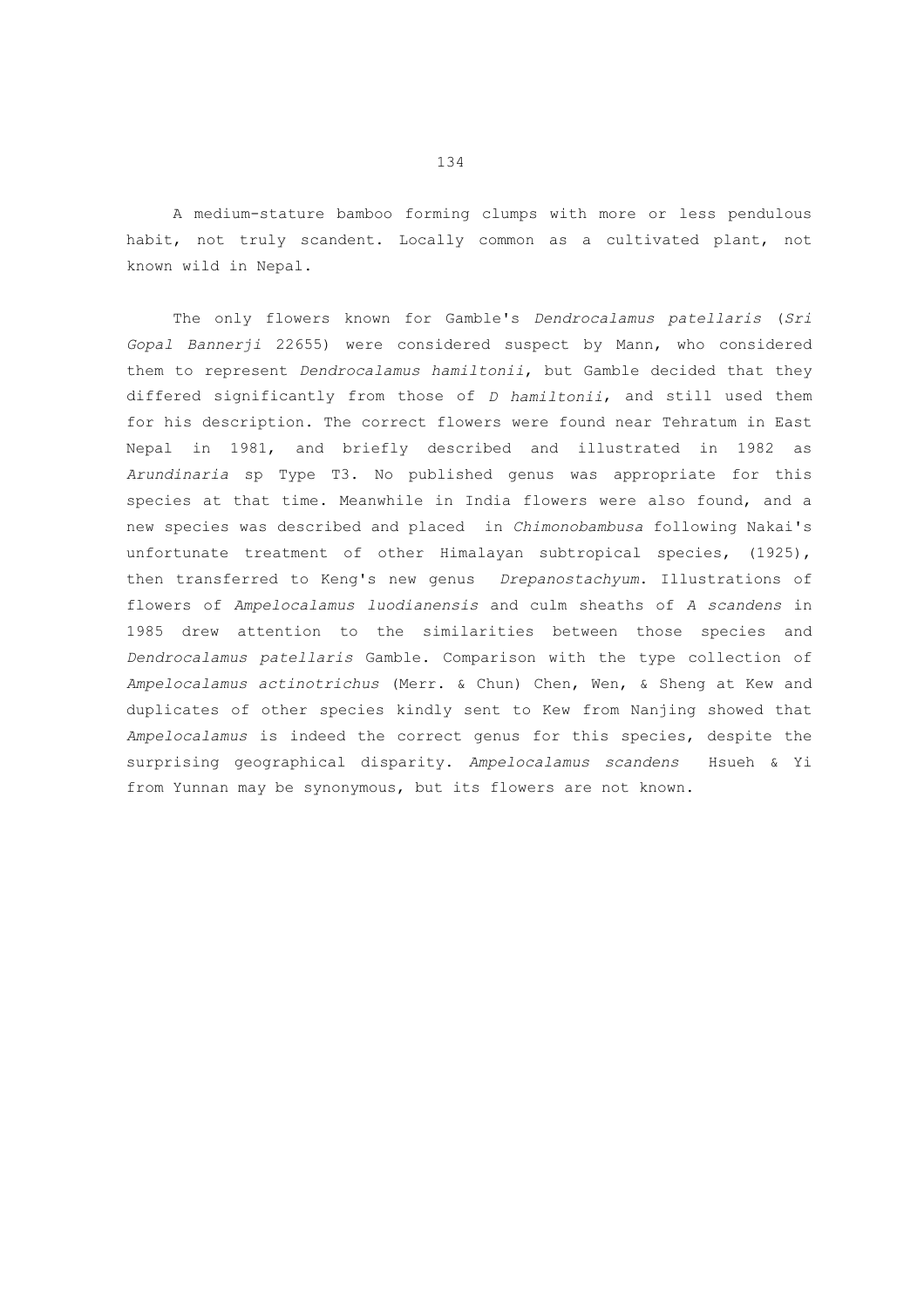#### **5.8 Thamnocalamus Munro** in Trans. Lin. Soc. 26: 33 (1868)

## **5.8.1 Status of the genus**

 This well established genus was originally defined on the basis of the sheathing around its compressed inflorescences, and the bracts within them. Studies of vegetative branching have shown that it can be distinguished very clearly from similar genera such as *Fargesia* Franchet by the possession of 2-keeled mid-culm bud prophylls, and the absence of branch replication, leading to fewer branches.

 Species of *Fargesia* Franchet and *Himalayacalamus* Keng have often been included in this genus by some authors e.g. Soderstrom, 1979a, 1979b, Clayton & Renvoize, 1986, Chao & Renvoize, 1989, but such genera have single-keeled mid-culm bud prophylls and more branches. *Ampelocalamus* Chen Wen & Sheng is also similar, but has closed 2-keeled mid-culm prophylls and more branches.

 Close examination of inflorescences in the subtribe has suggested that the presence of many vestigial buds in the axils of glumes and many bracts at points of inflorescence branching, along with the absence of strong fasciculation or pulvini can be used to separate *Thamnocalamus* from closely related genera, while the degree of compression of the whole inflorescence is less useful.

 The retention of what seem to be primitive characteristics in the inflorescence, and the absence of apparently derived characteristics in the vegetative branching system suggest that this genus retains more characteristics of primitive members of the subtribe *Thamnocalaminae* Keng than any other genus. Consequently this genus also seems to be the most closely related to bamboos in subtribes with 6 stamens and iterauctant inflorescences.

 Soderstrom and Ellis (1982), in a discussion of whether certain species from China, South Africa and the Mascarene Islands should be included in *Thamnocalamus* suggested that such a wide distribution implied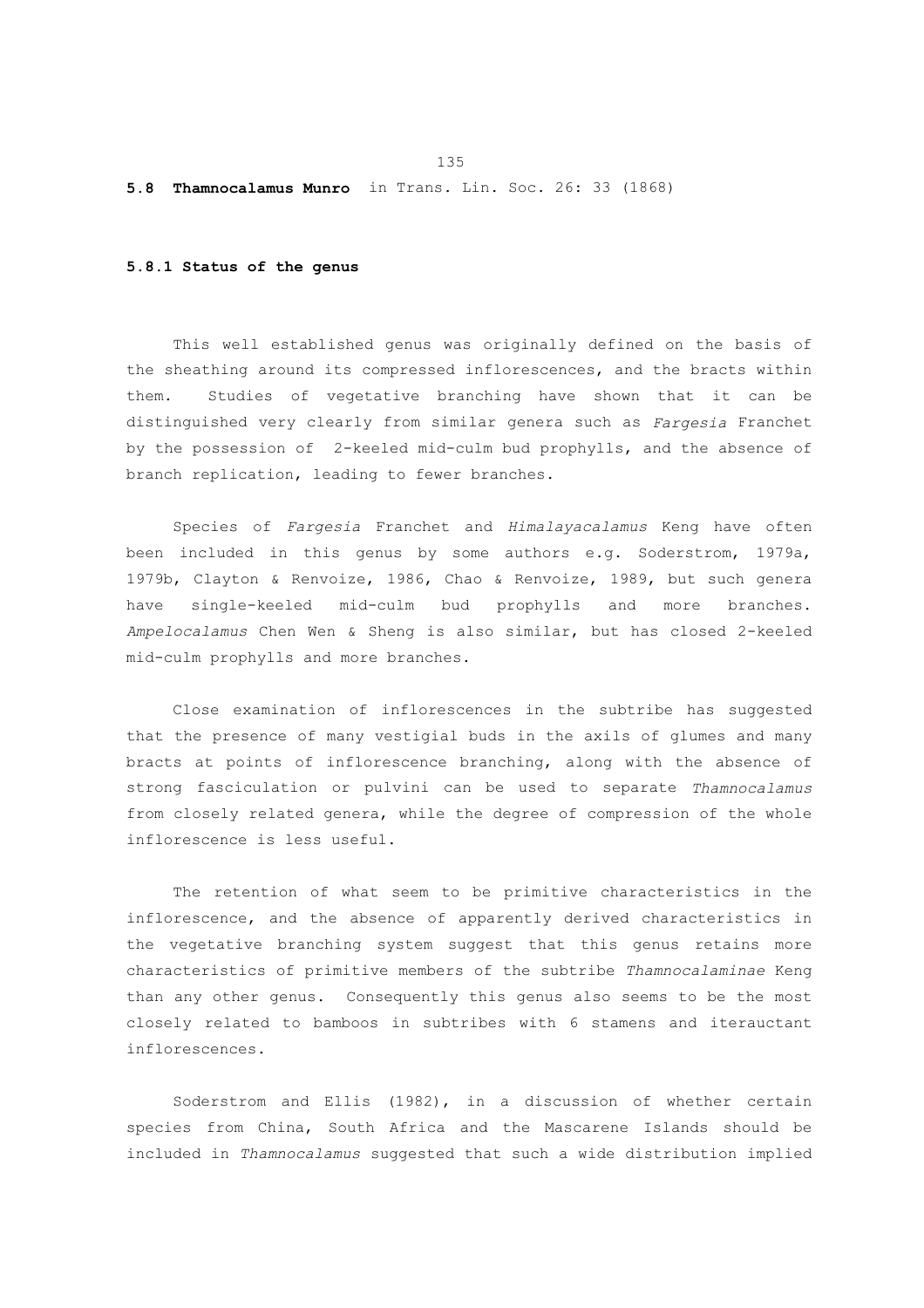that the genus was very old indeed.

## **5.8.2 Species described in the literature**

 The original description of the genus included two species, both from the Himalayas. One of these has since been transferred to *Himalayacalamus* Keng. The other was later divided into two separate species. A further species described from Tibet seems to belong in this genus although it was initially described as a species of *Fargesia*.

 Some species from areas away from the Himalayas have also been assigned to *Thamnocalamus*. Examination of the branching and prophyll characteristics in the collections of these species held at Kew has suggested that some of them are better placed in *Fargesia*, although at least two species from outside the Himalayas do seem to warrant inclusion in *Thamnocalamus*.

## **5.8.2.1 Himalayan species**

 Munro assigned *Thamnocalamus spathiflorus* (Trin.) Munro as the type species of his new genus in 1868, and also included his *Thamnocalamus falconeri*, now known as *Himalayacalamus falconeri* (Munro) Keng. Gamble did not recognise *Thamnocalamus* in his monograph of 1896, but he separated out the eastern representatives of *A spathiflora* Trin as *A aristata* Gamble.

 The type collection of A spathiflora Trin (*Wallich* 5041) came from an unrecorded location in Nepal in 1821, but other collections by Wallich in 1821 came from central Nepal, Kathmandu-Gosainkund area, so it is assumed that this collection also came from central Nepal. The type collections of *A aristata* Gamble came from further east, in Sikkim. Camus, (1913), returned these bamboos to *Thamnocalamus*, where they have remained.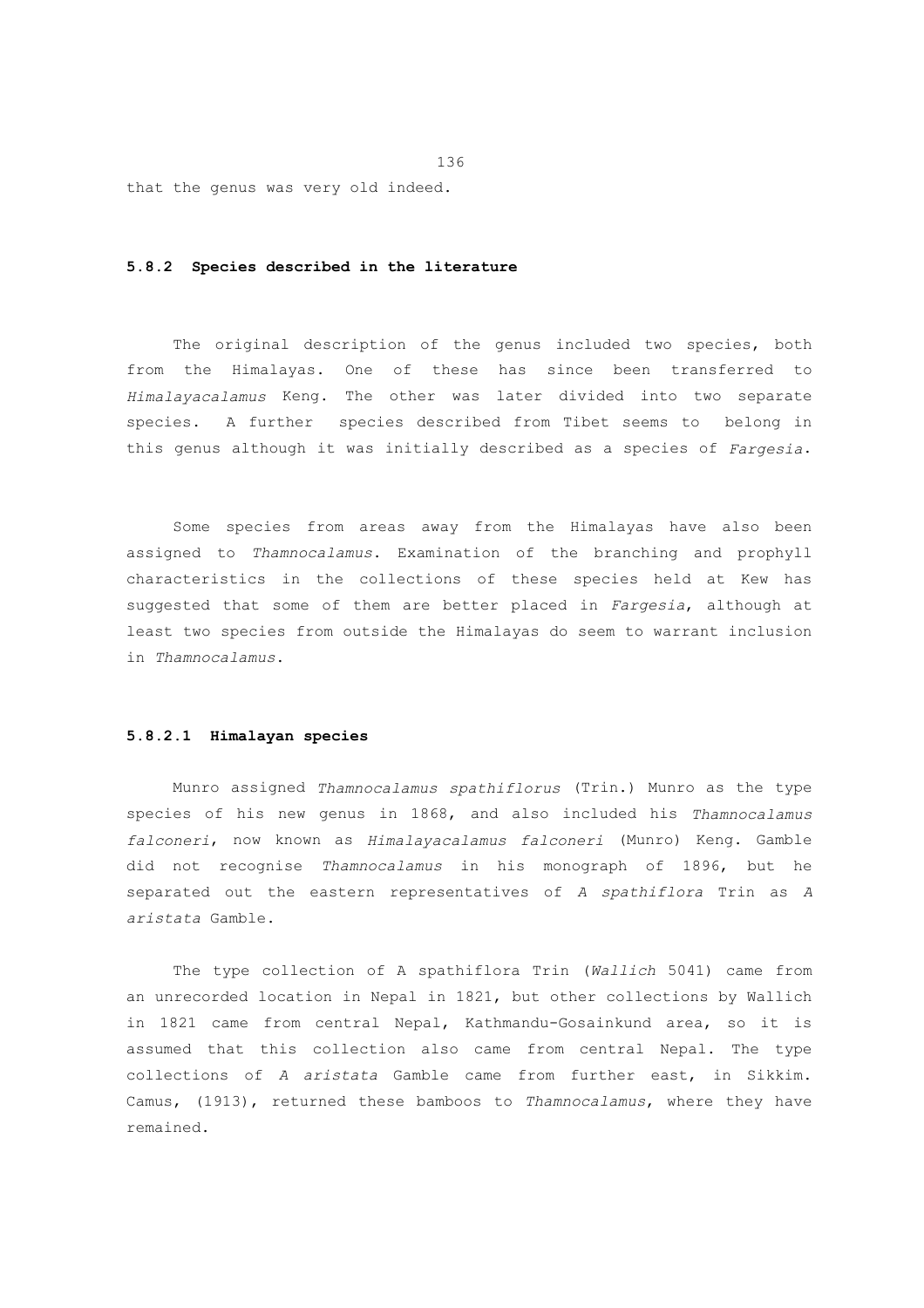In addition a Tibetan species described as *Fargesia crassinoda* Yi appears from its description, (Yi 1983b), to be a *Thamnocalamus* species. Similar collections have been made in Nepal close to the location of the *T crassinoda* type, and similar plants are in cultivation in the UK.

 Thus three binomials have been published for these bamboos, *T spathiflorus* (Trin) Munro, *A aristata* Gamble, and *Fargesia crassinoda* Yi. Table 12 attempts a comparison of the species from their descriptions, but this is difficult because of the inadequacies of the material on which the older descriptions were based, and the lack of flowers for the Tibetan species.

 Flowers of *T spathiflorus* and *T aristatus* have been distinguished principally by the width of the sheaths enclosing the inflorescences, and the number of spikelets enclosed. However, the spathes are merely leaf sheaths and the dimensions of both leaves and leaf sheaths are quite variable in these species, and the number of spikelets also seems very variable, especially towards the east. It has been suggested, (McClintock, 1985), that Gamble was not justified in separating two species, and that *T aristatus* should be treated as a subspecies of *T spathiflorus*, but that opinion was based upon a comparison of the plants cultivated in the U.K., where plants called *T spathiflorus* and *T aristatus* are probably all *T aristatus* instead.

# **4.8.2.2 Non-Himalayan species**

*Arundinaria sparsiflora* Rendle from Hupeh province in China, *Arundinaria tessellata* Nees from South Africa, *Arundinaria ibityensis* A Camus from Madagascar, a further unnamed species from Mauritius, and other species from Sri Lanka are all potential candidates for inclusion in *Thamnocalamus*.

 *Arundinaria sparsiflora* Rendle has been treated as *Fargesia sparsiflora* (Rendle) McClure, as *Thamnocalamus sparsiflora* (Rendle) Keng, and as a synonym of the type species of *Fargesia* Franchet, *Thamnocalamus spathaceus* (Franchet) Soderstrom.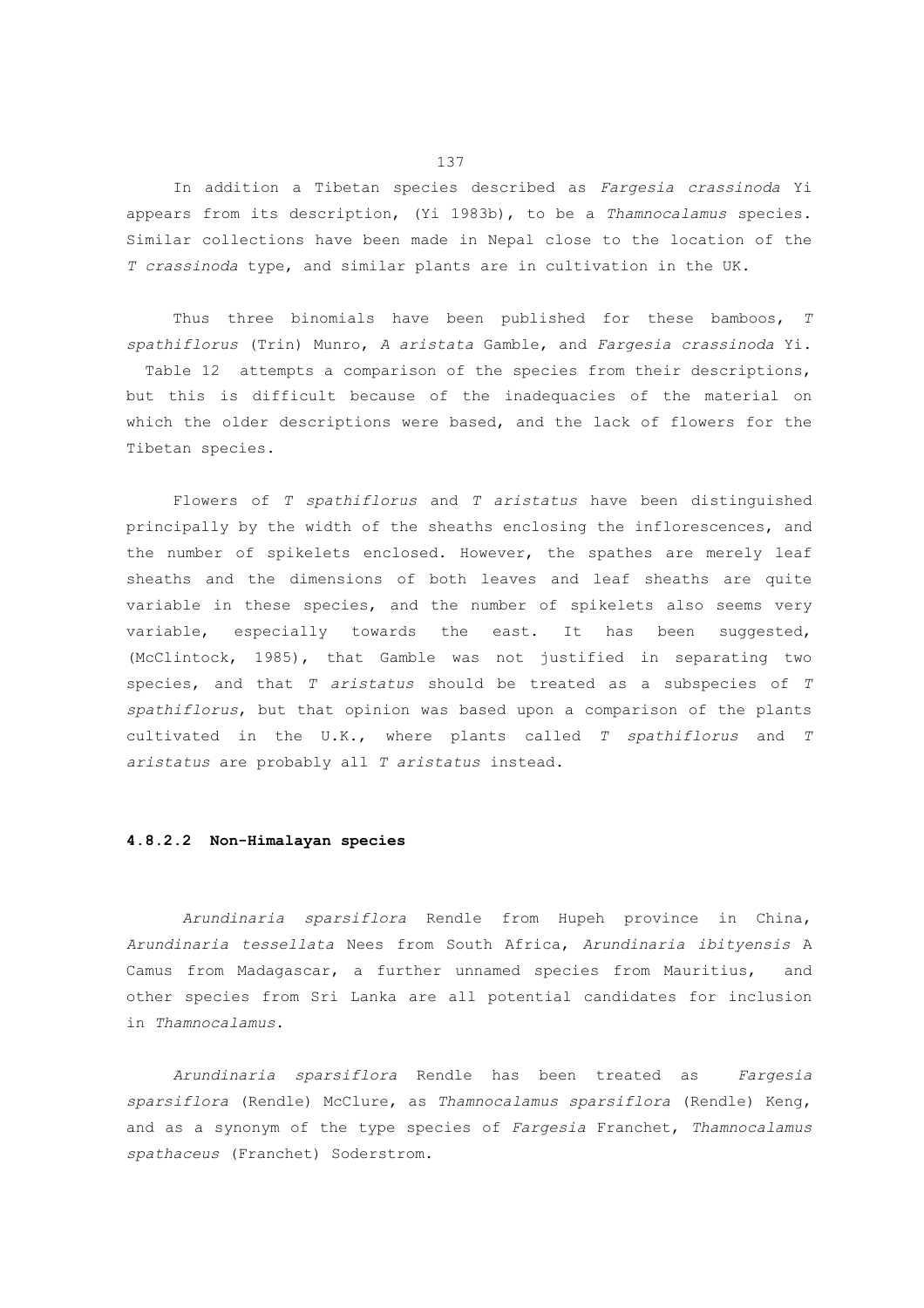|                    | A spathiflora<br>Trin sensu Gamble | F crassinoda<br>Υi       | A aristata<br>Gamble     |  |  |
|--------------------|------------------------------------|--------------------------|--------------------------|--|--|
| culm sheath $:-$   |                                    |                          |                          |  |  |
| outline            | symmetrical                        | symmetrical              | symmetrical              |  |  |
| hairs              | glabrous                           | glabrous                 | sparse                   |  |  |
| auricles           | $\overline{\phantom{a}}$           | none                     | $\overline{\phantom{a}}$ |  |  |
| oral setae         | few                                | none                     | few $(6-8)$              |  |  |
| margins            | ciliate                            | ciliate                  | $\overline{\phantom{a}}$ |  |  |
| $leaf$ sheath $:-$ |                                    |                          |                          |  |  |
| callus             | ciliate                            | $\overline{\cdot}$       | shaggy                   |  |  |
| inflorescence:-    |                                    |                          |                          |  |  |
| spathes            | narrow                             | $\overline{\phantom{a}}$ | broad                    |  |  |
| palea              | short                              | ?                        | long                     |  |  |
|                    |                                    |                          |                          |  |  |

table 12 Comparison of Himalayan *Thamnocalamus* species from the literature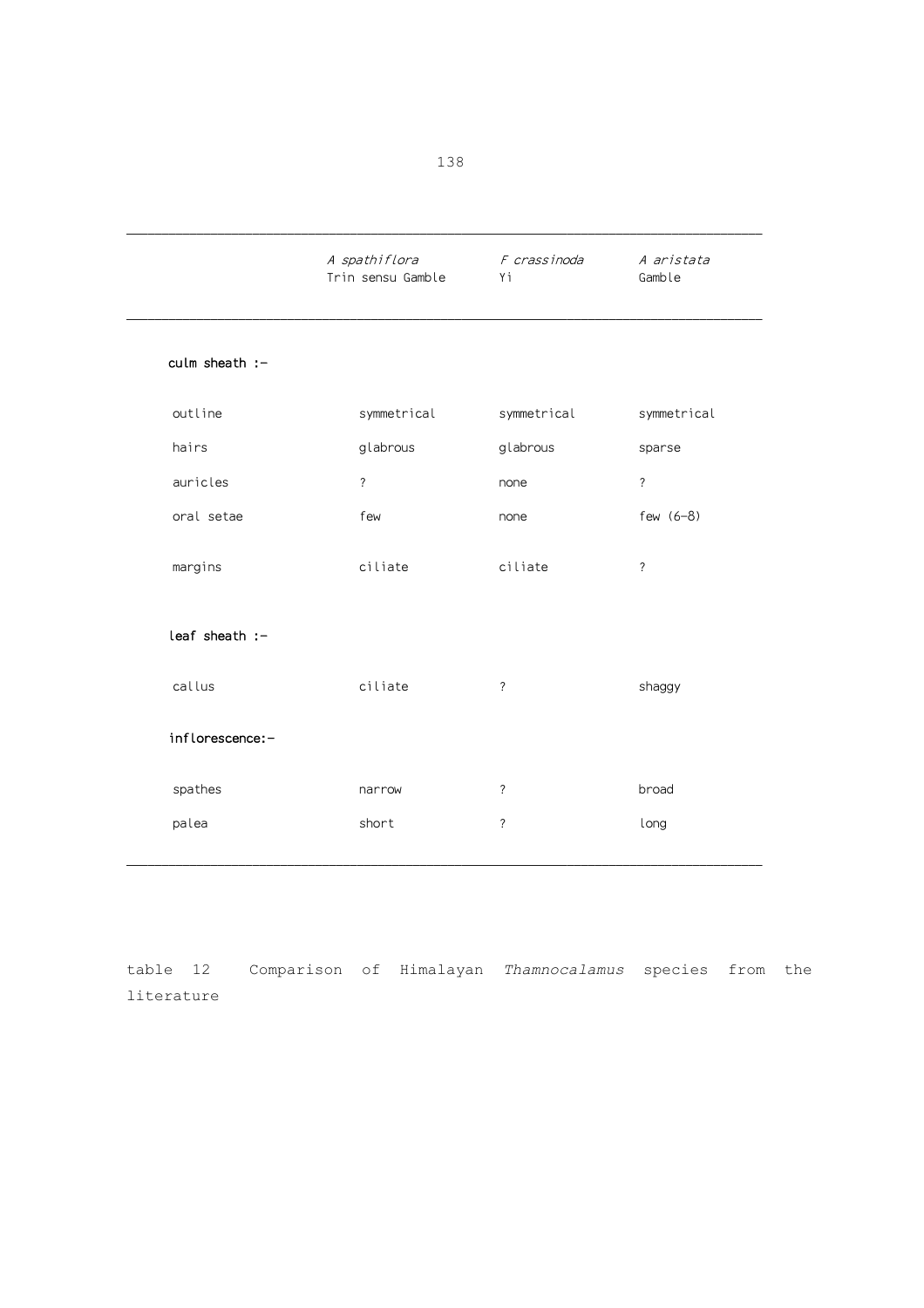It is possible to separate *Thamnocalamus* species from those of *Fargesia*, *Himalayacalamus*, etc. by their branching patterns and prophyll characteristics. The type collection of *A sparsiflora* Rendle Keng, *Henry* 938 BM, has branching which is very similar to that of *F spathacea, murielae*, and *nitida* with single-keeled prophylls. Therefore it seems that *A sparsiflora* Rendle should be treated as a species of *Fargesia* Franchet as suggested by McClure, rather than as a species of *Thamnocalamus*.

 *Arundinaria tessellata* Nees, from southern Africa, also has the branching and prophyll characteristics of *Fargesia* species, with branch axes lacking subtending sheaths. Soderstrom and Ellis (1982) analysed the branching of *A tessellata* in detail and actually noted the absence of sheaths. However they did not compare this to the branching in the type species *Thamnocalamus spathiflorus* nor to the branching in *Sinarundinaria nitida*. Presumably they did not consider branching to be of generic significance. Instead they concentrated their comparative studies on leaf anatomy, finding that *A tessellata* shared 10 characters out of 11 studied with *T spathiflorus*, which was enough for them to conclude that *A tessellata* was a *Thamnocalamus* species. However, from their own results it can be seen that it also shared 7 characters with *Sinarundinaria nitida*, (syn of *Fargesia nitida)* and shared only 5 characters with *Thamnocalamus aristatus*. Moreover, *T spathiflorus* and *T aristatus* only had 6 characters out of 11 in common themselves.

 This suggests that the anatomical characters which they were using were of more use at the specific level than the generic level. Their results do not seem to be sufficient to establish *A tessellata* as a *Thamnocalamus* species. If *Thamnocalamus* and *Fargesia* are separated on the grounds of branching and prophyll characteristics, then it would appear that *A tessellata* is a species of *Fargesia*. If greater priority is given to leaf anatomy than to branching, then this could also lead to *T spathiflorus* and *T aristatus* being placed in different genera.

 They also considered *A ibityensis* Camus from Madagascar to be synonymous with their *Thamnocalamus tessellatus* (Nees) Soderstrom & Ellis, although the branching is manifestly different from that described for *A tessellata*, with no replicated axes and with all sheaths present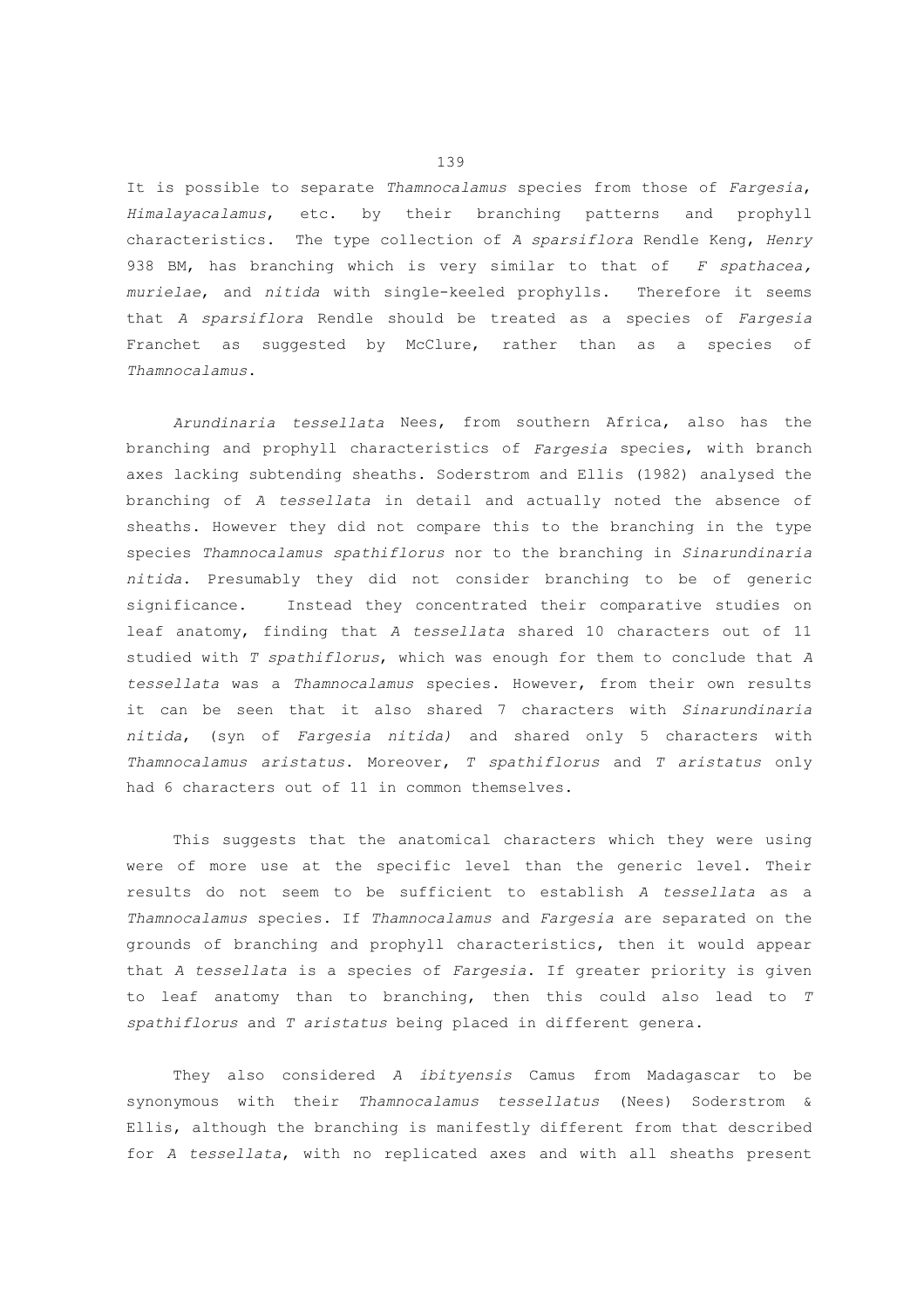and clearly visible. This bamboo evidently cannot be conspecific with *A tessellata* Nees, which their own diagram shows to have a very different branching pattern, and it would seem more likely to be a species of *Thamnocalamus*.

 A further bamboo from Mauritius also has all branch sheaths present, but looks substantially different from the Madagascan species, (Vaughan, no A/139 Jan 87). This may be a further *Thamnocalamus* species.

Thus in addition to the three Himalayan species described, there seem to be at least two further species, well separated from the main distribution of the genus. As Soderstrom and Ellis remarked, (1982), bearing in mind the chronology of plate tectonic movements in the region, this suggests that the genus is very old indeed.

# **5.8.3 Variation seen in the Himalayas**

 Collections available for study are from N W India, (Himachal Pradesh), to eastern Bhutan, but with little material available from western Nepal. Considerable variation in important floral and vegetative characteristics can be seen. All collections are clearly congeneric, with similar clump and culm form and similar texture and approximate shape of culm sheaths. Branch and prophyll characteristics separate them clearly from species of other genera.

 The characteristics of the flowers known are given in table 13 . The vegetative characteristics are presented in table 14 , arranged approximately according to the latitude at which they were collected. Locations of collections from Nepal and Bhutan are given in fig 63 .

 The flowers found show substantial differences, suggesting that there is definitely more than one species in this group. The type of *A spathiflora* Trin, Wallich 5041 from central Nepal has cylindrical florets with slightly scabrous flowering glumes, which enclose the palea and rachilla well and are closed at the base by overlapping margins. In contrast, those of *T aristatus* Gamble from Sikkim are more boat-shaped,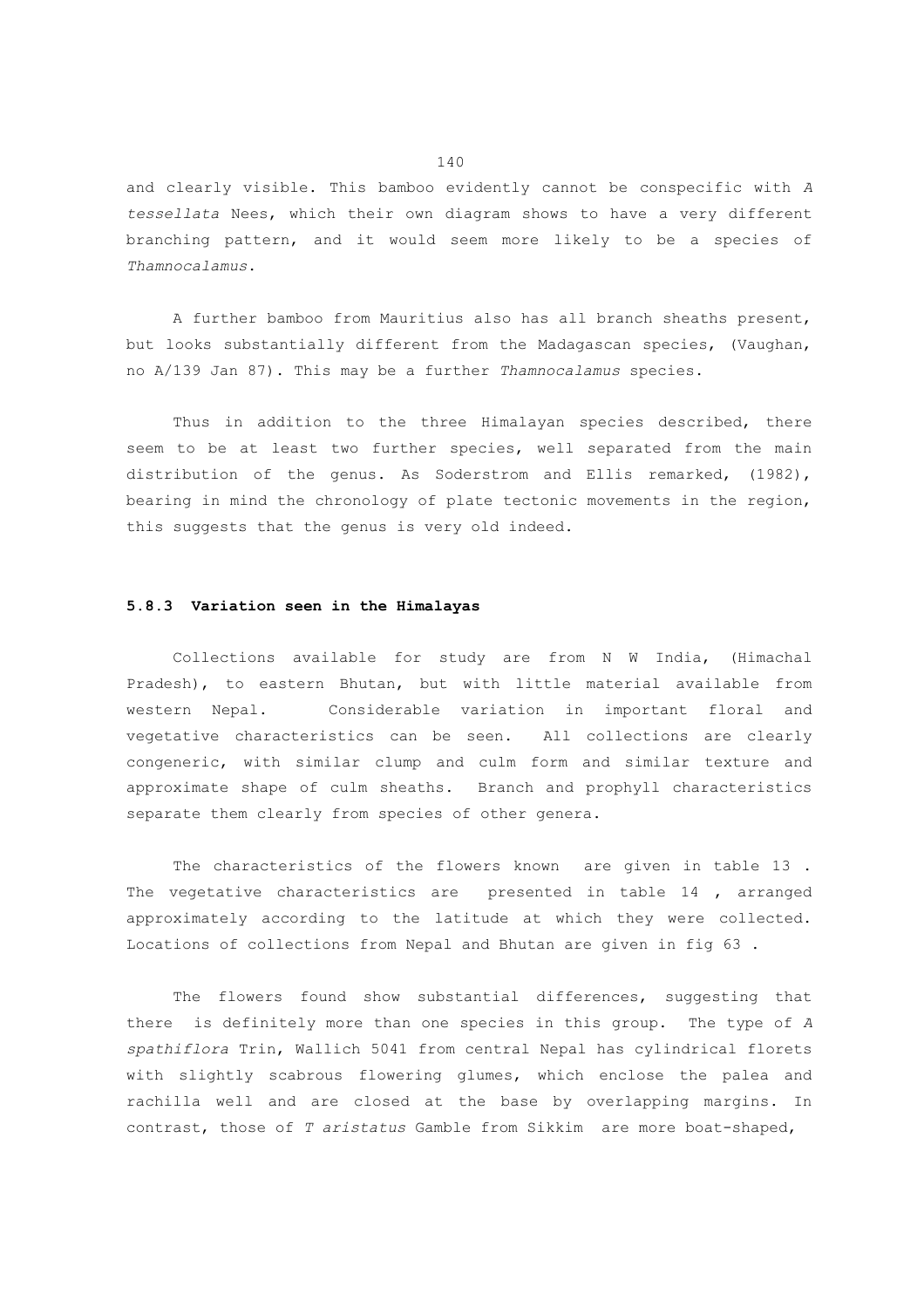| collection          | 24341                     | 308             | 5041                                                               | Gammie       | 804          | 413            |
|---------------------|---------------------------|-----------------|--------------------------------------------------------------------|--------------|--------------|----------------|
| representing        |                           | T <sub>26</sub> | spathiflorus aristatus                                             |              | T44          | T44            |
| latitude            | c. $77^\circ$             | $83.9^\circ$    | $c 85^\circ$                                                       | $88.5^\circ$ | $89.7^\circ$ | $90.6^{\circ}$ |
| lemma length        | 12-22 mm                  | $23 - 33$ mm    | $10 - 14$ mm                                                       | $12 - 15$ mm | $11 - 16$ mm | $11 - 19$ mm   |
|                     | "scabridity slight slight |                 | slight                                                             | dense        | dense        | dense          |
| " base              | open/closed closed        |                 | closed                                                             | open         | open         | open           |
| rachilla            | scabrous                  | scabrous        | pubescent                                                          | scabrous     | scabrous     | scabrous       |
| palea back          | scurfy                    | glabrous        | scabrous                                                           | scabrous     | scabrous     | scabrous       |
| width of<br>spathes |                           |                 | $5 - 7$ mm $5 - 9$ mm $4 - 6$ mm $8 - 10$ mm $5 - 8$ mm $4 - 8$ mm |              |              |                |

table 13 Details of *Thamnocalamus* flowers from examination of field and herbarium material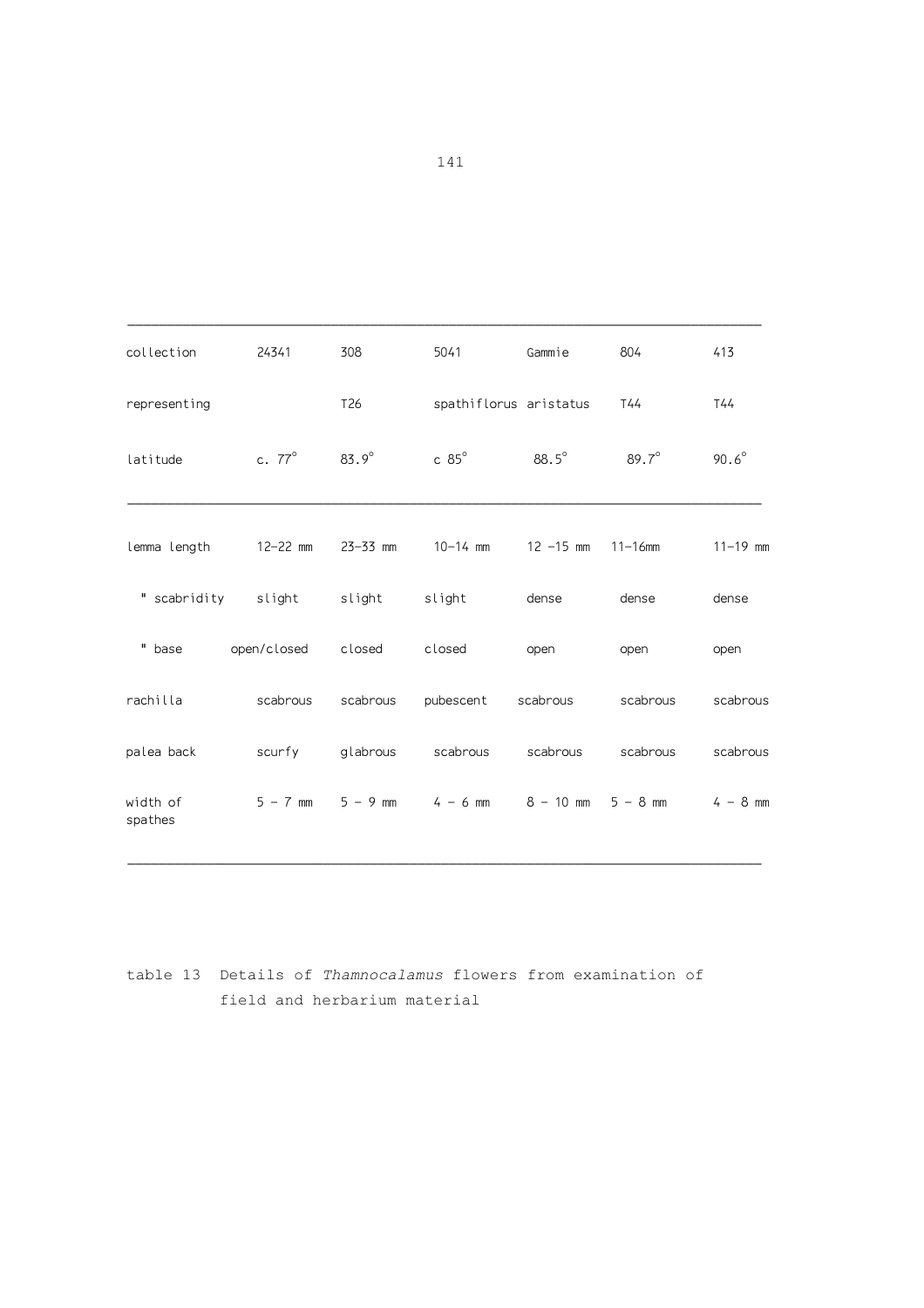| type<br>coll no  | Gamble<br>23470  | $spa^1$                  | T26<br>308 | T26<br>892               | $cr\bar{a}^3$ | T36<br>326     | T36<br>355 | T36<br>363 | $ari^2$        | T51<br>871 | T44<br>803 | T44<br>851 |
|------------------|------------------|--------------------------|------------|--------------------------|---------------|----------------|------------|------------|----------------|------------|------------|------------|
| latitude         | $78^{\circ}$ ? ? |                          |            | 83.9 85.9                |               | 85.3 85.4 86.4 |            |            | 85.1 88.5 89.9 |            | 89.7 90.6  |            |
| thick culm wax   |                  |                          |            | $\overline{\phantom{0}}$ |               |                |            |            |                |            |            |            |
| c sheath:-       |                  |                          |            |                          |               |                |            |            |                |            |            |            |
| asymmetry        |                  | $\overline{\phantom{a}}$ |            |                          |               |                |            |            |                |            |            |            |
| hairs            |                  | $\overline{\cdot}$       |            |                          |               |                |            |            |                |            |            |            |
| edge ciliation   |                  | $\overline{\phantom{0}}$ |            |                          |               |                |            |            |                |            |            |            |
| auricles         |                  | $\overline{\phantom{a}}$ |            |                          |               |                |            |            | $\gamma$       |            |            |            |
| leaf sheath:-    |                  |                          |            |                          |               |                |            |            |                |            |            |            |
| hairs            |                  |                          |            |                          |               |                |            |            |                |            |            |            |
| oral setae       |                  |                          |            |                          |               |                |            |            |                |            |            |            |
| ligule ciliation |                  |                          |            |                          |               |                |            |            |                |            |            |            |
| edge ciliation   |                  |                          |            |                          |               |                |            |            |                |            |            |            |
| swollen nodes    |                  |                          |            |                          |               |                |            |            |                |            |            |            |
| large branches - |                  |                          |            |                          |               |                |            |            |                |            |            |            |
| small leaves     |                  |                          |            |                          |               |                |            |            |                |            |            |            |

( <sup>o</sup> present, - absent, ? not known )

 $^{\text{\tiny 1}}$  *Arundinaria spathiflora* Trin *Wallich* 5041  $^{\text{\tiny 2}}$  *Arundinaria aristata* Gamble *Gammie* s.n.

<sup>3</sup> *Fargesia crassinoda* Yi

table 14 Variation in some vegetative characters of *Thamnocalamus* collections with latitude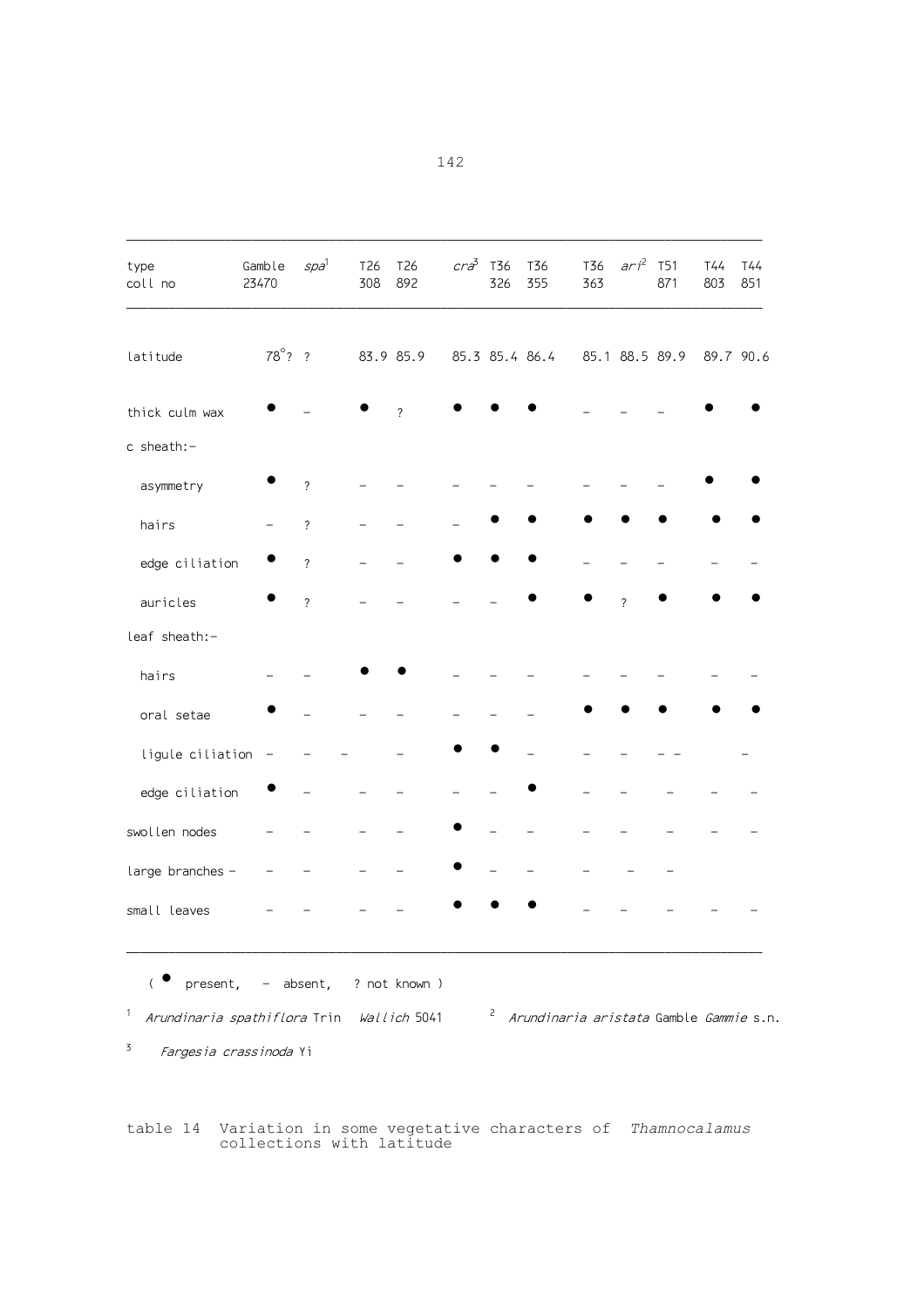with more densely scabrous flowering glumes with longer awns and open bases, the margins gaping to reveal the rhachilla and palea.

 Flowers collected to the west of the type of *T spathiflorus* (eg Gamble 24341 from Uttar Pradesh) are very similar to those of the type, differing in the possession of rhachilla segments with bristles of c 0.1 mm which make the rachilla segments scabrous, rather than the pubescence of c 0.25 mm seen in the type, and longer flowering glumes. The flowers of the type are not accompanied by good vegetative material, but some leaf sheaths are present, and they definitely have no oral setae at all, whereas those from further west all have stout persistent setae. Both those with and without oral setae have completely glabrous culm sheath backs, and this seems to be the best way of distinguishing *Thamnocalamus spathiflorus* from *T aristatus* without flowers, see table 14.

 Therefore within *Thamnocalamus spathiflorus* (Trin) Munro sensu Camus, two taxa are distinguishable, both with cylindrical florets. The first, only known from North-West India, has prominent oral setae, while the second, from Nepal has no oral setae. The similarity in their flowers suggests that they do not justify separate specific status. As they seem to come from geographically distinct areas, subspecies are proposed, rather than varieties.

 This treatment is not entirely satisfactory, as some peculiar collections still remain within these subspecies. One collection from west Nepal (*Stapleton* 308) differs in having much longer flowering glumes. The flowers found are old but seem to have full-sized yellow instead of purple anthers. It has symmetrical glabrous culm sheaths, thick culm wax, and no oral setae on shortly pubescent leaf sheaths. A collection from close by flowering at the same time, however, has normal shorter flowering glumes, and clearly purple anthers, (*Sayers* 2378 BM). A cultivated specimen flowering in the UK also has abnormal flowers with a large number of florets in each spikelet, (Campbell, 1990).

 The easternmost collection of *Thamnocalamus spathiflorus* (*Stapleton* 892) comes from Nyalam, Tibet, latitude 85.9°.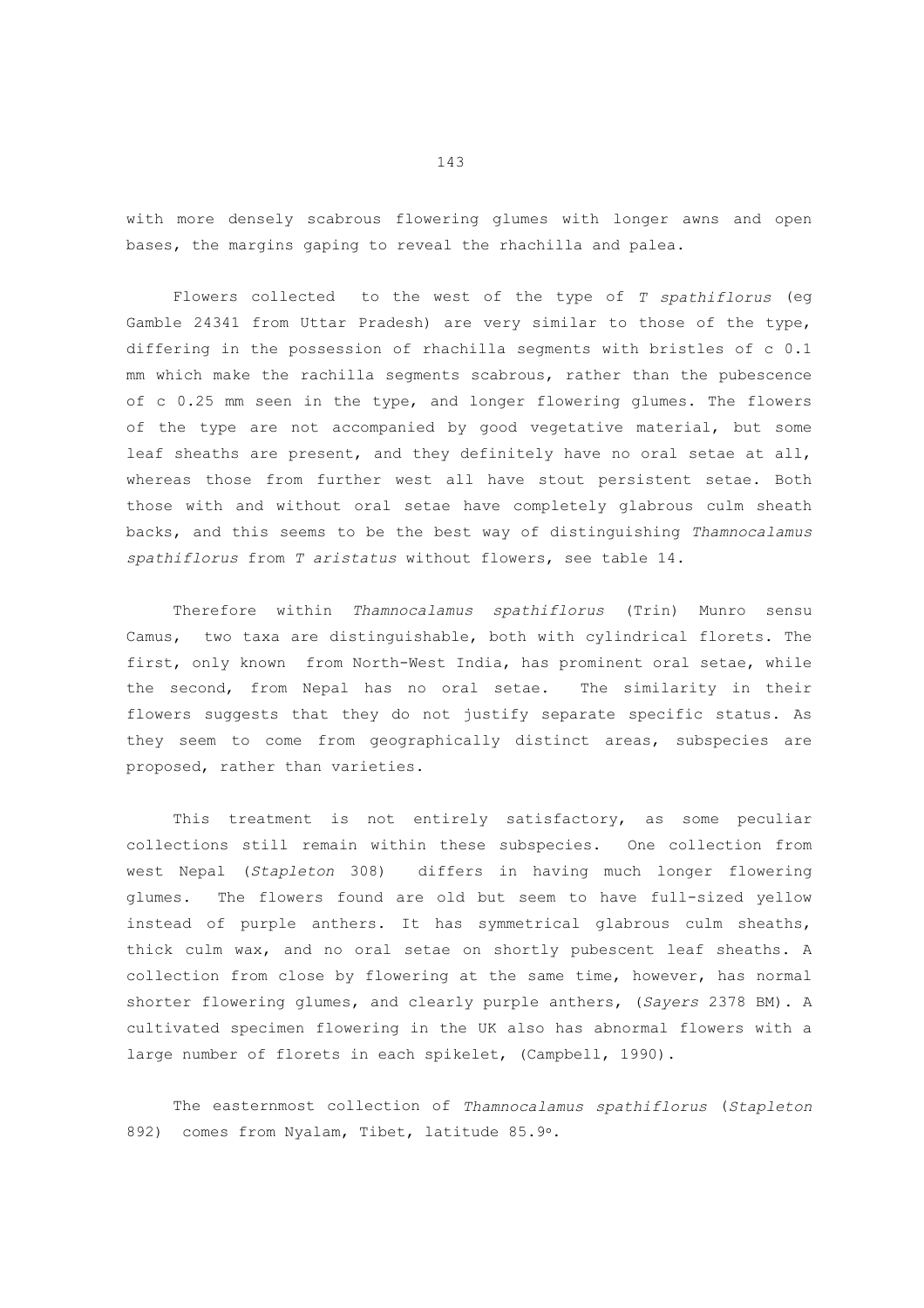Collections from east of 86° all bear more similarities to the type collection of *T aristatus* than to that of *T spathiflorus*, all flowers found having less cylindrical florets which are more boat-like in shape, without overlapping edges at the bases of the flowering glumes. All collections have bristly culm sheath backs. Collections with the vegetative characteristics of Gammie's type collection of *T aristatus*, have been made from Kathmandu to western Bhutan, *Stapleton* 363 & 871. They all seem quite similar, although a specimen from Balutar, East Nepal, *Emery* 54 BM has slightly less scabrous lemmas than the rest.

 Central Bhutanese collections differ from those to the east, however, in having culm sheaths which are strongly asymmetrical, while their culms are densely waxy, *Stapleton* 803, & 851. The flowers are quite similar to those of the type, although the awn is slightly less pronounced, *Stapleton* 804 & 413.

 Therefore it would seem that a further distinguishable taxon occurs to the east of the range of typical *T aristatus*. Pantling's collections from Mimi-Onchi, Sikkim/Bhutan frontier are similar. As its flowers are not clearly distinguishable from those of typical *Thamnocalamus aristatus* a new species does not seem justified, and as the geographical ranges seem distinct, subspecies again seem more appropriate.

 As with *Thamnocalamus spathiflorus* there remain some collections with peculiarities. Griffith made a collection (leaves only) with very pubescent characters near Chapcha, western Bhutan, to which he gave the name, unpublished, of *Arundinaria bhutanica*. Further pubescent collections have not been made. It is possible that in both *T aristatus* and *T spathiflorus* there are peculiar plants where the two subspecies overlap, possibly with hybrd origins.

Around latitude 85-86° several interesting collections have been made, but flowers are not known. They share characters which distinguish them from those to the west and east, but they are surprisingly variable, *Stapleton* 326, 355. These characters include ciliate leaf sheath ligules, substantially swollen nodes with sturdy branches, smaller, narrower leaves, more pronounced culm sheath shoulders bearing a larger number of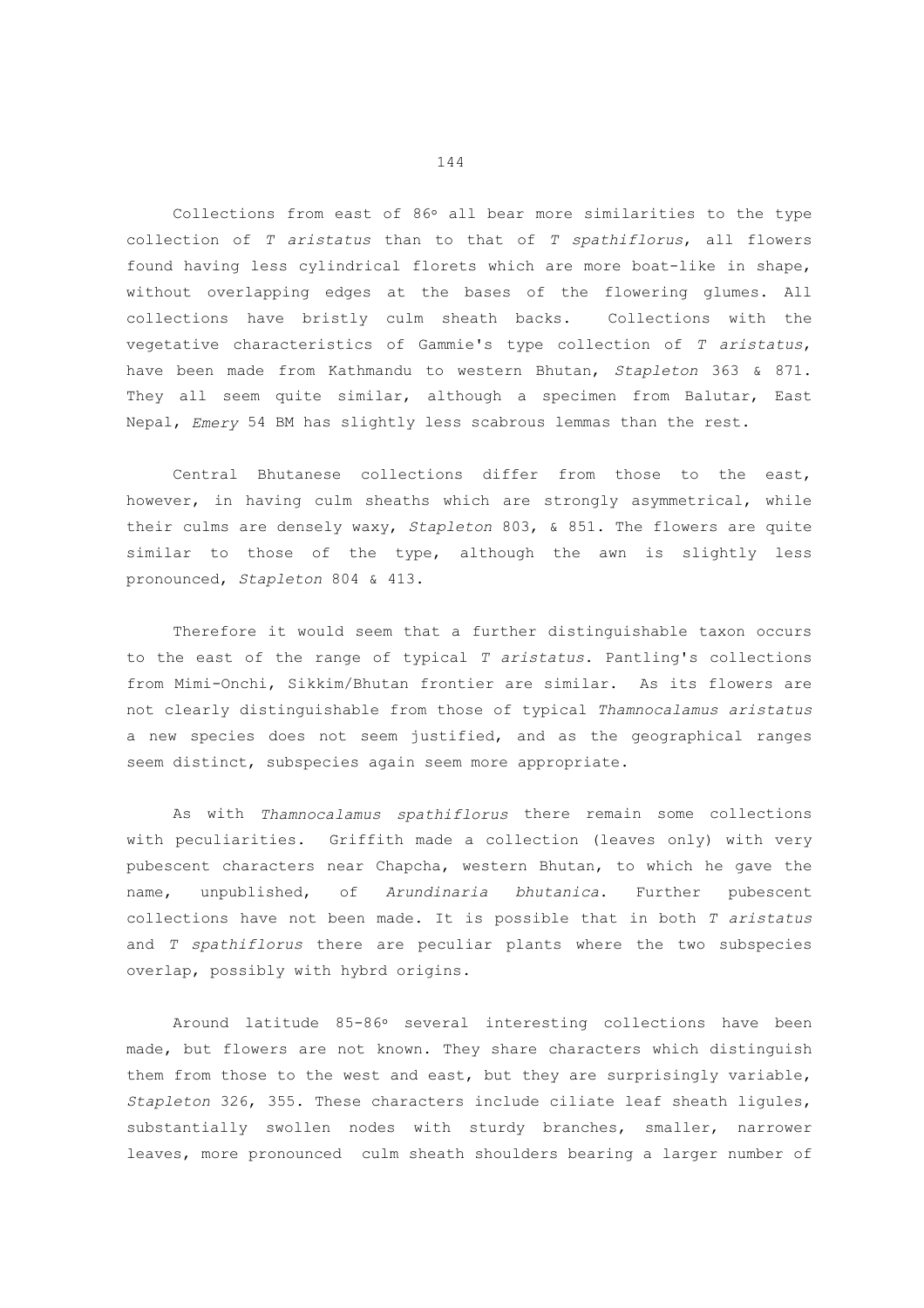longer ciliae or setae, all present to varying degrees in different collections. Most collections have pubescent culm sheaths, (eg Jackson's 1960 collection growing at Kew), but one collection from around 85.5-(Edwards Gosainkund 1973 growing at Benmore under no. 758007) apparently has no bristles on the back of the culm sheath, but clearly ciliate edges. *Polunin* 416 & 1618 BM are similar to *Stapleton* 326.

 Several of these characters were described for *Fargesia crassinoda Yi*. These bamboos are of horticultural importance because of the attractively small leaves which some of them possess. Their great variability and characters associated with vigour suggest a hybrid origin. They come from the area where the distributions of *T spathiflorus* and *T aristatus* overlap. The name *T crassinodus* seems appropriate and is useful to label the plants cultivated in Europe, but it is very difficult to separate this as a taxon in the field because of its variability, and the admirably precise description of the type given by Yi, (1983b), requires a little generalisation for the taxon to have much meaning in the field.

 The proposed Himalayan taxa are keyed out on vegetative characters. Their approximate distributions are shown in fig 64 .

## **5.8.4. Enumeration of the Himalayan taxa**

- **1. Thamnocalamus spathiflorus** (Trin) Munro in Trans. Linn. Soc. 26: 34 (1868)
- Basionym: *Arundinaria spathiflora* Trin in Mem. Acad. St. Petersb. VI Sci. nat. 1: 617 (1835)

#### subsp. **spathiflorus**

NEPAL: Location unknown *Wallich* 5041 TIBET: Nyalam, 3,200m, 85.9-W *Stapleton* 892

Local name *jarbutto*.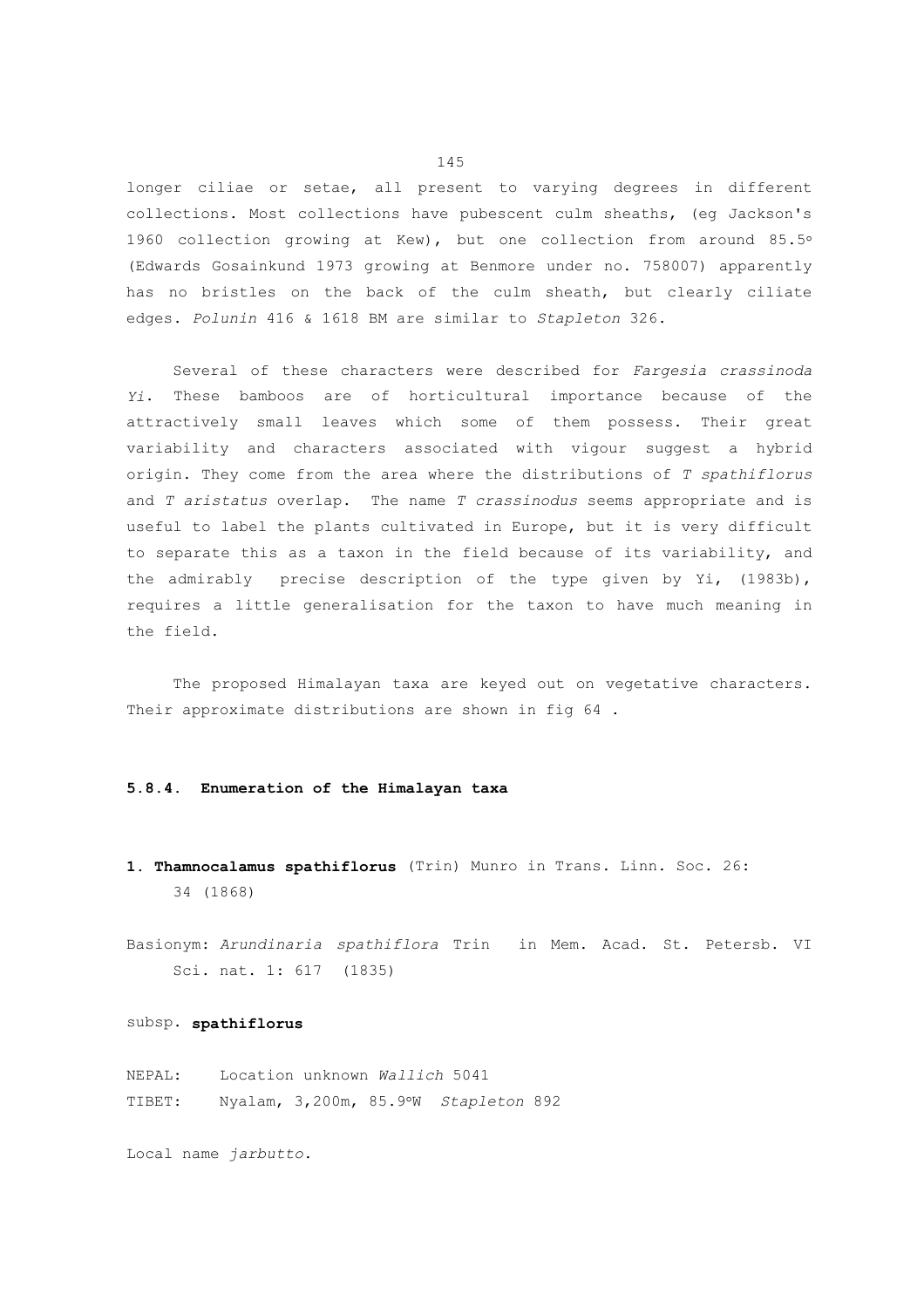## Key to Himalayan Thamnocalamus species and subspecies using vegetative characters

1 Culm sheath top strongly asymmetrical

2 culm sheath back without bristles or bases of fallen bristles ................ spathiflorus subsp. occidentalis 2a culm sheath back with bristles or bases of fallen bristles .................... aristatus subsp. bhutanensis

1a Culm sheath top not strongly asymmetrical

3 culm sheath back without bristles or bases of fallen bristles

| 4  | leaves broad, up to 2 cm wide, culm sheath and<br>leaf sheath margins glabrous, leaf sheaths<br>subsp. spathiflorus            |
|----|--------------------------------------------------------------------------------------------------------------------------------|
| 4a | leaves narrow. $\langle$ 8mm wide, or culm or leaf sheath<br>margins strongly ciliate, or leaf sheath ligule strongly ciliate, |

or nodes substantially raised with strong branches ..................... crassinodus

3a culm sheath back with bristles or bases of fallen bristles

- 5 leaves up to 9 cm long, up to 1 cm wide, culm sheath and leaf sheath margins glabrous, culms not waxy ........................ aristatus subsp. aristatus
- 5a leaves < 8 cm long, < 8mm wide, or culm or leaf sheath margins strongly ciliate, or leaf sheath ligule strongly ciliate, or nodes substantially raised with strong branches ..................... crassinodus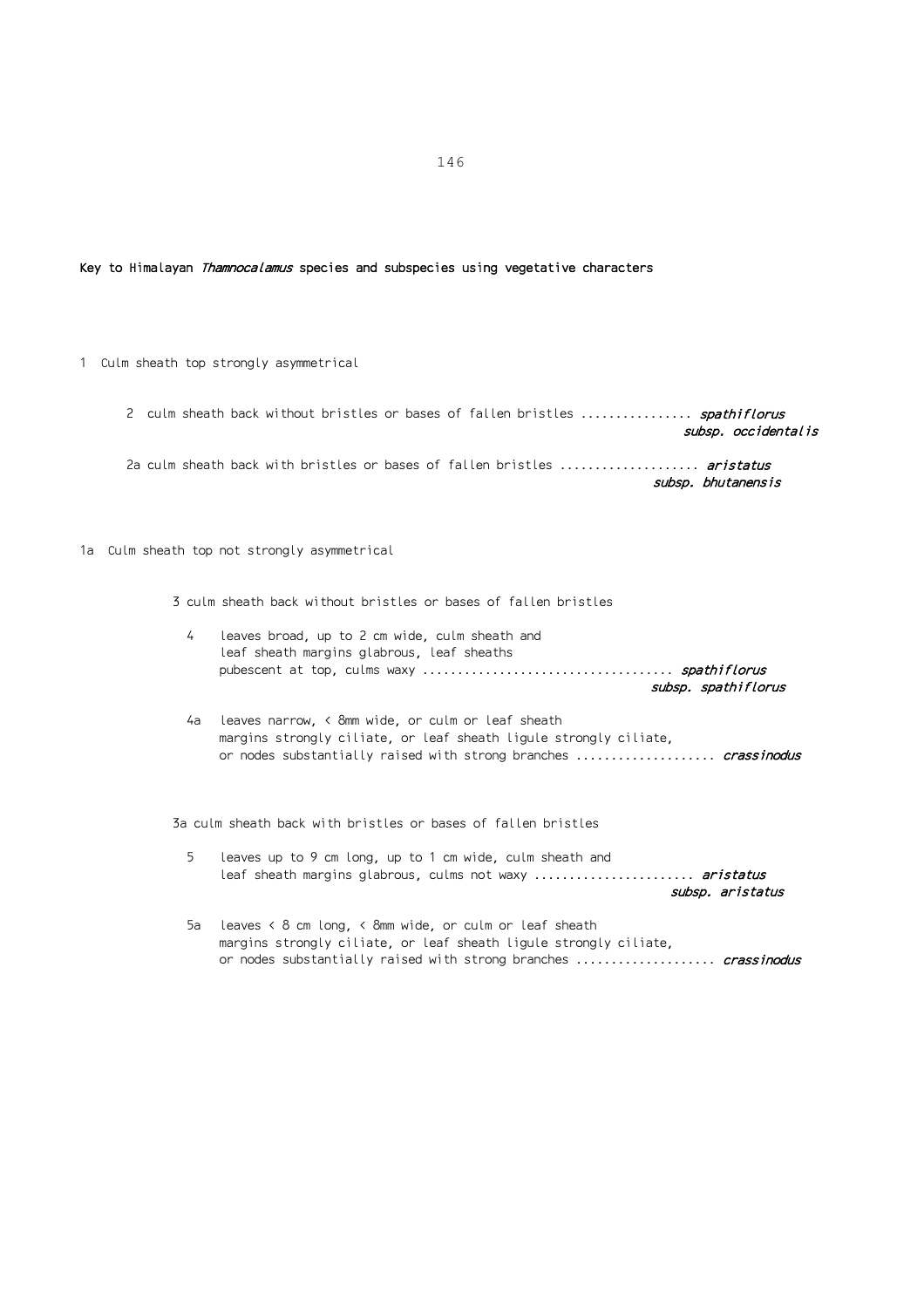2. **Thamnocalamus spathiflorus** (Trin) Munro in Trans. Linn. Soc. 26: 34 (1868) subsp. **occidentalis** Stapleton **subsp. nov.**

 Subspecies typica affinis, sed setis oralis vaginarum foliarum crassis, vaginis culmorum asymmetricis differt.

INDIA: Uttar Pradesh, Kedarkanda? *Gamble* 24341 (**holo.** K). Himachal Pradesh, Narkanda? Simla? 9,500ft *Gamble* 6075A.

Differs from the type subspecies in its stout oral setae on the leaf sheaths and its asymmetrical culm sheaths.

- **3. Thamnocalamus aristatus** (Gamble) Camus in Les Bambusees: 54 (1913)
- Basionym: *Arundinaria aristata* Gamble in Ann. R.B.G. Calcutta 7: 18 (1896)
- Syn.: *Thamnocalamus spathiflorus (Trin)* Munro subsp *aristatus* (Gamble) McClintock in Moorea 4: 20 (1985)

## subsp. **aristatus**

INDIA: Sikkim, Phalut, *Gammie* s. n. May 1890 (lectotype K) NEPAL: Kathmandu, Daman, *Stapleton* 363. Dolakha district, Marbu, 3200m, *Stapleton* 355.

BHUTAN: Thimphu, Dorchula, *Stapleton* 871.

Local name *rato nigalo*.

# **4. Thamnocalamus aristatus** (Gamble) Camus in Les Bambusees: 54 (1913) subsp. **bhutanensis** Stapleton **subsp. nov.**

 Subspecies typica vaginis culmorum asymmetricis, internodis culmorum juventis dense farinosis differt.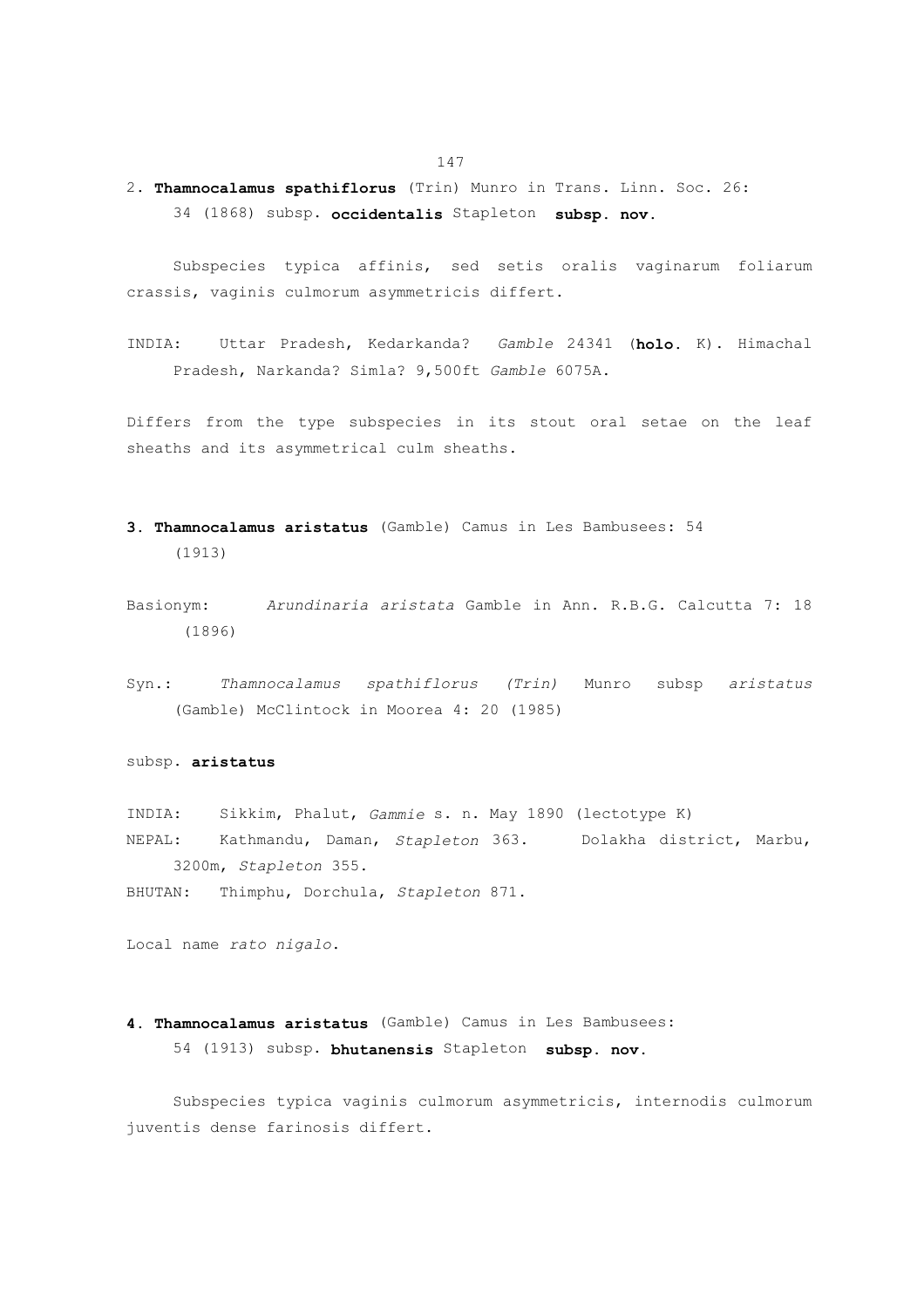- Basionym: Arundinaria aristata Gamble in Ann. R.B.G. Calcutta 7: 18 (1896)
- BHUTAN: Gasa, Koena, *Stapleton* 804 (**holo.** Herb. For. Dept. Taba); *Stapleton* 803. Tongsa, Yotong La, *Stapleton* 851; 413.

Local name *hum*.

Differs from the type subspecies in its asymmetrical culm sheaths and its densely waxy young culm internodes.

## **5. Thamnocalamus crassinodus** (Yi) Stapleton *comb. nov.*

Basionym: *Fargesia crassinoda* Yi in J. Bamboo Research 2 (2) : 24-27 (1983) Type *Li Yanlan & Da Tunzhu* 1 (holotype in Herb. Forestry School of Sichuan Province)

TIBET. Zheng Xing, Gyirong Xian, 2,900m, *Li & Da* 1 NEPAL. Gore Tabela, Langtang, 3,450m, *Stapleton* 326.

Local name *ghunre nigalo* (Nepali).

A variable species, possibly a hybrid between *Thamnocalamus spathiflorus* and *Thamnocalamus aristatus*, distinguished by its relatively swollen nodes, and often having unusually small narrow leaves.

**5.9** *Drepanostachyum* **Keng** in J. Bamb. Res. 2 (1) : 15 (1983)

## **5.9.1 Generic status and separation**

 After Japanese *Arundinaria* species had been studied, and several new genera described for the species previously placed in that genus (Makino, 1914, 1918, 1920) it became clear that the Himalayan *Arundinaria* species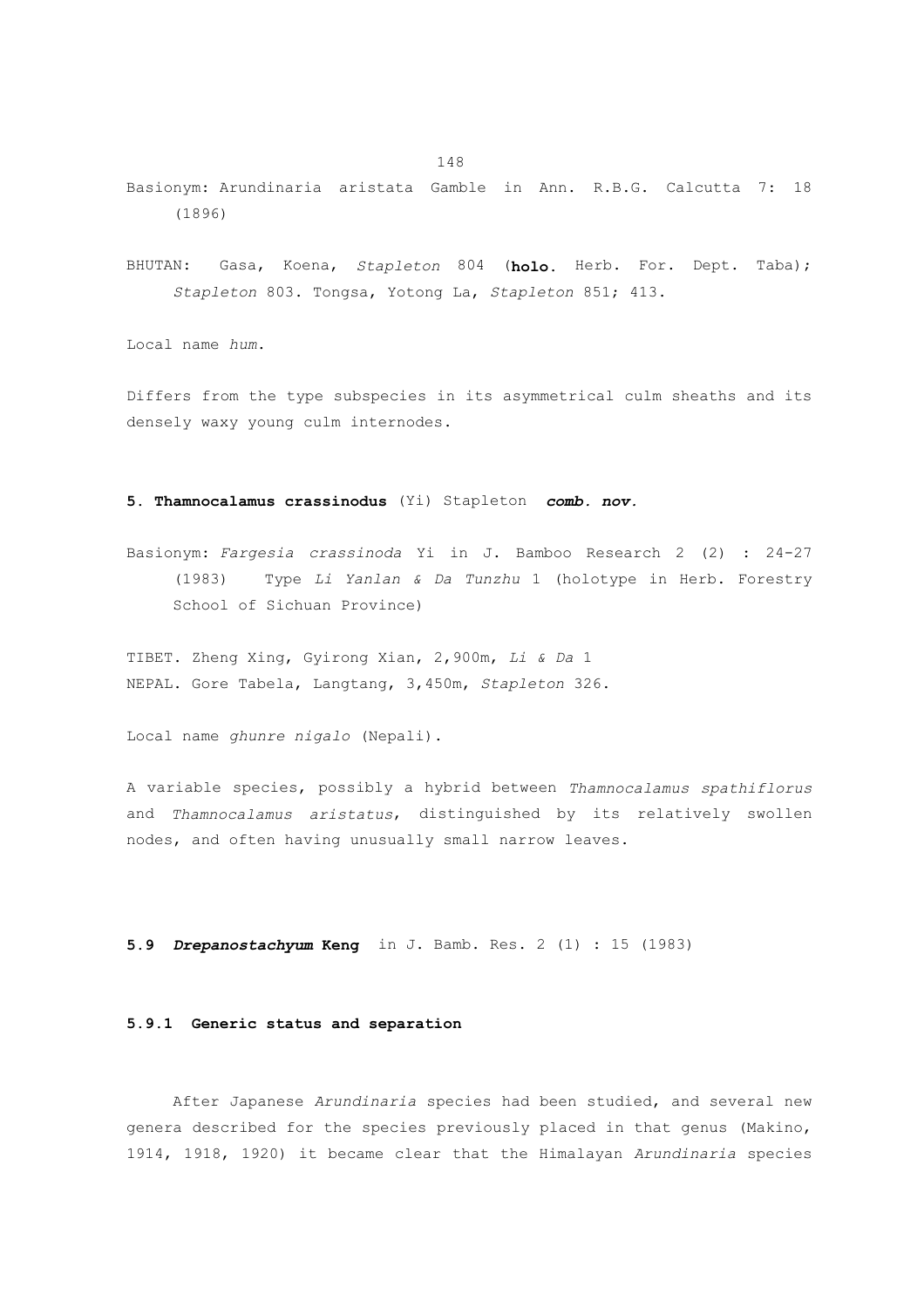also did not all belong in that genus, having different forms of rhizome. Nakai transferred several of them to *Chimonobambusa*, (1925), but that genus is actually even less appropriate than *Arundinaria*, having the wrong type of inflorescence as well as the wrong form of rhizome.

 Nakai later described *Sinarundinaria* for two Chinese temperate bamboos, but he was not very familiar with the species he included in it, incorrectly assuming them to have leptomorph rhizomes. Clump-forming subtropical bamboos have recently been transferrd into Nakai's *Sinarundinaria* by Chao & Renvoize, 1989, although new genera published in China had seemed more suitable for these Himalayan bamboos to others, e.g. Keng 1982-3, Majumder 1985, Stapleton 1987, Soderstrom & Ellis 1988, Campbell 1988.

 Field and herbarium studies have shown that the subtropical genera can easily be distinguished from the temperate genera *Thamnocalamus* and *Fargesia* without flowers, by the possession of much shorter mid-culm prophylls and bud-scales, and a larger number of branch initials, which do not normally develop into full-size branches in the year of culm emergence. Florally they differ in having no vestigial buds in the axils of the empty glumes basal to the spikelets, and these glumes are very fragile and more deciduous. The inflorescences are strongly fasciculated panicles or panicles reduced to racemes. The panicles have (or had) many more orders of branching than those seen in *Thamnocalamus* or *Fargesia*. Unlike *Yushania*, *Arundinaria* and some *Fargesia* species they have no pulvini in the axils of inflorescence branches.

 Detailed field investigations into branching and bud details in the Himalayas reported elsewhere, along with studies of inflorescences, have suggested that *Sinarundinaria* Nakai is best treated as a synonym of *Fargesia* Franchet, and that the clump-forming subtropical bamboos are best placed in the two genera described by Keng in 1983, *Drepanostachyum* and *Himalayacalamus*.

 Keng distinguished *Drepanostachyum* species from *Himalayacalamus* species by the presence of more than one floret in each spikelet. Field studies have shown other morphological and ecological characteristics which separate these two genera. The most useful is the characteristic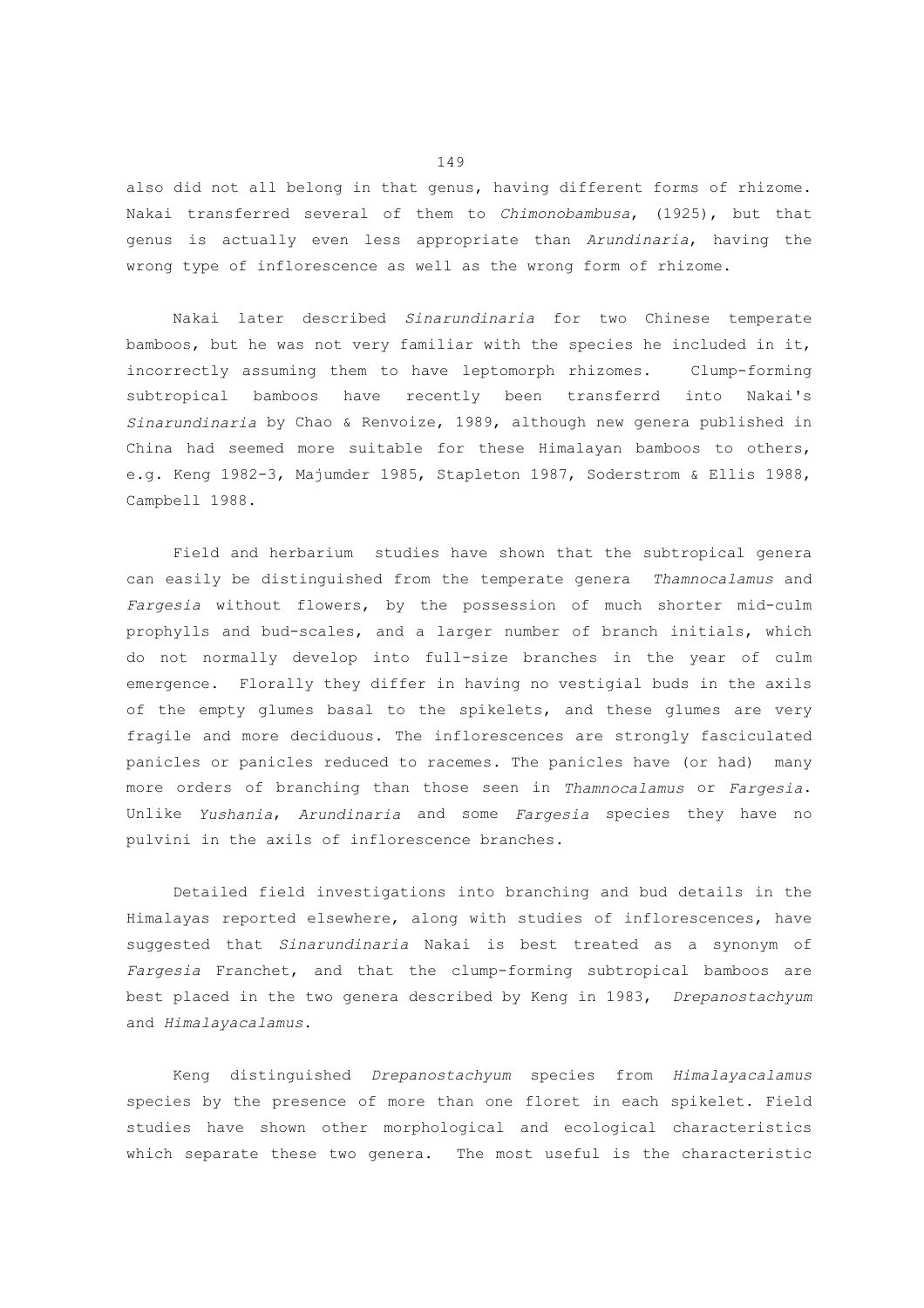described by Gamble for *Arundinaria falcata*, (1896), the scabrous upper region of the culm sheath interior, and the interior surface of the ligule. This region is more or less scabrous in all Himalayan *Drepanostachyum* species seen so far, and apparently smooth in all other genera.

 *Drepanostachyum* species are mostly forest understorey plants of the warm broadleaved forest types such as *Schima-Castanopsis*, although a few species are also widely cultivated. They do not occur below 500m, where absolute maximum temperatures rise to 40°c, and their leaves are not tolerant of either hard frosts or strong UV light so that they are generally replaced by species of *Himalayacalamus* above about 2,200m.

# **5.9.2 Species encuntered in Nepal & Bhutan**

 *Drepanostachyum* species occur mainly between 850m and 2000m across the length of the Himalayas. This covers a mosaic-like habitat, repeatedly interrupted by dry river valleys and cold mountain ridges. Not surprisingly there is a great deal of variation, and many species can be found, although most of them are rare and presently of little importance. They are not hardy in cultivation in temperate climates, and unless they are common or widely cultivated in the Himalayas they are not covered in this work.

 In Eastern Nepal *D intermedium* is widely cultivated and also frequent in the remaining warm broadleaved forest. It is clearly distinguishable by its densely hairy leaf sheaths and abaxial leaf surface, and its reflexed leaf sheath auricles with widely spreading setae. This bamboo has been seen as far east as Dagana in southern Bhutan. In central and west Nepal this is replaced by *Himalayacalamus fimbriatus* as the commonly cultivated small bamboo.

 In Chukha district of southern Bhutan a different species is common, distinguished by its ring of hairs around the culm sheath base. This seems to be a new species, named here as *D annulatum*.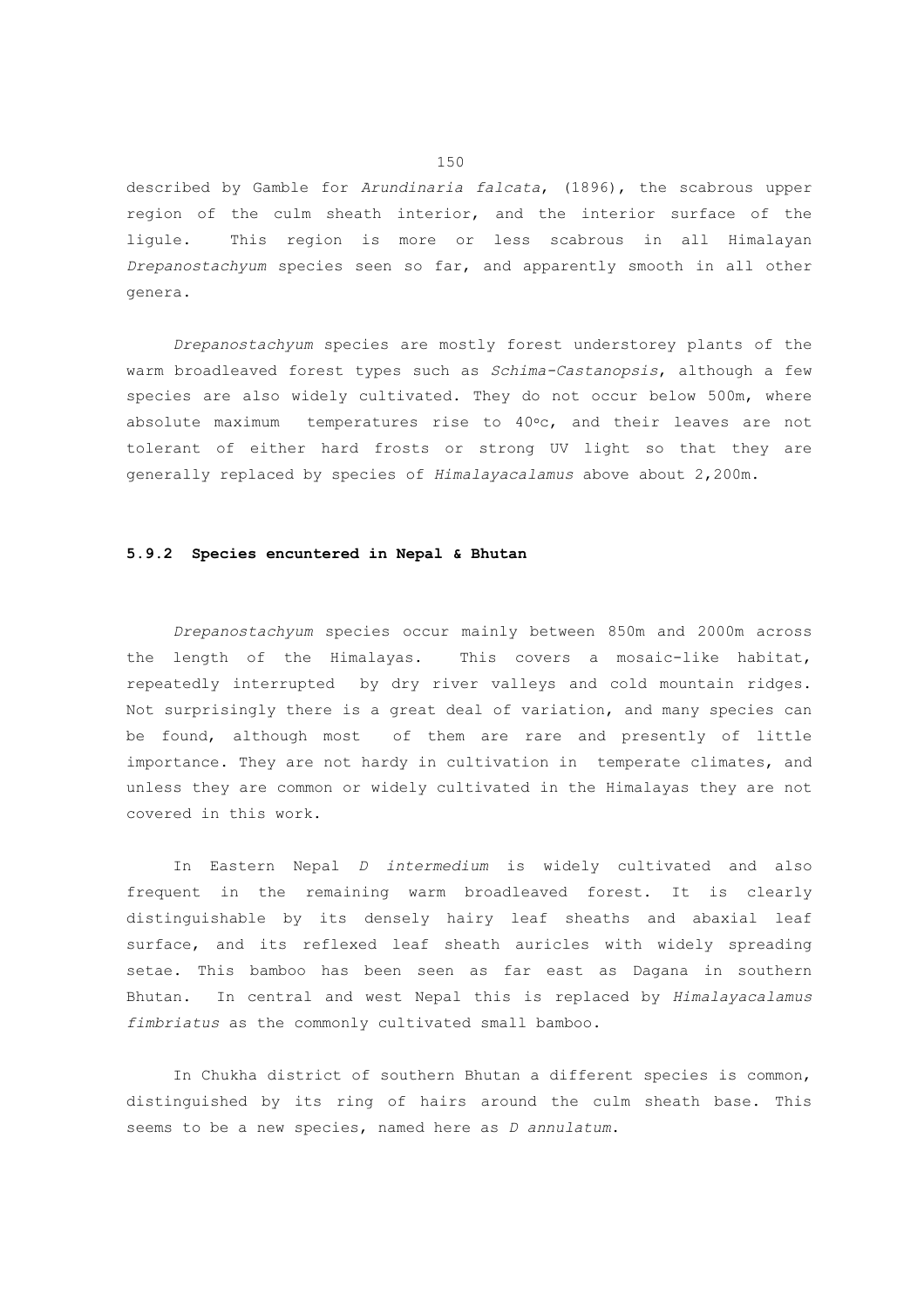In Wangdi and Punakha districts of central Bhutan the *Drepanostachyum* species has neither the hairy leaves and leaf sheaths of *D intermedium* nor the ring of hairs of *D annulatum*. It has persistent but small leaf sheath auricles and a distinctively pubescent leaf sheath ligule, glabrous culm sheaths, and glabrous undersides to the leaves. *D khasianum* (Munro (Keng) from the hills of Meghalaya was not described well, but this species seems to fit its description approximately, so it is identified as *D khasianum* until a better comparison can be made. Chao & Renvoize reduced *D khasianum* (Munro) Keng to a synonym of their *Sinarundinaria falcata*, but the implied range of that species, from Pakistan to Meghalaya and even Tamil Nadu, seems rather unlikely for a bamboo in this genus. Further collections and field studies are required in India.

 In west Nepal around Pokhara a species with a very long leaf sheath ligule is also cultivated. This species is distinct from the longliguled species from West Bengal named *Arundinaria polystachya* Kurz ex Gamble, which has discernible tessellation, a very unusual feature in *Drepanostachyum* species. *D falcatum* (Nees) Keng also has a long ligule, although apparently not usually as long as the ligule in this area. As the flowers of this bamboo have not been found, it is included in *D falcatum*. Better collections are required from India.

 In Chirang district of southern Bhutan the commonly cultivated small stature bamboo is not a *Drepanostachyum* species, but *Himalayacalamus hookerianus*.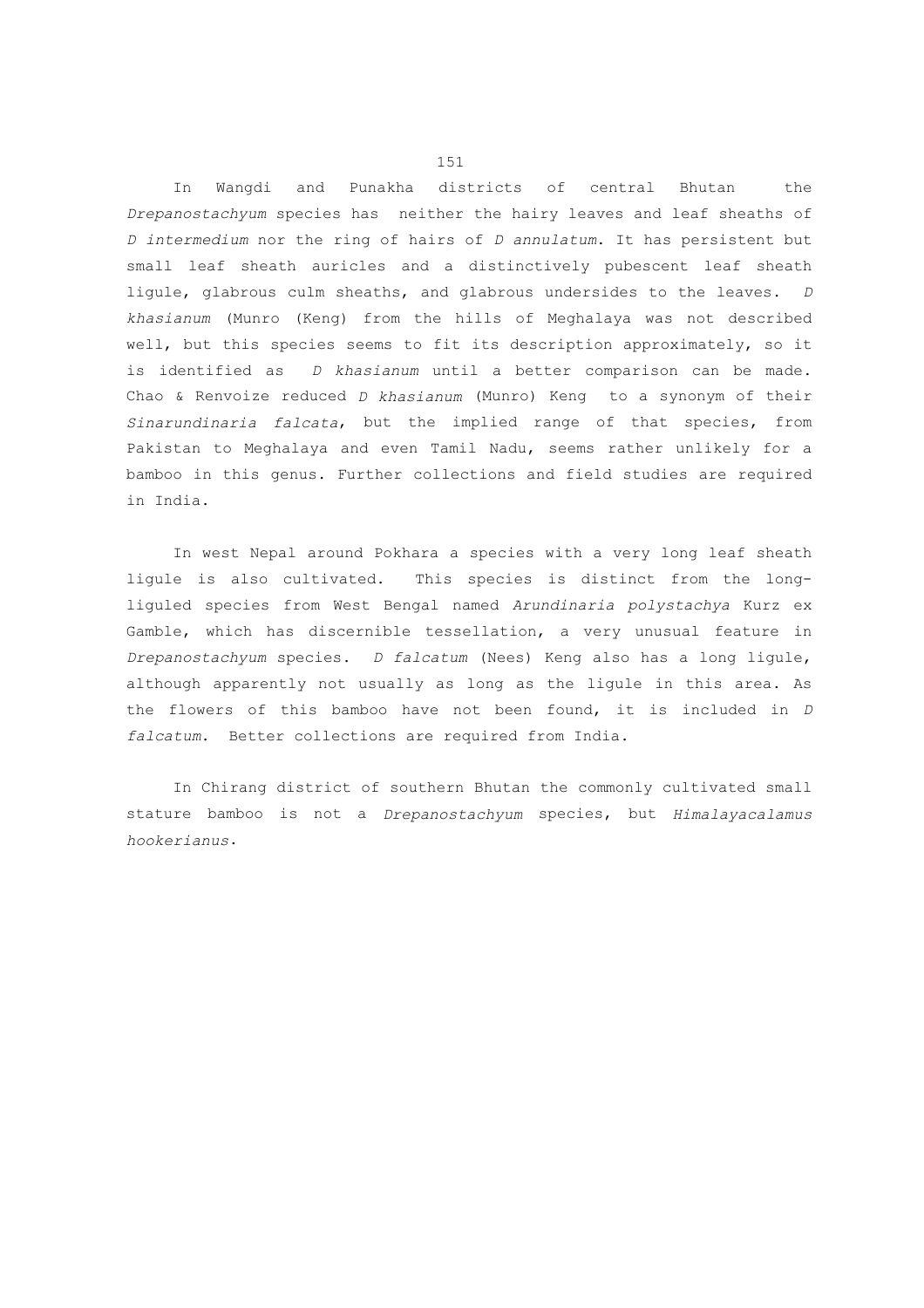# **5.9.3 Enumeration of principal** *Drepanostachyum* **species from Nepal and Bhutan**

**1. Drepanostachyum intermedium** (Munro) Keng in J. Bamboo Res. 2(1): 18 (1983)

Basionym: *Arundinaria intermedia* Munro in Trans. Linn. Soc. 26: 28 (1868)

- Syn.: *Chimonobambusa intermedia* Nakai in J. Arn. Arb. 6: 151 (1925)  *Sinarundinaria intermedia* (Munro) Chao & Renvoize in Kew Bull. 44(2): 357 (1989)
- NEPAL: Dhankuta, Pakhribas, *Stapleton* 110. In widespread cultivation.

BHUTAN: Dagana, Daga Dzong (in cultivation).

Local name *tite nigalo*, (Nepal).

**2. Drepanostachyum falcatum** (Nees) Keng in J. Bamboo Res. 2(1):17 (1983)

Basionym: *Arundinaria falcata* Nees in Linn. 9: 478 (1834)

- Syn.: *Chimonobambusa falcata* (Nees) Nakai in J. Arn. Arb. 6: 151 (1925)  *Sinarundinaria falcata* (Munro) Chao & Renvoize in Kew Bull. 44(2): 357 (1989)
- NEPAL: Darchula, *Blake* 1. Palpa, Bhairabsthan, *Stapleton* 369. Kaski, Naudanda, *Stapleton* 313.

Local name *diu nigalo, sano nigalo.*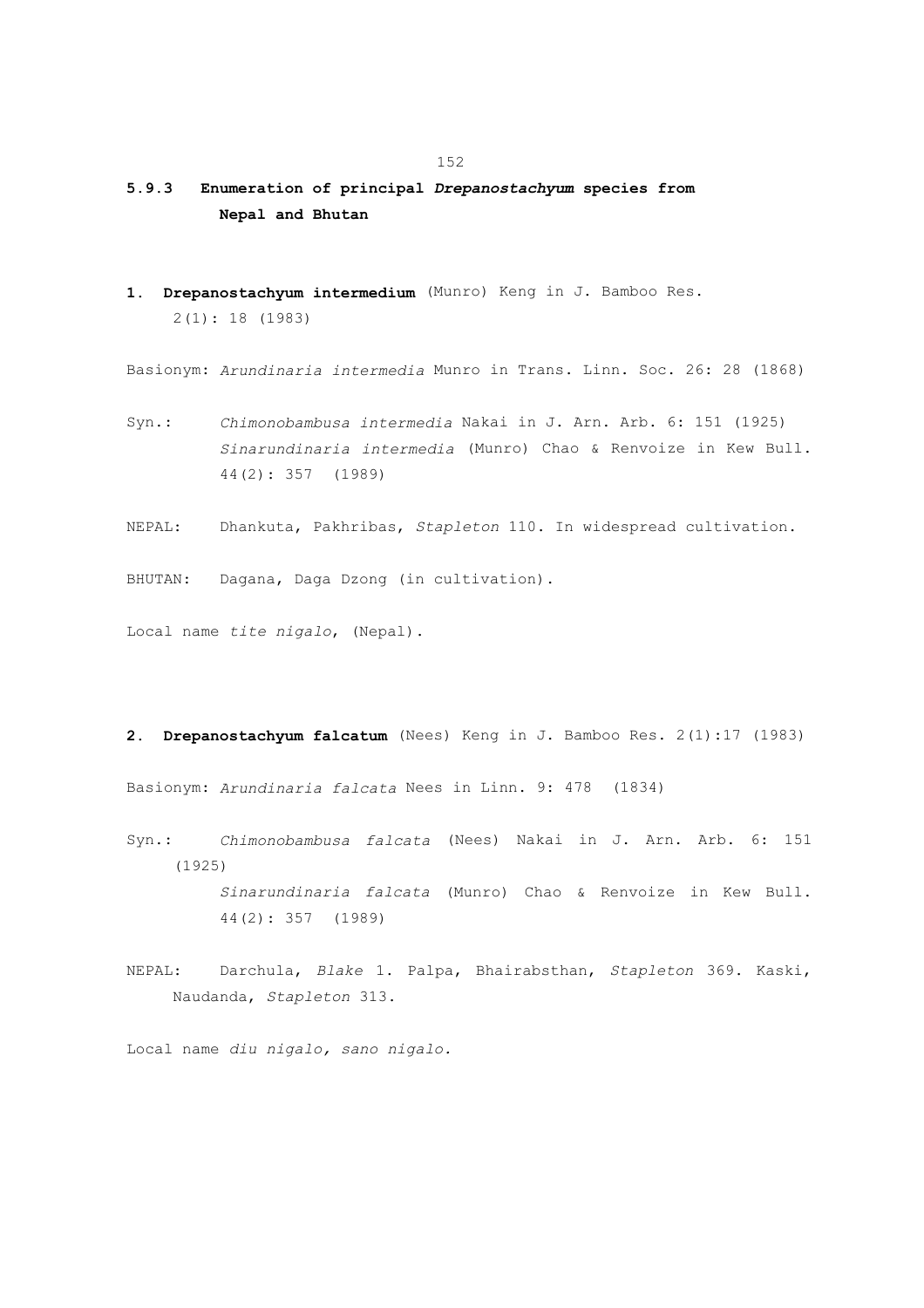**3. Drepanostachyum khasianum** (Nees) Keng in J. Bamboo Res. 2(1): 18 (1983)

Basionym: *Arundinaria khasiana* Munro in Trans. Lin. Soc. 26: 14 (1868)

- Syn.: *Chimonobambusa khasiana* Nakai in J. Arn. Arb. 6: 151 (1925)  *Sinarundinaria intermedia* (Munro) Chao & Renvoize in Kew Bull. 44(2): 357 (1989) *pro parte*
- BHUTAN: Gasa, Geon Damji, *Stapleton* 808 (Herb For Dept Taba). Wangdi Ph., Thinleygang. Wangdi Ph., Wacha.

## **4. Drepanostachyum annulatum** Stapleton **sp. nov.**

*Drepanostachyum khasianum* (Munro) Keng affinis, sed annulatis pilosis circumcirca fundos vaginarum culmorum differt.

BHUTAN: Chukha, Taktichu, *Stapleton* 713 (**holo.** Herb. For. Dept, Taba).Chukha, Chukha, *Stapleton* 898 (Taba).

Close to *Drepanostachyum khasianum* (Munro) Keng but differing in its ring of hairs all around the base of the culm sheaths.

Local name *him* (Dzongkha), *nigalo* (Nepali).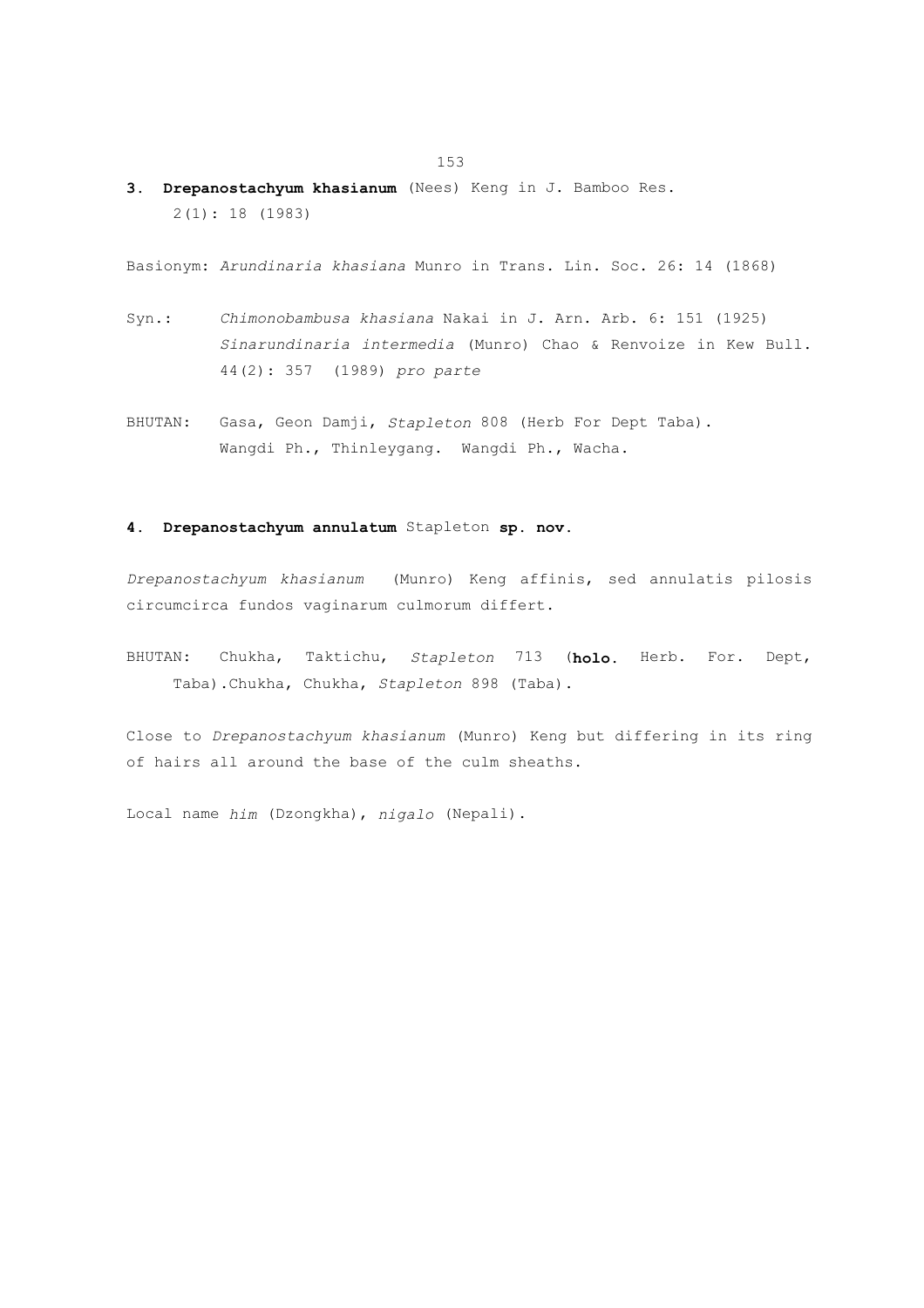## **5.10** *Himalayacalamus* Keng in J. Bamboo Res. 2 (1): 23-25 (1983)

## **5.10.1 Generic status and separation**

 This genus was described in 1983 for a single subtropical clumpforming species with single-flowered spikelets, previously known as *Thamnocalamus falconeri* Munro. Although subtropical clump-forming genera are clearly distinct from temperate clump-forming genera such as *Thamnocalamus* and *Fargesia* on both vegetative and floral characteristics, no appropriate genera had been described for them until 1983, when Keng described both *Drepanostachyum* and *Himalayacalamus*.

 *Himalayacalamus* was described as having only one complete floret in most spikelets, and many sheaths at the base of each raceme. *Drepanostachyum* species have two or more complete florets in most spikelets, and branches in all or most of the sheaths so that the inflorescence is more paniculate. Thus *Himalayacalamus* inflorescences can be considered as reduced versions of the *Drepanostachyum* inflorescence.

 Relating vegetative characteristics to this floral distinction was difficult with only one species, but while Keng originally described *Himalayacalamus* as a monotypic genus, many other taxa with strong similarities to *H falconeri* have been encountered in the Himalayas. In addition Yi has described a *Fargesia* species from Tibet which would appear to be better placed in *Himalayacalamus*, as would *Drepanostachyum hookerianum* (Munro) Keng, giving a total of around eight species so far. This allows a more satisfactory consideration of the agreement between floral and vegetative characters, and consequently strengthens the justification for recognising *Himalayacalamus*.

 *Himalayacalamus* species are all a little larger than those of *Drepanostachyum,* up to 3.5 cm rather than 2.5 cm dbh, and they occupy a different ecological habitat, 1850 - 2800m rather than 1000 - 2200m, having greater tolerance of light frosts and strong UV light, but less tolerance of drought. Their branches are fewer, up to 30, rather than 80, and show greater disparity in size. The culm sheaths are usually wide at the top with strongly convex attenuation, and a broad short ligule, although *H hookerianus* is an exception to this rule. The interior of the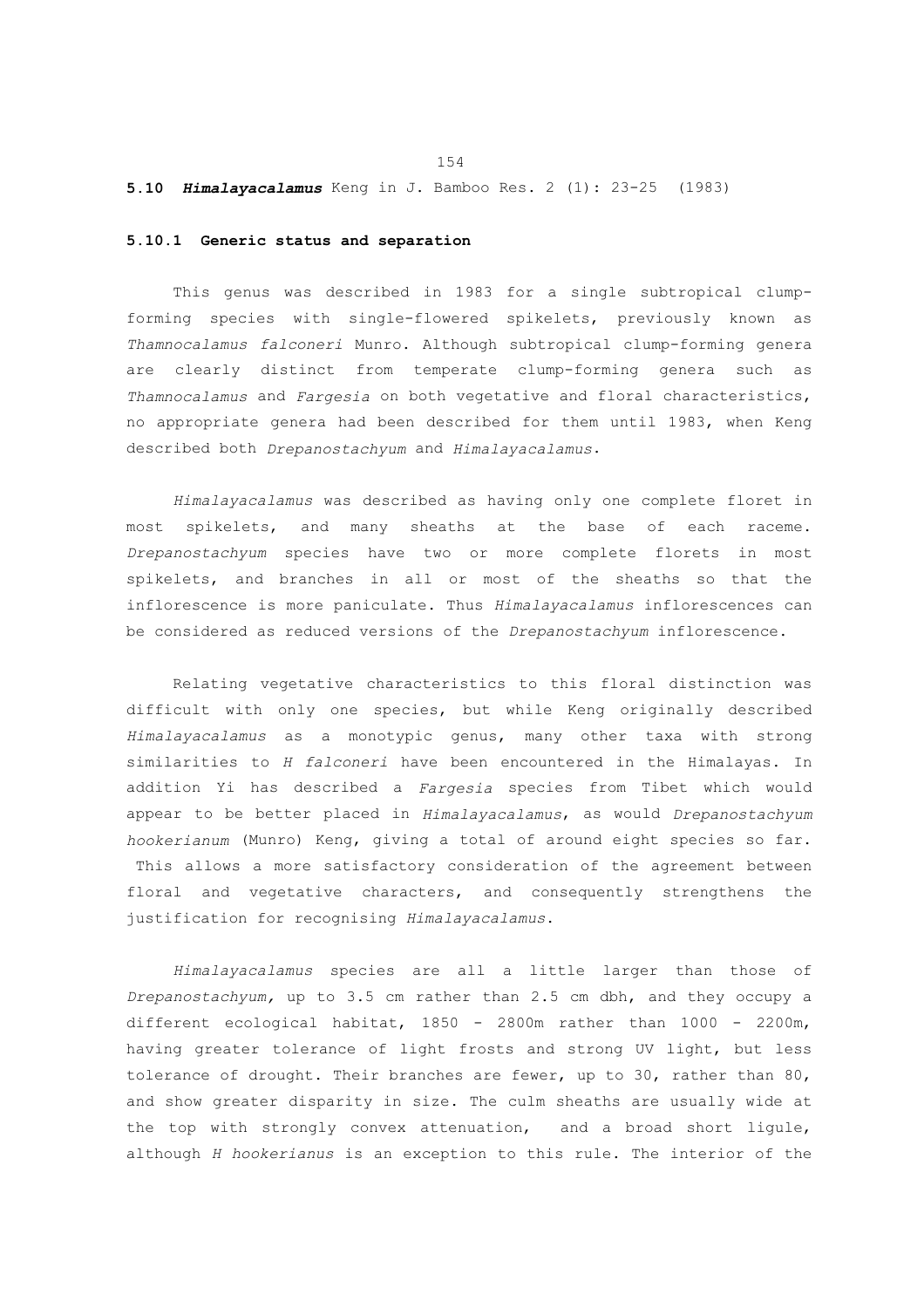ligule and the interior of the sheath immediately below it are smooth, while in *Drepanostachyum* they are distinctly scabrous. Leaf sheath ligules are pubescent, and new shoots are often edible, lacking the bitter flavour found in shoots of *Drepanostachyum* species. The leaves are usually smaller, and in conjunction with the fewer branches, lead to more upright culms and clumps with a more graceful appearance. The increase in internode length at the base of the culm is more gradual, and there is a greater tendency for nodes towards the base to have no buds or branches.

 Recent revisions of bamboo genera have considered *Himalayacalamus* to be synonymous with either *Thamnocalamus*, (Chao & Renvoize, 1989), or *Drepanostachyum* when that genus is recognised, (Soderstrom 1988, Campbell 1988).

 Although many *Himalayacalamus* species are not of any economic importance in the Himalayas, there is potential for introducing them elsewhere as ornamental plants. The genus is tolerably hardy in warmer parts of Europe and the USA, and at least two species are already in cultivation there.

## **5.10.2 Taxa encountered in Nepal and Bhutan**

 According to Keng, (1983), and Gamble, (1896), identification in this genus should be simple, as it is supposedly monotypic with the one species restricted to Nepal. However, several different varieties of that species have been encountered, across Bhutan as well as Nepal, and several other species have also been found. To complicate matters further the Wallich holotype of Munro's *A falconeri* has neither good vegetative material nor a record of where it was collected. In addition it seems that two further *Himalayacalamus* species have been incorrectly placed in other genera, requiring new combinations.

 One common bamboo from central Nepal has flowers which are identical to those of the Wallich holotype of *A falconeri*. This bamboo, found on Phulchowki, near Kathmandu, is selected as the type variety, as Wallich is known to have been in this area around the time the holotype was collected. Another bamboo from the Annapurna region in west Nepal, is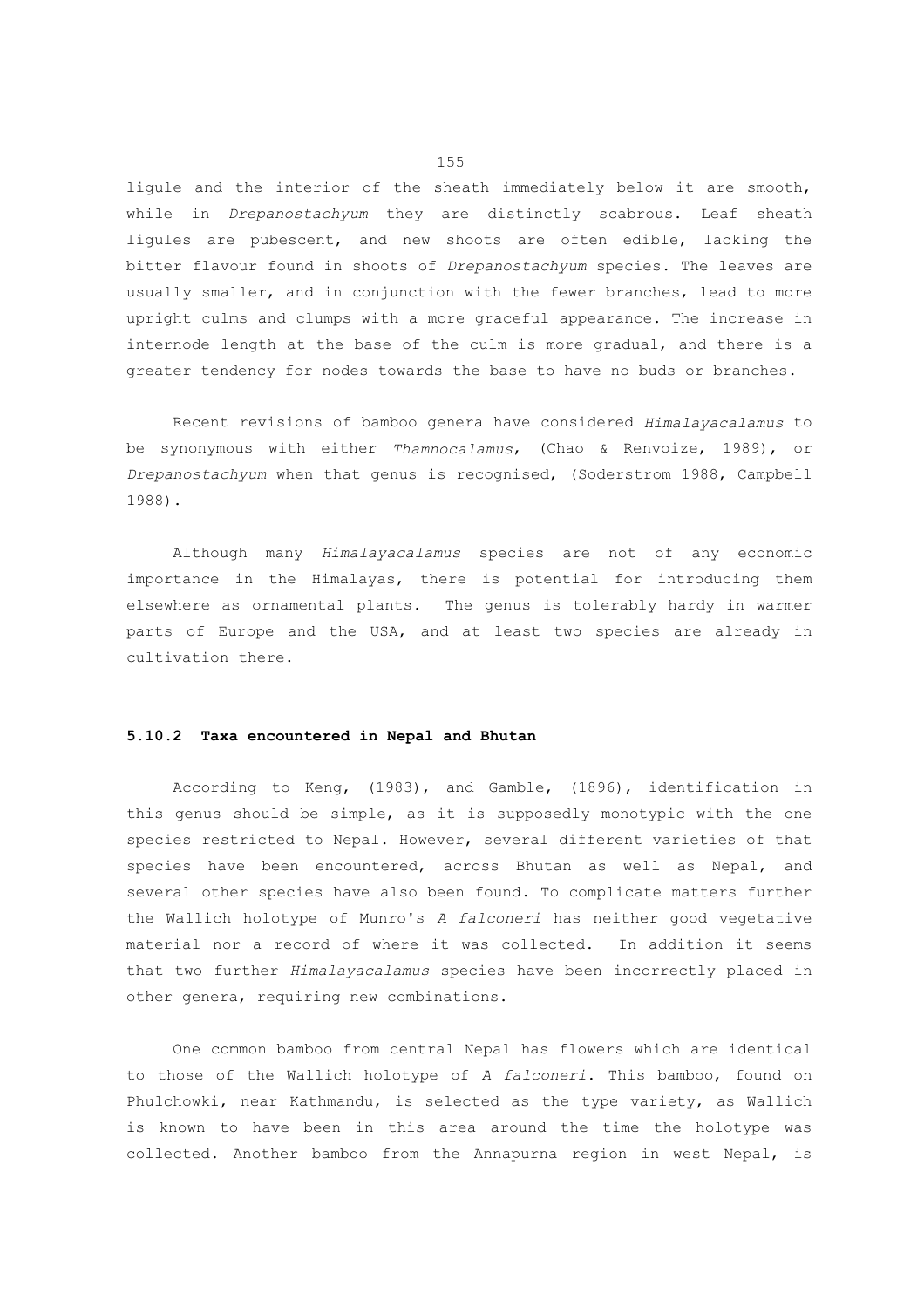vegetatively quite similar, but is of larger stature with longer internodes which make it a more useful bamboo for weaving. It also has copper-coloured culm sheath ciliae and faint leaf tesselation. It seems best to describe this as a variety of *H falconeri* until its flowers have been found.

 Five further previously undescribed Nepalese taxa are more clearly differentiated from the two varieties of *H falconeri*. One comes from central Nepal to the north of the range of *H falconeri*, and has finely ridged culms, erect leaf sheath setae, and scabrous flowering glumes. This is named *Himalayacalamus porcatus*.

The second, from the Annapurna region of west Nepal, has scabrous culm sheaths and spreading setae on falcate auricles. It is found in a belt below *H falconeri* var *cupreiciliatus*. This is named *Himalayacalamus asper*.

 A third, from central Nepal, is distinguished by its level culm nodes and its narrow leaves. It also comes from central Nepal to the north of the range of *H falconeri*. It is named *Himalayacalamus aequatus*.

 A fourth, also from central Nepal, where it is the only small bamboo in cultivation, has highly distinctive fimbriate culm sheath ligules, and a dense ring of hairs around the culm sheath base. It is named *Himalayacalamus fimbriatus*.

 The fifth, common in East Nepal, where it is cultivated in combination with *Drepanostachyum intermedium, H hookerianum* and *Ampelocalamus patellaris*, is distinguished by its short culm internodes and its erect culm sheath blades. It has been confused with *Arundinaria hookeriana* Munro in the past, but is clearly a separate species, named here as *Himalayacalamus brevinodus*.

 Flowers are not known for the latter four taxa, so that it is not possible to place them in *Himalayacalamus* rather than *Drepanostachyum* with absolute certainty, but the nature of both culm sheaths and branching strongly suggest that they belong in *Himalayacalamus*.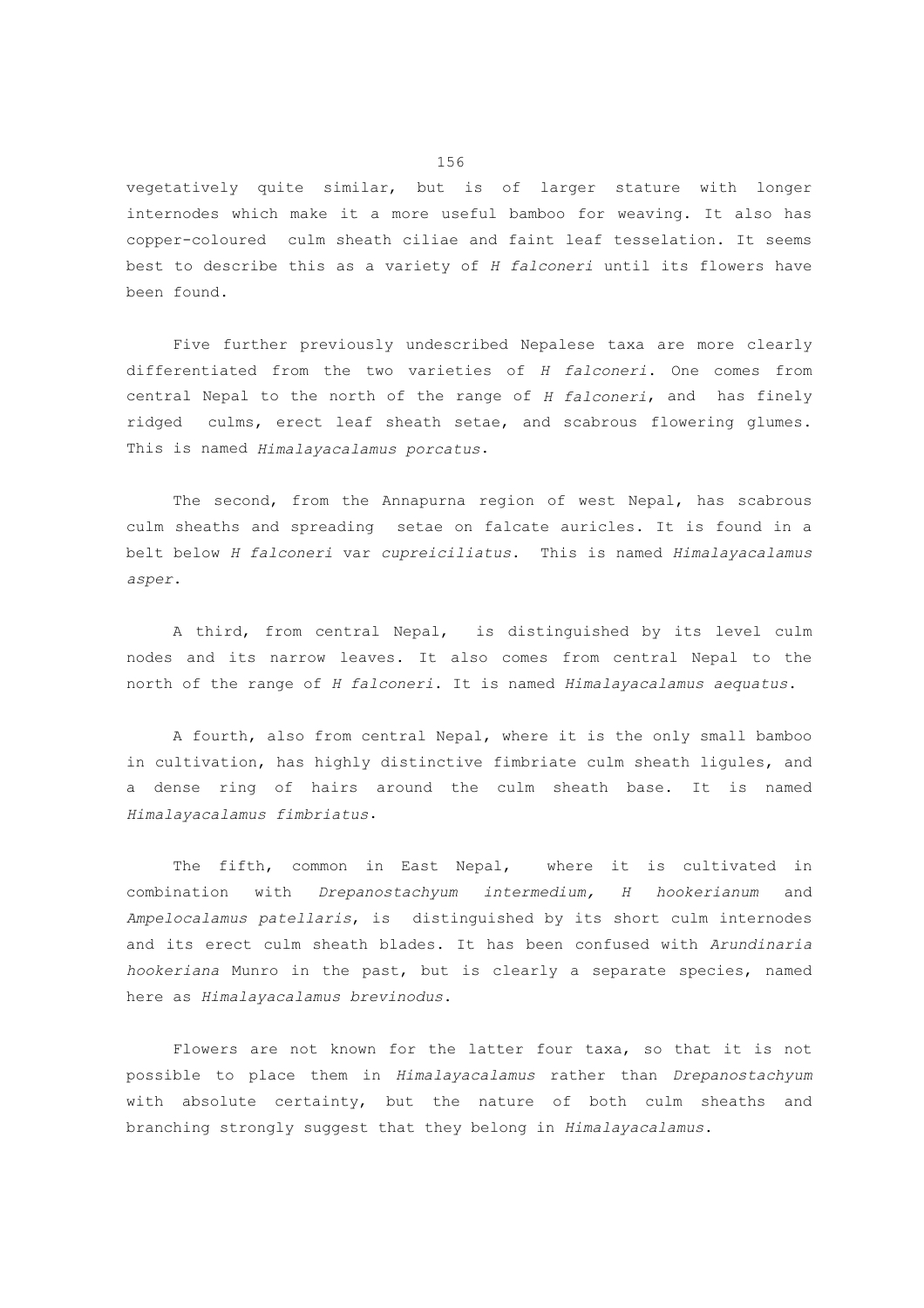*Fargesia gyirongensis* Yi, a species from Tibet quite close to the location of the central Nepalese ridged-culmed species, *H porcatus*, seems fairly similar to that species, but the description does not mention ridged culms, which are a distinctive feature of *H porcatus*, nor the flowers. Therefore the ridged-culmed Nepalese bamboo will be described as a new species, and the Tibetan species will be transferred to *Himalayacalamus*. The correct status of these taxa cannot be decided until more comprehensive Nepalese and Tibetan collections have been made and compared.

 *Drepanostachyum hookerianum* (Munro) Keng is a distinctive species with strongly glaucous culms. The spikelets usually contain only one fertile floret, which places the species quite clearly in *Himalayacalamus* Keng, rather than *Drepanostachyum* Keng. Most other characters of *Himalayacalamus* species are also present, although the culm sheaths attenuate concavely, while those of other *Himalayacalamus* species are convexly attenuate. However, the inner surface of sheath and ligule are completely glabrous, and the branching is light.

 Two further *Himalayacalamus* taxa have been seen in Bhutan. One, from Gedu in south-western Bhutan flowered gregariously last year, so it is difficult to describe its vegetative charateristics adequately. It differs from the geographically closest species *Himalayacalamus brevinodus* from eastern Nepal in its thinner culm sheaths with reflexed blades and white basal pubescence, and from *H falconeri* from Kathmandu in several minor vegetative characteristics which would influence uses and propagation, although its flowers are very similar. It is treated here as a further variety of *H falconeri*, var *geduensis*.

 A further collection from Moshi in eastern Bhutan (*Stapleton* 432) also has thin culm sheaths, but they are glabrous, and the central branches are large, often with aerial roots. The culms are smooth with more substantially raised nodes, and the culm sheaths are less convexly attenuate at the top. This taxon has not yet been collected adequately, so it is included in *H falconeri* var *falconeri* until it is better known.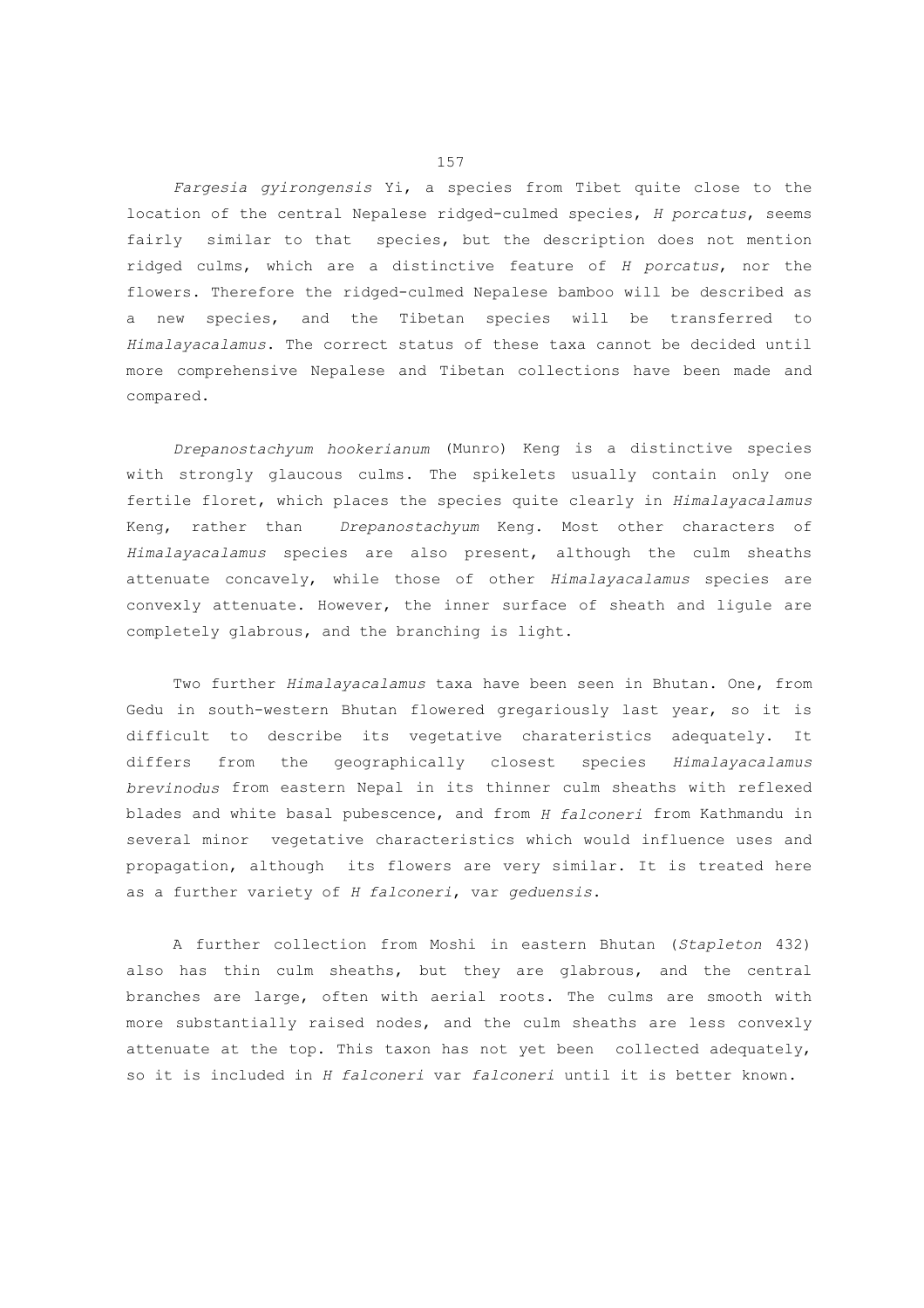- **5.10.3 Enumeration of the species and varieties known from Nepal and Bhutan**
- **1. Himalayacalamus falconeri** (Hook.f.) Keng in J. Bamboo Res. 2 (1): 24 (1983)
- Basionym: Thamnocalamus falconeri Hooker f. *ex* Munro in Trans. Linn. Soc. 26:34 (1868)
- Syn.: *Arundinaria falconeri* (Munro) Benth. & Hook. f., Gen. Pl. 3:1208 (1883); Gamble in An. Roy. Bot. Gard. Calc. 7: 20 (1896)  *Fargesia collaris* Yi in J. Bamboo Res.2 (2): 21-24 (1983) **syn. nov.**

## var. **falconeri**

NEPAL: Location unrecorded, *Wallich* 5040 (1821) (holotype K) . Kathmandu, Phulchowki, *Schilling* 781 . Kathmandu, Phulchowki, *Stapleton* 893; 894; 322; 323; 324; 325. Dolakha, Marbhu, *Stapleton* 356.

Local names *thudi nigalo* near Kathmandu, and *gorey nigalo* in Dolakha district.

The type variety, differing from others in the species by its culms with average length internodes of around 20 - 25 cm, its glabrous striped culm sheaths, and white marginal culm sheath ciliae.

 The holotype has little vegetative material, and its source is unknown, but its flowers match those from Phulchowki very well, and Wallich was in the Kathmandu & Gosainkund area in August 1821, (Wall. Cat 677, Plantae Asiaticae Rariores 2: 81-82), so it is assumed that the type material was collected in that area, and represents this variety. The Phulchowki *H falconeri* has attractive shoots with purple and yellow stripes on the young culm sheaths, but no stripes on the culms.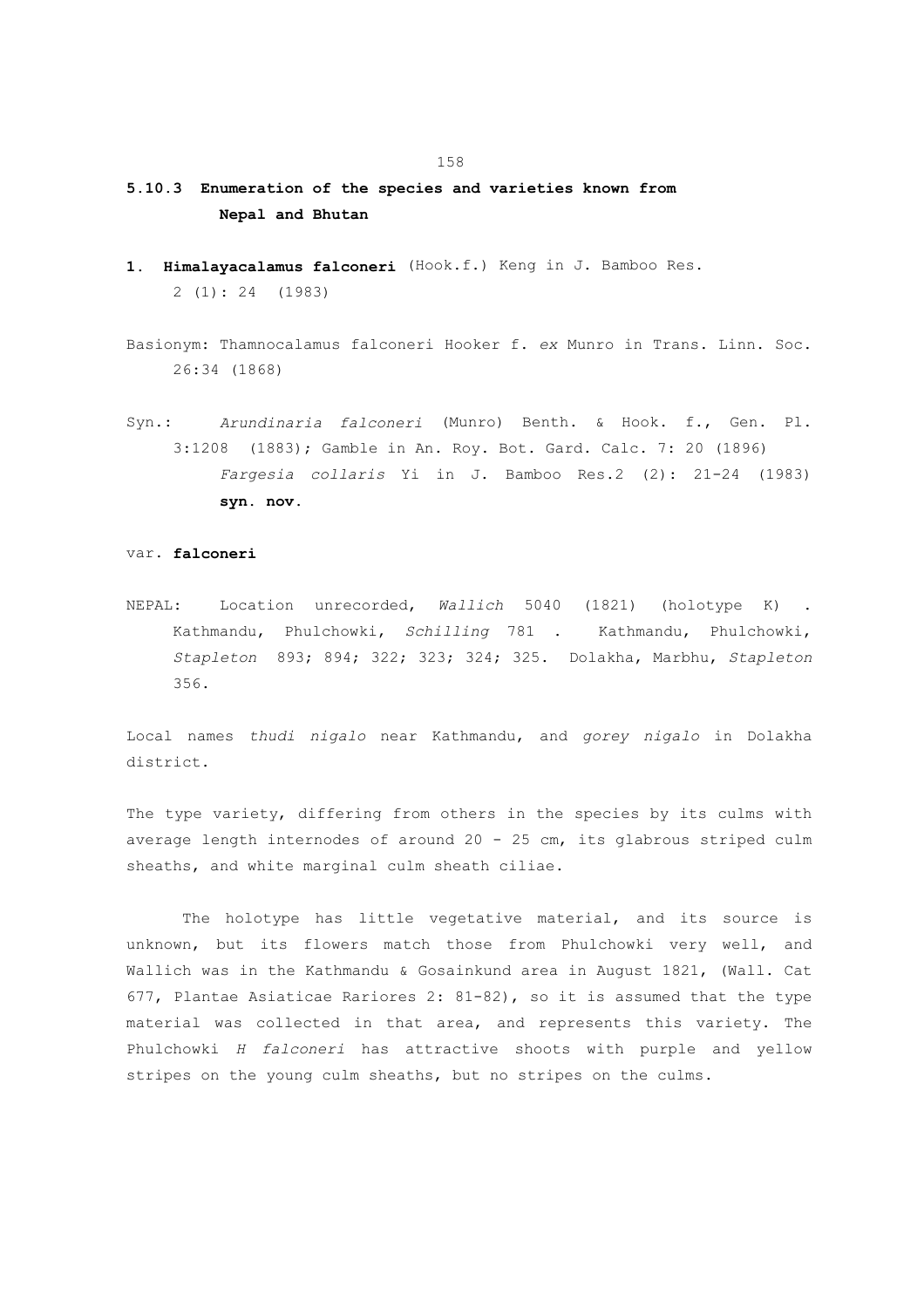**2. Himalayacalamus falconeri** (Hook. f.) Keng in J. Bamboo Res.

2 (1): 24 (1983) var. **cupreiciliatus** Stapleton **var. nov.**

A varietate typica internodis longioribus, ciliis vaginarum culmorum cupreis, nervillis transversis distinguibilibus differt. Inflorescentia ignota.

Syn.: *Drepanostachyum* species type T24 Stapleton **in** Jackson J K (ed) Manual of Afforestation in Nepal : 212 (1987)

NEPAL : Kaski district, Pipar, *Stapleton* 306 (**holo.** E )

Local name in Kaski district is *malinge nigalo.*

Differing from *var falconeri* in its longer internodes of up to 40 cm, its copper-coloured culm sheath ciliae, and the presence of discernible transverse veinlets. Inflorescence not known.

 This highly valuable forest bamboo from north of Pokhara in west Nepal is more useful than typical *H falconeri* from central Nepal because of its longer internodes. It grows to large dimensions in this high rainfall area, and the culms are systematically harvested for weaving material, while some edible shoots are also harvested. Its flowers are not known, so it seems best to treat it as a variety of *H falconeri.*

**3. Himalayacalamus falconeri** (Hook. f.) Keng in J. Bamboo Res. 2 (1): 24 , 1983 var. **geduensis** Stapleton **var. nov.**

A varietata typica vaginis culmorum tenuis culmis adhaerentibus, ramo centrali graciliore, culmis subtiliter porcatis, lemmatis basibus longioribus pilosis differt.

BHUTAN: Chukha district, Gedu, *Stapleton* 905 (**holo.** Forestry Dept. Herbarium Taba)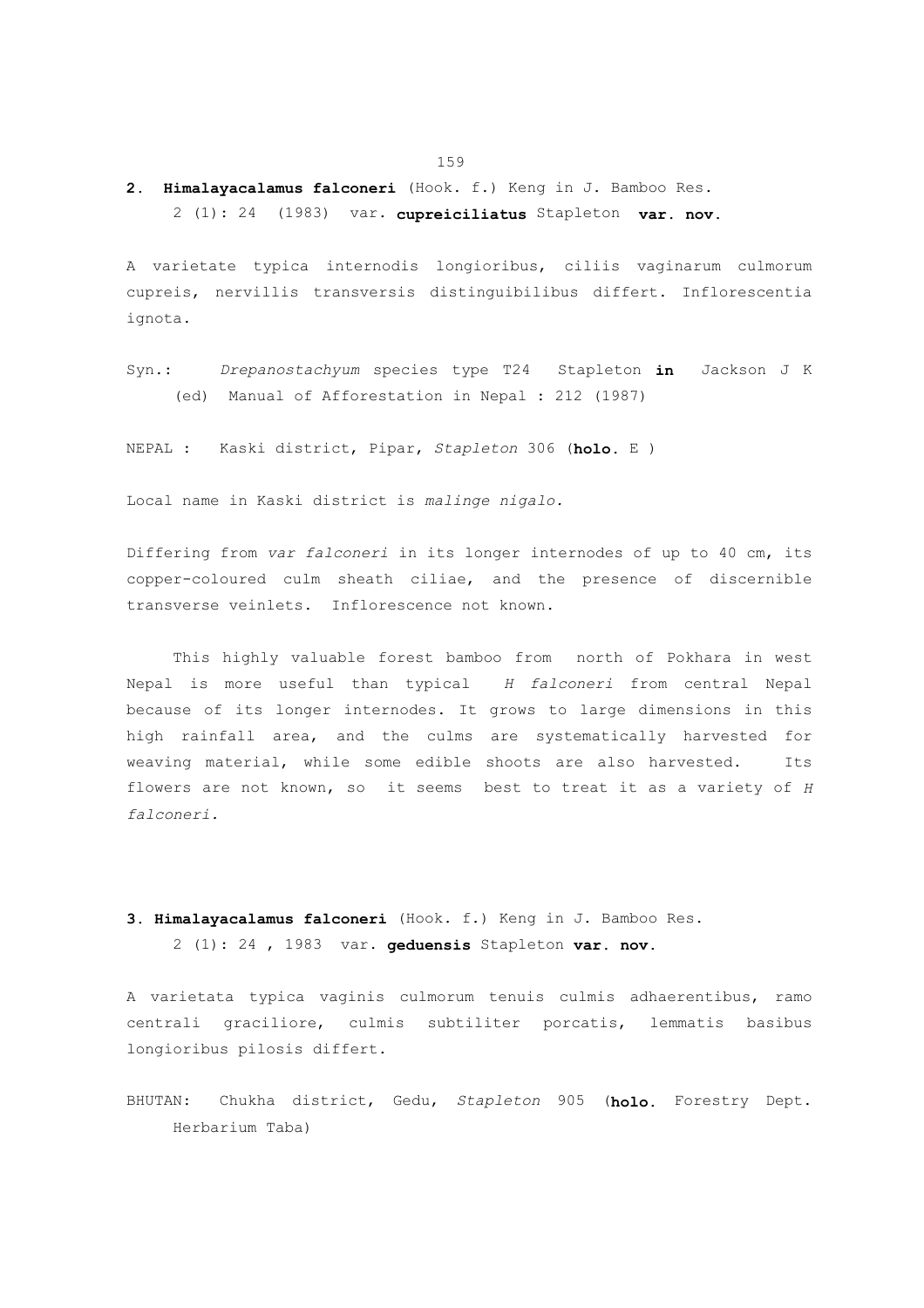Differing from the type variety in its thinner culm sheaths adhering to the culm, its more slender central branch, its finely ridged culm, and its lemmas with longer hairs at the base.

 Found flowering gregariously by the road near Gedu in 1990, this variety has several vegetative differences from typical *H falconeri* from Kathmandu, but the flowers are very similar. Its distribution and detailed vegetative characteristics are not known.

## **4. Himalayacalamus brevinodus** Stapleton **sp. nov.**

Himalayacalamus falconeri affinis, sed internodis brevioribus, laminis vaginarum foliarum erectis differt. Inflorescentia ignota.

- Syn.: *Drepanostachyum* species T3/2B Stapleton **in** Jackson J K (ed) Manual of Afforestation in Nepal : 212 (1987)
- NEPAL : Dhankuta district, Pakhribas, *Stapleton* 908 (**holo.** E )

Local name in East Nepal is *malinge nigalo*.

Differs from *H falconeri* in having shorter internodes of up to only 20 cm, and erect culm sheath blades. Its flowers are not known.

 Cultivated in Terhathum and Taplejung districts in East Nepal, where its culms are highly valued for weaving material. It has often been confused with *H hookerianus*.

## **5. Himalayacalamus porcatus** Stapleton **sp. nov.**

*Himalayacalamus falconeri* (Munro) Keng affinis sed internodiis porcatis, setis oralibus erectis, ciliis vaginarum foliarum, lemmis scabris differt.

Syn.: *Drepanostachyum* species Type T29 pro parte Stapleton **in** Jackson (ed) Manual of Afforestation in Nepal : 212 (1987)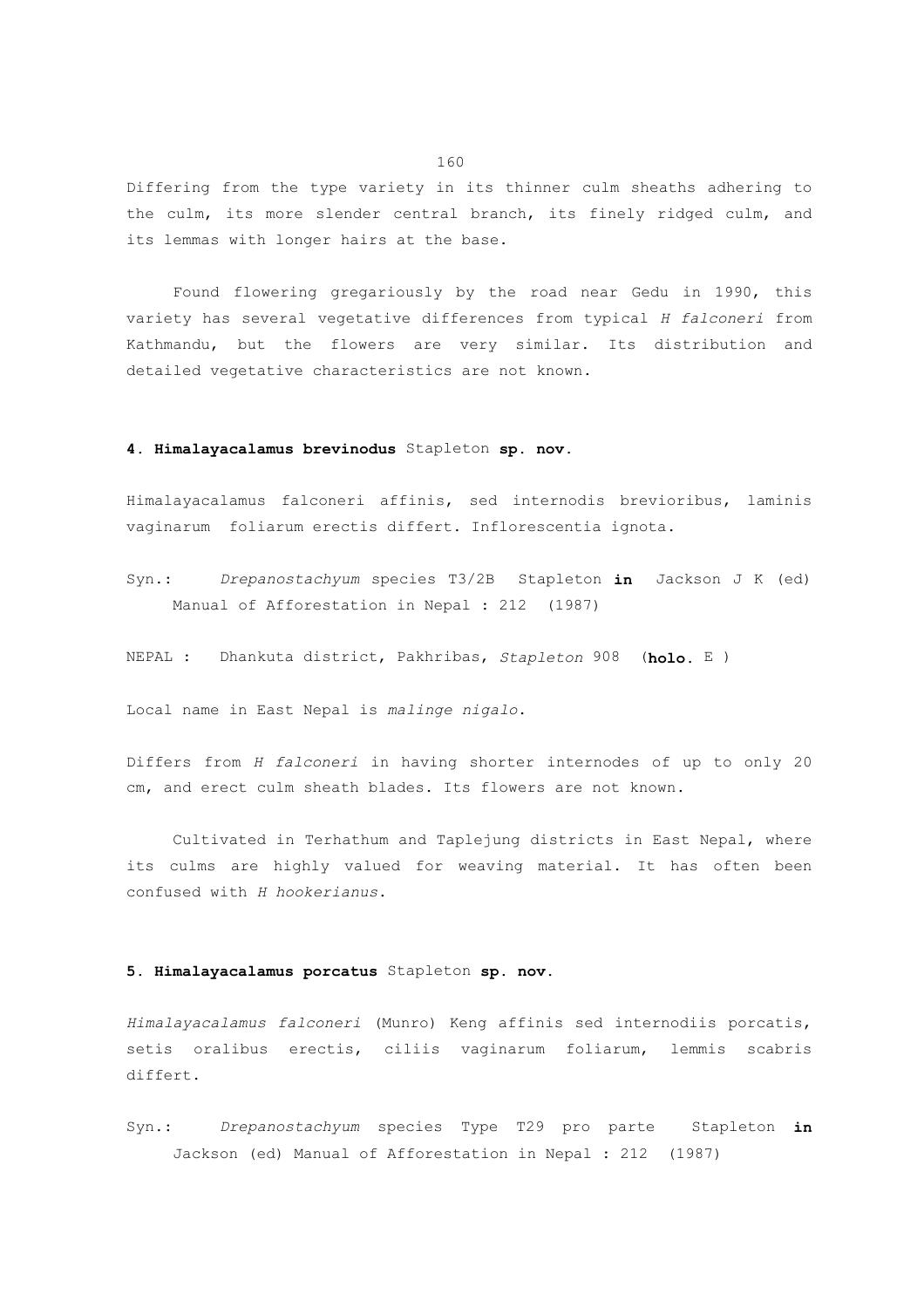NEPAL : Rasuwa district, Syabru, *Stapleton* 332 (**holo.** E ); 331

Local name *seto nigalo* (Nepali), *bra ma* (Tamang).

A species which differs from *H. falconeri* in its finely ridged culms, its erect oral setae, its ciliate leaf sheaths, and its scabrous lemmas.

 A cultivated species which produces larger weaving material than *H aequatus* from the nearby Langtang Khola, but it is not popular as it cuts the hands of those who weave it. It may also occur in forest towards Gosainkund. The malinge nigalo from higher up the Langtang Khola valley was at first assumed to be the same as this, until a better collection showed it to be a separate species, *H aequatus*.

# **6. Himalayacalamus gyirongensis** (Yi) Stapleton **comb. nov.**

- Basionym: *Fargesia gyirongensis* Yi in J. Bamboo Res. 2 (2) : 37-40 (1983)
- TIBET : Gyirong Xian 2450 m *Li Yanlan & Da Tunzhu* 2 (type in Herb. For. School of Sichuan Prov.)

 From the description and illustration of the buds, branches, and culm sheaths it appears to be much more like *H. falconeri* than any *Fargesia* species. It has oral setae, but no auricles, and culm sheaths which are sometimes basally scabrous, therefore it is similar to *H porcatis* and *H asper*. Its flowers are not known.

# **7. Himalayacalamus asper** Stapleton **sp. nov.**

*Himalayacalamus porcatis* mihi affinis, sed culmis laevibus, vaginis culmorum scabris, setis vaginarum foliarum oralibus divaricatis, auriculis vaginarum foliarum distinguibilibus interdum falcatis, marginibus vaginarum foliarum non ciliatis differt. Inflorescentia ignota.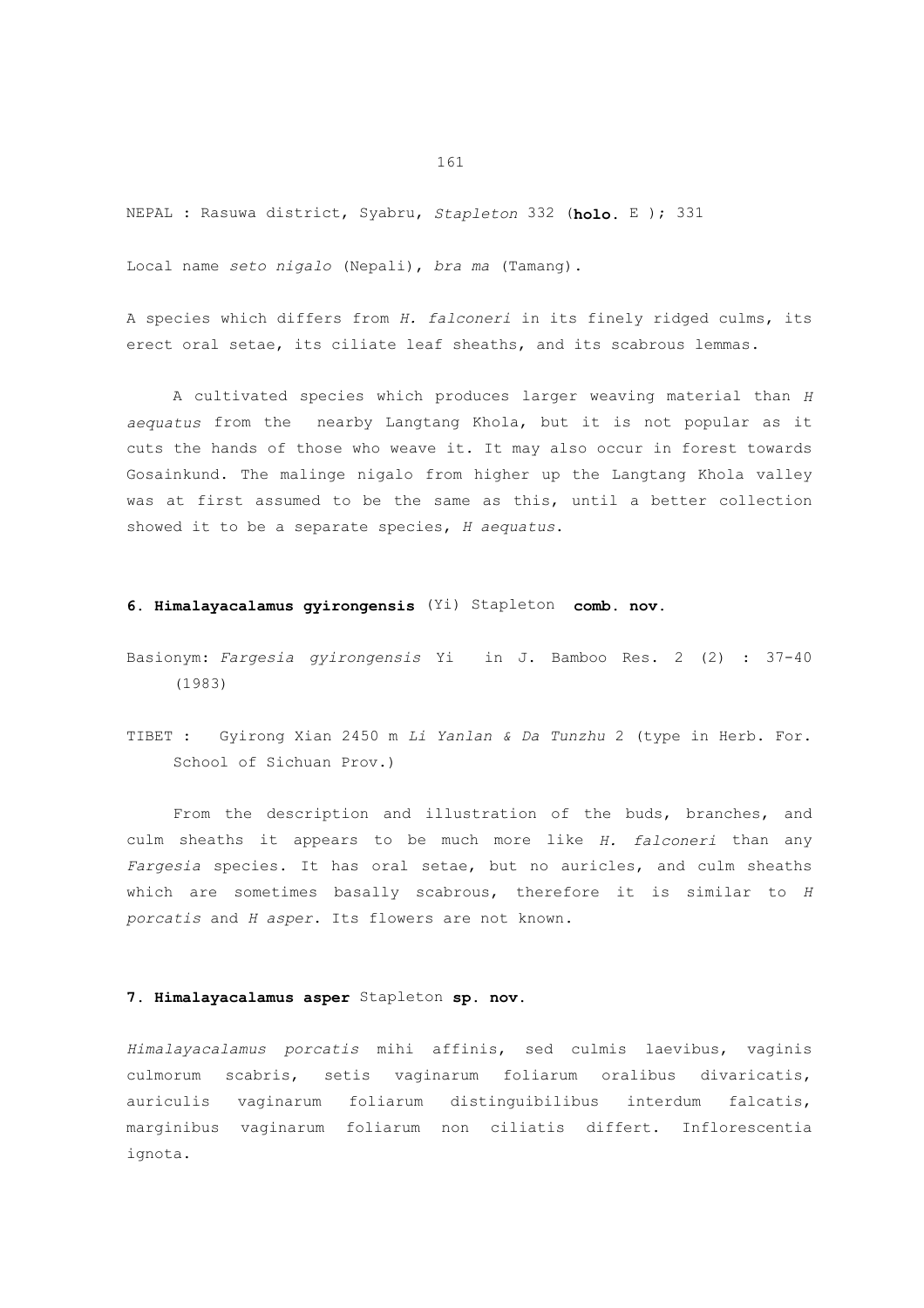NEPAL: Kaski district, Pipar, *Stapleton* 314 (**holo.** E). Kaski district, Khare, *Stapleton* 312.

Local name *gorey nigalo*.

Similar to my *H. porcatus*, but with smooth culms, scabrous culm sheaths, spreading oral setae, distinguishable leaf sheath auricles which may be falcate, and glabrous leaf sheath margins. Its flowers are not known.

 This bamboo is not of economic importance as its culms do not produce good material for weaving, and it is not harvested. It occurs below the range of *H falconeri* var *cupreiciliatus* in the Seti Khola valley north of Pokhara.

## **8. Himalayacalamus hookerianus** (Munro) Stapleton **comb. nov.**

Basionym: *Arundinaria hookeriana* Munro in Trans. Linn. Soc. 26: 29 (1868); Gamble in An. Roy. Bot. Gard. Calc. 7: 16 (1896)

Syn.: Sinarundinaria hookeriana (Munro) Chao & Renvoize in Kew Bull. 44(2):358-9

> *Chimonobambusa Hookeriana* Nakai in J. Arn. Arb. 6: 151 (1925)  *Drepanostachyum hookerianum* (Munro) Keng in J. Bamb. Res. 2(1): 17 (1983)

INDIA: Sikkim, Yoksum, *Hooker* s. n. 1848 (type K) NEPAL: Dhankuta district, Hile, *Stapleton* 117.

Local name is *padang.*

 This species should be in *Himalayacalamus* Keng rather than *Drepanostachyum* Keng as the spikelets usually contain only one fertile floret. It is cultivated in Koshi and Mechi zones of East Nepal, and Chirang district of Southern Bhutan. It is easily recognised by its blue culms and the strongly attenuated culm sheaths, which are not scabrous within.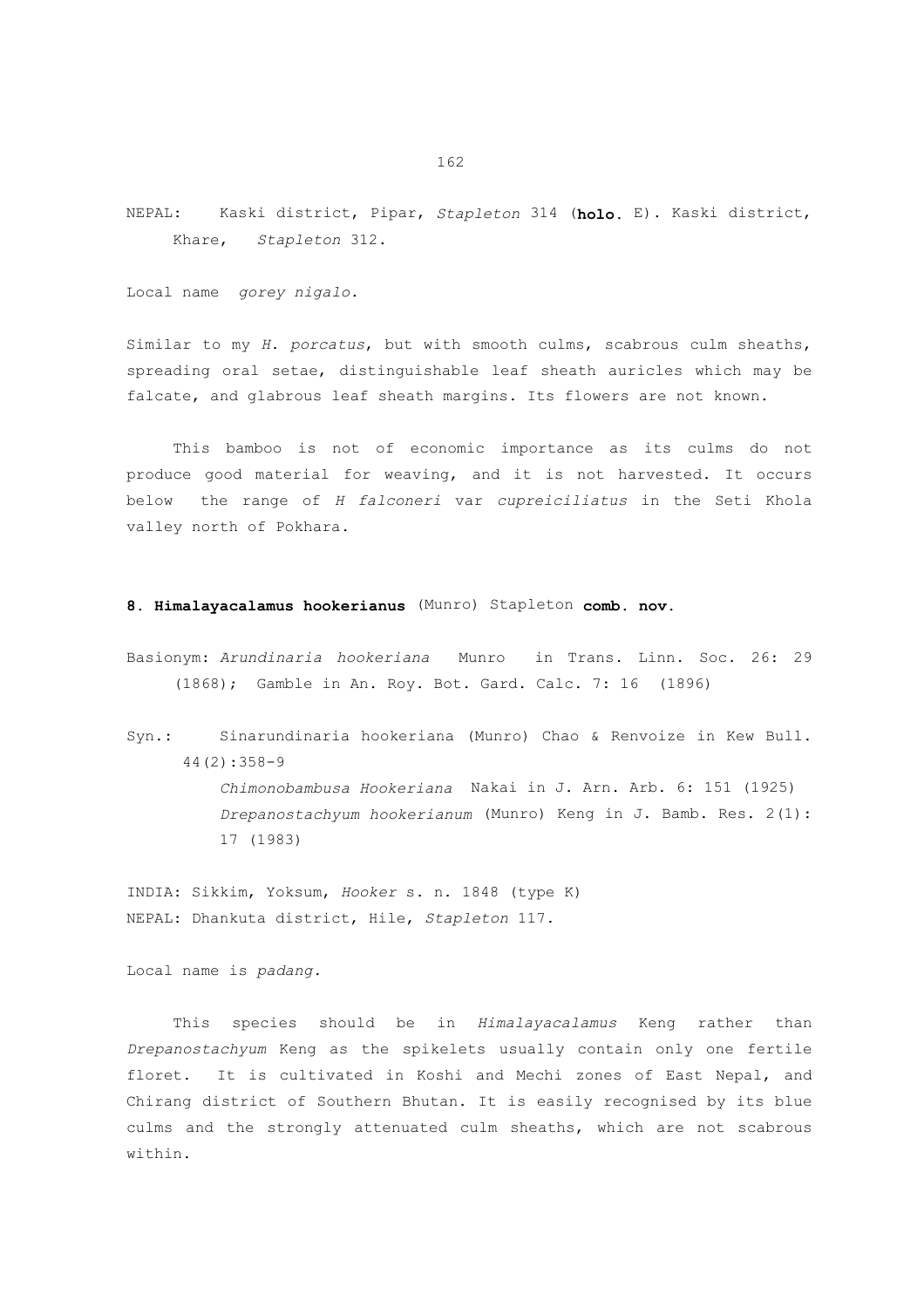# **9. Himalayacalamus aequatus** Stapleton **sp. nov.**

A *H. falconeri* (Munro) Keng nodis culmorum infernis aequatis non elevatis, internodis infernis brevioribus, laminis foliarum angustis, a *H brevinodus* mihi laminis vaginarum culmorum reflexis recedit. Inflorescentia ignota.

Syn.: *Drepanostachyum sp.* Type T29 *pro parte* Stapleton **in** Jackson (ed) Manual of Afforestation in Nepal : 212 (1987)

NEPAL: Rasuwa district, Langtang khola, *Stapleton* 328, 918 (**holo** E )

Local names *malinge nigalo* (Nepali), *bar ma* (Tamang).

Separable from *H falconeri* (Munro) Keng by its even unraised lower culm nodes with shorter internodes and its narrower leaves, and from my *H brevinodus* by its reflexed culm sheath blades. Its flowers are not known.

 This species is common in the mixed broadleaved forest of the Langtang Khola valley. It was assumed to be the same as *H porcatus* until better material was available for study.

#### **10. Himalayacalamus fimbriatus** Stapleton **sp. nov.**

*H. falconeri* (Munro) Keng affinis, sed ligulis vaginis culmorum fimbriatis, vaginis culmorum basibus cinnamomeis pubscentibus, ligulis vaginis foliarum longioribus, interdum auriculis setiis vaginarum foliarum juventis differt.

- Syn.: *Drepanostachyum khasianum* Type T21 *sensu* Stapleton **in** Jackson (ed) Manual of Afforestation in Nepal : 212 (1987)
- NEPAL: Kathmandu, *Stapleton* 910 (**holo.** E ). Sindhu Palchowk, Chautara, *Stapleton* 337

Local name *tite nigalo*.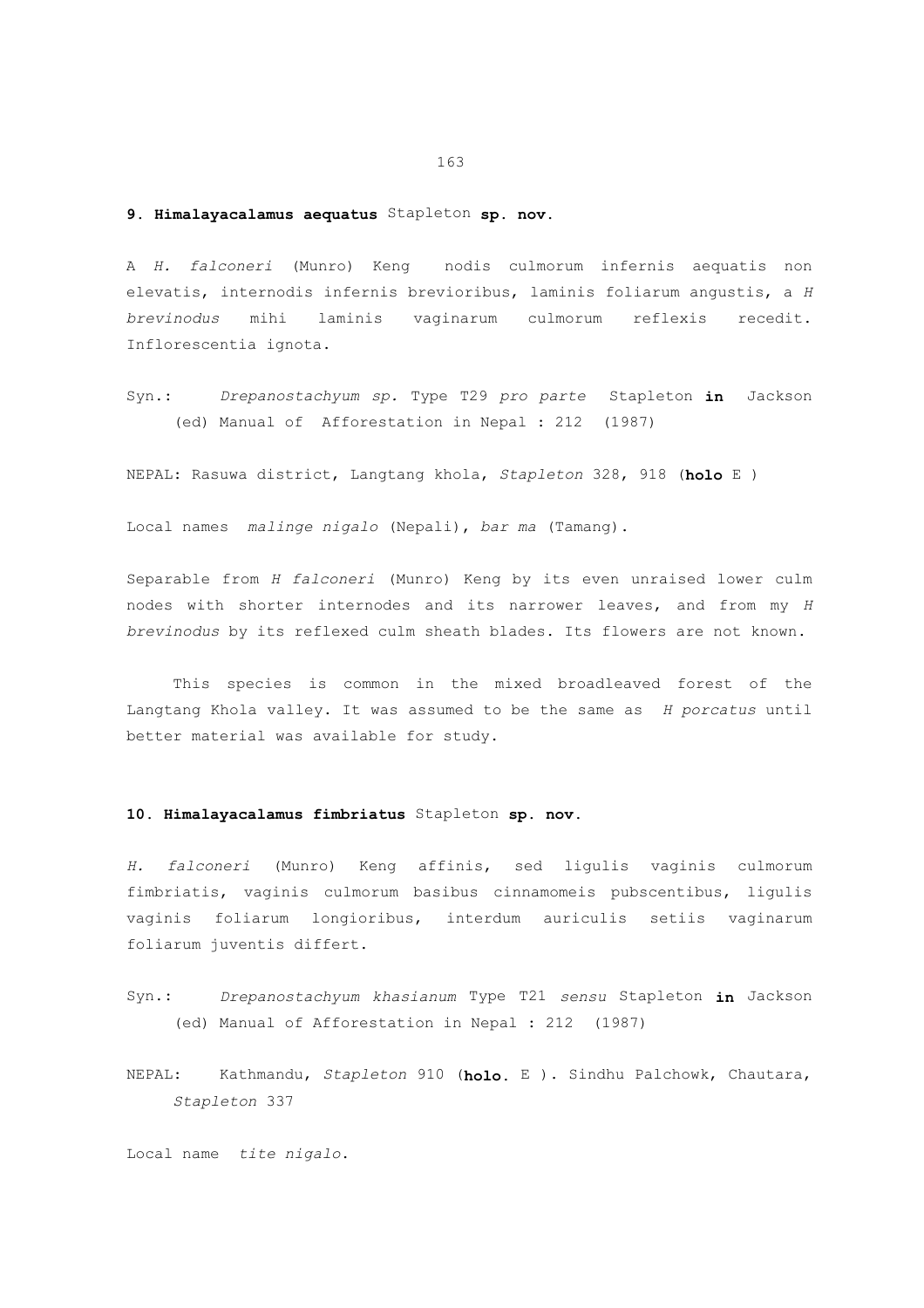Similar to *H falconeri*, but with fimbriate culm sheath ligules, cinnamoncoloured hairs at the base of the culm sheaths, longer leaf sheath ligules, and sometimes with setaceous auricles on the young leaf sheaths.

 This species is widely cultivated throughout the middle hills of central Nepal, where it is very intensively harvested from terrace risers and pathsides for weaving material and animal fodder.

**5.11** *Chimonobambusa* **Makino** in Bot. Mag. Tokyo. 28: 153 (1914)

#### **5.11.1 Generic status**

 A distinctive and uncontroversial genus with thorny nodes on the upright well spaced culms, sometimes expanded to include those with no thorns but a greatly raised supra-nodal ridge otherwise placed in *Quiongzhuea* Hsueh & Yi. Rhizomes are leptomorph, with culms arising singly from long narrow rhizomes which can continue under the ground indefinitely. Flowers are iterauctant.

 Nakai correctly transferred Munro's thorny Himalayan species *Arundinaria callosa* into this genus. He also mistakenly transferred many other thornless clump-forming Himalayan species into it as well. These species are now recognised as species of *Himalayacalamus* Keng and *Drepanostachyum* Keng.

 *Chimonobambusa* species are quite closely related to the better known Chinese and Japanese bamboos in the genus *Phyllostachys*. They have similar grooving on one side of the culm, although this is much more marked in *Phyllostachys*, and a branch complement reduced to only three branches at most nodes, while *Phyllostachys* species have only two.

 A superficially similar genus found in China, *Chimonocalamus* Hsueh & Yi, has thorny culms arising in clumps from short pachymorph rhizomes, and semelauctant inflorescences. Some of them have edible shoots.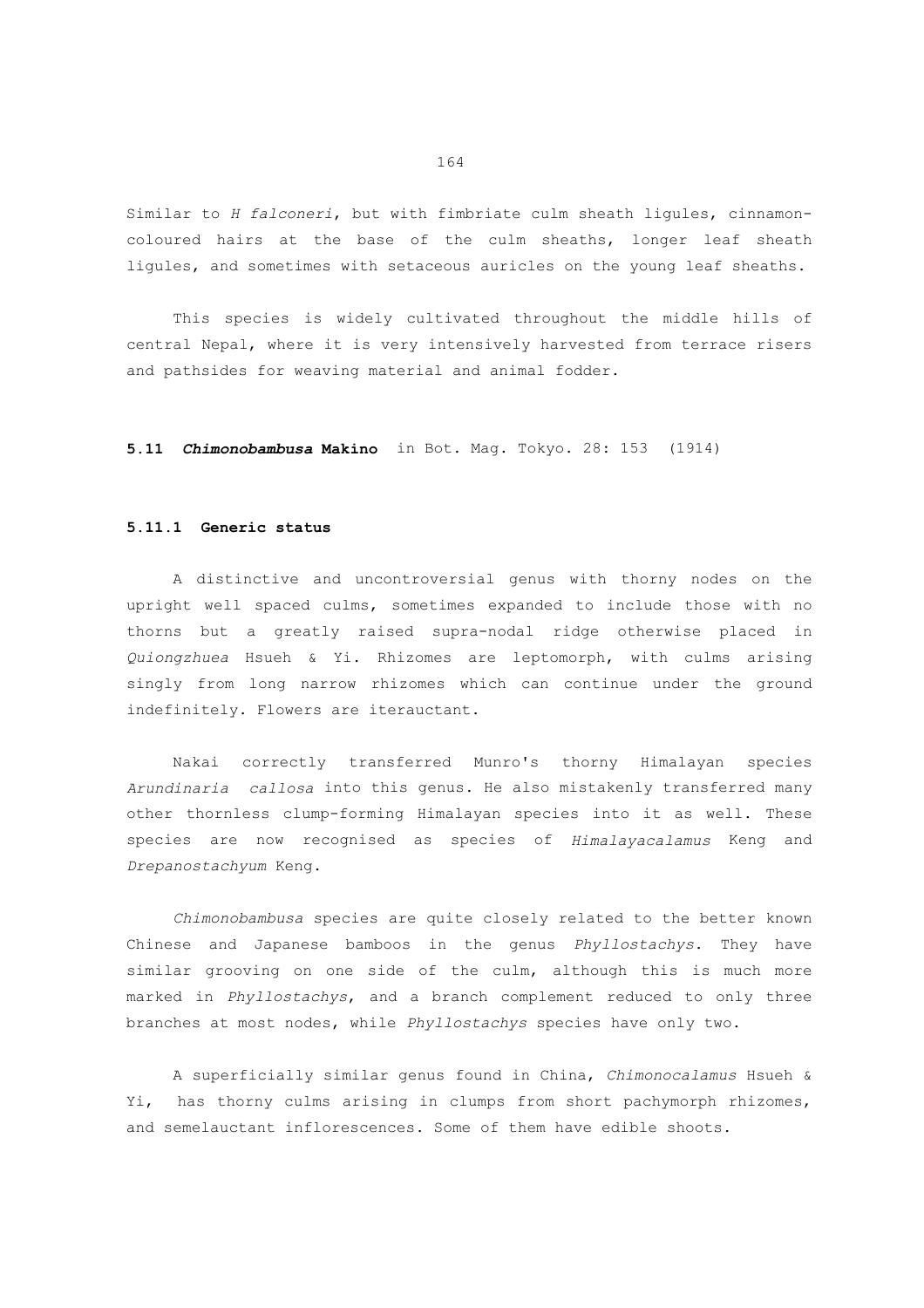#### **5.11.2 Species encountered**

 Only one species has been found, *C. callosa* (Munro) Nakai. This species is mainly known in Mizoram, Manipur and Meghalaya, but is common in the high rainfall areas of southern Bhutan, and also extends into the upper Mo Chu.

 A Himalayan representative of *Chimonocalamus* Hsueh & Yi, *C. griffithiana*, has been described from the Rechi La between Sikkim, Darjeeling and Bhutan, but its rhizomes are not known. It comes from an area where *C. callosa* and *Yushania* species are abundant, and much of the material under *C griffithiana* in Kew can be attributed to other wellknown species, such as *Chimonobambusa callosa*. No clump-forming bamboos with thorns at the nodes were encountered in Nepal or Bhutan during this enumeration.

#### **5.11.3 Enumeration of species**

- **1. Chimonobambusa callosa** (Munro) Nakai in J. Arn. Arb. 6: 151 (1925)
- Syn.: *Arundinaria callosa* Munro in Trans. Linn. Soc. 26: 30 (1868) *Arundinaria griffithiana* Munro in Trans. Linn. Soc. 26: 20 *Chimonobambusa griffithiana* (Munro) Nakai in J.Arn. Arb. 6: 151 (1925)

 *Chimonocalamus griffithiana* (Munro) Hsueh & Yi in Acta Bot. Yunnan 1(2): 84 (1979)  *Sinarundinaria griffithiana* (Munro) Chao & Renvoize in Kew Bull. 44(2): 353 (1989)

BHUTAN: Chukha, Gedu, *Stapleton* 881 (Taba).

Local names, *u* (Dzongkha), *rawa* (Kengkha), *khare bans* (Nepali).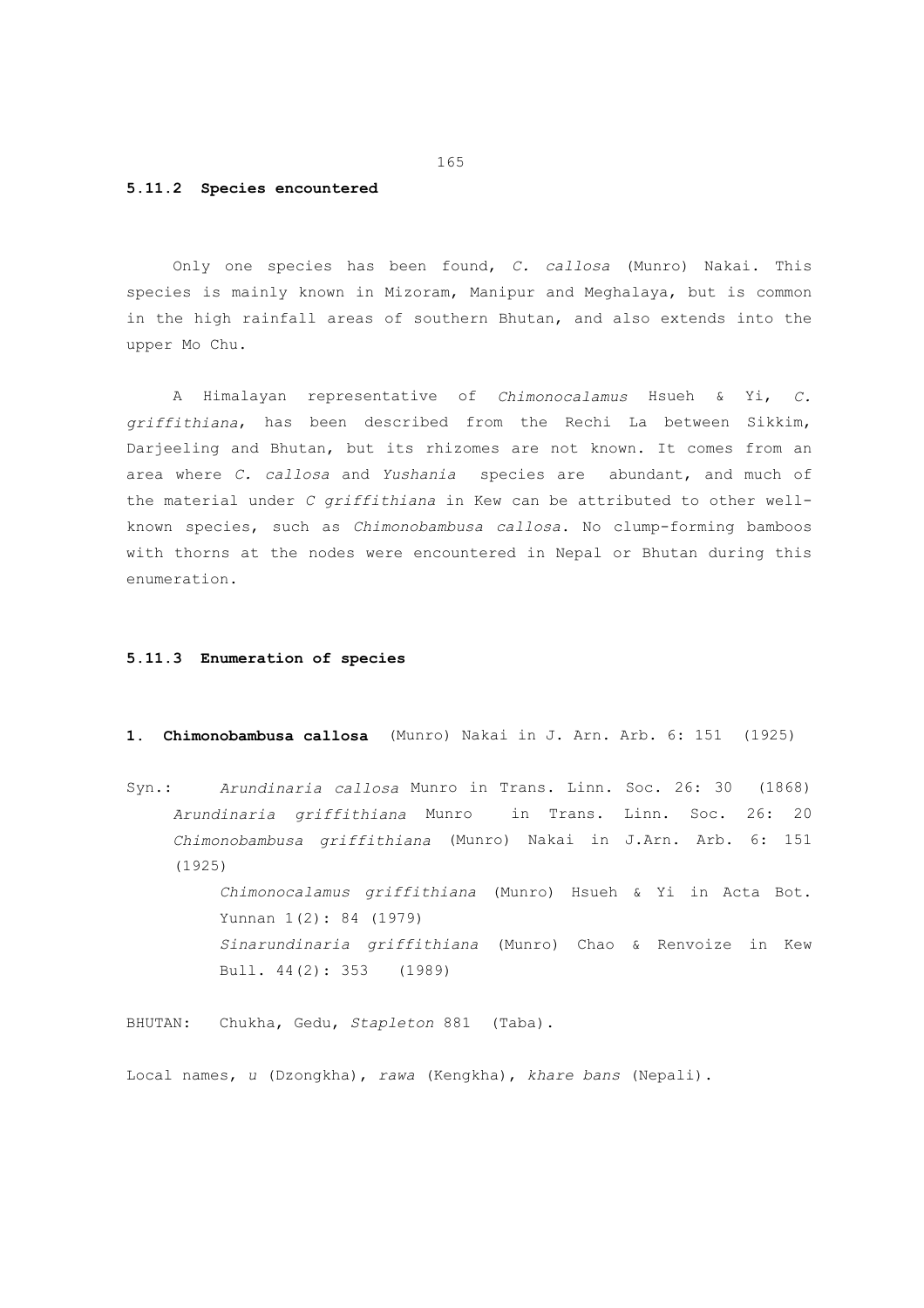166

**5.12** *Melocanna* Trinius in Sprengel Neue Entd. 2: 43 (1821)

Syn.: *Beesha* Kunth in J. Phys. Chim. Hist. Nat. 95: 151 (1822)

### **5.12.1 Generic status**

 This genus has always been clearly defined and well recognised. It has a distinctive pear-sized fruit, extended rhizome necks giving an open clump, and distinctive culm sheaths. Along with other members of the *Melocanninae* it has long hollow styles.

 Only one species is well documented, occurring in large stands in the Chittagong Hills, and cultivated in many other districts of Bangladesh. It has been widely planted because of the straightness and strength of its culms, especially near tea estates in Assam, West Bengal, and the Nepalese terai, and in Palpa district of western Nepal. It has probably also been planted in southern Bhutan. A second species from Burma is not well known.

#### **5.12.2 Species encountered**

 One species has been encountered, always as an exotic introduction in areas of tea estate development or where soldiers have returned from duty abroad.

#### **5.12.3 Enumeration of** *Melocanna* **species**

**1. Melocanna bambusoides** Trin. in Springel Neue Entd. 2: 43 (1821)

Syn.: *Bambusa baccifera* Roxb. in Hort. Bengal 25 (1814)  *Beesha reedii* Kunth in Not. sur genre Bambusa in J. de Phys. (1822)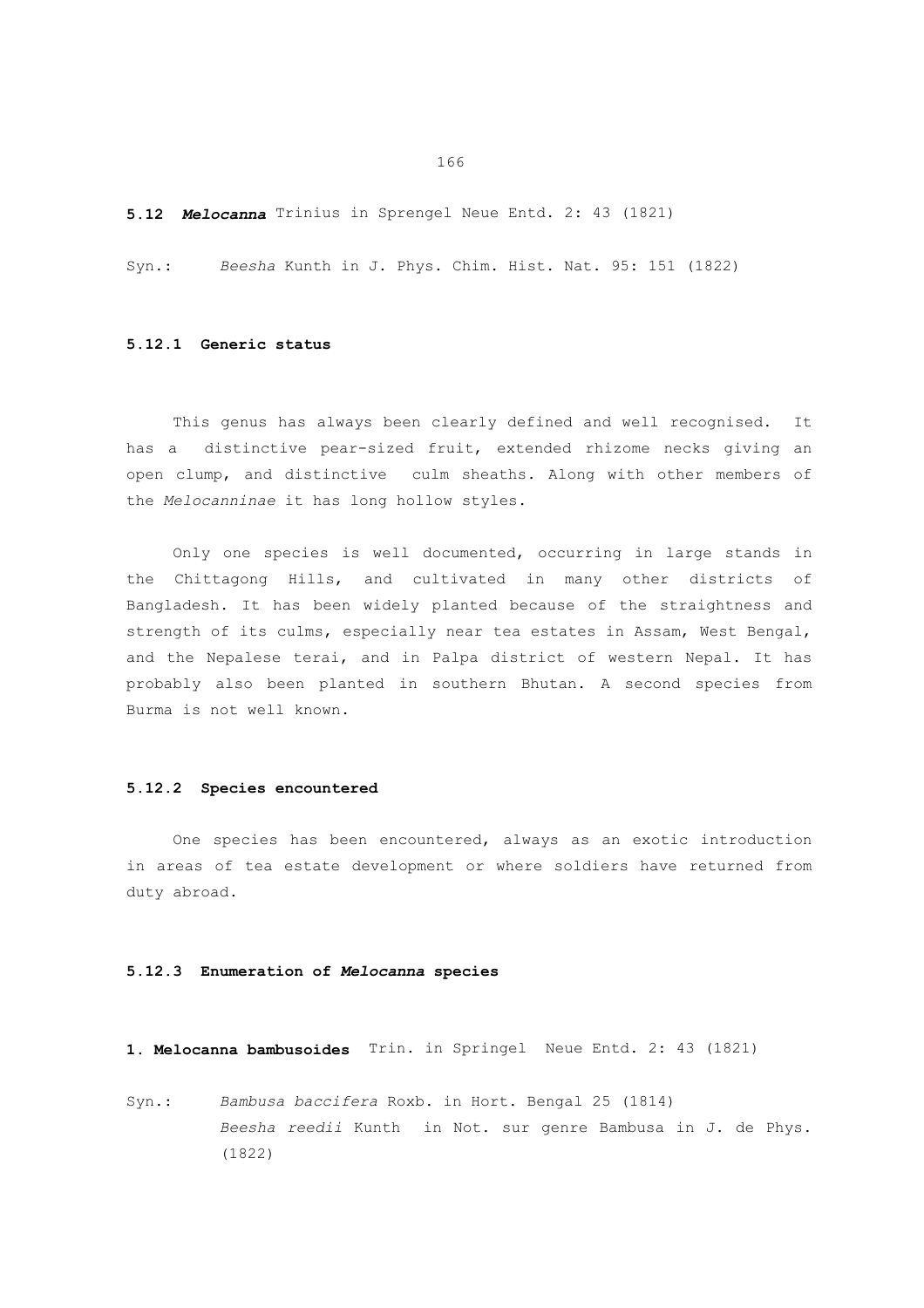*Beesha baccifera* Sch. in Syst. Veg. 1336  *Nastus baccifera* Rasp. in Ann. Sc. Nat. 5: 442

NEPAL: Jhapa, Kakarvita, *Stapleton* 878 (Taba). Palpa, Dharampani.

Local names *philim bans* (Jhapa), *lahure bans* (Palpa).

**5.13** *Pseudostachyum* **Munro** in Trans. Linn. Soc. 26: 141 (1868)

# **5.13.1 Generic status**

 This genus, which is probably monotypic, can be separated from the other genera in the *Melocanninae* by the combination of long rhizome necks and extremely thin walls. It has small inflorescences which often develop into hairy, curled masses, presumably after attack by insects.

 The diffuse thin-walled culms have a form of semi-scandent habit. After growing rapidly through the lower branches of trees and shrubs in a self-supporting manner as tall, delicate, extremely thin-walled shoots, the upper regions of the culms sprawl over the supporting tree branches, the culm often splitting under the weight of its branches.

# **5.13.2 Species encountered**

 Only one species is known. It is encountered in warmer high rainfall areas in association with canes. Destruction of most of its natural habitat may have resulted in its elimination from Nepal.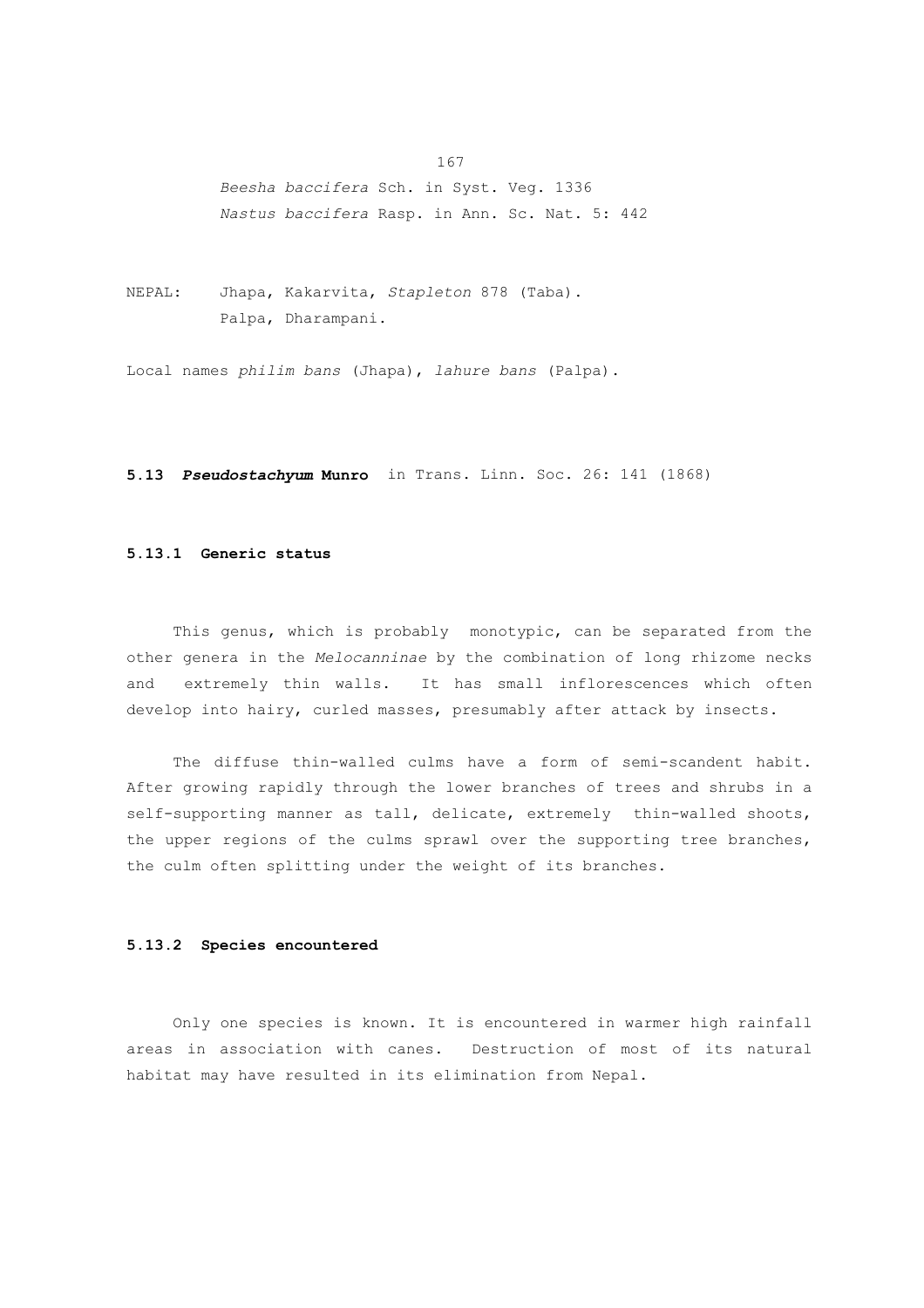#### **5.13.3 Enumeration of species**

**1. Pseudostachyum polymorphum** Munro in Trans. Linn. Soc. 26: 142 (1868)

BHUTAN: Shemgang, Tingtibi, 950 m, *Stapleton* 708 (Taba).

Local names, *dai* (Kengkha).

**5.14 Neomicrocalamus Keng** in J. Bamboo Res. 2(2): 10 (1983)

Syn: *Microcalamus* Gamble in J. Asiatic Soc. Bengal 59 : (1980) non Franchet 1889.

#### **5.14.1 Status of the genus**

 This genus of scandent bamboos with 6 stamens can be considered to be separate from the similar Malaysian genus *Racemobambos* Holttum on the grounds of its much broader mid-culm bud-scales with two keels instead of one, and lower number of lateral branches enclosed in much broader sheaths. Campbell, (1988), also keyed the two genera out on the grounds of glume number, with *Neomicrocalamus* having one glume, while *Racemobambos* has two to three.

 Clayton and Renvoize (1986), and Chao & Renvoize (1989) included *Neomicrocalamus* in *Racemobambos*.

# **5.14.2 Species described**

 The type species, *Neomicrocalamus prainii* (Gamble) Keng was based upon a collection by Prain in Nagaland of a bamboo known locally as Sampit which has solid culms. Collections from Meghalaya (Jaintia) with the local name U-spit were included in *A prainii* Gamble, although they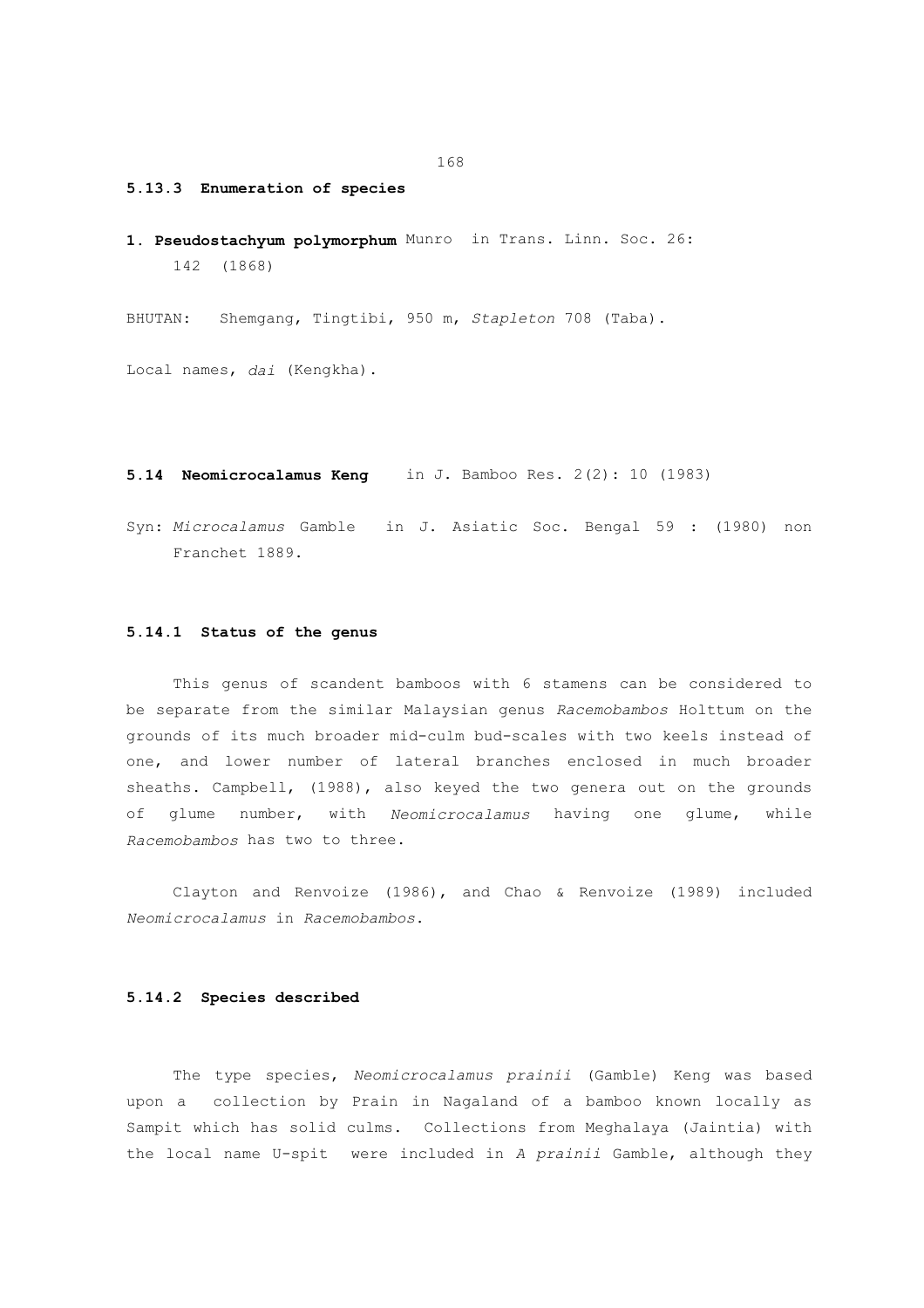differ in having hollow culms, nodal swellings, and much smoother culm sheaths.

 Another species, *Arundinaria mannii* Gamble, from Meghalaya, (Jaintia), also has solid culms. It was also reported as occurring in Arunachal Pradesh, (Burkhill, 1924, cited in Campbell 1988). *A clarkei* (Gamble ex Brandis) from Manipur is considered synonymous with *A mannii* Gamble (Campbell 1988).

 *Neomicrocalamus microphyllus* (Hsueh & Yi) Keng & Wen, from S. E. Tibet has nearly solid culms and very rough sheaths as well as small leaves. Kingdon-Ward also collected this bamboo in the same districts (Medog & Bomi, 95° & 96°). Thus four species are known from around the eastern end of the Himalayas, Tibet and N E India towards Burma.

#### **5.14.3 Himalayan representatives**

 Only one species has been encountered in Nepal or Bhutan, restricted to wetter areas of eastern Bhutan. It matches the collections from Meghalaya (Jaintia) called *U-spit* and included by Gamble in his *A prainii*, and it is named here as a new species. As *Arundinaria mannii* Gamble has been reported from Arunachal Pradesh, it may also occur in Bhutan, therefore a new combination is also made here for that species.

#### **5.14.4 Enumeration of Himalayan species**

### **1. Neomicrocalamus ringshu** Stapleton **sp. nov.**

*Neomicrocalamus prainii* affinis, sed culmis fistulosis, vaginis culmorum glabris, nodis ramulorum geniculatis tumidis differt.

Basionym: *Arundinaria prainii* Gamble pro. parte. in Ann. R. B. Gdns. Calcutta 7: 21 (1896)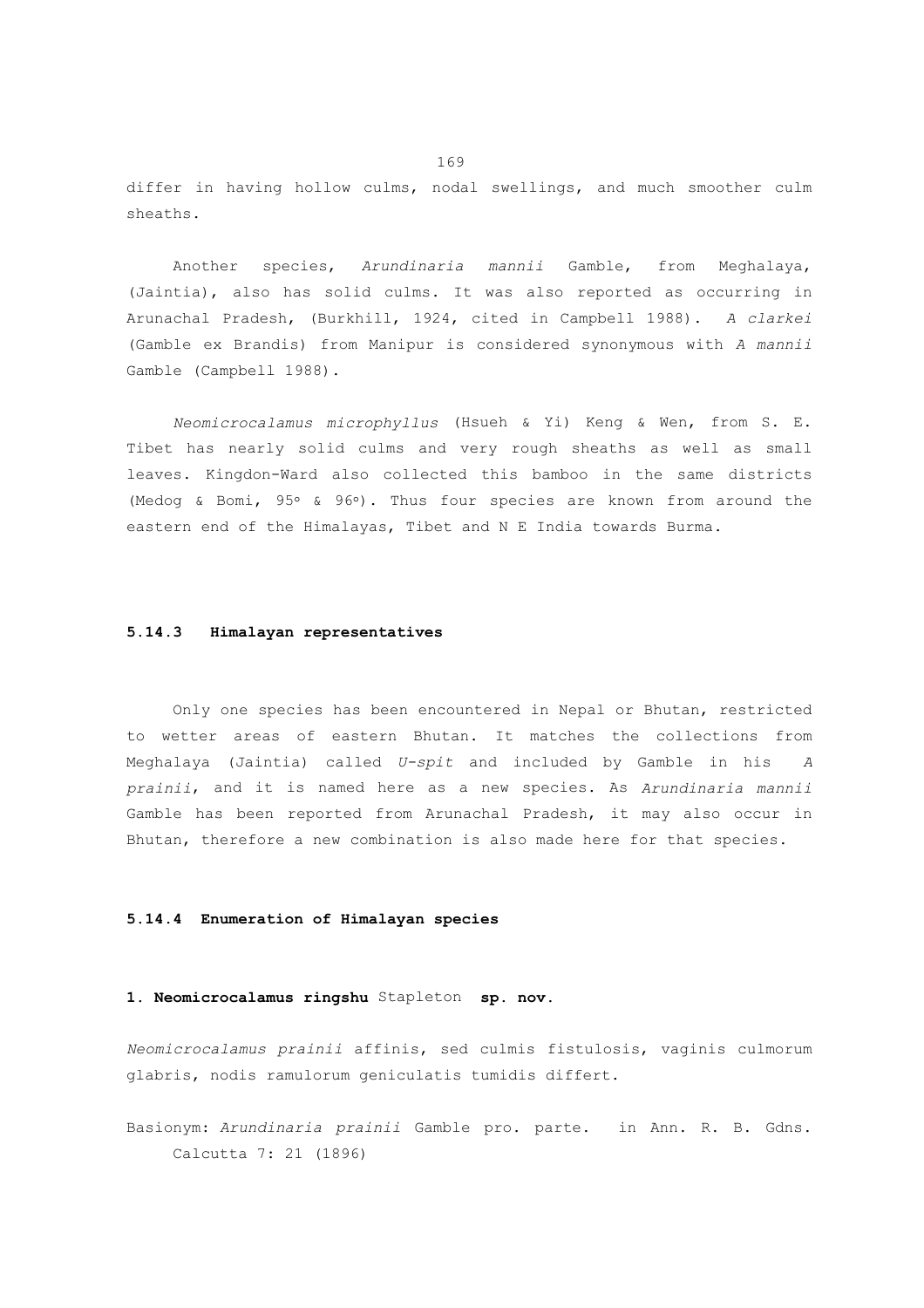- Syn: *Microcalamus prainii* Gamble nom. illeg. in J. Asiatic Soc. Bengal 59: 207 (1890)  *Racemobambos prainii* (Gamble) Keng & Wen) in J. Bamboo Res. 5(2): 13 (1986)
- BHUTAN: Tashigang district, Deothang, Nirpong, *Stapleton* 454a (**holo.** Herb. Bhut. For. Dept. Taba).

INDIA: Meghalaya, Jaintia Hills, Jowai, *Mann* s. n. 1889. (Kew).

Local names *ringshu* (E Bhutan), *ula* (Kengkha), *langma* (Nepali), *u-spit* (Jaintia).

Similar to *Neomicrocalamus prainii* (Gamble) Keng, and included by him in that species, but differing from that species in its hollow culms, glabrous culm sheaths, and swellings on the geniculate branchlet nodes.

 This attractive bamboo is highly valuable, having hard shiny flexible culms which are stained and woven into ornamental food containers.

# **2. Neomicrocalamus mannii** (Gamble) Stapleton **comb. nov.**

Basionym: *Arundinaria mannii* Gamble in Ann. R. B. Gdns. Calcutta 7: 26 (1896)

Syn: *Racemobambos mannii* (Gamble) Campbell ined. (1988)  *Arundinaria clarkei* Gamble ex Brandis in Indian Trees : 666 (1906)  *Racemobambos clarkei* (Gamble ex Brandis) Campbell ined. (1988)

INDIA: Meghalaya, Jaintia Hills, *Mann* s. n. 1889 (holo. K) Arunachal Pradesh (Burkhill, 1924)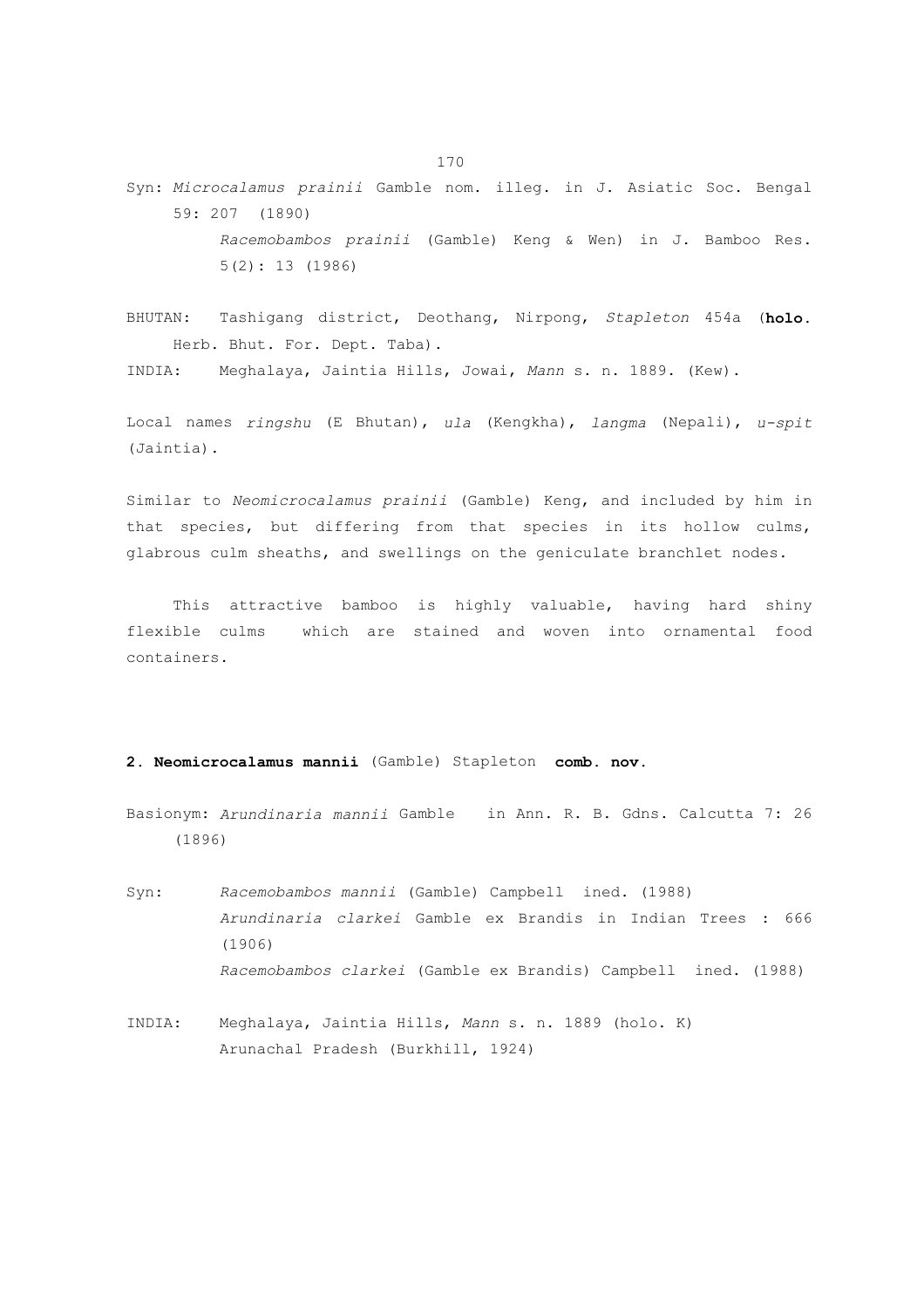**5.15 Yushania Keng** in Acta Phytotaxa Sinica 6 (4): 355-360 (1957)

Syn. *Butania* Keng in J. Bamboo Res. 1(2): 41 (1982)

### **5.15.1 Generic status**

 This genus was established specifically for spreading temperate bamboos with pachymorph rhizomes, with *Y niitakayamensis* from Taiwan as the type species. It is now well accepted that these species are clearly separated from the genus *Arundinaria* which has leptomorph rhizomes which can continue underground growth indefinitely. However, they are still often grouped with clump-forming bamboos of the genera *Fargesia* or *Drepanostachyum*, and the name *Sinarundinaria* is often used in a broad sense to cover some or all of these genera.

 Studies of branching and prophyll characteristics have shown finite distinctions between this and other genera which justify its recognition as a separate genus. It is now definable by possession of semelaucant inflorescences with very few bracts and no vestigial buds, a tall singlekeeled mid-culm prophyll, 0-1 replicated branch axes on each side of the complement, open-fronted double-keeled bud-scales at the culm base, and pachymorph rhizomes with long necks, many of which are longer than 30 cm. The type species of *Sinarundinaria* Nakai, *S nitida*, is considered here to be a species of *Fargesia* Franchet, so that the name *Sinarundinaria* cannot be used for these bamboos, and *Yushania* Keng is the appropriate generic name for them.

 Keng, (1982) described a new genus with thorny culms, *Butania*, apparently on the basis of Gamble's suggestion, (1896), that his *Arundinaria pantlingi* might turn out to be close to the mythical thorny species *Arundinaria griffithii* Gamble, which now seems likely to be synonymous with *Chimonobambusa callosa* (Munro) Nakai. Gamble (1812) reiterated that *A pantlingi* might be thorny at the nodes, but keyed it out on the assumption that it was not thorny. *Yushania pantlingi* in Bhutan is certainly not thorny.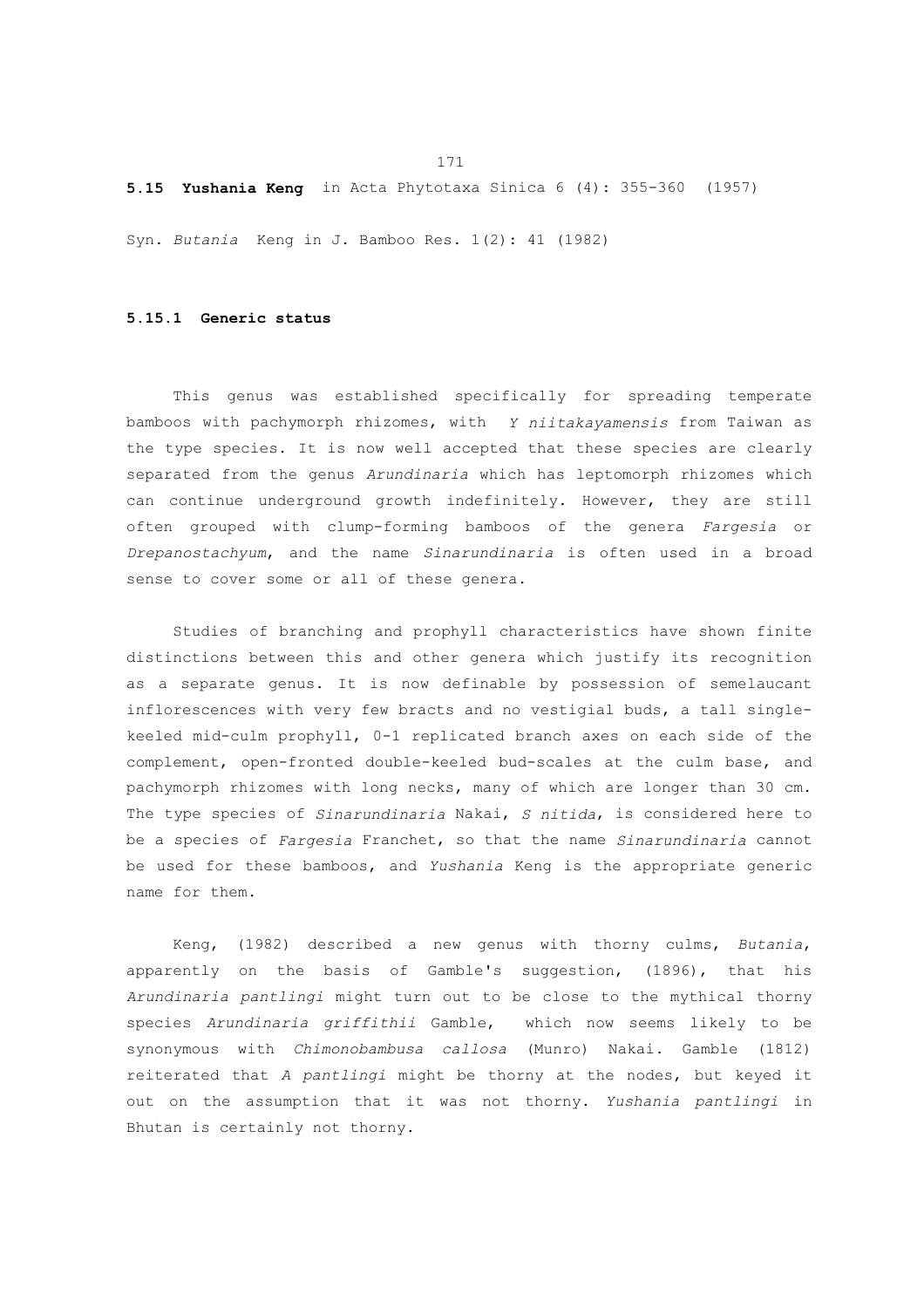# **5.15.2 Himalayan species described**

 The only species described at all adequately in the classic monograph of Gamble, (1896), was *Arundinaria pantlingi* Gamble. Confusion between *Arundinaria maling* Gamble and *Arundinaria racemosa* Munro led to improved descriptions in Gamble, (1912) and Camus (1913). The species *A hirsuta, A rolloana* and *A microphylla* were only briefly mentioned. The Chinese literature includes two species from Tibet, *Y xizangensis* Yi, and *Y yadongensis* Yi ( synonymous with *Y longissima* Yi *nom. illeg. )*.

 The characteristics of these species which have been found most useful in separating *Yushania* species in the field are given in table 15 , as interpreted from their descriptions. It can be seen that the Chinese descriptions are the most comprehensive.

# **5.15.3 Variation encountered in Nepal and Bhutan**

 Five species have been encountered so far in Nepal and Bhutan. The most important characteristics for distinguishing between them are given in table 16 .

 *Yushania hirsuta* and *Y pantlingi* are large and vigorous species which often form dense impenetrable thickets and suppress tree regeneration after clearfelling. They are resilient deeply-rooted species which survive in relatively dry sites. They have few uses and are categorised as invasive weeds. They are substantially different in several morphological details, but appear very similar from a distance, and occupy ecologically similar habitats.

 *Yushania maling* and *Y microphylla* are usually much smaller stature species. *Y maling* is a common component of the temperate forest understorey in eastern Nepal and southern Bhutan. *Y microphylla* is a similar species, but has hollow rhizomes, while those of *Y maling* are solid. The hollow rhizomes allow *Y microphylla* to succeed on flatter wetter sites than other *Yushania species*, and consequently it forms large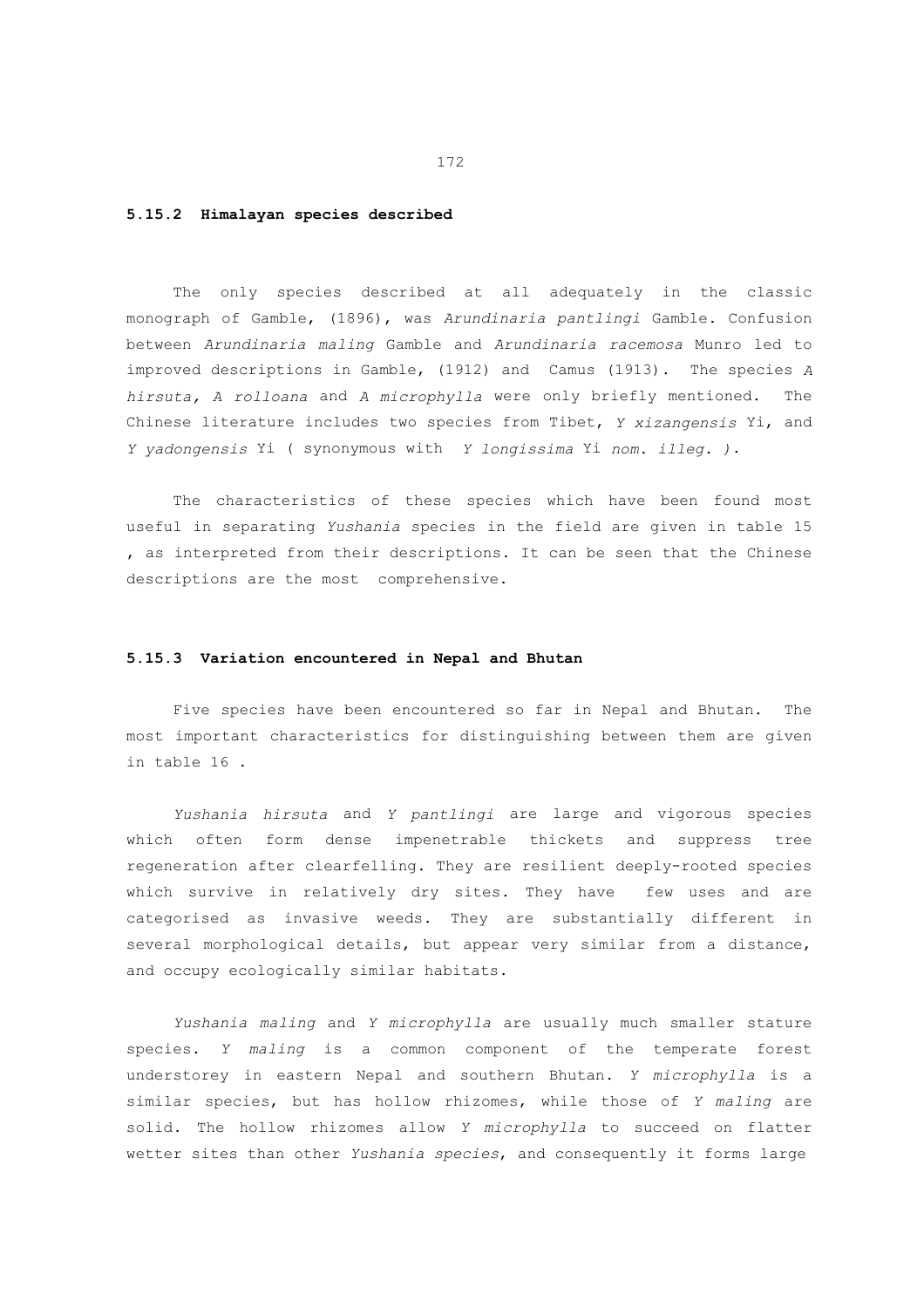|                           | hirsuta            | microphylla maling pantlingii |                          |             | xizangensis longissima |                          |
|---------------------------|--------------------|-------------------------------|--------------------------|-------------|------------------------|--------------------------|
|                           |                    |                               |                          |             |                        |                          |
| rhizome                   | ?                  | $\overline{\phantom{a}}$      | $\overline{\phantom{a}}$ | $\ddot{?}$  | solid                  | hollow                   |
| culm sheath<br>base       | $\overline{\cdot}$ | $\overline{\phantom{a}}$      | $\overline{\phantom{a}}$ | hair ring   | glabrous               | glabrous                 |
| leaf sheath<br>auricles   | large              | ?                             | ?                        | ?           | none                   | none                     |
| leaf margins              | ?                  | thickened                     | ?                        | ?           | ?                      | $\overline{\phantom{a}}$ |
| culm wax                  | ?                  | $\overline{\phantom{a}}$      | ?                        | ?           | none                   | present                  |
| leaf sheath<br>ligule     | elongate           | v short                       | ?                        | rather long | $1$ mm                 | truncate 0.5mm           |
| max internode<br>lgth: cm | 34                 | $\overline{\phantom{a}}$      | $\overline{\phantom{a}}$ | >19         | 40                     | 34                       |
| type locality             | Khasia Bhutan      | Sikkim                        |                          | Darjeeling  | Cona Tibet             | Yadong Tibet             |
| latitude                  | $91^\circ$         | $91.5^\circ$                  | $88.5^\circ$             | $89^\circ$  | $92^\circ$             | $89^\circ$               |

table 15 Main differences in vegetative characteristics of published species of *Yushania* from around Bhutan from their original descriptions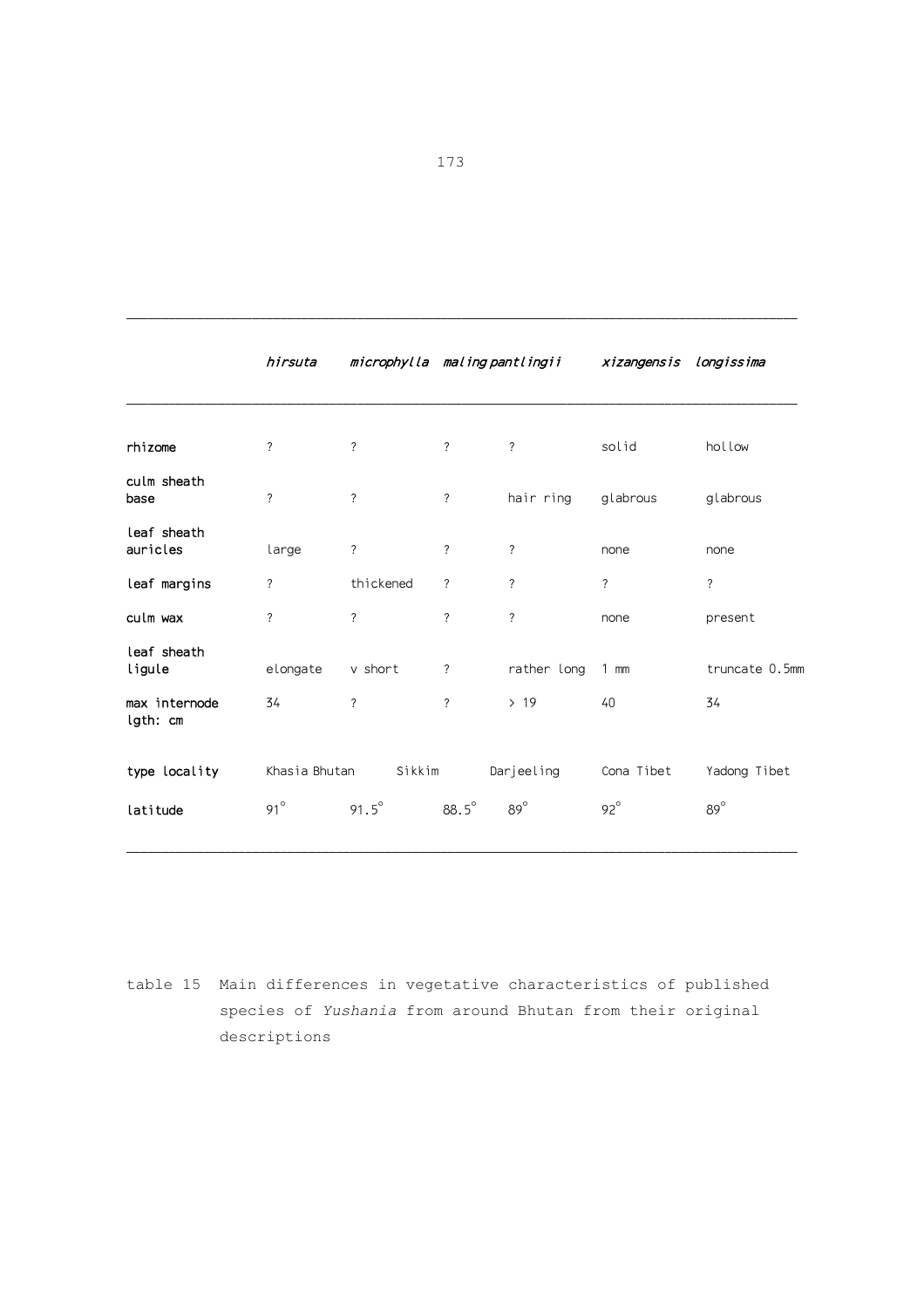|                                | hirsuta    | microphylla         | maling     | pantlingi     |
|--------------------------------|------------|---------------------|------------|---------------|
|                                |            |                     |            |               |
| rhizome                        | solid      | hollow              | solid      | solid         |
| culm sheath<br>base            | hair ring  | glab/ring           | glab/ring  | hair ring     |
| leaf sheath<br>auricles        | large      | none/small          | small      | none          |
| leaf margins                   | thin       | thickened           | thin       | thin          |
| leaf sheath<br>edge            | ciliate    | cil/glab            | cil/glab   | glabrous      |
| culm wax                       | none       | distinct            | none       | none          |
| culm walls                     | thick      | thick               | thick/thin | thick         |
| culm surface                   | level      | level               | lev/ridged | level         |
| scabridity                     | $< 1.5$ mm | none/ $\langle . 2$ | $< 1.5$ mm | $< 0.5$ mm    |
| leaf sheath<br>ligule          | $1-2$ mm   | $< 1$ mm            | $< 1.5$ mm | $\langle 1mm$ |
| maximum<br>internode<br>length | 50 cm      | 30 cm               | 35 cm      | 40 cm         |
| range                          | W Bhutan   | Nep & Bht           | Nep & Bht  | C & E Bhutan  |

table 16 Main differences in vegetative characteristics between  *Yushania* species encountered in Nepal and Bhutan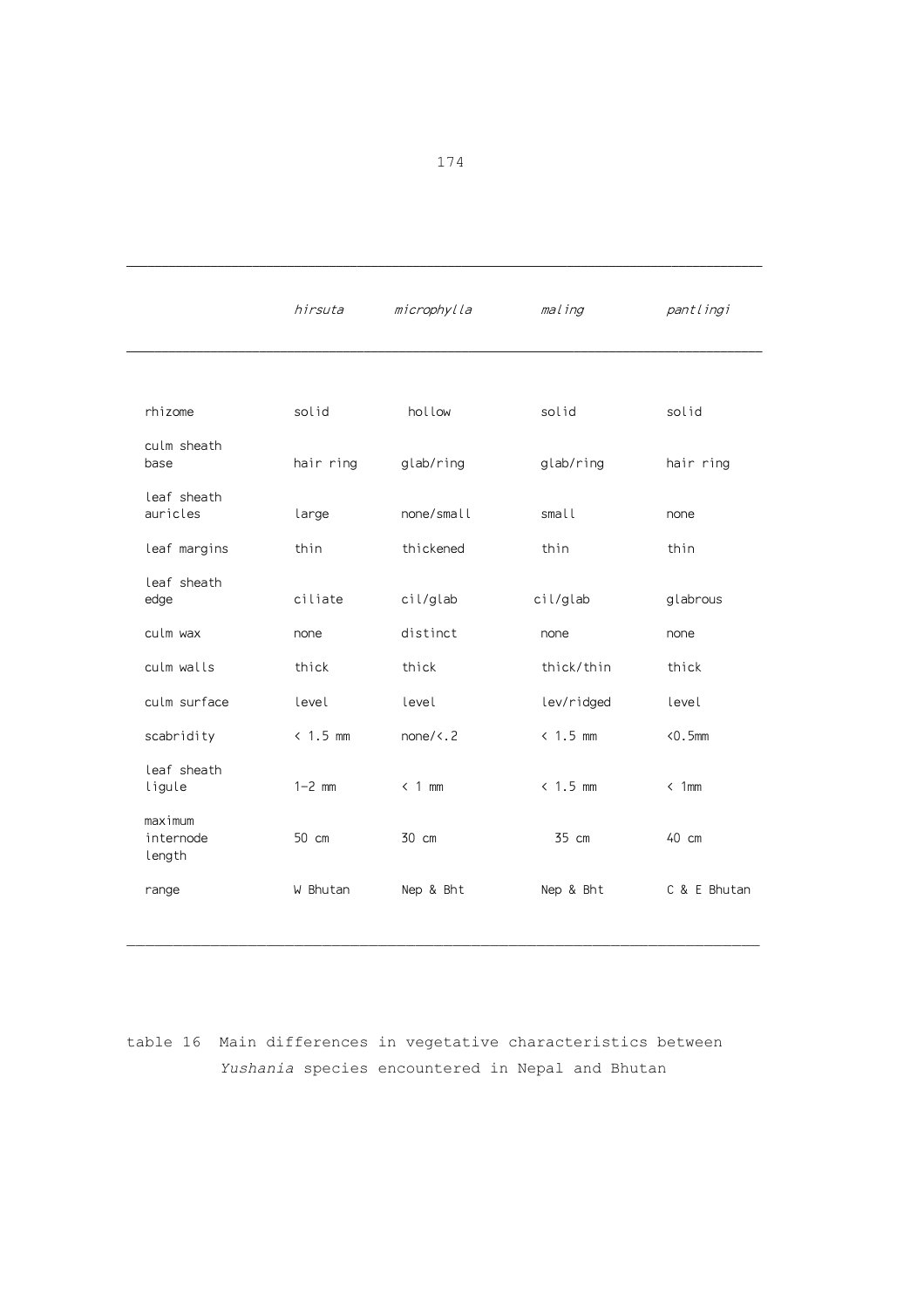areas of pastureland in central Bhutan as well as occurring in the forest understorey. It is often dwarfed by grazing to a low sward with very small leaves, although leaves can become substantially larger when plants are not heavily grazed. These two species show more intraspecific variation than the other species, but it is very difficult to divide them into consistently separable taxa, however, as heavy grazing pressure complicates the vegetative characteristics. The flowers of *Y microphylla* have never been found.

 The two Tibetan species were very well described although the type specimens were infertile. Y yadongensis (longissima) seems very close to *Y microphylla*. It comes from nearby Yatung in the Chumbi Valley between Sikkim and Bhutan. Assuming that it also has a thickened leaf margin, (not mentioned in the description) it could be treated as a synonym of *Y microphylla*. *Y xizangensis* seems from its description to be very similar to *Y maling*. It occurs north of Bhutan and Arunachal Pradesh, and apparently differs from *Y maling* in having no leaf sheath auricles or oral setae. The species known from Nepal and Bhutan are keyed out below:

 1 rhizome neck hollow ....*microphylla* 1a rhizome neck solid 2 new culm sheath base glabrous or with small deciduous ring of hairs .........*maling* 2a new culm sheath base with prominent and persistent ring of hairs 3 leaf sheath auricles large & persistent oral setae spreading widely ........*hirsuta* 3a leaf sheath auricles small or absent oral setae erect ......*pantlingi*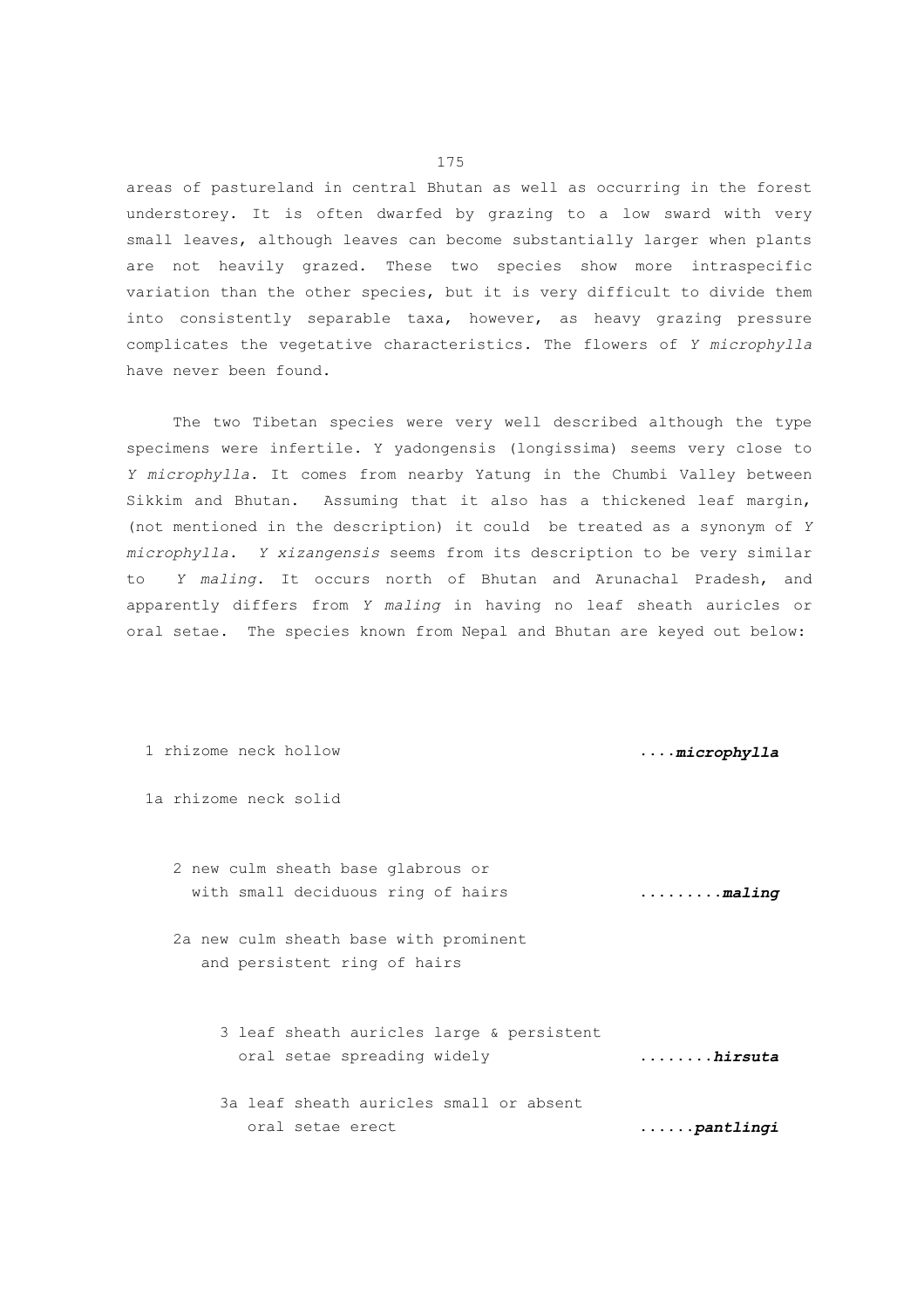176

#### **5.15.4 Enumeration of the species known in Nepal and Bhutan**

- **1. Yushania maling** (Gamble) Stapleton **comb. nov.**
- Basionym: Arundinaria maling Gamble in Kew Bull. of Misc. Info. : 139 (1912)
- Syn.: *Sinarundinaria maling* (Gamble) Chao & Renvoize in Kew Bull 44(2): 356 (1989)  *Fargesia racemosa Yi* in J. Bamboo Res. 2(1): 39 ?*Yushania xizangensis* Yi J. Bamboo Res. 2(2): 49-51 (1983)
- INDIA: Darjeeling dist. Tonglo, *Osmaston* s. n. May 1904 (lectotype K selected in Chao & Renvoize, 1989)

NEPAL: Sankuwasabha dist., Barun Khola, *Emery* 20; 21; 102; 146; 147 BM

BHUTAN: Chhukha dist., Bunakha, *Stapleton* 882 (Herb. For. Dept. Taba)

Local names *maling*, *malingo, khosre malingo*, (Nepali).

 In Bhutan some plants have a ring of light hairs at the base of the culm sheath, the culms are not quite so rough and some have thinner walls, lower leaf sheaths have ciliate edges, and the leaf sheath auricles are often larger. However, these differences do not seem consistent enough to justify a new subspecies.

## **2. Yushania microphylla** (Gamble) Stapleton **comb. nov.**

Basionym: *Arundinaria microphylla* Munro in Trans. Linn. Soc. 26 : 32 (1868)

Syn.: *Sinarundinaria microphylla* Chao & Renvoize in Kew Bull. 44(2): 354 (1989)

> *Yushania yadongensis* Yi in J. Bamboo Res. 4(2):33 (1985) *syn. nov.*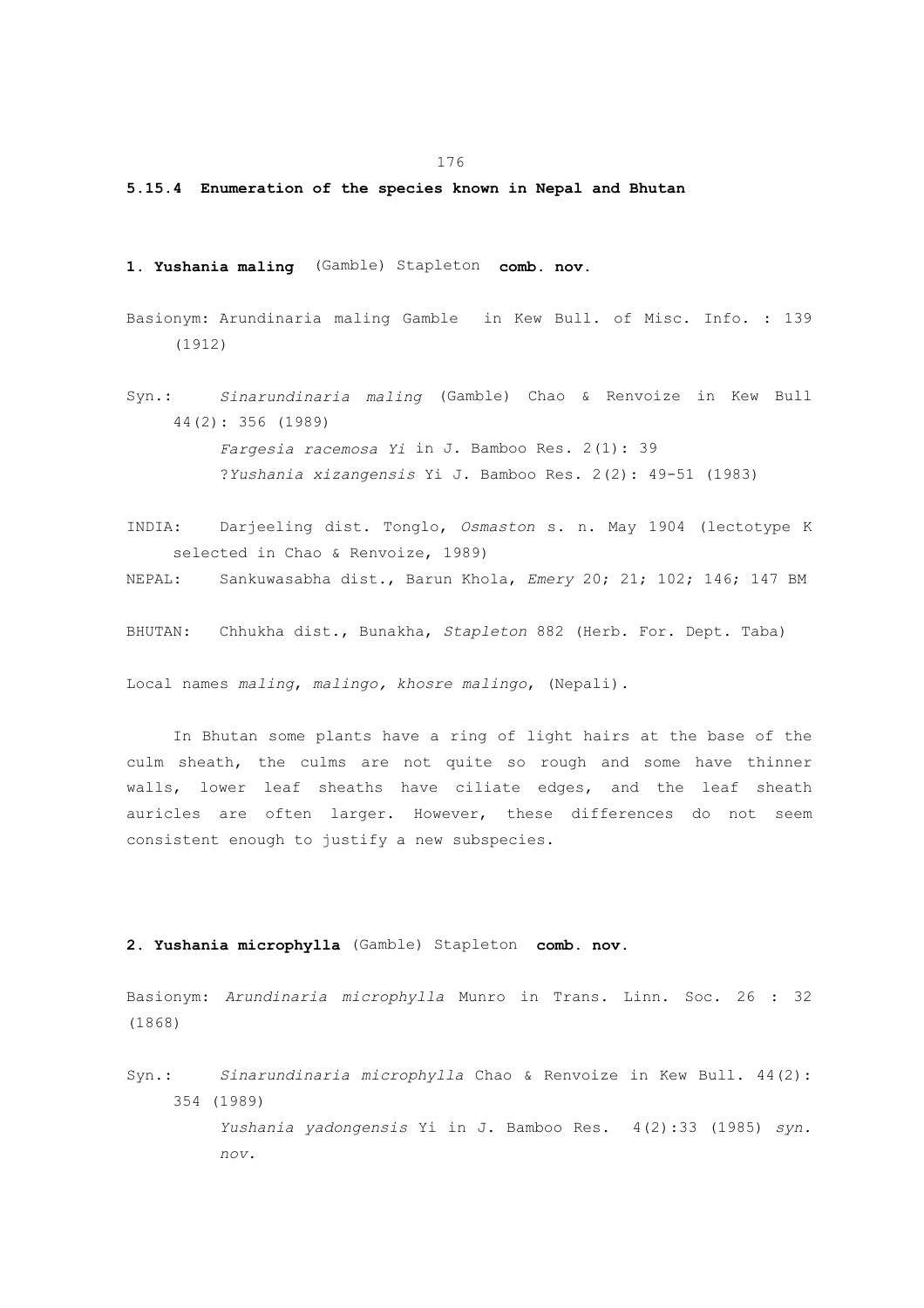*Yushania longissima* Yi J. Bamboo Res. 2(2): 46-48 (1983) *nom. illeg.*

BHUTAN: Tashigang distr., Sana, *Griffith* 623 (holotype K). Paro, Shana, *Stapleton* 801 Taba. Thimphu, Changkaphug, *Stapleton* 821. Wangdi, Phubjika, *Stapleton* 817. Tongsa, Pele La, *Stapleton* 856 Taba. TIBET: Yadong Xian, *Cidan Langjie* 2. NEPAL: Dolakha district, Mure, *Stapleton* 457.

 The leaves used for the original description were taken from heavily grazed plants, and were unrepresentative of the species. The principle characteristics of this species are the hollow rhizomes, the thickened exterior leaf edge, and the smooth culms. Its flowers are still not known.

## **3. Yushania pantlingi** (Gamble) Stapleton **comb. nov.**

- Basionym: *Arundinaria pantlingi* Gamble in Ann. R.B.G. Calcutta 7:129 (1896)
- Syn.: *Semiarundinaria pantlingi* (Gamble) Nakai in J. Arn. Arb. 6: 151 (1925)  *Butania pantlingi* (Gamble) P. C. Keng in J. Bamboo Res. 1(2): 31 (1982)  *Sinarundinaria pantlingii* (Gamble) Chao & Renvoize in Kew Bull. 44(2): 359 (1989)
- INDIA: Darjeeling dist/Sikkim border, Rechi La, *Pantling's collectors* s. n. (holotype K).

BHUTAN: Tashigang, *Stapleton* 431b Taba.

Nepal collections cited in Chao & Renvoize (1989) are not this species, but *Fargesia emeryi*.

Local name *hima* (Dzongkha).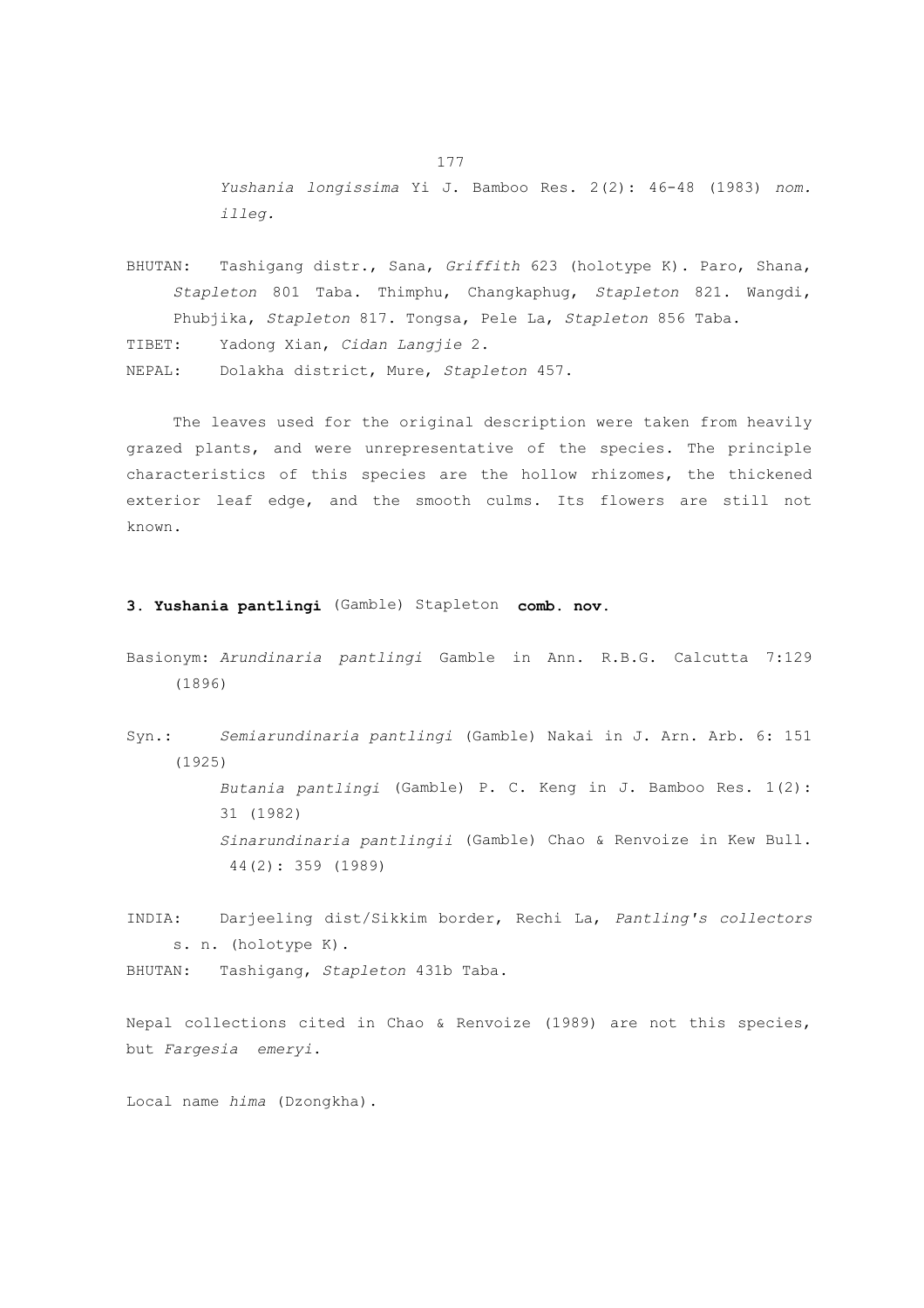# **4. Yushania hirsuta** (Munro) Stapleton **comb. nov.**

Basionym: *Arundinaria hirsuta* Munro in Trans. Linn. Soc. 26 : 30 (1868)

- Syn.: *Sinarundinaria hirsuta* Chao & Renvoize in Kew Bull. 44(2): 355 (1989)
- INDIA: Khasi Hills, *Griffith* 6726 (lectotype K, chosen in Chao & Renvoize 1989).

BHUTAN: Thimphu, Yosipang, 2600m *Stapleton* 858 Taba.

Local name *hima* (Dzongkha).

**5.16** *Arundinaria* **Michaux** in Fl. Bor. Am. 1: 73 (1803)

# **5.16.1 Generic status**

 This genus has been gradually reduced by recognition of new genera, and has been more clearly defined, (McClure, 1973). It now includes only one Himalayan species. The combination of leptomorph rhizomes, which can continue under the ground indefinitely, and tall 2-keeled mid-culm bud scales separates it from all other Himalayan genera.

# **5.16.2 Enumeration of the species from Nepal and Bhutan**

**1. Arundinaria racemosa** Munro in Trans. Linn. Soc. 26: 17 (1868)

Syn: *Fargesia racemosa* Yi in J. Bamboo. Res. 2(1): 39 (1983)

- INDIA: Darjeeling dist, Birch Hill, *Thomson* s. n. Aug 1857 (lectotype selected by Chao & Renvoize 1989 K)
- BHUTAN: Tongsa, Yotong La, *Stapleton* 852 (Taba). Thimphu, Dorchula, *Stapleton* 872 (Taba). Bumthang, Lame Gompa, *Bürgi* s. n. (Taba).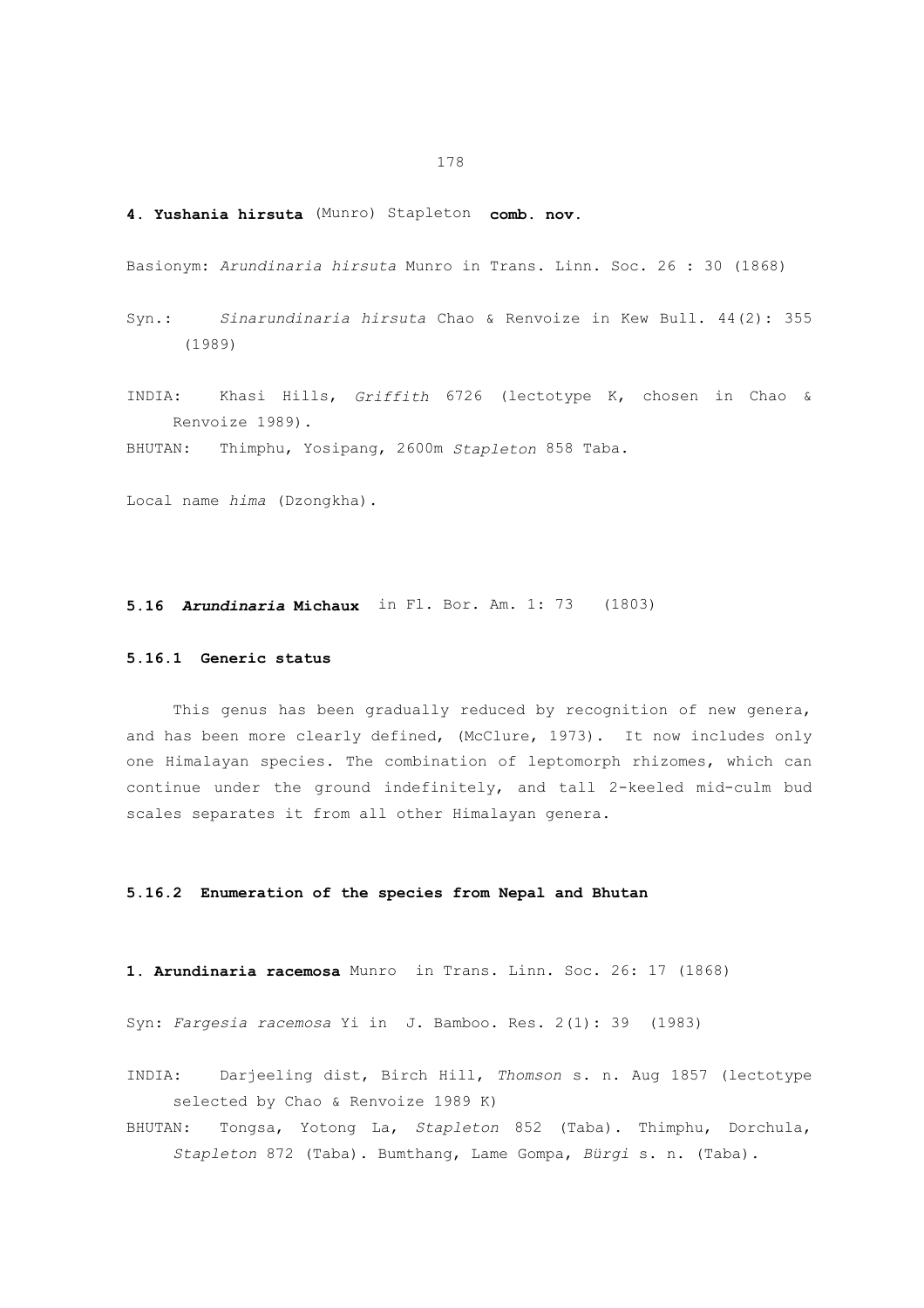Local name not known, often called *maling* (Nepali) in error.

 *Arundinaria maling (Yushania maling)* was removed from this taxon on the grounds of *A maling* having rough culms rather than the smooth culms of *A racemosa*. However *Y maling* and *A racemosa* are found in association with other low-growing high-altitude smooth-culmed bamboos such as *Yushania microphylla* and browsed *Thamnocalamus aristatus*, so that care should still be taken in the identification of a bamboo as *A racemosa*, as it is not a common species. It is very consistent in its characteristics, and has recently flowered gregariously in Bhutan, (1990), where it is used for making arrows.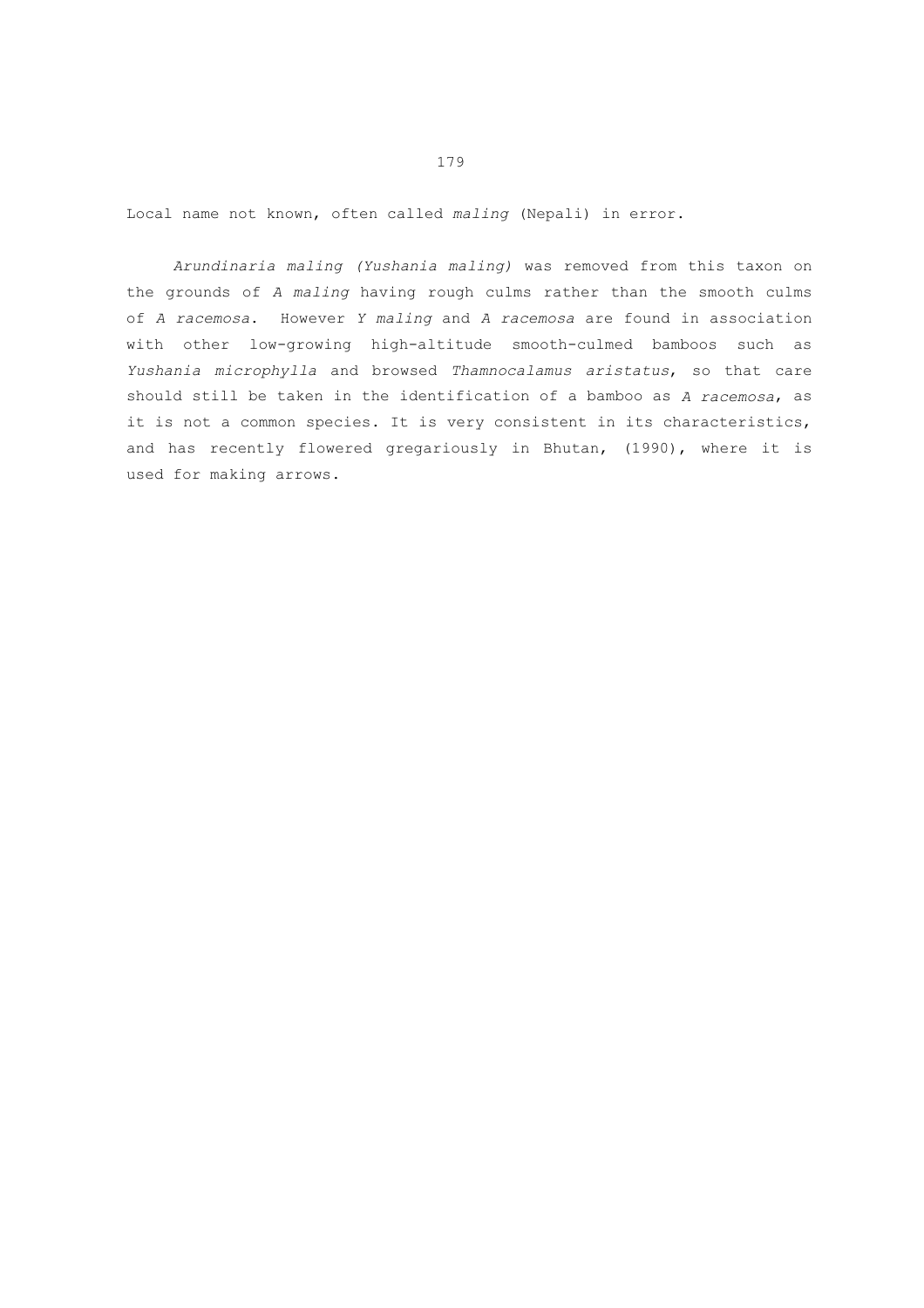# **REFERENCES**

| ALAM M D                                    | (1982) | 18 Species of bamboos from Bangladesh Bull. of<br>Forest Research Institute Chittagong                                                                                                   |
|---------------------------------------------|--------|------------------------------------------------------------------------------------------------------------------------------------------------------------------------------------------|
| ARBER, A                                    | (1934) | The Gramineae : a study of cereal, bamboo, and<br>grass Cambridge                                                                                                                        |
| BARKWORTH, M E &<br>EVERETT                 | (1987) | Evolution in the Stipeae: Identification and<br>relationships of its monophyletic taxa in Grass<br>Systematics & Evolution ed. Soderstrom T R et al<br>Smithsonian Inst. Press : 251-264 |
| BARNARD, C                                  | (1957) | Floral histogenesis in the monocots 1 Gramineae<br>Australian J Bot $5:1-20$                                                                                                             |
| BENTHAM, G                                  | (1883) | Gramineae in Genera Plantarum 3 : Pt 2 London                                                                                                                                            |
| BLATTER, E                                  | (1929) | Indian bamboos brought up to date.<br>Indian Forester 55 541-562, 586-612                                                                                                                |
| BOR, N L                                    | (1957) | Notes on Asiatic grasses: XXX New bamboos<br><b>Kew Bull.</b> (3): 320                                                                                                                   |
| BURKHILL, I H (1924)                        |        | The botany of the Abor Expedition Records of the<br>Bot. Surv. of India $10(1)$                                                                                                          |
| CALDERON, $C E$ &<br>SODERSTROM, T R (1980) |        | The genera of Bambusoideae (Poaceae) of the<br>American Continent: Keys and Comments<br>Smithsonian Contributions to Botany 44 Washington                                                |
| CAMPBELL, J J N (1988)                      |        | Notes on Sino-Himalayan bamboo species<br>unpublished manuscript School of Biological<br>Sciences Lexington, Kentucky USA                                                                |
| CAMUS, E G                                  | (1913) | Les Bambusees Lechevalier Paris                                                                                                                                                          |
| CAMUS, A                                    | (1922) | Un genre nouveau de Bambusées<br>Bull. Mus. Hist. Nat. 28: 100-102                                                                                                                       |
| CARSON, A (1987)                            |        | Erosion and sedimentation processes in the<br>Himalayas Icimod Occasional Publications No 1<br>Kathmandu                                                                                 |
| HSIUNG, W Y (1981)                          |        | CHAO, C S , CHU, C D & A revision of some genera and species of Chinese<br>bamboos in Hsiung, W.Y. (ed) Bamboo Research<br>Nanjing Technol. College of For. Prods. China                 |
| $CHAO, C S, \&$<br>RENVOIZE, S A (1989)     |        | A revision of the species described under<br>Arundinaria (Gramineae) in SE Asia and Africa<br><b>Kew Bull.</b> $44$ (2)                                                                  |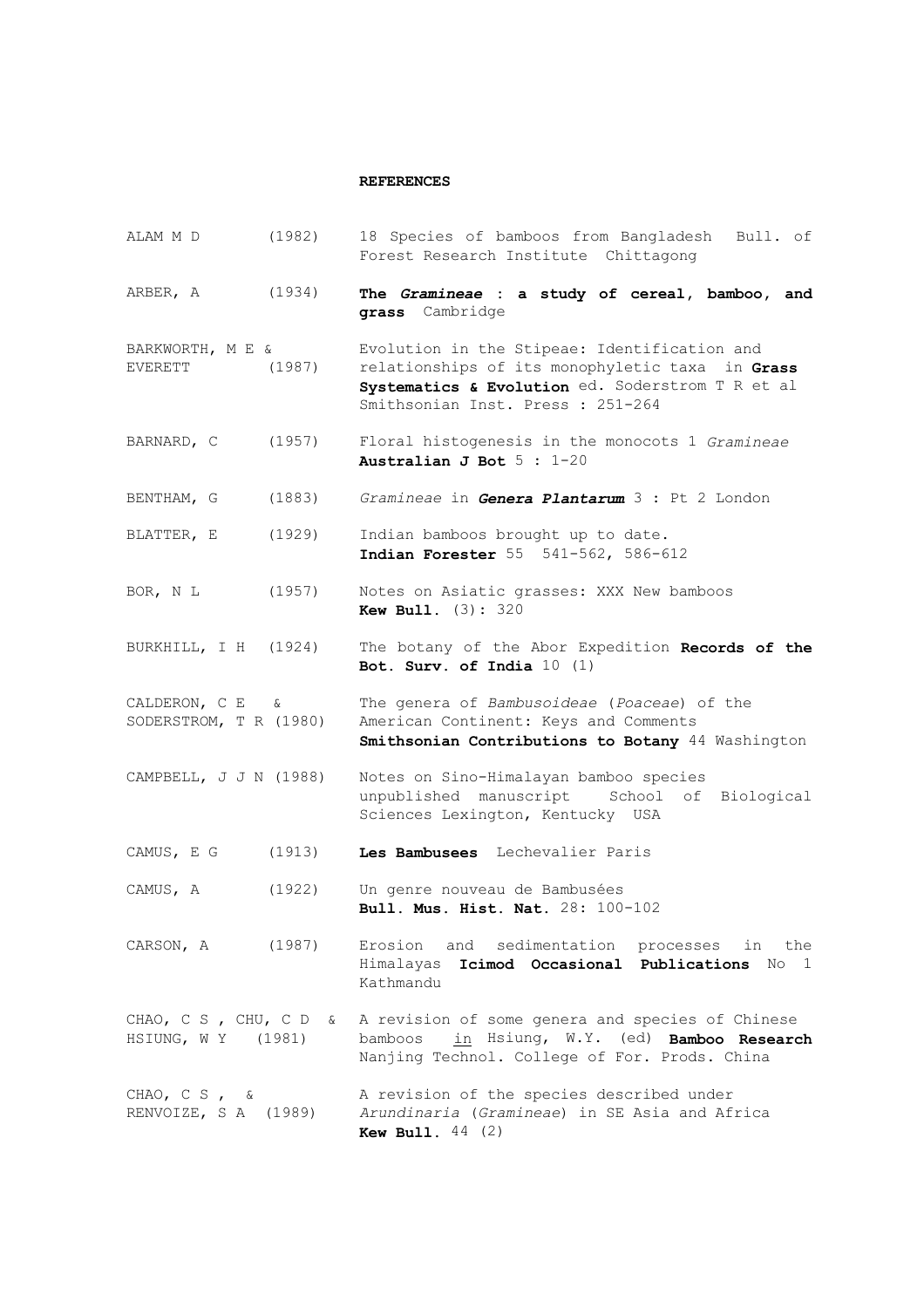CHEN, WEN, T H & *Ampelocalamus* - a new genus of Chinese bamboos SHENG, (1981) *Acta Phytotax. Sin.* 19(3): 332-334 CLARK, L G (1989) Systematics of *Chusquea* Section *Swallenochloa*, Section *Verticillatae*, Section *Serpentes*, & Section  *Longifoliae* (Poaceae - Bambusoideae) **Systematic Bot. Monographs** 27 The Arnold Soc. of Plant Taxonomists CLAYTON, W D (1987) Andropogoneae in **Grass Systematics & Evolution** ed. Soderstrom T R et al Smithsonian Inst. Press : 251-264 CLAYTON, W D & **Genera Graminum: Grasses of the World**<br>RENVOIZE S A (1986) Royal Botanic Gardens Kew UK Royal Botanic Gardens Kew UK CLIFFORD, H T (1988) Spikelet and floral morphology **in** Soderstrom T R et al **Grass Systematics and Evolution** Smithsonian Institution Press USA DAHLGREN, R M T, **The families of the Monocotyledons**<br>CLIFFORD, H T, Springer-Verlag London Springer-Verlag London & YEO, P F (1985) DAVIS, P H & **Principles of angiosperm taxonomy** HEYWOOD, V H (1963) London: Oliver & Boyd DRANSFIELD, S (1980) Bamboo taxonomy in the Indo-Malesian Region in **Bamboo Research in Asia** Proc. of IDRC Workshop Singapore May 1980 DRANSFIELD, S (1982) The genus *Racemobambos* (Gramineae-Bambusoideae) **Kew Bull.** 37 (4): 661-679 DRANSFIELD, S (1989) *Sphaerobambos*, a new genus of bamboo (Gramineae-Bambusoideae) from Malesia **Kew Bull.** 44(3): 425-434 ESTES, J R & Concepts of taxa in the Poaceae in **Grass** TYRL, R J (1987) **Systematics & Evolution** ed. Soderstrom T R et al Smithsonian Inst. Press: 325-333 FRANCHET, M A (1893) *Fargesia*, nouveau genre de *Bambusees* de la Chine  **Bull. Mensuel de la Soc. Lin. de Paris** 2: 1067-9 GAMBLE, J S (1896) The *Bambuseae* of British India. **Annals of the Royal Botanic Gardens Calcutta** 7(1) " (1912) The Arundinarias of the hills of Sikkim **Kew Bull. of Misc. Info.** (3): 135-140 1912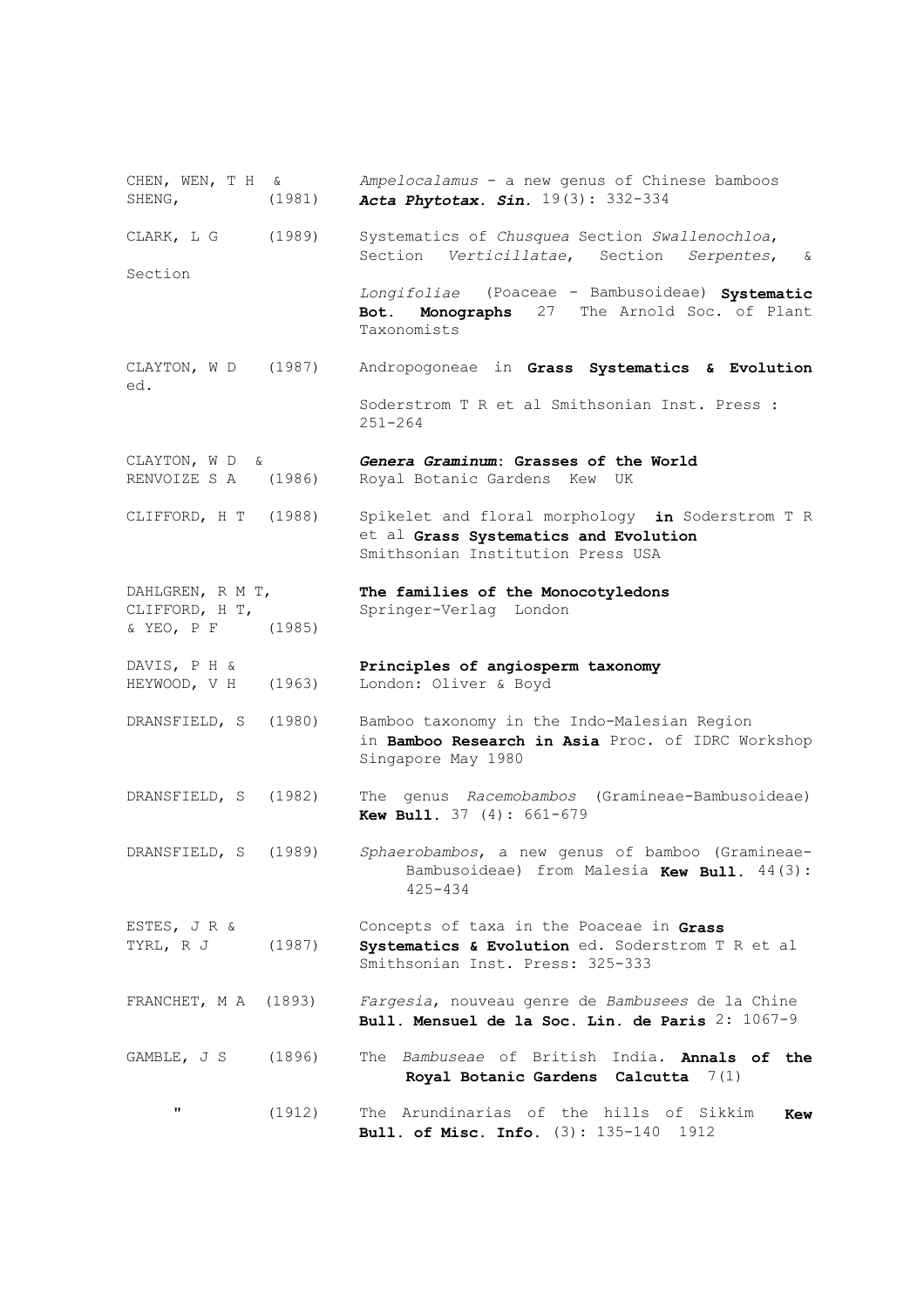GROSSE, D.& Present status and problems of bamboo LIESE, W. (1973) classification **J. Arn. Arb.** 54(2): 293-308 HARA H, STEARN W.T. **An enumeration of the flowering plants of**  $\alpha$  WILLIAMS L.H. (1980) Nepal British Museum London Nepal British Museum London HOLTTUM, R E (1946) The classification of Malayan bamboos  **Journal of the Arnold Arboretum** 27:340-346 " (1956a) Classification of bamboos **Phytomorphology** 6 : 73-90 " (1956b) *Racemobambos*, a new genus of bamboo  **Gard. Bull. Singapore** 15: 267-273 " (1956c) On the identification of the common hedge-bamboo of South-East Asia **Kew Bull. of Misc. Info.** 11(2): 207-211 " (1958) The bamboos of the Malay Peninsula **Gardens Bulletin Singapore** XVI HOOKER, J (1897) **Flora of British India** Vol VII Reeve & Co London HOWELL, J H (1991) 1990 Rainfall data for the Dharan-Hile roadline Unpublished report ERIP Dharan HSIUNG, W Y, DIN, Z F Studies on branching pattern of monopodial LI, YF, & LU, P (1987) bamboos **Recent Research on Bamboos** Proc. of Int. Bamboo Workshop Hangzhou China Oct 1985 HSUEH, J R (C J ) & New taxa of the genus *Ampelocalamus (Gramineae*) YI, T P (1985) **Journal of Bamboo Research** 4 (2): 1-8 JACKSON, J K (1987) Manual of Afforestation in Nepal Forestry Research Project, Department of Forest, Kathmandu KENG, P C (1957) One new genus and 2 new species of Chinese bamboos *Acta Phytotaxa Sinica* 6: 355 KENG, P C (1982-1983) A revision of genera of bamboos from the world  **Journal of Bamboo Research** 1982 1 (1), 1 (2), 1983 2 (1), 2 (2) LIN, W C (1978) **Flora of Taiwan** Vol 5 *Bambusoideae* LONG, D G (1979) The Bhutanese itineraries of William Griffith and R E Cooper. **Notes from the Royal Botanic Garden Edinburgh** 37 (2): 335-368 LÖWE, A (1982) Generic evolution of the wheat grasses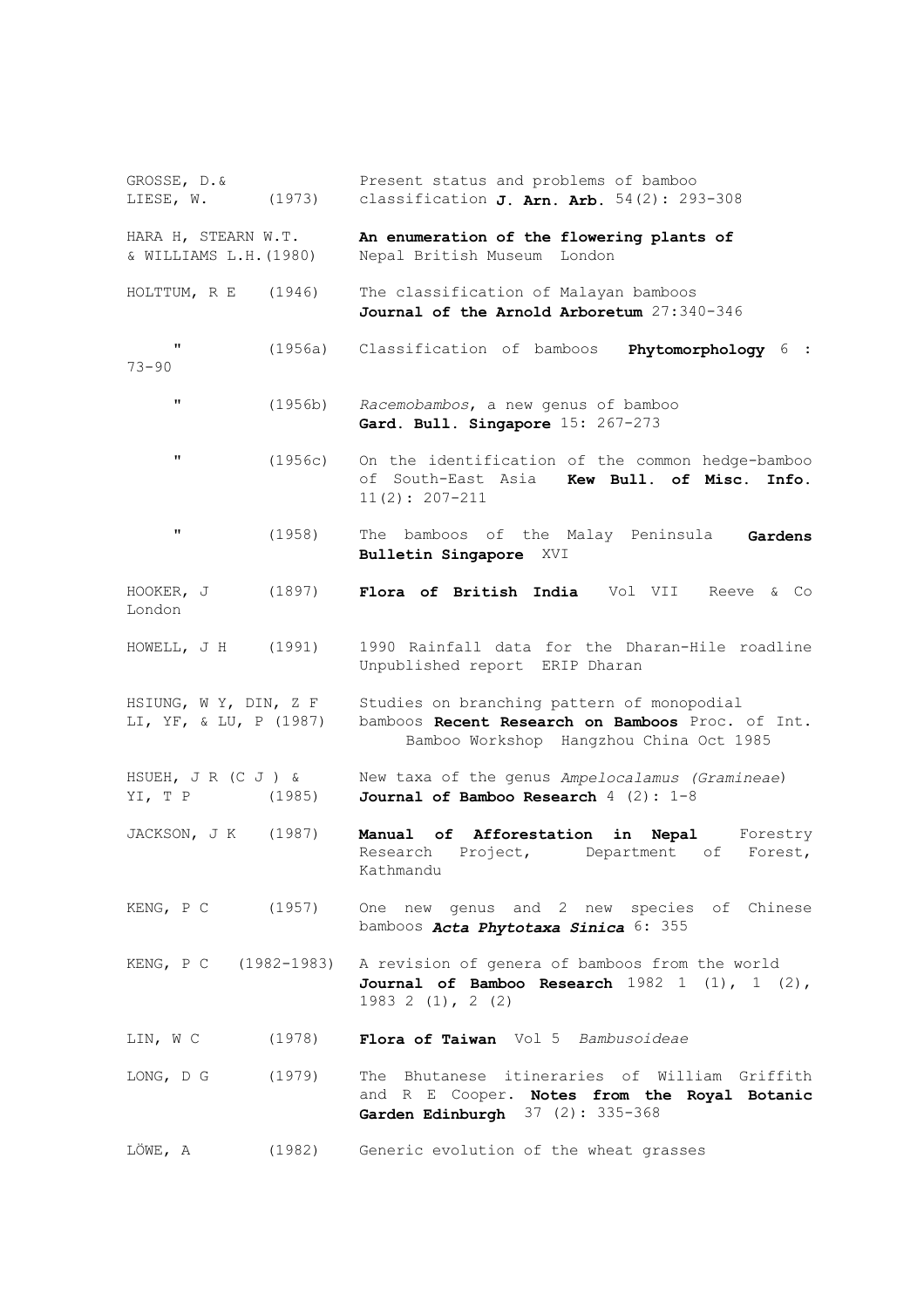#### **Biologisches Centralblatt** 101: 191-212

- (1984), Conspectus of the Triticeae **Feddes repertorium specierum regni vegetabilis** 95: 425-521
- MAKINO, T (1901) On *Sasa*, a new genus of *Bambusaceae* and its affinities **Bot. Mag. Tokyo** 15: 18-31
	- (1914) Observations on the flora of Japan  **Bot. Mag. Tokyo** 28: 153
- McCLINTOCK, D (1985) *Thamnocalamus spathiflorus* subsp *aristatus* **Moorea** 4:20
- McCLURE, F A (1934) The inflorescence in *Schizostachyum* Nees  **J. Wash. Acad. Sci** 24 541-548
	- (1966) **The bamboos : a fresh perspective** Harvard University Press Cambridge Mass
	- " (1973) Genera of bamboos native to the new world  **Smithsonian Contributions to Botany** 9
- McFARLANE, T D (1987) Poaceae subfamily Pooideae in **Grass Systematics & Evolution** ed. Soderstrom T R et al Smithsonian Inst. Press : 265-276
- MUNRO, W (1868) A monograph of the *Bambusaceae* **Transactions of the Linnaean Society of London** 26 : 1-157
- NAKAI, T (1925) Two new genera of *Bambusaceae*, with special remarks on the related genera growing in eastern Asia **Journal of the Arnold Arboretum** 6: 145-155
	- " (1934-6) *Novitates Bambusacearum In Imperio Japonico Recentissime Detectae* I - VII **J. Jap. Bot.** 1934 10:547-581, 741-2, 1935 11: 1-9, 75-87, 369-367, 805-820, 1936 12: 221-228
- ÖHNBERGER et al (1983) The bamboos of the world: a preliminary study of (et. seq.) the names and distribution of the herbaceous and woody bamboos (*Bambusoideae* Nees v. Esenb.) documented in lists and maps. Verlag D. Öhnberger Langweid a. Lech.
- RADFORD, A E (1986), **Fundamentals of plant systematics** New York: Harper & Row
- SODERSTROM, T R (1979a) The bamboozling *Thamnocalamus* Garden 3(4) 1979
	- " (1979b) Another name for the umbrella bamboo **Brittonia** 31(4): 495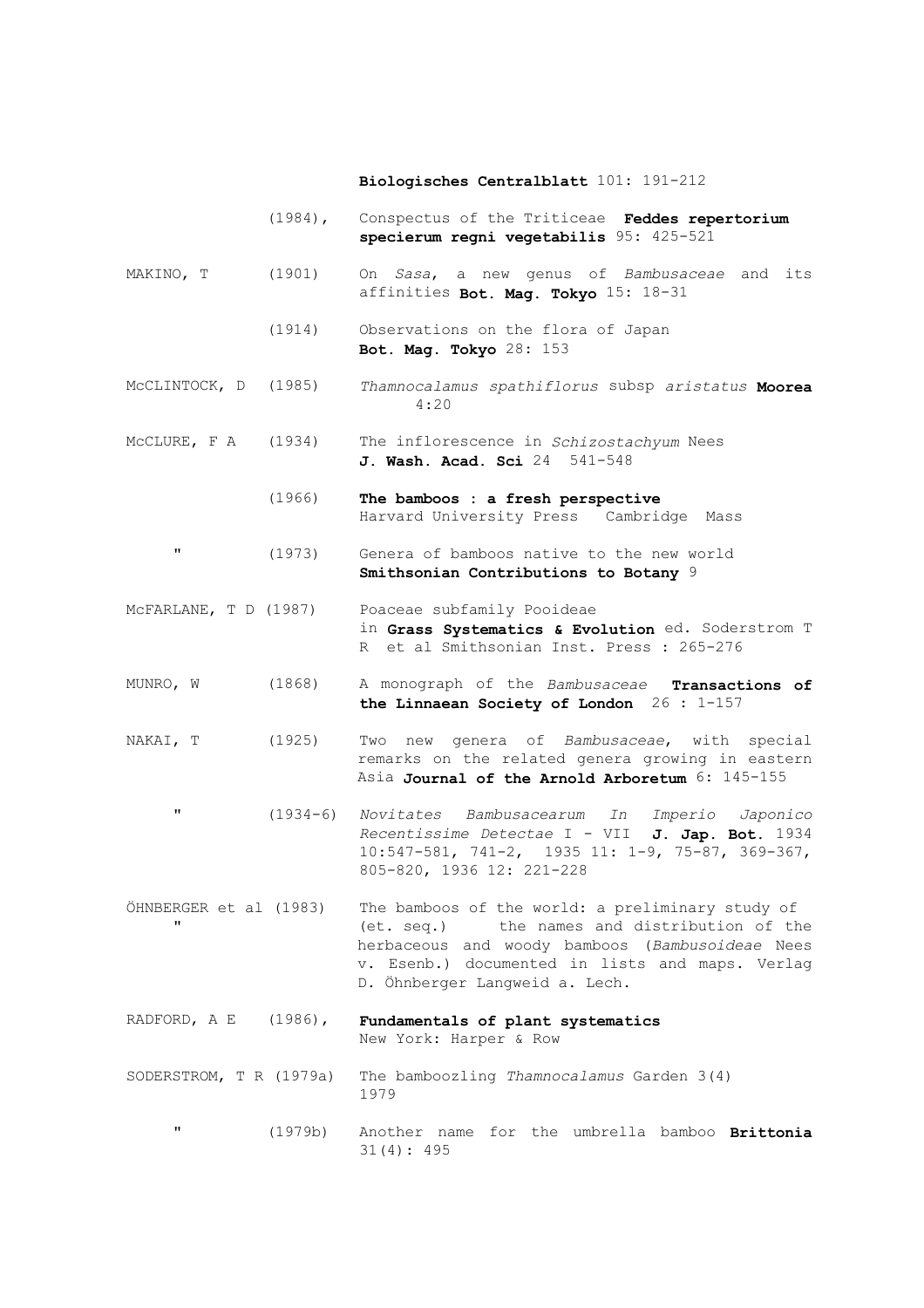- SODERSTROM, T R & A commentary on the bamboos (*Poaceae:*<br>CALDERON, C E (1979) Bambusoideae) **Biotropica** 11 (3): 161-Bambusoideae) **Biotropica** 11 (3): 161-172 SODERSTROM, T R ,& Taxonomic status of the endemic South African ELLIS, R P (1982) bamboo, *Thamnocalamus tessellatus* **Bothalia**  $14(1): 53-67$ 
	- " (1988) The position of bamboo genera and allies in a system of grass classification **in** Soderstrom et al **Grass Systematics and Evolution** Smithsonian Institution Press USA
- STAPF, O (1904) Himalayan bamboos *Arundinaria falconeri* and *A. falcata* **Gard. Chron.** 35 304-307
- STAPLETON CMA (1985a) Studies on vegetative propagation of *Bambusa* and  *Dendrocalamus* species by culm cuttings in Nepal. **Recent Research on Bamboos** Proc. of Int. Bamboo Workshop Hangzhou China Oct 1985
	- " (1985b) Noctuid shoot borers in *Dendrocalamus* and *Bambusa* species. **Nepal Forestry Tech. Info. Bull.** 11:  $26 - 31$
	- " (1986) Propagation of *Bambusa* and *Dendrocalamus* species by culm cuttings: Preliminary practical recommendations **Forest Survey and Research Office Publication** no 44, Kathmandu, Nepal.
	- " (1987) Bamboos **in** Jackson 1987 **Manual of Afforestation**  Forestry Research Project, Department of Forest, Kathmandu, Nepal.
	- " (1989) Sheaths on the *Thamnocalamus* inflorescence branching system unpublished manuscript Forestry Dept. Aberdeen University
	- " (1990) Ecological problems in bamboo cultivation and indigenous technical solutions from the Himalayas Paper presented at the **Vth International Congress of Ecology** Yokohama Japan
- STAPLETON, CMA Planting of large bamboos 'bans' by the tradi-& TAMRAKAR, S N (1983a) tional method **Nepal For. Tech. Info. Bull.**9:15-17
	- " (1983b) Pipar Bamboos. Appendix **in** Picozzi N An ecological survey of a proposed reserve for Himalayan pheasants **I.T.E. Project 839 Report**  NERC London
- STEBBINS, G L (1974) **Flowering plants: evolution above the species level** Edward Arnold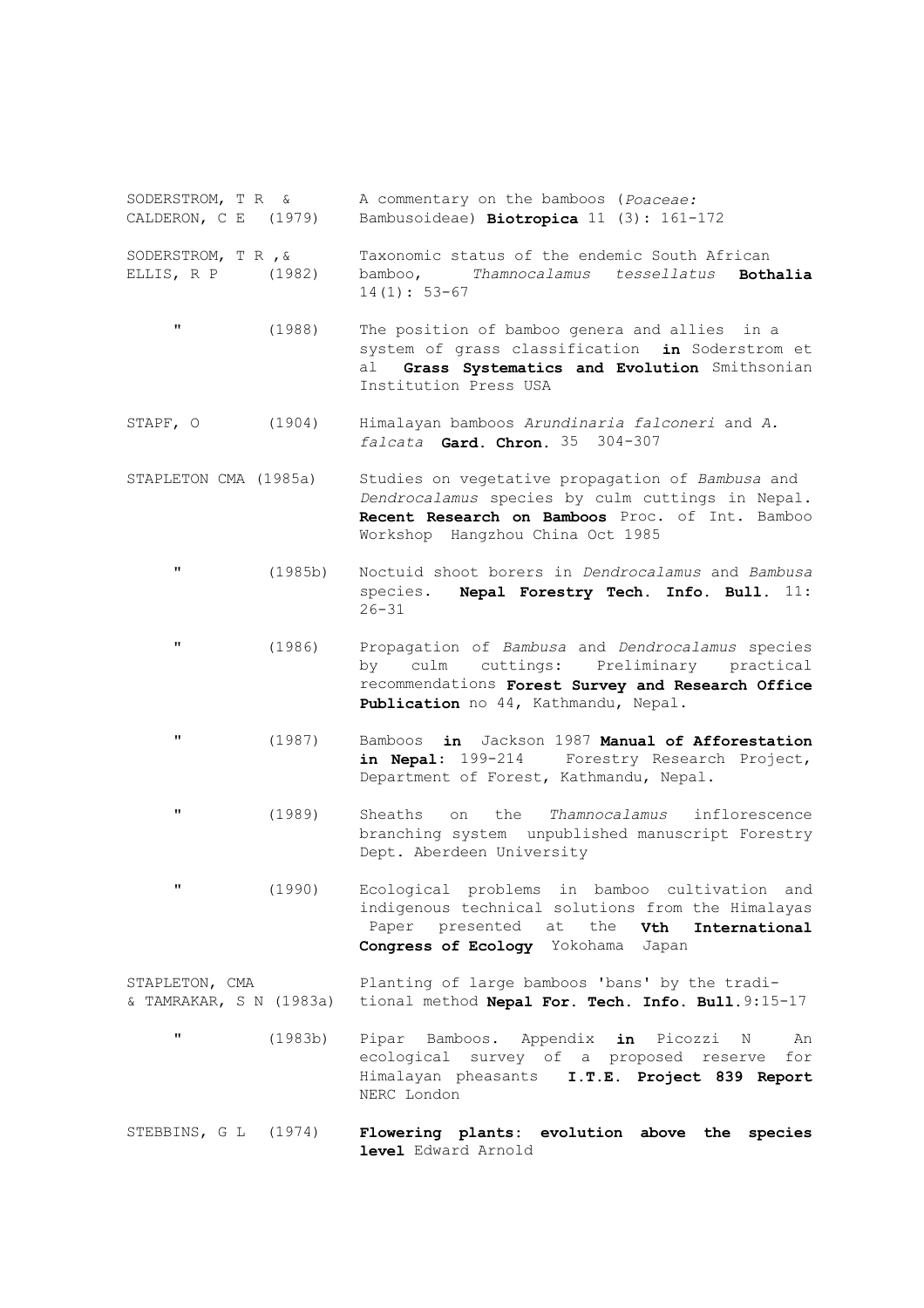STEENIS van C G G J Plant speciation in Malesia with special (1969) reference to the theory of non-adaptive saltatory evolution in **Speciation in Tropical Environments** (ed Lowe-McConnell, R H) Academic Press & **Biol. J. Linn. Soc.** 1: 97-133 TURESSON, G (1922) The genotypical response of the plant species to the habitat **Hereditas** 3: 211-350 " (1925) The plant species in relation habitat and climate  **Hereditas** 6: 147-236 UNDP (1985) Bhutanese economy status report 1984-5. UNDP Thimphu. USUI, H (1957) Morphological studies on the prophyll of Japanese bamboos **Bot Mag Tokyo** 70: 223-227 USUI, H (1987) Morphological studies on the prophylls and their taxonomic significance **Recent Research on Bamboos** Proc. of Int. Bamboo Workshop, China October 1985 WAGNER, W H (1984) A comparison of taxonomic methods in biosystematics in **Plant Biosystematics** (ed Grant W F) Academic Press WATSON, L (1985) **Australian grass genera: Anatomy, morphology, keys, & classification** Canberra: Res. School of Biological Sciences ANU YI, T P (1983a) New taxa of *Bambusoideae* from Tibet **J. Bam. Res.** 2(1) " (1983b) New species of *Fargesia* and *Yushania* from Tibet  **J. Bam. Res.** 2 (2) " (1988) A study on the genus *Fargesia* **J. Bam. Res.** 7(2)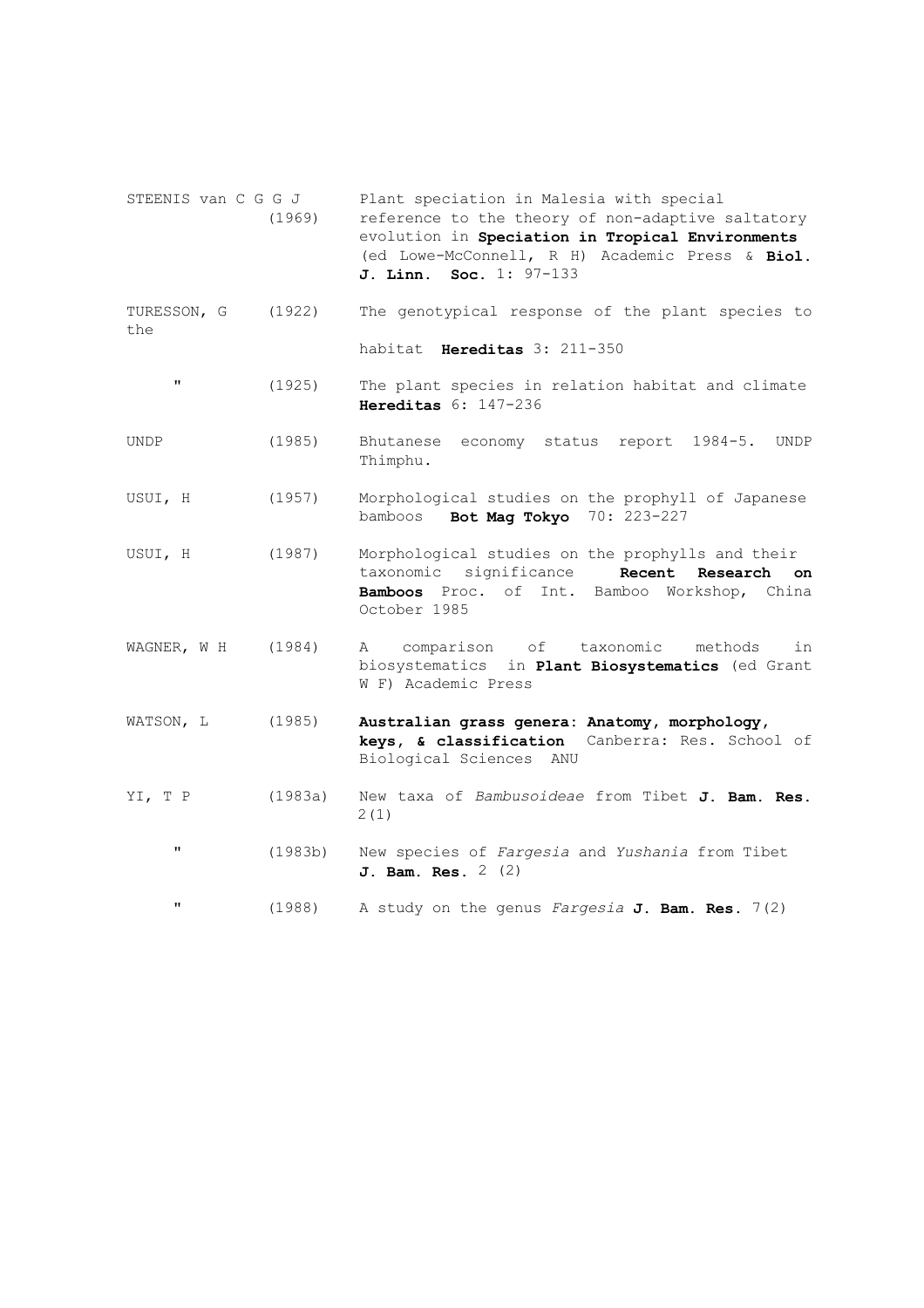**APPENDIX 1** 

 **DESCRIPTIONS OF NEW TAXA**

 $\sim$  1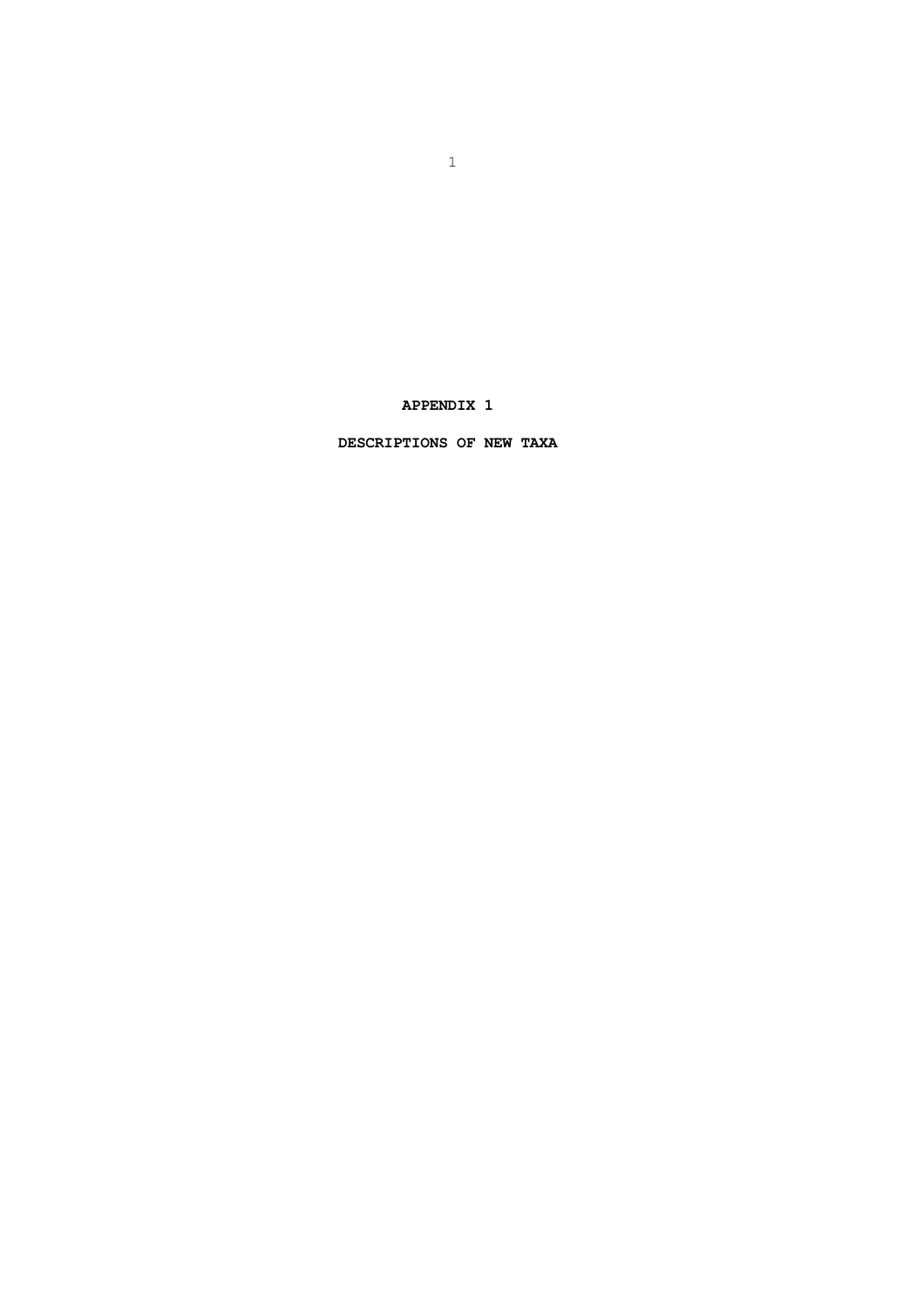#### 1.1 *Bambusa tulda* subsp *tharu*

Clumps dense. Rhizomes pachymorph, up to 50 cm long. Culms erect to drooping in habit, maximum length 23 m; at breast height maximum diameter 8 cm, walls up to 1.5 cm thick; nodes hardly raised with no roots; maximum internode length 40 cm; smaller culms sulcate above branches; surface with thin white wax at first, becoming glossy or slightly matt, with no distinct rings above or below nodes. New culm sheath from breast height c. 30 cm wide at base, height to ligule c. 24 cm; blade c. 8cm long, c. 16 cm wide, cupped & cordate, very persistent. Sheath deciduous, with appressed/erect hairs all over, although glabrous towards base with dense basal ring, hairs dark brown (not black), dense and erect inside blade; auricles c. 3.5 cm broad, 1 cm tall, with dense oral setae c. 1 cm long, upright/bent, reddish brown; ligule 2-4 mm tall, finely serrate. New leaf sheath distally lightly pubescent at first, margins glabrous; callus prominent, glabrous; auricles triangular; oral setae 2-5, deciduous, 7-10 mm long, delicate; ligule short, < 2mm. Leaf blade maximum length and breadth 25 x 4 cm, abaxial densely 0.2-0.5 mm pubescent all over, adaxial glabrous; petiole abaxial glabrous, adaxial very shortly pubescent. Branches or buds present to base of culm; central branch up to 2 cm in diameter, rarely rooting; mid-culm lateral branches up to 1 cm in diameter; branches unarmed. Inflorescence branching moderately congested, young inflorescences with 5-20 spikelets, older ones up to 7 cm in diameter with 100 spikelets or more; prophylls all bearing 2 keels. Pseudospikelet with 2-3 gemmiparous bracts, no empty bracts, 4-9 fertile glumes; terminating in a rudimentary floret; rhachilla sections up to 3 mm long, flattened, largely glabrous but with 0.2-0.5 mm long ciliae around apex, disarticulating very readily. Fertile glumes 10-14 mm long; margins just overlapping at base; inner margin glabrous; outer margin with c. 0.5-0.2 mm long ciliae on base and proximal half. Palea 10-12 mm long, apex acute and penicillate, edges glabrous, margins very shortly pubescent; keels prominent, distal 2/3 with 0.5-1 mm long ciliae. Lodicules short to very long, 2-7 mm, fimbriate. Anthers yellow, 6-8 mm long, shortly apiculate or slightly bifid. Ovary oblong; style short, hairy; stigmas 2, white, plumose.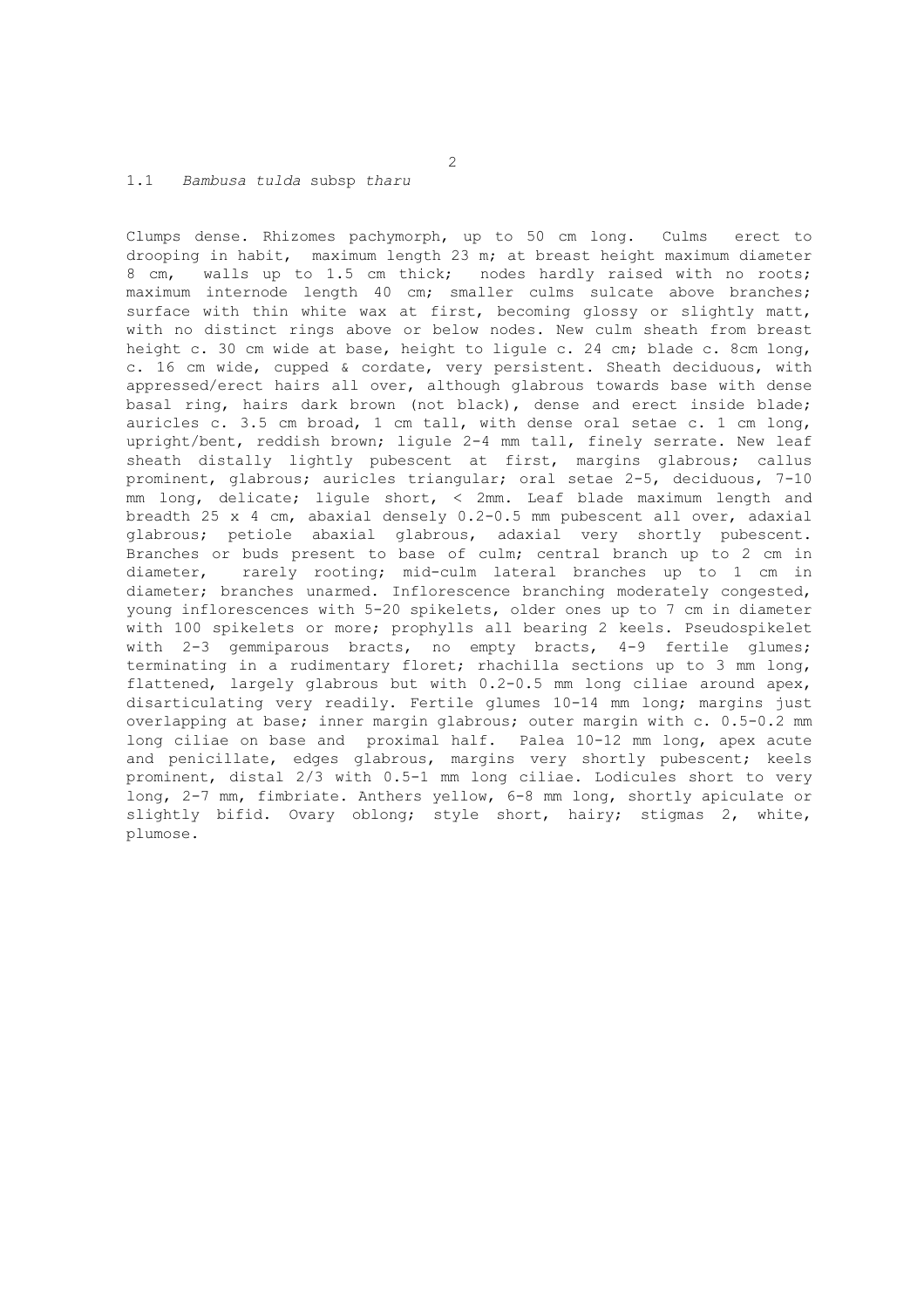# 1.2 *Bambusa nutans* subsp *malbans*

Clumps open. Rhizomes pachymorph, up to 75 cm long. Culms erect to drooping in habit, maximum length 25 m; at breast height maximum diameter 9 cm, walls 1.5-2 cm thick; nodes scarcely raised at all, no roots; maximum internode length 59 cm; no sulcation on smaller culms; surface with thin white wax at first, becoming glossy, with thin deciduous white ring above nodes at first. New culm sheath from breast height c. 30 cm wide at base, height to ligule c. 25 cm; blade c. 12 cm long x 20 cm wide, broadly cordate, promptly deciduous. Sheath with jet black appressed or erect deciduous hairs all over, and very short light-coloured appressed hairs in lines inside blade; auricles varied, up to 3 cm wide, 2 cm tall, separate or merging into blade; oral setae light-coloured, bent, up to 1 cm long; ligule narrow, 1-2 mm tall, margin finely serrate. New leaf sheath glabrous; margins glabrous; callus prominent, glabrous; auricles indistinct, narrow; oral setae deciduous, 1-4 on young leaves, erect, c. 1 cm long; ligule short, <2 mm; blade up to 31 cm long x 5 cm wide. Branches or buds present to base of culm; mid-culm central branch up to 2 cm in diameter, never rooting; mid-culm lateral branches up to 1 cm in diameter; branches unarmed. Inflorescence branching rarely congested, young inflorescences with up to l0 spikelets; prophylls all 2-keeled. Pseudospikelet with 2 gemmiparous bracts; empty bracts absent; c. 5 fertile glumes; terminating in an incomplete floret; rhachilla sections glabrous with very shortly ciliate apices, disarticulating very readily. Fertile glumes 12-20mm long, glabrous; margins wide and rolled. Palea up to 15 mm long; keels with short stout ciliae up to 0.4mm long; veins and tessellation evident between keels; apex single, usually minutely penicillate. Lodicules 1.5-2.5 mm long, 1 obovate, 2 oblique and laterally thickened. Anthers yellow; tips shortly bifid. Ovary orbicular to oblong. Style short or medium length, branching promptly into 2 stigmas.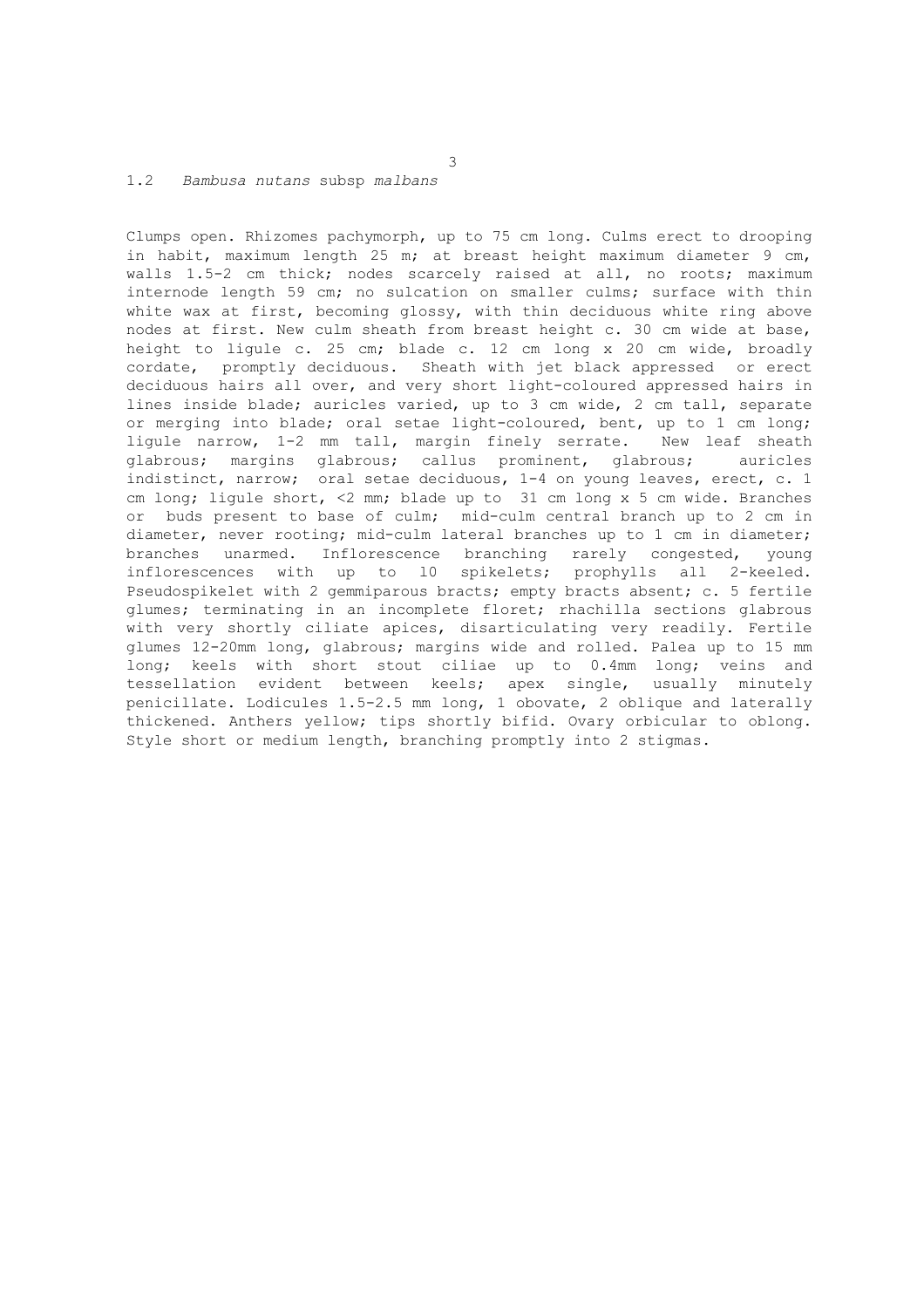# 1.3 *Bambusa alamii*

Clumps dense. Rhizomes pachymorph, up to 30 cm long. Culms erect to drooping in habit, up to 12 m long; at breast height maximum diameter 3.5 cm, walls up to 0.5 cm thick; nodes scarcely raised, no roots; maximum internode length 40 cm; surface thinly covered with white wax at first, becoming glossy. New culm sheath from breast height c. 16 cm wide at base, asymmetrically triangular, attenuating evenly to c. 6 cm width at top; height to ligule c. 14 cm; blade c. 12 cm long, sagittate, quite persistent, firmly attached to culm above bud. Sheath persistent, completely glabrous; auricles dissimilar, one 1-2 cm tall and rounded, one 2-5 cm long and elongated or tapering, both lightly corrugated and prominently veined; oral setae dense, 10-30 on one auricle, 30-50 on the other, 3-10 mm long, curving or bent, brown; ligule 0.5-2 mm wide, entire, asymmetrical. New leaf sheath glabrous; margins glabrous; callus pronounced, glabrous; auricles 1-2 mm wide, ovoid, erect or reflexed, larger on lower sheaths; oral setae 1-5 each side, 3-10 mm long, deciduous, glabrous, straight, erect or spreading; ligule c. 1 mm long, truncate; blade up to 250mm long x 23 mm wide, glabrous. Branches or buds present to ground; maximum diameter of mid-culm central branch 7 mm, no roots; maximum diameter of mid-culm laterals 3 mm; no thorns. Inflorescence not known.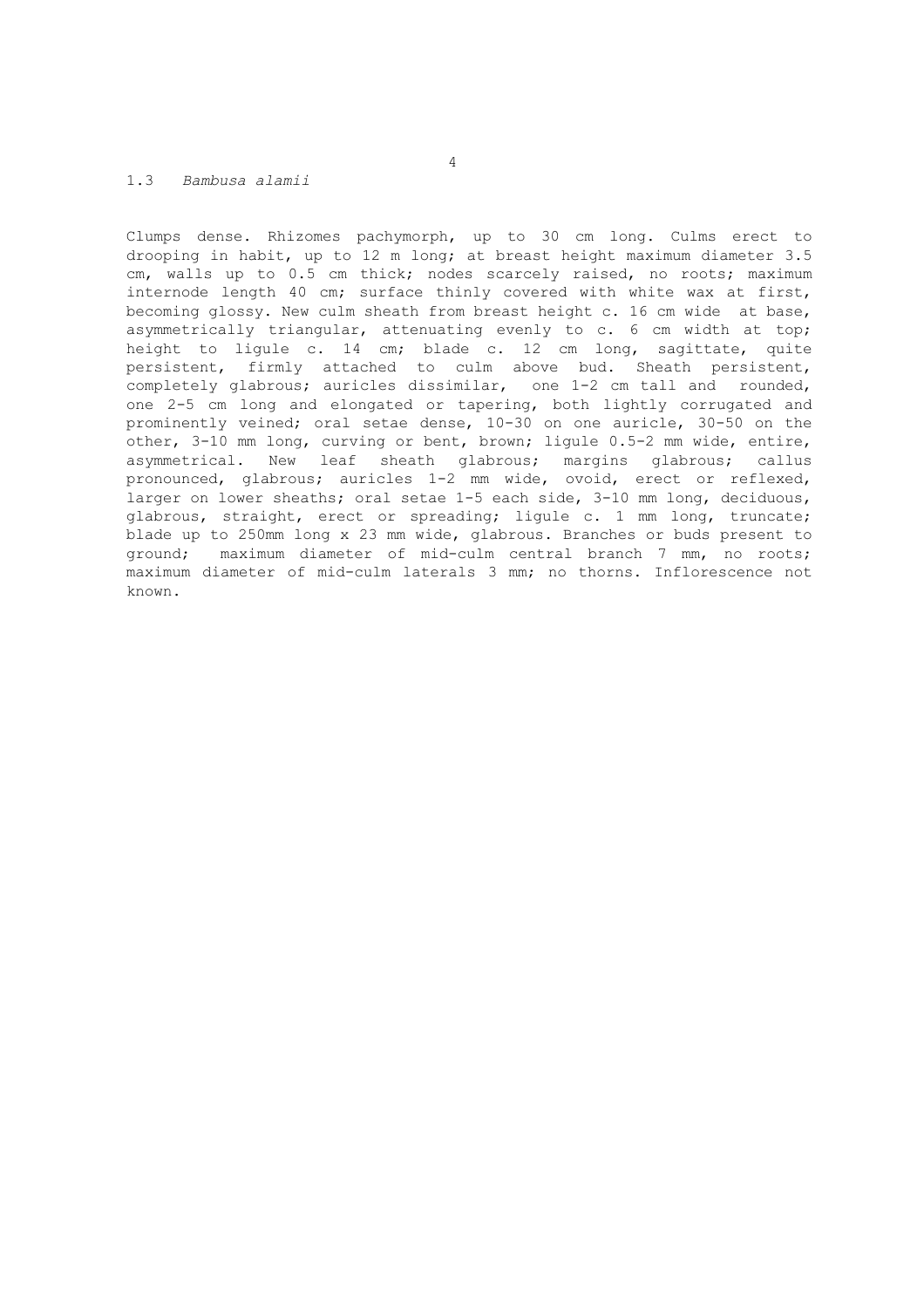#### 1.4 *Bambusa nepalensis*

Clumps dense. Rhizomes pachymorph, up to 50 cm long. Culms drooping in habit, up to 20 m long; at breast height diameter up to 10 cm, walls 1-1.5 cm thick; nodes scarcely raised at all, no roots; internode length up to 40 cm; surface with fairly thick very persistent white furry wax, thicker and browner below nodes. New culm sheath from breast height broad, c. 50 cm wide at base, height to ligule c. 25 cm; blade up to 9 cm long x 12 cm wide, cordate, appressed to culm, very persistent, with dense scattered hairs inside in triangle above ligule. Sheath persistent, sheath and blade uniformly covered in fine appressed mid-brown fawn or honey-coloured hairs; shoulders broad; auricles small, 2-7 mm wide; oral setae 5-10 each side, 3-5 mm long, curved; ligule 3-5 mm tall, uniformly serrate. New leaf sheath with bright or dull white appressed or erect hairs, hairs quite persistent; distal 1/4 of overlapping margin shortly ciliate; callus well developed, very shortly ciliate or glabrous; auricles none; oral setae none or 1-2 at first, c. 2mm long, erect, deciduous; ligule 2-3 mm long, truncate, serrate or ragged, waxy; petiole adaxial shortly pubescent, abaxial glabrous or waxy; blade maximum length 30 cm, breadth 6 cm. Branches absent at basal 6-10 nodes; mid-culm central branch up to 3 cm in diameter, bearing roots; lateral branches up to 1 cm; branchlets unarmed.

 Inflorescence with moderate branching, young inflorescence capitate to slightly cuboid with 7-25 spikelets, older ones more capitate with 100 spikelets or more. Prophylls around inflorescence usually 2-keeled. Prophylls basal to the pseudospikelet always 2-keeled. Pseudospikelet with 1-3 gemmiparous bracts, 1 empty bract, 2-3 fertile glumes, terminating in a tiny rudiment; rhachilla sections glabrous, not readily disarticulating, 0.5-1 mm long, glume insertion marked by a red line. Fertile glumes 6-7 mm long, green with purple tips, apex very shortly pubescent internally and externally; distal 1/4 of margins with c. 0.2 mm ciliae. Palea 5-7 mm long, green with purple tips; margins distal  $1/3$  to  $\frac{1}{2}$  up with c. 0.5 mm ciliae; keels basal ½ indistinct, distal 1/2 to 1/5 with c. 0.5 mm ciliae, apex blunt with c. 0.5 mm ciliae. Lodicules 3, well developed, 0.7 to 3 mm tall, variously ovate, long fimbriate, apices tinged purple. Anthers 5-6 mm long, 0.5 mm wide, yellow with purple tinges; tips purple, long apiculate, often shortly penicillate. Ovary narrowly linear-lanceolate, glabrous; style up to 5 mm long with 3 purple pubescent to shortly plumose stigmas.

 $\sim$  5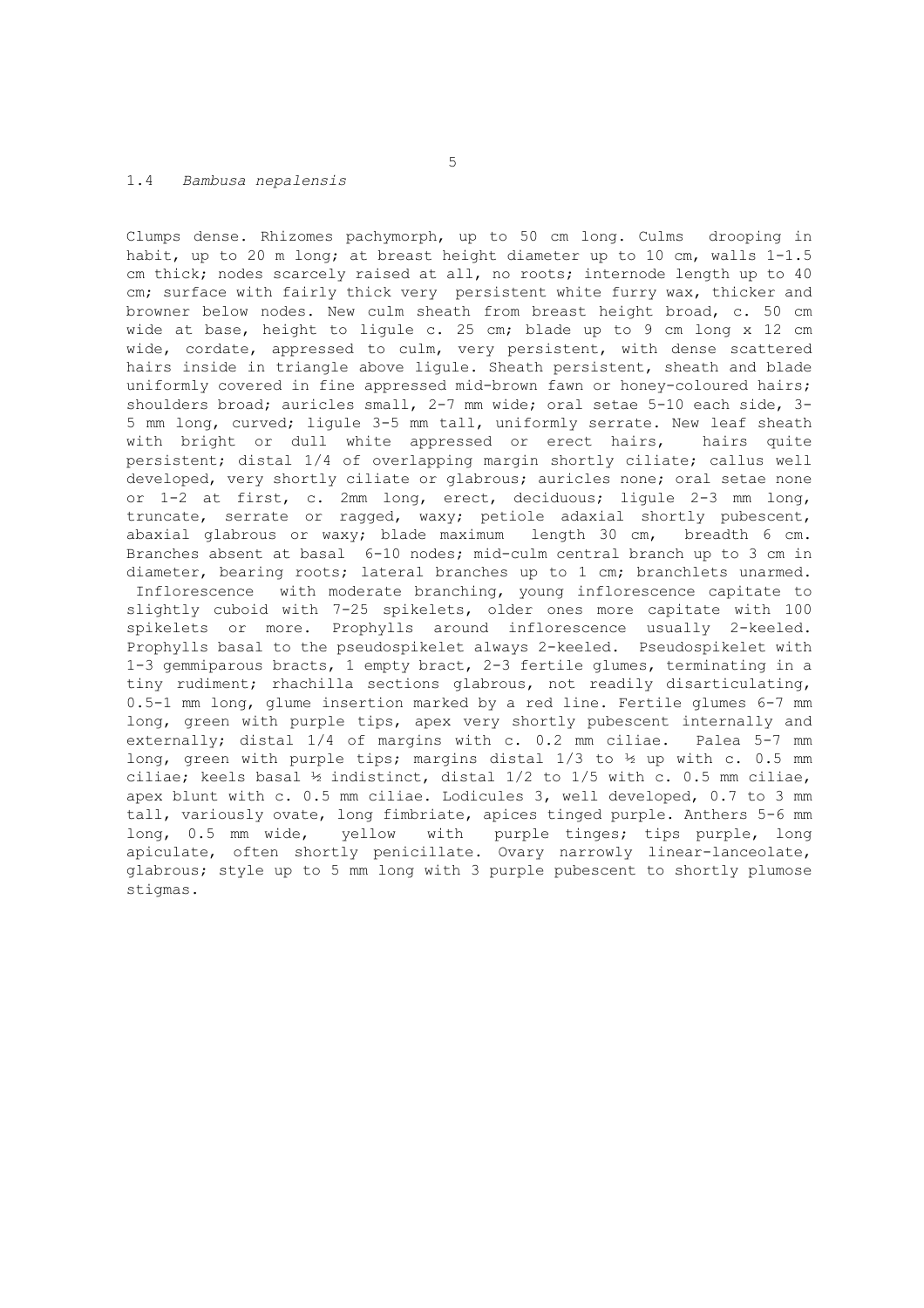# 1.5 *Bambusa clavata*

Clumps dense. Rhizomes pachymorph, up to 50 cm long. Culms drooping, maximum length 20 m; at breast height maximum diameter 9 cm, walls up to 2 cm thick; nodes slightly raised, no roots; internodes up to 40 cm long, surface with thin wax covering at first, glossy later, persistent thick white rings of wax above and below nodes. New culm sheath from breast height c. 34 cm wide at base, height to ligule c. 22 cm; deciduous, uniformly covered with mid to very dark brown appressed deciduous hairs at first with more persistent basal ring; blade large, c. 11 cm long, 18 cm wide, cordate, with light hairs towards edges at first, deciduous; auricles small, rounded, 5-10 mm wide; oral setae up to 30 each side, 3-5 mm long, curved; ligule 2-15 mm tall, fimbriate, asymmetrical with single deep cleavage when growing strongly, cleavage on alternate sides at alternate nodes. New leaf sheath glabrous, margins of upper sheaths glabrous, overlapping edge of lower sheaths ciliate; callus pronounced, glabrous; auricles very small; oral setae 1-5, 2-5 mm long, erect or curving; ligule short, < 1mm, obliquely truncate, very shortly pubescent, often long ciliate at edges; petiole glabrous. Branches or buds absent at basal 5-10 nodes, buds shortly acuminate, maximum diameter of mid-culm central branch 3 cm, bearing roots, maximum diameter of mid-culm lateral branches 1 cm. No thorns. Inflorescence branching extremely limited at first, initially only 1-3 large spikelets per inflorescence, later and in the next season up to 30 smaller spikelets in capitate inflorescence. Prophylls all 2-keeled. Pseudospikelet with 3 gemmiparous bracts, 0-1 empty bracts, 5-8 fertile glumes, terminating in a rudiment or complete floret; rhachilla sections 1-2mm long, sheath insertion marked by a red band, disarticulation reluctant. Flowering glume 5-29 mm long, green where protected, exposed parts dark purple, fading to straw colour, exterior glabrous, very shortly pubescent inside apex; margins glabrous. Palea abaxial glabrous with lightly scabrous wings, shorter than flowering glume, 4-15 mm long, narrow; apex acute or shortly bifid; margins very shortly ciliate for distal 1/3 matching keel ciliation; keels in lower florets pronounced and ciliate from base to apex, ciliae up to 1mm long, upper florets ciliate for distal  $\frac{1}{2}$ only, ciliae up to 0.5 mm. Lodicules 3, lateral pair ovate-acute, 3-6 mm tall, shortly fimbriate, rear ovate, 5-7 mm tall, with fimbriae of c. 1 mm. Anthers 8-10 mm, yellow with purple apiculate or penicillate tips. Ovary triangularly ovate, pubescent, tapering slowly into a 2 mm style and branching promptly into 2-3 plumose purple stigmas.

 $\sim$  6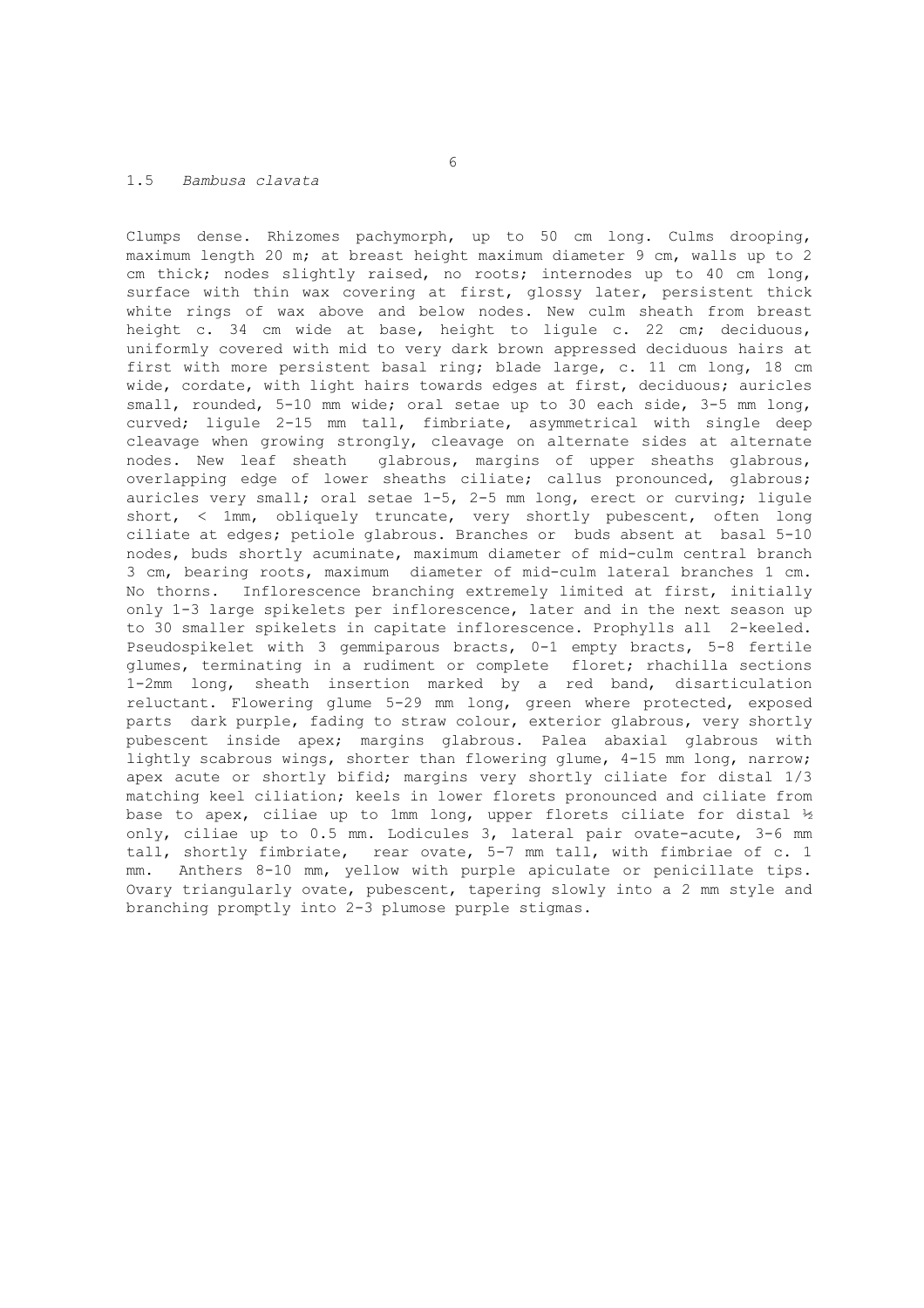## 1.6 *Dendrocalamus hamiltonii* var *undulatus*

Clumps dense. Rhizomes pachymorph, up to 75 cm long. Culms drooping, not pendulous, maximum length 23 m; at breast height maximum diameter 15 cm, walls 2-2.5 cm thick; nodes slightly raised, rooting at basal 6-10 nodes; internodes often swollen by 1-3 cm diameter towards base, maximum length 35 cm (short for diameter). Culm surface with dense white to light brown furry wax at first, remaining dull. New culm sheath from breast height c. 60 cm wide at base, height to ligule c. 28 cm; blade up to 10 cm long x 12 cm wide, triangular, strongly and deeply dimpled, bottom corners corrugated, persistent. Sheath deciduous, with dense appressed light to dark brown hairs from base to 2 cm below blade; auricles small, triangular or rounded, variable, naked; oral setae none; ligule narrow, 1-3 mm long, serrate in centre, dentate at edges. New leaf sheath with white appressed hairs at first, becoming glossy; margins glabrous; callus prominent; auricles none; oral setae none; ligule projecting, rounded or pointed, up to 10 mm long x 8 mm wide; blade maximum length and breadth 42 x 10 cm. Branches or buds absent at up to 10 basal culm nodes; maximum diameter of mid-culm central branch 5 cm, rooting prolifically; maximum diameter of mid-culm laterals 1 cm, often also rooting; branchlets unarmed. Inflorescence capitate with highly congested branching, young inflorescences with more than 20 spikelets, older ones with more than 100. Prophylls narrow, usually 1-keeled, those basal to pseudospikelet often with weak second keel. Pseudospikelet with 2 gemmiparous bracts, 2 empty bracts, 2-3 fertile glumes, terminating in a complete floret, rhachilla sections < 0.5 mm long, not disarticulating. Flowering glumes green, c. 6mm long; margins ciliate to base, proximally with ciliae c. 1 mm long, distally with ciliae c. 0.5 mm; exterior glabrous, interior very shortly pubescent near apex. Palea 4-5 mm long; margins with c. 0.5 mm ciliae to base; apex acute; keels with 0.2-0.5 mm ciliae to near base. Lodicules 0-3, narrow, 0.5-2 mm long, fimbriate, unthickened. Anthers c. 3 mm long, honey-coloured with darker tips, tips aciculate or apiculate, often penicillate. Ovary triangularly ovate, pubescent. Style long, c. 2 mm, with 1-2 purple, plumose, clubshaped stigmas.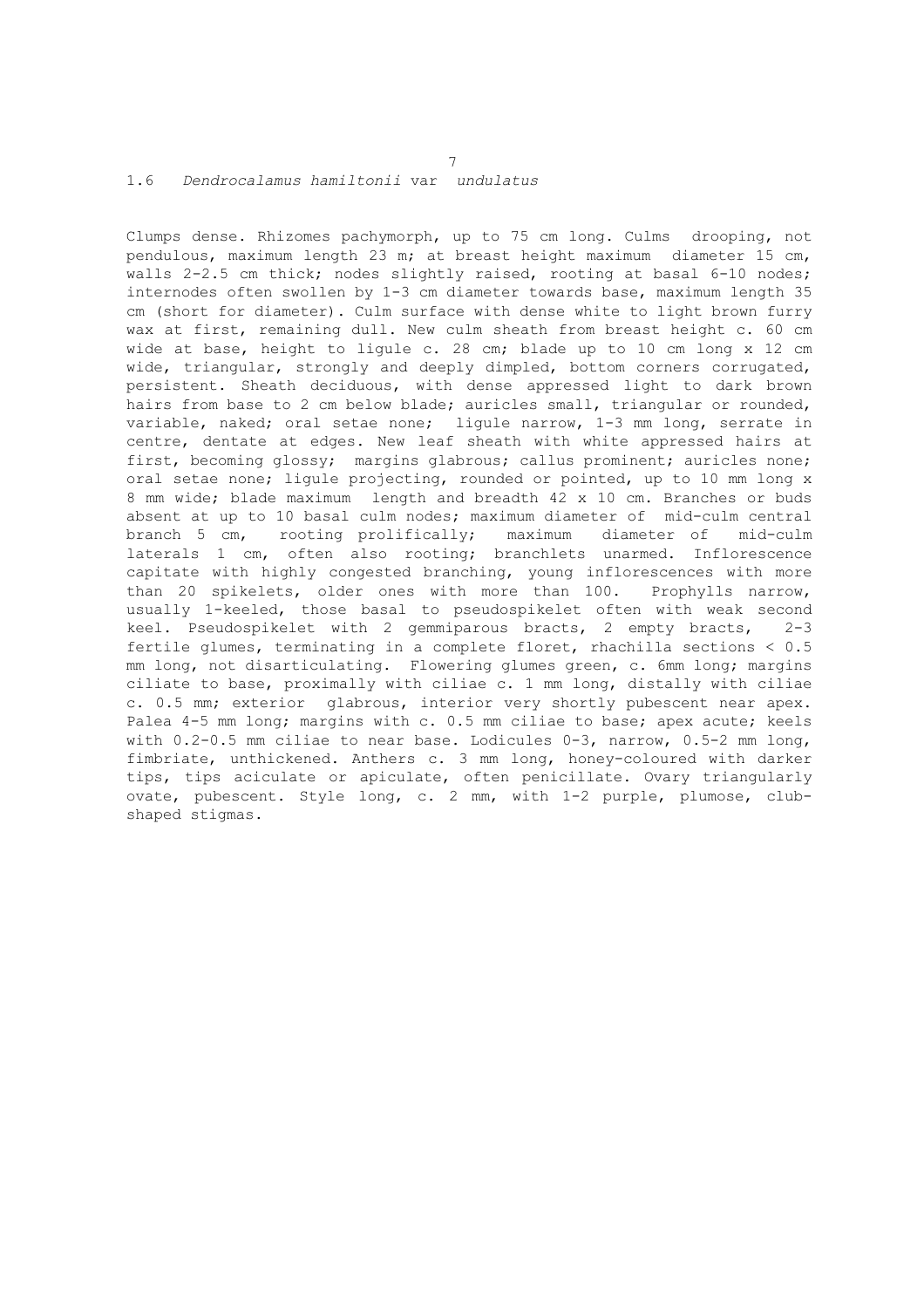# 1.7 *Fargesia chigar*

Clumps open. Rhizome pachymorph, up to 30 cm long, solid. Culms drooping, curving outwards at the base; at  $\frac{1}{4}$  height diameter up to 1.5 cm, walls up to 2 mm thick; nodes slightly raised, persistent sheath base lightly whitepubescent at first, unarmed; maximum internode length 15 cm; surface with very dense white wax over entire internode, culm remaining dull. New culm sheath from ¼ height c. 75 cm wide at base, height to ligule c. 27 cm, attenuating triangularly from base; upper ½ membranous, disintegrating rapidly, transverse veinlets prominent; blade always erect, c. 3 cm long x 5 mm wide, very persistent, interior very shortly pubescent beside ligule; hairs scattered to quite dense, erect, clear, with bulbous bases; shoulders and auricles absent, blade continuous with sheath; oral setae absent; ligule triangular to subulate, edges sparsely ciliate or penicillate; upper ½ of both edges with rather sparse stout brittle ciliae <1 mm long. New leaf sheath surface glabrous, margins glabrous; callus not pronounced, with ciliae up to 1 mm long; auricles none; shoulders rising very steeply, shortly ciliate; oral setae none; ligule extremely long, up to 5 mm, glabrous, ragged. Leaf blade up to 110 mm long x 6 mm wide; abaxial and adaxial surfaces glabrous and glaucous; petiole glabrous, narrow, long; tessellation distinct, but transverse veinlets well spaced out; base attenuate. Branches small, from elliptical buds with broad rounded wings; central branch up to 1 mm in diameter with no aerial roots. Inflorescence not known.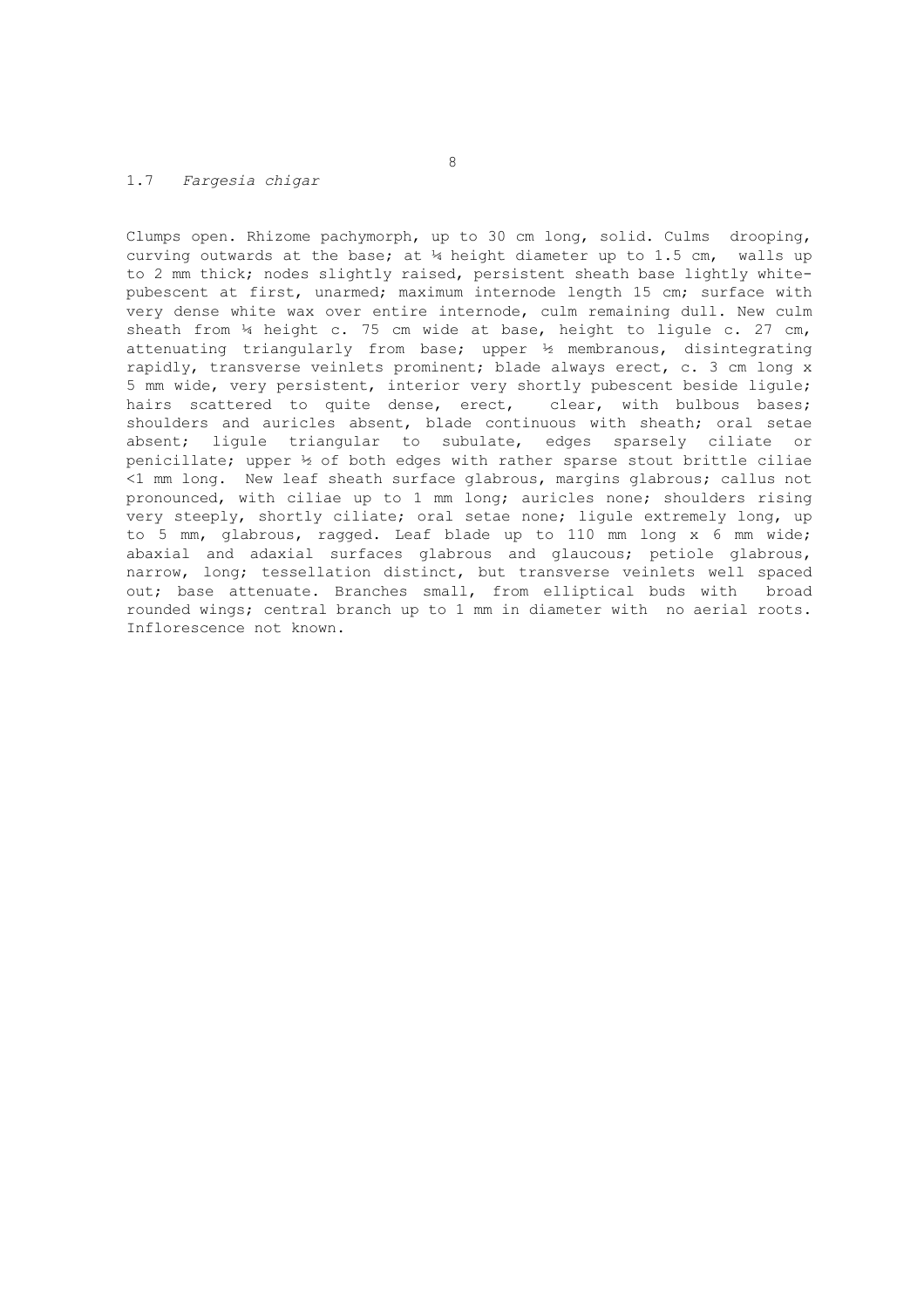### 1.8 *Fargesia emeryi*

Clump form and rhizome not known. Culm nodes slightly raised, unarmed, internodes finely ridged and waxy. Old culm sheath glabrous. Old leaves glabrous, tessellation distinct. Old leaf sheaths glabrous with glabrous margins; callus not pronounced; no auricles or oral setae; ligule c. 1.5 mm long, truncate. Spikelets up to 40 mm long, with 2 empty glumes and up to 6 fertile florets, terminating in an incomplete floret. Lower empty glume 6-11 mm, glabrous with a very shortly scabrous awn. Upper empty glume 8-14 mm, glabrous with a very shortly scabrous awn. Flowering glume 13-17 mm long, very shortly pubescent all over or glabrous near margins, tip scabrous. Palea 10-12 mm long, tip bifid for at least 1 mm and scabrous; keels proximally glabrous, distal ½ with c. 0.3 mm ciliae. Rhachilla segments 5-6 mm long, flattened, shortly pubescent, with c. 0.5 mm ciliae at tip. Stigmas 2-3. Anthers yellow, bifid or blunt, not penicillate; pollen yellow. Lodicules 3, similar, with c. 0.5 mm ciliae.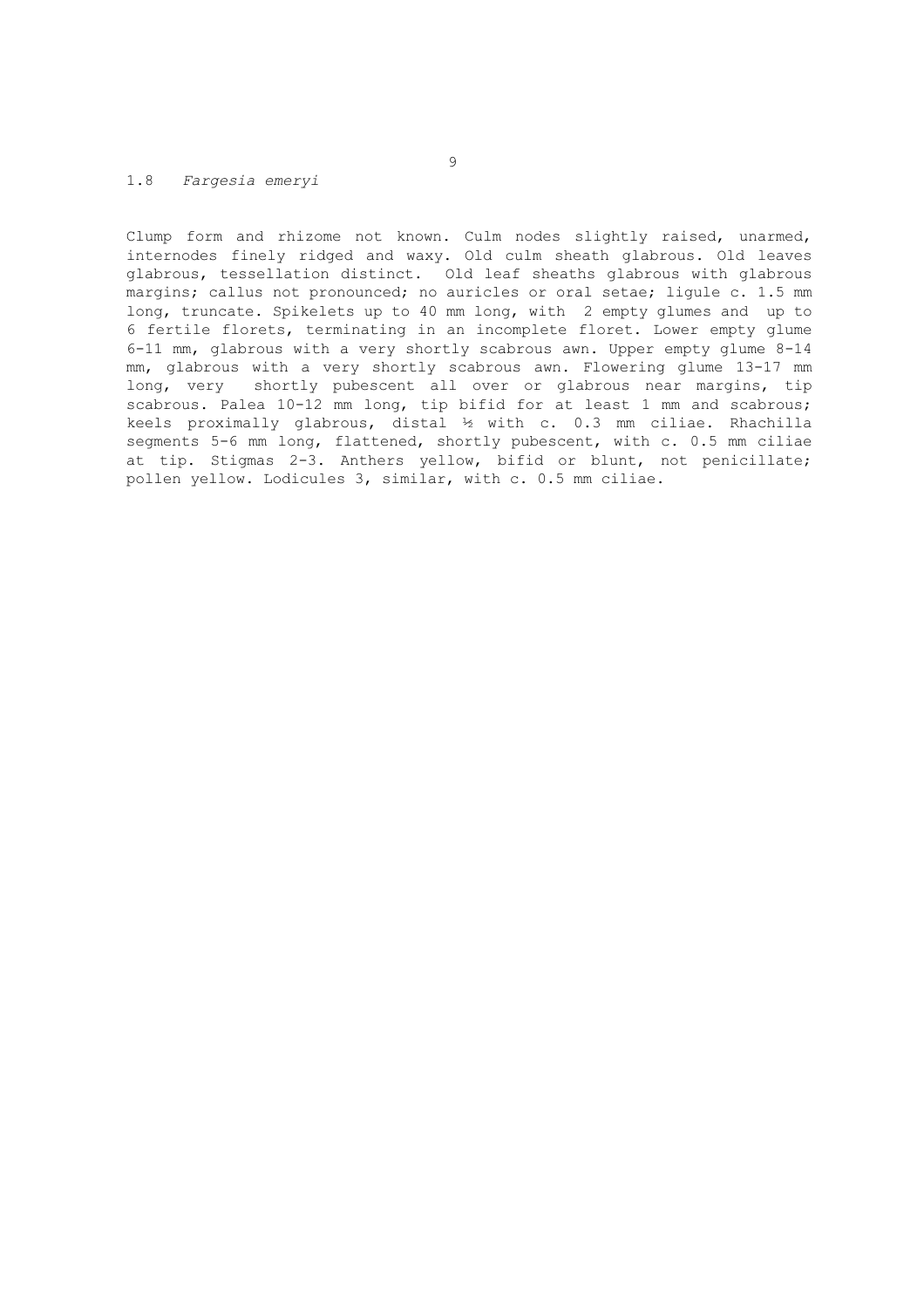# 1.9 *Fargesia geduensis*

Clumps open. Rhizome pachymorph, 15-30 cm long, solid. Culms erect to drooping, often curving out at base; maximum length 4 m; at ¼ height diameter up to 1.5 cm, walls up to 3 mm thick; nodes slightly raised, unarmed; internodes up to 21 cm long, surface quite distinctly ridged, especially upper  $\frac{1}{2}$ , often with narrow ring of white or brown c. 0.5 mm long spines for 3 mm below node. New culm sheath from ¼ height c. 5 cm wide at base, attenuating from ½ height triangularly to neck c. 3 mm wide, thin, papery; basal 1/4 slightly thicker, with black spots or small splodges at base; basal ½ fairly persistent, top ½ rapidly disintegrating in situ; height to ligule c. 26 mm, sheaths strongly imbricated; blade erect or decurrent, c. 10 mm long x 1.5 mm wide, glabrous, edges not scabrous, very quickly deciduous; bristles scattered to dense, quite persistent, light to dark brown, bulbous based, 0.5 to 1 mm long, mostly appressed in random orientation; base with ring of 1-2 mm orange-brown erect hairs, remaining on persistent sheath base; shoulders ciliate; auricles none; oral setae 3-7 each side, scabrous, erect, bent or wavy, 3-6 mm long; ligule 1-2 mm long, truncate, very shortly pubescent, margin very shortly ciliate to shortly fimbriate; overlapping edge ciliate to base, inner edge distally ciliate, ciliae c. 1 mm long and clear. New leaf sheath glabrous, distally waxy; overlapping edge ciliate on proximal sheaths, glabrous on distal sheaths; callus pronounced, with c. 0.1 mm ciliae; auricles absent; shoulders with c. 0.1 mm ciliae, rising steeply; oral setae 4-6 each side, erect, stiff, basally scabrous, 3-6 mm long; ligule 2-3 mm long, asymmetrically truncate or depressed, glabrous, waxy, margin almost entire. Leaf blade 10-15 (-20) cm long, breadth 8-12 (-15) cm; both surfaces completely glabrous; petiole glabrous but waxy; tessellation distinct. Branch buds present at all culm nodes; mid-culm bud up to 10 mm tall, 6 mm wide, on c. 3 mm promontory, with c. 1 mm wide wings and c. 1 mm ciliae. Mid-culm branches up to 15, up to 9 in first year, central branch up to 2mm in diameter with no aerial roots. Inflorescence not known.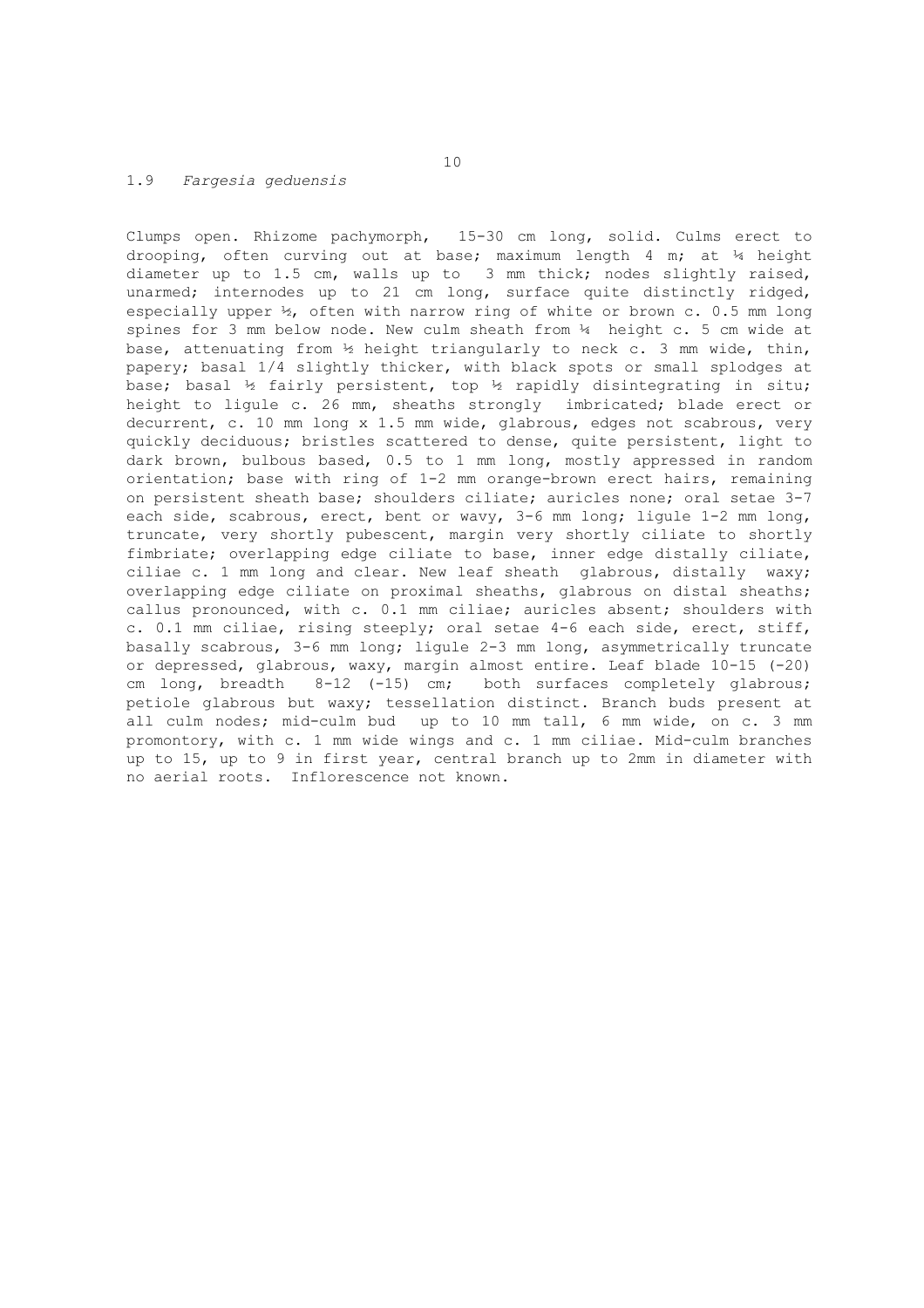#### 1.10 *Fargesia bhutanensis*

Clumps dense. Rhizomes pachymorph, up to 25 cm long, solid. Culms drooping, maximum length 10 m; at  $\frac{1}{4}$  height maximum diameter 4.5 cm, walls up to 5 mm thick, nodes not substantially raised, unarmed; maximum internode length 50 cm; surface finely ridged; entire internode covered with wax, new culms strongly glaucous, densely waxy below nodes. New culm sheath from ¼ height up to 12 cm wide at base, attenuating triangularly and convexly to a width of up to 10 mm at the neck, persistent till branching; height to ligule c. 26 cm; bristles scattered, deciduous, brown, bulbous-based, antrorsely erect, c. 1 mm long; blade decurrent, erect at tip of new shoot, up to 70 mm long, c. 2 mm wide, lightly covered with c. 0.5 mm deciduous bristles, edges scabrous, quickly deciduous; base pubescent or pilose with ring of slender 2-3 mm light brown hairs; shoulders with c. 0.2 mm ciliae, bearing setae at edges; auricles absent on basal sheaths to very small at shoot apex; oral setae 6-10 each side, 3-8 mm long, thick, erect, straight, honey-brown, glabrous with fine spiralling striations, extending onto edges of sheaths near culm base; ligule 1-2 mm long, shortly fimbriate, densely 0.3-0.5 mm pubescent, concave or truncate, or convex and asymmetrical at culm base with one end extending down the sheath margin; edges c. 1 mm ciliate, overlapping edge ciliate to base, inner edge only ciliate on distal ¼ , ciliae merging with oral setae on sheaths from culm base. New leaf sheath lightly c. 1 mm pubescent at first (proximal sheaths) or glabrous (distal sheaths); margins glabrous; callus not pronounced,  $0.2(-1)$ mm ciliate; auricles absent; shoulders c. 0.1 mm ciliate; oral setae 2-5 each side, wavy, erect, glabrous, 3-5 mm long; ligule 15-25 mm long, c. 0.1 mm puberulent, truncate. Leaf blade 8-14(-26) cm long, breadth 8-15(- 25)mm; abaxial lightly to densely and persistently pubescent all over with c. 1 mm long hairs, adaxial glabrous; petiole abaxial with dense c. 1 mm hairs, adaxial proximally pubescent with <0.3 mm hairs; tessellation distinct. Branch buds present at all nodes, 1.5-3 cm tall, narrow, on promontory of 2-5 mm; basal bud dorsally and ventrally closed; mid-culm branches 5-7 in first year, up to 16 branches later; central branch up to 3 mm in diameter, with no aerial roots. Inflorescence semelauctant, a panicle usually with rings of hairs sutending ultimate branches rather than reduced sheaths, pedicels of up to 3 cm, few pulvini. Spikelet length up to 55mm, with 2 empty glumes, up to 10 fertile florets, terminating in an incomplete floret. Lower empty glume 9-15 mm long, glabrous, with very shortly scabrous awn. Upper empty glume 13-17 mm long, glabrous, with a very shortly scabrous awn. Occasional reduced buds in empty glume axils. Flowering glume 15-20 mm long, usually very shortly pubescent but with longer hairs of up to 0.7 mm near margins, tip scabrous. Palea 10-12 mm long, apex acute or < 1 mm bifid; tip shortly ciliate; keels shortly c. 3 mm ciliate distal ½ and tip. Rhachilla segments 4-6 mm long, flattened, puberulent to to 0.7 mm pubescent at apices. Stigmas 2-3. Anthers c. 9 mm, yellow; tips slightly purple, blunt or penicillate, not bifid; pollen white. Lodicules 3, similar, with ciliae of c. 1 mm.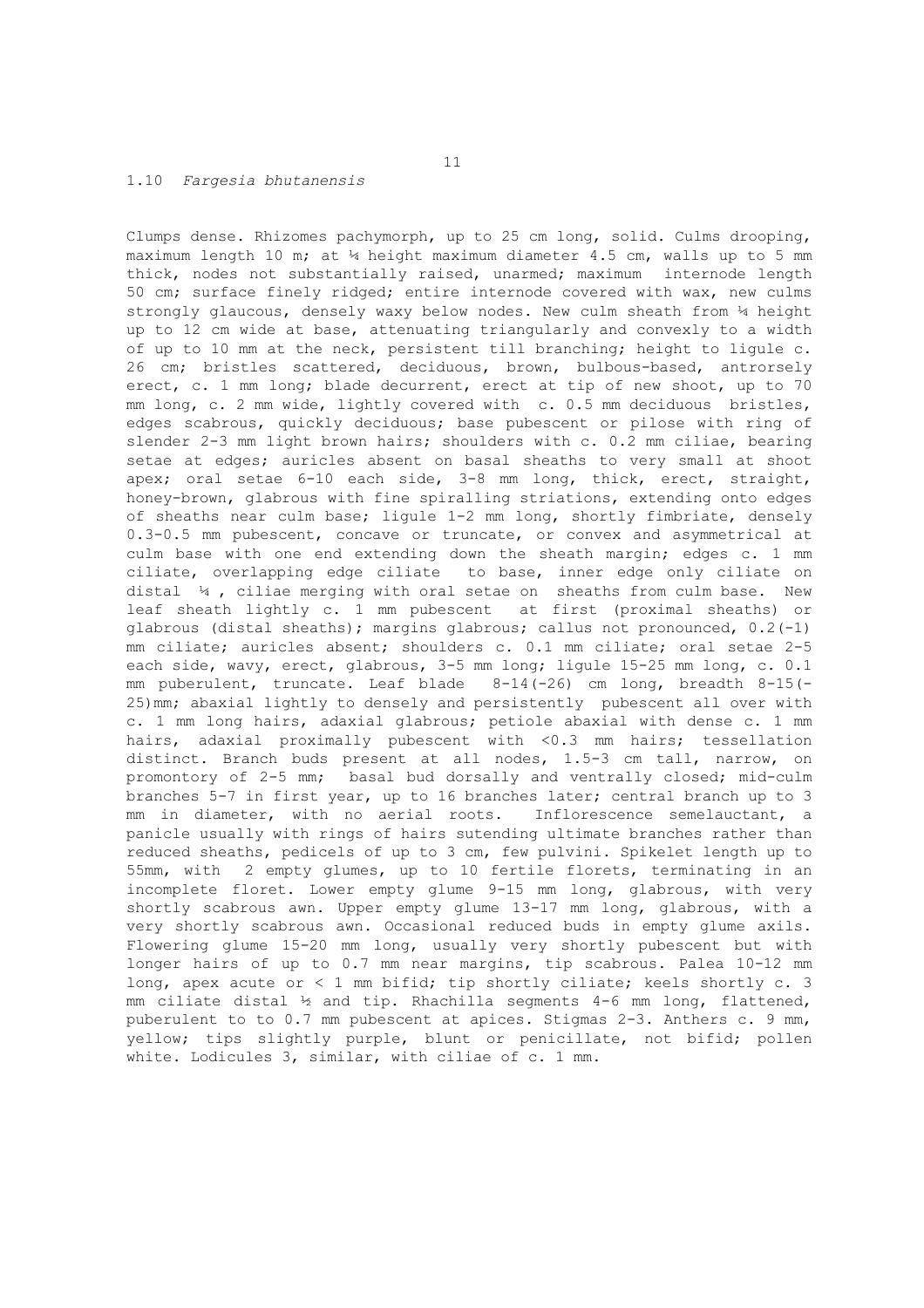### 1.11 *Thamnocalamus spathiflorus* subsp *occidentalis*

Clumps dense. Rhizomes pachymorph. Culm with nodes substantially raised, unarmed; internodes with light deciduous wax all over. New culm sheath from ¼ height c. 45 mm wide at base, persistent, base tough; attenuation convex in distal 1/3 to c. 10 mm wide neck, asymmetrical, one shoulder 2-5 mm higher than the other; height to ligule c. 160 mm; blade erect, c. 20 mm long x 8 mm wide, often split and bifid, deciduous; surface completely glabrous; auricles none; oral setae few, c. 2 mm long; ligule c. 2 mm long x 10 mm broad, thin, margin curling or ragged; edges with c. 1 mm ciliae at top. New leaf sheath surface glabrous; overlapping edge with ciliae of up to 1 mm on distal half; inner edge ciliate at apex only; callus narrow but pronounced, 0.2-0.3 mm ciliate; auricles none or very small; oral setae up to 10 each side, tough, purple, scabrous, sulcate, rounded or flattened, 4- 6 mm long, straight, erect; ligule broad, truncate, c. 2 mm long, puberulent, margin with ciliae of 0.1 mm. Leaf blade maximum length and breadth 120 x 18 mm, both surfaces and petiole glabrous, tessellation very distinct. Mid-culm central branch up to 2 mm in diameter with no aerial roots. Inflorescence a compressed panicle, semelauctant, branching usually subtended by reduced sheaths; pedicels 2-14 mm long, waxy; spikelets 3-5 cm long, 2-3 mm broad, c. 2 mm thick, with 2 empty glumes and 3-8 fertile florets. Lower empty glume 10-15 mm long, glabrous except scabrous tip. Upper empty glume 12-18 mm long, glabrous except scabrous tip. Flowering glume 12-22 mm long, including awn of 3-5 mm, very shortly scabrous all over. Palea up to 12 mm long, glabrous, bifid for c. 1 mm, waxy; keels distally 0.2 mm scabrous; rhachilla very shortly (c. 0.1mm) scabrous all over, with ring of c. 0.5 mm hairs at segment tips. Anthers purple, 6-7 mm, bifid.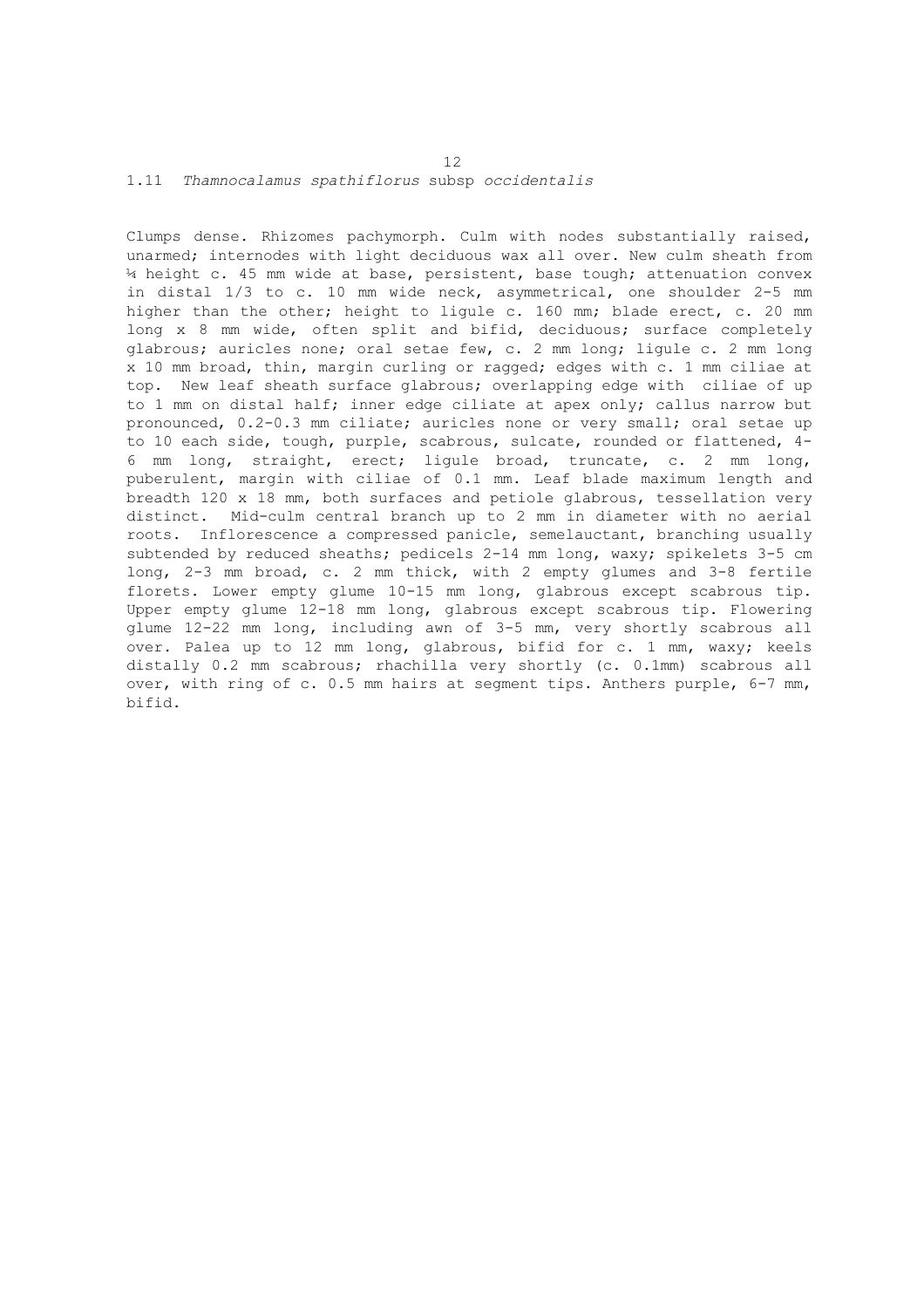#### 1.12 *Thamnocalamus aristatus* subsp *bhutanensis*

Clumps dense. Rhizomes pachymorph. Culms drooping, maximum length 6m; at ¼ height diameter up to 1.5 cm, walls up to 2 mm thick; nodes raised by c. 3 mm, unarmed; internodes up to 20 cm long; surface with dense white wax over entire internode, wax thicker below node, becoming flaky later; new culms green, becoming yellow or mottled purple-brown with age. New culm sheath from ¼ height c. 5 cm wide at base; attenuation convex and strongly asymmetrical, in distal 1/10th of sheath on one side, and distal 1/20th on opposite side where shoulder is up to 1 cm higher; neck c. 10 mm wide; height to ligule c. 19 cm; blade erect, c. 40 cm long and 6 mm wide, shortscabrous both sides, adaxial surface proximaally 0.1 mm pubescent, persistent; hairs scattered, white, thin, 1-1.5 mm long, erect; persistent base of sheath glabrous; auricles often dissimilar, more triangular or larger on raised shoulder; oral setae 0-3 each side, slightly scabrous, 1-2 mm long, erect; ligule 1-2 mm long, shortly ciliate, scurfy, often raised on one side to meet auricle; edges glabrous or ciliate on distal 1/10th of sheath. Leaf blade maximum length and breadth 9 x 2 cm; abaxial and adaxial surfaces glabrous or with scattered erect thin 1.5 mm hairs on smaller leaves; petiole abaxial glabrous, adaxial proximally very shortly pubescent; tessellation very distinct. New leaf sheath surface and margins glabrous; callus pronounced, thin, reflexed, with uniform 0.2-0.5 mm long ciliae; auricles large, reflexed or decurrent; oral setae 10-20 each side, scabrous, curved, spreading widely, 3-5 mm long; ligule rounded or triangular, 1-1.5 mm long. Branching absent at some basal culm nodes; buds ovate; maximum diameter of mid-culm central branch 2 mm; no aerial roots; up to 8 branches per mid-culm node, usually 5 in first year. Inflorescence a compressed panicle, semelauctant, slightly fascicled, branching nearly always subtended by reduced sheaths, rarely by hair-rings; pedicels 1-7 mm long; partially enclosed in spathes up to 8 mm wide, enclosing 1-5 spikelets. Spikelets 2-4 cm long, flattened, c. 5 mm broad x 2 mm thick; empty glumes 2, often subtending small vestigial buds, 3-8 fertile florets; termination an incomplete floret. Lower empty glume 6-9 mm long, glabrous except scabrous tips. Upper empty glume 10-13 mm, glabrous except scabrous tips. Flowering glume 11-19 mm including awn of 4-6 mm, flattened, width up to 3.5 mm, densely scabrous all over, edges gaping at base, not overlapping. Palea c. 8 mm, not waxy, often distinctly bifid for > 1 mm; keels distally shortly ciliate and scabrous between keels. Rhachilla segments c. 3 mm, very shortly scabrous, tip with c. 0.3 mm ciliae. Stigmas 3, plumose, up to 2 mm long, from 2 or 3 main branches off the c. 1 mm long style. Anthers up to 5 mm long x 1 mm wide, purple, with white or pink pollen. Lodicules 3, similar, up to 2 mm tall, broadly lanceolate, shorty ciliate at apex.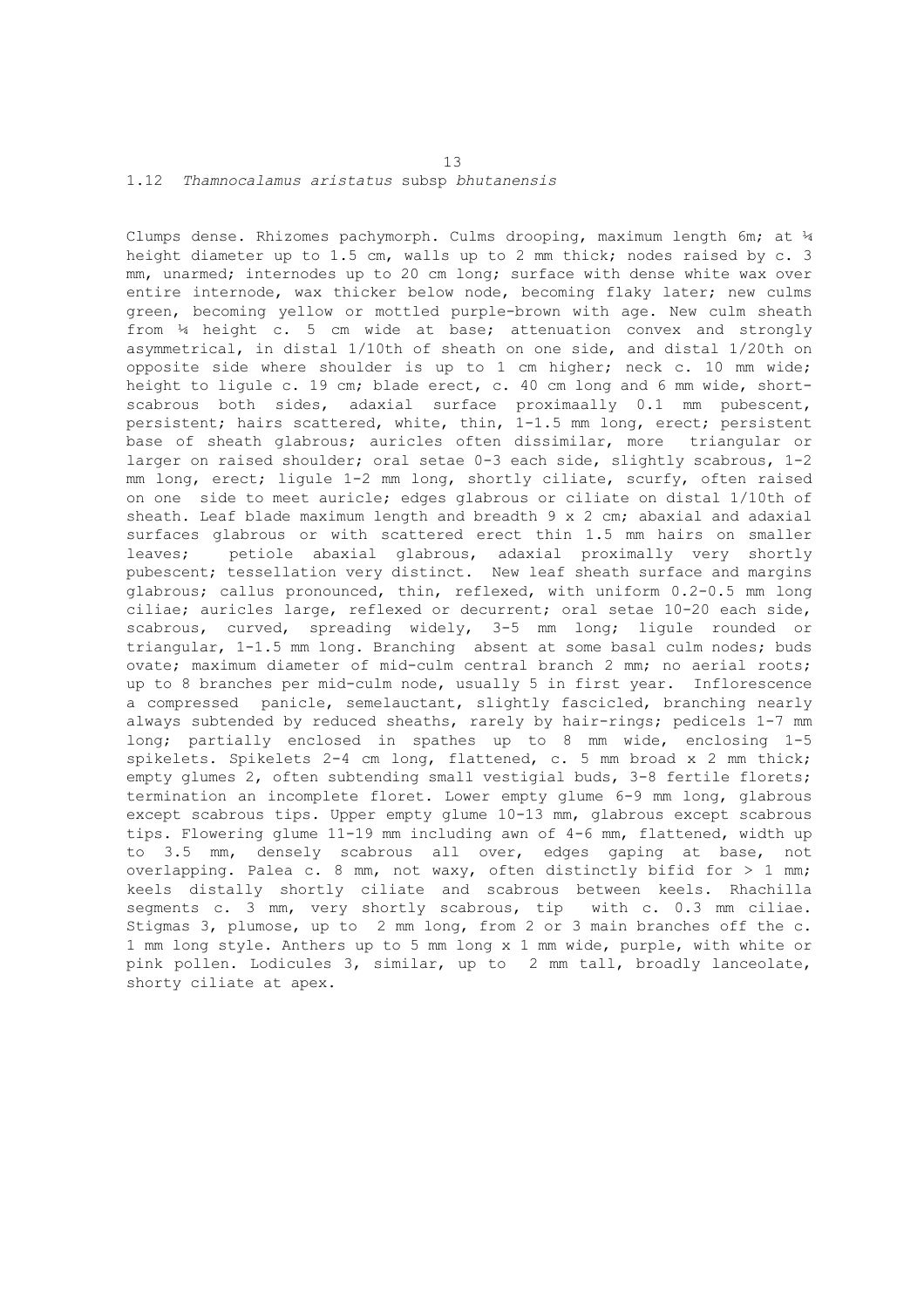### 1.13 *Drepanostachyum annulatum*

Clumps dense. Rhizomes pachymorph. Culms pendulous, maximum length 3 m; at 1/4 height diameter c. 6 mm, walls c. 2 mm thick; nodes substantially raised, with ring of deciduous 1 mm colourless hairs pointing downwards on new culms, unarmed; maximum internode length 21 cm; surface with uniform dense white wax at first, culms becoming dark glossy green with some purple colouring above and below node. New culm sheath from ¼ top height up to 25 mm wide at base, deciduous; attenuation concave or convex, in distal 1/3 of sheath; height to ligule c. 65 mm; exterior glabrous except dense ring of 1-2 mm upright colourless hairs around base, with irregular purple blotches especialy in upper  $1/3$ ; interior scabrous for 1 cm below liqule; shoulders very shortly ciliate; auricles absent; oral setae absent; ligule margin entire or shortly ciliate, interior scabrous, exterior puberulous or glabrous; edges with 1 mm ciliae on distal 1/4 of overlapping side and distal 1/8 of inner side. New leaf sheath glabrous; overlapping edge distally 0.2 mm ciliate at first; callus pronounced, thin, evenly up to 0.1 mm ciliate; auricles absent, shoulders ciliate, rising up to 2 mm; oral setae absent; ligule 1-3 mm long, rounded or pointed, glabrous. Leaf blade maximum length and breadth 160 mm x 18 mm; abaxial proximally 0.5 mm pubescent one side of midrib; adaxial glabrous; petiole glabrous; tessellation absent. Branch bud elliptical with up to 12 initials visible in 2 ranks; maximum diameter of mid-culm central branch 1 mm; no aerial roots; maximum number of mid-culm branches 70. Inflorescence a fasciculated panicle with small sheaths or hair rings subtending branches; pedicels 2-8 mm long. Spikelet length 8-12 mm, with 2 empty glumes, 2-3 fertile glumes, terminating in a rudiment or incomplete floret on 1-3 mm rhachilla segment. Lower empty glume 4-7 mm, slightly scabrous, membranous, disintegrating rapidly. Upper empty glume 5-7.5 mm, scabrous, membranous, disintegrating rapidly. Flowering glume 7-9.5 mm, exterior scabrous all over, interior glabrous, margins membranous, darkened, edges distally 0.3 mm ciliate when young, glabrous when old. Palea 8.5-10 mm, at maturity 1-2 mm longer than flowering glume, exterior and margins scabrous all over, apex shortly bifid or truncate; keels scabrous, not pronounced. Rhachilla sections scabrous, with 0.5 mm pubescence in apical ring. Anthers yellow, 4-5 mm, tips apiculate.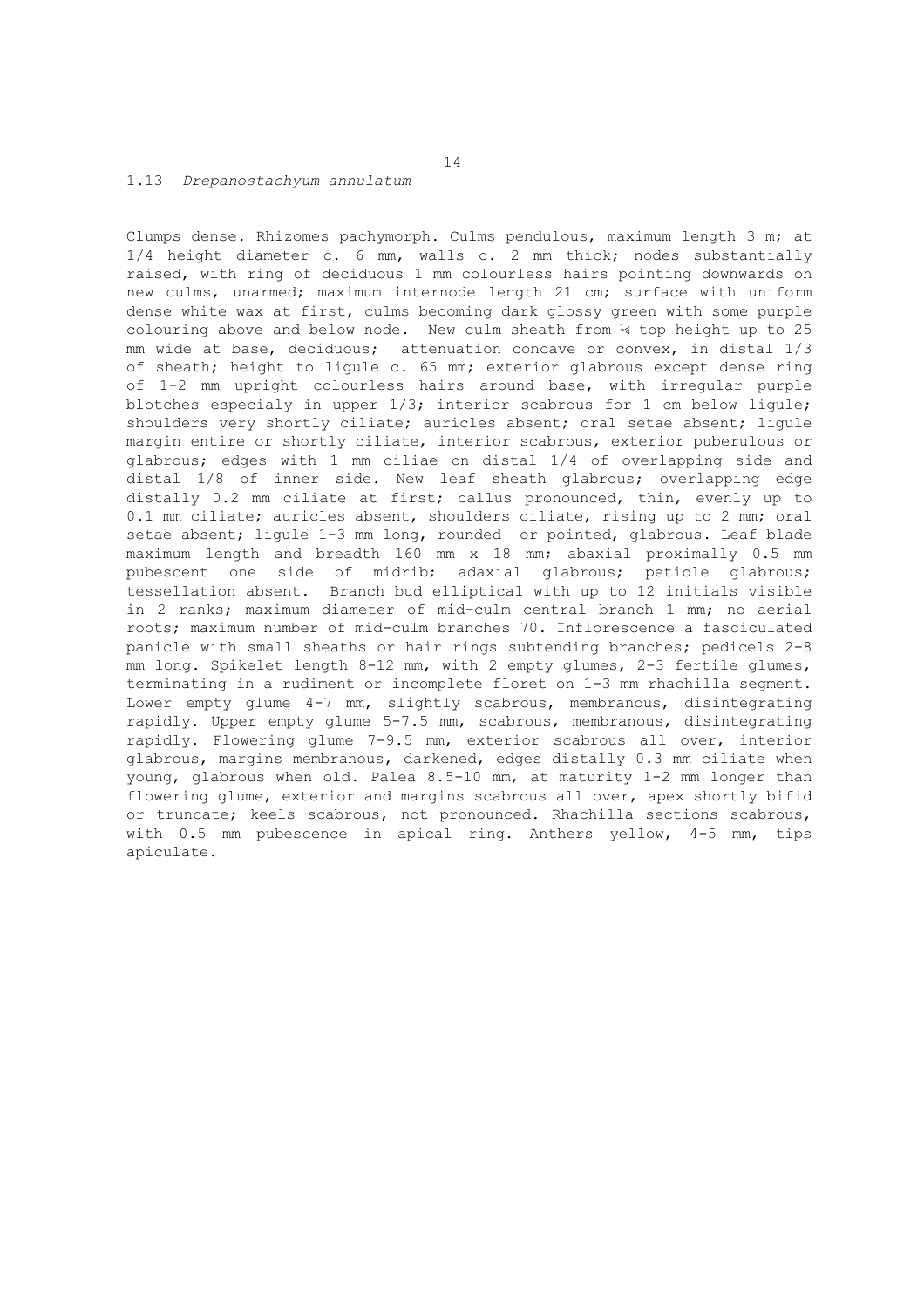# 1.14 *Himalayacalamus falconeri* var *cupreiciliatus*

Clumps dense. Rhizomes pachymorph, up to 25 cm long. Culms drooping to pendulous; maximum length 8 m; at ¼ height diameter up to 30 mm, walls c 0.5 mm thick; nodes slightly raised, unarmed; maximum internode length 40 cm, with uniform light covering of glaucous wax. New culm sheath from  $\frac{1}{4}$ height c. 75 mm wide at base, deciduous, glabrous; attenuation in distal 1/4 convex to 10-13 mm wide neck, texture tough and smooth with raised veins only on distal 1/10th; height to ligule up to 34 cm; blade erect, 10-15mm long, 7-8 mm wide, glabrous, persistent; shoulders c. 2 mm wide, glabrous, level; auricles absent; oral setae absent; ligule short, broad, 0.5-1 mm long, 5-7 mm across, interior and exterior glabrous; edges with uniform 1-1.5 mm glossy quite persistent copper-coloured ciliae on distal 1/8th of overlapping edge and distal 1/15 th of inner edge; surface smooth. New leaf sheath surface and edges glabrous; callus not pronounced, 0.1-0.2 mm ciliate; auricles absent, shoulders 0.1-0.2 mm ciliate; oral setae absent; ligule 1-1.5 mm, densely puberulous or tomentose. Leaf blade maximum length and breadth 200 mm x 25 mm; both surfaces and petiole glabrous; tessellation barely distinguishable. Branch buds broadly ovate, mid-culm branches up to 30, central branch up to 2 mm in diameter with no aerial roots. Inflorescence not known.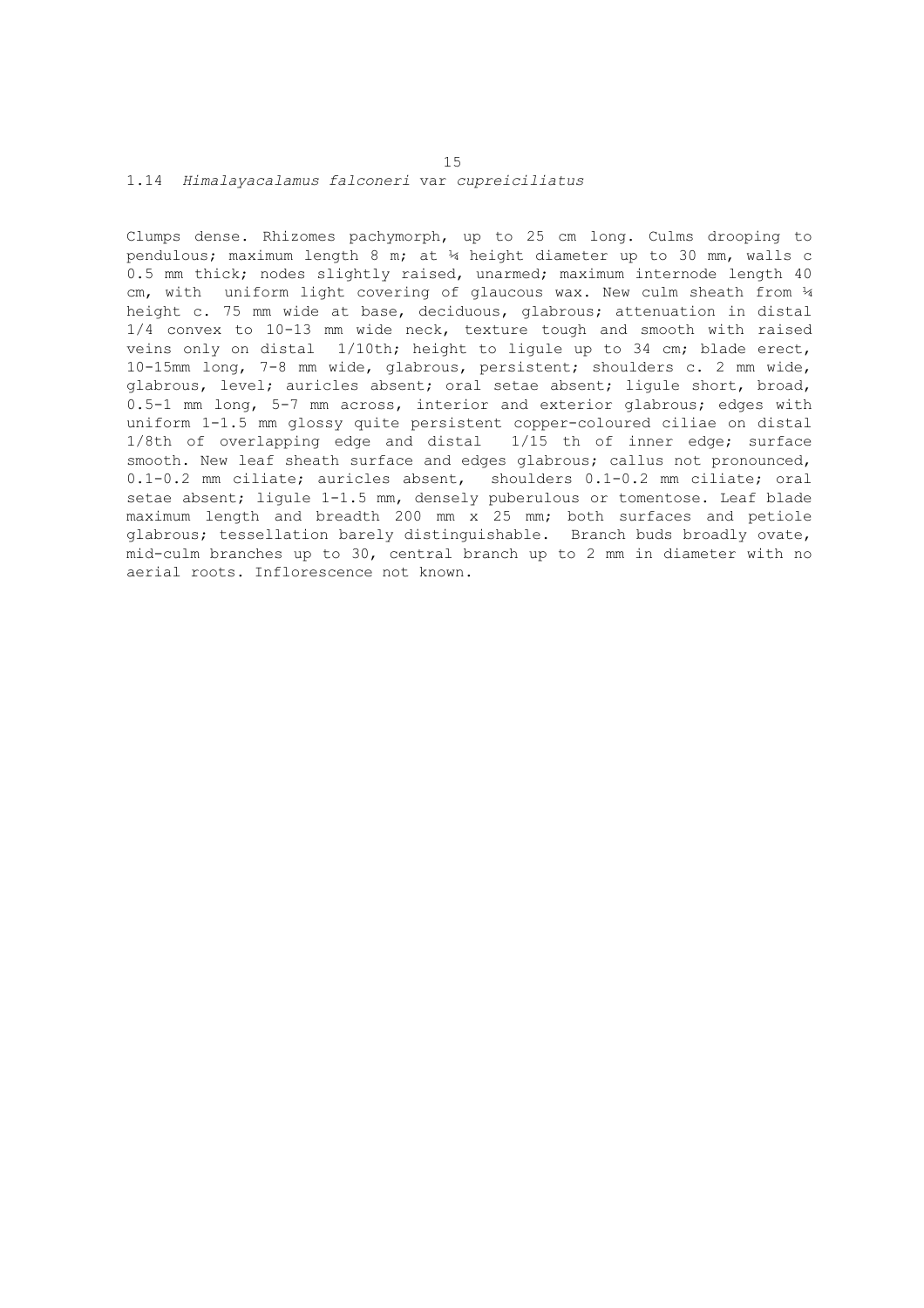1.15 *Himalayacalamus falconeri* var *geduensis*

Clumps dense. Rhizomes pachymorph, up to 25 cm long. Culms drooping; maximum length 4 m; at ¼ height c. 12 mm, walls c. 2 mm thick; nodes raised by c. 2 mm, unarmed; maximum internode length 16 cm, surface with thick wax over entire internode, developing into persistent dark blotches, lightly & finely striate, especially below nodes. New culm sheath from ¼ height c. 18 mm wide at base, glabrous, persistent, thin; attenuation in distal 1/10th convex, to 5 mm wide neck; height to ligule 9 cm; persistent base lightly short-pubescent with ring of c. 0.5 mm white retrorse hairs; auricles absent; oral setae absent; ligule broad, interior and exterior glabrous; overlapping edge short ciliate at base; inner edge glabrous & membranous. New leaf sheath surface and edges glabrous; callus pronounced, glabrous; auricles absent; oral setae absent; ligule c. 1 mm long, rounded, very shortly pubescent. Leaf blade maximum length and breadth 150mm x 14 mm, both surfaces and petiole glabrous; tessellation absent. Branch buds broadly ovate; mid-culm central branch up to 1.5 mm diameter; basal branch sheaths pubescent; mid-culm branches up to 20, up to 12 in first year. Inflorescence paniculate with reduced fasciculated branches, semelauctant; branching marked by rings of hairs or reduced sheaths; pedicels smooth, 4- 6(-16) mm long; spikelets 8-12 mm long, with 2 empty glumes, 1 (rarely 2) complete floret, terminating in a tiny -0.3 mm rudiment on a 2-8 mm rhachilla segment. Lower empty glume 3-7 mm long, narrow, tip penicillate, thin, glossy, deciduous. Upper empty glume 4-8 mm, tip penicillate, membranous, glossy, adhering or deciduous. Flowering glume 7-9 mm long, mostly glabrous, distally waxy, bearded with a prominent ring of 0.3-1 mm white hairs around the base; distal 1 mm of edges 0.5 mm ciliate. Palea 7-9 mm long, up to 0.5 mm longer than flowering glume; margins glabrous; tip blunt and glabrous or 0.1 mm penicillate at tip; keels not prominent, glabrous or slightly scabrous on distal 1 mm. Anthers yellow, c. 5 mm, apiculate or slightly bifid.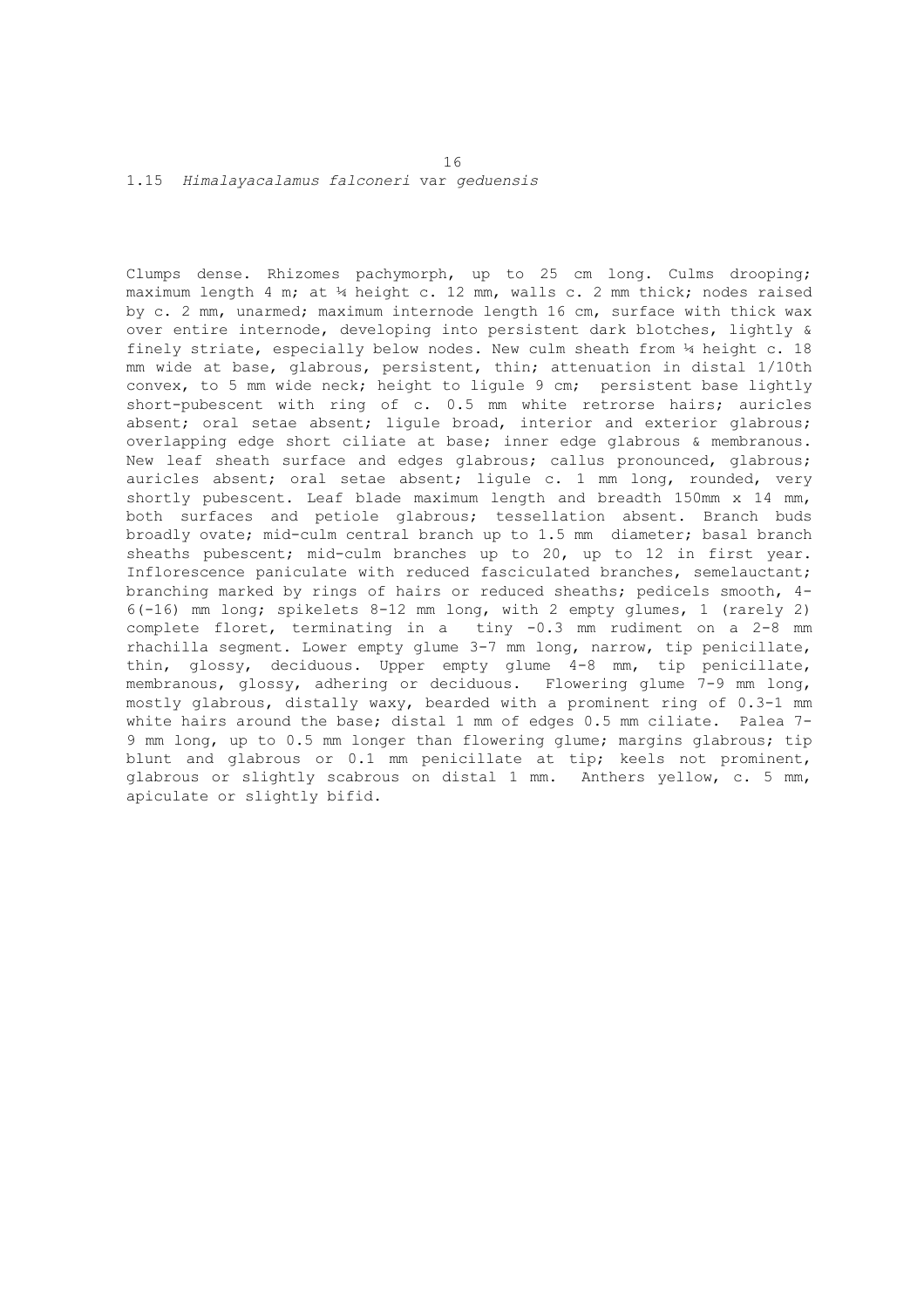# 1.16 *Himalayacalamus brevinodus*

Clumps dense. Rhizomes pachymorph, up to 25 cm long. Culms drooping; maximum length 9 m; at  $\frac{1}{4}$  height maximum diameter 25 mm, walls up to 3 mm thick; nodes slightly to distinctly raised, purple colouration around node, unarmed; internodes short, up to 19 cm, covered with very thin wax when young, becoming distinctly yellow. New culm sheath from ¼ height c. 8 cm wide at base, deciduous, interior and exterior glabrous, exterior often with distinct purple brown lines, distal 1/3rd very thin with impression from superior node evident and tessellation distinct; attenuating convexly in distal 1/4; neck c. 5 mm wide, rolled at junction with blade; height to ligule c. 25 cm; blade erect, c. 8 cm long x 4 mm wide, curving, rolled, glabrous, persistent, firmly attached; auricles absent; oral setae absent; ligule c. 2 mm tall x 5 mm wide, serrated, exterior puberulous, interior glabrous; edges glabrous. New leaf sheath surface and margins glabrous; callus not pronounced, very shortly ciliate; auricles absent; oral setae absent; ligule obliquely truncate, up to 1 mm long, puberulous. Leaf blade maximum length and breadth 200 mm x 25 mm, both surfaces glabrous; petiole glabrous or basally very shortly pubescent; tessellation absent. Branch buds absent at basal 4-6 culm nodes, broadly ovate, only 3 initials visible; mid-culm central branch up to 2 mm in diameter, with no aerial roots; up to 30 mid-culm branches, up to 15 in first year. Inflorescence unknown.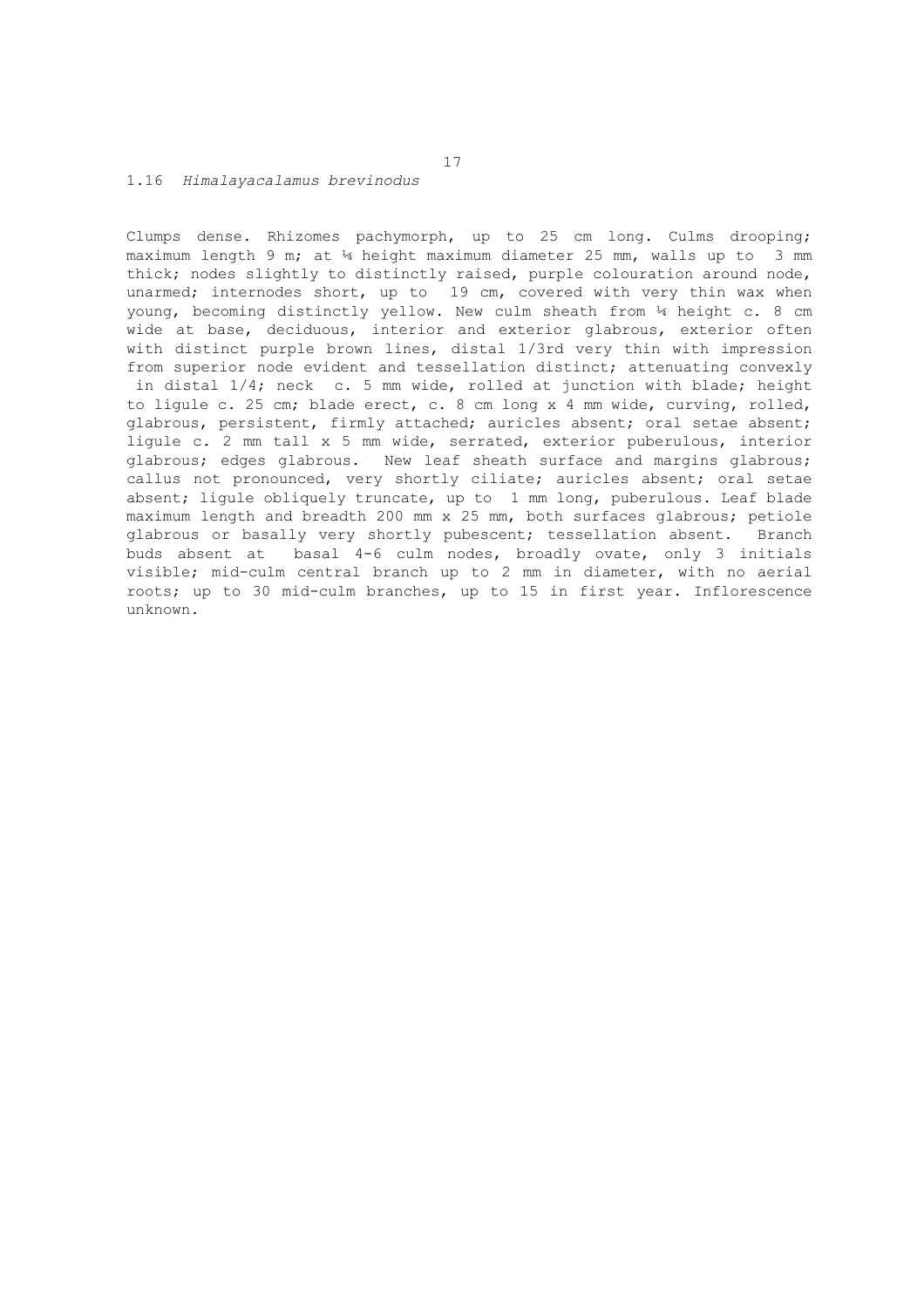### 1.17 *Himalayacalamus porcatus*

Clumps dense, rhizomes pachymorph, up to 25 cm long. Culms drooping, maximum length 6 m; at ¼ height diameter up to 2.5 cm, walls up to 4 mm thick; nodes substantially raised, unarmed; internode length up to more than 25 cm, surface uniformly covered in a dense persistent wax, surface clearly marked with prominent ridges, no purple colouration. New culm sheath from ¼ height c. 6 cm wide at base, deciduous, completely glabrous, tops of sheaths pink, imbricating and membranous, edges rolled outwards; attenuation in distal 1/4 convex to c. 5 cm wide neck; height to ligule up to 30 cm; blade erect or reflexed, 2-5 cm long, c. 2 mm wide, basal 5 mm of adaxial surface shortly pubescent, otherwise scabrous, abaxial glabrous, persistent; shoulders 0.1 mm ciliate, auricles absent; oral setae initially up to 8 each side, weak, up to 6 mm long, white, glabrous, erect, deciduous, arising from shoulder and edge of ligule; ligule 2-4 mm wide, 1- 4 mm tall, glabrous both sides, margin lacerate; edges largely glabrous. New leaf sheath surface glabrous; edges glabrous or overlapping edge with 1 mm white ciliae to base on proximal sheaths; callus pronounced, 0.1 mm ciliate; auricles absent; oral setae 4-8 each side, weak, white, erect, 2-4 mm long each side, glabrous, deciduous; ligule 1-4 mm tall, rounded to acutely rhomboid, exterior puberulous or tomentose, interior glabrous, thin, margin largely entire. Leaf blade maximum length and breadth 190 mm x 12 mm, adaxial surface glabrous; abaxial usually glabrous, or proximally sparsely pubescent one side of midrib, or sparsely shortly pubescent all over (small leaves); petiole abaxial glabrous, adaxial 0.1-0.5 mm pubescent; tessellation absent. Mid-culm branches up to 30; central branch with no aerial roots. Inflorescence a reduced fascicled panicle, semelauctant; pedicels 3-9 mm long, smooth; spikelet length 9-11 mm, with 2 empty glumes, 1 (rarely 2) complete florets, terminating in a rudiment or incomplete floret on 2-4 mm rhachilla segment; lower empty glume 7-9 mm, membranous; upper empty glume 7-9 mm, membranous; fowering glume 8-10 mm, exterior shortly scabrous all over, interior distal 2 mm scabrous to shortly pubescent, edges mainly glabrous, but c. 0.5 mm ciliate at tip; palea longer than flowering glume, 9-11 mm, glabrous, tip blunt; keels not distinguishable, glabrous; rhachilla densely scabrous. Caryopsis c. 6.5 x 1.5 mm, persistent style base glabrous.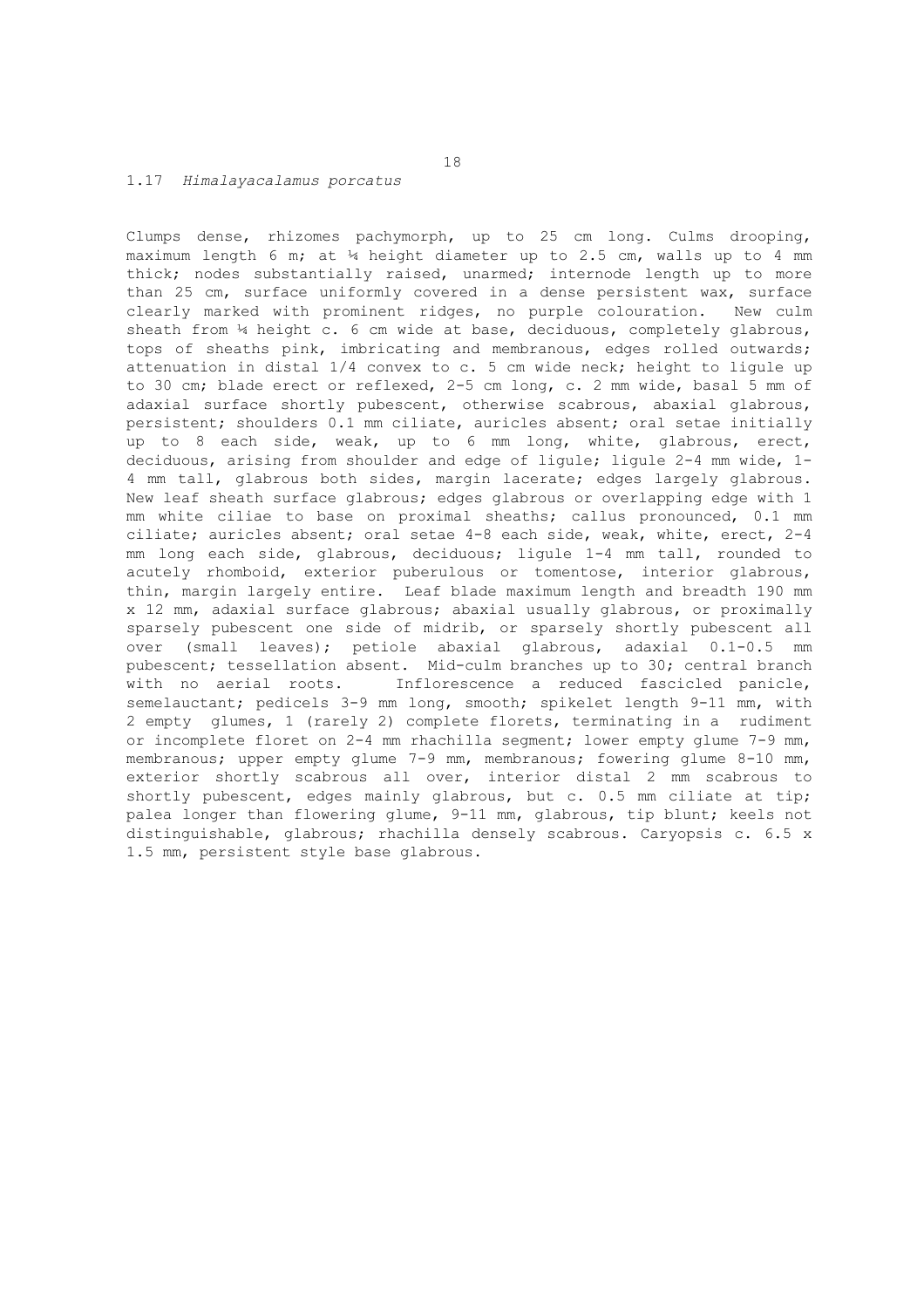# 1.18 *Himalayacalamus asper*

Clumps dense, rhizome pachymorph, up to 25 cm long. Culms drooping, maximum length 6 m; at ¼ height diameter 2 cm, walls up to 3 mm thick; nodes substantially raised, unarmed; internodes up to 30 cm long, surface covered with thin wax, smooth with no ridges. New culm sheath from  $\frac{1}{4}$  height c. 65 mm wide at base, attenuating convexly in distal 1/4 to neck 6-12 mm wide, deciduous, coriaceous with veins raised; height to ligule c. 25 cm; blade reflexed, 5-7 cm long, 4-6 mm wide, glabrous, persistent; exterior covered with tiny clear retrorse bulbous-based spines, shoulders glabrous, rising steeply beside ligule; auricles absent; oral setae absent; ligule up to 15 mm broad, up to 6 mm tall, glabrous both sides, margin lacerate; edges both sparsely 0.5 mm ciliate in distal 1/20th, ciliae clear or white. New leaf sheath surface and edges glabrous; callus pronounced, very shortly ciliate; auricles small, reflexed, deciduous; oral setae few to many, short; ligule rounded, c. 1 mm long, densely puberulous. Leaf blade maximum length and breadth 170 x 20 mm; abaxial glabrous but with light hairs beside base of midrib; adaxial glabrous; petiole glabrous; tessellation absent. Branches up to 30 in mid-culm; buds present at c. 3 basal nodes then absent for several nodes, bud shape broadly ovate; no aerial roots. Inflorescence unknown.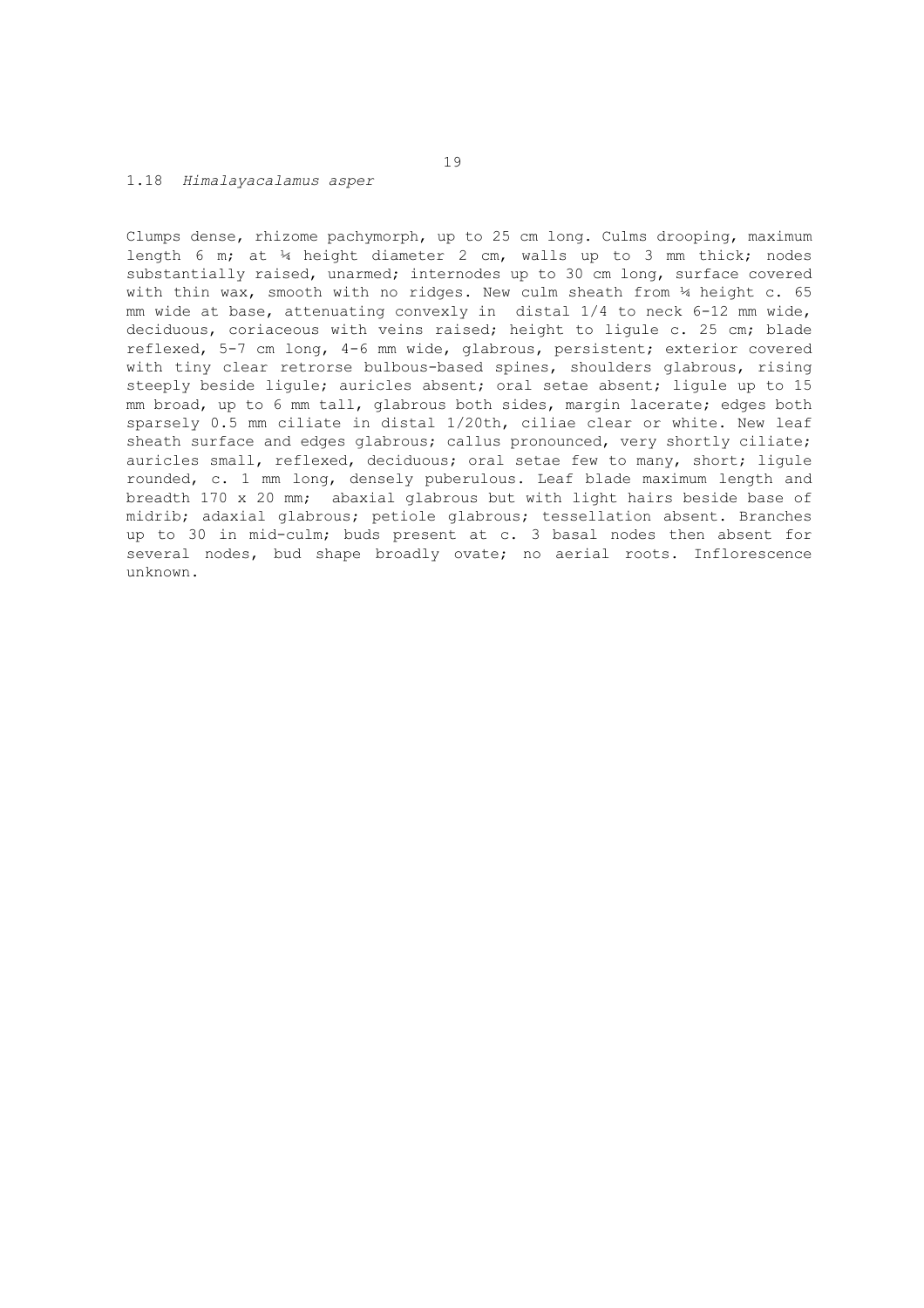# 1.19 *Himalayacalamus aequatus*

Clumps dense. Rhizomes pachymorph, up to 20 cm long. Culms drooping, up to 5 m long; at ¼ height diameter up to 15 mm, walls up to 4 mm thick; nodes level, hardly raised at all, unarmed; supra-nodal ridge absent in proximal ½ of culm; persistent sheath base narrow; internodes up to 20 cm, noticeably shorter in proximal ½ of culm, surface with little wax, soon becoming glossy, smooth with no ridges, with some purple colouration immediately above and below nodes. New culm sheath from 4 height deciduous, c. 40 mm wide at base; attenuating convexly in distal 1/3 to c. 2 mm wide neck; height to ligule c. 18 cm; texture tough and smooth with membranous recurved margins, distally thinner with persistent impression from underlying node; blade reflexed, up to 40 mm long, 2 mm wide, proximally scabrous, quite persistent; shoulders very shortly pubescent; auricles absent; oral setae absent; ligule c. 4 mm broad x 2 mm tall, exterior very shortly pubescent, interior glabrous, margin slightly serrated; distal  $1/3$ of both edges with white c. 1 mm ciliae. New leaf sheath surface and edges glabrous, or overlapping edge distally short-ciliate; callus not pronounced, glabrous; auricles absent; oral setae absent; ligule short, up to 1 mm long, rounded, densely puberulous. Leaf blade maximum length and breadth 130 x 10 mm; surfaces and petiole glabrous; petiole often pigmented; tessellation absent; mid-rib & secondary veins very distinct. Branches up to 20 at mid-culm, basal c. 6 nodes with no branches or buds; buds braodly ovate, with up to 12 initials visible, in 1 or 2 rows; midculm central branch up to 1.5 mm, no aerial roots. Inflorescence unknown.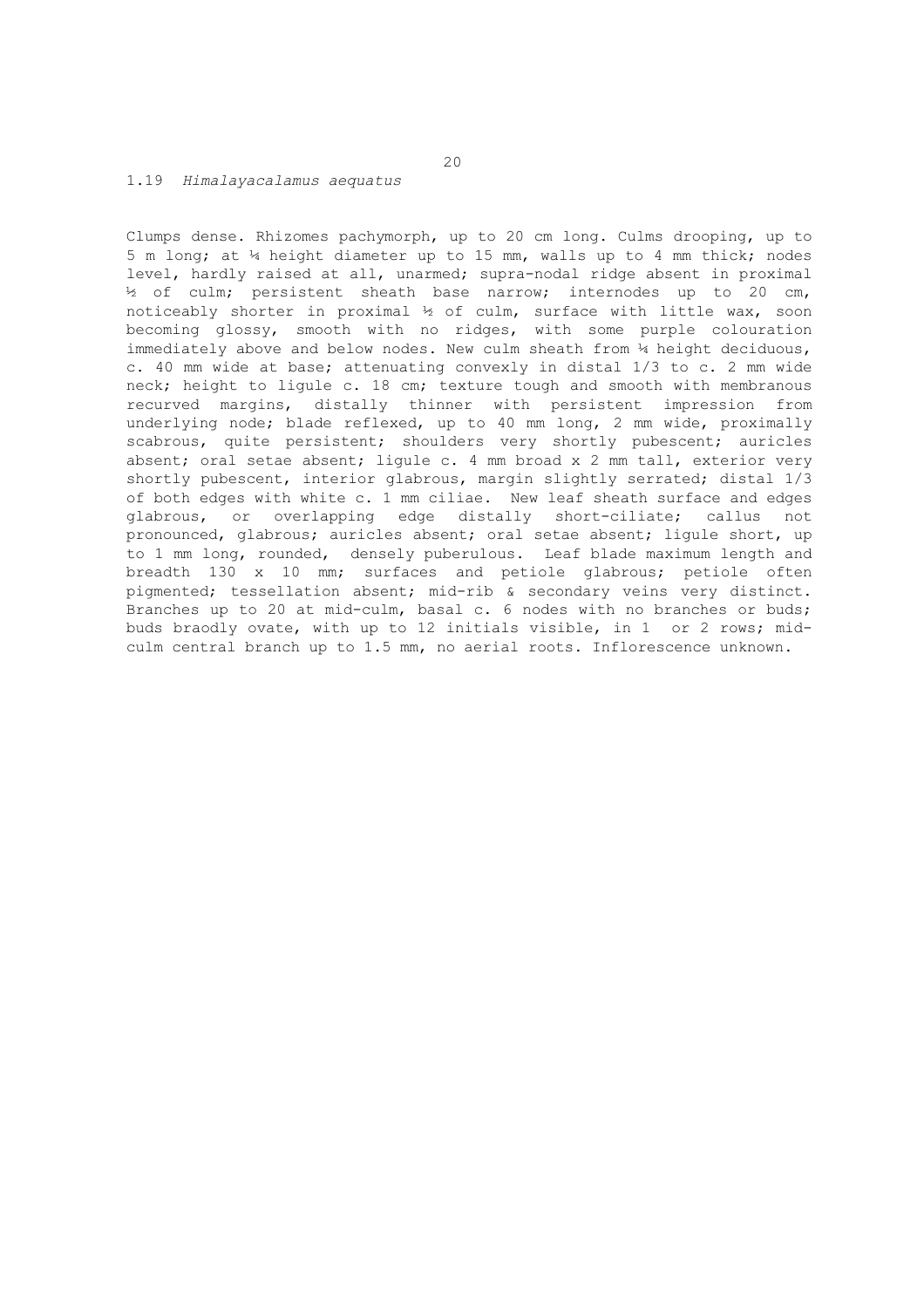# 1.20 *Himalayacalamus fimbriatus*

Clumps dense. Culms drooping, up to 7 m long; at ¼ height diameter up to 18 mm; nodes substantially raised, unarmed, persistent sheath base bearing dense ring of retrorse orange hairs; internodes up to 27 cm long, basal length increment gradual, surface uniformly thinly to densely white waxy, smooth with no lines; supra-nodal ridge purple. New culm sheath from  $\frac{1}{4}$ height c. 55 mm wide at base; attenuation convex and asymmetrical in distal 1/3 to c. 8 mm wide neck, deciduous, mostly glabrous but proximally with persistent ring of erect dense orange 3-5 mm hairs, blotched purple especially distal ½ and proximal 1 cm; height to ligule c. 19 cm; blade reflexed, up to 50 mm long x 4 mm wide, deciduous; shoulders shortly pubescent, rising steeply both sides, up to 8 mm tall; auricles absent; oral setae absent; ligule c. 5 mm broad x 4 mm wide, concavely depressed, 6-8 mm fimbriate, outer surface lightly pubescent, inner with dense pubescence merging into fimbriation extending c. 2 mm below ligule, edges both 2-3 mm ciliate in distal 1/5. New leaf sheath surface glabrous; overlapping edge 0.5 mm cilate distal 2 cm, inner edge ciliate beside shoulder only; callus inconspicuous; auricles small, quickly deciduous or persistent, c. 1 mm long, falcate, reflexed; oral setae up to 20 each side, 2 mm long, stout, glabrous, spreading, deciduous with auricle; ligule rounded to pointed, up to 5 mm long, very shortly pubescent. Leaf blade maximum length and breadth 200 x 20 mm, abaxial mostly glabrous with 1 mm hairs beside base of mid-rib, adaxial glabrous; petiole glabrous or adaxial proximally short pubescent; tessellation absent. Mid-culm branches up to 20, basal 2 nodes followed by 1-3 nodes without branches or buds; buds broadly ovate, c. 3 initials visible at breast height; mid-culm central branch up to 2.5 mm in diameter, with no aerial roots. Inflorescence unknown.

21